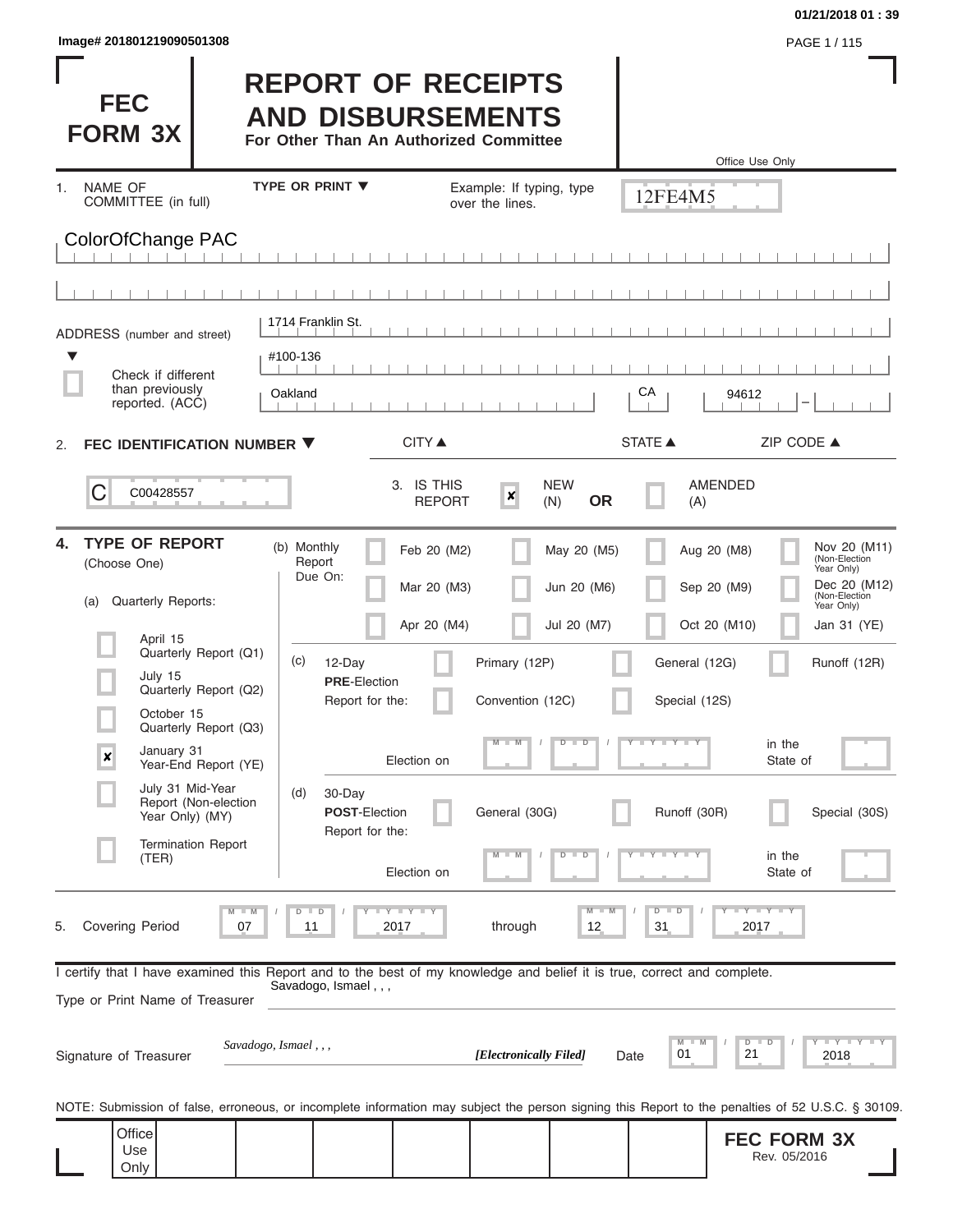|    | Image# 201801219090501309                                                                           |                                                      |                                                 |
|----|-----------------------------------------------------------------------------------------------------|------------------------------------------------------|-------------------------------------------------|
|    | FEC Form 3X (Rev. 05/2016)                                                                          | <b>SUMMARY PAGE</b><br>OF RECEIPTS AND DISBURSEMENTS | Page 2                                          |
|    | Write or Type Committee Name                                                                        |                                                      |                                                 |
|    | ColorOfChange PAC                                                                                   |                                                      |                                                 |
|    | $M -$<br>Report Covering the Period:<br>From:                                                       | Y TY<br>D<br>D<br>07<br>11<br>2017<br>To:            | D<br>31<br>2017<br>12                           |
|    |                                                                                                     | <b>COLUMN A</b><br><b>This Period</b>                | <b>COLUMN B</b><br><b>Calendar Year-to-Date</b> |
| 6. | Cash on Hand<br>(a)<br>$-Y - Y - IY$<br>January 1,<br>2017                                          |                                                      | 538400.56                                       |
|    | Cash on Hand at<br>(b)<br>Beginning of Reporting Period                                             | 252931.34                                            |                                                 |
|    | Total Receipts (from Line 19)<br>(c)                                                                | 484544.49                                            | 628391.89                                       |
|    | Subtotal (add Lines 6(b) and<br>(d)<br>6(c) for Column A and Lines<br>6(a) and 6(c) for Column B)   | 737475.83                                            | 1166792.45                                      |
| 7. | Total Disbursements (from Line 31)                                                                  | 290614.57                                            | 719931.19                                       |
| 8. | Cash on Hand at Close of<br><b>Reporting Period</b><br>(subtract Line $7$ from Line $6(d)$ )        | 446861.26                                            | 446861.26                                       |
| 9. | Debts and Obligations Owed TO<br>the Committee (Itemize all on<br>Schedule C and/or Schedule D)     | 0.00                                                 |                                                 |
|    | 10. Debts and Obligations Owed BY<br>the Committee (Itemize all on<br>Schedule C and/or Schedule D) | т<br>0.00                                            |                                                 |

This committee has qualified as a multicandidate committee. (see FEC FORM 1M)

#### **For further information contact:**

Federal Election Commission 999 E Street, NW Washington, DC 20463

Toll Free 800-424-9530 Local 202-694-1100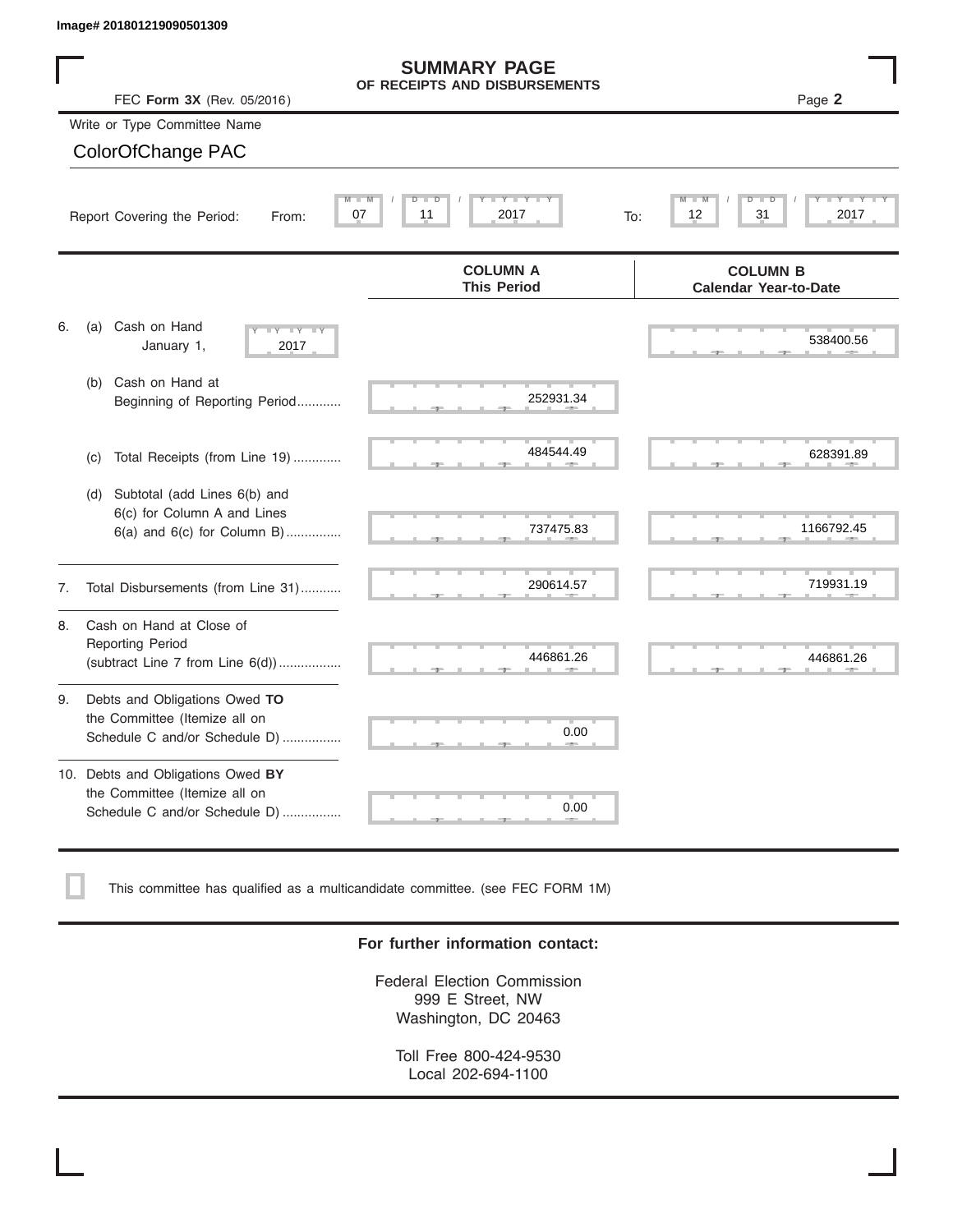#### **DETAILED SUMMARY PAGE**

#### Write or Type Committee Name ColorOfChange PAC

| Image# 201801219090501310                                                 |                                                                                        |                                                               |
|---------------------------------------------------------------------------|----------------------------------------------------------------------------------------|---------------------------------------------------------------|
|                                                                           | <b>DETAILED SUMMARY PAGE</b>                                                           |                                                               |
| FEC Form 3X (Rev. 05/2016)                                                | of Receipts                                                                            | Page 3                                                        |
| Write or Type Committee Name                                              |                                                                                        |                                                               |
| ColorOfChange PAC                                                         |                                                                                        |                                                               |
|                                                                           |                                                                                        |                                                               |
| $M$ $M$<br>07<br>Report Covering the Period:<br>From:                     | $\Box$ $\Upsilon$ $\Box$ $\Upsilon$ $\Box$ $\Upsilon$<br>D I<br>D<br>11<br>2017<br>To: | <b>LEYTEY LEY</b><br>M<br>$D$ $\Box$<br>ъ<br>12<br>31<br>2017 |
| I. Receipts                                                               | <b>COLUMN A</b><br><b>Total This Period</b>                                            | <b>COLUMN B</b><br><b>Calendar Year-to-Date</b>               |
| 11. Contributions (other than loans) From:                                |                                                                                        |                                                               |
| Individuals/Persons Other<br>(a)                                          |                                                                                        |                                                               |
| <b>Than Political Committees</b>                                          |                                                                                        |                                                               |
| Itemized (use Schedule A)<br>(i)                                          | 0.00                                                                                   | 0.00                                                          |
|                                                                           | 0.00                                                                                   | 75.00                                                         |
|                                                                           |                                                                                        |                                                               |
| (iii) TOTAL (add                                                          | 0.00                                                                                   | 75.00                                                         |
| Lines $11(a)(i)$ and $(ii)$                                               |                                                                                        |                                                               |
| Political Party Committees<br>(b)                                         | 0.00                                                                                   | 0.00                                                          |
| <b>Other Political Committees</b><br>(C)                                  |                                                                                        |                                                               |
|                                                                           | 0.00                                                                                   | 0.00                                                          |
| Total Contributions (add Lines<br>(d)                                     |                                                                                        |                                                               |
| $11(a)(iii)$ , (b), and (c)) (Carry                                       |                                                                                        | 75.00                                                         |
|                                                                           | 0.00                                                                                   |                                                               |
| 12. Transfers From Affiliated/Other                                       |                                                                                        | 0.00                                                          |
|                                                                           | 0.00                                                                                   |                                                               |
|                                                                           | 0.00                                                                                   | 0.00                                                          |
|                                                                           |                                                                                        |                                                               |
| 14. Loan Repayments Received                                              | 0.00                                                                                   | 0.00                                                          |
| 15. Offsets To Operating Expenditures                                     |                                                                                        |                                                               |
| (Refunds, Rebates, etc.)                                                  |                                                                                        |                                                               |
| (Carry Totals to Line 37, page 5)                                         | 0.00                                                                                   | 0.00                                                          |
| 16. Refunds of Contributions Made                                         |                                                                                        |                                                               |
| to Federal Candidates and Other                                           |                                                                                        |                                                               |
| Political Committees                                                      | 0.00                                                                                   | 0.00                                                          |
| 17. Other Federal Receipts                                                |                                                                                        |                                                               |
|                                                                           | 484544.49                                                                              | 628316.89                                                     |
| 18. Transfers from Non-Federal and Levin Funds<br>(a) Non-Federal Account |                                                                                        |                                                               |
|                                                                           | 0.00                                                                                   | 0.00                                                          |
|                                                                           |                                                                                        |                                                               |
| (b) Levin Funds (from Schedule H5)                                        | 0.00                                                                                   | 0.00                                                          |
|                                                                           |                                                                                        |                                                               |
| (c) Total Transfers (add $18(a)$ and $18(b)$ )                            | 0.00                                                                                   | 0.00                                                          |
|                                                                           |                                                                                        |                                                               |
| 19. Total Receipts (add Lines 11(d),                                      |                                                                                        |                                                               |
| 12, 13, 14, 15, 16, 17, and 18(c))▶                                       | 484544.49                                                                              | 628391.89                                                     |
| 20. Total Federal Receipts                                                |                                                                                        |                                                               |
| (subtract Line 18(c) from Line 19) ▶                                      | 484544.49                                                                              | 628391.89                                                     |
|                                                                           |                                                                                        |                                                               |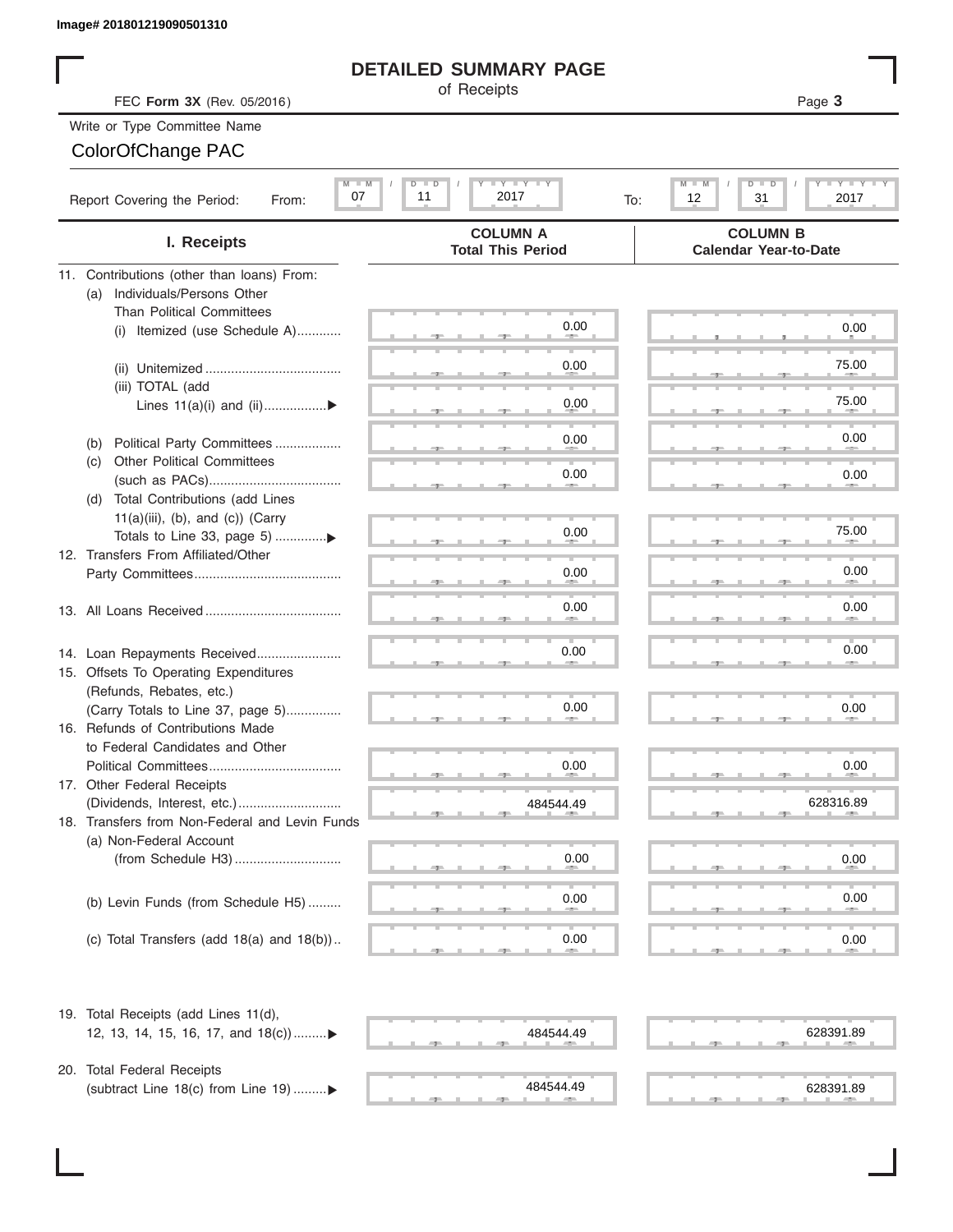I

### **DETAILED SUMMARY PAGE**

of Disbursements

|     | <b>II. Disbursements</b>                                                | <b>COLUMN A</b>          | <b>COLUMN B</b>              |
|-----|-------------------------------------------------------------------------|--------------------------|------------------------------|
|     |                                                                         | <b>Total This Period</b> | <b>Calendar Year-to-Date</b> |
|     | 21. Operating Expenditures:<br>(a) Allocated Federal/Non-Federal        |                          |                              |
|     | Activity (from Schedule H4)                                             | 0.00                     |                              |
|     | (i)                                                                     |                          | 0.00                         |
|     | Non-Federal Share<br>(ii)                                               | 0.00                     | 0.00                         |
| (b) | Other Federal Operating                                                 |                          |                              |
|     |                                                                         | 0.00                     | 2.99                         |
|     | (c) Total Operating Expenditures                                        |                          |                              |
|     | (add 21(a)(i), (a)(ii), and (b))                                        | 0.00                     | 2.99                         |
|     | 22. Transfers to Affiliated/Other Party                                 | 0.00                     | 0.00                         |
|     | 23. Contributions to                                                    | --                       | <b>AREA</b>                  |
|     | Federal Candidates/Committees<br>and Other Political Committees         | 0.00                     | 0.00                         |
|     | 24. Independent Expenditures                                            |                          | <b>ARCHITECT</b>             |
|     |                                                                         | 10634.74                 | 18453.05                     |
|     | 25. Coordinated Party Expenditures<br>$(52 \text{ U.S.C. }$ § 30116(d)) |                          |                              |
|     |                                                                         | 0.00                     | 0.00                         |
|     |                                                                         |                          |                              |
|     | 26. Loan Repayments Made                                                | 0.00                     | 0.00                         |
|     |                                                                         | 0.00                     | 0.00                         |
|     | 28. Refunds of Contributions To:                                        |                          |                              |
|     | (a) Individuals/Persons Other<br>Than Political Committees              | 0.00                     | 0.00                         |
|     |                                                                         |                          |                              |
| (b) | Political Party Committees                                              | 0.00                     | 0.00                         |
| (C) | <b>Other Political Committees</b>                                       |                          |                              |
|     |                                                                         | 0.00                     | 0.00                         |
| (d) | <b>Total Contribution Refunds</b>                                       |                          |                              |
|     | (add Lines 28(a), (b), and (c))                                         | 0.00                     | 0.00                         |
|     | 29. Other Disbursements (Including                                      |                          |                              |
|     |                                                                         | 279979.83                | 701475.15                    |
|     |                                                                         |                          |                              |
|     | 30. Federal Election Activity (52 U.S.C. § 30101(20))                   |                          |                              |
|     | (a) Allocated Federal Election Activity<br>(from Schedule H6)           |                          |                              |
|     | (i) Federal Share                                                       | 0.00                     |                              |
|     |                                                                         |                          | 0.00                         |
|     |                                                                         | 0.00                     | 0.00                         |
| (b) | Federal Election Activity Paid                                          |                          |                              |
|     | Entirely With Federal Funds                                             | 0.00                     | 0.00                         |
| (C) | Total Federal Election Activity (add                                    |                          |                              |
|     | Lines $30(a)(i)$ , $30(a)(ii)$ and $30(b))$                             | 0.00                     | 0.00                         |
|     |                                                                         |                          |                              |
|     | 31. Total Disbursements (add Lines 21(c), 22,                           |                          |                              |
|     | 23, 24, 25, 26, 27, 28(d), 29 and 30(c))                                | 290614.57                | 719931.19                    |
|     | 32. Total Federal Disbursements                                         |                          |                              |
|     | (subtract Line 21(a)(ii) and Line 30(a)(ii)                             |                          |                              |
|     |                                                                         | 290614.57                | 719931.19                    |
|     |                                                                         |                          |                              |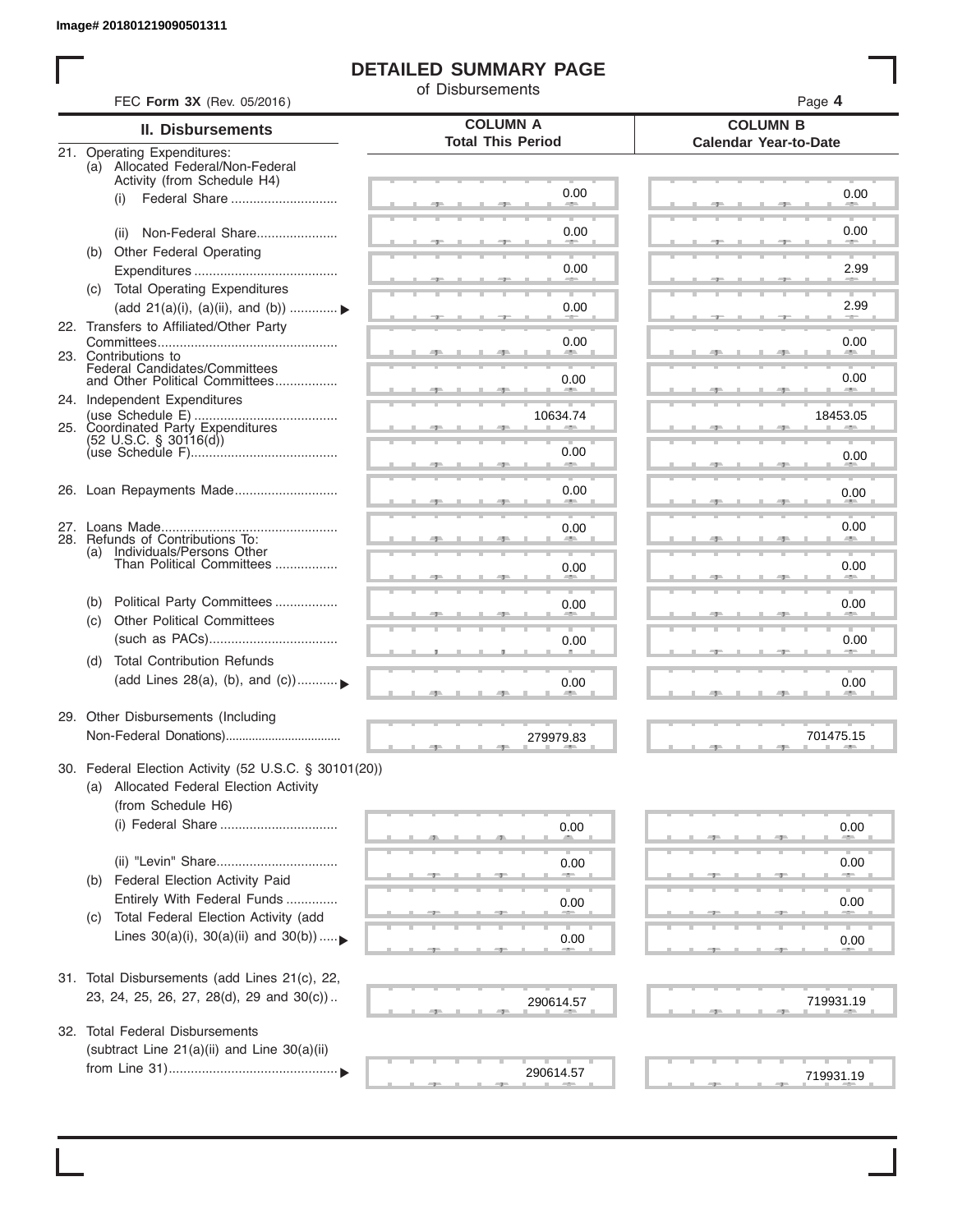I

#### **DETAILED SUMMARY PAGE**

of Disbursements

| FEC Form 3X (Rev. 05/2016)                                                     | u Disnarsenichus                            | Page 5                                          |
|--------------------------------------------------------------------------------|---------------------------------------------|-------------------------------------------------|
| III. Net Contributions/<br><b>Operating Expenditures</b>                       | <b>COLUMN A</b><br><b>Total This Period</b> | <b>COLUMN B</b><br><b>Calendar Year-to-Date</b> |
| Total Contributions (other than loans)<br>33.                                  | 0.00                                        | 75.00                                           |
| 34. Total Contribution Refunds                                                 | 0.00                                        | 0.00                                            |
| 35. Net Contributions (other than loans)<br>(subtract Line 34 from Line 33)    | 0.00                                        | 75.00                                           |
| 36. Total Federal Operating Expenditures<br>(add Line 21(a)(i) and Line 21(b)) | 0.00                                        | 2.99                                            |
| 37. Offsets to Operating Expenditures                                          | 0.00                                        | 0.00                                            |
| 38. Net Operating Expenditures                                                 | 0.00                                        | 2.99                                            |
|                                                                                |                                             |                                                 |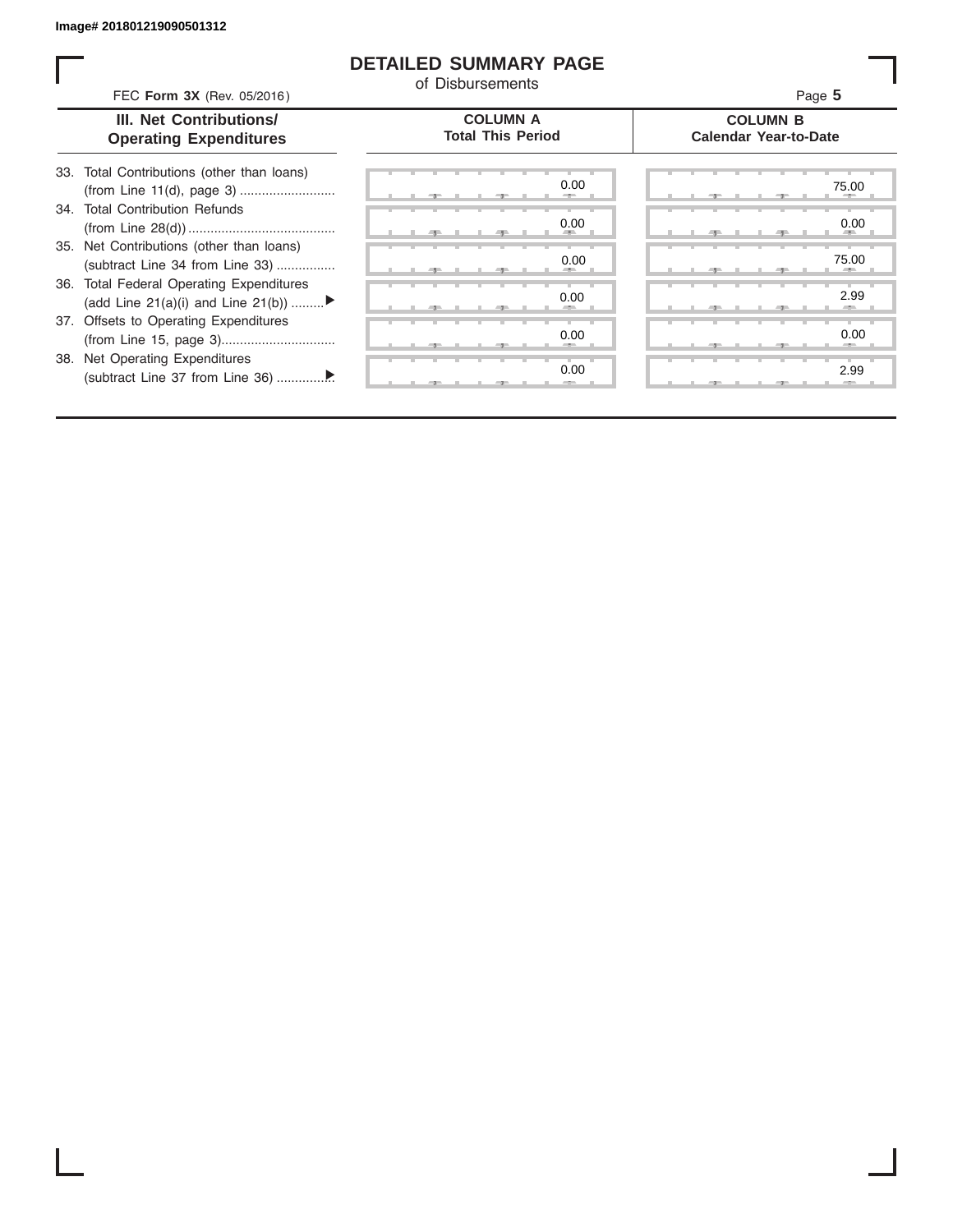|                          | <b>SCHEDULE A (FEC Form 3X)</b> |
|--------------------------|---------------------------------|
| <b>ITEMIZED RECEIPTS</b> |                                 |

| SCHEDULE A (FEC Form 3X)<br><b>ITEMIZED RECEIPTS</b>                                                             |                                                                                                                                                                                                                                                                                         | Use separate schedule(s)<br>for each category of the | 115<br>FOR LINE NUMBER:<br>PAGE<br>OF<br>6<br>(check only one) |                                                                                  |
|------------------------------------------------------------------------------------------------------------------|-----------------------------------------------------------------------------------------------------------------------------------------------------------------------------------------------------------------------------------------------------------------------------------------|------------------------------------------------------|----------------------------------------------------------------|----------------------------------------------------------------------------------|
|                                                                                                                  |                                                                                                                                                                                                                                                                                         |                                                      | Detailed Summary Page                                          | 11 <sub>b</sub><br>11a<br>12<br>11c<br>$x _{17}$<br>13<br>14<br>15<br>16         |
|                                                                                                                  | Any information copied from such Reports and Statements may not be sold or used by any person for the purpose of soliciting contributions<br>or for commercial purposes, other than using the name and address of any political committee to solicit contributions from such committee. |                                                      |                                                                |                                                                                  |
|                                                                                                                  | NAME OF COMMITTEE (In Full)<br>ColorOfChange PAC                                                                                                                                                                                                                                        |                                                      |                                                                |                                                                                  |
| Full Name of Individual (Last, First, Middle Initial) or Full Organization Name<br>Ackerman, Maribeth, , ,<br>А. |                                                                                                                                                                                                                                                                                         |                                                      |                                                                | Date of Receipt                                                                  |
|                                                                                                                  | Mailing Address 1943 253rd PI<br>City                                                                                                                                                                                                                                                   | State                                                | Zip Code                                                       | $M - M$<br>$D$ $D$<br>Y I Y I<br>08<br>2017<br>03<br>Transaction ID: VTQZWCH6QQ4 |
|                                                                                                                  | Lomita                                                                                                                                                                                                                                                                                  | CA                                                   | 90717-1848                                                     | Amount of Each Receipt this Period                                               |
|                                                                                                                  | FEC ID number of contributing<br>federal political committee.                                                                                                                                                                                                                           | С                                                    |                                                                | 25.00<br><b>AREA</b>                                                             |
|                                                                                                                  | Name of Employer (for Individual)<br>Universal Music Publishing Group                                                                                                                                                                                                                   |                                                      | Occupation (for Individual)<br><b>Director Royalties</b>       | Memo Item                                                                        |
|                                                                                                                  | Receipt For:<br>Primary<br>General<br>Other (specify) $\blacktriangledown$                                                                                                                                                                                                              |                                                      | Aggregate Year-to-Date ▼<br>275.00                             | Non-Contribution Account                                                         |
|                                                                                                                  | Full Name of Individual (Last, First, Middle Initial) or Full Organization Name<br><b>B.</b> Ackerman, Maribeth, , ,                                                                                                                                                                    |                                                      |                                                                | Date of Receipt                                                                  |
|                                                                                                                  | Mailing Address 1943 253rd Pl                                                                                                                                                                                                                                                           |                                                      |                                                                | $M - M$<br>$D$ $D$<br>Y TY<br>09<br>2017<br>13                                   |
|                                                                                                                  | City<br>Lomita                                                                                                                                                                                                                                                                          | <b>State</b><br>CA                                   | Zip Code<br>90717-1848                                         | Transaction ID: VTQZWCH6CC2<br>Amount of Each Receipt this Period                |
|                                                                                                                  | FEC ID number of contributing<br>federal political committee.                                                                                                                                                                                                                           | С                                                    |                                                                | 25.00                                                                            |
|                                                                                                                  | Name of Employer (for Individual)<br>Universal Music Publishing Group                                                                                                                                                                                                                   |                                                      | Occupation (for Individual)<br><b>Director Royalties</b>       | Memo Item                                                                        |
|                                                                                                                  | Receipt For:<br>Primary<br>General<br>Other (specify) $\blacktriangledown$                                                                                                                                                                                                              |                                                      | Aggregate Year-to-Date ▼<br>275.00                             | <b>Non-Contribution Account</b>                                                  |
|                                                                                                                  | Full Name of Individual (Last, First, Middle Initial) or Full Organization Name<br><b>C.</b> Ackerman, Maribeth, , ,                                                                                                                                                                    |                                                      |                                                                | Date of Receipt                                                                  |
|                                                                                                                  | Mailing Address 1943 253rd Pl                                                                                                                                                                                                                                                           |                                                      |                                                                | $M - M$<br>$D$ $D$<br>$+Y+Y+Y$<br>10<br>27<br>2017                               |
|                                                                                                                  | City<br>Lomita                                                                                                                                                                                                                                                                          | State<br>CA                                          | Zip Code<br>90717-1848                                         | <b>Transaction ID: VTQZWCH5XG3</b><br>Amount of Each Receipt this Period         |
|                                                                                                                  | FEC ID number of contributing<br>federal political committee.                                                                                                                                                                                                                           | С                                                    |                                                                | 25.00                                                                            |
|                                                                                                                  | Name of Employer (for Individual)<br>Universal Music Publishing Group                                                                                                                                                                                                                   |                                                      | Occupation (for Individual)<br><b>Director Royalties</b>       | Memo Item                                                                        |
|                                                                                                                  | Receipt For:<br>Primary<br>General<br>Other (specify)                                                                                                                                                                                                                                   |                                                      | Aggregate Year-to-Date ▼<br>275.00                             | Non-Contribution Account                                                         |
|                                                                                                                  |                                                                                                                                                                                                                                                                                         |                                                      |                                                                | 75.00                                                                            |
|                                                                                                                  |                                                                                                                                                                                                                                                                                         |                                                      |                                                                |                                                                                  |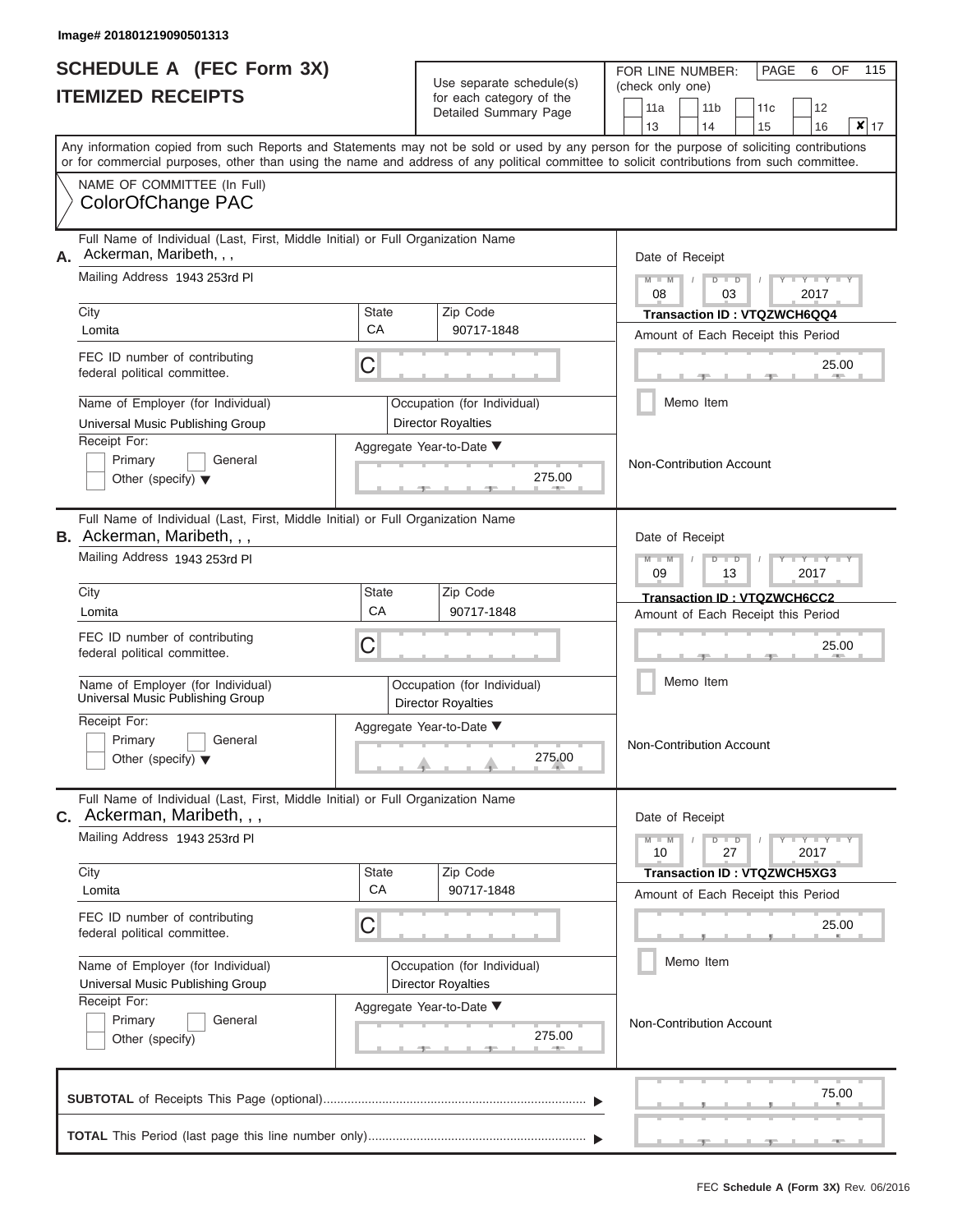|                          | <b>SCHEDULE A (FEC Form 3X)</b> |
|--------------------------|---------------------------------|
| <b>ITEMIZED RECEIPTS</b> |                                 |

| SCHEDULE A (FEC Form 3X)<br><b>ITEMIZED RECEIPTS</b>                                                                                              |                                                                                                                                                                                                                                                                                         | Use separate schedule(s)                          | FOR LINE NUMBER:<br>(check only one)                     |                       | PAGE<br>OF<br>7            | 115                                                                                                                        |  |
|---------------------------------------------------------------------------------------------------------------------------------------------------|-----------------------------------------------------------------------------------------------------------------------------------------------------------------------------------------------------------------------------------------------------------------------------------------|---------------------------------------------------|----------------------------------------------------------|-----------------------|----------------------------|----------------------------------------------------------------------------------------------------------------------------|--|
|                                                                                                                                                   |                                                                                                                                                                                                                                                                                         | for each category of the<br>Detailed Summary Page | 11a<br>13                                                | 11 <sub>b</sub><br>14 | 12<br>11c<br>16<br>15      | x 17                                                                                                                       |  |
|                                                                                                                                                   | Any information copied from such Reports and Statements may not be sold or used by any person for the purpose of soliciting contributions<br>or for commercial purposes, other than using the name and address of any political committee to solicit contributions from such committee. |                                                   |                                                          |                       |                            |                                                                                                                            |  |
|                                                                                                                                                   | NAME OF COMMITTEE (In Full)<br>ColorOfChange PAC                                                                                                                                                                                                                                        |                                                   |                                                          |                       |                            |                                                                                                                            |  |
| Full Name of Individual (Last, First, Middle Initial) or Full Organization Name<br>Ackerman, Maribeth, , ,<br>А.<br>Mailing Address 1943 253rd PI |                                                                                                                                                                                                                                                                                         |                                                   |                                                          | $M - M$               | Date of Receipt<br>$D$ $D$ | $Y - Y - I$                                                                                                                |  |
|                                                                                                                                                   | City<br>Lomita                                                                                                                                                                                                                                                                          | <b>State</b><br>CA                                | Zip Code<br>90717-1848                                   | 11                    | 17                         | 2017<br><b>Transaction ID: VTQZWCGX4G7</b><br>Amount of Each Receipt this Period                                           |  |
|                                                                                                                                                   | FEC ID number of contributing<br>federal political committee.                                                                                                                                                                                                                           | С                                                 |                                                          |                       |                            | 25.00                                                                                                                      |  |
|                                                                                                                                                   | Name of Employer (for Individual)<br>Universal Music Publishing Group                                                                                                                                                                                                                   |                                                   | Occupation (for Individual)<br><b>Director Royalties</b> |                       | Memo Item                  |                                                                                                                            |  |
|                                                                                                                                                   | Receipt For:<br>Primary<br>General<br>Other (specify) $\blacktriangledown$                                                                                                                                                                                                              |                                                   | Aggregate Year-to-Date ▼<br>275.00<br><b>Bill Allen</b>  |                       | Non-Contribution Account   |                                                                                                                            |  |
|                                                                                                                                                   | Full Name of Individual (Last, First, Middle Initial) or Full Organization Name<br><b>B.</b> Ackerman, Maribeth, , ,                                                                                                                                                                    |                                                   |                                                          |                       | Date of Receipt            |                                                                                                                            |  |
|                                                                                                                                                   | Mailing Address 1943 253rd Pl                                                                                                                                                                                                                                                           |                                                   |                                                          |                       | $D$ $\Box$ $D$<br>11       | Y T Y T<br>2017                                                                                                            |  |
|                                                                                                                                                   | City<br>Lomita                                                                                                                                                                                                                                                                          | <b>State</b><br>CA                                | Zip Code<br>90717-1848                                   |                       |                            | Transaction ID: VTQZWCFZST3<br>Amount of Each Receipt this Period                                                          |  |
|                                                                                                                                                   | FEC ID number of contributing<br>federal political committee.                                                                                                                                                                                                                           | С                                                 |                                                          |                       |                            | 25.00                                                                                                                      |  |
|                                                                                                                                                   | Name of Employer (for Individual)<br>Universal Music Publishing Group                                                                                                                                                                                                                   |                                                   | Occupation (for Individual)<br><b>Director Royalties</b> |                       | Memo Item                  |                                                                                                                            |  |
|                                                                                                                                                   | Receipt For:<br>Primary<br>General<br>Other (specify) $\blacktriangledown$                                                                                                                                                                                                              |                                                   | Aggregate Year-to-Date ▼<br>275.00                       |                       | Non-Contribution Account   |                                                                                                                            |  |
|                                                                                                                                                   | Full Name of Individual (Last, First, Middle Initial) or Full Organization Name<br><b>C.</b> Adelman, Susan, , ,                                                                                                                                                                        |                                                   |                                                          |                       | Date of Receipt            |                                                                                                                            |  |
|                                                                                                                                                   | Mailing Address 329 23rd St                                                                                                                                                                                                                                                             |                                                   |                                                          | $M - M$<br>12         | $D$ $D$<br>11              | $\blacksquare \blacksquare \mathsf{Y} \blacksquare \blacksquare \blacksquare \mathsf{Y} \blacksquare \blacksquare$<br>2017 |  |
|                                                                                                                                                   | City<br>Santa Monica                                                                                                                                                                                                                                                                    | State<br>CA                                       | Zip Code<br>90402-2513                                   |                       |                            | <b>Transaction ID: VTQZWCG0J78</b><br>Amount of Each Receipt this Period                                                   |  |
|                                                                                                                                                   | FEC ID number of contributing<br>federal political committee.                                                                                                                                                                                                                           | С                                                 |                                                          |                       |                            | 500.00                                                                                                                     |  |
|                                                                                                                                                   | Name of Employer (for Individual)<br>Tivoli Inc.                                                                                                                                                                                                                                        | Occupation (for Individual)<br>Owner              |                                                          |                       | Memo Item                  |                                                                                                                            |  |
|                                                                                                                                                   | Receipt For:<br>General<br>Primary<br>Other (specify)                                                                                                                                                                                                                                   |                                                   | Aggregate Year-to-Date ▼<br>500.00                       |                       | Non-Contribution Account   |                                                                                                                            |  |
|                                                                                                                                                   |                                                                                                                                                                                                                                                                                         |                                                   |                                                          |                       |                            | 550.00                                                                                                                     |  |
|                                                                                                                                                   |                                                                                                                                                                                                                                                                                         |                                                   |                                                          |                       |                            |                                                                                                                            |  |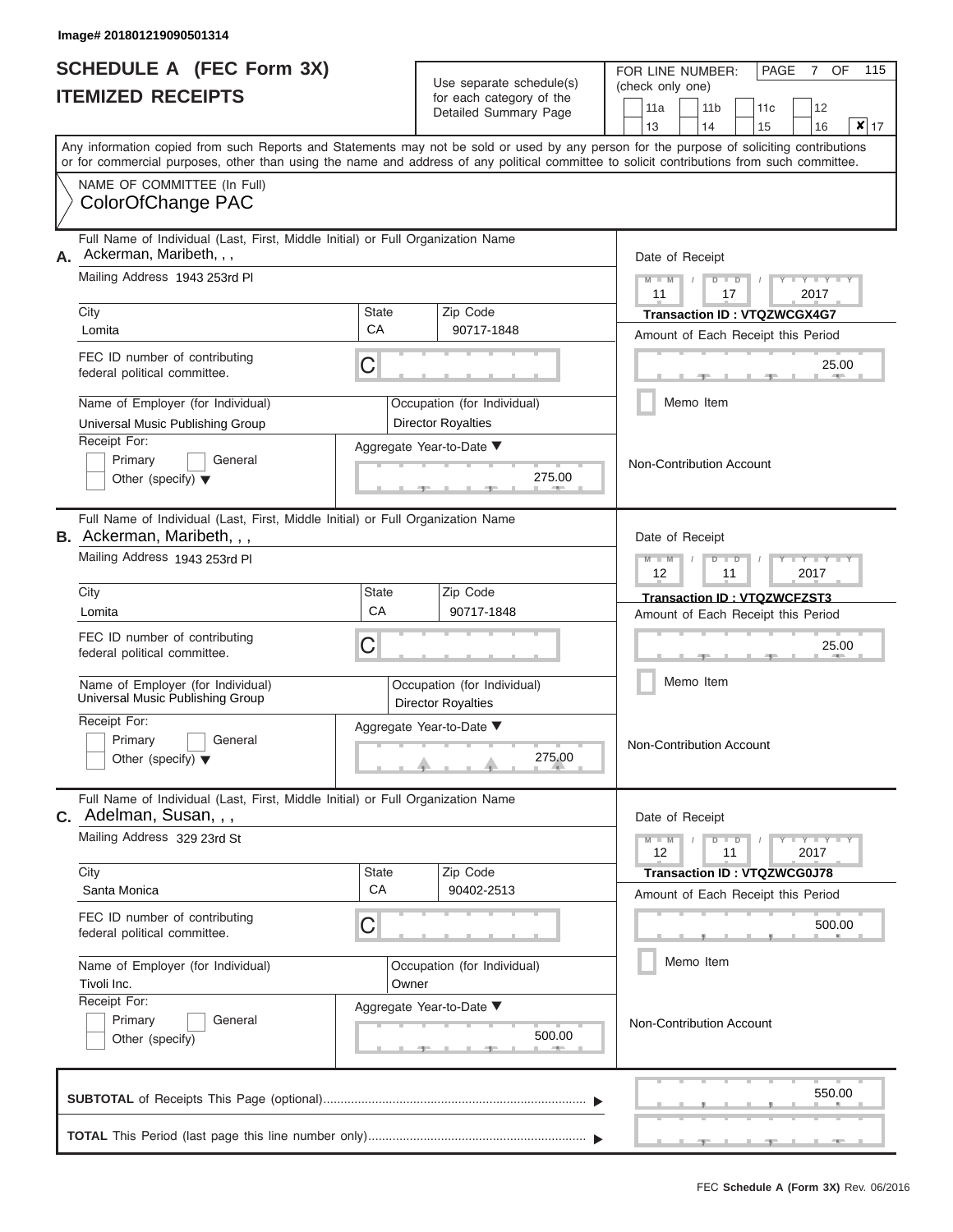|                          | <b>SCHEDULE A (FEC Form 3X)</b> |
|--------------------------|---------------------------------|
| <b>ITEMIZED RECEIPTS</b> |                                 |

| SCHEDULE A (FEC Form 3X)                                                                                 | Use separate schedule(s)                                                                                                                                                                                                                                                                | 115<br>FOR LINE NUMBER:<br><b>PAGE</b><br>OF<br>8       |  |  |
|----------------------------------------------------------------------------------------------------------|-----------------------------------------------------------------------------------------------------------------------------------------------------------------------------------------------------------------------------------------------------------------------------------------|---------------------------------------------------------|--|--|
| <b>ITEMIZED RECEIPTS</b>                                                                                 | for each category of the                                                                                                                                                                                                                                                                | (check only one)<br>11a<br>11 <sub>b</sub><br>11c<br>12 |  |  |
|                                                                                                          | Detailed Summary Page                                                                                                                                                                                                                                                                   | $\mathsf{x} _{17}$<br>13<br>14<br>15<br>16              |  |  |
|                                                                                                          | Any information copied from such Reports and Statements may not be sold or used by any person for the purpose of soliciting contributions<br>or for commercial purposes, other than using the name and address of any political committee to solicit contributions from such committee. |                                                         |  |  |
| NAME OF COMMITTEE (In Full)                                                                              |                                                                                                                                                                                                                                                                                         |                                                         |  |  |
| ColorOfChange PAC                                                                                        |                                                                                                                                                                                                                                                                                         |                                                         |  |  |
| Full Name of Individual (Last, First, Middle Initial) or Full Organization Name                          |                                                                                                                                                                                                                                                                                         |                                                         |  |  |
| Carlin, Sharon, , ,<br>Mailing Address 1526 17th Ave E                                                   | Date of Receipt<br>$M - M$<br>Y I Y I<br>$D$ $D$                                                                                                                                                                                                                                        |                                                         |  |  |
|                                                                                                          |                                                                                                                                                                                                                                                                                         |                                                         |  |  |
| City                                                                                                     | Zip Code<br><b>State</b><br><b>WA</b>                                                                                                                                                                                                                                                   | <b>Transaction ID: VTQZWCG0B56</b>                      |  |  |
| Seattle                                                                                                  | 98112-2809                                                                                                                                                                                                                                                                              | Amount of Each Receipt this Period                      |  |  |
| FEC ID number of contributing<br>federal political committee.                                            | С                                                                                                                                                                                                                                                                                       | 500.00<br><b>British Allen</b>                          |  |  |
| Name of Employer (for Individual)<br>N/A                                                                 | Occupation (for Individual)<br>Not Employed                                                                                                                                                                                                                                             | Memo Item                                               |  |  |
| Receipt For:                                                                                             | Aggregate Year-to-Date ▼                                                                                                                                                                                                                                                                |                                                         |  |  |
| Primary<br>General                                                                                       |                                                                                                                                                                                                                                                                                         | <b>Non-Contribution Account</b>                         |  |  |
| Other (specify) $\blacktriangledown$                                                                     | 500.00<br><b>CONTRACTOR</b>                                                                                                                                                                                                                                                             |                                                         |  |  |
| Full Name of Individual (Last, First, Middle Initial) or Full Organization Name<br>B. Crabtree, Meg, , , |                                                                                                                                                                                                                                                                                         | Date of Receipt                                         |  |  |
| Mailing Address 3732 Elm Ave                                                                             |                                                                                                                                                                                                                                                                                         |                                                         |  |  |
|                                                                                                          |                                                                                                                                                                                                                                                                                         | 07<br>2017<br>26                                        |  |  |
| City<br>Long Beach                                                                                       | <b>State</b><br>Zip Code<br>CA<br>90807-3402                                                                                                                                                                                                                                            | Transaction ID: VTQZWCH6XS2                             |  |  |
| FEC ID number of contributing                                                                            |                                                                                                                                                                                                                                                                                         | Amount of Each Receipt this Period                      |  |  |
| federal political committee.                                                                             | С                                                                                                                                                                                                                                                                                       | 35.00                                                   |  |  |
| Name of Employer (for Individual)                                                                        | Occupation (for Individual)                                                                                                                                                                                                                                                             | Memo Item                                               |  |  |
| Designory                                                                                                | <b>Creative Director</b>                                                                                                                                                                                                                                                                |                                                         |  |  |
| Receipt For:<br>Primary<br>General                                                                       | Aggregate Year-to-Date ▼                                                                                                                                                                                                                                                                |                                                         |  |  |
| Other (specify) $\blacktriangledown$                                                                     | 385.00                                                                                                                                                                                                                                                                                  | Non-Contribution Account                                |  |  |
|                                                                                                          |                                                                                                                                                                                                                                                                                         |                                                         |  |  |
| Full Name of Individual (Last, First, Middle Initial) or Full Organization Name<br>C. Crabtree, Meg.,,   |                                                                                                                                                                                                                                                                                         | Date of Receipt                                         |  |  |
| Mailing Address 3732 Elm Ave                                                                             |                                                                                                                                                                                                                                                                                         |                                                         |  |  |
| City                                                                                                     | Zip Code<br><b>State</b>                                                                                                                                                                                                                                                                | 08<br>31<br>2017<br><b>Transaction ID: VTQZWCH6QT8</b>  |  |  |
| Long Beach                                                                                               | CA<br>90807-3402                                                                                                                                                                                                                                                                        | Amount of Each Receipt this Period                      |  |  |
| FEC ID number of contributing                                                                            | С                                                                                                                                                                                                                                                                                       | 35.00                                                   |  |  |
| federal political committee.                                                                             |                                                                                                                                                                                                                                                                                         |                                                         |  |  |
| Name of Employer (for Individual)<br>Designory                                                           | Occupation (for Individual)<br><b>Creative Director</b>                                                                                                                                                                                                                                 | Memo Item                                               |  |  |
| Receipt For:                                                                                             | Aggregate Year-to-Date ▼                                                                                                                                                                                                                                                                |                                                         |  |  |
| Primary<br>General                                                                                       |                                                                                                                                                                                                                                                                                         | Non-Contribution Account                                |  |  |
| Other (specify)                                                                                          | 385.00<br>$-9-$                                                                                                                                                                                                                                                                         |                                                         |  |  |
|                                                                                                          |                                                                                                                                                                                                                                                                                         |                                                         |  |  |
|                                                                                                          |                                                                                                                                                                                                                                                                                         | 570.00                                                  |  |  |
|                                                                                                          |                                                                                                                                                                                                                                                                                         |                                                         |  |  |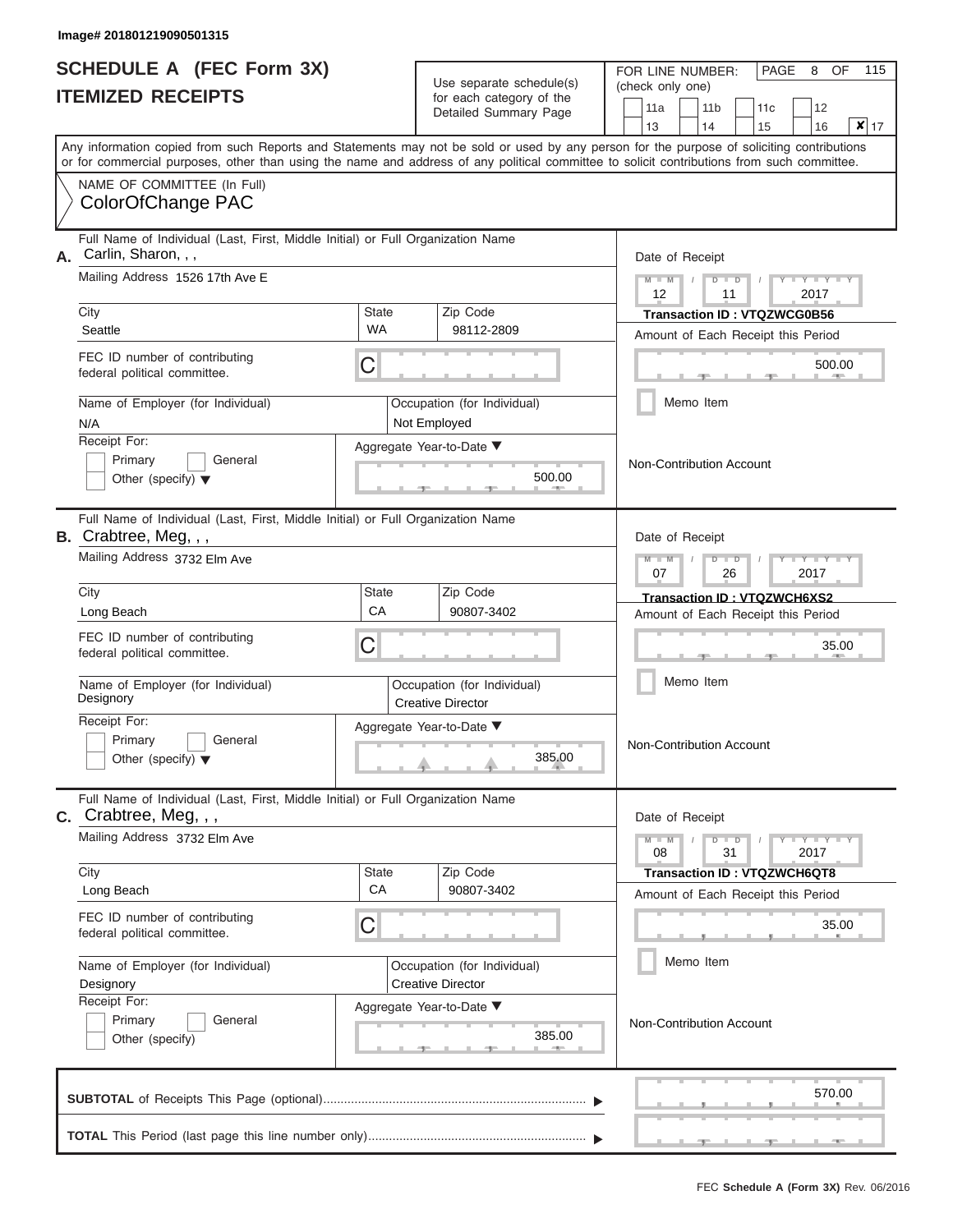# **SCHEDULE A (FEC Form 3X) ITEMIZED RECEIPTS**

 $U_{\text{eq}}$  separate schedule(s)

FOR LINE NUMBER:

PAGE 9 OF 115

| <b>ITEMIZED RECEIPTS</b>                       |                                                                                                                                                                                                                                                                                         | Use separate scriedule(s)<br>for each category of the<br>Detailed Summary Page | (check only one)<br>11a<br>11 <sub>b</sub><br>12<br>11c<br>$\vert x \vert$<br>13<br>14<br>15<br>16<br>17 |                                                           |
|------------------------------------------------|-----------------------------------------------------------------------------------------------------------------------------------------------------------------------------------------------------------------------------------------------------------------------------------------|--------------------------------------------------------------------------------|----------------------------------------------------------------------------------------------------------|-----------------------------------------------------------|
|                                                | Any information copied from such Reports and Statements may not be sold or used by any person for the purpose of soliciting contributions<br>or for commercial purposes, other than using the name and address of any political committee to solicit contributions from such committee. |                                                                                |                                                                                                          |                                                           |
|                                                | NAME OF COMMITTEE (In Full)<br>ColorOfChange PAC                                                                                                                                                                                                                                        |                                                                                |                                                                                                          |                                                           |
| А.                                             | Full Name of Individual (Last, First, Middle Initial) or Full Organization Name<br>Crabtree, Meg, , ,                                                                                                                                                                                   |                                                                                |                                                                                                          | Date of Receipt                                           |
|                                                | Mailing Address 3732 Elm Ave                                                                                                                                                                                                                                                            |                                                                                |                                                                                                          | $M - M$<br>$D$ $D$<br>$Y - Y - I$<br>10<br>2017<br>16     |
|                                                | City                                                                                                                                                                                                                                                                                    | State<br>CA                                                                    | Zip Code                                                                                                 | Transaction ID: VTQZWCH6A13                               |
|                                                | Long Beach                                                                                                                                                                                                                                                                              |                                                                                | 90807-3402                                                                                               | Amount of Each Receipt this Period                        |
|                                                | FEC ID number of contributing<br>federal political committee.                                                                                                                                                                                                                           | C                                                                              |                                                                                                          | 35.00                                                     |
|                                                | Name of Employer (for Individual)                                                                                                                                                                                                                                                       |                                                                                | Occupation (for Individual)                                                                              | Memo Item                                                 |
|                                                | Designory                                                                                                                                                                                                                                                                               |                                                                                | <b>Creative Director</b>                                                                                 |                                                           |
|                                                | Receipt For:                                                                                                                                                                                                                                                                            |                                                                                | Aggregate Year-to-Date ▼                                                                                 |                                                           |
|                                                | Primary<br>General<br>Other (specify) $\blacktriangledown$                                                                                                                                                                                                                              |                                                                                | 385.00                                                                                                   | Non-Contribution Account                                  |
|                                                | Full Name of Individual (Last, First, Middle Initial) or Full Organization Name<br>B. Crabtree, Meg, , ,                                                                                                                                                                                |                                                                                |                                                                                                          | Date of Receipt                                           |
|                                                | Mailing Address 3732 Elm Ave                                                                                                                                                                                                                                                            |                                                                                |                                                                                                          | $M - M$<br>$Y - Y$<br>$D$ $D$<br>2017<br>10<br>27         |
|                                                | City                                                                                                                                                                                                                                                                                    | Zip Code<br>State                                                              |                                                                                                          | Transaction ID: VTQZWCH5V29                               |
|                                                | Long Beach                                                                                                                                                                                                                                                                              | CA                                                                             | 90807-3402                                                                                               | Amount of Each Receipt this Period                        |
|                                                | FEC ID number of contributing<br>federal political committee.                                                                                                                                                                                                                           | C                                                                              |                                                                                                          | 35.00                                                     |
| Name of Employer (for Individual)<br>Designory |                                                                                                                                                                                                                                                                                         |                                                                                | Occupation (for Individual)<br><b>Creative Director</b>                                                  | Memo Item                                                 |
|                                                | Receipt For:<br>Primary<br>General<br>Other (specify) $\blacktriangledown$                                                                                                                                                                                                              |                                                                                | Aggregate Year-to-Date ▼<br>385.00                                                                       | Non-Contribution Account                                  |
|                                                | Full Name of Individual (Last, First, Middle Initial) or Full Organization Name<br>$c.$ Crabtree, Meg, $, ,$                                                                                                                                                                            |                                                                                |                                                                                                          | Date of Receipt                                           |
|                                                | Mailing Address 3732 Elm Ave                                                                                                                                                                                                                                                            |                                                                                |                                                                                                          | $M - M$<br>$Y = Y = Y - Y$<br>$D$ $D$<br>12<br>11<br>2017 |
|                                                | City                                                                                                                                                                                                                                                                                    | State                                                                          | Zip Code                                                                                                 | <b>Transaction ID: VTQZWCFZ022</b>                        |
|                                                | Long Beach                                                                                                                                                                                                                                                                              | CA                                                                             | 90807-3402                                                                                               | Amount of Each Receipt this Period                        |
|                                                | FEC ID number of contributing<br>С<br>federal political committee.                                                                                                                                                                                                                      |                                                                                | 35.00                                                                                                    |                                                           |
|                                                | Name of Employer (for Individual)<br>Occupation (for Individual)<br><b>Creative Director</b><br>Designory                                                                                                                                                                               |                                                                                | Memo Item                                                                                                |                                                           |
|                                                | Receipt For:<br>Primary<br>General                                                                                                                                                                                                                                                      |                                                                                | Aggregate Year-to-Date ▼                                                                                 | Non-Contribution Account                                  |
| Other (specify)                                |                                                                                                                                                                                                                                                                                         | 385.00                                                                         |                                                                                                          |                                                           |
|                                                |                                                                                                                                                                                                                                                                                         |                                                                                |                                                                                                          | 105.00                                                    |
|                                                |                                                                                                                                                                                                                                                                                         |                                                                                |                                                                                                          |                                                           |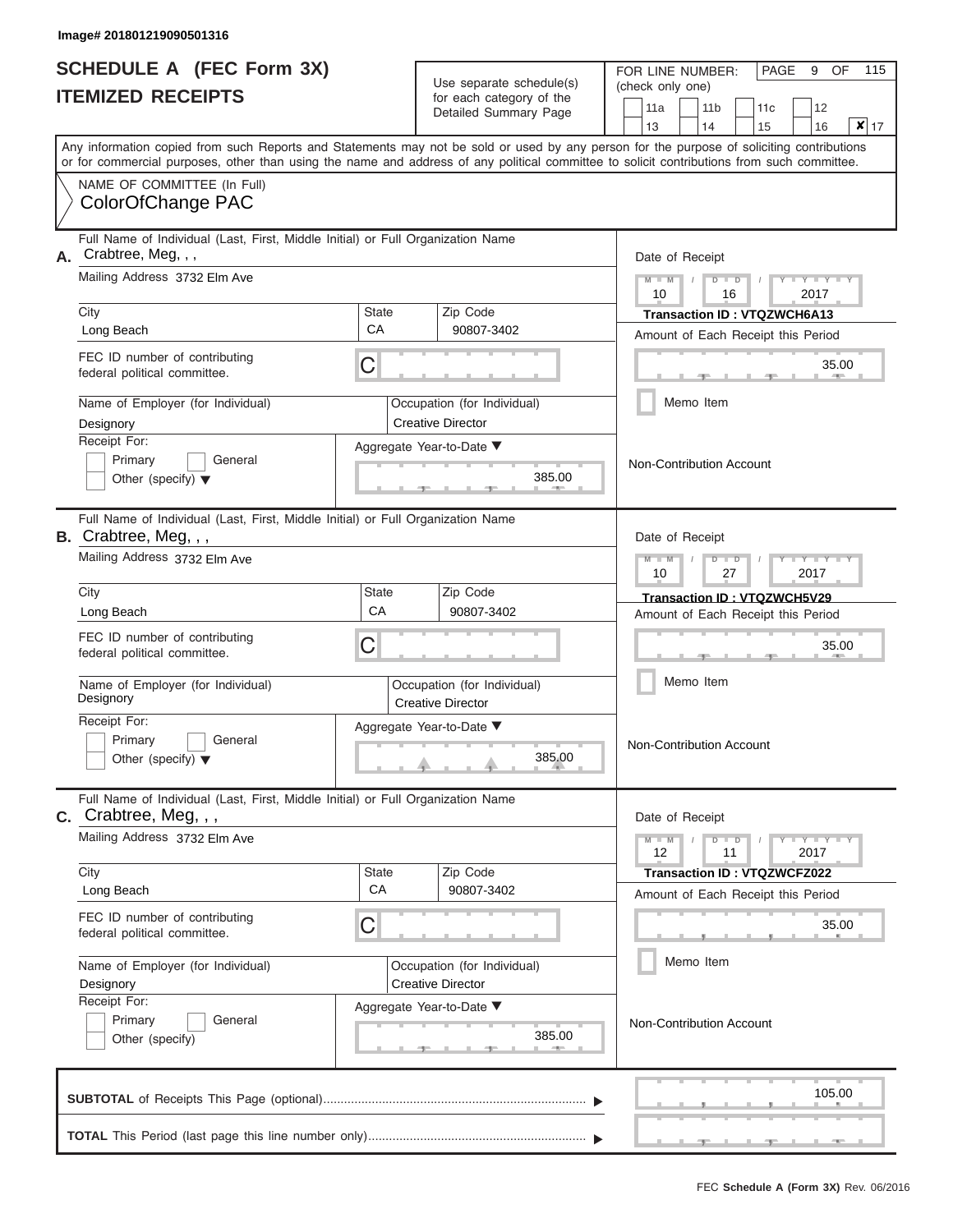|                          | <b>SCHEDULE A (FEC Form 3X)</b> |
|--------------------------|---------------------------------|
| <b>ITEMIZED RECEIPTS</b> |                                 |

| SCHEDULE A (FEC Form 3X)                                                                                   | Use separate schedule(s)                                                                                                                                                                                                                                                                | 115<br>FOR LINE NUMBER:<br>PAGE 10 OF<br>(check only one)                                |
|------------------------------------------------------------------------------------------------------------|-----------------------------------------------------------------------------------------------------------------------------------------------------------------------------------------------------------------------------------------------------------------------------------------|------------------------------------------------------------------------------------------|
| <b>ITEMIZED RECEIPTS</b>                                                                                   | for each category of the<br>Detailed Summary Page                                                                                                                                                                                                                                       | 11a<br>12<br>11 <sub>b</sub><br>11 <sub>c</sub><br>$x _{17}$<br>13<br>14<br>15<br>16     |
|                                                                                                            | Any information copied from such Reports and Statements may not be sold or used by any person for the purpose of soliciting contributions<br>or for commercial purposes, other than using the name and address of any political committee to solicit contributions from such committee. |                                                                                          |
| NAME OF COMMITTEE (In Full)<br>ColorOfChange PAC                                                           |                                                                                                                                                                                                                                                                                         |                                                                                          |
| Full Name of Individual (Last, First, Middle Initial) or Full Organization Name<br>Curtis, Bill, , ,<br>Α. |                                                                                                                                                                                                                                                                                         | Date of Receipt                                                                          |
| Mailing Address 4 Elm Creek Dr<br>City                                                                     | Zip Code<br><b>State</b>                                                                                                                                                                                                                                                                | Y LTY LT<br>$M - M$<br>$D$ $D$<br>07<br>20<br>2017                                       |
| Elmhurst                                                                                                   | IL.<br>60126-5283                                                                                                                                                                                                                                                                       | Transaction ID : VTQZWCH6XK5<br>Amount of Each Receipt this Period                       |
| FEC ID number of contributing<br>federal political committee.                                              | С                                                                                                                                                                                                                                                                                       | 25.00<br><b>CONTRACTOR</b>                                                               |
| Name of Employer (for Individual)<br>N/A                                                                   | Occupation (for Individual)<br>Not Employed                                                                                                                                                                                                                                             | Memo Item                                                                                |
| Receipt For:<br>Primary<br>General<br>Other (specify) $\blacktriangledown$                                 | Aggregate Year-to-Date ▼<br>275.00<br><b>CONTRACTOR</b>                                                                                                                                                                                                                                 | Non-Contribution Account                                                                 |
| Full Name of Individual (Last, First, Middle Initial) or Full Organization Name<br>B. Curtis, Bill, , ,    |                                                                                                                                                                                                                                                                                         | Date of Receipt                                                                          |
| Mailing Address 4 Elm Creek Dr                                                                             |                                                                                                                                                                                                                                                                                         | $M - M$<br>$D$ $D$<br>$\Box$ $\Upsilon$ $\Box$ $\Upsilon$ $\Upsilon$<br>08<br>2017<br>22 |
| City<br>Elmhurst                                                                                           | <b>State</b><br>Zip Code<br>IL<br>60126-5283                                                                                                                                                                                                                                            | Transaction ID: VTQZWCH6RP7                                                              |
| FEC ID number of contributing<br>federal political committee.                                              | С                                                                                                                                                                                                                                                                                       | Amount of Each Receipt this Period<br>25.00                                              |
| Name of Employer (for Individual)<br>N/A                                                                   | Occupation (for Individual)<br>Not Employed                                                                                                                                                                                                                                             | Memo Item                                                                                |
| Receipt For:<br>Primary<br>General<br>Other (specify) $\blacktriangledown$                                 | Aggregate Year-to-Date ▼<br>275.00                                                                                                                                                                                                                                                      | Non-Contribution Account                                                                 |
| Full Name of Individual (Last, First, Middle Initial) or Full Organization Name<br>$C.$ Curtis, Bill, , ,  |                                                                                                                                                                                                                                                                                         | Date of Receipt                                                                          |
| Mailing Address 4 Elm Creek Dr                                                                             |                                                                                                                                                                                                                                                                                         | $D$ $\Box$ $D$<br>$-1 - Y - 1 - Y - 1$<br>$M - M$<br>09<br>21<br>2017                    |
| City<br>Elmhurst                                                                                           | Zip Code<br><b>State</b><br>IL<br>60126-5283                                                                                                                                                                                                                                            | <b>Transaction ID: VTQZWCH6CT3</b><br>Amount of Each Receipt this Period                 |
| FEC ID number of contributing<br>federal political committee.                                              | С                                                                                                                                                                                                                                                                                       | 25.00                                                                                    |
| Name of Employer (for Individual)<br>N/A                                                                   | Occupation (for Individual)<br>Not Employed                                                                                                                                                                                                                                             | Memo Item                                                                                |
| Receipt For:<br>Primary<br>General<br>Other (specify)                                                      | Aggregate Year-to-Date ▼<br>275.00<br>-40-                                                                                                                                                                                                                                              | Non-Contribution Account                                                                 |
|                                                                                                            |                                                                                                                                                                                                                                                                                         | 75.00                                                                                    |
|                                                                                                            |                                                                                                                                                                                                                                                                                         |                                                                                          |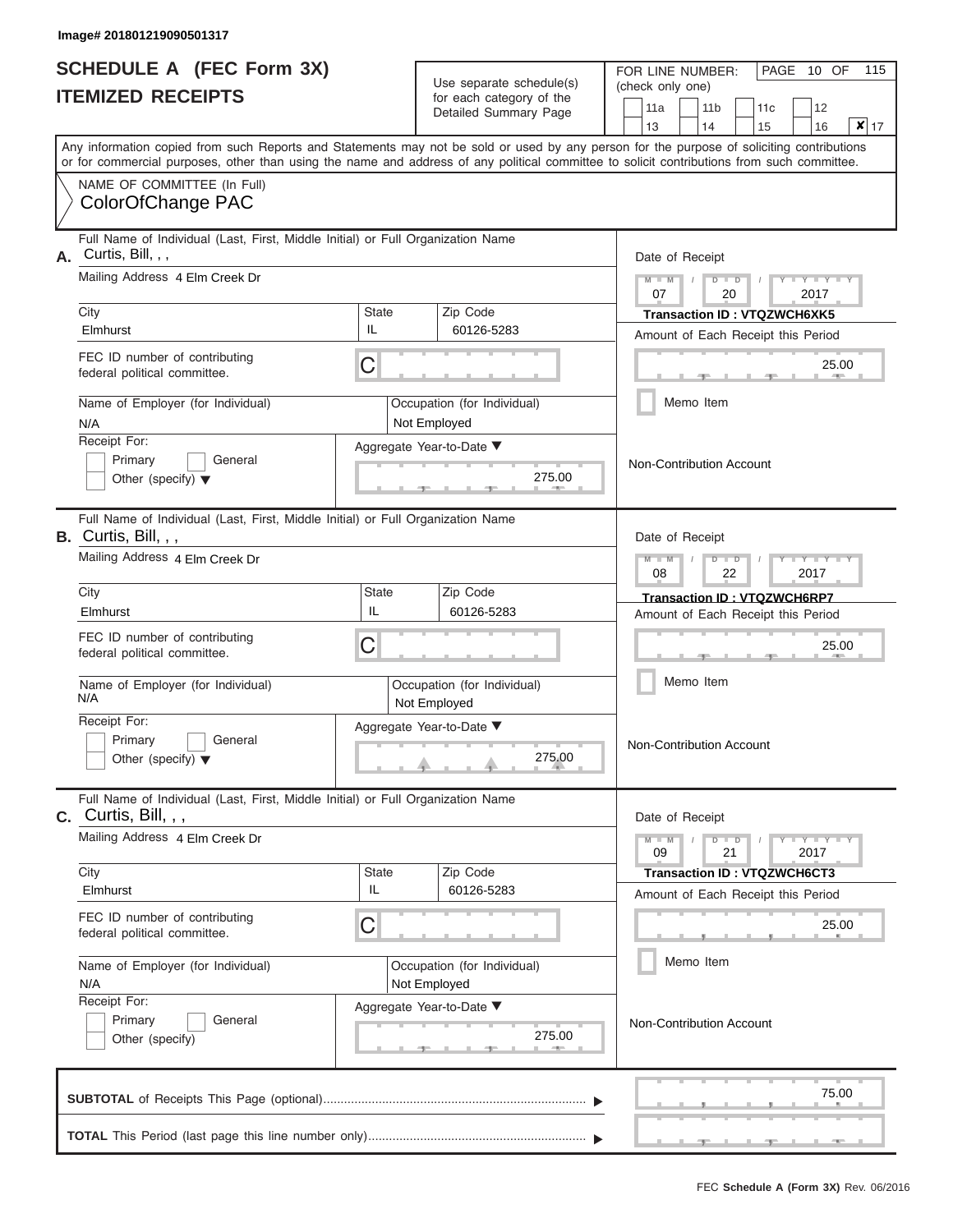|                          | <b>SCHEDULE A (FEC Form 3X)</b> |
|--------------------------|---------------------------------|
| <b>ITEMIZED RECEIPTS</b> |                                 |

| SCHEDULE A (FEC Form 3X)<br><b>ITEMIZED RECEIPTS</b>                                                       |                    | Use separate schedule(s)                          | 115<br>FOR LINE NUMBER:<br>PAGE 11 OF<br>(check only one)                                                                                                                                                                                                                               |
|------------------------------------------------------------------------------------------------------------|--------------------|---------------------------------------------------|-----------------------------------------------------------------------------------------------------------------------------------------------------------------------------------------------------------------------------------------------------------------------------------------|
|                                                                                                            |                    | for each category of the<br>Detailed Summary Page | 12<br>11a<br>11 <sub>b</sub><br>11 <sub>c</sub><br>$\mathbf{x}$ 17<br>13<br>14<br>15<br>16                                                                                                                                                                                              |
|                                                                                                            |                    |                                                   | Any information copied from such Reports and Statements may not be sold or used by any person for the purpose of soliciting contributions<br>or for commercial purposes, other than using the name and address of any political committee to solicit contributions from such committee. |
| NAME OF COMMITTEE (In Full)<br>ColorOfChange PAC                                                           |                    |                                                   |                                                                                                                                                                                                                                                                                         |
| Full Name of Individual (Last, First, Middle Initial) or Full Organization Name<br>Curtis, Bill, , ,<br>А. |                    |                                                   | Date of Receipt                                                                                                                                                                                                                                                                         |
| Mailing Address 4 Elm Creek Dr<br>City                                                                     | <b>State</b>       | Zip Code                                          | $M = M$ /<br>Y I Y I<br>$D$ $D$<br>10<br>27<br>2017                                                                                                                                                                                                                                     |
| Elmhurst                                                                                                   | IL                 | 60126-5283                                        | Transaction ID: VTQZWCH5W71<br>Amount of Each Receipt this Period                                                                                                                                                                                                                       |
| FEC ID number of contributing<br>federal political committee.                                              | C                  |                                                   | 25.00<br><b>AND I</b>                                                                                                                                                                                                                                                                   |
| Name of Employer (for Individual)<br>N/A                                                                   |                    | Occupation (for Individual)<br>Not Employed       | Memo Item                                                                                                                                                                                                                                                                               |
| Receipt For:<br>Primary<br>General<br>Other (specify) $\blacktriangledown$                                 |                    | Aggregate Year-to-Date ▼<br>275.00                | Non-Contribution Account                                                                                                                                                                                                                                                                |
| Full Name of Individual (Last, First, Middle Initial) or Full Organization Name<br>B. Curtis, Bill, , ,    |                    | Date of Receipt                                   |                                                                                                                                                                                                                                                                                         |
| Mailing Address 4 Elm Creek Dr                                                                             |                    |                                                   | $M - M$<br>$D$ $D$<br>$Y = Y$<br>11<br>21<br>2017                                                                                                                                                                                                                                       |
| City<br>Elmhurst                                                                                           | <b>State</b><br>IL | Zip Code<br>60126-5283                            | Transaction ID: VTQZWCG0VT7                                                                                                                                                                                                                                                             |
| FEC ID number of contributing<br>federal political committee.                                              | C                  |                                                   | Amount of Each Receipt this Period<br>25.00                                                                                                                                                                                                                                             |
| Name of Employer (for Individual)<br>N/A                                                                   |                    | Occupation (for Individual)<br>Not Employed       | Memo Item                                                                                                                                                                                                                                                                               |
| Receipt For:<br>Primary<br>General<br>Other (specify) $\blacktriangledown$                                 |                    | Aggregate Year-to-Date ▼<br>275.00                | Non-Contribution Account                                                                                                                                                                                                                                                                |
| Full Name of Individual (Last, First, Middle Initial) or Full Organization Name<br>C. Curtis, Bill, , ,    |                    |                                                   | Date of Receipt                                                                                                                                                                                                                                                                         |
| Mailing Address 4 Elm Creek Dr                                                                             |                    |                                                   | $M - M$<br>$D$ $\Box$ $D$<br>$T-T$ $T$ $T$ $T$ $T$ $T$<br>12<br>27<br>2017                                                                                                                                                                                                              |
| City<br>Elmhurst                                                                                           | <b>State</b><br>IL | Zip Code<br>60126-5283                            | <b>Transaction ID: VTQZWCFX8T1</b><br>Amount of Each Receipt this Period                                                                                                                                                                                                                |
| FEC ID number of contributing<br>federal political committee.                                              | С                  |                                                   | 25.00                                                                                                                                                                                                                                                                                   |
| Name of Employer (for Individual)<br>N/A                                                                   |                    | Occupation (for Individual)<br>Not Employed       | Memo Item                                                                                                                                                                                                                                                                               |
| Receipt For:<br>Primary<br>General<br>Other (specify)                                                      |                    | Aggregate Year-to-Date ▼<br>275.00                | Non-Contribution Account                                                                                                                                                                                                                                                                |
|                                                                                                            |                    |                                                   | 75.00                                                                                                                                                                                                                                                                                   |
|                                                                                                            |                    |                                                   |                                                                                                                                                                                                                                                                                         |

 ▲ ▲ ▲ , , .

a.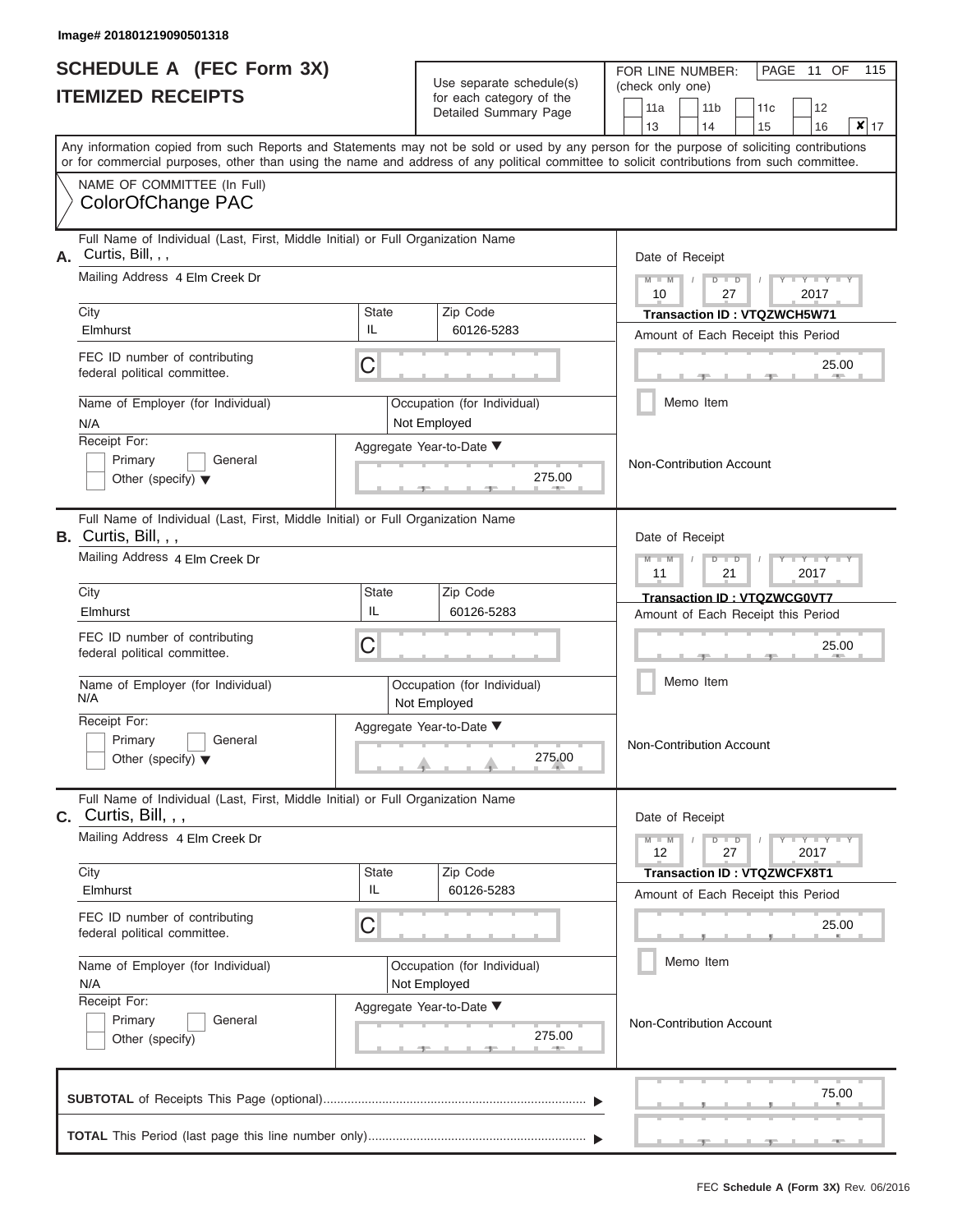|                          | <b>SCHEDULE A (FEC Form 3X)</b> |
|--------------------------|---------------------------------|
| <b>ITEMIZED RECEIPTS</b> |                                 |

| SCHEDULE A (FEC Form 3X)<br><b>ITEMIZED RECEIPTS</b> |                                                                                                                                                                                                                                                                                         | Use separate schedule(s)<br>for each category of the | 115<br>FOR LINE NUMBER:<br>PAGE 12 OF<br>(check only one)<br>11a<br>11 <sub>b</sub><br>12<br>11c |                                                                                                                                                    |
|------------------------------------------------------|-----------------------------------------------------------------------------------------------------------------------------------------------------------------------------------------------------------------------------------------------------------------------------------------|------------------------------------------------------|--------------------------------------------------------------------------------------------------|----------------------------------------------------------------------------------------------------------------------------------------------------|
|                                                      |                                                                                                                                                                                                                                                                                         | Detailed Summary Page                                | $x _{17}$<br>13<br>16<br>14<br>15                                                                |                                                                                                                                                    |
|                                                      | Any information copied from such Reports and Statements may not be sold or used by any person for the purpose of soliciting contributions<br>or for commercial purposes, other than using the name and address of any political committee to solicit contributions from such committee. |                                                      |                                                                                                  |                                                                                                                                                    |
|                                                      | NAME OF COMMITTEE (In Full)<br>ColorOfChange PAC                                                                                                                                                                                                                                        |                                                      |                                                                                                  |                                                                                                                                                    |
| А.                                                   | Full Name of Individual (Last, First, Middle Initial) or Full Organization Name<br>Hildebran, Gretchen, , ,                                                                                                                                                                             |                                                      |                                                                                                  | Date of Receipt                                                                                                                                    |
|                                                      | Mailing Address 362 E 26th St<br>City                                                                                                                                                                                                                                                   | State                                                | Zip Code                                                                                         | $M = M$ /<br>$D$ $D$<br>Y TY T<br>08<br>2017<br>03<br><b>Transaction ID: VTQZWCH6SJ8</b>                                                           |
|                                                      | <b>Brooklyn</b>                                                                                                                                                                                                                                                                         | <b>NY</b>                                            | 11226-7104                                                                                       | Amount of Each Receipt this Period                                                                                                                 |
|                                                      | FEC ID number of contributing<br>federal political committee.                                                                                                                                                                                                                           | С                                                    |                                                                                                  | 25.00<br><b>AND IN</b>                                                                                                                             |
|                                                      | Name of Employer (for Individual)<br>Self-Employed                                                                                                                                                                                                                                      |                                                      | Occupation (for Individual)<br>Filmmaker                                                         | Memo Item                                                                                                                                          |
|                                                      | Receipt For:<br>Primary<br>General<br>Other (specify) $\blacktriangledown$                                                                                                                                                                                                              |                                                      | Aggregate Year-to-Date ▼<br>275.00                                                               | Non-Contribution Account                                                                                                                           |
|                                                      | Full Name of Individual (Last, First, Middle Initial) or Full Organization Name<br><b>B.</b> Hildebran, Gretchen, , ,                                                                                                                                                                   |                                                      |                                                                                                  | Date of Receipt                                                                                                                                    |
|                                                      | Mailing Address 362 E 26th St                                                                                                                                                                                                                                                           |                                                      |                                                                                                  | $M - M$<br>$D$ $D$<br>YIYI<br>08<br>31<br>2017                                                                                                     |
|                                                      | City<br><b>Brooklyn</b>                                                                                                                                                                                                                                                                 | <b>State</b><br><b>NY</b>                            | Zip Code<br>11226-7104                                                                           | Transaction ID: VTQZWCH6SH0<br>Amount of Each Receipt this Period                                                                                  |
|                                                      | FEC ID number of contributing<br>federal political committee.                                                                                                                                                                                                                           | С                                                    |                                                                                                  | 25.00                                                                                                                                              |
|                                                      | Name of Employer (for Individual)<br>Self-Employed                                                                                                                                                                                                                                      |                                                      | Occupation (for Individual)<br>Filmmaker                                                         | Memo Item                                                                                                                                          |
|                                                      | Receipt For:<br>Primary<br>General<br>Other (specify) $\blacktriangledown$                                                                                                                                                                                                              |                                                      | Aggregate Year-to-Date ▼<br>275.00                                                               | Non-Contribution Account                                                                                                                           |
|                                                      | Full Name of Individual (Last, First, Middle Initial) or Full Organization Name<br><b>C.</b> Hildebran, Gretchen, , ,<br>Date of Receipt                                                                                                                                                |                                                      |                                                                                                  |                                                                                                                                                    |
|                                                      | Mailing Address 362 E 26th St                                                                                                                                                                                                                                                           |                                                      |                                                                                                  | $M - M$<br>$D$ $D$<br>$\blacksquare \blacksquare \mathsf{Y} \mathrel{\sqsubseteq} \mathsf{Y} \mathrel{\sqsubseteq} \mathsf{Y}$<br>10<br>27<br>2017 |
|                                                      | City<br><b>Brooklyn</b>                                                                                                                                                                                                                                                                 | State<br><b>NY</b>                                   | Zip Code<br>11226-7104                                                                           | <b>Transaction ID: VTQZWCH5WQ5</b><br>Amount of Each Receipt this Period                                                                           |
|                                                      | FEC ID number of contributing<br>federal political committee.                                                                                                                                                                                                                           | С                                                    |                                                                                                  | 25.00                                                                                                                                              |
|                                                      | Name of Employer (for Individual)<br>Self-Employed                                                                                                                                                                                                                                      |                                                      | Occupation (for Individual)<br>Filmmaker                                                         | Memo Item                                                                                                                                          |
|                                                      | Receipt For:<br>Primary<br>General<br>Other (specify)                                                                                                                                                                                                                                   |                                                      | Aggregate Year-to-Date ▼<br>275.00                                                               | Non-Contribution Account                                                                                                                           |
|                                                      |                                                                                                                                                                                                                                                                                         |                                                      |                                                                                                  | 75.00                                                                                                                                              |
|                                                      |                                                                                                                                                                                                                                                                                         |                                                      |                                                                                                  |                                                                                                                                                    |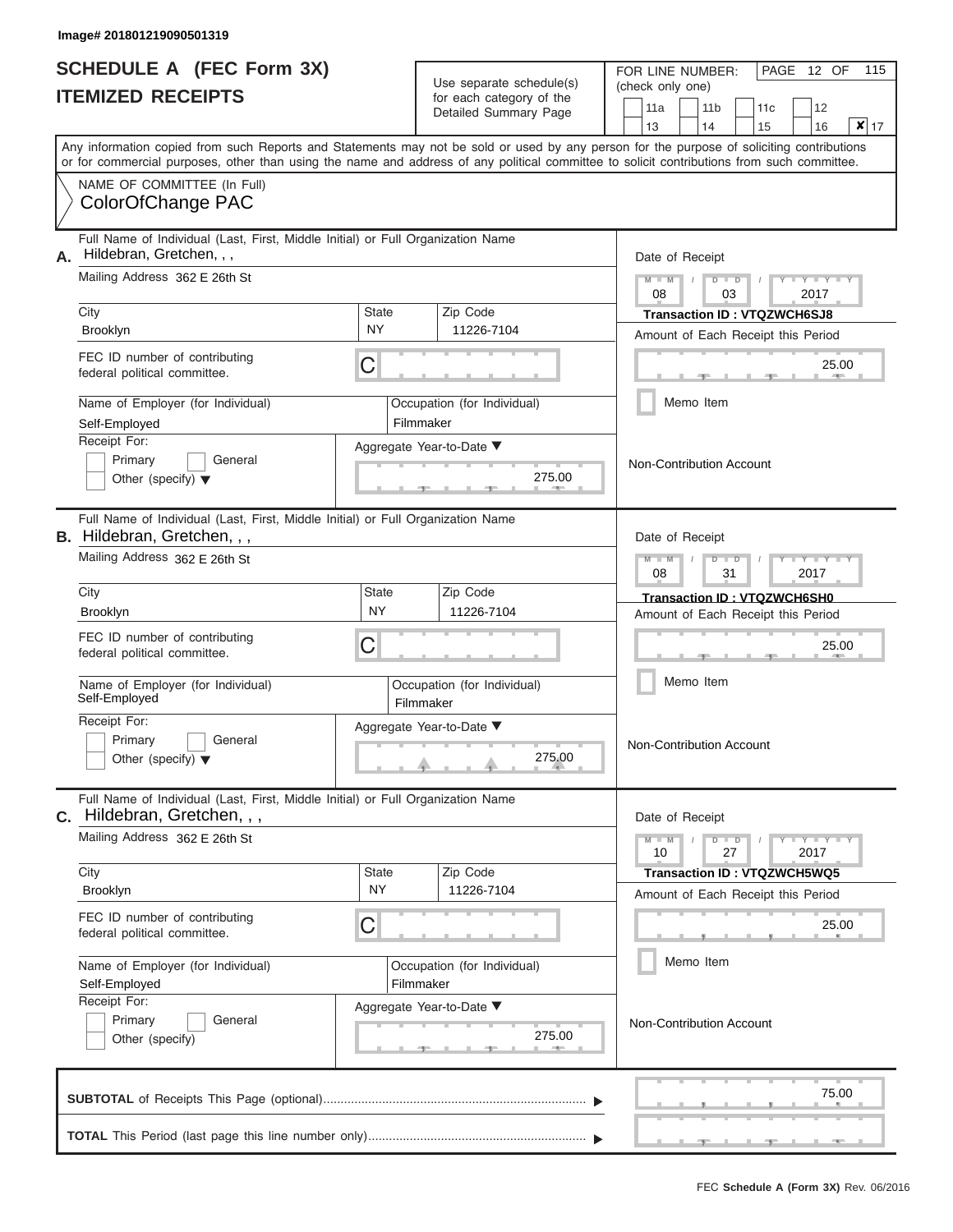|                          | <b>SCHEDULE A (FEC Form 3X)</b> |
|--------------------------|---------------------------------|
| <b>ITEMIZED RECEIPTS</b> |                                 |

| SCHEDULE A (FEC Form 3X)<br><b>ITEMIZED RECEIPTS</b> |                                                                                                                                                                                                                                                                                         | Use separate schedule(s)<br>for each category of the |                                                | 115<br>FOR LINE NUMBER:<br>PAGE 13 OF<br>(check only one)                                                  |
|------------------------------------------------------|-----------------------------------------------------------------------------------------------------------------------------------------------------------------------------------------------------------------------------------------------------------------------------------------|------------------------------------------------------|------------------------------------------------|------------------------------------------------------------------------------------------------------------|
|                                                      |                                                                                                                                                                                                                                                                                         | Detailed Summary Page                                |                                                | 11a<br>11 <sub>b</sub><br>12<br>11c<br>$x _{17}$<br>13<br>16<br>14<br>15                                   |
|                                                      | Any information copied from such Reports and Statements may not be sold or used by any person for the purpose of soliciting contributions<br>or for commercial purposes, other than using the name and address of any political committee to solicit contributions from such committee. |                                                      |                                                |                                                                                                            |
|                                                      | NAME OF COMMITTEE (In Full)<br>ColorOfChange PAC                                                                                                                                                                                                                                        |                                                      |                                                |                                                                                                            |
| А.                                                   | Full Name of Individual (Last, First, Middle Initial) or Full Organization Name<br>Hildebran, Gretchen, , ,                                                                                                                                                                             |                                                      |                                                | Date of Receipt                                                                                            |
|                                                      | Mailing Address 362 E 26th St                                                                                                                                                                                                                                                           |                                                      |                                                | $M - M$ /<br>$D$ $D$<br>Y I Y I<br>10<br>27<br>2017                                                        |
|                                                      | City<br><b>NY</b><br><b>Brooklyn</b>                                                                                                                                                                                                                                                    | Zip Code<br>State<br>11226-7104                      |                                                | <b>Transaction ID: VTQZWCH5WR3</b><br>Amount of Each Receipt this Period                                   |
|                                                      | FEC ID number of contributing<br>С<br>federal political committee.                                                                                                                                                                                                                      |                                                      |                                                | 25.00<br><b>AND IN</b>                                                                                     |
|                                                      | Name of Employer (for Individual)<br>Self-Employed                                                                                                                                                                                                                                      | Occupation (for Individual)<br>Filmmaker             |                                                | Memo Item                                                                                                  |
|                                                      | Receipt For:<br>Primary<br>General<br>Other (specify) $\blacktriangledown$                                                                                                                                                                                                              | Aggregate Year-to-Date ▼                             | 275.00                                         | Non-Contribution Account                                                                                   |
|                                                      | Full Name of Individual (Last, First, Middle Initial) or Full Organization Name<br><b>B.</b> Hildebran, Gretchen, , ,                                                                                                                                                                   |                                                      |                                                | Date of Receipt                                                                                            |
|                                                      | Mailing Address 362 E 26th St                                                                                                                                                                                                                                                           |                                                      | $M - M$<br>$D$ $D$<br>YIYI<br>12<br>2017<br>11 |                                                                                                            |
|                                                      | City<br><b>NY</b><br><b>Brooklyn</b>                                                                                                                                                                                                                                                    | State<br>Zip Code<br>11226-7104                      |                                                | <b>Transaction ID: VTQZWCFZNF9</b><br>Amount of Each Receipt this Period                                   |
|                                                      | FEC ID number of contributing<br>С<br>federal political committee.                                                                                                                                                                                                                      |                                                      |                                                | 25.00                                                                                                      |
|                                                      | Name of Employer (for Individual)<br>Self-Employed                                                                                                                                                                                                                                      | Occupation (for Individual)<br>Filmmaker             |                                                | Memo Item                                                                                                  |
|                                                      | Receipt For:<br>Primary<br>General<br>Other (specify) $\blacktriangledown$                                                                                                                                                                                                              | Aggregate Year-to-Date ▼                             | 275.00                                         | Non-Contribution Account                                                                                   |
|                                                      | Full Name of Individual (Last, First, Middle Initial) or Full Organization Name<br>$c.$ Hodel, Joyce, , ,                                                                                                                                                                               |                                                      |                                                | Date of Receipt                                                                                            |
|                                                      | Mailing Address 929 Washington St<br>Apt 203                                                                                                                                                                                                                                            |                                                      |                                                | $M - M$<br>$D$ $D$<br>$\mathbf{I} = \mathbf{Y} - \mathbf{I} - \mathbf{Y} - \mathbf{I}$<br>12<br>11<br>2017 |
|                                                      | City<br>IL<br>Evanston                                                                                                                                                                                                                                                                  | Zip Code<br><b>State</b><br>60202-2251               |                                                | <b>Transaction ID: VTQZWCFZ1E8</b><br>Amount of Each Receipt this Period                                   |
|                                                      | FEC ID number of contributing<br>С<br>federal political committee.                                                                                                                                                                                                                      |                                                      |                                                | 300.00                                                                                                     |
|                                                      | Name of Employer (for Individual)<br>N/A                                                                                                                                                                                                                                                | Occupation (for Individual)<br>Not Employed          |                                                | Memo Item                                                                                                  |
|                                                      | Receipt For:<br>Primary<br>General<br>Other (specify)                                                                                                                                                                                                                                   | Aggregate Year-to-Date ▼                             | 300.00                                         | Non-Contribution Account                                                                                   |
|                                                      |                                                                                                                                                                                                                                                                                         |                                                      |                                                | 350.00                                                                                                     |
|                                                      |                                                                                                                                                                                                                                                                                         |                                                      |                                                |                                                                                                            |

 ▲ ▲ ▲ , , .

a.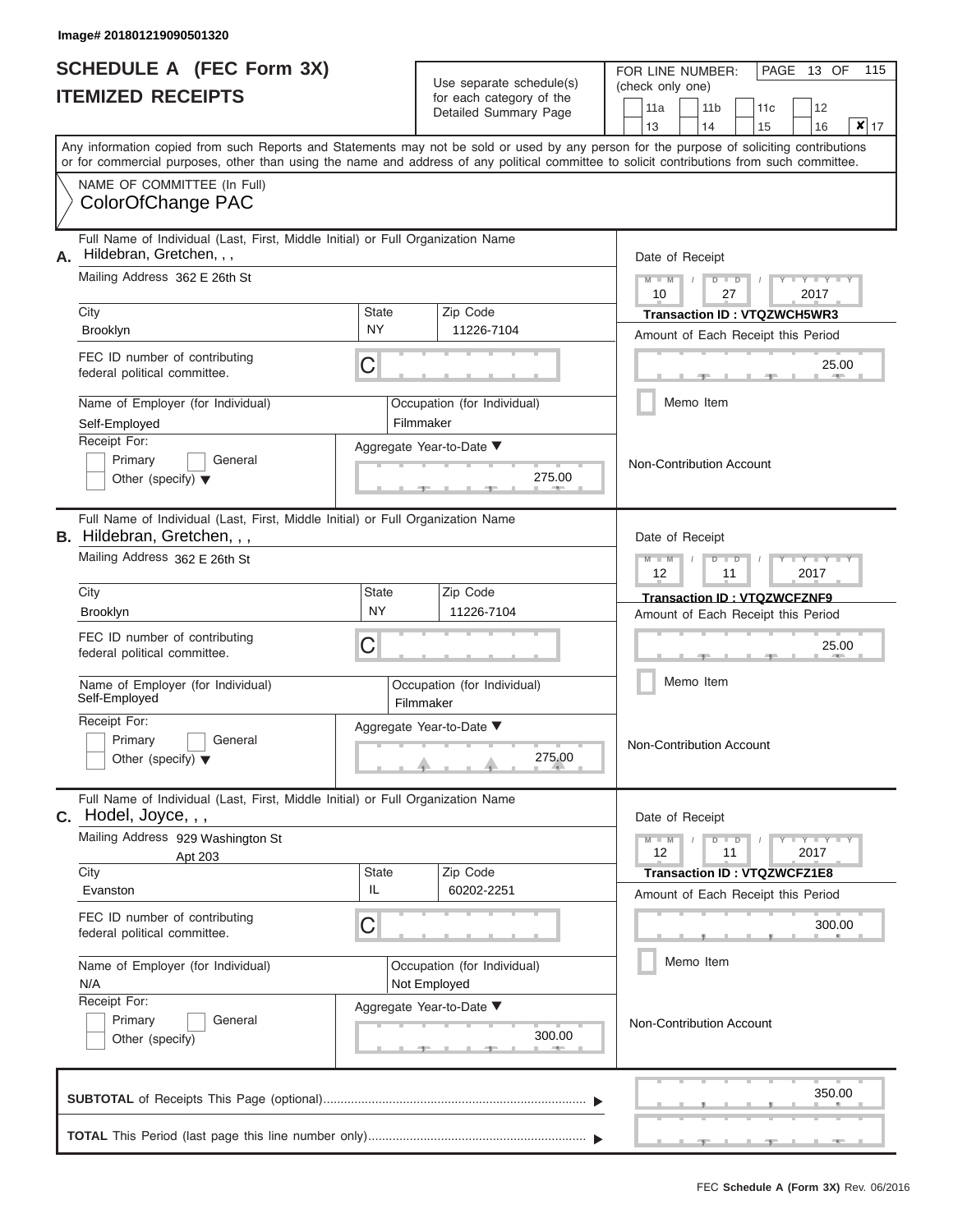|                          | <b>SCHEDULE A (FEC Form 3X)</b> |
|--------------------------|---------------------------------|
| <b>ITEMIZED RECEIPTS</b> |                                 |

| SCHEDULE A (FEC Form 3X)<br><b>ITEMIZED RECEIPTS</b>                                                     | Use separate schedule(s)<br>for each category of the                                                                                                                                                                                                                                    | 115<br>FOR LINE NUMBER:<br>PAGE<br>14 OF<br>(check only one)                                                                    |
|----------------------------------------------------------------------------------------------------------|-----------------------------------------------------------------------------------------------------------------------------------------------------------------------------------------------------------------------------------------------------------------------------------------|---------------------------------------------------------------------------------------------------------------------------------|
|                                                                                                          | Detailed Summary Page                                                                                                                                                                                                                                                                   | 11a<br>11 <sub>b</sub><br>12<br>11 <sub>c</sub><br>$\overline{\mathbf{x}}$ 17<br>13<br>16<br>14<br>15                           |
|                                                                                                          | Any information copied from such Reports and Statements may not be sold or used by any person for the purpose of soliciting contributions<br>or for commercial purposes, other than using the name and address of any political committee to solicit contributions from such committee. |                                                                                                                                 |
| NAME OF COMMITTEE (In Full)<br>ColorOfChange PAC                                                         |                                                                                                                                                                                                                                                                                         |                                                                                                                                 |
| Full Name of Individual (Last, First, Middle Initial) or Full Organization Name<br>House, Tim, , ,<br>А. |                                                                                                                                                                                                                                                                                         | Date of Receipt                                                                                                                 |
| Mailing Address 92 Elm St                                                                                |                                                                                                                                                                                                                                                                                         | $M = M$ /<br>$D$ $D$<br>Y TYT<br>07<br>13<br>2017                                                                               |
| City<br>Upton                                                                                            | Zip Code<br><b>State</b><br>MA<br>01568-1125                                                                                                                                                                                                                                            | Transaction ID: VTQZWCH6X88<br>Amount of Each Receipt this Period                                                               |
| FEC ID number of contributing<br>federal political committee.                                            | C                                                                                                                                                                                                                                                                                       | 20.00<br><b>ARCHITECT</b>                                                                                                       |
| Name of Employer (for Individual)<br>First Church Boston                                                 | Occupation (for Individual)<br>Clergy                                                                                                                                                                                                                                                   | Memo Item                                                                                                                       |
| Receipt For:<br>Primary<br>General<br>Other (specify) $\blacktriangledown$                               | Aggregate Year-to-Date ▼<br>245.00<br><b>CONTRACTOR</b>                                                                                                                                                                                                                                 | Non-Contribution Account                                                                                                        |
| Full Name of Individual (Last, First, Middle Initial) or Full Organization Name<br>B. House, Tim, , ,    |                                                                                                                                                                                                                                                                                         | Date of Receipt                                                                                                                 |
| Mailing Address 92 Elm St                                                                                |                                                                                                                                                                                                                                                                                         | $M - M$<br>$D$ $D$<br>$T - Y = T - T$<br>08<br>2017<br>10                                                                       |
| City<br>Upton                                                                                            | State<br>Zip Code<br>MA<br>01568-1125                                                                                                                                                                                                                                                   | Transaction ID: VTQZWCH6R54<br>Amount of Each Receipt this Period                                                               |
| FEC ID number of contributing<br>federal political committee.                                            | C                                                                                                                                                                                                                                                                                       | 20.00                                                                                                                           |
| Name of Employer (for Individual)<br><b>First Church Boston</b>                                          | Occupation (for Individual)<br>Clergy                                                                                                                                                                                                                                                   | Memo Item                                                                                                                       |
| Receipt For:<br>Primary<br>General<br>Other (specify) $\blacktriangledown$                               | Aggregate Year-to-Date ▼<br>245.00                                                                                                                                                                                                                                                      | Non-Contribution Account                                                                                                        |
| Full Name of Individual (Last, First, Middle Initial) or Full Organization Name<br>$C.$ House, Tim, , ,  |                                                                                                                                                                                                                                                                                         | Date of Receipt                                                                                                                 |
| Mailing Address 92 Elm St                                                                                |                                                                                                                                                                                                                                                                                         | $M - M$<br>$D$ $D$<br>$\begin{array}{cccccccccc} \bot & \gamma & \bot & \gamma & \bot & \gamma \end{array}$<br>09<br>13<br>2017 |
| City<br>Upton                                                                                            | Zip Code<br><b>State</b><br>MA<br>01568-1125                                                                                                                                                                                                                                            | Transaction ID: VTQZWCH6CP1<br>Amount of Each Receipt this Period                                                               |
| FEC ID number of contributing<br>federal political committee.                                            | C                                                                                                                                                                                                                                                                                       | 20.00                                                                                                                           |
| Name of Employer (for Individual)<br><b>First Church Boston</b>                                          | Occupation (for Individual)<br>Clergy                                                                                                                                                                                                                                                   | Memo Item                                                                                                                       |
| Receipt For:<br>Primary<br>General<br>Other (specify)                                                    | Aggregate Year-to-Date ▼<br>245.00<br>$-1$                                                                                                                                                                                                                                              | Non-Contribution Account                                                                                                        |
|                                                                                                          |                                                                                                                                                                                                                                                                                         | 60.00                                                                                                                           |
|                                                                                                          |                                                                                                                                                                                                                                                                                         |                                                                                                                                 |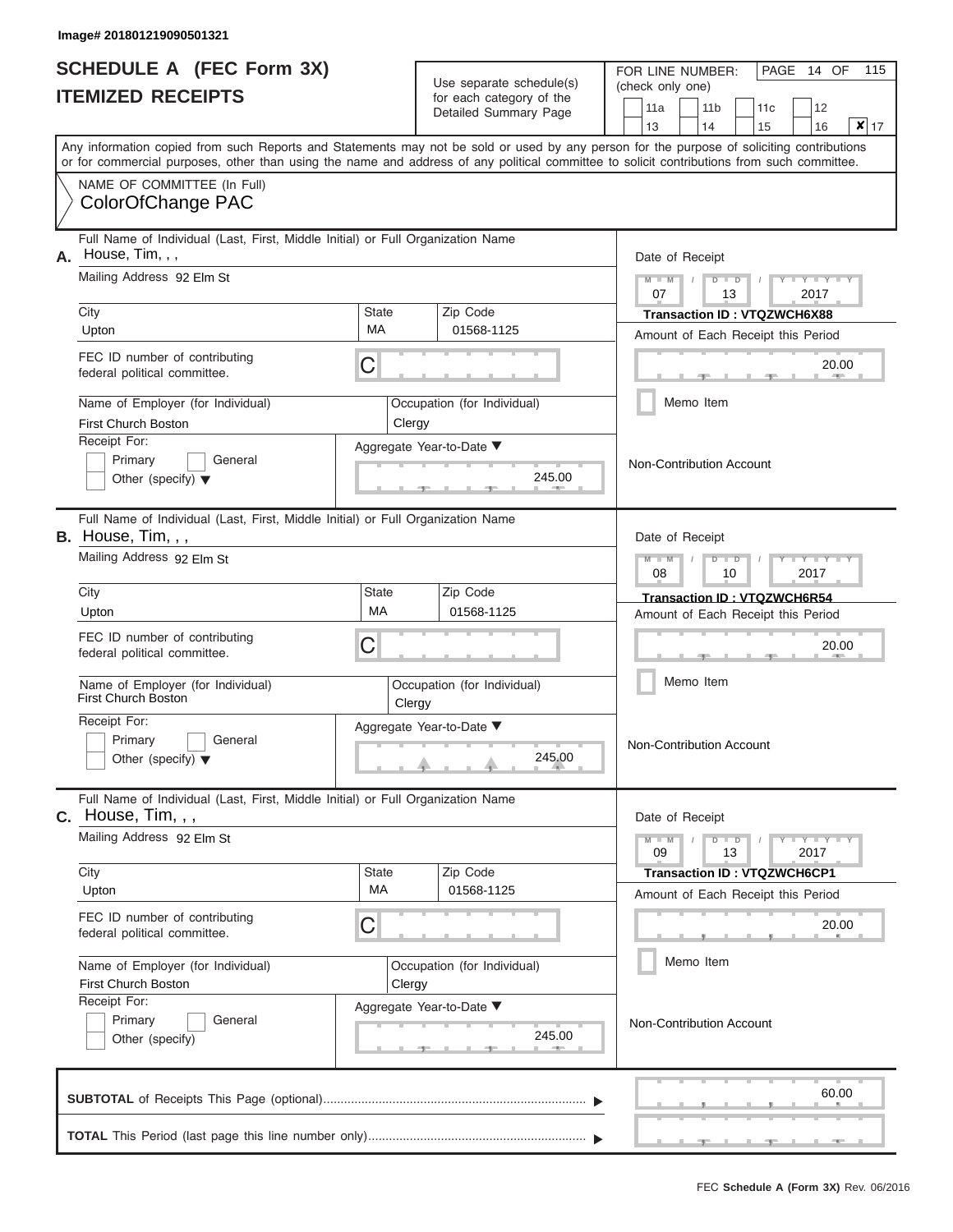|                          | <b>SCHEDULE A (FEC Form 3X)</b> |
|--------------------------|---------------------------------|
| <b>ITEMIZED RECEIPTS</b> |                                 |

Use separate schedule(s) (check only one) for each category of the

FOR LINE NUMBER:<br>(check only one)

PAGE 15 OF 115

|                                                                                                          |                          | Detailed Summary Page              | 11a<br>11 b<br>12<br>11c<br>$x _{17}$<br>13<br>14<br>15<br>16                                                                              |
|----------------------------------------------------------------------------------------------------------|--------------------------|------------------------------------|--------------------------------------------------------------------------------------------------------------------------------------------|
|                                                                                                          |                          |                                    | Any information copied from such Reports and Statements may not be sold or used by any person for the purpose of soliciting contributions  |
| NAME OF COMMITTEE (In Full)<br>ColorOfChange PAC                                                         |                          |                                    | or for commercial purposes, other than using the name and address of any political committee to solicit contributions from such committee. |
| Full Name of Individual (Last, First, Middle Initial) or Full Organization Name<br>House, Tim, , ,<br>А. | Date of Receipt          |                                    |                                                                                                                                            |
| Mailing Address 92 Elm St                                                                                |                          |                                    | $Y - Y - Y$<br>$M - M$<br>$D$ $\Box$ $D$<br>10<br>2017<br>16                                                                               |
| City<br>Upton                                                                                            | <b>State</b><br>МA       | Zip Code<br>01568-1125             | <b>Transaction ID: VTQZWCH69T7</b><br>Amount of Each Receipt this Period                                                                   |
| FEC ID number of contributing<br>federal political committee.                                            | С                        |                                    | 20.00<br><b>AND</b>                                                                                                                        |
| Name of Employer (for Individual)<br><b>First Church Boston</b>                                          | Clergy                   | Occupation (for Individual)        | Memo Item                                                                                                                                  |
| Receipt For:<br>Primary<br>General<br>Other (specify) $\blacktriangledown$                               |                          | Aggregate Year-to-Date ▼<br>245.00 | Non-Contribution Account                                                                                                                   |
| Full Name of Individual (Last, First, Middle Initial) or Full Organization Name<br>B. House, Tim, , ,    |                          |                                    | Date of Receipt                                                                                                                            |
| Mailing Address 92 Elm St                                                                                |                          |                                    | $T - Y = T - Y = T$<br>$M - M$<br>$D$ $D$<br>11<br>2017<br>17                                                                              |
| City<br>Upton                                                                                            | <b>State</b><br>МA       | Zip Code<br>01568-1125             | Transaction ID: VTQZWCGX468<br>Amount of Each Receipt this Period                                                                          |
| FEC ID number of contributing<br>federal political committee.                                            | С                        |                                    |                                                                                                                                            |
| Name of Employer (for Individual)<br><b>First Church Boston</b>                                          | Clergy                   | Occupation (for Individual)        | Memo Item                                                                                                                                  |
| Receipt For:<br>General<br>Primary<br>Other (specify) $\blacktriangledown$                               | Aggregate Year-to-Date ▼ | Non-Contribution Account           |                                                                                                                                            |
| Full Name of Individual (Last, First, Middle Initial) or Full Organization Name<br>C. House, Tim, , ,    |                          |                                    | Date of Receipt                                                                                                                            |
| Mailing Address 92 Elm St                                                                                |                          |                                    | $Y - Y - Y - Y$<br>$M - M$<br>$D$ $D$<br>12<br>11<br>2017                                                                                  |
| City<br>Upton                                                                                            | <b>State</b><br>МA       | Zip Code<br>01568-1125             | Transaction ID: VTQZWCFZ4B0<br>Amount of Each Receipt this Period                                                                          |
| FEC ID number of contributing<br>federal political committee.                                            | C                        |                                    | 20.00                                                                                                                                      |
| Name of Employer (for Individual)<br>First Church Boston                                                 | Clergy                   | Occupation (for Individual)        | Memo Item                                                                                                                                  |
| Receipt For:<br>Primary<br>General<br>Other (specify)                                                    | Non-Contribution Account |                                    |                                                                                                                                            |
|                                                                                                          |                          |                                    | 60.00                                                                                                                                      |
|                                                                                                          |                          |                                    |                                                                                                                                            |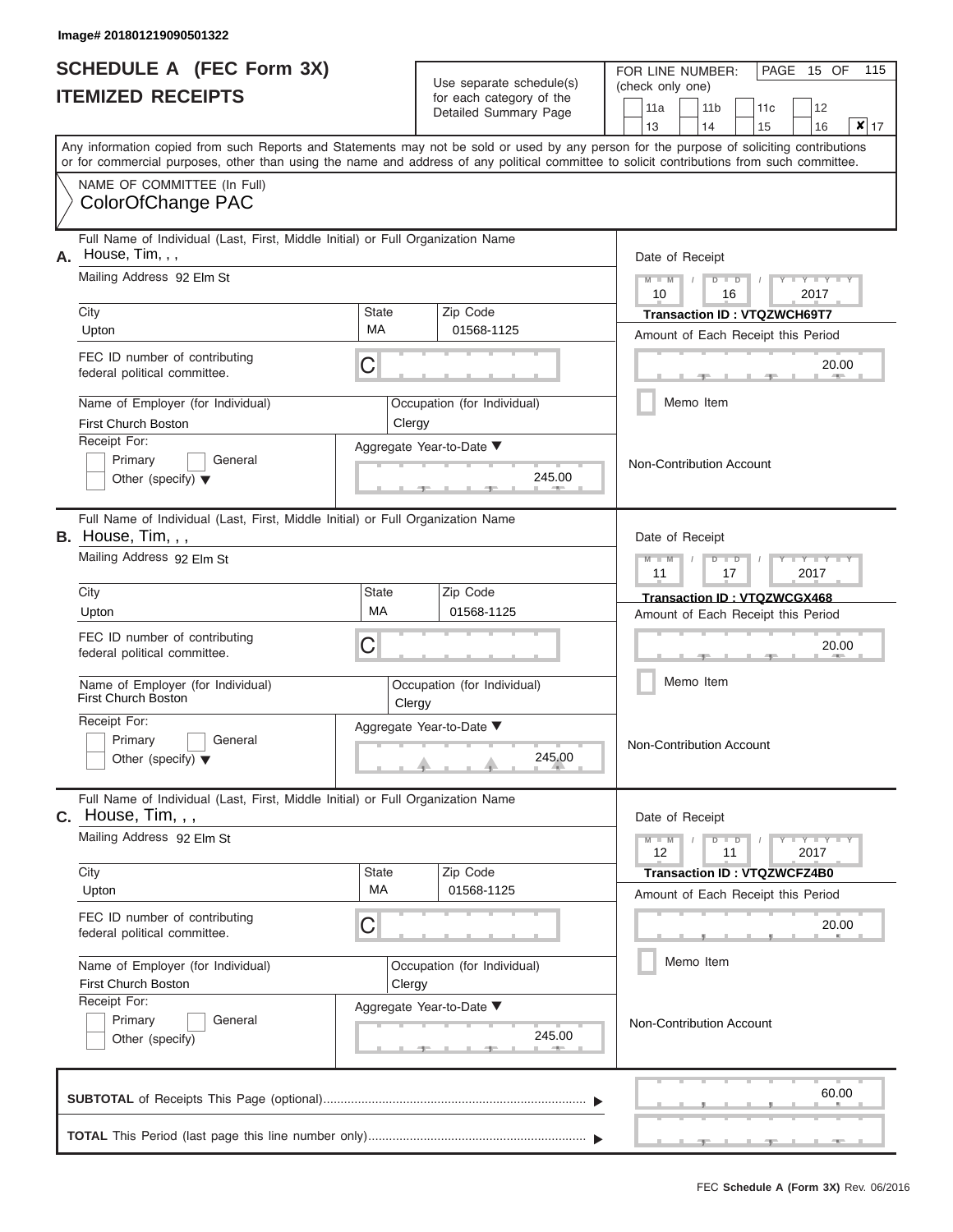|                          | <b>SCHEDULE A (FEC Form 3X)</b> |
|--------------------------|---------------------------------|
| <b>ITEMIZED RECEIPTS</b> |                                 |

| SCHEDULE A (FEC Form 3X)<br><b>ITEMIZED RECEIPTS</b>                                                                                                       |                                                                                                                                                                                                                                                                                         | Use separate schedule(s)<br>for each category of the | 115<br>FOR LINE NUMBER:<br>PAGE<br>16 OF<br>(check only one)<br>11a<br>11 <sub>b</sub><br>12<br>11c |                                                                                                                                                              |  |  |
|------------------------------------------------------------------------------------------------------------------------------------------------------------|-----------------------------------------------------------------------------------------------------------------------------------------------------------------------------------------------------------------------------------------------------------------------------------------|------------------------------------------------------|-----------------------------------------------------------------------------------------------------|--------------------------------------------------------------------------------------------------------------------------------------------------------------|--|--|
|                                                                                                                                                            |                                                                                                                                                                                                                                                                                         | Detailed Summary Page                                | $x _{17}$<br>13<br>14<br>15<br>16                                                                   |                                                                                                                                                              |  |  |
|                                                                                                                                                            | Any information copied from such Reports and Statements may not be sold or used by any person for the purpose of soliciting contributions<br>or for commercial purposes, other than using the name and address of any political committee to solicit contributions from such committee. |                                                      |                                                                                                     |                                                                                                                                                              |  |  |
|                                                                                                                                                            | NAME OF COMMITTEE (In Full)<br>ColorOfChange PAC                                                                                                                                                                                                                                        |                                                      |                                                                                                     |                                                                                                                                                              |  |  |
| Full Name of Individual (Last, First, Middle Initial) or Full Organization Name<br><b>Hull Investments LLC</b><br>А.<br>Mailing Address 141 W Jackson Blvd |                                                                                                                                                                                                                                                                                         |                                                      |                                                                                                     | Date of Receipt<br>$M - M$<br>$D$ $D$<br>$Y - Y - I$                                                                                                         |  |  |
|                                                                                                                                                            | Ste 1650<br>City<br>Chicago                                                                                                                                                                                                                                                             | State<br>IL                                          | Zip Code<br>60604-3070                                                                              | 11<br>22<br>2017<br><b>Transaction ID: VTQZWCJ3BV8</b>                                                                                                       |  |  |
|                                                                                                                                                            | FEC ID number of contributing<br>federal political committee.                                                                                                                                                                                                                           | С                                                    |                                                                                                     | Amount of Each Receipt this Period<br>30000.00                                                                                                               |  |  |
|                                                                                                                                                            | Name of Employer (for Individual)                                                                                                                                                                                                                                                       |                                                      | Occupation (for Individual)                                                                         | Memo Item                                                                                                                                                    |  |  |
|                                                                                                                                                            | Receipt For:<br>Primary<br>General<br>Other (specify) $\blacktriangledown$                                                                                                                                                                                                              |                                                      | Aggregate Year-to-Date ▼<br>30000.00                                                                |                                                                                                                                                              |  |  |
| Full Name of Individual (Last, First, Middle Initial) or Full Organization Name<br><b>B.</b> Jones, Carolyn, , ,<br>Date of Receipt                        |                                                                                                                                                                                                                                                                                         |                                                      |                                                                                                     |                                                                                                                                                              |  |  |
|                                                                                                                                                            | Mailing Address 45 Andrew Rd                                                                                                                                                                                                                                                            |                                                      |                                                                                                     | $M - M$<br>$D$ $D$<br>Y TYT<br>08<br>2017<br>03                                                                                                              |  |  |
|                                                                                                                                                            | City<br>Swampscott                                                                                                                                                                                                                                                                      | State<br><b>MA</b>                                   | Zip Code<br>01907-1928                                                                              | Transaction ID: VTQZWCH6RQ5<br>Amount of Each Receipt this Period                                                                                            |  |  |
| FEC ID number of contributing<br>С<br>federal political committee.                                                                                         |                                                                                                                                                                                                                                                                                         |                                                      |                                                                                                     | 25.00                                                                                                                                                        |  |  |
|                                                                                                                                                            | Name of Employer (for Individual)<br>N/A                                                                                                                                                                                                                                                |                                                      | Occupation (for Individual)<br>Not Employed                                                         | Memo Item                                                                                                                                                    |  |  |
|                                                                                                                                                            | Receipt For:<br>Primary<br>General<br>Other (specify) $\blacktriangledown$                                                                                                                                                                                                              | Aggregate Year-to-Date ▼<br>275.00                   |                                                                                                     |                                                                                                                                                              |  |  |
|                                                                                                                                                            | Full Name of Individual (Last, First, Middle Initial) or Full Organization Name<br><b>C.</b> Jones, Carolyn, , ,                                                                                                                                                                        |                                                      |                                                                                                     | Date of Receipt                                                                                                                                              |  |  |
|                                                                                                                                                            | Mailing Address 45 Andrew Rd<br>City                                                                                                                                                                                                                                                    | State                                                | Zip Code                                                                                            | $M - M$<br>$D$ $D$<br>$\blacksquare \blacksquare \mathsf{Y} \blacksquare \blacksquare \blacksquare \mathsf{Y} \blacksquare \blacksquare$<br>08<br>31<br>2017 |  |  |
|                                                                                                                                                            | Swampscott                                                                                                                                                                                                                                                                              | MA                                                   | 01907-1928                                                                                          | <b>Transaction ID: VTQZWCH6RZ8</b><br>Amount of Each Receipt this Period                                                                                     |  |  |
| FEC ID number of contributing<br>С<br>federal political committee.                                                                                         |                                                                                                                                                                                                                                                                                         |                                                      |                                                                                                     | 25.00                                                                                                                                                        |  |  |
| Name of Employer (for Individual)<br>N/A                                                                                                                   |                                                                                                                                                                                                                                                                                         |                                                      | Occupation (for Individual)<br>Not Employed                                                         | Memo Item                                                                                                                                                    |  |  |
| Receipt For:<br>Aggregate Year-to-Date ▼<br>Primary<br>General<br>Other (specify)                                                                          |                                                                                                                                                                                                                                                                                         |                                                      | 275.00                                                                                              | Non-Contribution Account                                                                                                                                     |  |  |
|                                                                                                                                                            | 30050.00                                                                                                                                                                                                                                                                                |                                                      |                                                                                                     |                                                                                                                                                              |  |  |
|                                                                                                                                                            |                                                                                                                                                                                                                                                                                         |                                                      |                                                                                                     |                                                                                                                                                              |  |  |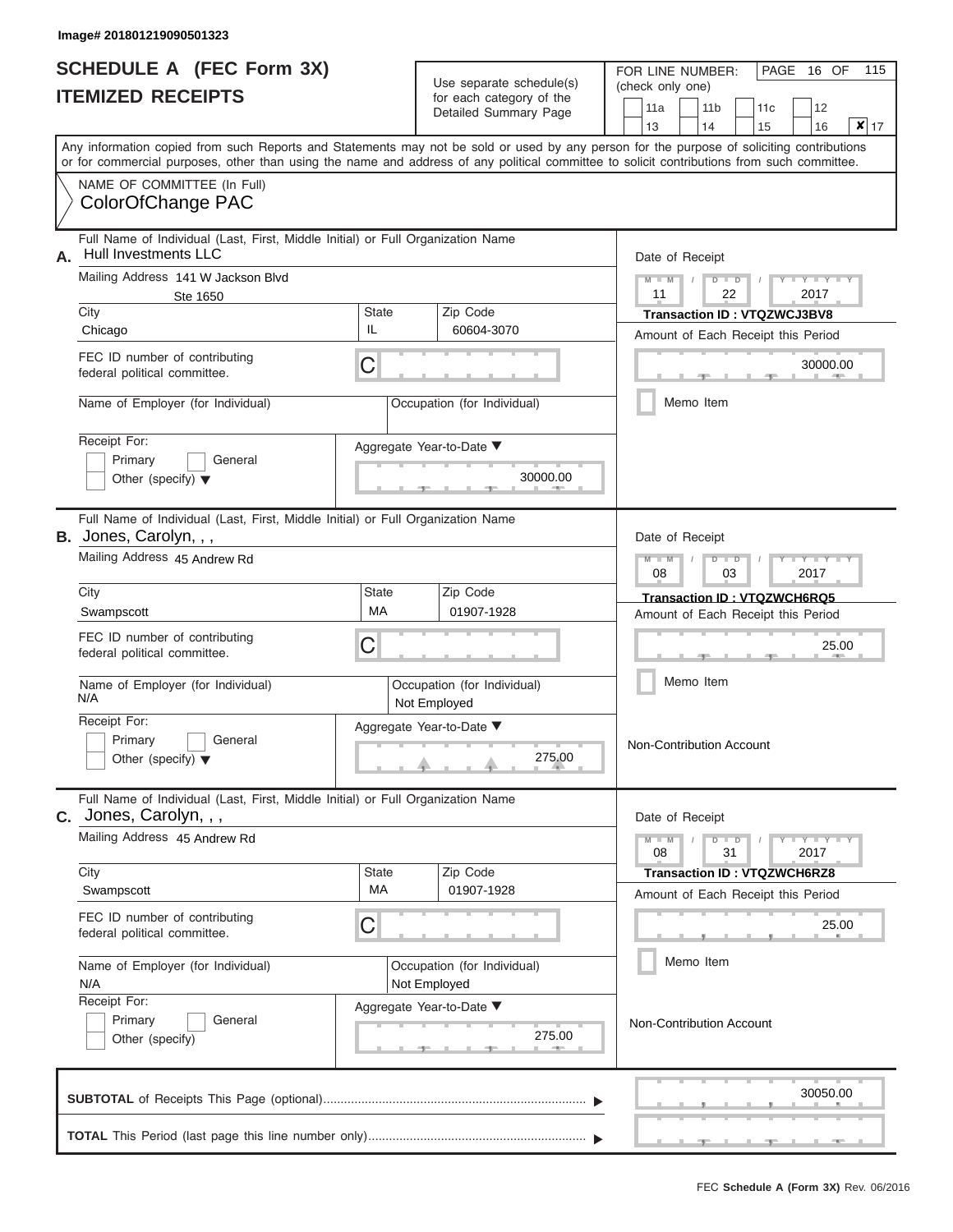# **SCHEDULE A (FEC Form 3X) ITEMIZED RECEIPTS**

FOR LINE NUMBER:  $|$  PAGE 17 OF 115

|                                                                            |                                                                                                                                                                                                                                                                                         |                                             | Use separate schedule(s)                          | (check only one)                |  |                                                                          |           |                                                                                                                  |                  |    |
|----------------------------------------------------------------------------|-----------------------------------------------------------------------------------------------------------------------------------------------------------------------------------------------------------------------------------------------------------------------------------------|---------------------------------------------|---------------------------------------------------|---------------------------------|--|--------------------------------------------------------------------------|-----------|------------------------------------------------------------------------------------------------------------------|------------------|----|
|                                                                            | <b>ITEMIZED RECEIPTS</b>                                                                                                                                                                                                                                                                |                                             | for each category of the<br>Detailed Summary Page | 11a<br>13                       |  | 11 <sub>b</sub><br>14                                                    | 11c<br>15 | 12<br>16                                                                                                         | $\boldsymbol{x}$ | 17 |
|                                                                            | Any information copied from such Reports and Statements may not be sold or used by any person for the purpose of soliciting contributions<br>or for commercial purposes, other than using the name and address of any political committee to solicit contributions from such committee. |                                             |                                                   |                                 |  |                                                                          |           |                                                                                                                  |                  |    |
|                                                                            | NAME OF COMMITTEE (In Full)<br>ColorOfChange PAC                                                                                                                                                                                                                                        |                                             |                                                   |                                 |  |                                                                          |           |                                                                                                                  |                  |    |
| А.                                                                         | Full Name of Individual (Last, First, Middle Initial) or Full Organization Name<br>Jones, Carolyn, , ,                                                                                                                                                                                  |                                             |                                                   | Date of Receipt                 |  |                                                                          |           |                                                                                                                  |                  |    |
|                                                                            | Mailing Address 45 Andrew Rd                                                                                                                                                                                                                                                            |                                             |                                                   | $M - M$<br>10                   |  | $D$ $D$<br>16                                                            |           | 2017                                                                                                             |                  |    |
|                                                                            | City<br>Swampscott                                                                                                                                                                                                                                                                      | State<br>МA                                 | Zip Code<br>01907-1928                            |                                 |  | Transaction ID: VTQZWCH6AB2<br>Amount of Each Receipt this Period        |           |                                                                                                                  |                  |    |
|                                                                            | FEC ID number of contributing<br>federal political committee.                                                                                                                                                                                                                           | С                                           |                                                   |                                 |  |                                                                          |           |                                                                                                                  | 25.00            |    |
|                                                                            | Name of Employer (for Individual)<br>N/A                                                                                                                                                                                                                                                |                                             | Occupation (for Individual)<br>Not Employed       |                                 |  | Memo Item                                                                |           |                                                                                                                  |                  |    |
| Receipt For:<br>Primary<br>General<br>Other (specify) $\blacktriangledown$ |                                                                                                                                                                                                                                                                                         |                                             | Aggregate Year-to-Date ▼<br>275.00                | <b>Non-Contribution Account</b> |  |                                                                          |           |                                                                                                                  |                  |    |
|                                                                            | Full Name of Individual (Last, First, Middle Initial) or Full Organization Name<br>B. Jones, Carolyn, , ,                                                                                                                                                                               |                                             |                                                   | Date of Receipt                 |  |                                                                          |           |                                                                                                                  |                  |    |
|                                                                            | Mailing Address 45 Andrew Rd                                                                                                                                                                                                                                                            |                                             |                                                   | $M - M$<br>10                   |  | $D$ $D$<br>27                                                            |           | 2017                                                                                                             |                  |    |
|                                                                            | City<br>Swampscott                                                                                                                                                                                                                                                                      | State<br><b>MA</b>                          | Zip Code<br>01907-1928                            |                                 |  | Transaction ID: VTQZWCH5W97<br>Amount of Each Receipt this Period        |           |                                                                                                                  |                  |    |
|                                                                            | FEC ID number of contributing<br>С<br>federal political committee.                                                                                                                                                                                                                      |                                             |                                                   |                                 |  |                                                                          |           |                                                                                                                  | 25.00            |    |
|                                                                            | Name of Employer (for Individual)<br>N/A                                                                                                                                                                                                                                                | Occupation (for Individual)<br>Not Employed |                                                   |                                 |  | Memo Item                                                                |           |                                                                                                                  |                  |    |
|                                                                            | Receipt For:<br>Primary<br>General<br>Other (specify) $\blacktriangledown$                                                                                                                                                                                                              | Aggregate Year-to-Date ▼<br>275.00          |                                                   |                                 |  | Non-Contribution Account                                                 |           |                                                                                                                  |                  |    |
|                                                                            | Full Name of Individual (Last, First, Middle Initial) or Full Organization Name<br>$c.$ Jones, Carolyn, $,$ ,                                                                                                                                                                           |                                             |                                                   | Date of Receipt                 |  |                                                                          |           |                                                                                                                  |                  |    |
|                                                                            | Mailing Address 45 Andrew Rd                                                                                                                                                                                                                                                            |                                             |                                                   | $M - M$<br>12                   |  | $D$ $D$<br>11                                                            |           | $\blacksquare \blacksquare \mathsf{Y} \mathrel{\sqsubseteq} \mathsf{Y} \mathrel{\sqsubseteq} \mathsf{Y}$<br>2017 |                  |    |
|                                                                            | City<br>Swampscott                                                                                                                                                                                                                                                                      | <b>State</b><br>МA                          | Zip Code<br>01907-1928                            |                                 |  | <b>Transaction ID: VTQZWCFYZK4</b><br>Amount of Each Receipt this Period |           |                                                                                                                  |                  |    |
|                                                                            | FEC ID number of contributing<br>С<br>federal political committee.                                                                                                                                                                                                                      |                                             |                                                   |                                 |  |                                                                          |           |                                                                                                                  | 25.00            |    |
|                                                                            | Name of Employer (for Individual)<br>N/A                                                                                                                                                                                                                                                | Occupation (for Individual)<br>Not Employed |                                                   | Memo Item                       |  |                                                                          |           |                                                                                                                  |                  |    |
| Receipt For:<br>Primary<br>General<br>Other (specify)                      |                                                                                                                                                                                                                                                                                         | Aggregate Year-to-Date ▼<br>275.00          |                                                   |                                 |  | Non-Contribution Account                                                 |           |                                                                                                                  |                  |    |
|                                                                            |                                                                                                                                                                                                                                                                                         |                                             |                                                   |                                 |  |                                                                          |           |                                                                                                                  | 75.00            |    |
|                                                                            |                                                                                                                                                                                                                                                                                         |                                             |                                                   |                                 |  |                                                                          |           |                                                                                                                  |                  |    |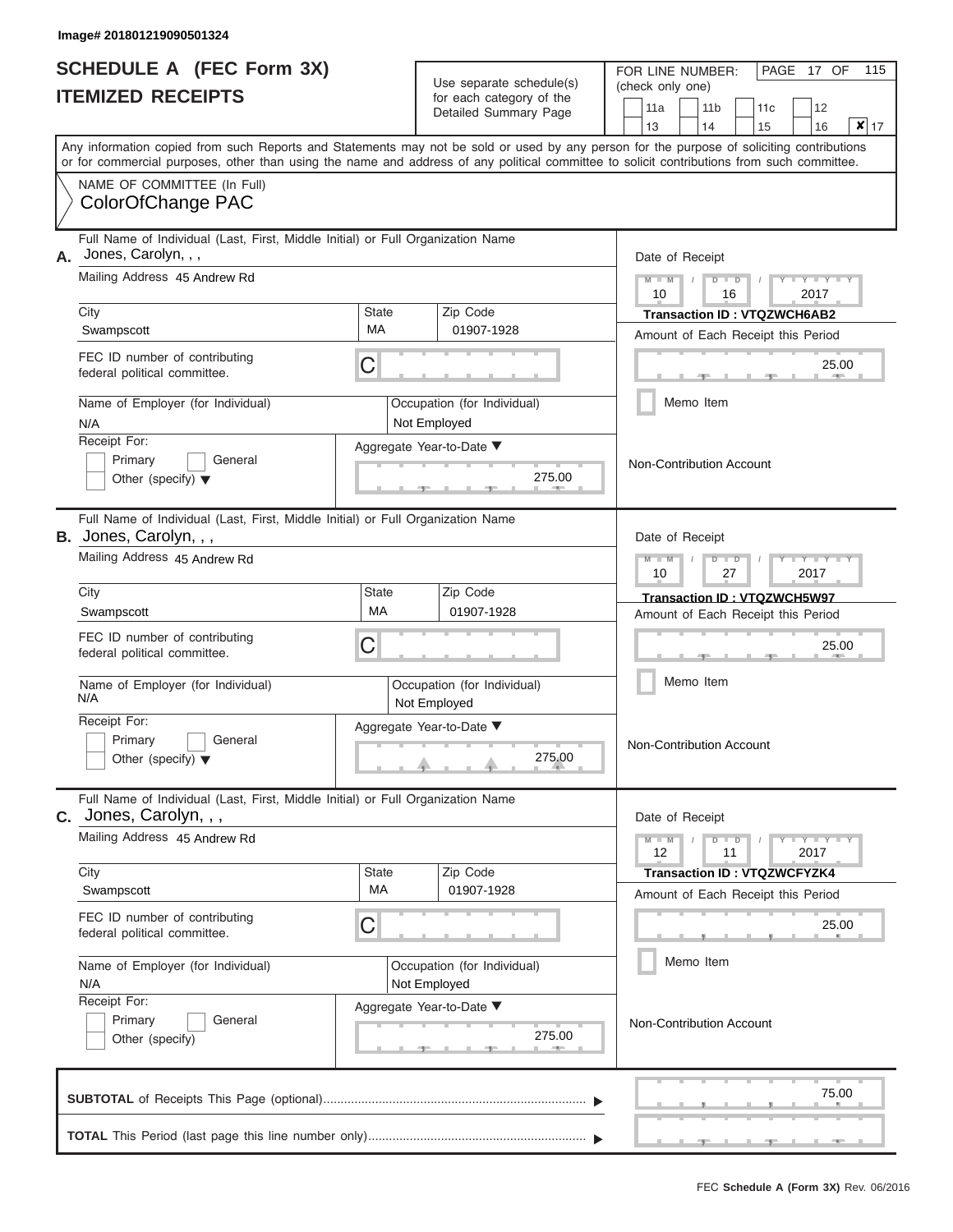# **SCHEDULE A (FEC Form 3X) ITEMIZED RECEIPTS**

Г

| SCHEDULE A (FEC Form 3X)<br><b>ITEMIZED RECEIPTS</b>                                                                                       |                                                                        | Use separate schedule(s)<br>for each category of the | FOR LINE NUMBER:<br>PAGE 18 OF<br>115<br>(check only one)                                                                                 |  |  |  |
|--------------------------------------------------------------------------------------------------------------------------------------------|------------------------------------------------------------------------|------------------------------------------------------|-------------------------------------------------------------------------------------------------------------------------------------------|--|--|--|
|                                                                                                                                            |                                                                        | Detailed Summary Page                                | 11a<br>11 <sub>b</sub><br>11c<br>12<br>$x _{17}$<br>13<br>14<br>16<br>15                                                                  |  |  |  |
| or for commercial purposes, other than using the name and address of any political committee to solicit contributions from such committee. |                                                                        |                                                      | Any information copied from such Reports and Statements may not be sold or used by any person for the purpose of soliciting contributions |  |  |  |
| NAME OF COMMITTEE (In Full)<br>ColorOfChange PAC                                                                                           |                                                                        |                                                      |                                                                                                                                           |  |  |  |
| Full Name of Individual (Last, First, Middle Initial) or Full Organization Name<br>Lanier, Michelle, , ,<br>А.                             |                                                                        |                                                      | Date of Receipt                                                                                                                           |  |  |  |
| Mailing Address 1642 Irving St NW                                                                                                          |                                                                        |                                                      | $T - Y$<br>$M - M$<br>$D$ $D$<br>12<br>11<br>2017                                                                                         |  |  |  |
| City                                                                                                                                       | State                                                                  | Zip Code                                             | <b>Transaction ID: VTQZWCFZET0</b>                                                                                                        |  |  |  |
| Washington                                                                                                                                 | DC                                                                     | 20010-2751                                           | Amount of Each Receipt this Period                                                                                                        |  |  |  |
| FEC ID number of contributing<br>federal political committee.                                                                              | С                                                                      |                                                      | 100.00                                                                                                                                    |  |  |  |
| Name of Employer (for Individual)<br>N/A                                                                                                   |                                                                        | Occupation (for Individual)<br>Not Employed          | Memo Item                                                                                                                                 |  |  |  |
| Receipt For:<br>Primary<br>General<br>Other (specify) $\blacktriangledown$                                                                 |                                                                        | Aggregate Year-to-Date ▼<br>610.00                   | <b>Non-Contribution Account</b>                                                                                                           |  |  |  |
| Full Name of Individual (Last, First, Middle Initial) or Full Organization Name<br>B. Milikowsky, Brina, , ,                               |                                                                        |                                                      | Date of Receipt                                                                                                                           |  |  |  |
| Mailing Address 20 E 9th St<br>#4X                                                                                                         | $M - M$<br>$\overline{\phantom{a}}$<br>$\Box$<br>ъ<br>12<br>11<br>2017 |                                                      |                                                                                                                                           |  |  |  |
| City                                                                                                                                       | State                                                                  | Zip Code                                             | Transaction ID: VTQZWCFZQQ5                                                                                                               |  |  |  |
| <b>NY</b><br>New York                                                                                                                      |                                                                        | 10003-5944                                           | Amount of Each Receipt this Period                                                                                                        |  |  |  |
| FEC ID number of contributing<br>federal political committee.                                                                              | С                                                                      |                                                      | 400.00                                                                                                                                    |  |  |  |
| Name of Employer (for Individual)<br>Everytown for Gun Safety                                                                              |                                                                        | Occupation (for Individual)<br>Attorney              | Memo Item                                                                                                                                 |  |  |  |
| Receipt For:                                                                                                                               |                                                                        | Aggregate Year-to-Date ▼                             |                                                                                                                                           |  |  |  |
| Primary<br>General<br>Other (specify) $\blacktriangledown$                                                                                 |                                                                        | 400.00<br><u>. a</u>                                 | Non-Contribution Account                                                                                                                  |  |  |  |
| Full Name of Individual (Last, First, Middle Initial) or Full Organization Name<br>Moskovitz, Dustin, , ,<br>С.                            |                                                                        |                                                      | Date of Receipt                                                                                                                           |  |  |  |
| Mailing Address PO Box 26718                                                                                                               |                                                                        |                                                      | $M - M$<br>$T - Y = T - Y$<br>$D$ $D$<br>11<br>03<br>2017                                                                                 |  |  |  |
| City                                                                                                                                       | State                                                                  | Zip Code                                             | <b>Transaction ID: VTQZWCJ3BR5</b>                                                                                                        |  |  |  |
| San Francisco                                                                                                                              | CA                                                                     | 94126-6718                                           | Amount of Each Receipt this Period                                                                                                        |  |  |  |
| FEC ID number of contributing<br>federal political committee.                                                                              | 200000.00                                                              |                                                      |                                                                                                                                           |  |  |  |
| Name of Employer (for Individual)<br>Self-Employed<br>Entrepreneur                                                                         |                                                                        | Occupation (for Individual)                          | Memo Item                                                                                                                                 |  |  |  |
| Receipt For:<br>Primary<br>General<br>Other (specify)                                                                                      |                                                                        | Aggregate Year-to-Date ▼<br>200000.00                | Non-Contribution Account                                                                                                                  |  |  |  |
|                                                                                                                                            |                                                                        |                                                      | 200500.00                                                                                                                                 |  |  |  |
|                                                                                                                                            |                                                                        |                                                      |                                                                                                                                           |  |  |  |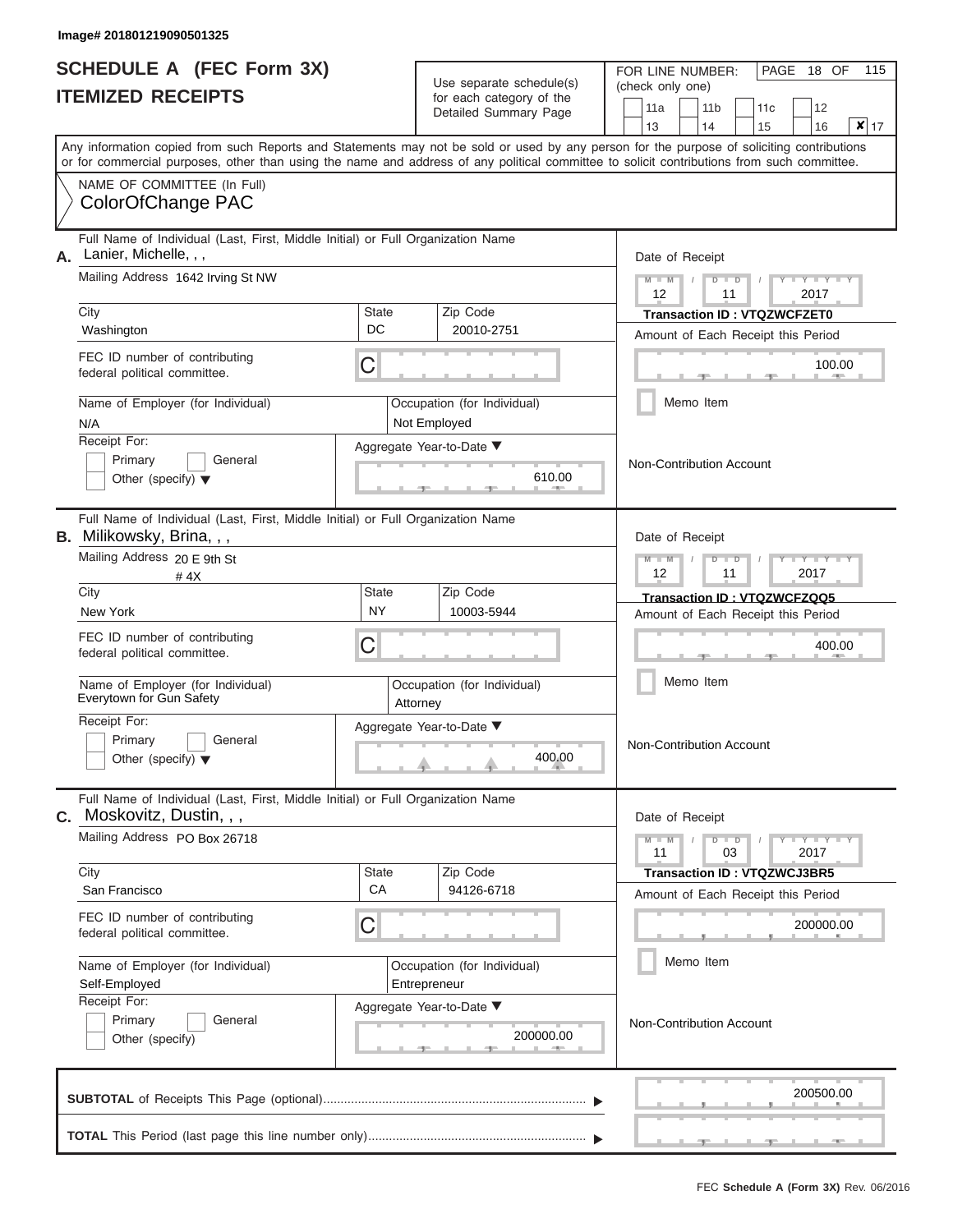|                          | <b>SCHEDULE A (FEC Form 3X)</b> |
|--------------------------|---------------------------------|
| <b>ITEMIZED RECEIPTS</b> |                                 |

FOR LINE NUMBER:

PAGE 19 OF 115

| <b>ITEMIZED RECEIPTS</b>                                                                                |                                                                                                              |                           | Ose separate surreguels)<br>for each category of the<br>Detailed Summary Page | (check only one)<br>11a<br>11 <sub>b</sub><br>12<br>11c<br>$\overline{\mathbf{x}}$ 17<br>13<br>14<br>15<br>16                                                                                                                                                                           |
|---------------------------------------------------------------------------------------------------------|--------------------------------------------------------------------------------------------------------------|---------------------------|-------------------------------------------------------------------------------|-----------------------------------------------------------------------------------------------------------------------------------------------------------------------------------------------------------------------------------------------------------------------------------------|
|                                                                                                         |                                                                                                              |                           |                                                                               | Any information copied from such Reports and Statements may not be sold or used by any person for the purpose of soliciting contributions<br>or for commercial purposes, other than using the name and address of any political committee to solicit contributions from such committee. |
|                                                                                                         | NAME OF COMMITTEE (In Full)<br>ColorOfChange PAC                                                             |                           |                                                                               |                                                                                                                                                                                                                                                                                         |
| Full Name of Individual (Last, First, Middle Initial) or Full Organization Name<br><b>NGP VAN</b><br>Α. |                                                                                                              |                           |                                                                               | Date of Receipt                                                                                                                                                                                                                                                                         |
|                                                                                                         | Mailing Address 1101 15th St NW                                                                              |                           |                                                                               | D<br>$\blacksquare$<br>2017<br>08<br>25                                                                                                                                                                                                                                                 |
|                                                                                                         | City<br>Washington                                                                                           | <b>State</b><br>DC        | Zip Code<br>20005-5006                                                        | Transaction ID: VTQZWCJ5MM6<br>Amount of Each Receipt this Period                                                                                                                                                                                                                       |
|                                                                                                         | FEC ID number of contributing<br>federal political committee.                                                | С                         |                                                                               | 14880.00                                                                                                                                                                                                                                                                                |
|                                                                                                         | Name of Employer (for Individual)                                                                            |                           | Occupation (for Individual)                                                   | Memo Item                                                                                                                                                                                                                                                                               |
|                                                                                                         | Receipt For:<br>Primary<br>General<br>Other (specify) $\blacktriangledown$                                   |                           | Aggregate Year-to-Date ▼<br>14880.00                                          | Refund - Non-Contribution Account                                                                                                                                                                                                                                                       |
|                                                                                                         | Full Name of Individual (Last, First, Middle Initial) or Full Organization Name<br><b>B.</b> Onward Together |                           |                                                                               | Date of Receipt                                                                                                                                                                                                                                                                         |
|                                                                                                         | Mailing Address 120 W 45th St                                                                                |                           |                                                                               | $Y - Y$<br>$-W$<br>$\overline{D}$<br>$\Box$<br>2017<br>11<br>12                                                                                                                                                                                                                         |
|                                                                                                         | City<br>New York                                                                                             | <b>State</b><br><b>NY</b> | Zip Code<br>10036-4064                                                        | Transaction ID: VTQZWCJ3BQ7<br>Amount of Each Receipt this Period                                                                                                                                                                                                                       |
|                                                                                                         | FEC ID number of contributing<br>federal political committee.                                                | С                         |                                                                               | 100000.00                                                                                                                                                                                                                                                                               |
|                                                                                                         | Name of Employer (for Individual)                                                                            |                           | Occupation (for Individual)                                                   | Memo Item                                                                                                                                                                                                                                                                               |
|                                                                                                         | Receipt For:<br>Primary<br>General<br>Other (specify) $\blacktriangledown$                                   |                           | Aggregate Year-to-Date ▼<br>100000.00                                         | Non-Contribution Account                                                                                                                                                                                                                                                                |
|                                                                                                         | Full Name of Individual (Last, First, Middle Initial) or Full Organization Name<br><b>C.</b> Percy, Jim, , , |                           |                                                                               | Date of Receipt                                                                                                                                                                                                                                                                         |
|                                                                                                         | Mailing Address 2014 N 14th St                                                                               |                           |                                                                               | $-Y - Y - Y$<br>$M - M$<br>$\overline{D}$<br>$\Box$<br>26<br>2017<br>07                                                                                                                                                                                                                 |
|                                                                                                         | City<br><b>Boise</b>                                                                                         | <b>State</b><br>ID        | Zip Code<br>83702-1103                                                        | <b>Transaction ID: VTQZWCH6XX4</b><br>Amount of Each Receipt this Period                                                                                                                                                                                                                |
| FEC ID number of contributing<br>С<br>federal political committee.                                      |                                                                                                              |                           |                                                                               | 25.00                                                                                                                                                                                                                                                                                   |
| Name of Employer (for Individual)<br>Saint Lukes Regional Medical Center                                |                                                                                                              |                           | Occupation (for Individual)<br><b>Registered Nurse</b>                        | Memo Item                                                                                                                                                                                                                                                                               |
| Receipt For:<br>Primary<br>General<br>Other (specify)                                                   |                                                                                                              |                           | Aggregate Year-to-Date ▼<br>250.00                                            | Non-Contribution Account                                                                                                                                                                                                                                                                |
|                                                                                                         |                                                                                                              |                           |                                                                               | 114905.00                                                                                                                                                                                                                                                                               |
|                                                                                                         |                                                                                                              |                           |                                                                               |                                                                                                                                                                                                                                                                                         |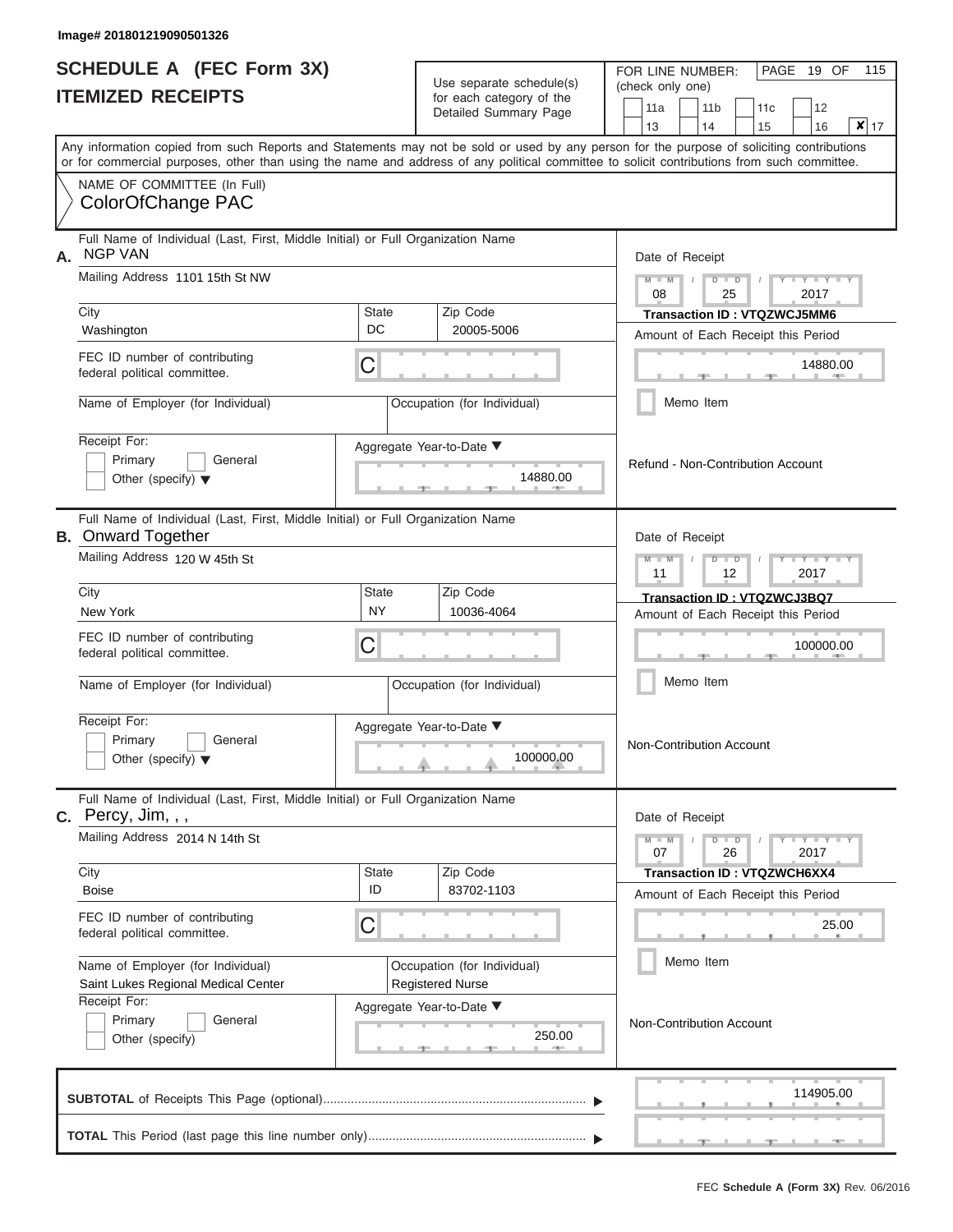|                          | <b>SCHEDULE A (FEC Form 3X)</b> |
|--------------------------|---------------------------------|
| <b>ITEMIZED RECEIPTS</b> |                                 |

| SCHEDULE A (FEC Form 3X)<br><b>ITEMIZED RECEIPTS</b>                                                   |                                                                                                                                                                                                                                                                                         | Use separate schedule(s)<br>for each category of the | FOR LINE NUMBER:<br>(check only one)<br>11a            | 115<br>PAGE 20 OF<br>11 <sub>b</sub><br>12<br>11c |                                                                          |  |  |
|--------------------------------------------------------------------------------------------------------|-----------------------------------------------------------------------------------------------------------------------------------------------------------------------------------------------------------------------------------------------------------------------------------------|------------------------------------------------------|--------------------------------------------------------|---------------------------------------------------|--------------------------------------------------------------------------|--|--|
|                                                                                                        |                                                                                                                                                                                                                                                                                         | Detailed Summary Page                                | 13                                                     | $x _{17}$<br>14<br>15<br>16                       |                                                                          |  |  |
|                                                                                                        | Any information copied from such Reports and Statements may not be sold or used by any person for the purpose of soliciting contributions<br>or for commercial purposes, other than using the name and address of any political committee to solicit contributions from such committee. |                                                      |                                                        |                                                   |                                                                          |  |  |
|                                                                                                        | NAME OF COMMITTEE (In Full)<br>ColorOfChange PAC                                                                                                                                                                                                                                        |                                                      |                                                        |                                                   |                                                                          |  |  |
| А.                                                                                                     | Full Name of Individual (Last, First, Middle Initial) or Full Organization Name<br>Percy, Jim, , ,                                                                                                                                                                                      |                                                      |                                                        |                                                   | Date of Receipt                                                          |  |  |
|                                                                                                        | Mailing Address 2014 N 14th St                                                                                                                                                                                                                                                          |                                                      |                                                        | $M = M$ /<br>08                                   | $D$ $D$<br>Y TY T<br>22<br>2017                                          |  |  |
|                                                                                                        | City<br><b>Boise</b>                                                                                                                                                                                                                                                                    | State<br>ID                                          | Zip Code<br>83702-1103                                 |                                                   | <b>Transaction ID: VTQZWCH6R13</b><br>Amount of Each Receipt this Period |  |  |
|                                                                                                        | FEC ID number of contributing<br>federal political committee.                                                                                                                                                                                                                           | С                                                    |                                                        |                                                   | 25.00<br><b>AND IN</b>                                                   |  |  |
|                                                                                                        | Name of Employer (for Individual)<br>Saint Lukes Regional Medical Center                                                                                                                                                                                                                |                                                      | Occupation (for Individual)<br><b>Registered Nurse</b> |                                                   | Memo Item                                                                |  |  |
| Receipt For:<br>Primary<br>General<br>Other (specify) $\blacktriangledown$                             |                                                                                                                                                                                                                                                                                         | Aggregate Year-to-Date ▼<br>250.00                   |                                                        | Non-Contribution Account                          |                                                                          |  |  |
|                                                                                                        | Full Name of Individual (Last, First, Middle Initial) or Full Organization Name<br><b>B.</b> Percy, Jim, , ,                                                                                                                                                                            |                                                      |                                                        |                                                   | Date of Receipt                                                          |  |  |
|                                                                                                        | Mailing Address 2014 N 14th St                                                                                                                                                                                                                                                          |                                                      |                                                        | $M - M$<br>10                                     | $D$ $D$<br>Y TYT<br>2017<br>16                                           |  |  |
|                                                                                                        | City<br><b>Boise</b>                                                                                                                                                                                                                                                                    | <b>State</b><br>ID                                   | Zip Code<br>83702-1103                                 |                                                   | Transaction ID: VTQZWCH69X1<br>Amount of Each Receipt this Period        |  |  |
| FEC ID number of contributing<br>С<br>federal political committee.                                     |                                                                                                                                                                                                                                                                                         |                                                      |                                                        |                                                   | 25.00                                                                    |  |  |
|                                                                                                        | Name of Employer (for Individual)<br>Saint Lukes Regional Medical Center                                                                                                                                                                                                                |                                                      | Occupation (for Individual)<br><b>Registered Nurse</b> |                                                   | Memo Item                                                                |  |  |
| Receipt For:<br>Aggregate Year-to-Date ▼<br>Primary<br>General<br>Other (specify) $\blacktriangledown$ |                                                                                                                                                                                                                                                                                         |                                                      | 250.00                                                 |                                                   | <b>Non-Contribution Account</b>                                          |  |  |
|                                                                                                        | Full Name of Individual (Last, First, Middle Initial) or Full Organization Name<br>$C.$ Percy, Jim, , ,                                                                                                                                                                                 |                                                      |                                                        |                                                   | Date of Receipt                                                          |  |  |
|                                                                                                        | Mailing Address 2014 N 14th St                                                                                                                                                                                                                                                          |                                                      |                                                        | $M - M$<br>10                                     | $D$ $D$<br>$+Y+Y+Y$<br>27<br>2017                                        |  |  |
|                                                                                                        | City<br>Boise                                                                                                                                                                                                                                                                           | State<br>ID                                          | Zip Code<br>83702-1103                                 |                                                   | Transaction ID: VTQZWCH5WW5<br>Amount of Each Receipt this Period        |  |  |
| FEC ID number of contributing<br>С<br>federal political committee.                                     |                                                                                                                                                                                                                                                                                         |                                                      |                                                        |                                                   | 25.00                                                                    |  |  |
|                                                                                                        | Name of Employer (for Individual)<br>Saint Lukes Regional Medical Center                                                                                                                                                                                                                |                                                      | Occupation (for Individual)<br><b>Registered Nurse</b> |                                                   | Memo Item                                                                |  |  |
| Receipt For:<br>Aggregate Year-to-Date ▼<br>Primary<br>General<br>250.00<br>Other (specify)            |                                                                                                                                                                                                                                                                                         |                                                      |                                                        |                                                   | Non-Contribution Account                                                 |  |  |
|                                                                                                        | 75.00                                                                                                                                                                                                                                                                                   |                                                      |                                                        |                                                   |                                                                          |  |  |
|                                                                                                        |                                                                                                                                                                                                                                                                                         |                                                      |                                                        |                                                   |                                                                          |  |  |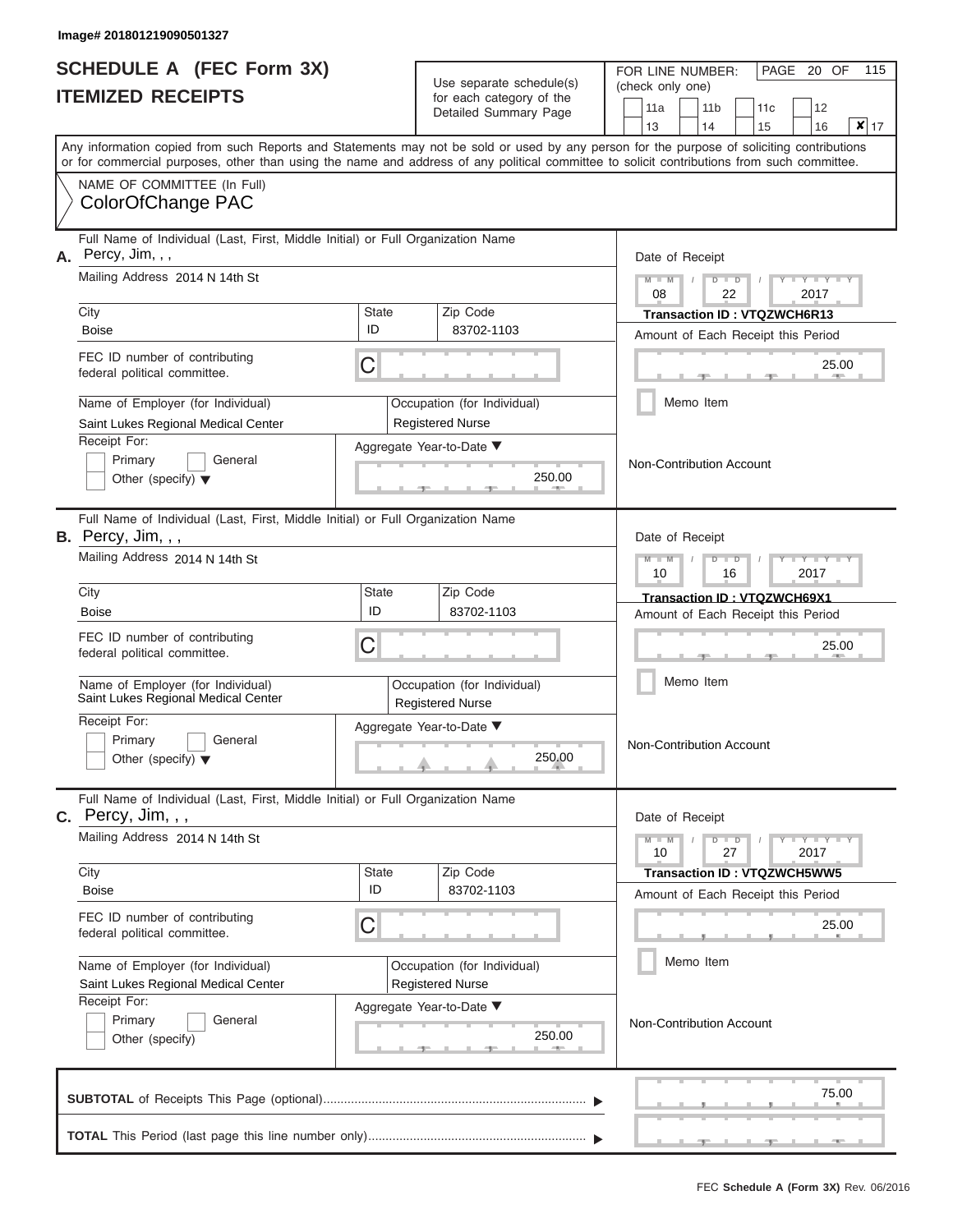|                          | <b>SCHEDULE A (FEC Form 3X)</b> |
|--------------------------|---------------------------------|
| <b>ITEMIZED RECEIPTS</b> |                                 |

| SCHEDULE A (FEC Form 3X)<br><b>ITEMIZED RECEIPTS</b>                                                     |                                                                                                                                                                                                                                                                                         | Use separate schedule(s)<br>for each category of the | FOR LINE NUMBER:<br>(check only one)                   | 115<br>PAGE 21 OF                                           |                                                                           |  |  |
|----------------------------------------------------------------------------------------------------------|-----------------------------------------------------------------------------------------------------------------------------------------------------------------------------------------------------------------------------------------------------------------------------------------|------------------------------------------------------|--------------------------------------------------------|-------------------------------------------------------------|---------------------------------------------------------------------------|--|--|
|                                                                                                          |                                                                                                                                                                                                                                                                                         | Detailed Summary Page                                | 11a<br>13                                              | 11 <sub>b</sub><br>12<br>11c<br>$x _{17}$<br>14<br>15<br>16 |                                                                           |  |  |
|                                                                                                          | Any information copied from such Reports and Statements may not be sold or used by any person for the purpose of soliciting contributions<br>or for commercial purposes, other than using the name and address of any political committee to solicit contributions from such committee. |                                                      |                                                        |                                                             |                                                                           |  |  |
|                                                                                                          | NAME OF COMMITTEE (In Full)<br>ColorOfChange PAC                                                                                                                                                                                                                                        |                                                      |                                                        |                                                             |                                                                           |  |  |
| Full Name of Individual (Last, First, Middle Initial) or Full Organization Name<br>Percy, Jim, , ,<br>А. |                                                                                                                                                                                                                                                                                         |                                                      |                                                        | Date of Receipt                                             |                                                                           |  |  |
|                                                                                                          | Mailing Address 2014 N 14th St<br>City                                                                                                                                                                                                                                                  | State                                                | Zip Code                                               | $M - M$<br>11                                               | $D$ $D$<br>Y I Y I<br>21<br>2017<br><b>Transaction ID: VTQZWCG0ZG5</b>    |  |  |
|                                                                                                          | <b>Boise</b>                                                                                                                                                                                                                                                                            | ID                                                   | 83702-1103                                             |                                                             | Amount of Each Receipt this Period                                        |  |  |
|                                                                                                          | FEC ID number of contributing<br>С<br>federal political committee.                                                                                                                                                                                                                      |                                                      |                                                        |                                                             | 25.00<br><b>AND IN</b>                                                    |  |  |
|                                                                                                          | Name of Employer (for Individual)<br>Saint Lukes Regional Medical Center                                                                                                                                                                                                                |                                                      | Occupation (for Individual)<br><b>Registered Nurse</b> |                                                             | Memo Item                                                                 |  |  |
| Receipt For:<br>Primary<br>General<br>Other (specify) $\blacktriangledown$                               |                                                                                                                                                                                                                                                                                         |                                                      | Aggregate Year-to-Date ▼<br>250.00                     |                                                             | Non-Contribution Account                                                  |  |  |
|                                                                                                          | Full Name of Individual (Last, First, Middle Initial) or Full Organization Name<br><b>B.</b> Propel Capital Network                                                                                                                                                                     |                                                      |                                                        | Date of Receipt                                             |                                                                           |  |  |
|                                                                                                          | Mailing Address 150 Court St                                                                                                                                                                                                                                                            |                                                      |                                                        |                                                             | $D$ $D$<br>Y TY<br>2017<br>14                                             |  |  |
|                                                                                                          | City<br><b>Brooklyn</b>                                                                                                                                                                                                                                                                 | <b>State</b><br><b>NY</b>                            | Zip Code<br>11201-6771                                 |                                                             | Transaction ID: VTQZWCJ3BS2<br>Amount of Each Receipt this Period         |  |  |
| FEC ID number of contributing<br>С<br>federal political committee.                                       |                                                                                                                                                                                                                                                                                         |                                                      |                                                        |                                                             | 75000.00                                                                  |  |  |
| Name of Employer (for Individual)                                                                        |                                                                                                                                                                                                                                                                                         |                                                      | Occupation (for Individual)                            |                                                             | Memo Item                                                                 |  |  |
| Receipt For:<br>Primary<br>General<br>Other (specify) $\blacktriangledown$                               |                                                                                                                                                                                                                                                                                         |                                                      | Aggregate Year-to-Date ▼<br>75000.00                   |                                                             | <b>Non-Contribution Account</b>                                           |  |  |
|                                                                                                          | Full Name of Individual (Last, First, Middle Initial) or Full Organization Name<br>$c.$ Scott, Bernard, , ,                                                                                                                                                                             |                                                      |                                                        | Date of Receipt                                             |                                                                           |  |  |
|                                                                                                          | Mailing Address 112 Hollibrook Ct                                                                                                                                                                                                                                                       |                                                      |                                                        | $M - M$<br>08                                               | $D$ $D$<br>$-1$ $-1$ $-1$ $-1$ $-1$ $-1$<br>03<br>2017                    |  |  |
|                                                                                                          | City<br>Mauldin                                                                                                                                                                                                                                                                         | State<br><b>SC</b>                                   | Zip Code<br>29662-2739                                 |                                                             | <b>Transaction ID : VTQZWCH6SF4</b><br>Amount of Each Receipt this Period |  |  |
| FEC ID number of contributing<br>С<br>federal political committee.                                       |                                                                                                                                                                                                                                                                                         |                                                      |                                                        |                                                             | 25.00                                                                     |  |  |
|                                                                                                          | Name of Employer (for Individual)<br>Jacobs Engineering Group                                                                                                                                                                                                                           |                                                      | Occupation (for Individual)<br>Engineer                |                                                             | Memo Item                                                                 |  |  |
| Receipt For:<br>Primary<br>General<br>Other (specify)                                                    |                                                                                                                                                                                                                                                                                         |                                                      | Aggregate Year-to-Date ▼<br>375.00                     |                                                             | Non-Contribution Account                                                  |  |  |
|                                                                                                          | 75050.00                                                                                                                                                                                                                                                                                |                                                      |                                                        |                                                             |                                                                           |  |  |
|                                                                                                          |                                                                                                                                                                                                                                                                                         |                                                      |                                                        |                                                             |                                                                           |  |  |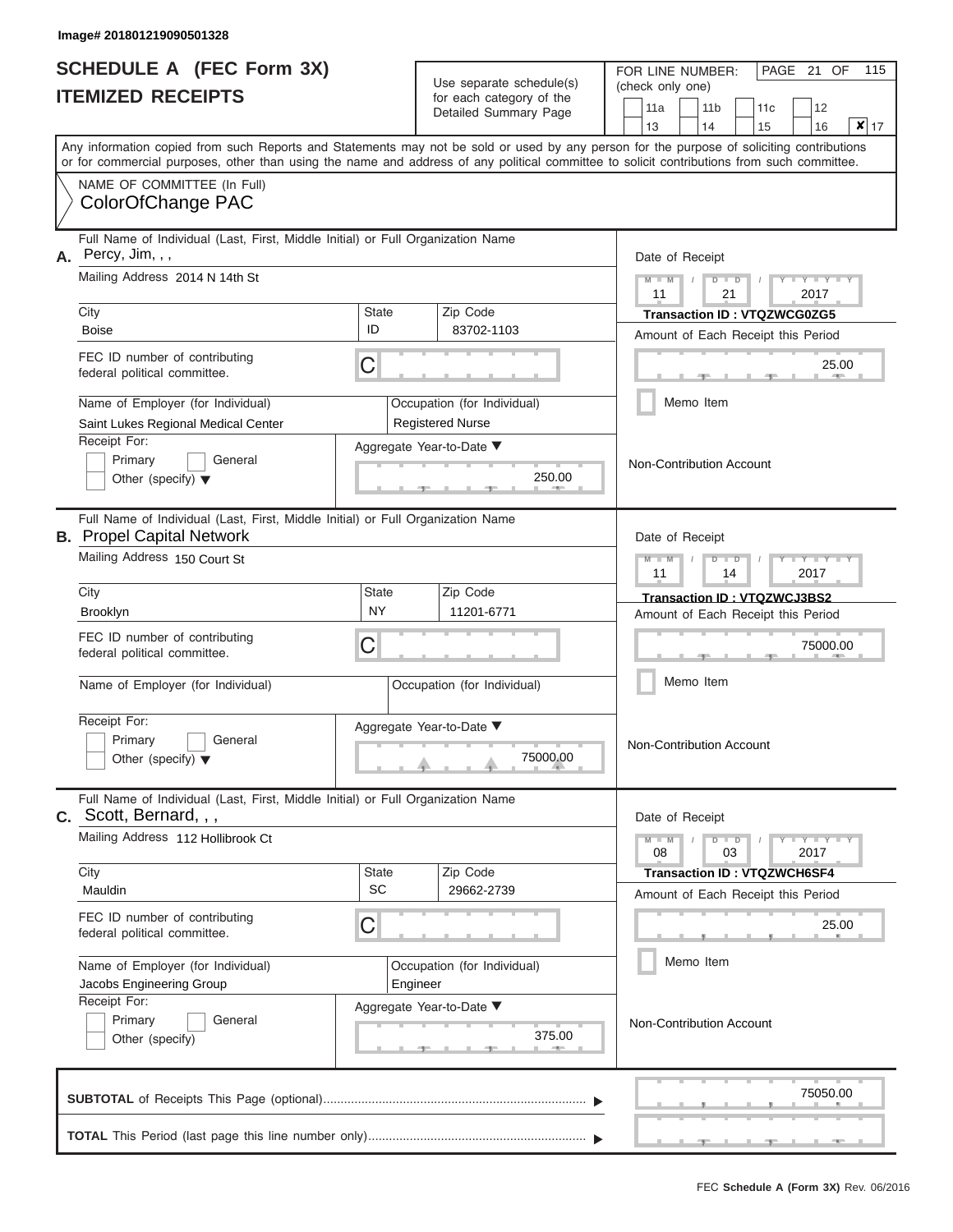|                          | <b>SCHEDULE A (FEC Form 3X)</b> |
|--------------------------|---------------------------------|
| <b>ITEMIZED RECEIPTS</b> |                                 |

Use separate schedule(s)<br>for each category of the

FOR LINE NUMBER:<br>(check only one)

PAGE 22 OF 115

|    | IILMILLU NLVLIF IJ                                                                                                                                                                                                                                                                      |              | ior each calegory or the<br>Detailed Summary Page | 11a                                   |  | 11 <sub>b</sub> | 11c                                |  | 12                      |                            |  |  |  |
|----|-----------------------------------------------------------------------------------------------------------------------------------------------------------------------------------------------------------------------------------------------------------------------------------------|--------------|---------------------------------------------------|---------------------------------------|--|-----------------|------------------------------------|--|-------------------------|----------------------------|--|--|--|
|    |                                                                                                                                                                                                                                                                                         |              |                                                   | 13                                    |  | 14              | 15                                 |  | 16                      | $\overline{\mathsf{x}}$ 17 |  |  |  |
|    | Any information copied from such Reports and Statements may not be sold or used by any person for the purpose of soliciting contributions<br>or for commercial purposes, other than using the name and address of any political committee to solicit contributions from such committee. |              |                                                   |                                       |  |                 |                                    |  |                         |                            |  |  |  |
|    | NAME OF COMMITTEE (In Full)                                                                                                                                                                                                                                                             |              |                                                   |                                       |  |                 |                                    |  |                         |                            |  |  |  |
|    | ColorOfChange PAC                                                                                                                                                                                                                                                                       |              |                                                   |                                       |  |                 |                                    |  |                         |                            |  |  |  |
| А. | Full Name of Individual (Last, First, Middle Initial) or Full Organization Name<br>Scott, Bernard, , ,                                                                                                                                                                                  |              |                                                   | Date of Receipt                       |  |                 |                                    |  |                         |                            |  |  |  |
|    | Mailing Address 112 Hollibrook Ct                                                                                                                                                                                                                                                       |              |                                                   | $M - M$<br>08                         |  | $D$ $D$<br>31   |                                    |  | 2017                    |                            |  |  |  |
|    | City                                                                                                                                                                                                                                                                                    | <b>State</b> | Zip Code                                          |                                       |  |                 | <b>Transaction ID: VTQZWCH6SE6</b> |  |                         |                            |  |  |  |
|    | Mauldin                                                                                                                                                                                                                                                                                 | <b>SC</b>    | 29662-2739                                        |                                       |  |                 | Amount of Each Receipt this Period |  |                         |                            |  |  |  |
|    | FEC ID number of contributing<br>federal political committee.                                                                                                                                                                                                                           | С            |                                                   |                                       |  |                 |                                    |  | 25.00                   |                            |  |  |  |
|    | Name of Employer (for Individual)<br>Jacobs Engineering Group                                                                                                                                                                                                                           |              | Occupation (for Individual)<br>Engineer           |                                       |  | Memo Item       |                                    |  |                         |                            |  |  |  |
|    | Receipt For:                                                                                                                                                                                                                                                                            |              | Aggregate Year-to-Date ▼                          |                                       |  |                 |                                    |  |                         |                            |  |  |  |
|    | Primary<br>General                                                                                                                                                                                                                                                                      |              |                                                   | Non-Contribution Account              |  |                 |                                    |  |                         |                            |  |  |  |
|    | Other (specify) $\blacktriangledown$                                                                                                                                                                                                                                                    |              | 375.00                                            |                                       |  |                 |                                    |  |                         |                            |  |  |  |
|    | Full Name of Individual (Last, First, Middle Initial) or Full Organization Name<br>B. Scott, Bernard, , ,                                                                                                                                                                               |              |                                                   | Date of Receipt                       |  |                 |                                    |  |                         |                            |  |  |  |
|    | Mailing Address 112 Hollibrook Ct                                                                                                                                                                                                                                                       |              |                                                   | $M - M$<br>$\Box$<br>10<br>27<br>2017 |  |                 |                                    |  |                         |                            |  |  |  |
|    | City                                                                                                                                                                                                                                                                                    | <b>State</b> | Zip Code                                          |                                       |  |                 | Transaction ID: VTQZWCH5Y09        |  |                         |                            |  |  |  |
|    | Mauldin                                                                                                                                                                                                                                                                                 | <b>SC</b>    | 29662-2739                                        |                                       |  |                 | Amount of Each Receipt this Period |  |                         |                            |  |  |  |
|    | FEC ID number of contributing<br>federal political committee.                                                                                                                                                                                                                           | С            |                                                   |                                       |  |                 |                                    |  | 25.00                   |                            |  |  |  |
|    | Name of Employer (for Individual)<br>Jacobs Engineering Group                                                                                                                                                                                                                           |              | Occupation (for Individual)<br>Engineer           |                                       |  | Memo Item       |                                    |  |                         |                            |  |  |  |
|    | Receipt For:                                                                                                                                                                                                                                                                            |              | Aggregate Year-to-Date ▼                          |                                       |  |                 |                                    |  |                         |                            |  |  |  |
|    | Primary<br>General<br>Other (specify) $\blacktriangledown$                                                                                                                                                                                                                              |              | 375.00                                            | Non-Contribution Account              |  |                 |                                    |  |                         |                            |  |  |  |
|    | Full Name of Individual (Last, First, Middle Initial) or Full Organization Name<br><b>C.</b> Scott, Bernard, , ,                                                                                                                                                                        |              |                                                   | Date of Receipt                       |  |                 |                                    |  |                         |                            |  |  |  |
|    | Mailing Address 112 Hollibrook Ct                                                                                                                                                                                                                                                       |              |                                                   | $M - M$<br>10                         |  | $D$ $D$<br>27   |                                    |  | $Y$ $Y$ $Y$ $Y$<br>2017 |                            |  |  |  |
|    | City                                                                                                                                                                                                                                                                                    | <b>State</b> | Zip Code                                          |                                       |  |                 | <b>Transaction ID: VTQZWCH5Y17</b> |  |                         |                            |  |  |  |
|    | Mauldin                                                                                                                                                                                                                                                                                 | SC           | 29662-2739                                        |                                       |  |                 | Amount of Each Receipt this Period |  |                         |                            |  |  |  |
|    | FEC ID number of contributing<br>federal political committee.                                                                                                                                                                                                                           | С            |                                                   |                                       |  |                 |                                    |  | 25.00                   |                            |  |  |  |
|    | Name of Employer (for Individual)<br>Jacobs Engineering Group                                                                                                                                                                                                                           |              | Occupation (for Individual)<br>Engineer           |                                       |  | Memo Item       |                                    |  |                         |                            |  |  |  |
|    | Receipt For:                                                                                                                                                                                                                                                                            |              | Aggregate Year-to-Date ▼                          |                                       |  |                 |                                    |  |                         |                            |  |  |  |
|    | Primary<br>General<br>Other (specify)                                                                                                                                                                                                                                                   |              | 375.00<br>$-$                                     | Non-Contribution Account              |  |                 |                                    |  |                         |                            |  |  |  |
|    |                                                                                                                                                                                                                                                                                         |              |                                                   |                                       |  |                 |                                    |  | 75.00                   |                            |  |  |  |
|    |                                                                                                                                                                                                                                                                                         |              |                                                   |                                       |  |                 |                                    |  |                         |                            |  |  |  |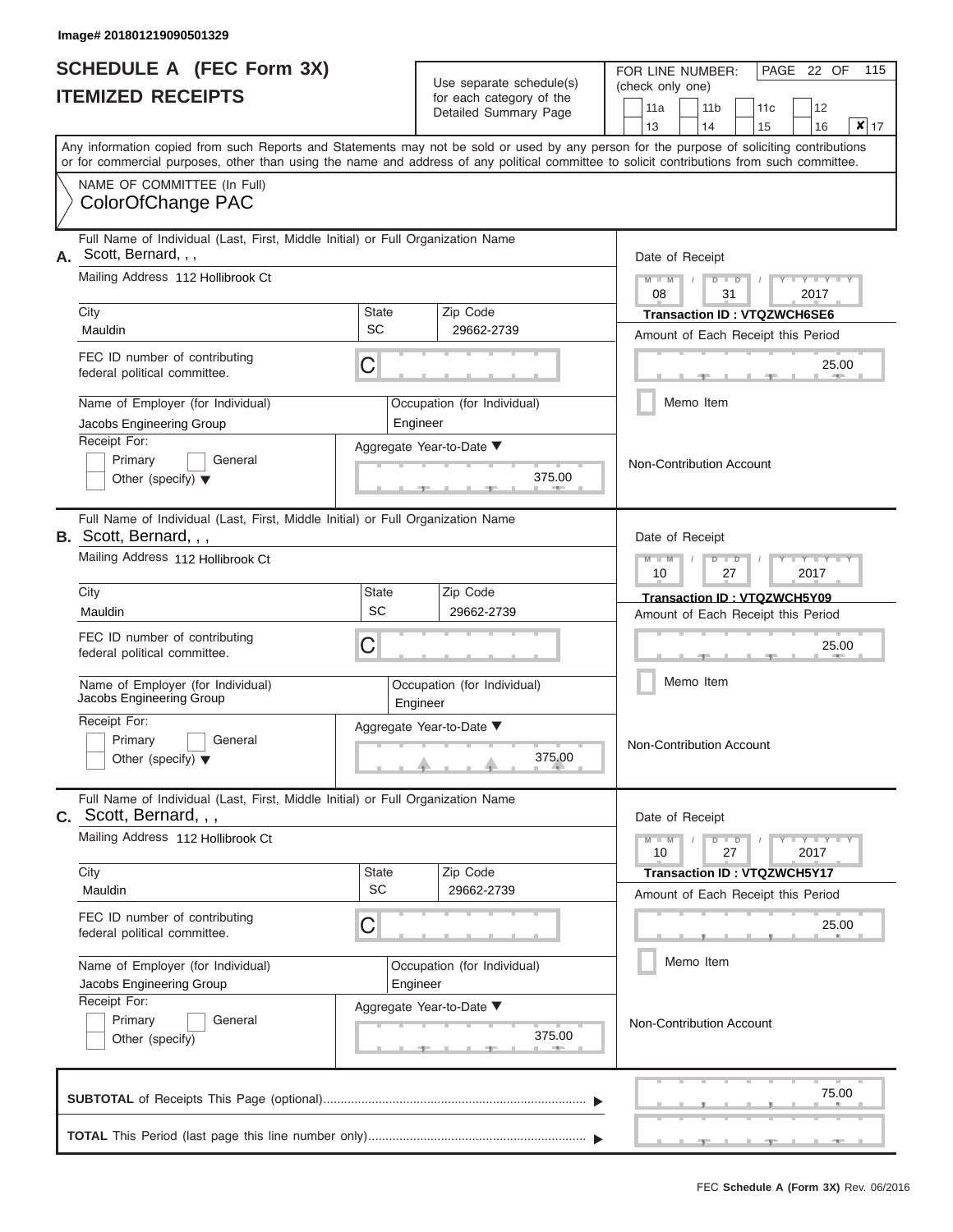|                          | <b>SCHEDULE A (FEC Form 3X)</b> |
|--------------------------|---------------------------------|
| <b>ITEMIZED RECEIPTS</b> |                                 |

|    | SCHEDULE A (FEC Form 3X)<br><b>ITEMIZED RECEIPTS</b>                                                                                                                                                                                                                                    |             | Use separate schedule(s)<br>for each category of the | 115<br>FOR LINE NUMBER:<br>PAGE 23 OF<br>(check only one)                            |  |  |  |  |  |  |
|----|-----------------------------------------------------------------------------------------------------------------------------------------------------------------------------------------------------------------------------------------------------------------------------------------|-------------|------------------------------------------------------|--------------------------------------------------------------------------------------|--|--|--|--|--|--|
|    |                                                                                                                                                                                                                                                                                         |             | Detailed Summary Page                                | 11a<br>11 <sub>b</sub><br>12<br>11 <sub>c</sub><br>$x _{17}$<br>13<br>14<br>16<br>15 |  |  |  |  |  |  |
|    | Any information copied from such Reports and Statements may not be sold or used by any person for the purpose of soliciting contributions<br>or for commercial purposes, other than using the name and address of any political committee to solicit contributions from such committee. |             |                                                      |                                                                                      |  |  |  |  |  |  |
|    | NAME OF COMMITTEE (In Full)<br>ColorOfChange PAC                                                                                                                                                                                                                                        |             |                                                      |                                                                                      |  |  |  |  |  |  |
| А. | Full Name of Individual (Last, First, Middle Initial) or Full Organization Name<br>Scott, Bernard, , ,                                                                                                                                                                                  |             |                                                      | Date of Receipt                                                                      |  |  |  |  |  |  |
|    | Mailing Address 112 Hollibrook Ct                                                                                                                                                                                                                                                       |             |                                                      | $M - M$<br>Y I Y I<br>$D$ $D$<br>11<br>2017<br>12                                    |  |  |  |  |  |  |
|    | City<br>Mauldin                                                                                                                                                                                                                                                                         | State<br>SC | Zip Code<br>29662-2739                               | Transaction ID: VTQZWCFYZZ8<br>Amount of Each Receipt this Period                    |  |  |  |  |  |  |
|    | FEC ID number of contributing<br>federal political committee.                                                                                                                                                                                                                           | С           |                                                      | 25.00<br><b>AND IN</b>                                                               |  |  |  |  |  |  |
|    | Name of Employer (for Individual)<br>Jacobs Engineering Group                                                                                                                                                                                                                           |             | Occupation (for Individual)<br>Engineer              | Memo Item                                                                            |  |  |  |  |  |  |
|    | Receipt For:<br>Primary<br>General<br>Other (specify) $\blacktriangledown$                                                                                                                                                                                                              |             | Aggregate Year-to-Date ▼<br>375.00                   | Non-Contribution Account                                                             |  |  |  |  |  |  |
|    | Full Name of Individual (Last, First, Middle Initial) or Full Organization Name<br>B. Scott, Bernard, , ,                                                                                                                                                                               |             |                                                      | Date of Receipt                                                                      |  |  |  |  |  |  |
|    | Mailing Address 112 Hollibrook Ct                                                                                                                                                                                                                                                       |             |                                                      | $M - M$<br>$D$ $D$<br>$Y - I - Y$<br>12<br>2017<br>11                                |  |  |  |  |  |  |
|    | City<br>Mauldin                                                                                                                                                                                                                                                                         | State<br>SC | Zip Code<br>29662-2739                               | Transaction ID: VTQZWCFZ564<br>Amount of Each Receipt this Period                    |  |  |  |  |  |  |
|    | FEC ID number of contributing<br>federal political committee.                                                                                                                                                                                                                           | С           |                                                      | 100.00                                                                               |  |  |  |  |  |  |
|    | Name of Employer (for Individual)<br>Jacobs Engineering Group                                                                                                                                                                                                                           |             | Occupation (for Individual)<br>Engineer              | Memo Item                                                                            |  |  |  |  |  |  |
|    | Receipt For:<br>Primary<br>General<br>Other (specify) $\blacktriangledown$                                                                                                                                                                                                              |             | Aggregate Year-to-Date ▼<br>375.00                   | Non-Contribution Account                                                             |  |  |  |  |  |  |
|    | Full Name of Individual (Last, First, Middle Initial) or Full Organization Name<br>$C.$ Sher, Abby, , ,                                                                                                                                                                                 |             |                                                      | Date of Receipt                                                                      |  |  |  |  |  |  |
|    | Mailing Address 3200 Airport Ave<br>Ste 27                                                                                                                                                                                                                                              |             |                                                      | $M - M$<br>$D$ $\Box$ $D$<br>$T-T$ $T$ $T$ $T$ $T$ $T$<br>12<br>11<br>2017           |  |  |  |  |  |  |
|    | City<br>Santa Monica                                                                                                                                                                                                                                                                    | State<br>CA | Zip Code<br>90405-6116                               | <b>Transaction ID: VTQZWCFYZ61</b><br>Amount of Each Receipt this Period             |  |  |  |  |  |  |
|    | FEC ID number of contributing<br>federal political committee.                                                                                                                                                                                                                           | С           |                                                      | 1000.00                                                                              |  |  |  |  |  |  |
|    | Name of Employer (for Individual)<br>Self-Employed                                                                                                                                                                                                                                      |             | Occupation (for Individual)<br>Developer             | Memo Item                                                                            |  |  |  |  |  |  |
|    | Receipt For:<br>Primary<br>General<br>Other (specify)                                                                                                                                                                                                                                   |             | Aggregate Year-to-Date ▼<br>1000.00                  | Non-Contribution Account                                                             |  |  |  |  |  |  |
|    |                                                                                                                                                                                                                                                                                         |             |                                                      | 1125.00                                                                              |  |  |  |  |  |  |
|    |                                                                                                                                                                                                                                                                                         |             |                                                      |                                                                                      |  |  |  |  |  |  |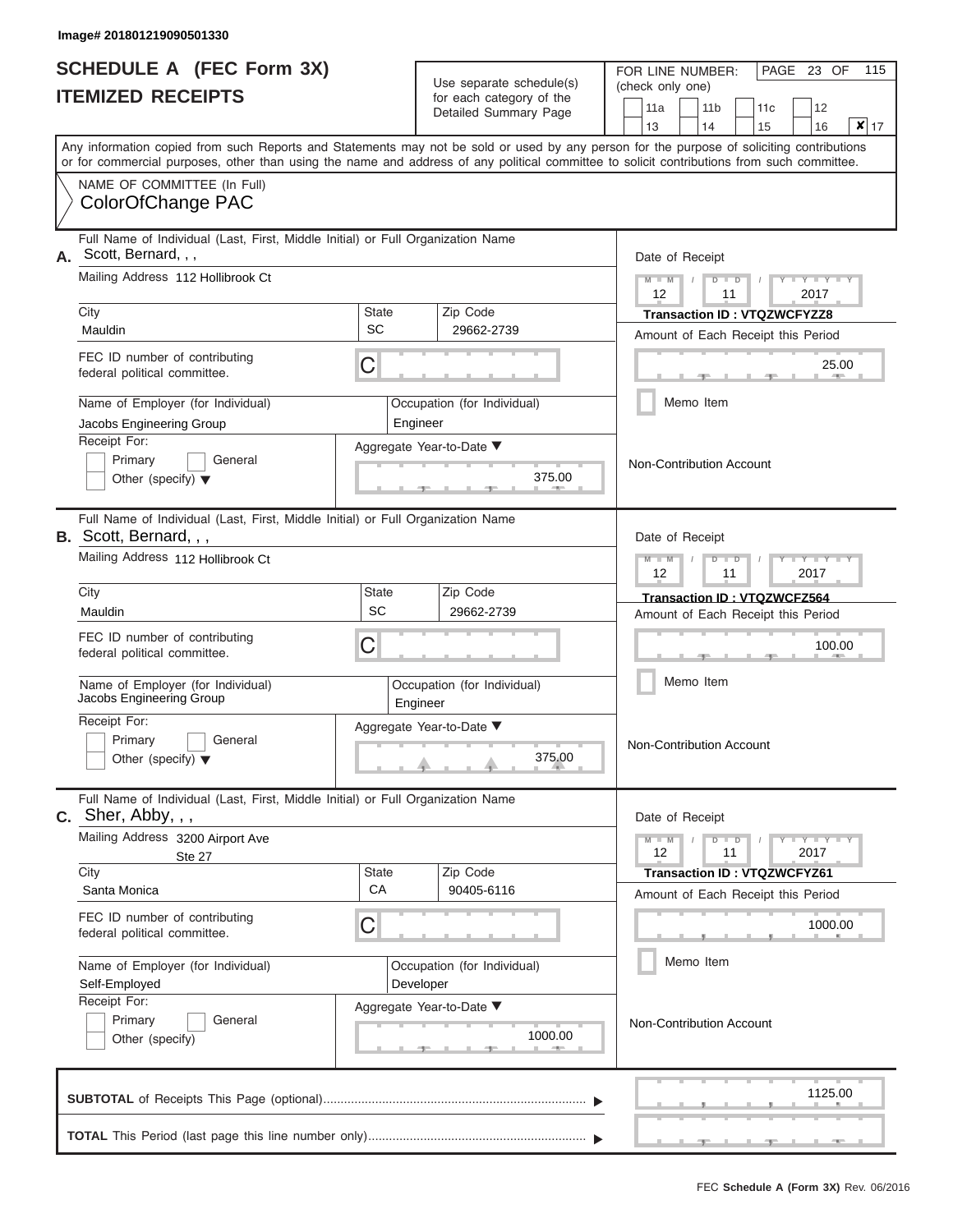|                          | <b>SCHEDULE A (FEC Form 3X)</b> |
|--------------------------|---------------------------------|
| <b>ITEMIZED RECEIPTS</b> |                                 |

Use separate schedule(s)<br>for each category of the

FOR LINE NUMBER:<br>(check only one)

PAGE 24 OF 115

|    | IILMILLY INLVLII I                                                                                                                                                                                                                                                                      |                           | ivi cavii valcyviy vi liic<br>Detailed Summary Page |  | 11a                                                                       |  | 11 <sub>b</sub> |    | 11 <sub>c</sub>                                                          |  | 12                |                 |  |  |  |  |
|----|-----------------------------------------------------------------------------------------------------------------------------------------------------------------------------------------------------------------------------------------------------------------------------------------|---------------------------|-----------------------------------------------------|--|---------------------------------------------------------------------------|--|-----------------|----|--------------------------------------------------------------------------|--|-------------------|-----------------|--|--|--|--|
|    |                                                                                                                                                                                                                                                                                         |                           |                                                     |  | 13                                                                        |  | 14              |    | 15                                                                       |  | 16                | $\mathbf{x}$ 17 |  |  |  |  |
|    | Any information copied from such Reports and Statements may not be sold or used by any person for the purpose of soliciting contributions<br>or for commercial purposes, other than using the name and address of any political committee to solicit contributions from such committee. |                           |                                                     |  |                                                                           |  |                 |    |                                                                          |  |                   |                 |  |  |  |  |
|    | NAME OF COMMITTEE (In Full)<br>ColorOfChange PAC                                                                                                                                                                                                                                        |                           |                                                     |  |                                                                           |  |                 |    |                                                                          |  |                   |                 |  |  |  |  |
| А. | Full Name of Individual (Last, First, Middle Initial) or Full Organization Name<br>Sheridan, Nicholas, , ,                                                                                                                                                                              |                           |                                                     |  | Date of Receipt                                                           |  |                 |    |                                                                          |  |                   |                 |  |  |  |  |
|    | Mailing Address 2819 Guilford Ave                                                                                                                                                                                                                                                       |                           |                                                     |  | $M - M$<br>$- Y$<br>$D$ $D$<br>11<br>21<br>2017                           |  |                 |    |                                                                          |  |                   |                 |  |  |  |  |
|    | City<br><b>Baltimore</b>                                                                                                                                                                                                                                                                | <b>State</b><br><b>MD</b> | Zip Code<br>21218-4420                              |  |                                                                           |  |                 |    | <b>Transaction ID: VTQZWCG0TK9</b><br>Amount of Each Receipt this Period |  |                   |                 |  |  |  |  |
|    | FEC ID number of contributing<br>federal political committee.                                                                                                                                                                                                                           | C                         |                                                     |  |                                                                           |  |                 |    |                                                                          |  | 50.00             |                 |  |  |  |  |
|    | Name of Employer (for Individual)<br>N/A                                                                                                                                                                                                                                                |                           | Occupation (for Individual)<br>Not Employed         |  |                                                                           |  | Memo Item       |    |                                                                          |  |                   |                 |  |  |  |  |
|    | Receipt For:<br>Primary<br>General<br>Other (specify) $\blacktriangledown$                                                                                                                                                                                                              |                           | Aggregate Year-to-Date ▼<br>250.00<br><b>AREA</b>   |  | Non-Contribution Account                                                  |  |                 |    |                                                                          |  |                   |                 |  |  |  |  |
|    | Full Name of Individual (Last, First, Middle Initial) or Full Organization Name<br>B. Sheridan, Nicholas, , ,                                                                                                                                                                           |                           |                                                     |  |                                                                           |  | Date of Receipt |    |                                                                          |  |                   |                 |  |  |  |  |
|    | Mailing Address 2819 Guilford Ave                                                                                                                                                                                                                                                       |                           |                                                     |  | $M - M$<br>$D$ $\Box$ $D$<br>$\overline{\phantom{a}}$<br>12<br>11<br>2017 |  |                 |    |                                                                          |  |                   |                 |  |  |  |  |
|    | City<br><b>Baltimore</b>                                                                                                                                                                                                                                                                | <b>State</b><br><b>MD</b> | Zip Code<br>21218-4420                              |  |                                                                           |  |                 |    | <b>Transaction ID: VTQZWCFZFA6</b><br>Amount of Each Receipt this Period |  |                   |                 |  |  |  |  |
|    | FEC ID number of contributing<br>federal political committee.                                                                                                                                                                                                                           | С                         |                                                     |  | 200.00                                                                    |  |                 |    |                                                                          |  |                   |                 |  |  |  |  |
|    | Name of Employer (for Individual)<br>N/A                                                                                                                                                                                                                                                |                           | Occupation (for Individual)<br>Not Employed         |  |                                                                           |  | Memo Item       |    |                                                                          |  |                   |                 |  |  |  |  |
|    | Receipt For:<br>Primary<br>General<br>Other (specify) $\blacktriangledown$                                                                                                                                                                                                              |                           | Aggregate Year-to-Date ▼<br>250.00                  |  | <b>Non-Contribution Account</b>                                           |  |                 |    |                                                                          |  |                   |                 |  |  |  |  |
|    | Full Name of Individual (Last, First, Middle Initial) or Full Organization Name<br>C. St. Onge, Betsey, , ,                                                                                                                                                                             |                           |                                                     |  |                                                                           |  | Date of Receipt |    |                                                                          |  |                   |                 |  |  |  |  |
|    | Mailing Address 182 Lake View Ave                                                                                                                                                                                                                                                       |                           |                                                     |  | $M - M$<br>12                                                             |  | $D$ $D$         | 11 |                                                                          |  | $Y = Y =$<br>2017 |                 |  |  |  |  |
|    | City<br>Cambridge                                                                                                                                                                                                                                                                       | State<br>МA               | Zip Code<br>02138-2132                              |  |                                                                           |  |                 |    | <b>Transaction ID: VTQZWCG0JN8</b><br>Amount of Each Receipt this Period |  |                   |                 |  |  |  |  |
|    | FEC ID number of contributing<br>federal political committee.                                                                                                                                                                                                                           | С                         |                                                     |  |                                                                           |  |                 |    |                                                                          |  | 1000.00           |                 |  |  |  |  |
|    | Name of Employer (for Individual)<br>Self-Employed                                                                                                                                                                                                                                      | Teacher                   | Occupation (for Individual)                         |  |                                                                           |  | Memo Item       |    |                                                                          |  |                   |                 |  |  |  |  |
|    | Receipt For:<br>Primary<br>General<br>Other (specify)                                                                                                                                                                                                                                   |                           | Aggregate Year-to-Date ▼<br>1000.00                 |  | Non-Contribution Account                                                  |  |                 |    |                                                                          |  |                   |                 |  |  |  |  |
|    |                                                                                                                                                                                                                                                                                         |                           |                                                     |  |                                                                           |  |                 |    |                                                                          |  | 1250.00           |                 |  |  |  |  |
|    |                                                                                                                                                                                                                                                                                         |                           |                                                     |  |                                                                           |  |                 |    |                                                                          |  |                   |                 |  |  |  |  |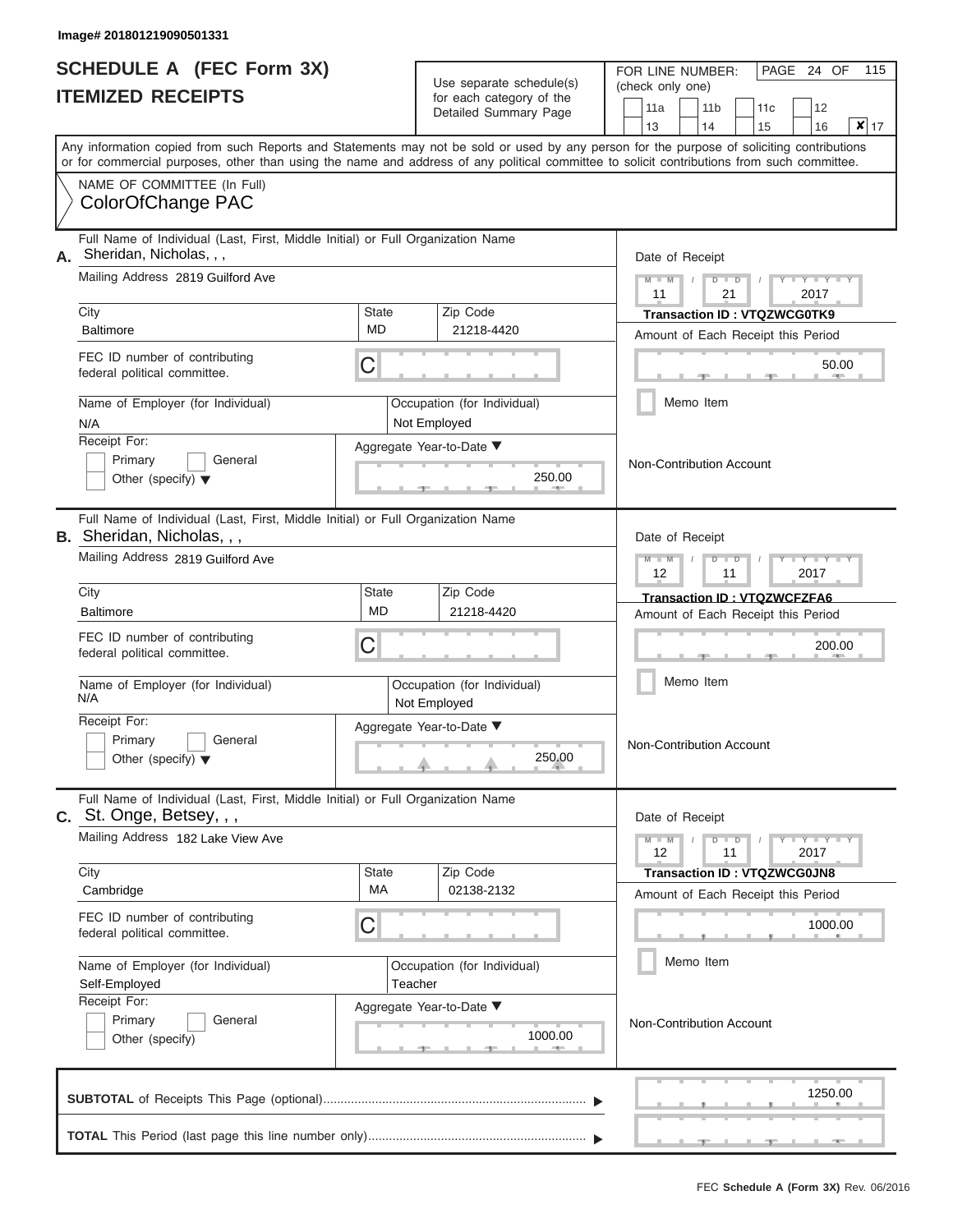# **SCHEDULE A (FEC Form 3X) ITEMIZED RECEIPTS**

FOR LINE NUMBER:

PAGE 25 OF 115

| <b>ITEMIZED RECEIPTS</b>                                                   |                                                                                 | Use separate schedule(s)<br>for each category of the | (check only one)                                                                                                                                                                                                                                                                        |  |  |  |  |  |  |  |  |  |
|----------------------------------------------------------------------------|---------------------------------------------------------------------------------|------------------------------------------------------|-----------------------------------------------------------------------------------------------------------------------------------------------------------------------------------------------------------------------------------------------------------------------------------------|--|--|--|--|--|--|--|--|--|
|                                                                            |                                                                                 | Detailed Summary Page                                | 11a<br>11 <sub>b</sub><br>12<br>11c<br>$\vert x \vert$<br>13<br>14<br>15<br>16<br>17                                                                                                                                                                                                    |  |  |  |  |  |  |  |  |  |
|                                                                            |                                                                                 |                                                      | Any information copied from such Reports and Statements may not be sold or used by any person for the purpose of soliciting contributions<br>or for commercial purposes, other than using the name and address of any political committee to solicit contributions from such committee. |  |  |  |  |  |  |  |  |  |
| NAME OF COMMITTEE (In Full)<br>ColorOfChange PAC                           |                                                                                 |                                                      |                                                                                                                                                                                                                                                                                         |  |  |  |  |  |  |  |  |  |
| Thompson, Megan, , ,<br>А.                                                 | Full Name of Individual (Last, First, Middle Initial) or Full Organization Name |                                                      | Date of Receipt                                                                                                                                                                                                                                                                         |  |  |  |  |  |  |  |  |  |
| Mailing Address 727 N Capitol Ave<br>Apt 306                               |                                                                                 |                                                      | $M - M$<br>$D$ $D$<br>07<br>13<br>2017                                                                                                                                                                                                                                                  |  |  |  |  |  |  |  |  |  |
| City<br>Lansing                                                            | <b>State</b><br>MI                                                              | Zip Code<br>48906-5148                               | Transaction ID: VTQZWCH6X62<br>Amount of Each Receipt this Period                                                                                                                                                                                                                       |  |  |  |  |  |  |  |  |  |
| FEC ID number of contributing<br>federal political committee.              | С                                                                               |                                                      | 50.00                                                                                                                                                                                                                                                                                   |  |  |  |  |  |  |  |  |  |
| Name of Employer (for Individual)<br>Michigan State University             |                                                                                 | Occupation (for Individual)<br>Data Manager          | Memo Item                                                                                                                                                                                                                                                                               |  |  |  |  |  |  |  |  |  |
| Receipt For:<br>Primary<br>General<br>Other (specify) $\blacktriangledown$ |                                                                                 | Aggregate Year-to-Date ▼<br>590.00                   | Non-Contribution Account                                                                                                                                                                                                                                                                |  |  |  |  |  |  |  |  |  |
| B. Thompson, Megan, ,,                                                     | Full Name of Individual (Last, First, Middle Initial) or Full Organization Name |                                                      | Date of Receipt                                                                                                                                                                                                                                                                         |  |  |  |  |  |  |  |  |  |
| Mailing Address 727 N Capitol Ave<br>Apt 306                               |                                                                                 |                                                      | $M$ $M$<br>ъ<br>$\Box$<br>08<br>2017<br>10                                                                                                                                                                                                                                              |  |  |  |  |  |  |  |  |  |
| City<br>Lansing                                                            | State<br>MI                                                                     | Zip Code<br>48906-5148                               | Transaction ID: VTQZWCH6QS0<br>Amount of Each Receipt this Period                                                                                                                                                                                                                       |  |  |  |  |  |  |  |  |  |
| FEC ID number of contributing<br>federal political committee.              | С                                                                               |                                                      | 50.00                                                                                                                                                                                                                                                                                   |  |  |  |  |  |  |  |  |  |
| Name of Employer (for Individual)<br>Michigan State University             |                                                                                 | Occupation (for Individual)<br>Data Manager          | Memo Item                                                                                                                                                                                                                                                                               |  |  |  |  |  |  |  |  |  |
| Receipt For:<br>Primary<br>General<br>Other (specify) $\blacktriangledown$ |                                                                                 | Aggregate Year-to-Date ▼<br>590.00                   | Non-Contribution Account                                                                                                                                                                                                                                                                |  |  |  |  |  |  |  |  |  |
| Thompson, Megan, , ,<br>С.                                                 | Full Name of Individual (Last, First, Middle Initial) or Full Organization Name |                                                      | Date of Receipt                                                                                                                                                                                                                                                                         |  |  |  |  |  |  |  |  |  |
| Mailing Address 727 N Capitol Ave<br>Apt 306<br>City                       | <b>State</b>                                                                    | Zip Code                                             | $M - M$<br>$D$ $D$<br>$Y + Y + Y + Y$<br>09<br>13<br>2017                                                                                                                                                                                                                               |  |  |  |  |  |  |  |  |  |
| Lansing                                                                    | MI                                                                              | 48906-5148                                           | <b>Transaction ID: VTQZWCH6C65</b><br>Amount of Each Receipt this Period                                                                                                                                                                                                                |  |  |  |  |  |  |  |  |  |
| FEC ID number of contributing<br>federal political committee.              | С                                                                               |                                                      | 50.00                                                                                                                                                                                                                                                                                   |  |  |  |  |  |  |  |  |  |
| Name of Employer (for Individual)<br>Michigan State University             |                                                                                 | Occupation (for Individual)<br>Data Manager          | Memo Item                                                                                                                                                                                                                                                                               |  |  |  |  |  |  |  |  |  |
| Receipt For:<br>Primary<br>General<br>Other (specify)                      |                                                                                 | Aggregate Year-to-Date ▼<br>590.00                   | Non-Contribution Account                                                                                                                                                                                                                                                                |  |  |  |  |  |  |  |  |  |
|                                                                            |                                                                                 |                                                      | 150.00                                                                                                                                                                                                                                                                                  |  |  |  |  |  |  |  |  |  |
|                                                                            |                                                                                 |                                                      |                                                                                                                                                                                                                                                                                         |  |  |  |  |  |  |  |  |  |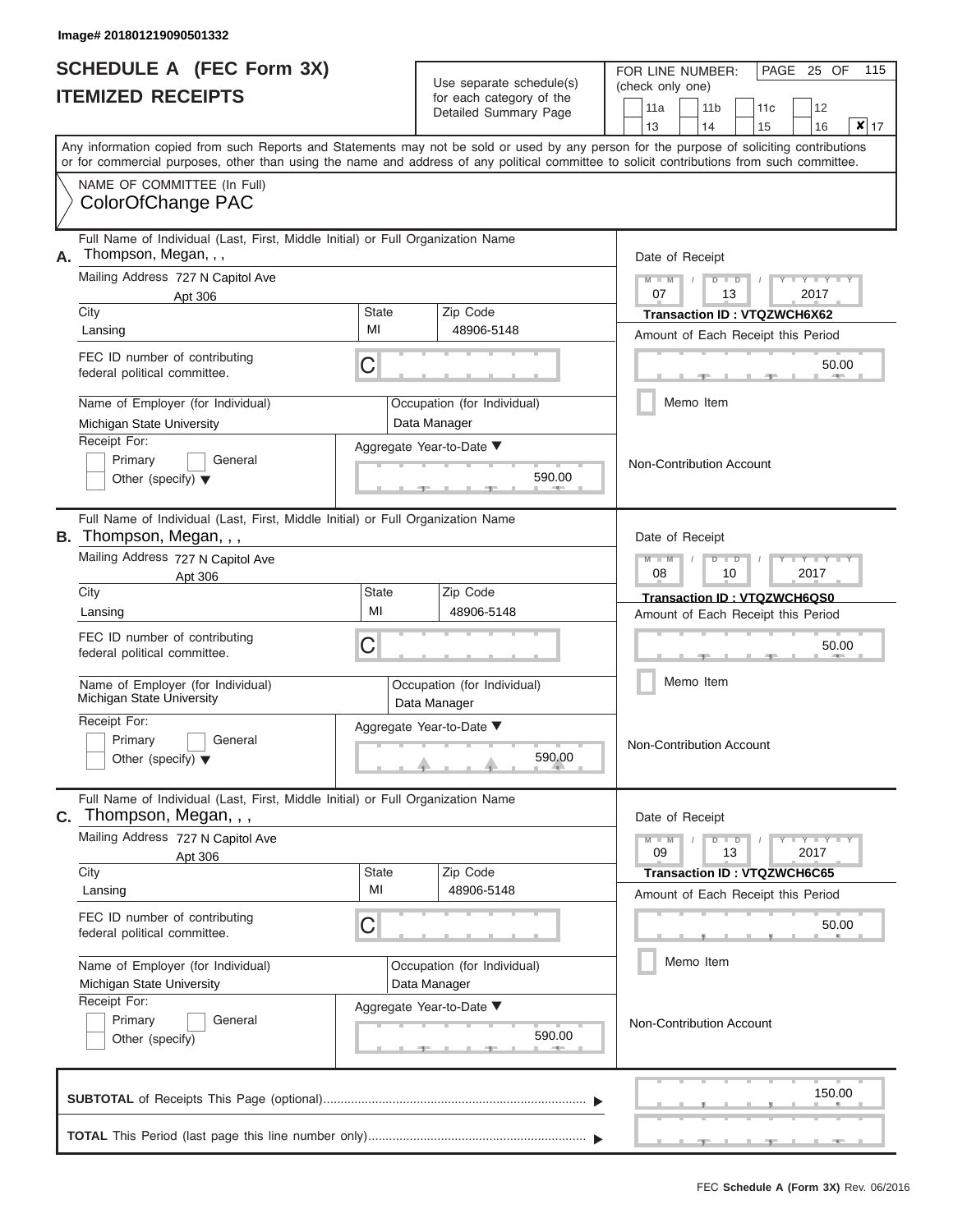# **SCHEDULE A (FEC Form 3X) ITEMIZED RECEIPTS**

 $Use$  separate schedule(s)

FOR LINE NUMBER:

PAGE 26 OF 115

|    | <b>ITEMIZED RECEIPTS</b>                                                                                                                                                                                                                                                                |                    | Ose separate scriegue(s)<br>for each category of the<br>Detailed Summary Page | (check only one)<br>11a<br>11 <sub>b</sub><br>12<br>11c<br>$x _{17}$<br>13<br>14<br>15<br>16              |
|----|-----------------------------------------------------------------------------------------------------------------------------------------------------------------------------------------------------------------------------------------------------------------------------------------|--------------------|-------------------------------------------------------------------------------|-----------------------------------------------------------------------------------------------------------|
|    | Any information copied from such Reports and Statements may not be sold or used by any person for the purpose of soliciting contributions<br>or for commercial purposes, other than using the name and address of any political committee to solicit contributions from such committee. |                    |                                                                               |                                                                                                           |
|    | NAME OF COMMITTEE (In Full)<br>ColorOfChange PAC                                                                                                                                                                                                                                        |                    |                                                                               |                                                                                                           |
| Α. | Full Name of Individual (Last, First, Middle Initial) or Full Organization Name<br>Thompson, Megan, , ,                                                                                                                                                                                 |                    |                                                                               | Date of Receipt                                                                                           |
|    | Mailing Address 727 N Capitol Ave<br>Apt 306                                                                                                                                                                                                                                            |                    |                                                                               | $- Y$<br>$M - M$<br>D<br>$\blacksquare$<br>10<br>16<br>2017                                               |
|    | City                                                                                                                                                                                                                                                                                    | State<br>MI        | Zip Code                                                                      | <b>Transaction ID: VTQZWCH6A05</b>                                                                        |
|    | Lansing                                                                                                                                                                                                                                                                                 |                    | 48906-5148                                                                    | Amount of Each Receipt this Period                                                                        |
|    | FEC ID number of contributing<br>federal political committee.                                                                                                                                                                                                                           | С                  |                                                                               | 50.00                                                                                                     |
|    | Name of Employer (for Individual)                                                                                                                                                                                                                                                       |                    | Occupation (for Individual)                                                   | Memo Item                                                                                                 |
|    | Michigan State University                                                                                                                                                                                                                                                               |                    | Data Manager                                                                  |                                                                                                           |
|    | Receipt For:<br>Primary<br>General<br>Other (specify) $\blacktriangledown$                                                                                                                                                                                                              |                    | Aggregate Year-to-Date ▼<br>590.00                                            | Non-Contribution Account                                                                                  |
|    | Full Name of Individual (Last, First, Middle Initial) or Full Organization Name<br>B. Thompson, Megan, , ,                                                                                                                                                                              |                    |                                                                               | Date of Receipt                                                                                           |
|    | Mailing Address 727 N Capitol Ave<br>Apt 306                                                                                                                                                                                                                                            |                    |                                                                               | $M - M$<br>$\overline{\phantom{a}}$<br>$D$ $D$<br>11<br>2017<br>17                                        |
|    | City                                                                                                                                                                                                                                                                                    | State              | Zip Code                                                                      | Transaction ID: VTQZWCGX442                                                                               |
|    | Lansing                                                                                                                                                                                                                                                                                 | MI                 | 48906-5148                                                                    | Amount of Each Receipt this Period                                                                        |
|    | FEC ID number of contributing<br>federal political committee.                                                                                                                                                                                                                           | C                  |                                                                               | 50.00                                                                                                     |
|    | Name of Employer (for Individual)<br>Michigan State University                                                                                                                                                                                                                          |                    | Occupation (for Individual)<br>Data Manager                                   | Memo Item                                                                                                 |
|    | Receipt For:<br>Primary<br>General<br>Other (specify) $\blacktriangledown$                                                                                                                                                                                                              |                    | Aggregate Year-to-Date ▼<br>590.00                                            | Non-Contribution Account                                                                                  |
| C. | Full Name of Individual (Last, First, Middle Initial) or Full Organization Name<br>Thompson, Megan, , ,                                                                                                                                                                                 |                    |                                                                               | Date of Receipt                                                                                           |
|    | Mailing Address 727 N Capitol Ave<br>Apt 306                                                                                                                                                                                                                                            |                    |                                                                               | $M - M$<br>$\mathbf{I} = \mathbf{Y} + \mathbf{Y} + \mathbf{I}$<br>$\overline{D}$<br>ъ<br>12<br>11<br>2017 |
|    | City                                                                                                                                                                                                                                                                                    | <b>State</b><br>MI | Zip Code                                                                      | <b>Transaction ID: VTQZWCFZ742</b>                                                                        |
|    | Lansing                                                                                                                                                                                                                                                                                 |                    | 48906-5148                                                                    | Amount of Each Receipt this Period                                                                        |
|    | FEC ID number of contributing<br>federal political committee.                                                                                                                                                                                                                           | С                  |                                                                               | 40.00                                                                                                     |
|    | Name of Employer (for Individual)<br>Michigan State University                                                                                                                                                                                                                          |                    | Occupation (for Individual)<br>Data Manager                                   | Memo Item                                                                                                 |
|    | Receipt For:<br>Aggregate Year-to-Date ▼<br>Primary<br>General<br>590.00<br>Other (specify)                                                                                                                                                                                             |                    |                                                                               | Non-Contribution Account                                                                                  |
|    |                                                                                                                                                                                                                                                                                         |                    |                                                                               | 140.00                                                                                                    |
|    |                                                                                                                                                                                                                                                                                         |                    |                                                                               |                                                                                                           |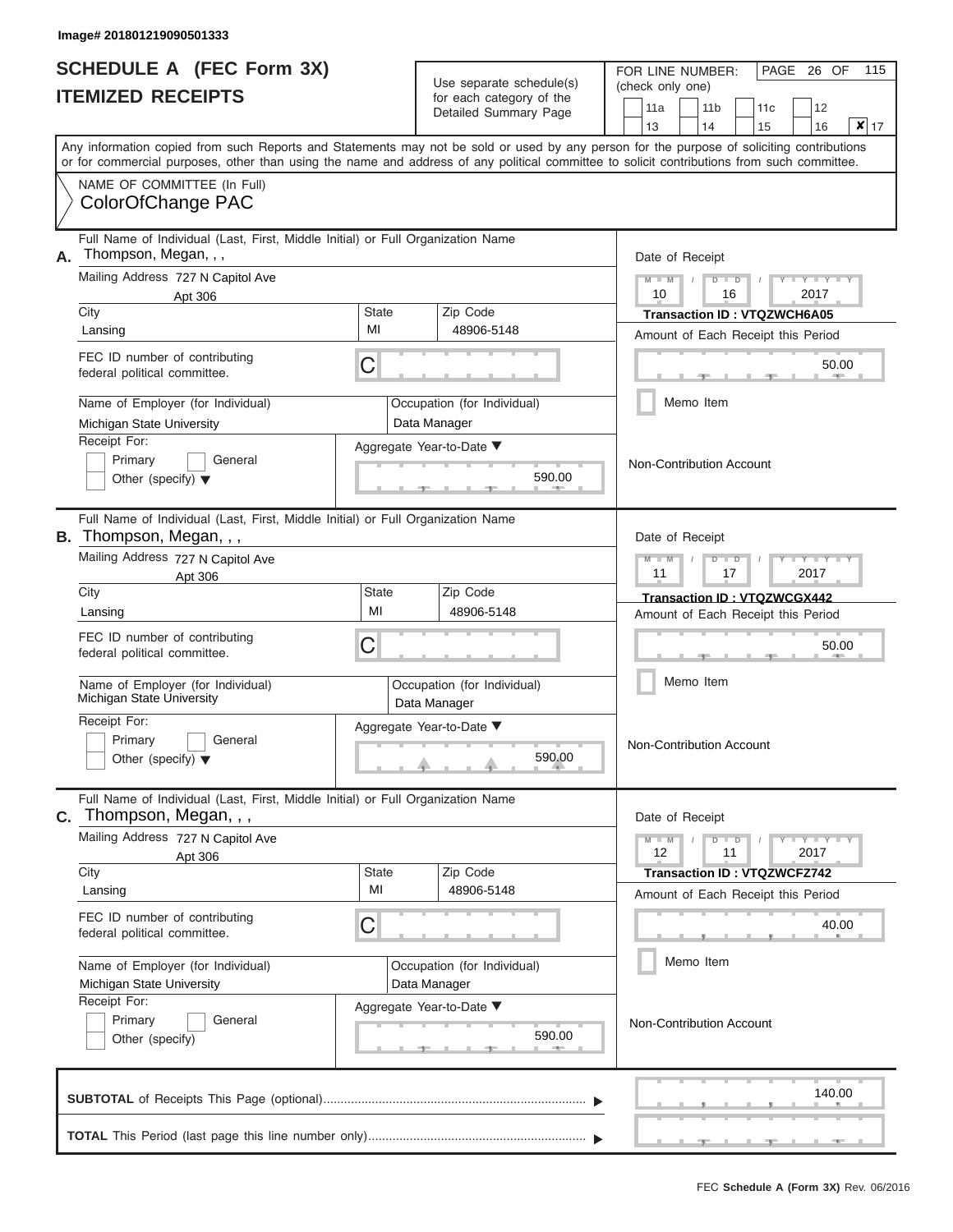# **SCHEDULE A (FEC Form 3X)**

FOR LINE NUMBER:

PAGE 27 OF 115

| <b>ITEMIZED RECEIPTS</b>                                                                                        |                    | Use separate schedule(s)                              | (check only one)                                                                                                                                                                                                                                                                        |  |  |  |  |  |  |  |  |  |
|-----------------------------------------------------------------------------------------------------------------|--------------------|-------------------------------------------------------|-----------------------------------------------------------------------------------------------------------------------------------------------------------------------------------------------------------------------------------------------------------------------------------------|--|--|--|--|--|--|--|--|--|
|                                                                                                                 |                    | for each category of the<br>Detailed Summary Page     | 11a<br>11 <sub>b</sub><br>12<br>11c<br>$x _{17}$<br>13<br>14<br>16<br>15                                                                                                                                                                                                                |  |  |  |  |  |  |  |  |  |
|                                                                                                                 |                    |                                                       | Any information copied from such Reports and Statements may not be sold or used by any person for the purpose of soliciting contributions<br>or for commercial purposes, other than using the name and address of any political committee to solicit contributions from such committee. |  |  |  |  |  |  |  |  |  |
| NAME OF COMMITTEE (In Full)<br>ColorOfChange PAC                                                                |                    |                                                       |                                                                                                                                                                                                                                                                                         |  |  |  |  |  |  |  |  |  |
| Full Name of Individual (Last, First, Middle Initial) or Full Organization Name<br>Thompson, Megan, , ,<br>А.   |                    |                                                       | Date of Receipt                                                                                                                                                                                                                                                                         |  |  |  |  |  |  |  |  |  |
| Mailing Address 727 N Capitol Ave<br>Apt 306                                                                    |                    |                                                       | $M - M$<br>$D$ $D$<br>$\overline{\phantom{a}}$<br>12<br>11<br>2017                                                                                                                                                                                                                      |  |  |  |  |  |  |  |  |  |
| City<br>Lansing                                                                                                 | <b>State</b><br>MI | Zip Code<br>48906-5148                                | <b>Transaction ID: VTQZWCG0086</b><br>Amount of Each Receipt this Period                                                                                                                                                                                                                |  |  |  |  |  |  |  |  |  |
| FEC ID number of contributing<br>federal political committee.                                                   | С                  |                                                       | 50.00<br><b>COLLA</b>                                                                                                                                                                                                                                                                   |  |  |  |  |  |  |  |  |  |
| Name of Employer (for Individual)<br>Michigan State University                                                  |                    | Occupation (for Individual)<br>Data Manager           | Memo Item                                                                                                                                                                                                                                                                               |  |  |  |  |  |  |  |  |  |
| Receipt For:<br>Primary<br>General<br>Other (specify) $\blacktriangledown$                                      |                    | Aggregate Year-to-Date ▼<br>590.00                    | <b>Non-Contribution Account</b>                                                                                                                                                                                                                                                         |  |  |  |  |  |  |  |  |  |
| Full Name of Individual (Last, First, Middle Initial) or Full Organization Name<br><b>B.</b> Updike, Helen, , , |                    |                                                       | Date of Receipt                                                                                                                                                                                                                                                                         |  |  |  |  |  |  |  |  |  |
| Mailing Address 10 Mitchell PI                                                                                  |                    |                                                       | $M - M$<br>D<br>$\Box$<br>$\overline{\phantom{a}}$ $\overline{\phantom{a}}$<br>12<br>2017<br>11                                                                                                                                                                                         |  |  |  |  |  |  |  |  |  |
| City<br>New York                                                                                                | State<br><b>NY</b> | Zip Code<br>10017-1801                                | Transaction ID: VTQZWCG0649<br>Amount of Each Receipt this Period                                                                                                                                                                                                                       |  |  |  |  |  |  |  |  |  |
| FEC ID number of contributing<br>federal political committee.                                                   | С                  |                                                       | 500.00<br>Memo Item                                                                                                                                                                                                                                                                     |  |  |  |  |  |  |  |  |  |
| Name of Employer (for Individual)<br>N/A                                                                        |                    | Occupation (for Individual)<br>Not Employed           |                                                                                                                                                                                                                                                                                         |  |  |  |  |  |  |  |  |  |
| Receipt For:<br>Primary<br>General<br>Other (specify) $\blacktriangledown$                                      |                    | Aggregate Year-to-Date ▼<br>500.00                    | Non-Contribution Account                                                                                                                                                                                                                                                                |  |  |  |  |  |  |  |  |  |
| Full Name of Individual (Last, First, Middle Initial) or Full Organization Name<br>Weiner, Ian, , ,<br>С.       |                    |                                                       | Date of Receipt                                                                                                                                                                                                                                                                         |  |  |  |  |  |  |  |  |  |
| Mailing Address 700 Matthew Ct<br>Apt 102                                                                       |                    |                                                       | $M - M$<br>$D$ $D$<br>$T - Y = Y - T Y$<br>11<br>2017<br>12                                                                                                                                                                                                                             |  |  |  |  |  |  |  |  |  |
| City<br><b>Braintree</b>                                                                                        | <b>State</b><br>МA | Zip Code<br>02184-6720                                | <b>Transaction ID: VTQZWCG00C8</b><br>Amount of Each Receipt this Period                                                                                                                                                                                                                |  |  |  |  |  |  |  |  |  |
| FEC ID number of contributing<br>federal political committee.                                                   | C                  |                                                       | 250.00                                                                                                                                                                                                                                                                                  |  |  |  |  |  |  |  |  |  |
| Name of Employer (for Individual)<br><b>MIT Lincoln Laboratory</b>                                              |                    | Occupation (for Individual)<br><b>Technical Staff</b> | Memo Item<br><b>Non-Contribution Account</b>                                                                                                                                                                                                                                            |  |  |  |  |  |  |  |  |  |
| Receipt For:<br>Primary<br>General<br>Other (specify)                                                           |                    | Aggregate Year-to-Date ▼<br>250.00                    |                                                                                                                                                                                                                                                                                         |  |  |  |  |  |  |  |  |  |
|                                                                                                                 |                    |                                                       | 800.00                                                                                                                                                                                                                                                                                  |  |  |  |  |  |  |  |  |  |
|                                                                                                                 |                    |                                                       |                                                                                                                                                                                                                                                                                         |  |  |  |  |  |  |  |  |  |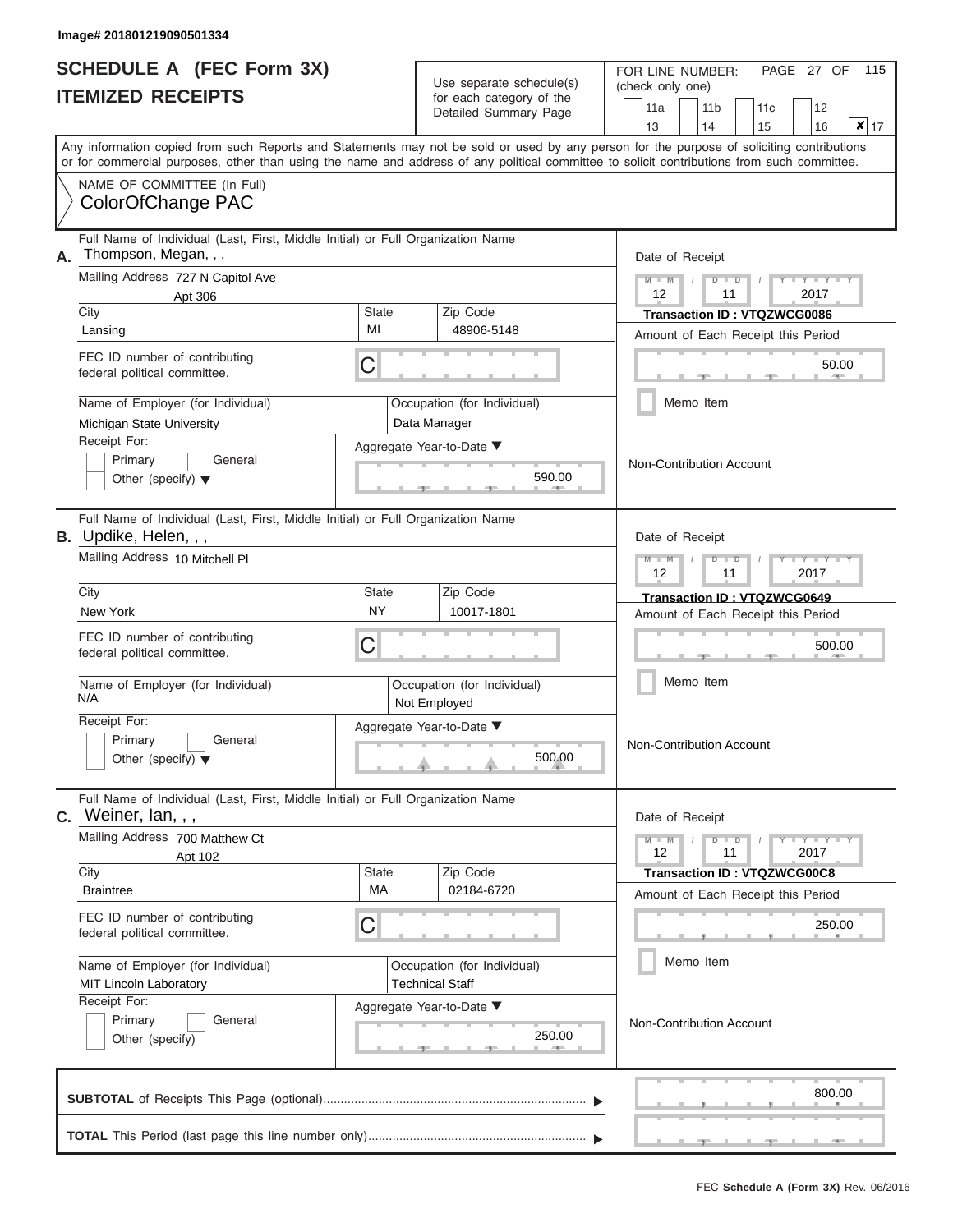|                          | <b>SCHEDULE A (FEC Form 3X)</b> |
|--------------------------|---------------------------------|
| <b>ITEMIZED RECEIPTS</b> |                                 |

| SCHEDULE A (FEC Form 3X)<br><b>ITEMIZED RECEIPTS</b>                                                                                       |                    | Use separate schedule(s)                          | 115<br>FOR LINE NUMBER:<br>PAGE 28 OF<br>(check only one)                                                                                 |
|--------------------------------------------------------------------------------------------------------------------------------------------|--------------------|---------------------------------------------------|-------------------------------------------------------------------------------------------------------------------------------------------|
|                                                                                                                                            |                    | for each category of the<br>Detailed Summary Page | 12<br>11a<br>11 <sub>b</sub><br>11 <sub>c</sub><br>$\mathbf{x}$ 17<br>13<br>14<br>15<br>16                                                |
| or for commercial purposes, other than using the name and address of any political committee to solicit contributions from such committee. |                    |                                                   | Any information copied from such Reports and Statements may not be sold or used by any person for the purpose of soliciting contributions |
| NAME OF COMMITTEE (In Full)<br>ColorOfChange PAC                                                                                           |                    |                                                   |                                                                                                                                           |
| Full Name of Individual (Last, First, Middle Initial) or Full Organization Name<br>Wiley, Ruth, , ,<br>А.                                  |                    |                                                   | Date of Receipt                                                                                                                           |
| Mailing Address 19025 Parkside St                                                                                                          |                    |                                                   | $D$ $D$<br>Y I Y I<br>$M - M$<br>07<br>26<br>2017                                                                                         |
| City<br>Detroit                                                                                                                            | <b>State</b><br>MI | Zip Code<br>48221-2291                            | Transaction ID: VTQZWCH6XG1<br>Amount of Each Receipt this Period                                                                         |
| FEC ID number of contributing<br>federal political committee.                                                                              | C                  |                                                   | 25.00<br><b>AND I</b>                                                                                                                     |
| Name of Employer (for Individual)<br>N/A                                                                                                   |                    | Occupation (for Individual)<br>Not Employed       | Memo Item                                                                                                                                 |
| Receipt For:<br>Primary<br>General<br>Other (specify) $\blacktriangledown$                                                                 |                    | Aggregate Year-to-Date ▼<br>250.00                | Non-Contribution Account                                                                                                                  |
| Full Name of Individual (Last, First, Middle Initial) or Full Organization Name<br>B. Wiley, Ruth, , ,                                     |                    |                                                   | Date of Receipt                                                                                                                           |
| Mailing Address 19025 Parkside St                                                                                                          |                    |                                                   | $M - M$<br>$D$ $D$<br>Y TYT<br>08<br>31<br>2017                                                                                           |
| City<br>Detroit                                                                                                                            | <b>State</b><br>MI | Zip Code<br>48221-2291                            | Transaction ID: VTQZWCH6RY0<br>Amount of Each Receipt this Period                                                                         |
| FEC ID number of contributing<br>federal political committee.                                                                              | С                  |                                                   | 25.00                                                                                                                                     |
| Name of Employer (for Individual)<br>N/A                                                                                                   |                    | Occupation (for Individual)<br>Not Employed       | Memo Item                                                                                                                                 |
| Receipt For:<br>Primary<br>General<br>Other (specify) $\blacktriangledown$                                                                 |                    | Aggregate Year-to-Date ▼<br>250.00                | Non-Contribution Account                                                                                                                  |
| Full Name of Individual (Last, First, Middle Initial) or Full Organization Name<br>C. Wiley, Ruth, , ,                                     |                    |                                                   | Date of Receipt                                                                                                                           |
| Mailing Address 19025 Parkside St                                                                                                          |                    |                                                   | $M - M$<br>$D$ $\Box$ $D$<br>$T-T$ $T$ $T$ $T$ $T$ $T$<br>10<br>16<br>2017                                                                |
| City<br>Detroit                                                                                                                            | <b>State</b><br>MI | Zip Code<br>48221-2291                            | <b>Transaction ID: VTQZWCH69S9</b><br>Amount of Each Receipt this Period                                                                  |
| FEC ID number of contributing<br>federal political committee.                                                                              | С                  |                                                   | 25.00                                                                                                                                     |
| Name of Employer (for Individual)<br>N/A                                                                                                   |                    | Occupation (for Individual)<br>Not Employed       | Memo Item                                                                                                                                 |
| Receipt For:<br>Primary<br>General<br>Other (specify)                                                                                      |                    | Aggregate Year-to-Date ▼<br>250.00                | Non-Contribution Account                                                                                                                  |
|                                                                                                                                            |                    |                                                   | 75.00                                                                                                                                     |
|                                                                                                                                            |                    |                                                   |                                                                                                                                           |

 ▲ ▲ ▲ , , .

л.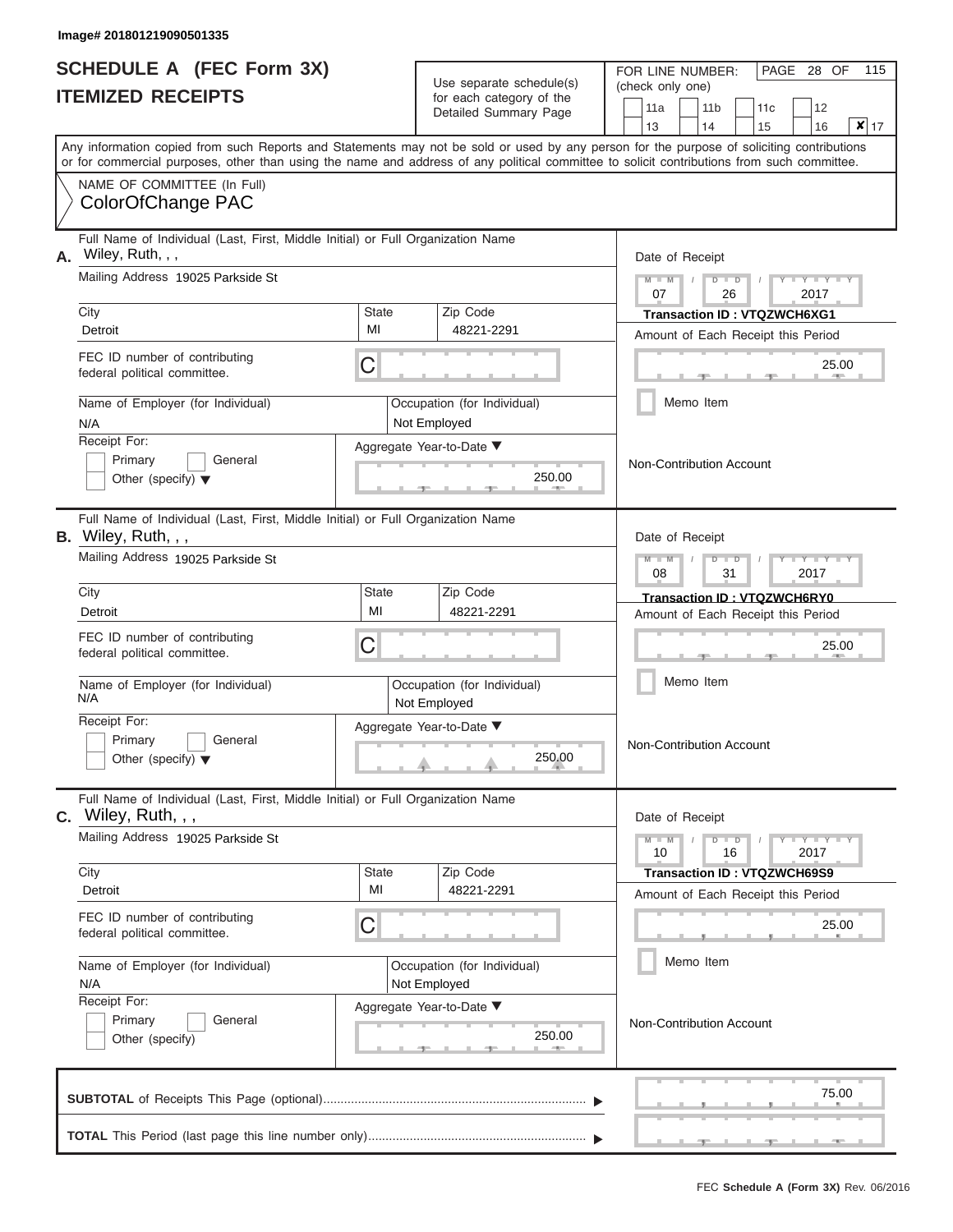|                          | <b>SCHEDULE A (FEC Form 3X)</b> |
|--------------------------|---------------------------------|
| <b>ITEMIZED RECEIPTS</b> |                                 |

Use separate schedule(s)<br>for each category of the

FOR LINE NUMBER:<br>(check only one)

PAGE 29 OF 115

|                | IILMILLU INLVLII IV                                                                                                                                                                                                                                                                     |                    | ivi cavii valcyviy vi liic<br>Detailed Summary Page |                                        | 11a                                            |  | 11 <sub>b</sub>          | 11 <sub>c</sub>                                                          |  | 12                   |                    |  |  |  |  |  |  |
|----------------|-----------------------------------------------------------------------------------------------------------------------------------------------------------------------------------------------------------------------------------------------------------------------------------------|--------------------|-----------------------------------------------------|----------------------------------------|------------------------------------------------|--|--------------------------|--------------------------------------------------------------------------|--|----------------------|--------------------|--|--|--|--|--|--|
|                |                                                                                                                                                                                                                                                                                         |                    |                                                     |                                        | 13                                             |  | 14                       | 15                                                                       |  | 16                   | $\mathbf{x}$<br>17 |  |  |  |  |  |  |
|                | Any information copied from such Reports and Statements may not be sold or used by any person for the purpose of soliciting contributions<br>or for commercial purposes, other than using the name and address of any political committee to solicit contributions from such committee. |                    |                                                     |                                        |                                                |  |                          |                                                                          |  |                      |                    |  |  |  |  |  |  |
|                | NAME OF COMMITTEE (In Full)<br>ColorOfChange PAC                                                                                                                                                                                                                                        |                    |                                                     |                                        |                                                |  |                          |                                                                          |  |                      |                    |  |  |  |  |  |  |
| Α.             | Full Name of Individual (Last, First, Middle Initial) or Full Organization Name<br>Wiley, Ruth, , ,                                                                                                                                                                                     |                    |                                                     |                                        | Date of Receipt                                |  |                          |                                                                          |  |                      |                    |  |  |  |  |  |  |
|                | Mailing Address 19025 Parkside St                                                                                                                                                                                                                                                       |                    |                                                     | $M - M$<br>$D$ $D$<br>10<br>27<br>2017 |                                                |  |                          |                                                                          |  |                      |                    |  |  |  |  |  |  |
|                | City<br>Detroit                                                                                                                                                                                                                                                                         | <b>State</b><br>MI | Zip Code<br>48221-2291                              |                                        |                                                |  |                          | <b>Transaction ID: VTQZWCH5W89</b><br>Amount of Each Receipt this Period |  |                      |                    |  |  |  |  |  |  |
|                | FEC ID number of contributing<br>federal political committee.                                                                                                                                                                                                                           | C                  |                                                     |                                        |                                                |  |                          |                                                                          |  | 25.00<br><b>AREA</b> |                    |  |  |  |  |  |  |
|                | Name of Employer (for Individual)<br>N/A                                                                                                                                                                                                                                                |                    | Occupation (for Individual)<br>Not Employed         |                                        |                                                |  | Memo Item                |                                                                          |  |                      |                    |  |  |  |  |  |  |
|                | Receipt For:<br>Primary<br>General<br>Other (specify) $\blacktriangledown$                                                                                                                                                                                                              |                    | Aggregate Year-to-Date ▼<br>250.00<br><b>AND</b>    |                                        |                                                |  | Non-Contribution Account |                                                                          |  |                      |                    |  |  |  |  |  |  |
|                | Full Name of Individual (Last, First, Middle Initial) or Full Organization Name<br>B. Wiley, Ruth, , ,                                                                                                                                                                                  |                    |                                                     |                                        |                                                |  | Date of Receipt          |                                                                          |  |                      |                    |  |  |  |  |  |  |
|                | Mailing Address 19025 Parkside St                                                                                                                                                                                                                                                       |                    |                                                     |                                        | $M - M$<br>$D$ $D$<br>$-Y$<br>11<br>21<br>2017 |  |                          |                                                                          |  |                      |                    |  |  |  |  |  |  |
|                | City<br>Detroit                                                                                                                                                                                                                                                                         | <b>State</b><br>MI | Zip Code<br>48221-2291                              |                                        |                                                |  |                          | Transaction ID: VTQZWCG0TX8<br>Amount of Each Receipt this Period        |  |                      |                    |  |  |  |  |  |  |
|                | FEC ID number of contributing<br>federal political committee.                                                                                                                                                                                                                           | C                  |                                                     |                                        | 25.00                                          |  |                          |                                                                          |  |                      |                    |  |  |  |  |  |  |
|                | Name of Employer (for Individual)<br>N/A                                                                                                                                                                                                                                                |                    | Occupation (for Individual)<br>Not Employed         |                                        | Memo Item                                      |  |                          |                                                                          |  |                      |                    |  |  |  |  |  |  |
|                | Receipt For:<br>Primary<br>General<br>Other (specify) $\blacktriangledown$                                                                                                                                                                                                              |                    | Aggregate Year-to-Date ▼<br>250.00                  |                                        | Non-Contribution Account                       |  |                          |                                                                          |  |                      |                    |  |  |  |  |  |  |
| $\mathbf{C}$ . | Full Name of Individual (Last, First, Middle Initial) or Full Organization Name<br>Winograd, Carol, , ,                                                                                                                                                                                 |                    |                                                     |                                        |                                                |  | Date of Receipt          |                                                                          |  |                      |                    |  |  |  |  |  |  |
|                | Mailing Address 746 Esplanada Way                                                                                                                                                                                                                                                       |                    |                                                     |                                        | $M - M$<br>12                                  |  | $D$ $D$<br>11            |                                                                          |  | $Y - Y - Y$<br>2017  |                    |  |  |  |  |  |  |
|                | City<br>Stanford                                                                                                                                                                                                                                                                        | <b>State</b><br>CA | Zip Code<br>94305-1073                              |                                        |                                                |  |                          | <b>Transaction ID: VTQZWCG0BJ9</b><br>Amount of Each Receipt this Period |  |                      |                    |  |  |  |  |  |  |
|                | FEC ID number of contributing<br>federal political committee.                                                                                                                                                                                                                           | С                  |                                                     |                                        |                                                |  |                          |                                                                          |  | 300.00               |                    |  |  |  |  |  |  |
|                | Name of Employer (for Individual)<br>N/A<br>Receipt For:                                                                                                                                                                                                                                |                    | Occupation (for Individual)<br>Not Employed         |                                        |                                                |  | Memo Item                |                                                                          |  |                      |                    |  |  |  |  |  |  |
|                | Primary<br>General<br>Other (specify)                                                                                                                                                                                                                                                   |                    | Aggregate Year-to-Date ▼<br>300.00                  |                                        |                                                |  | Non-Contribution Account |                                                                          |  |                      |                    |  |  |  |  |  |  |
|                |                                                                                                                                                                                                                                                                                         |                    |                                                     |                                        |                                                |  |                          |                                                                          |  | 350.00               |                    |  |  |  |  |  |  |
|                |                                                                                                                                                                                                                                                                                         |                    |                                                     |                                        |                                                |  |                          |                                                                          |  | 426615.00            |                    |  |  |  |  |  |  |

 ▲ ▲ ▲ , , .

л.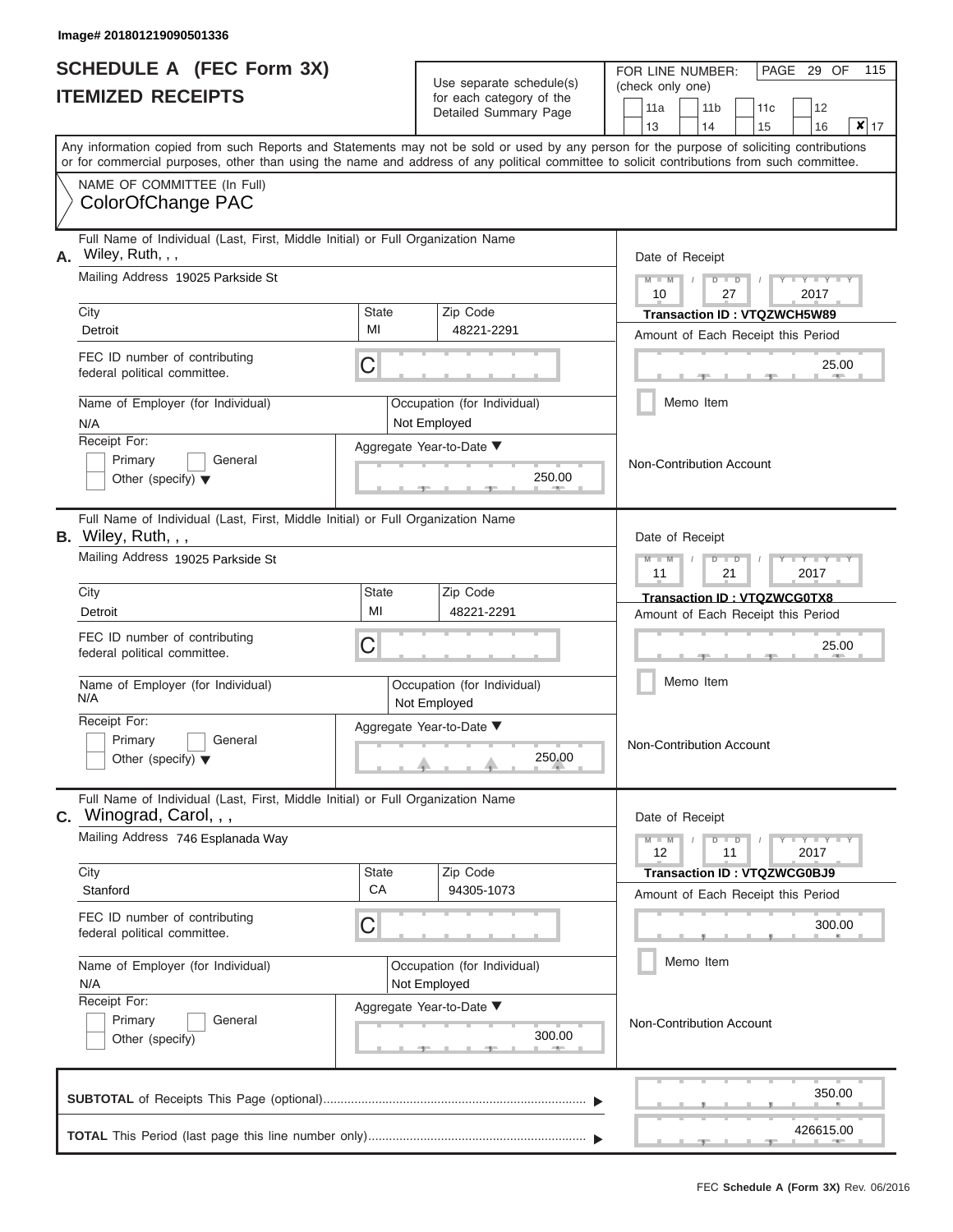| <b>SCHEDULE B</b> (FEC Form 3X)                                                                                                                                                                                                                                                         |                                                                      | Use separate schedule(s)                                 | FOR LINE NUMBER:                           | PAGE 30 OF 115                                                               |  |  |  |  |  |
|-----------------------------------------------------------------------------------------------------------------------------------------------------------------------------------------------------------------------------------------------------------------------------------------|----------------------------------------------------------------------|----------------------------------------------------------|--------------------------------------------|------------------------------------------------------------------------------|--|--|--|--|--|
| <b>ITEMIZED DISBURSEMENTS</b>                                                                                                                                                                                                                                                           |                                                                      | for each category of the<br>Detailed Summary Page        | (check only one)<br>21 <sub>b</sub><br>28a | 27<br>22<br>23<br>26<br>28 <sub>b</sub><br>28c<br>30 <sub>b</sub><br>29<br>X |  |  |  |  |  |
| Any information copied from such Reports and Statements may not be sold or used by any person for the purpose of soliciting contributions<br>or for commercial purposes, other than using the name and address of any political committee to solicit contributions from such committee. |                                                                      |                                                          |                                            |                                                                              |  |  |  |  |  |
| NAME OF COMMITTEE (In Full)<br>ColorOfChange PAC                                                                                                                                                                                                                                        |                                                                      |                                                          |                                            |                                                                              |  |  |  |  |  |
| Full Name (Last, First, Middle Initial)<br><b>ActBlue Technical Services</b>                                                                                                                                                                                                            |                                                                      | Date of Disbursement<br>Y FY FY FY<br>$D$ $D$<br>$M$ $M$ |                                            |                                                                              |  |  |  |  |  |
| Mailing Address PO Box 382110                                                                                                                                                                                                                                                           |                                                                      |                                                          |                                            | 2017<br>07<br>13                                                             |  |  |  |  |  |
| City<br>Cambridge                                                                                                                                                                                                                                                                       | State<br>MA                                                          | Zip Code<br>02238-2110                                   |                                            | <b>FEC Identification Number</b>                                             |  |  |  |  |  |
| Purpose of Disbursement<br><b>Credit Card Processing Fees</b>                                                                                                                                                                                                                           |                                                                      |                                                          |                                            | C<br><b>Transaction ID: VTQ0M9Q2KI</b>                                       |  |  |  |  |  |
| Candidate Name                                                                                                                                                                                                                                                                          |                                                                      |                                                          | Category/<br><b>Type</b>                   | Amount of Each Disbursement this Period                                      |  |  |  |  |  |
| Office Sought:<br>House<br>Senate<br>President                                                                                                                                                                                                                                          | Disbursement For:<br>Primary<br>Other (specify) $\blacktriangledown$ | General                                                  |                                            | 5.61<br>Non-Contribution Account                                             |  |  |  |  |  |
| State:<br>District:                                                                                                                                                                                                                                                                     |                                                                      |                                                          |                                            | Memo Item                                                                    |  |  |  |  |  |
| Full Name (Last, First, Middle Initial)<br><b>B.</b> ActBlue Technical Services<br>Mailing Address PO Box 382110                                                                                                                                                                        |                                                                      |                                                          |                                            | Date of Disbursement<br>Y FY FY FY<br>$M - M$<br>$D$ $D$<br>07<br>20<br>2017 |  |  |  |  |  |
| City                                                                                                                                                                                                                                                                                    | State                                                                | Zip Code                                                 |                                            |                                                                              |  |  |  |  |  |
| Cambridge<br>Purpose of Disbursement<br><b>Credit Card Processing Fees</b>                                                                                                                                                                                                              | MA                                                                   | 02238-2110                                               |                                            | <b>FEC Identification Number</b><br>C                                        |  |  |  |  |  |
| Candidate Name                                                                                                                                                                                                                                                                          |                                                                      |                                                          | Category/<br><b>Type</b>                   | Transaction ID: VTQ0M9Q2K(<br>Amount of Each Disbursement this Period        |  |  |  |  |  |
| Office Sought:<br>House<br>Senate<br>President<br>State:<br>District:                                                                                                                                                                                                                   | Disbursement For:<br>Primary<br>Other (specify)                      | General                                                  |                                            | 2.58<br><b>Allen</b><br>Non-Contribution Account<br>Memo Item                |  |  |  |  |  |
| Full Name (Last, First, Middle Initial)<br>C. ActBlue Technical Services                                                                                                                                                                                                                |                                                                      |                                                          |                                            | Date of Disbursement                                                         |  |  |  |  |  |
| Mailing Address PO Box 382110                                                                                                                                                                                                                                                           |                                                                      |                                                          |                                            | $D$ $D$<br>$Y$ $Y$ $Y$ $Y$ $Y$<br>$M$ $M$<br>07<br>26<br>2017                |  |  |  |  |  |
| City<br>Cambridge                                                                                                                                                                                                                                                                       | State<br>МA                                                          | Zip Code<br>02238-2110                                   |                                            | <b>FEC Identification Number</b>                                             |  |  |  |  |  |
| Purpose of Disbursement<br><b>Credit Card Processing Fees</b>                                                                                                                                                                                                                           |                                                                      |                                                          |                                            | С<br>Transaction ID: VTQ0M9Q2K                                               |  |  |  |  |  |
| Candidate Name                                                                                                                                                                                                                                                                          |                                                                      |                                                          | Category/<br><b>Type</b>                   | Amount of Each Disbursement this Period                                      |  |  |  |  |  |
| Office Sought:<br>House<br>Senate<br>President<br>State:<br>District:                                                                                                                                                                                                                   | Disbursement For:<br>Primary<br>Other (specify) $\blacktriangledown$ | General                                                  |                                            | 5.91<br><b>Non-Contribution Account</b><br>Memo Item                         |  |  |  |  |  |
|                                                                                                                                                                                                                                                                                         |                                                                      |                                                          |                                            | 14.10                                                                        |  |  |  |  |  |
|                                                                                                                                                                                                                                                                                         |                                                                      |                                                          |                                            | .                                                                            |  |  |  |  |  |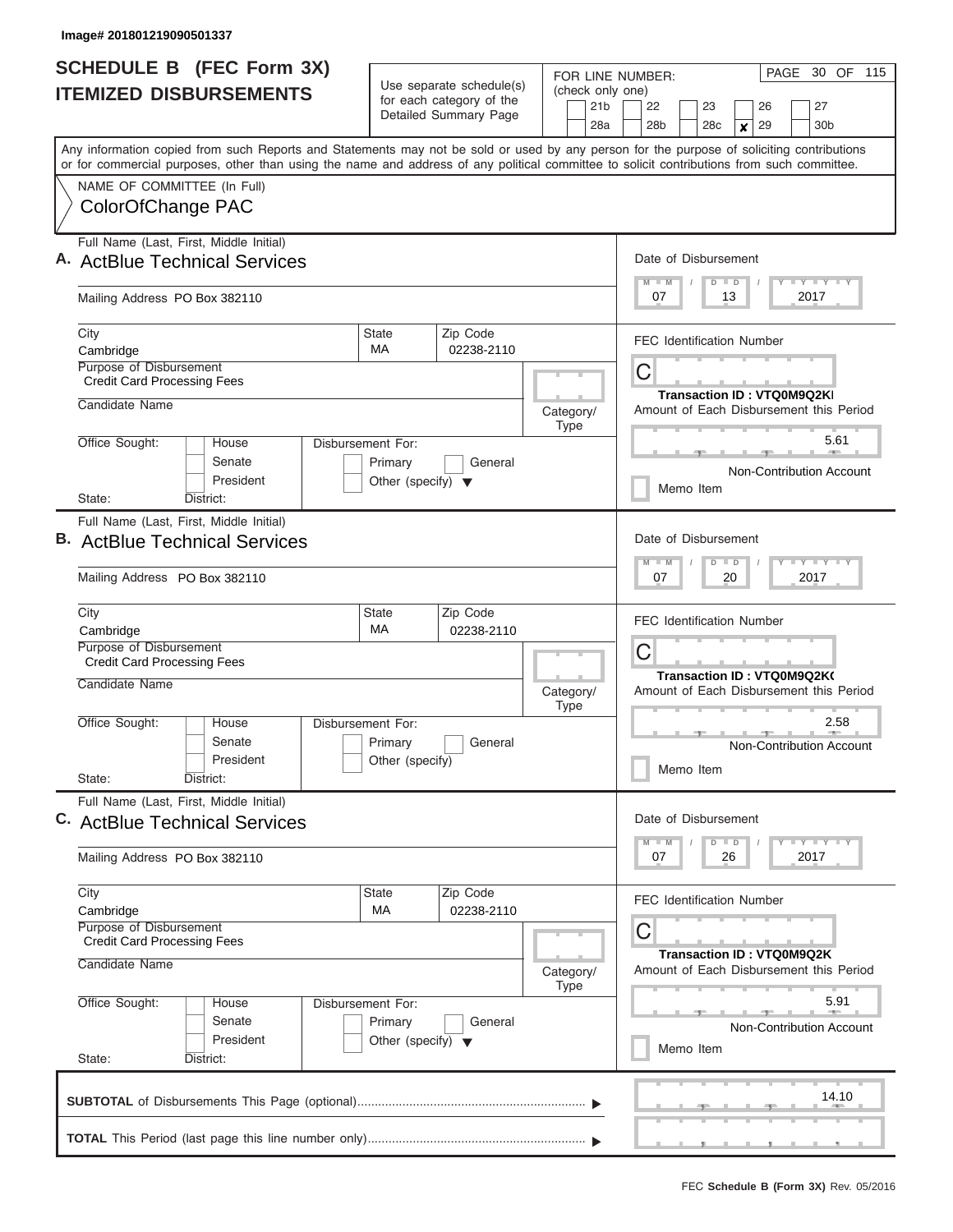|                                                                          | SCHEDULE B (FEC Form 3X)                                                                                                                                                                                                                                                                |                                                      |                        | PAGE 31 OF 115<br>FOR LINE NUMBER: |                          |                 |                                          |                                  |  |                 |    |                        |  |                                                                       |  |
|--------------------------------------------------------------------------|-----------------------------------------------------------------------------------------------------------------------------------------------------------------------------------------------------------------------------------------------------------------------------------------|------------------------------------------------------|------------------------|------------------------------------|--------------------------|-----------------|------------------------------------------|----------------------------------|--|-----------------|----|------------------------|--|-----------------------------------------------------------------------|--|
|                                                                          | <b>ITEMIZED DISBURSEMENTS</b>                                                                                                                                                                                                                                                           | Use separate schedule(s)<br>for each category of the |                        |                                    |                          | 21 <sub>b</sub> | (check only one)<br>22<br>23<br>27<br>26 |                                  |  |                 |    |                        |  |                                                                       |  |
|                                                                          |                                                                                                                                                                                                                                                                                         |                                                      | Detailed Summary Page  |                                    |                          | 28a             |                                          | 28 <sub>b</sub>                  |  | 28 <sub>c</sub> |    | 29<br>$\boldsymbol{x}$ |  | 30 <sub>b</sub>                                                       |  |
|                                                                          | Any information copied from such Reports and Statements may not be sold or used by any person for the purpose of soliciting contributions<br>or for commercial purposes, other than using the name and address of any political committee to solicit contributions from such committee. |                                                      |                        |                                    |                          |                 |                                          |                                  |  |                 |    |                        |  |                                                                       |  |
|                                                                          | NAME OF COMMITTEE (In Full)                                                                                                                                                                                                                                                             |                                                      |                        |                                    |                          |                 |                                          |                                  |  |                 |    |                        |  |                                                                       |  |
|                                                                          | ColorOfChange PAC                                                                                                                                                                                                                                                                       |                                                      |                        |                                    |                          |                 |                                          |                                  |  |                 |    |                        |  |                                                                       |  |
| Full Name (Last, First, Middle Initial)<br>A. ActBlue Technical Services |                                                                                                                                                                                                                                                                                         |                                                      |                        |                                    |                          |                 | Date of Disbursement                     |                                  |  |                 |    |                        |  |                                                                       |  |
|                                                                          | Mailing Address PO Box 382110                                                                                                                                                                                                                                                           |                                                      |                        |                                    |                          |                 |                                          | $M$ $M$<br>08                    |  | $D$ $D$         | 03 |                        |  | <b>TEY LY LY</b><br>2017                                              |  |
| City                                                                     | Cambridge                                                                                                                                                                                                                                                                               | State<br><b>MA</b>                                   | Zip Code<br>02238-2110 |                                    |                          |                 |                                          | <b>FEC Identification Number</b> |  |                 |    |                        |  |                                                                       |  |
|                                                                          | Purpose of Disbursement<br><b>Credit Card Processing Fees</b>                                                                                                                                                                                                                           |                                                      |                        |                                    |                          |                 |                                          | С                                |  |                 |    |                        |  | Transaction ID: VTQ0M9Q2K.                                            |  |
|                                                                          | Candidate Name                                                                                                                                                                                                                                                                          |                                                      |                        | Category/                          | <b>Type</b>              |                 |                                          |                                  |  |                 |    |                        |  | Amount of Each Disbursement this Period                               |  |
|                                                                          | Office Sought:<br><b>House</b><br>Senate                                                                                                                                                                                                                                                | Disbursement For:<br>Primary                         | General                |                                    |                          |                 |                                          |                                  |  |                 |    |                        |  | 13.26<br>Non-Contribution Account                                     |  |
|                                                                          | President<br>District:<br>State:                                                                                                                                                                                                                                                        | Other (specify) $\blacktriangledown$                 |                        |                                    |                          |                 |                                          |                                  |  | Memo Item       |    |                        |  |                                                                       |  |
|                                                                          | Full Name (Last, First, Middle Initial)                                                                                                                                                                                                                                                 |                                                      |                        |                                    |                          |                 |                                          |                                  |  |                 |    |                        |  |                                                                       |  |
|                                                                          | <b>ActBlue Technical Services</b>                                                                                                                                                                                                                                                       |                                                      |                        |                                    |                          |                 |                                          | Date of Disbursement             |  |                 |    |                        |  |                                                                       |  |
|                                                                          | Mailing Address PO Box 382110                                                                                                                                                                                                                                                           |                                                      |                        |                                    |                          |                 |                                          | $M - M$<br>08                    |  | $D$ $D$         | 10 |                        |  | $T - Y = T - Y = T - Y$<br>2017                                       |  |
| City                                                                     | Cambridge                                                                                                                                                                                                                                                                               | <b>State</b><br>МA                                   | Zip Code<br>02238-2110 |                                    |                          |                 |                                          | <b>FEC Identification Number</b> |  |                 |    |                        |  |                                                                       |  |
|                                                                          | Purpose of Disbursement<br><b>Credit Card Processing Fees</b>                                                                                                                                                                                                                           |                                                      |                        |                                    |                          |                 | C<br>Transaction ID: VTQ0M9Q2KI          |                                  |  |                 |    |                        |  |                                                                       |  |
|                                                                          | Candidate Name                                                                                                                                                                                                                                                                          |                                                      |                        | Category/                          | <b>Type</b>              |                 |                                          |                                  |  |                 |    |                        |  | Amount of Each Disbursement this Period                               |  |
|                                                                          | Office Sought:<br>House<br>Senate                                                                                                                                                                                                                                                       | Disbursement For:<br>Primary                         | General                |                                    |                          |                 |                                          |                                  |  |                 |    |                        |  | 5.53<br><b>Non-Contribution Account</b>                               |  |
|                                                                          | President<br>State:<br>District:                                                                                                                                                                                                                                                        | Other (specify)                                      |                        |                                    |                          |                 |                                          |                                  |  | Memo Item       |    |                        |  |                                                                       |  |
|                                                                          | Full Name (Last, First, Middle Initial)<br>C. ActBlue Technical Services                                                                                                                                                                                                                |                                                      |                        |                                    |                          |                 |                                          | Date of Disbursement             |  |                 |    |                        |  |                                                                       |  |
|                                                                          |                                                                                                                                                                                                                                                                                         |                                                      |                        |                                    |                          |                 |                                          | $M - M$                          |  | $D$ $D$         |    |                        |  | <b>LY LY LY</b>                                                       |  |
|                                                                          | Mailing Address PO Box 382110                                                                                                                                                                                                                                                           |                                                      |                        |                                    |                          |                 |                                          | 08                               |  |                 | 22 |                        |  | 2017                                                                  |  |
| City                                                                     | Cambridge                                                                                                                                                                                                                                                                               | <b>State</b><br>MA                                   | Zip Code<br>02238-2110 |                                    |                          |                 |                                          | <b>FEC Identification Number</b> |  |                 |    |                        |  |                                                                       |  |
|                                                                          | Purpose of Disbursement<br><b>Credit Card Processing Fees</b>                                                                                                                                                                                                                           |                                                      |                        |                                    |                          |                 |                                          | С                                |  |                 |    |                        |  |                                                                       |  |
|                                                                          | Candidate Name                                                                                                                                                                                                                                                                          |                                                      |                        |                                    | Category/<br><b>Type</b> |                 |                                          |                                  |  |                 |    |                        |  | Transaction ID : VTQ0M9Q2K<br>Amount of Each Disbursement this Period |  |
|                                                                          | Office Sought:<br>Disbursement For:<br>House                                                                                                                                                                                                                                            |                                                      |                        |                                    |                          |                 |                                          |                                  |  |                 |    |                        |  | 5.77                                                                  |  |
|                                                                          | Senate<br>President<br>State:<br>District:                                                                                                                                                                                                                                              | Primary<br>Other (specify) $\blacktriangledown$      | General                |                                    |                          |                 |                                          |                                  |  | Memo Item       |    |                        |  | <b>Non-Contribution Account</b>                                       |  |
|                                                                          |                                                                                                                                                                                                                                                                                         |                                                      |                        |                                    |                          |                 |                                          |                                  |  |                 |    |                        |  | 24.56                                                                 |  |
|                                                                          |                                                                                                                                                                                                                                                                                         |                                                      |                        |                                    |                          |                 |                                          |                                  |  |                 |    |                        |  |                                                                       |  |
|                                                                          |                                                                                                                                                                                                                                                                                         |                                                      |                        |                                    |                          |                 |                                          |                                  |  |                 |    |                        |  |                                                                       |  |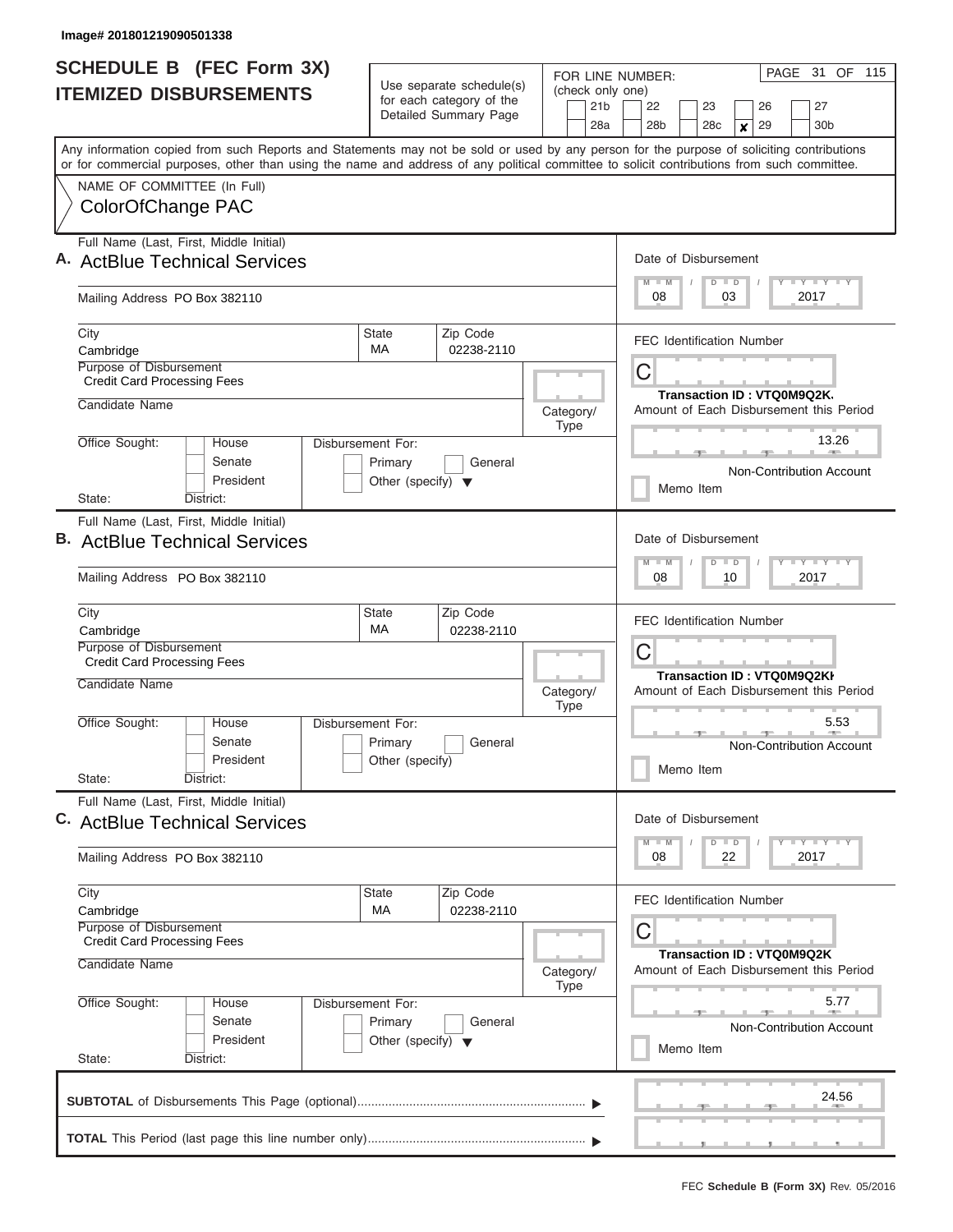|                                                                          | SCHEDULE B (FEC Form 3X)                                                                                                                                                                                                                                                                |                                                      |                        | FOR LINE NUMBER: |                                                            | PAGE 32 OF 115  |                                          |                 |  |                                 |    |                                   |  |                                         |  |
|--------------------------------------------------------------------------|-----------------------------------------------------------------------------------------------------------------------------------------------------------------------------------------------------------------------------------------------------------------------------------------|------------------------------------------------------|------------------------|------------------|------------------------------------------------------------|-----------------|------------------------------------------|-----------------|--|---------------------------------|----|-----------------------------------|--|-----------------------------------------|--|
|                                                                          | <b>ITEMIZED DISBURSEMENTS</b>                                                                                                                                                                                                                                                           | Use separate schedule(s)<br>for each category of the |                        |                  |                                                            | 21 <sub>b</sub> | (check only one)<br>22<br>23<br>27<br>26 |                 |  |                                 |    |                                   |  |                                         |  |
|                                                                          |                                                                                                                                                                                                                                                                                         |                                                      | Detailed Summary Page  |                  |                                                            | 28a             |                                          | 28 <sub>b</sub> |  | 28 <sub>c</sub>                 |    | 29<br>$\boldsymbol{x}$            |  | 30 <sub>b</sub>                         |  |
|                                                                          | Any information copied from such Reports and Statements may not be sold or used by any person for the purpose of soliciting contributions<br>or for commercial purposes, other than using the name and address of any political committee to solicit contributions from such committee. |                                                      |                        |                  |                                                            |                 |                                          |                 |  |                                 |    |                                   |  |                                         |  |
|                                                                          | NAME OF COMMITTEE (In Full)                                                                                                                                                                                                                                                             |                                                      |                        |                  |                                                            |                 |                                          |                 |  |                                 |    |                                   |  |                                         |  |
|                                                                          | ColorOfChange PAC                                                                                                                                                                                                                                                                       |                                                      |                        |                  |                                                            |                 |                                          |                 |  |                                 |    |                                   |  |                                         |  |
| Full Name (Last, First, Middle Initial)<br>A. ActBlue Technical Services |                                                                                                                                                                                                                                                                                         |                                                      |                        |                  |                                                            |                 | Date of Disbursement                     |                 |  |                                 |    |                                   |  |                                         |  |
|                                                                          | Mailing Address PO Box 382110                                                                                                                                                                                                                                                           |                                                      |                        |                  | <b>TEY LY LY</b><br>$M$ $M$<br>$D$ $D$<br>2017<br>08<br>31 |                 |                                          |                 |  |                                 |    |                                   |  |                                         |  |
|                                                                          | City<br>Cambridge                                                                                                                                                                                                                                                                       | State<br><b>MA</b>                                   | Zip Code<br>02238-2110 |                  |                                                            |                 |                                          |                 |  |                                 |    | <b>FEC Identification Number</b>  |  |                                         |  |
|                                                                          | Purpose of Disbursement<br><b>Credit Card Processing Fees</b>                                                                                                                                                                                                                           |                                                      |                        |                  |                                                            |                 | С                                        |                 |  |                                 |    |                                   |  |                                         |  |
|                                                                          | Candidate Name                                                                                                                                                                                                                                                                          |                                                      |                        |                  | Category/                                                  |                 |                                          |                 |  |                                 |    | <b>Transaction ID: VTQ0M9Q2KI</b> |  | Amount of Each Disbursement this Period |  |
|                                                                          |                                                                                                                                                                                                                                                                                         |                                                      |                        |                  | <b>Type</b>                                                |                 |                                          |                 |  |                                 |    |                                   |  |                                         |  |
|                                                                          | Office Sought:<br><b>House</b><br>Senate                                                                                                                                                                                                                                                | Disbursement For:<br>Primary                         | General                |                  |                                                            |                 |                                          |                 |  |                                 |    |                                   |  | 14.07                                   |  |
|                                                                          | President<br>District:<br>State:                                                                                                                                                                                                                                                        | Other (specify) $\blacktriangledown$                 |                        |                  |                                                            |                 |                                          |                 |  | Memo Item                       |    |                                   |  | Non-Contribution Account                |  |
|                                                                          | Full Name (Last, First, Middle Initial)                                                                                                                                                                                                                                                 |                                                      |                        |                  |                                                            |                 |                                          |                 |  |                                 |    |                                   |  |                                         |  |
|                                                                          | <b>ActBlue Technical Services</b>                                                                                                                                                                                                                                                       |                                                      |                        |                  |                                                            |                 |                                          | $M - M$         |  | Date of Disbursement<br>$D$ $D$ |    |                                   |  | $T - Y = T - Y = T - Y$                 |  |
|                                                                          | Mailing Address PO Box 382110                                                                                                                                                                                                                                                           |                                                      |                        |                  |                                                            |                 |                                          | 09              |  |                                 | 13 |                                   |  | 2017                                    |  |
|                                                                          | City<br>Cambridge                                                                                                                                                                                                                                                                       | <b>State</b><br>МA                                   | Zip Code<br>02238-2110 |                  |                                                            |                 |                                          |                 |  |                                 |    | <b>FEC Identification Number</b>  |  |                                         |  |
|                                                                          | Purpose of Disbursement                                                                                                                                                                                                                                                                 |                                                      |                        |                  |                                                            |                 | C                                        |                 |  |                                 |    |                                   |  |                                         |  |
|                                                                          | <b>Credit Card Processing Fees</b><br>Candidate Name                                                                                                                                                                                                                                    |                                                      |                        |                  |                                                            |                 | Transaction ID: VTQ0M9Q2KI               |                 |  |                                 |    |                                   |  |                                         |  |
|                                                                          |                                                                                                                                                                                                                                                                                         |                                                      |                        |                  | Category/<br><b>Type</b>                                   |                 |                                          |                 |  |                                 |    |                                   |  | Amount of Each Disbursement this Period |  |
|                                                                          | Office Sought:<br>House                                                                                                                                                                                                                                                                 | Disbursement For:                                    |                        |                  |                                                            |                 |                                          |                 |  |                                 |    |                                   |  | 9.16                                    |  |
|                                                                          | Senate<br>Primary<br>General<br>President<br>Other (specify)                                                                                                                                                                                                                            |                                                      |                        |                  |                                                            |                 |                                          |                 |  |                                 |    |                                   |  | <b>Non-Contribution Account</b>         |  |
|                                                                          | State:<br>District:                                                                                                                                                                                                                                                                     |                                                      |                        |                  |                                                            |                 |                                          |                 |  | Memo Item                       |    |                                   |  |                                         |  |
|                                                                          | Full Name (Last, First, Middle Initial)<br>C. ActBlue Technical Services                                                                                                                                                                                                                |                                                      |                        |                  |                                                            |                 |                                          |                 |  | Date of Disbursement            |    |                                   |  |                                         |  |
|                                                                          |                                                                                                                                                                                                                                                                                         |                                                      |                        |                  |                                                            |                 |                                          | $M - M$         |  | $D$ $D$                         |    |                                   |  | $T$ $Y$ $Y$ $Y$ $T$                     |  |
|                                                                          | Mailing Address PO Box 382110                                                                                                                                                                                                                                                           |                                                      |                        |                  |                                                            |                 |                                          | 09              |  |                                 | 21 |                                   |  | 2017                                    |  |
|                                                                          | City                                                                                                                                                                                                                                                                                    | <b>State</b>                                         | Zip Code               |                  |                                                            |                 |                                          |                 |  |                                 |    | <b>FEC Identification Number</b>  |  |                                         |  |
|                                                                          | Cambridge<br>Purpose of Disbursement                                                                                                                                                                                                                                                    | МA                                                   | 02238-2110             |                  |                                                            |                 | С                                        |                 |  |                                 |    |                                   |  |                                         |  |
|                                                                          | <b>Credit Card Processing Fees</b>                                                                                                                                                                                                                                                      |                                                      |                        |                  |                                                            |                 | Transaction ID: VTQ0M9Q2K                |                 |  |                                 |    |                                   |  |                                         |  |
|                                                                          | Candidate Name                                                                                                                                                                                                                                                                          |                                                      |                        |                  | Category/<br><b>Type</b>                                   |                 |                                          |                 |  |                                 |    |                                   |  | Amount of Each Disbursement this Period |  |
|                                                                          | Office Sought:<br>Disbursement For:<br>House                                                                                                                                                                                                                                            |                                                      |                        |                  |                                                            |                 |                                          |                 |  |                                 |    |                                   |  | 3.86                                    |  |
|                                                                          | Senate<br>President                                                                                                                                                                                                                                                                     | Primary<br>Other (specify) $\blacktriangledown$      | General                |                  |                                                            |                 |                                          |                 |  |                                 |    |                                   |  | <b>Non-Contribution Account</b>         |  |
|                                                                          | State:<br>District:                                                                                                                                                                                                                                                                     |                                                      |                        |                  |                                                            |                 |                                          |                 |  | Memo Item                       |    |                                   |  |                                         |  |
|                                                                          |                                                                                                                                                                                                                                                                                         |                                                      |                        |                  |                                                            |                 |                                          |                 |  |                                 |    |                                   |  | 27.09                                   |  |
|                                                                          |                                                                                                                                                                                                                                                                                         |                                                      |                        |                  |                                                            |                 |                                          |                 |  |                                 |    |                                   |  |                                         |  |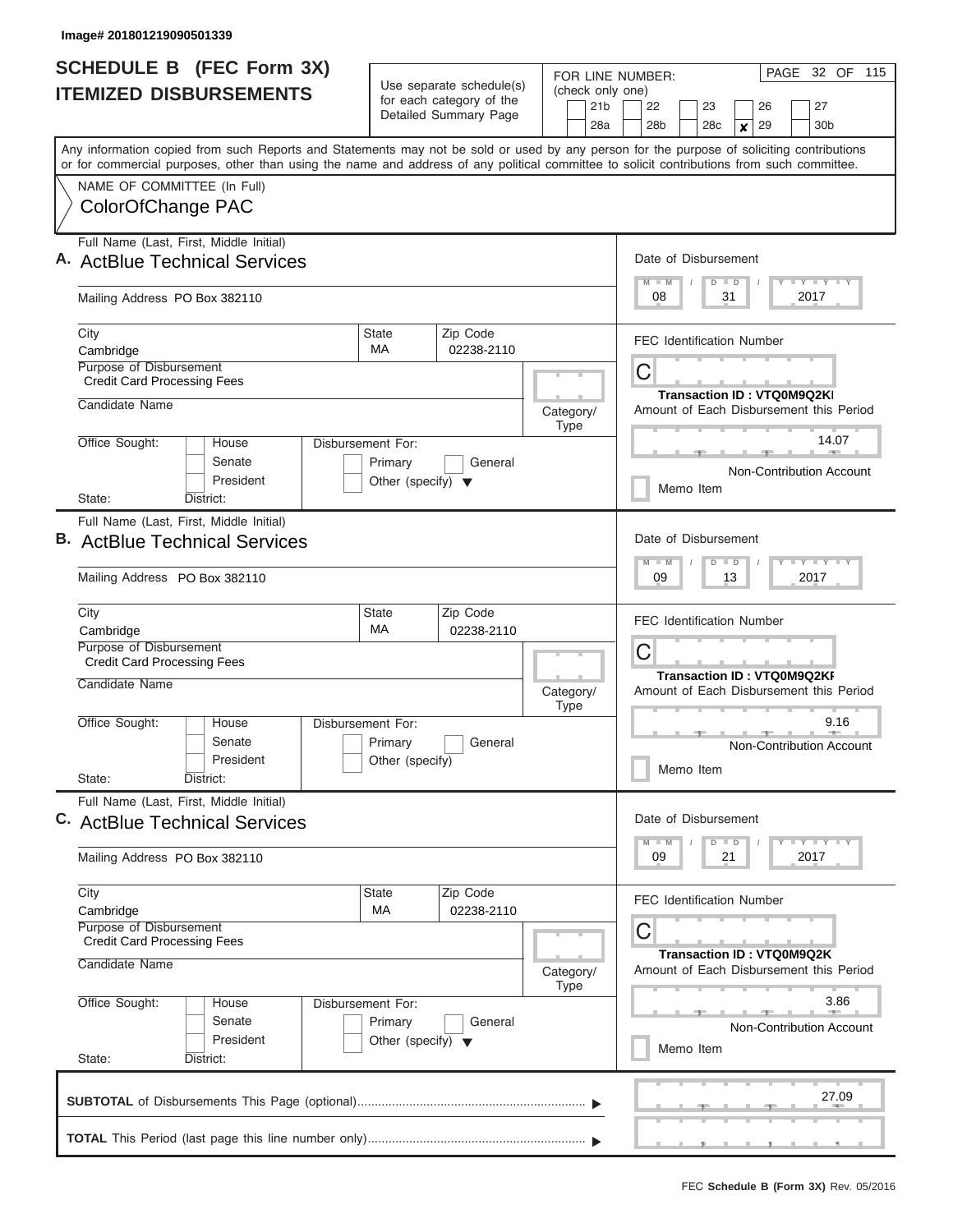| <b>SCHEDULE B</b> (FEC Form 3X)                                                                                                                                           | Use separate schedule(s)             | FOR LINE NUMBER:              |                                                                      |  |  |  |  |  |  |
|---------------------------------------------------------------------------------------------------------------------------------------------------------------------------|--------------------------------------|-------------------------------|----------------------------------------------------------------------|--|--|--|--|--|--|
| <b>ITEMIZED DISBURSEMENTS</b>                                                                                                                                             | for each category of the             | (check only one)<br>21b       | 22<br>23<br>26<br>27                                                 |  |  |  |  |  |  |
|                                                                                                                                                                           | Detailed Summary Page                | 28a                           | 28 <sub>b</sub><br>29<br>30 <sub>b</sub><br>28 <sub>c</sub><br>×     |  |  |  |  |  |  |
| Any information copied from such Reports and Statements may not be sold or used by any person for the purpose of soliciting contributions                                 |                                      |                               |                                                                      |  |  |  |  |  |  |
| or for commercial purposes, other than using the name and address of any political committee to solicit contributions from such committee.<br>NAME OF COMMITTEE (In Full) |                                      |                               |                                                                      |  |  |  |  |  |  |
| ColorOfChange PAC                                                                                                                                                         |                                      |                               |                                                                      |  |  |  |  |  |  |
|                                                                                                                                                                           |                                      |                               |                                                                      |  |  |  |  |  |  |
| Full Name (Last, First, Middle Initial)<br>A. ActBlue Technical Services                                                                                                  |                                      | Date of Disbursement          |                                                                      |  |  |  |  |  |  |
|                                                                                                                                                                           |                                      |                               | Y LY LY LY<br>$M$ $M$<br>$D$ $D$                                     |  |  |  |  |  |  |
| Mailing Address PO Box 382110                                                                                                                                             |                                      |                               | 10<br>16<br>2017                                                     |  |  |  |  |  |  |
| City                                                                                                                                                                      | Zip Code<br><b>State</b><br>МA       |                               | <b>FEC Identification Number</b>                                     |  |  |  |  |  |  |
| Cambridge<br>Purpose of Disbursement                                                                                                                                      | 02238-2110                           |                               |                                                                      |  |  |  |  |  |  |
| <b>Credit Card Processing Fees</b>                                                                                                                                        |                                      |                               | С<br>Transaction ID: VTQ0M9Q2KI                                      |  |  |  |  |  |  |
| Candidate Name                                                                                                                                                            |                                      | Category/                     | Amount of Each Disbursement this Period                              |  |  |  |  |  |  |
| Office Sought:<br>House<br>Disbursement For:                                                                                                                              |                                      | Type                          | 14.86                                                                |  |  |  |  |  |  |
| Senate                                                                                                                                                                    | Primary<br>General                   |                               |                                                                      |  |  |  |  |  |  |
| President                                                                                                                                                                 | Other (specify) $\blacktriangledown$ |                               | <b>Non-Contribution Account</b><br>Memo Item                         |  |  |  |  |  |  |
| State:<br>District:                                                                                                                                                       |                                      |                               |                                                                      |  |  |  |  |  |  |
| Full Name (Last, First, Middle Initial)<br><b>B.</b> ActBlue Technical Services                                                                                           |                                      |                               | Date of Disbursement                                                 |  |  |  |  |  |  |
|                                                                                                                                                                           |                                      | $Y - Y$<br>$M - M$<br>$D$ $D$ |                                                                      |  |  |  |  |  |  |
| Mailing Address PO Box 382110                                                                                                                                             |                                      |                               | 10<br>27<br>2017                                                     |  |  |  |  |  |  |
| City                                                                                                                                                                      | Zip Code<br><b>State</b><br>MA       |                               | <b>FEC Identification Number</b>                                     |  |  |  |  |  |  |
| Cambridge<br>Purpose of Disbursement                                                                                                                                      | 02238-2110                           |                               | С                                                                    |  |  |  |  |  |  |
| <b>Credit Card Processing Fees</b>                                                                                                                                        |                                      |                               | Transaction ID: VTQ0M9Q2KS                                           |  |  |  |  |  |  |
| Candidate Name                                                                                                                                                            |                                      | Category/<br><b>Type</b>      | Amount of Each Disbursement this Period                              |  |  |  |  |  |  |
| Office Sought:<br>House<br>Disbursement For:                                                                                                                              |                                      |                               | 56.76                                                                |  |  |  |  |  |  |
| Senate                                                                                                                                                                    | Primary<br>General                   |                               | Non-Contribution Account                                             |  |  |  |  |  |  |
| President<br>State:<br>District:                                                                                                                                          | Other (specify)                      |                               | Memo Item                                                            |  |  |  |  |  |  |
| Full Name (Last, First, Middle Initial)                                                                                                                                   |                                      |                               |                                                                      |  |  |  |  |  |  |
| C. ActBlue Technical Services                                                                                                                                             |                                      |                               | Date of Disbursement                                                 |  |  |  |  |  |  |
| Mailing Address PO Box 382110                                                                                                                                             |                                      |                               | <b>LY LY LY</b><br>$M - M$<br>$D$ $D$<br>11<br>17<br>2017            |  |  |  |  |  |  |
| City                                                                                                                                                                      | <b>State</b><br>Zip Code             |                               |                                                                      |  |  |  |  |  |  |
| Cambridge                                                                                                                                                                 | МA<br>02238-2110                     |                               | <b>FEC Identification Number</b>                                     |  |  |  |  |  |  |
| Purpose of Disbursement<br><b>Credit Card Processing Fees</b>                                                                                                             |                                      |                               | С                                                                    |  |  |  |  |  |  |
| Candidate Name                                                                                                                                                            |                                      | Category/                     | Transaction ID: VTQ0M9Q2K<br>Amount of Each Disbursement this Period |  |  |  |  |  |  |
|                                                                                                                                                                           |                                      | Type                          |                                                                      |  |  |  |  |  |  |
| Office Sought:<br>House<br>Disbursement For:<br>Senate                                                                                                                    | Primary<br>General                   |                               | 12.00                                                                |  |  |  |  |  |  |
| President                                                                                                                                                                 | Other (specify) $\blacktriangledown$ |                               | <b>Non-Contribution Account</b>                                      |  |  |  |  |  |  |
| State:<br>District:                                                                                                                                                       |                                      |                               | Memo Item                                                            |  |  |  |  |  |  |
|                                                                                                                                                                           |                                      |                               | 83.62                                                                |  |  |  |  |  |  |
|                                                                                                                                                                           |                                      |                               |                                                                      |  |  |  |  |  |  |
|                                                                                                                                                                           |                                      |                               |                                                                      |  |  |  |  |  |  |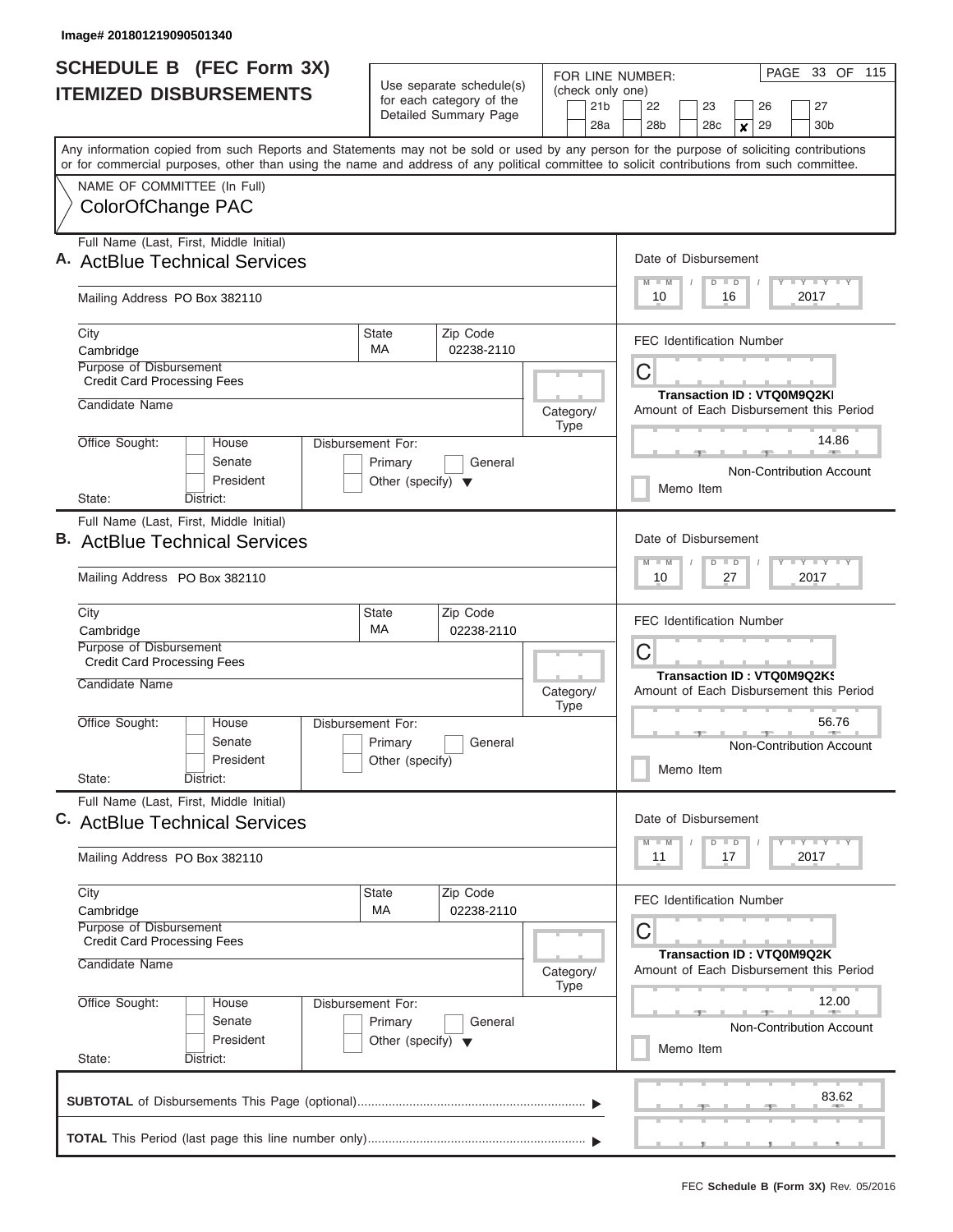|                                                                                              | <b>SCHEDULE B (FEC Form 3X)</b><br><b>ITEMIZED DISBURSEMENTS</b> |                                                                      | Use separate schedule(s)<br>for each category of the<br>Detailed Summary Page | (check only one)<br>21 <sub>b</sub><br>28a                                 | PAGE 34 OF 115<br>FOR LINE NUMBER:<br>22<br>23<br>26<br>27<br>28 <sub>b</sub><br>29<br>30 <sub>b</sub><br>28 <sub>c</sub><br>×                                                                                                                                                          |  |  |  |  |  |
|----------------------------------------------------------------------------------------------|------------------------------------------------------------------|----------------------------------------------------------------------|-------------------------------------------------------------------------------|----------------------------------------------------------------------------|-----------------------------------------------------------------------------------------------------------------------------------------------------------------------------------------------------------------------------------------------------------------------------------------|--|--|--|--|--|
|                                                                                              |                                                                  |                                                                      |                                                                               |                                                                            | Any information copied from such Reports and Statements may not be sold or used by any person for the purpose of soliciting contributions<br>or for commercial purposes, other than using the name and address of any political committee to solicit contributions from such committee. |  |  |  |  |  |
| NAME OF COMMITTEE (In Full)<br>ColorOfChange PAC                                             |                                                                  |                                                                      |                                                                               |                                                                            |                                                                                                                                                                                                                                                                                         |  |  |  |  |  |
| Full Name (Last, First, Middle Initial)<br>A. ActBlue Technical Services                     |                                                                  |                                                                      | Date of Disbursement<br>Y I Y I Y I Y<br>$M - M$<br>$D$ $D$                   |                                                                            |                                                                                                                                                                                                                                                                                         |  |  |  |  |  |
| Mailing Address PO Box 382110                                                                |                                                                  |                                                                      |                                                                               |                                                                            | 11<br>21<br>2017                                                                                                                                                                                                                                                                        |  |  |  |  |  |
| City<br>Cambridge                                                                            |                                                                  | State<br>MA                                                          | Zip Code<br>02238-2110                                                        |                                                                            | <b>FEC Identification Number</b>                                                                                                                                                                                                                                                        |  |  |  |  |  |
| Purpose of Disbursement<br><b>Credit Card Processing Fees</b><br>Candidate Name              |                                                                  |                                                                      |                                                                               |                                                                            | С<br>Transaction ID: VTQ0M9Q2K                                                                                                                                                                                                                                                          |  |  |  |  |  |
| Office Sought:                                                                               | House                                                            | Disbursement For:                                                    |                                                                               | Category/<br><b>Type</b>                                                   | Amount of Each Disbursement this Period<br>210.53                                                                                                                                                                                                                                       |  |  |  |  |  |
|                                                                                              | Senate<br>President                                              |                                                                      | Non-Contribution Account<br>Memo Item                                         |                                                                            |                                                                                                                                                                                                                                                                                         |  |  |  |  |  |
| State:<br>Full Name (Last, First, Middle Initial)<br><b>ActBlue Technical Services</b><br>в. | District:                                                        |                                                                      | Date of Disbursement<br>$M - M$<br>$D$ $D$                                    |                                                                            |                                                                                                                                                                                                                                                                                         |  |  |  |  |  |
| Mailing Address PO Box 382110                                                                |                                                                  |                                                                      |                                                                               |                                                                            | 12<br>11<br>2017                                                                                                                                                                                                                                                                        |  |  |  |  |  |
| City<br>Cambridge                                                                            |                                                                  | State<br>MA                                                          | Zip Code<br>02238-2110                                                        |                                                                            | <b>FEC Identification Number</b>                                                                                                                                                                                                                                                        |  |  |  |  |  |
| Purpose of Disbursement<br><b>Credit Card Processing Fees</b><br>Candidate Name              |                                                                  |                                                                      | Category/                                                                     | C<br>Transaction ID: VTQ0M9Q2K\<br>Amount of Each Disbursement this Period |                                                                                                                                                                                                                                                                                         |  |  |  |  |  |
| Office Sought:<br>State:                                                                     | House<br>Senate<br>President<br>District:                        | Disbursement For:<br>Primary<br>Other (specify)                      | General                                                                       | <b>Type</b>                                                                | 1991.64<br>Non-Contribution Account<br>Memo Item                                                                                                                                                                                                                                        |  |  |  |  |  |
| Full Name (Last, First, Middle Initial)<br>C. ActBlue Technical Services                     |                                                                  |                                                                      |                                                                               |                                                                            | Date of Disbursement<br>$\frac{1}{2}$ $\frac{1}{2}$ $\frac{1}{2}$ $\frac{1}{2}$ $\frac{1}{2}$ $\frac{1}{2}$ $\frac{1}{2}$ $\frac{1}{2}$ $\frac{1}{2}$ $\frac{1}{2}$ $\frac{1}{2}$ $\frac{1}{2}$ $\frac{1}{2}$<br>$M$ $M$<br>$D$ $D$                                                     |  |  |  |  |  |
| Mailing Address PO Box 382110                                                                |                                                                  |                                                                      |                                                                               |                                                                            | 2017<br>12<br>27                                                                                                                                                                                                                                                                        |  |  |  |  |  |
| City<br>Cambridge                                                                            |                                                                  | State<br>МA                                                          | Zip Code<br>02238-2110                                                        |                                                                            | <b>FEC Identification Number</b>                                                                                                                                                                                                                                                        |  |  |  |  |  |
| Purpose of Disbursement<br><b>Credit Card Processing Fees</b><br>Candidate Name<br>Category/ |                                                                  |                                                                      |                                                                               |                                                                            | C<br>Transaction ID: VTQ0M9Q2K<br>Amount of Each Disbursement this Period                                                                                                                                                                                                               |  |  |  |  |  |
| Office Sought:<br>State:                                                                     | House<br>Senate<br>President<br>District:                        | Disbursement For:<br>Primary<br>Other (specify) $\blacktriangledown$ | General                                                                       | <b>Type</b>                                                                | 23.71<br><b>Non-Contribution Account</b><br>Memo Item                                                                                                                                                                                                                                   |  |  |  |  |  |
|                                                                                              |                                                                  |                                                                      |                                                                               |                                                                            | 2225.88                                                                                                                                                                                                                                                                                 |  |  |  |  |  |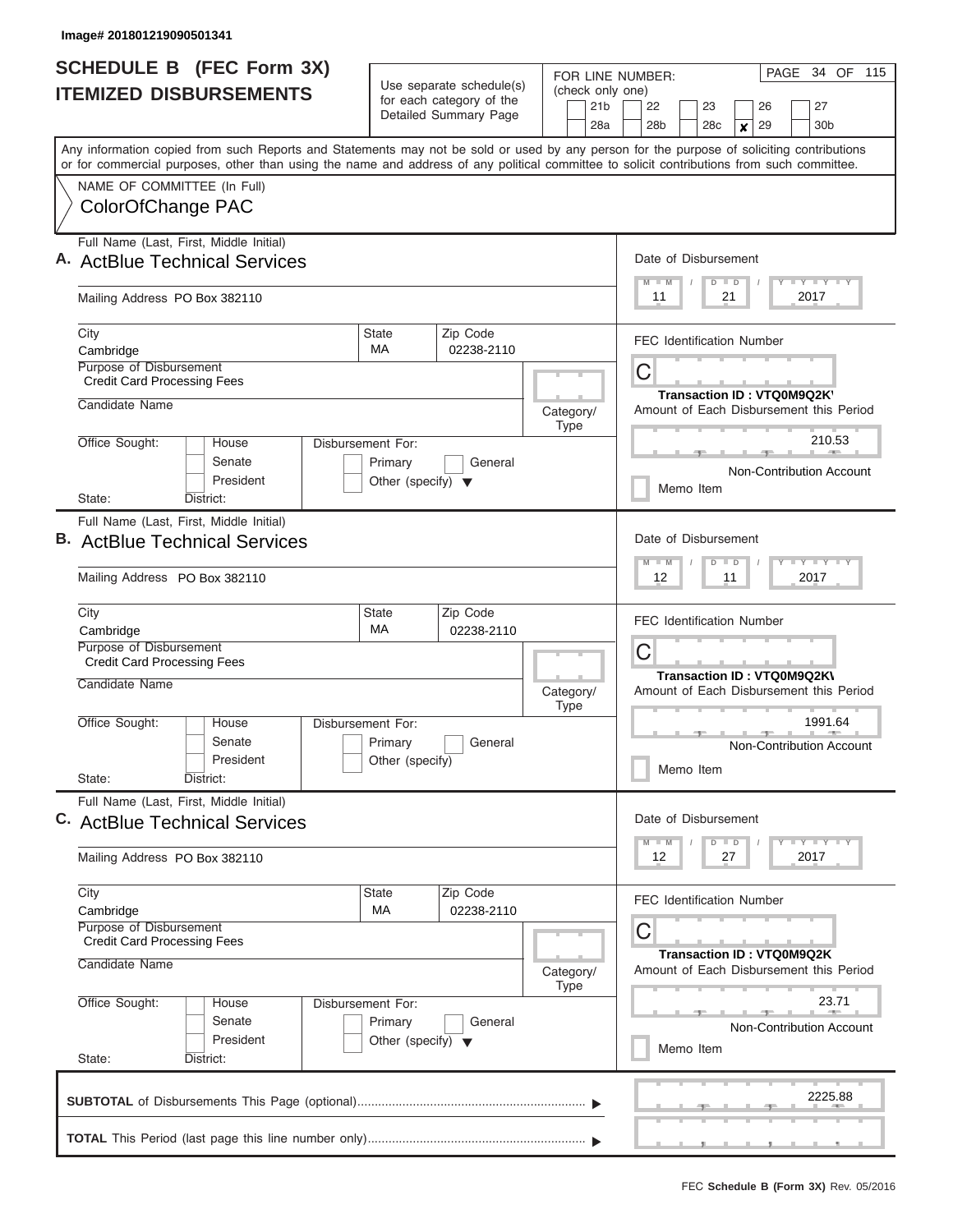| <b>SCHEDULE B (FEC Form 3X)</b><br><b>ITEMIZED DISBURSEMENTS</b>                                                                                                                                                                                                                                                       | Use separate schedule(s)<br>for each category of the<br>Detailed Summary Page      | FOR LINE NUMBER:<br>(check only one)<br>21b<br>28a                                                                 | PAGE<br>35 OF<br>115<br>22<br>23<br>27<br>26<br>28 <sub>b</sub><br>28c<br>29<br>30 <sub>b</sub><br>$\boldsymbol{x}$  |  |  |  |  |  |
|------------------------------------------------------------------------------------------------------------------------------------------------------------------------------------------------------------------------------------------------------------------------------------------------------------------------|------------------------------------------------------------------------------------|--------------------------------------------------------------------------------------------------------------------|----------------------------------------------------------------------------------------------------------------------|--|--|--|--|--|
| Any information copied from such Reports and Statements may not be sold or used by any person for the purpose of soliciting contributions<br>or for commercial purposes, other than using the name and address of any political committee to solicit contributions from such committee.<br>NAME OF COMMITTEE (In Full) |                                                                                    |                                                                                                                    |                                                                                                                      |  |  |  |  |  |
| ColorOfChange PAC                                                                                                                                                                                                                                                                                                      |                                                                                    |                                                                                                                    |                                                                                                                      |  |  |  |  |  |
| Full Name (Last, First, Middle Initial)<br>A. Again New York<br>Mailing Address 110 Kent Ave                                                                                                                                                                                                                           | Date of Disbursement<br><b>TEY LY LY</b><br>$M$ $M$<br>$D$ $D$<br>10<br>04<br>2017 |                                                                                                                    |                                                                                                                      |  |  |  |  |  |
| City<br><b>State</b><br><b>NY</b><br>Brooklyn<br><b>Purpose of Disbursement</b>                                                                                                                                                                                                                                        |                                                                                    | <b>FEC Identification Number</b>                                                                                   |                                                                                                                      |  |  |  |  |  |
| <b>Design Services</b><br>Candidate Name                                                                                                                                                                                                                                                                               |                                                                                    | Category/<br>Type                                                                                                  | С<br>Transaction ID: VTQ0M9Q1F9<br>Amount of Each Disbursement this Period                                           |  |  |  |  |  |
| Office Sought:<br>Disbursement For:<br>House<br>Senate<br>President<br>State:<br>District:                                                                                                                                                                                                                             | Primary<br>General<br>Other (specify) $\blacktriangledown$                         |                                                                                                                    | 3000.00<br>Non-Contribution Account<br>Memo Item                                                                     |  |  |  |  |  |
| Full Name (Last, First, Middle Initial)<br><b>B.</b> AirBNB<br>Mailing Address 888 Brannan St                                                                                                                                                                                                                          |                                                                                    | Date of Disbursement<br>$T - Y$ $T - Y$ $T - Y$<br>$M - M$<br>$\overline{D}$<br>$\blacksquare$<br>2017<br>10<br>04 |                                                                                                                      |  |  |  |  |  |
| City<br>San Francisco<br>Purpose of Disbursement<br>Lodging                                                                                                                                                                                                                                                            | Zip Code<br><b>State</b><br>СA<br>94103-4928                                       |                                                                                                                    | <b>FEC Identification Number</b><br>С<br>Transaction ID: VTQ0M9Q1F/                                                  |  |  |  |  |  |
| Candidate Name<br>Office Sought:<br>Disbursement For:<br>House<br>Senate<br>President<br>State:<br>District:                                                                                                                                                                                                           | Primary<br>General<br>Other (specify)                                              | Category/<br><b>Type</b>                                                                                           | Amount of Each Disbursement this Period<br>796.01<br>Non-Contribution Account<br>Memo Item                           |  |  |  |  |  |
| Full Name (Last, First, Middle Initial)<br>C. AirBNB<br>Mailing Address 888 Brannan St                                                                                                                                                                                                                                 |                                                                                    |                                                                                                                    | Date of Disbursement<br>$T - Y$ $T - Y$<br>$M - M$<br>$D \parallel D$<br>10<br>24<br>2017                            |  |  |  |  |  |
| City<br>San Francisco<br>Purpose of Disbursement<br>Lodging<br>Candidate Name                                                                                                                                                                                                                                          | <b>State</b><br>Zip Code<br>CA<br>94103-4928                                       | Category/                                                                                                          | <b>FEC Identification Number</b><br>С<br><b>Transaction ID: VTQ0M9Q1F</b><br>Amount of Each Disbursement this Period |  |  |  |  |  |
| Office Sought:<br>Disbursement For:<br>House<br>Senate<br>President<br>State:<br>District:                                                                                                                                                                                                                             | Primary<br>General<br>Other (specify) $\blacktriangledown$                         | Type                                                                                                               | 404.61<br><b>Non-Contribution Account</b><br>Memo Item                                                               |  |  |  |  |  |
|                                                                                                                                                                                                                                                                                                                        |                                                                                    |                                                                                                                    | 4200.62                                                                                                              |  |  |  |  |  |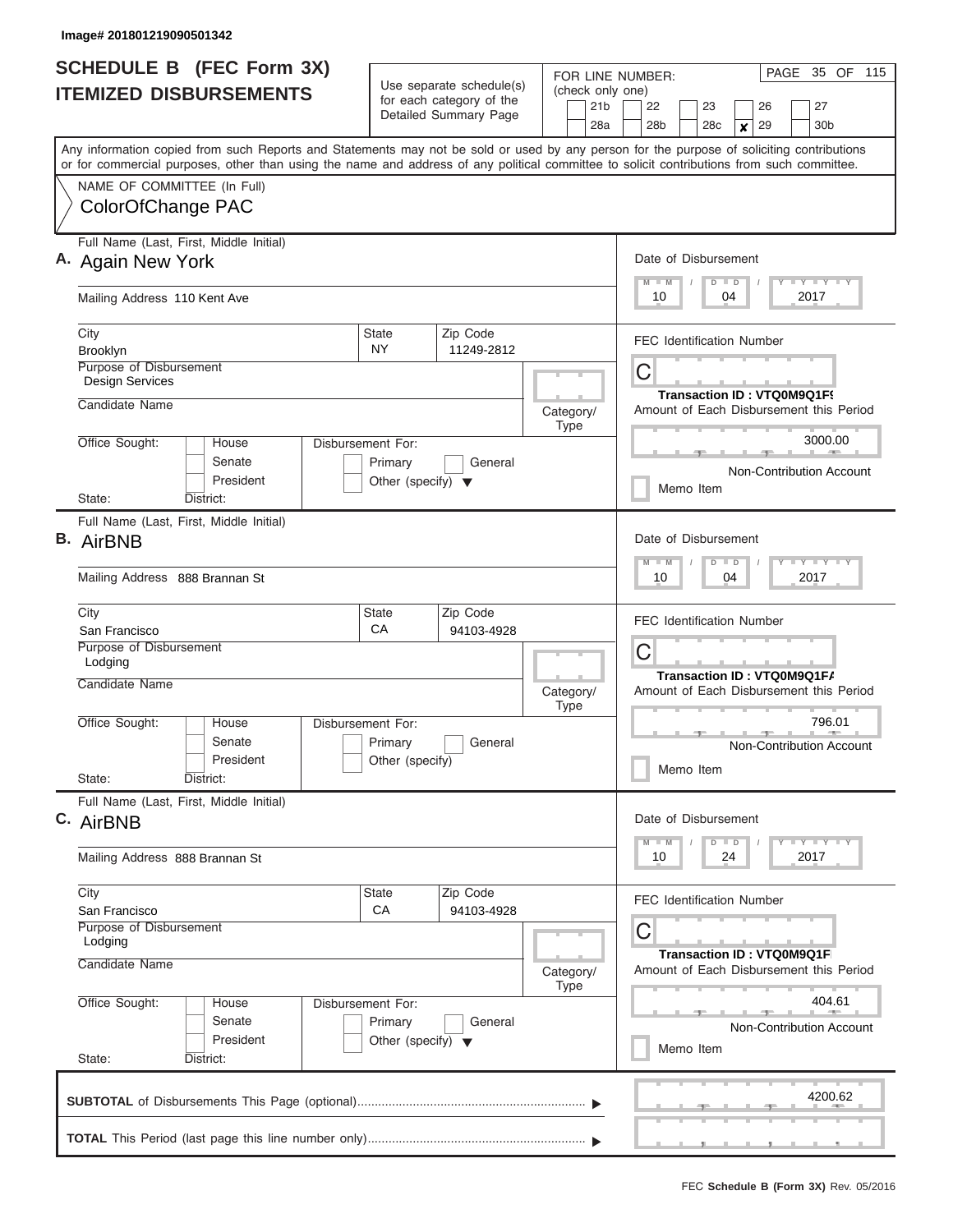| <b>SCHEDULE B</b> (FEC Form 3X)                                                                                                            |                                                      | FOR LINE NUMBER:                                     | 36 OF 115<br>PAGE                                                            |  |  |  |  |  |  |  |
|--------------------------------------------------------------------------------------------------------------------------------------------|------------------------------------------------------|------------------------------------------------------|------------------------------------------------------------------------------|--|--|--|--|--|--|--|
| <b>ITEMIZED DISBURSEMENTS</b>                                                                                                              | Use separate schedule(s)<br>for each category of the | (check only one)<br>21b                              | 22<br>23<br>26<br>27                                                         |  |  |  |  |  |  |  |
|                                                                                                                                            | Detailed Summary Page                                | 28a                                                  | 28 <sub>b</sub><br>29<br>30 <sub>b</sub><br>28 <sub>c</sub><br>×             |  |  |  |  |  |  |  |
| Any information copied from such Reports and Statements may not be sold or used by any person for the purpose of soliciting contributions  |                                                      |                                                      |                                                                              |  |  |  |  |  |  |  |
| or for commercial purposes, other than using the name and address of any political committee to solicit contributions from such committee. |                                                      |                                                      |                                                                              |  |  |  |  |  |  |  |
| NAME OF COMMITTEE (In Full)                                                                                                                |                                                      |                                                      |                                                                              |  |  |  |  |  |  |  |
| ColorOfChange PAC                                                                                                                          |                                                      |                                                      |                                                                              |  |  |  |  |  |  |  |
| Full Name (Last, First, Middle Initial)                                                                                                    |                                                      |                                                      |                                                                              |  |  |  |  |  |  |  |
| A. AirBNB                                                                                                                                  |                                                      |                                                      | Date of Disbursement                                                         |  |  |  |  |  |  |  |
| Mailing Address 888 Brannan St                                                                                                             |                                                      | Y LY LY LY<br>$M$ $M$<br>$D$ $D$<br>30<br>10<br>2017 |                                                                              |  |  |  |  |  |  |  |
| City                                                                                                                                       | Zip Code<br><b>State</b>                             |                                                      | <b>FEC Identification Number</b>                                             |  |  |  |  |  |  |  |
| San Francisco                                                                                                                              | CA<br>94103-4928                                     |                                                      |                                                                              |  |  |  |  |  |  |  |
| Purpose of Disbursement<br>Lodging                                                                                                         |                                                      |                                                      | С                                                                            |  |  |  |  |  |  |  |
| Candidate Name                                                                                                                             |                                                      |                                                      | Transaction ID: VTQ0M9Q1F(                                                   |  |  |  |  |  |  |  |
|                                                                                                                                            |                                                      | Category/<br>Type                                    | Amount of Each Disbursement this Period                                      |  |  |  |  |  |  |  |
| Office Sought:<br><b>House</b><br>Disbursement For:                                                                                        |                                                      |                                                      | 574.51                                                                       |  |  |  |  |  |  |  |
| Senate                                                                                                                                     | Primary<br>General                                   |                                                      | <b>Non-Contribution Account</b>                                              |  |  |  |  |  |  |  |
| President                                                                                                                                  | Other (specify) $\blacktriangledown$                 |                                                      | Memo Item                                                                    |  |  |  |  |  |  |  |
| District:<br>State:                                                                                                                        |                                                      |                                                      |                                                                              |  |  |  |  |  |  |  |
| Full Name (Last, First, Middle Initial)<br><b>B.</b> Amalgamated Bank                                                                      |                                                      |                                                      | Date of Disbursement                                                         |  |  |  |  |  |  |  |
|                                                                                                                                            |                                                      |                                                      | $Y - Y$<br>$M - M$<br>$D$ $D$                                                |  |  |  |  |  |  |  |
| Mailing Address 275 7th Ave<br>FI 8                                                                                                        |                                                      |                                                      | 07<br>11<br>2017                                                             |  |  |  |  |  |  |  |
| City                                                                                                                                       | Zip Code<br><b>State</b>                             |                                                      | <b>FEC Identification Number</b>                                             |  |  |  |  |  |  |  |
| New York<br>Purpose of Disbursement                                                                                                        | <b>NY</b><br>10001-6995                              |                                                      |                                                                              |  |  |  |  |  |  |  |
| <b>Bank Fees</b>                                                                                                                           |                                                      |                                                      | С                                                                            |  |  |  |  |  |  |  |
| Candidate Name                                                                                                                             |                                                      | Category/<br><b>Type</b>                             | <b>Transaction ID: VTQ0M9Q1FL</b><br>Amount of Each Disbursement this Period |  |  |  |  |  |  |  |
| Office Sought:<br>House<br>Disbursement For:                                                                                               |                                                      |                                                      | 4.50                                                                         |  |  |  |  |  |  |  |
| Senate                                                                                                                                     | Primary<br>General                                   |                                                      | Non-Contribution Account                                                     |  |  |  |  |  |  |  |
| President                                                                                                                                  | Other (specify)                                      |                                                      | Memo Item                                                                    |  |  |  |  |  |  |  |
| State:<br>District:                                                                                                                        |                                                      |                                                      |                                                                              |  |  |  |  |  |  |  |
| Full Name (Last, First, Middle Initial)<br>C. Amalgamated Bank                                                                             |                                                      |                                                      | Date of Disbursement                                                         |  |  |  |  |  |  |  |
|                                                                                                                                            |                                                      |                                                      | $T$ $Y$ $T$ $Y$ $T$ $Y$<br>$M - M$<br>$D$ $D$                                |  |  |  |  |  |  |  |
| Mailing Address 275 7th Ave<br>FI 8                                                                                                        |                                                      |                                                      | 08<br>02<br>2017                                                             |  |  |  |  |  |  |  |
| City                                                                                                                                       | <b>State</b><br>Zip Code                             |                                                      | FEC Identification Number                                                    |  |  |  |  |  |  |  |
| New York<br>Purpose of Disbursement<br><b>Bank Fees</b>                                                                                    | NY.<br>10001-6995                                    |                                                      | С                                                                            |  |  |  |  |  |  |  |
| Candidate Name                                                                                                                             |                                                      |                                                      | Transaction ID: VTQ0M9Q1F                                                    |  |  |  |  |  |  |  |
|                                                                                                                                            |                                                      | Category/<br>Type                                    | Amount of Each Disbursement this Period                                      |  |  |  |  |  |  |  |
| Office Sought:<br>House<br>Disbursement For:                                                                                               |                                                      |                                                      | 1.25                                                                         |  |  |  |  |  |  |  |
| Senate<br>Primary                                                                                                                          |                                                      | <b>Non-Contribution Account</b>                      |                                                                              |  |  |  |  |  |  |  |
| President                                                                                                                                  | Other (specify) $\blacktriangledown$                 |                                                      | Memo Item                                                                    |  |  |  |  |  |  |  |
| State:<br>District:                                                                                                                        |                                                      |                                                      |                                                                              |  |  |  |  |  |  |  |
|                                                                                                                                            |                                                      |                                                      | 580.26                                                                       |  |  |  |  |  |  |  |
|                                                                                                                                            |                                                      |                                                      |                                                                              |  |  |  |  |  |  |  |
|                                                                                                                                            |                                                      |                                                      | .                                                                            |  |  |  |  |  |  |  |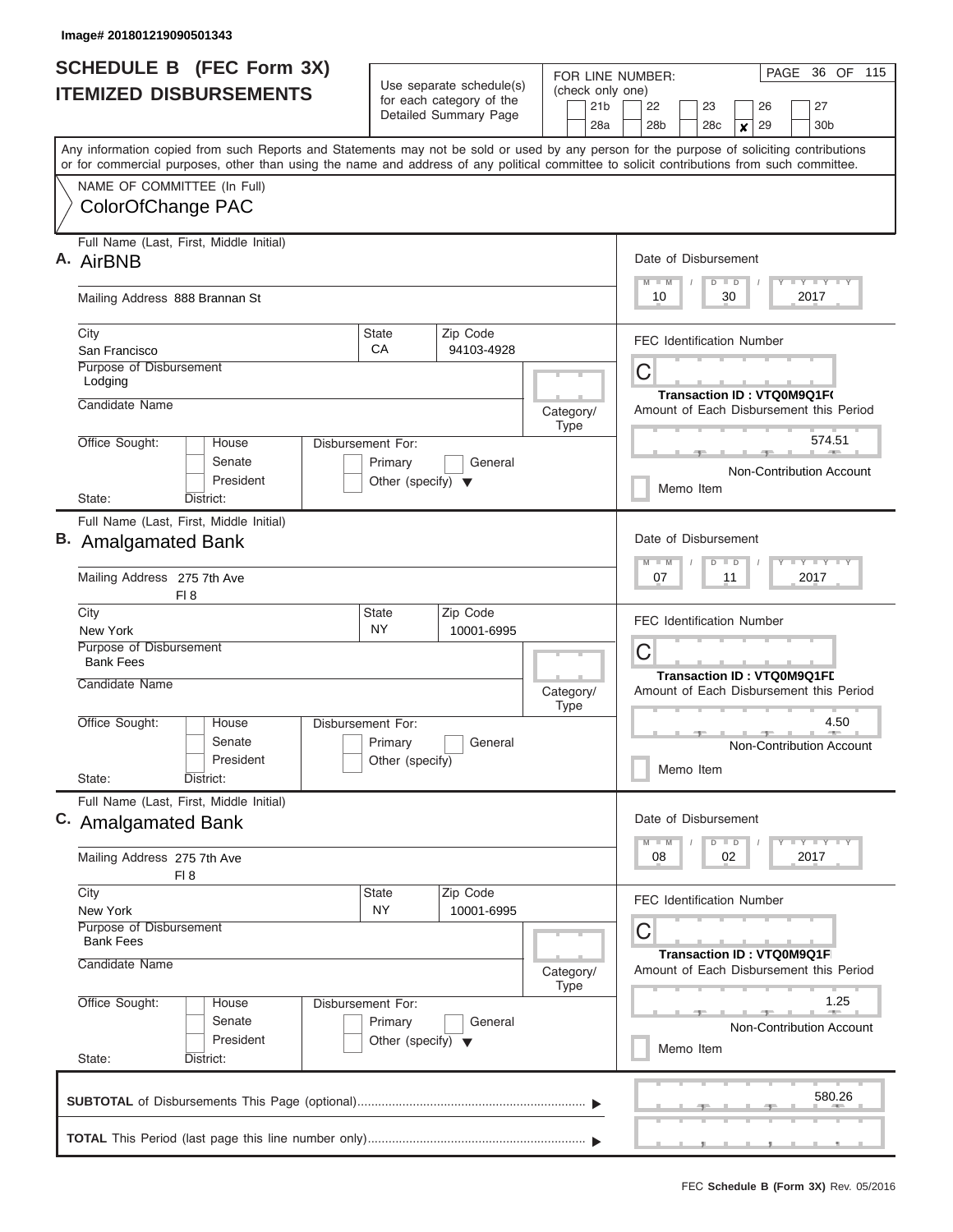| <b>SCHEDULE B</b> (FEC Form 3X)                                                                                                                                                                                                                                                         | Use separate schedule(s)                                   | 37 OF 115<br>PAGE<br>FOR LINE NUMBER:<br>(check only one) |                                                                                          |  |  |  |  |  |  |  |  |  |  |  |
|-----------------------------------------------------------------------------------------------------------------------------------------------------------------------------------------------------------------------------------------------------------------------------------------|------------------------------------------------------------|-----------------------------------------------------------|------------------------------------------------------------------------------------------|--|--|--|--|--|--|--|--|--|--|--|
| <b>ITEMIZED DISBURSEMENTS</b>                                                                                                                                                                                                                                                           | for each category of the<br>Detailed Summary Page          | 21b<br>28a                                                | 22<br>23<br>26<br>27<br>28 <sub>b</sub><br>29<br>30 <sub>b</sub><br>28 <sub>c</sub><br>× |  |  |  |  |  |  |  |  |  |  |  |
| Any information copied from such Reports and Statements may not be sold or used by any person for the purpose of soliciting contributions<br>or for commercial purposes, other than using the name and address of any political committee to solicit contributions from such committee. |                                                            |                                                           |                                                                                          |  |  |  |  |  |  |  |  |  |  |  |
| NAME OF COMMITTEE (In Full)<br>ColorOfChange PAC                                                                                                                                                                                                                                        |                                                            |                                                           |                                                                                          |  |  |  |  |  |  |  |  |  |  |  |
| Full Name (Last, First, Middle Initial)<br>A. Amalgamated Bank                                                                                                                                                                                                                          |                                                            |                                                           | Date of Disbursement<br>Y LY LY LY<br>$M$ $M$<br>$D$ $D$                                 |  |  |  |  |  |  |  |  |  |  |  |
| Mailing Address 275 7th Ave<br>FI 8                                                                                                                                                                                                                                                     |                                                            |                                                           | 09<br>07<br>2017                                                                         |  |  |  |  |  |  |  |  |  |  |  |
| City<br>New York<br>Purpose of Disbursement<br><b>Bank Fees</b>                                                                                                                                                                                                                         | Zip Code<br><b>State</b><br>NY.<br>10001-6995              |                                                           | <b>FEC Identification Number</b><br>С                                                    |  |  |  |  |  |  |  |  |  |  |  |
| Candidate Name                                                                                                                                                                                                                                                                          |                                                            | Category/<br>Type                                         | Transaction ID: VTQ0M9Q1F(<br>Amount of Each Disbursement this Period                    |  |  |  |  |  |  |  |  |  |  |  |
| Office Sought:<br><b>House</b><br>Disbursement For:<br>Senate<br>President<br>State:<br>District:                                                                                                                                                                                       |                                                            | 1.50<br><b>Non-Contribution Account</b><br>Memo Item      |                                                                                          |  |  |  |  |  |  |  |  |  |  |  |
| Full Name (Last, First, Middle Initial)<br><b>B.</b> Amalgamated Bank                                                                                                                                                                                                                   |                                                            |                                                           | Date of Disbursement<br>$T$ $T$ $T$ $T$ $T$ $T$ $T$ $T$ $T$<br>$M - M$<br>$D$ $D$        |  |  |  |  |  |  |  |  |  |  |  |
| Mailing Address 275 7th Ave<br>FI 8                                                                                                                                                                                                                                                     |                                                            |                                                           | 10<br>04<br>2017                                                                         |  |  |  |  |  |  |  |  |  |  |  |
| City<br>New York<br>Purpose of Disbursement<br><b>Bank Fees</b>                                                                                                                                                                                                                         | Zip Code<br><b>State</b><br><b>NY</b><br>10001-6995        |                                                           | <b>FEC Identification Number</b><br>С                                                    |  |  |  |  |  |  |  |  |  |  |  |
| Candidate Name                                                                                                                                                                                                                                                                          |                                                            | Category/<br><b>Type</b>                                  | <b>Transaction ID: VTQ0M9Q1FE</b><br>Amount of Each Disbursement this Period             |  |  |  |  |  |  |  |  |  |  |  |
| Office Sought:<br>House<br>Senate<br>President<br>State:<br>District:                                                                                                                                                                                                                   | Disbursement For:<br>Primary<br>General<br>Other (specify) |                                                           | 0.50<br><b>Non-Contribution Account</b><br>Memo Item                                     |  |  |  |  |  |  |  |  |  |  |  |
| Full Name (Last, First, Middle Initial)<br>C. Amalgamated Bank                                                                                                                                                                                                                          |                                                            |                                                           | Date of Disbursement<br>$T$ $Y$ $T$ $Y$ $T$ $Y$<br>$M$ $M$<br>$D$ $D$                    |  |  |  |  |  |  |  |  |  |  |  |
| Mailing Address 275 7th Ave<br>FI 8                                                                                                                                                                                                                                                     |                                                            |                                                           | 11<br>03<br>2017                                                                         |  |  |  |  |  |  |  |  |  |  |  |
| City<br>New York<br>Purpose of Disbursement<br><b>Bank Fees</b>                                                                                                                                                                                                                         | <b>State</b><br>Zip Code<br>NY<br>10001-6995               |                                                           | FEC Identification Number<br>С<br>Transaction ID: VTQ0M9Q1F                              |  |  |  |  |  |  |  |  |  |  |  |
| Candidate Name                                                                                                                                                                                                                                                                          | Category/<br>Type                                          | Amount of Each Disbursement this Period                   |                                                                                          |  |  |  |  |  |  |  |  |  |  |  |
| Office Sought:<br>House<br>Disbursement For:<br>Senate<br>President<br>State:<br>District:                                                                                                                                                                                              |                                                            | 15.00<br><b>Non-Contribution Account</b><br>Memo Item     |                                                                                          |  |  |  |  |  |  |  |  |  |  |  |
|                                                                                                                                                                                                                                                                                         |                                                            |                                                           | 17.00                                                                                    |  |  |  |  |  |  |  |  |  |  |  |
|                                                                                                                                                                                                                                                                                         |                                                            |                                                           | _________                                                                                |  |  |  |  |  |  |  |  |  |  |  |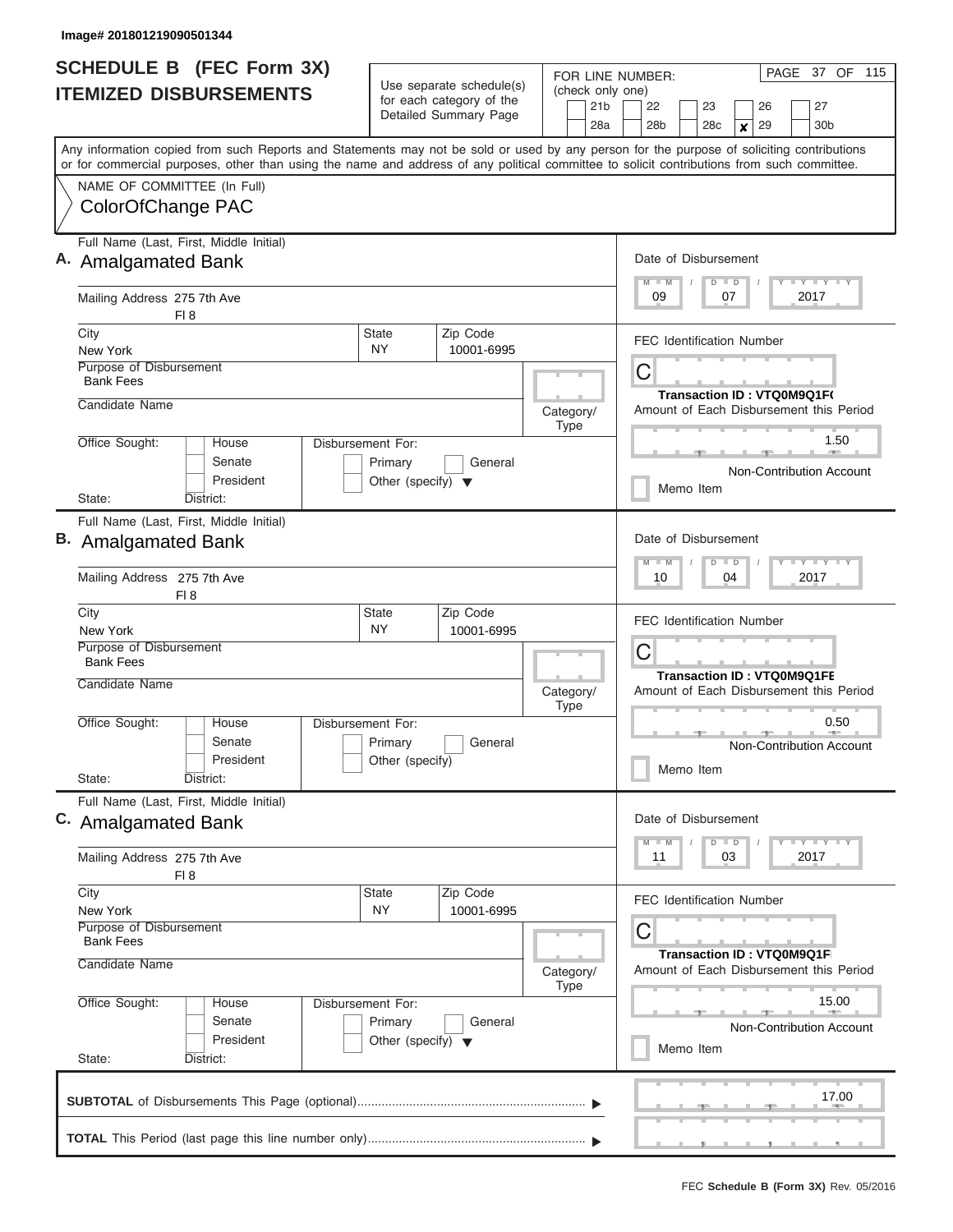| <b>SCHEDULE B</b> (FEC Form 3X)                                                                                                            | Use separate schedule(s)                                   | 38 OF 115<br>PAGE<br>FOR LINE NUMBER:                                |                                                                                   |  |  |  |  |  |  |  |  |  |  |
|--------------------------------------------------------------------------------------------------------------------------------------------|------------------------------------------------------------|----------------------------------------------------------------------|-----------------------------------------------------------------------------------|--|--|--|--|--|--|--|--|--|--|
| <b>ITEMIZED DISBURSEMENTS</b>                                                                                                              | for each category of the                                   | (check only one)<br>21b                                              | 22<br>23<br>26<br>27                                                              |  |  |  |  |  |  |  |  |  |  |
|                                                                                                                                            | Detailed Summary Page                                      | 28a                                                                  | 28 <sub>b</sub><br>29<br>30 <sub>b</sub><br>28 <sub>c</sub><br>×                  |  |  |  |  |  |  |  |  |  |  |
| Any information copied from such Reports and Statements may not be sold or used by any person for the purpose of soliciting contributions  |                                                            |                                                                      |                                                                                   |  |  |  |  |  |  |  |  |  |  |
| or for commercial purposes, other than using the name and address of any political committee to solicit contributions from such committee. |                                                            |                                                                      |                                                                                   |  |  |  |  |  |  |  |  |  |  |
| NAME OF COMMITTEE (In Full)                                                                                                                |                                                            |                                                                      |                                                                                   |  |  |  |  |  |  |  |  |  |  |
| ColorOfChange PAC                                                                                                                          |                                                            |                                                                      |                                                                                   |  |  |  |  |  |  |  |  |  |  |
| Full Name (Last, First, Middle Initial)                                                                                                    |                                                            |                                                                      |                                                                                   |  |  |  |  |  |  |  |  |  |  |
| A. Amalgamated Bank                                                                                                                        |                                                            | Date of Disbursement<br>Y LY LY LY<br>$M$ $M$<br>$D$ $D$             |                                                                                   |  |  |  |  |  |  |  |  |  |  |
| Mailing Address 275 7th Ave<br>FI 8                                                                                                        |                                                            |                                                                      | 11<br>06<br>2017                                                                  |  |  |  |  |  |  |  |  |  |  |
| City                                                                                                                                       | Zip Code<br><b>State</b>                                   |                                                                      | <b>FEC Identification Number</b>                                                  |  |  |  |  |  |  |  |  |  |  |
| New York<br>Purpose of Disbursement                                                                                                        | NY.<br>10001-6995                                          |                                                                      |                                                                                   |  |  |  |  |  |  |  |  |  |  |
| <b>Bank Fees</b>                                                                                                                           |                                                            |                                                                      | С                                                                                 |  |  |  |  |  |  |  |  |  |  |
| Candidate Name                                                                                                                             |                                                            | Category/                                                            | Transaction ID: VTQ0M9Q1F.<br>Amount of Each Disbursement this Period             |  |  |  |  |  |  |  |  |  |  |
|                                                                                                                                            |                                                            | Type                                                                 |                                                                                   |  |  |  |  |  |  |  |  |  |  |
| Office Sought:<br><b>House</b><br>Disbursement For:                                                                                        |                                                            |                                                                      | 2.00                                                                              |  |  |  |  |  |  |  |  |  |  |
| Senate<br>President                                                                                                                        | Primary<br>General<br>Other (specify) $\blacktriangledown$ |                                                                      | <b>Non-Contribution Account</b>                                                   |  |  |  |  |  |  |  |  |  |  |
| State:<br>District:                                                                                                                        |                                                            |                                                                      |                                                                                   |  |  |  |  |  |  |  |  |  |  |
| Full Name (Last, First, Middle Initial)                                                                                                    |                                                            |                                                                      |                                                                                   |  |  |  |  |  |  |  |  |  |  |
| <b>B.</b> Amalgamated Bank                                                                                                                 |                                                            |                                                                      | Date of Disbursement<br>$T$ $T$ $T$ $T$ $T$ $T$ $T$ $T$ $T$<br>$M - M$<br>$D$ $D$ |  |  |  |  |  |  |  |  |  |  |
| Mailing Address 275 7th Ave<br>FI 8                                                                                                        |                                                            |                                                                      | 11<br>14<br>2017<br><b>FEC Identification Number</b>                              |  |  |  |  |  |  |  |  |  |  |
| City                                                                                                                                       | Zip Code<br><b>State</b><br><b>NY</b>                      |                                                                      |                                                                                   |  |  |  |  |  |  |  |  |  |  |
| New York<br>Purpose of Disbursement                                                                                                        | 10001-6995                                                 |                                                                      | С                                                                                 |  |  |  |  |  |  |  |  |  |  |
| <b>Bank Fees</b>                                                                                                                           |                                                            |                                                                      |                                                                                   |  |  |  |  |  |  |  |  |  |  |
| Candidate Name                                                                                                                             |                                                            | Category/<br><b>Type</b>                                             | Transaction ID: VTQ0M9Q1FK<br>Amount of Each Disbursement this Period             |  |  |  |  |  |  |  |  |  |  |
| Office Sought:<br>House<br>Disbursement For:                                                                                               |                                                            |                                                                      | 15.00                                                                             |  |  |  |  |  |  |  |  |  |  |
| Senate                                                                                                                                     | Primary<br>General                                         |                                                                      | <b>Non-Contribution Account</b>                                                   |  |  |  |  |  |  |  |  |  |  |
| President<br>State:<br>District:                                                                                                           | Other (specify)                                            |                                                                      | Memo Item                                                                         |  |  |  |  |  |  |  |  |  |  |
| Full Name (Last, First, Middle Initial)                                                                                                    |                                                            |                                                                      |                                                                                   |  |  |  |  |  |  |  |  |  |  |
| C. Amalgamated Bank                                                                                                                        |                                                            |                                                                      | Date of Disbursement<br>$T$ $Y$ $T$ $Y$ $T$ $Y$<br>$M$ $M$<br>$D$ $D$             |  |  |  |  |  |  |  |  |  |  |
| Mailing Address 275 7th Ave<br>FI 8                                                                                                        |                                                            |                                                                      | 11<br>22<br>2017                                                                  |  |  |  |  |  |  |  |  |  |  |
| City                                                                                                                                       | <b>State</b><br>Zip Code                                   |                                                                      | FEC Identification Number                                                         |  |  |  |  |  |  |  |  |  |  |
| New York<br>Purpose of Disbursement<br><b>Bank Fees</b>                                                                                    | NY<br>10001-6995                                           |                                                                      | С                                                                                 |  |  |  |  |  |  |  |  |  |  |
| Candidate Name                                                                                                                             |                                                            | Transaction ID: VTQ0M9Q1F<br>Amount of Each Disbursement this Period |                                                                                   |  |  |  |  |  |  |  |  |  |  |
|                                                                                                                                            |                                                            | Category/<br>Type                                                    |                                                                                   |  |  |  |  |  |  |  |  |  |  |
| Office Sought:<br>House<br>Disbursement For:                                                                                               |                                                            |                                                                      | 15.00                                                                             |  |  |  |  |  |  |  |  |  |  |
| Senate                                                                                                                                     | Primary<br>General<br>Other (specify) $\blacktriangledown$ |                                                                      | <b>Non-Contribution Account</b>                                                   |  |  |  |  |  |  |  |  |  |  |
| President<br>State:<br>District:                                                                                                           |                                                            | Memo Item                                                            |                                                                                   |  |  |  |  |  |  |  |  |  |  |
|                                                                                                                                            |                                                            |                                                                      |                                                                                   |  |  |  |  |  |  |  |  |  |  |
|                                                                                                                                            |                                                            |                                                                      | 32.00                                                                             |  |  |  |  |  |  |  |  |  |  |
|                                                                                                                                            |                                                            |                                                                      |                                                                                   |  |  |  |  |  |  |  |  |  |  |
|                                                                                                                                            |                                                            |                                                                      |                                                                                   |  |  |  |  |  |  |  |  |  |  |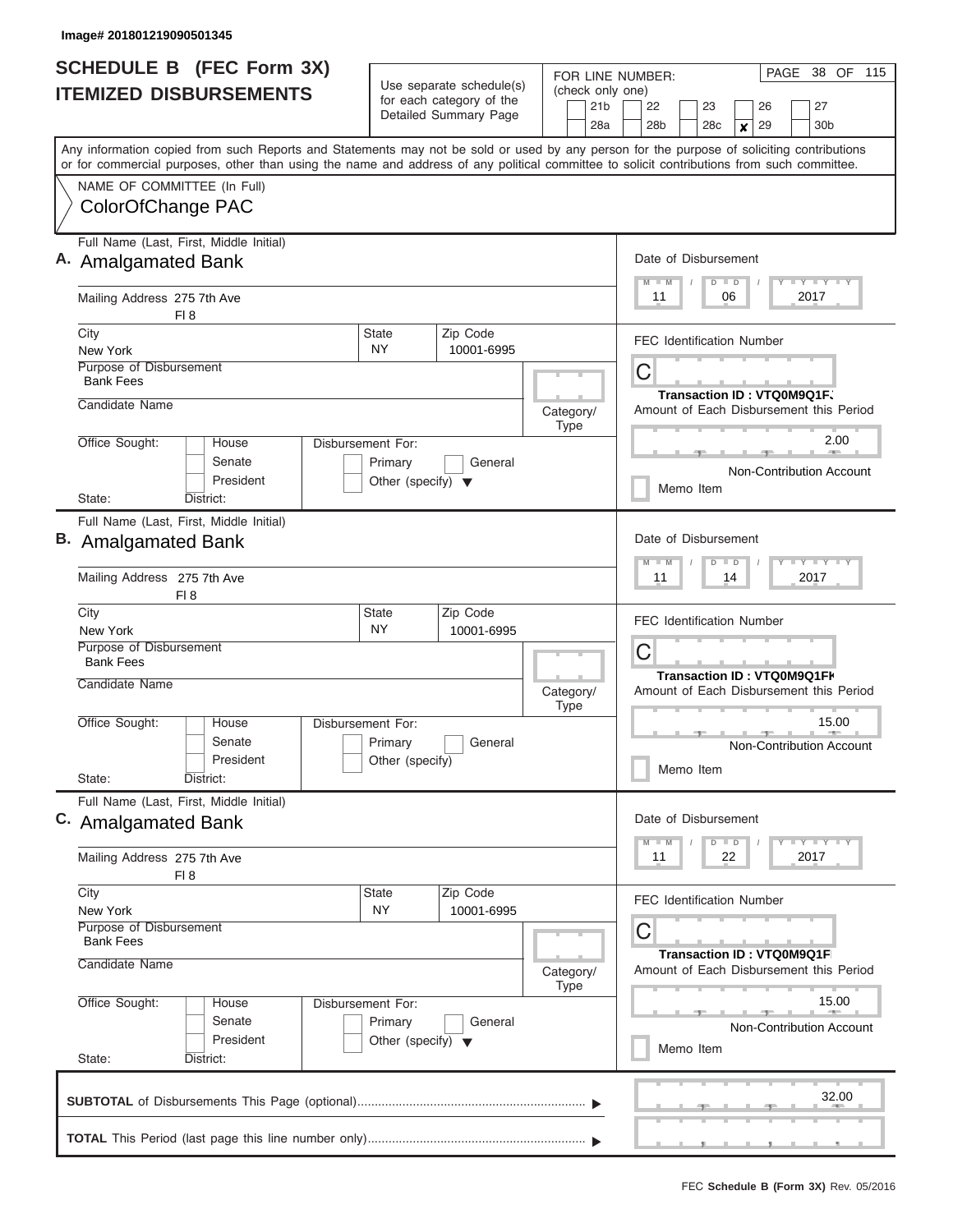|                  | <b>SCHEDULE B</b> (FEC Form 3X)                                                                                                            | Use separate schedule(s)                                   | 39 OF 115<br>PAGE<br>FOR LINE NUMBER:                                |                                                                       |  |  |  |  |  |  |  |  |  |  |  |
|------------------|--------------------------------------------------------------------------------------------------------------------------------------------|------------------------------------------------------------|----------------------------------------------------------------------|-----------------------------------------------------------------------|--|--|--|--|--|--|--|--|--|--|--|
|                  | <b>ITEMIZED DISBURSEMENTS</b>                                                                                                              | for each category of the                                   | (check only one)<br>21b                                              | 22<br>23<br>26<br>27                                                  |  |  |  |  |  |  |  |  |  |  |  |
|                  |                                                                                                                                            | Detailed Summary Page                                      | 28a                                                                  | 28 <sub>b</sub><br>29<br>30 <sub>b</sub><br>28 <sub>c</sub><br>×      |  |  |  |  |  |  |  |  |  |  |  |
|                  | Any information copied from such Reports and Statements may not be sold or used by any person for the purpose of soliciting contributions  |                                                            |                                                                      |                                                                       |  |  |  |  |  |  |  |  |  |  |  |
|                  | or for commercial purposes, other than using the name and address of any political committee to solicit contributions from such committee. |                                                            |                                                                      |                                                                       |  |  |  |  |  |  |  |  |  |  |  |
|                  | NAME OF COMMITTEE (In Full)<br>ColorOfChange PAC                                                                                           |                                                            |                                                                      |                                                                       |  |  |  |  |  |  |  |  |  |  |  |
|                  |                                                                                                                                            |                                                            |                                                                      |                                                                       |  |  |  |  |  |  |  |  |  |  |  |
|                  | Full Name (Last, First, Middle Initial)                                                                                                    |                                                            |                                                                      | Date of Disbursement                                                  |  |  |  |  |  |  |  |  |  |  |  |
|                  | A. Amalgamated Bank                                                                                                                        |                                                            |                                                                      | Y LY LY LY<br>$M$ $M$<br>$D$ $D$                                      |  |  |  |  |  |  |  |  |  |  |  |
|                  | Mailing Address 275 7th Ave<br>FI 8                                                                                                        |                                                            |                                                                      | 11<br>24<br>2017                                                      |  |  |  |  |  |  |  |  |  |  |  |
| City<br>New York |                                                                                                                                            | Zip Code<br><b>State</b><br>NY.<br>10001-6995              |                                                                      | <b>FEC Identification Number</b>                                      |  |  |  |  |  |  |  |  |  |  |  |
|                  | Purpose of Disbursement                                                                                                                    |                                                            |                                                                      | С                                                                     |  |  |  |  |  |  |  |  |  |  |  |
|                  | <b>Bank Fees</b>                                                                                                                           |                                                            |                                                                      | <b>Transaction ID: VTQ0M9Q1FI</b>                                     |  |  |  |  |  |  |  |  |  |  |  |
|                  | Candidate Name                                                                                                                             |                                                            | Category/                                                            | Amount of Each Disbursement this Period                               |  |  |  |  |  |  |  |  |  |  |  |
|                  | Office Sought:<br><b>House</b>                                                                                                             | Disbursement For:                                          | Type                                                                 | 20.00                                                                 |  |  |  |  |  |  |  |  |  |  |  |
|                  | Senate                                                                                                                                     | Primary<br>General                                         |                                                                      |                                                                       |  |  |  |  |  |  |  |  |  |  |  |
|                  | President                                                                                                                                  | Other (specify) $\blacktriangledown$                       |                                                                      | <b>Non-Contribution Account</b><br>Memo Item                          |  |  |  |  |  |  |  |  |  |  |  |
| State:           | District:                                                                                                                                  |                                                            |                                                                      |                                                                       |  |  |  |  |  |  |  |  |  |  |  |
|                  | Full Name (Last, First, Middle Initial)                                                                                                    |                                                            | Date of Disbursement                                                 |                                                                       |  |  |  |  |  |  |  |  |  |  |  |
|                  | <b>B.</b> Amalgamated Bank                                                                                                                 |                                                            |                                                                      | $T$ $T$ $T$ $T$ $T$ $T$ $T$ $T$ $T$<br>$M - M$<br>$D$ $D$             |  |  |  |  |  |  |  |  |  |  |  |
|                  | Mailing Address 275 7th Ave<br>FI 8                                                                                                        |                                                            |                                                                      | 11<br>30<br>2017                                                      |  |  |  |  |  |  |  |  |  |  |  |
| City             |                                                                                                                                            | Zip Code<br><b>State</b>                                   |                                                                      | <b>FEC Identification Number</b>                                      |  |  |  |  |  |  |  |  |  |  |  |
| New York         | Purpose of Disbursement                                                                                                                    | <b>NY</b><br>10001-6995                                    |                                                                      |                                                                       |  |  |  |  |  |  |  |  |  |  |  |
|                  | <b>Bank Fees</b>                                                                                                                           |                                                            |                                                                      | С<br><b>Transaction ID: VTQ0M9Q1FF</b>                                |  |  |  |  |  |  |  |  |  |  |  |
|                  | Candidate Name                                                                                                                             |                                                            | Category/<br><b>Type</b>                                             | Amount of Each Disbursement this Period                               |  |  |  |  |  |  |  |  |  |  |  |
|                  | Office Sought:<br>House                                                                                                                    | Disbursement For:                                          |                                                                      | 20.00                                                                 |  |  |  |  |  |  |  |  |  |  |  |
|                  | Senate<br>President                                                                                                                        | Primary<br>General<br>Other (specify)                      |                                                                      | <b>Non-Contribution Account</b>                                       |  |  |  |  |  |  |  |  |  |  |  |
| State:           | District:                                                                                                                                  |                                                            |                                                                      | Memo Item                                                             |  |  |  |  |  |  |  |  |  |  |  |
|                  | Full Name (Last, First, Middle Initial)                                                                                                    |                                                            |                                                                      |                                                                       |  |  |  |  |  |  |  |  |  |  |  |
|                  | C. Amalgamated Bank                                                                                                                        |                                                            |                                                                      | Date of Disbursement<br>$T$ $Y$ $T$ $Y$ $T$ $Y$<br>$M - M$<br>$D$ $D$ |  |  |  |  |  |  |  |  |  |  |  |
|                  | Mailing Address 275 7th Ave<br>FI 8                                                                                                        |                                                            |                                                                      | 12<br>06<br>2017                                                      |  |  |  |  |  |  |  |  |  |  |  |
| City             |                                                                                                                                            | <b>State</b><br>Zip Code                                   |                                                                      | FEC Identification Number                                             |  |  |  |  |  |  |  |  |  |  |  |
| New York         | Purpose of Disbursement<br><b>Bank Fees</b>                                                                                                | NY<br>10001-6995                                           |                                                                      | С                                                                     |  |  |  |  |  |  |  |  |  |  |  |
|                  | Candidate Name                                                                                                                             |                                                            | Transaction ID: VTQ0M9Q1F<br>Amount of Each Disbursement this Period |                                                                       |  |  |  |  |  |  |  |  |  |  |  |
|                  |                                                                                                                                            |                                                            | Category/<br>Type                                                    |                                                                       |  |  |  |  |  |  |  |  |  |  |  |
|                  | Office Sought:<br>House                                                                                                                    | Disbursement For:                                          |                                                                      | 2.25                                                                  |  |  |  |  |  |  |  |  |  |  |  |
|                  | Senate<br>President                                                                                                                        | Primary<br>General<br>Other (specify) $\blacktriangledown$ |                                                                      | <b>Non-Contribution Account</b>                                       |  |  |  |  |  |  |  |  |  |  |  |
| State:           | District:                                                                                                                                  |                                                            | Memo Item                                                            |                                                                       |  |  |  |  |  |  |  |  |  |  |  |
|                  |                                                                                                                                            |                                                            |                                                                      | 42.25                                                                 |  |  |  |  |  |  |  |  |  |  |  |
|                  |                                                                                                                                            |                                                            |                                                                      |                                                                       |  |  |  |  |  |  |  |  |  |  |  |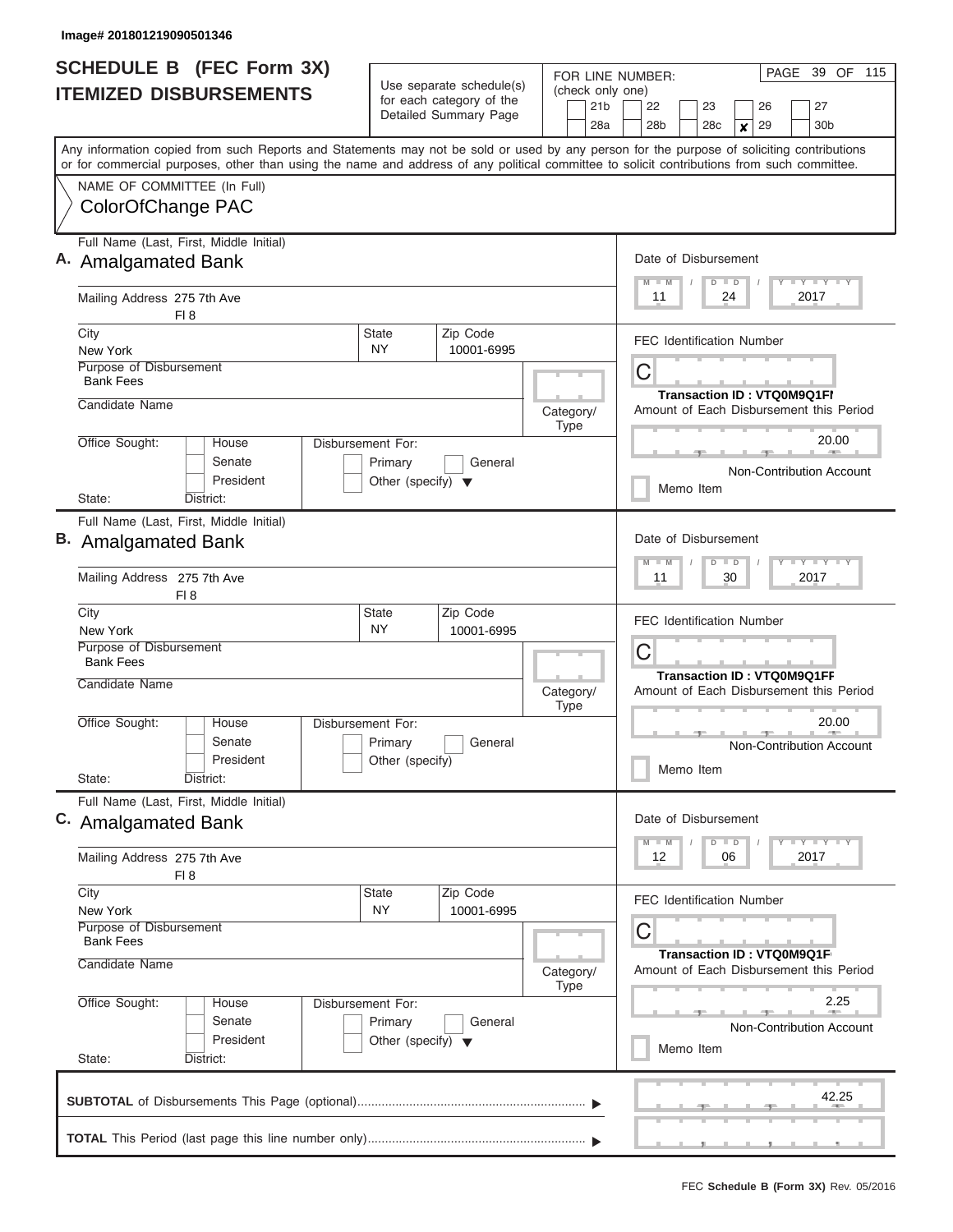| <b>SCHEDULE B (FEC Form 3X)</b><br><b>ITEMIZED DISBURSEMENTS</b>                                                                                                                                                                                                                                                                            | Use separate schedule(s)<br>for each category of the<br>Detailed Summary Page | FOR LINE NUMBER:<br>(check only one)<br>21 <sub>b</sub><br>28a                                                | 40 OF 115<br>PAGE<br>22<br>23<br>27<br>26<br>28b<br>28 <sub>c</sub><br>29<br>30 <sub>b</sub><br>×                     |  |  |  |  |  |  |  |  |  |  |
|---------------------------------------------------------------------------------------------------------------------------------------------------------------------------------------------------------------------------------------------------------------------------------------------------------------------------------------------|-------------------------------------------------------------------------------|---------------------------------------------------------------------------------------------------------------|-----------------------------------------------------------------------------------------------------------------------|--|--|--|--|--|--|--|--|--|--|
| Any information copied from such Reports and Statements may not be sold or used by any person for the purpose of soliciting contributions<br>or for commercial purposes, other than using the name and address of any political committee to solicit contributions from such committee.<br>NAME OF COMMITTEE (In Full)<br>ColorOfChange PAC |                                                                               |                                                                                                               |                                                                                                                       |  |  |  |  |  |  |  |  |  |  |
| Full Name (Last, First, Middle Initial)<br>A. American Airlines<br>Mailing Address 4333 Amon Carter Blvd                                                                                                                                                                                                                                    |                                                                               |                                                                                                               | Date of Disbursement<br>$T - Y = Y - I - Y$<br>$M$ $M$<br>$D$ $D$<br>10<br>02<br>2017                                 |  |  |  |  |  |  |  |  |  |  |
| City<br>Fort Worth<br>Purpose of Disbursement<br>Travel<br>Candidate Name                                                                                                                                                                                                                                                                   | Zip Code<br>State<br>TX<br>76155-2664                                         | Category/<br><b>Type</b>                                                                                      | <b>FEC Identification Number</b><br>C<br><b>Transaction ID: VTQ0M9Q1FI</b><br>Amount of Each Disbursement this Period |  |  |  |  |  |  |  |  |  |  |
| Office Sought:<br>Disbursement For:<br>House<br>Senate<br>President<br>State:<br>District:                                                                                                                                                                                                                                                  |                                                                               | 110.20<br>Non-Contribution Account<br>Memo Item                                                               |                                                                                                                       |  |  |  |  |  |  |  |  |  |  |
| Full Name (Last, First, Middle Initial)<br><b>B.</b> American Airlines<br>Mailing Address 4333 Amon Carter Blvd                                                                                                                                                                                                                             |                                                                               |                                                                                                               | Date of Disbursement<br>$T$ $Y$ $T$ $Y$ $T$<br>$M - M$<br>$\overline{D}$<br>$\Box$<br>2017<br>10<br>10                |  |  |  |  |  |  |  |  |  |  |
| City<br>Fort Worth<br>Purpose of Disbursement<br>Travel<br>Candidate Name                                                                                                                                                                                                                                                                   | Zip Code<br><b>State</b><br>TX<br>76155-2664                                  | Category/                                                                                                     | <b>FEC Identification Number</b><br>C<br><b>Transaction ID: VTQ0M9Q1FS</b><br>Amount of Each Disbursement this Period |  |  |  |  |  |  |  |  |  |  |
| Office Sought:<br>House<br>Senate<br>President<br>State:<br>District:                                                                                                                                                                                                                                                                       | <b>Disbursement For:</b><br>Primary<br>General<br>Other (specify)             | <b>Type</b>                                                                                                   | 350.00<br><b>Non-Contribution Account</b><br>Memo Item                                                                |  |  |  |  |  |  |  |  |  |  |
| Full Name (Last, First, Middle Initial)<br>C. American Airlines<br>Mailing Address 4333 Amon Carter Blvd                                                                                                                                                                                                                                    |                                                                               |                                                                                                               | Date of Disbursement<br>$T - Y$ $T - Y$<br>$M$ $M$<br>$D \parallel D$<br>10<br>20<br>2017                             |  |  |  |  |  |  |  |  |  |  |
| City<br>State<br>Fort Worth<br>Purpose of Disbursement<br>Travel<br>Candidate Name                                                                                                                                                                                                                                                          | Category/<br><b>Type</b>                                                      | <b>FEC Identification Number</b><br>C<br>Transaction ID: VTQ0M9Q1F<br>Amount of Each Disbursement this Period |                                                                                                                       |  |  |  |  |  |  |  |  |  |  |
| Office Sought:<br>Disbursement For:<br>House<br>Senate<br>President<br>State:<br>District:                                                                                                                                                                                                                                                  |                                                                               | 374.40<br><b>Non-Contribution Account</b><br>Memo Item                                                        |                                                                                                                       |  |  |  |  |  |  |  |  |  |  |
|                                                                                                                                                                                                                                                                                                                                             |                                                                               |                                                                                                               | 834.60<br><u>. , , , , , , , , , , ,</u>                                                                              |  |  |  |  |  |  |  |  |  |  |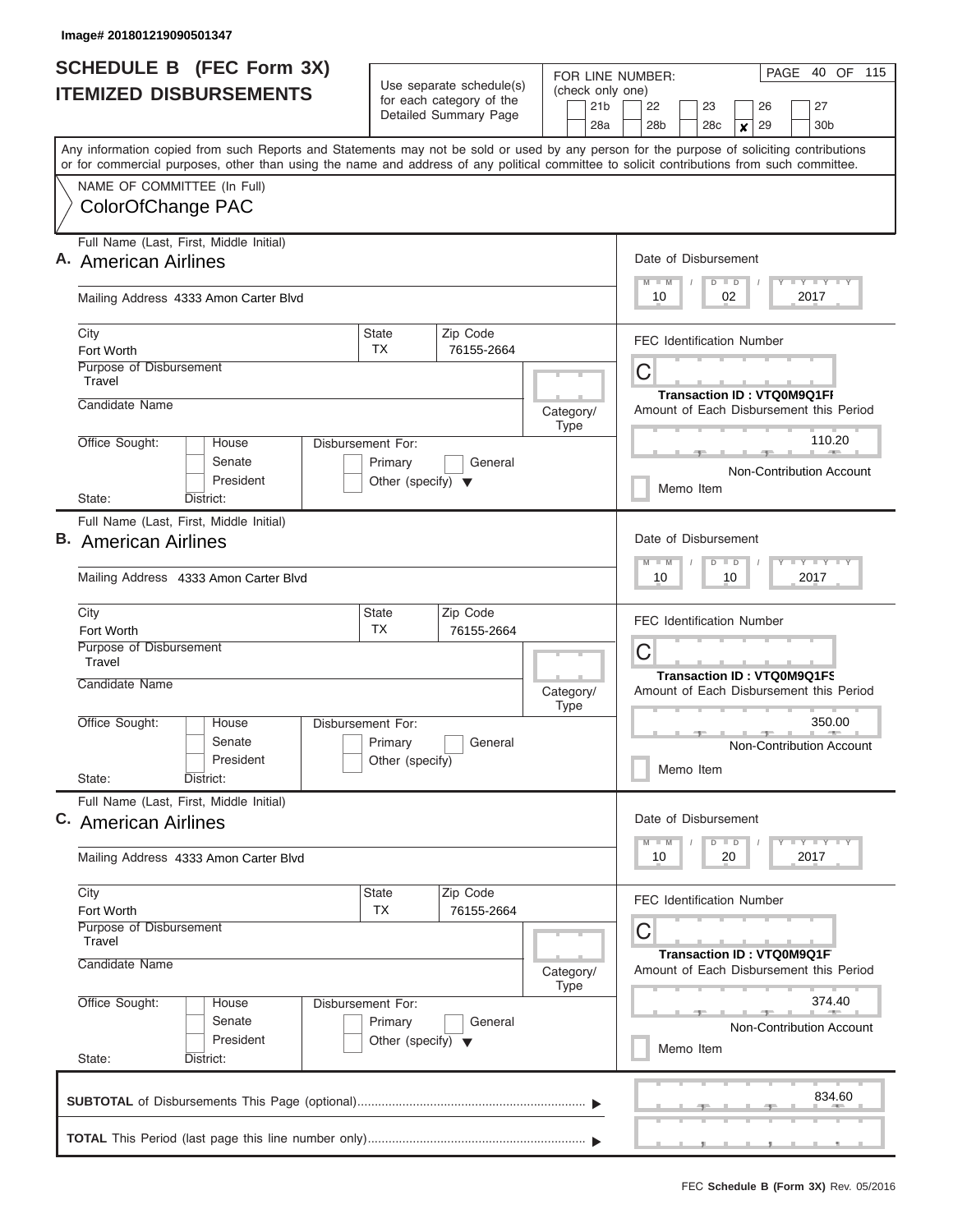| <b>SCHEDULE B</b> (FEC Form 3X)                                                                                                            |                                                      |                                                                      | PAGE 41 OF 115<br>FOR LINE NUMBER:                                            |  |  |  |  |  |  |  |  |  |  |  |
|--------------------------------------------------------------------------------------------------------------------------------------------|------------------------------------------------------|----------------------------------------------------------------------|-------------------------------------------------------------------------------|--|--|--|--|--|--|--|--|--|--|--|
| <b>ITEMIZED DISBURSEMENTS</b>                                                                                                              | Use separate schedule(s)<br>for each category of the | (check only one)<br>21 <sub>b</sub>                                  | 22<br>23<br>27<br>26                                                          |  |  |  |  |  |  |  |  |  |  |  |
|                                                                                                                                            | Detailed Summary Page                                | 28a                                                                  | 28 <sub>b</sub><br>28c<br>29<br>30 <sub>b</sub><br>$\boldsymbol{x}$           |  |  |  |  |  |  |  |  |  |  |  |
| Any information copied from such Reports and Statements may not be sold or used by any person for the purpose of soliciting contributions  |                                                      |                                                                      |                                                                               |  |  |  |  |  |  |  |  |  |  |  |
| or for commercial purposes, other than using the name and address of any political committee to solicit contributions from such committee. |                                                      |                                                                      |                                                                               |  |  |  |  |  |  |  |  |  |  |  |
| NAME OF COMMITTEE (In Full)<br>ColorOfChange PAC                                                                                           |                                                      |                                                                      |                                                                               |  |  |  |  |  |  |  |  |  |  |  |
|                                                                                                                                            |                                                      |                                                                      |                                                                               |  |  |  |  |  |  |  |  |  |  |  |
| Full Name (Last, First, Middle Initial)                                                                                                    |                                                      |                                                                      | Date of Disbursement                                                          |  |  |  |  |  |  |  |  |  |  |  |
| A. American Airlines                                                                                                                       |                                                      |                                                                      | Y LY LY LY<br>$M$ $M$<br>$D$ $D$                                              |  |  |  |  |  |  |  |  |  |  |  |
| Mailing Address 4333 Amon Carter Blvd                                                                                                      |                                                      |                                                                      | 10<br>23<br>2017                                                              |  |  |  |  |  |  |  |  |  |  |  |
| City                                                                                                                                       | Zip Code<br><b>State</b>                             |                                                                      | <b>FEC Identification Number</b>                                              |  |  |  |  |  |  |  |  |  |  |  |
| Fort Worth<br>Purpose of Disbursement                                                                                                      | TX.<br>76155-2664                                    |                                                                      |                                                                               |  |  |  |  |  |  |  |  |  |  |  |
| Travel                                                                                                                                     |                                                      | С                                                                    |                                                                               |  |  |  |  |  |  |  |  |  |  |  |
| Candidate Name                                                                                                                             |                                                      | Category/                                                            | Transaction ID: VTQ0M9Q1F\<br>Amount of Each Disbursement this Period         |  |  |  |  |  |  |  |  |  |  |  |
|                                                                                                                                            |                                                      | Type                                                                 |                                                                               |  |  |  |  |  |  |  |  |  |  |  |
| Office Sought:<br>House<br>Senate                                                                                                          | <b>Disbursement For:</b><br>Primary<br>General       |                                                                      | 25.00                                                                         |  |  |  |  |  |  |  |  |  |  |  |
| President                                                                                                                                  | Other (specify) $\blacktriangledown$                 |                                                                      | Non-Contribution Account<br>Memo Item                                         |  |  |  |  |  |  |  |  |  |  |  |
| District:<br>State:                                                                                                                        |                                                      |                                                                      |                                                                               |  |  |  |  |  |  |  |  |  |  |  |
| Full Name (Last, First, Middle Initial)                                                                                                    |                                                      |                                                                      |                                                                               |  |  |  |  |  |  |  |  |  |  |  |
| <b>B.</b> American Airlines                                                                                                                |                                                      | Date of Disbursement                                                 |                                                                               |  |  |  |  |  |  |  |  |  |  |  |
| Mailing Address 4333 Amon Carter Blvd                                                                                                      |                                                      |                                                                      | $T$ $T$ $T$ $T$ $T$ $T$ $T$ $T$ $T$<br>$M - M$<br>$D$ $D$<br>10<br>25<br>2017 |  |  |  |  |  |  |  |  |  |  |  |
| City<br>Fort Worth                                                                                                                         | Zip Code<br><b>State</b><br><b>TX</b><br>76155-2664  |                                                                      | <b>FEC Identification Number</b>                                              |  |  |  |  |  |  |  |  |  |  |  |
| Purpose of Disbursement<br>Travel                                                                                                          |                                                      |                                                                      | С                                                                             |  |  |  |  |  |  |  |  |  |  |  |
| Candidate Name                                                                                                                             |                                                      |                                                                      | <b>Transaction ID: VTQ0M9Q1FV</b>                                             |  |  |  |  |  |  |  |  |  |  |  |
|                                                                                                                                            |                                                      | Category/<br><b>Type</b>                                             | Amount of Each Disbursement this Period                                       |  |  |  |  |  |  |  |  |  |  |  |
| Office Sought:<br>House                                                                                                                    | Disbursement For:                                    |                                                                      | 374.40                                                                        |  |  |  |  |  |  |  |  |  |  |  |
| Senate                                                                                                                                     | Primary<br>General                                   |                                                                      | Non-Contribution Account                                                      |  |  |  |  |  |  |  |  |  |  |  |
| President<br>State:<br>District:                                                                                                           | Other (specify)                                      |                                                                      | Memo Item                                                                     |  |  |  |  |  |  |  |  |  |  |  |
| Full Name (Last, First, Middle Initial)                                                                                                    |                                                      |                                                                      |                                                                               |  |  |  |  |  |  |  |  |  |  |  |
| C. American Airlines                                                                                                                       |                                                      |                                                                      | Date of Disbursement                                                          |  |  |  |  |  |  |  |  |  |  |  |
|                                                                                                                                            |                                                      |                                                                      | $T - Y$ $T - Y$<br>$M - M$<br>$D$ $D$                                         |  |  |  |  |  |  |  |  |  |  |  |
| Mailing Address 4333 Amon Carter Blvd                                                                                                      |                                                      |                                                                      | 10<br>27<br>2017                                                              |  |  |  |  |  |  |  |  |  |  |  |
| City                                                                                                                                       | <b>State</b><br>Zip Code                             |                                                                      | <b>FEC Identification Number</b>                                              |  |  |  |  |  |  |  |  |  |  |  |
| Fort Worth<br><b>Purpose of Disbursement</b>                                                                                               | <b>TX</b><br>76155-2664                              |                                                                      |                                                                               |  |  |  |  |  |  |  |  |  |  |  |
| Travel                                                                                                                                     |                                                      |                                                                      | С                                                                             |  |  |  |  |  |  |  |  |  |  |  |
| Candidate Name                                                                                                                             | Category/                                            | Transaction ID: VTQ0M9Q1F<br>Amount of Each Disbursement this Period |                                                                               |  |  |  |  |  |  |  |  |  |  |  |
|                                                                                                                                            | Type                                                 |                                                                      |                                                                               |  |  |  |  |  |  |  |  |  |  |  |
| Office Sought:<br>House<br>Senate                                                                                                          | Disbursement For:<br>Primary<br>General              |                                                                      | 60.00                                                                         |  |  |  |  |  |  |  |  |  |  |  |
| President                                                                                                                                  | Other (specify) $\blacktriangledown$                 |                                                                      | <b>Non-Contribution Account</b><br>Memo Item                                  |  |  |  |  |  |  |  |  |  |  |  |
| State:<br>District:                                                                                                                        |                                                      |                                                                      |                                                                               |  |  |  |  |  |  |  |  |  |  |  |
|                                                                                                                                            |                                                      |                                                                      | 459.40                                                                        |  |  |  |  |  |  |  |  |  |  |  |
|                                                                                                                                            |                                                      |                                                                      |                                                                               |  |  |  |  |  |  |  |  |  |  |  |
|                                                                                                                                            |                                                      |                                                                      |                                                                               |  |  |  |  |  |  |  |  |  |  |  |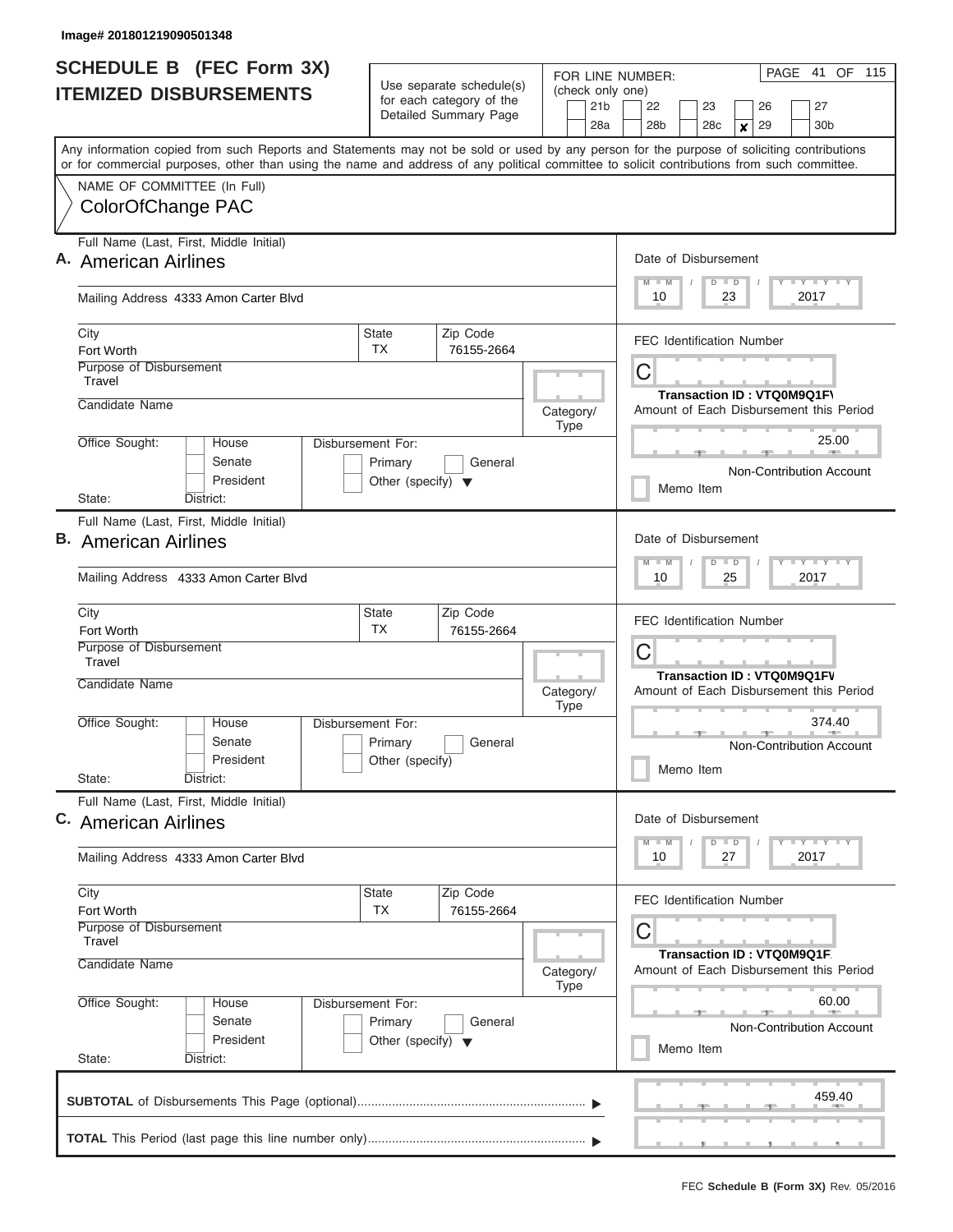| <b>SCHEDULE B</b> (FEC Form 3X)                                                                                                                                           |                                                 |                                                      |                          |                                     | FOR LINE NUMBER:                                                                  |                      |                 | PAGE 42 OF 115   |    |                                  |                                         |  |  |  |  |  |
|---------------------------------------------------------------------------------------------------------------------------------------------------------------------------|-------------------------------------------------|------------------------------------------------------|--------------------------|-------------------------------------|-----------------------------------------------------------------------------------|----------------------|-----------------|------------------|----|----------------------------------|-----------------------------------------|--|--|--|--|--|
| <b>ITEMIZED DISBURSEMENTS</b>                                                                                                                                             |                                                 | Use separate schedule(s)<br>for each category of the |                          | (check only one)<br>21 <sub>b</sub> | 22                                                                                |                      | 23              |                  | 26 | 27                               |                                         |  |  |  |  |  |
|                                                                                                                                                                           |                                                 | Detailed Summary Page                                |                          | 28a                                 | 28b                                                                               |                      | 28 <sub>c</sub> | $\boldsymbol{x}$ | 29 | 30 <sub>b</sub>                  |                                         |  |  |  |  |  |
| Any information copied from such Reports and Statements may not be sold or used by any person for the purpose of soliciting contributions                                 |                                                 |                                                      |                          |                                     |                                                                                   |                      |                 |                  |    |                                  |                                         |  |  |  |  |  |
| or for commercial purposes, other than using the name and address of any political committee to solicit contributions from such committee.<br>NAME OF COMMITTEE (In Full) |                                                 |                                                      |                          |                                     |                                                                                   |                      |                 |                  |    |                                  |                                         |  |  |  |  |  |
| ColorOfChange PAC                                                                                                                                                         |                                                 |                                                      |                          |                                     |                                                                                   |                      |                 |                  |    |                                  |                                         |  |  |  |  |  |
| Full Name (Last, First, Middle Initial)                                                                                                                                   |                                                 |                                                      |                          |                                     |                                                                                   | Date of Disbursement |                 |                  |    |                                  |                                         |  |  |  |  |  |
| A. American Airlines                                                                                                                                                      |                                                 |                                                      |                          |                                     | $M$ $M$                                                                           |                      | $D$ $D$         |                  |    | Y LY LY LY                       |                                         |  |  |  |  |  |
| Mailing Address 4333 Amon Carter Blvd                                                                                                                                     |                                                 |                                                      |                          |                                     | 10<br>30<br>2017                                                                  |                      |                 |                  |    |                                  |                                         |  |  |  |  |  |
| City<br>Fort Worth                                                                                                                                                        | <b>State</b><br>TX.                             | Zip Code<br>76155-2664                               |                          |                                     | <b>FEC Identification Number</b>                                                  |                      |                 |                  |    |                                  |                                         |  |  |  |  |  |
| Purpose of Disbursement<br>Travel                                                                                                                                         |                                                 |                                                      |                          |                                     | С                                                                                 |                      |                 |                  |    |                                  |                                         |  |  |  |  |  |
| Candidate Name                                                                                                                                                            |                                                 |                                                      | Category/<br><b>Type</b> |                                     |                                                                                   |                      |                 |                  |    | Transaction ID: VTQ0M9Q1F\       | Amount of Each Disbursement this Period |  |  |  |  |  |
| Office Sought:<br>House                                                                                                                                                   | Disbursement For:                               |                                                      |                          |                                     |                                                                                   |                      |                 |                  |    |                                  | 25.00                                   |  |  |  |  |  |
| Senate<br>President                                                                                                                                                       | Primary<br>Other (specify) $\blacktriangledown$ | General                                              |                          |                                     |                                                                                   | Memo Item            |                 |                  |    |                                  | Non-Contribution Account                |  |  |  |  |  |
| District:<br>State:                                                                                                                                                       |                                                 |                                                      |                          |                                     |                                                                                   |                      |                 |                  |    |                                  |                                         |  |  |  |  |  |
| Full Name (Last, First, Middle Initial)<br><b>B.</b> American Airlines                                                                                                    |                                                 |                                                      | Date of Disbursement     |                                     |                                                                                   |                      |                 |                  |    |                                  |                                         |  |  |  |  |  |
| Mailing Address 4333 Amon Carter Blvd                                                                                                                                     |                                                 |                                                      |                          |                                     | $M - M$<br>11                                                                     |                      | $D$ $D$<br>03   |                  |    | $T$ $Y$ $T$ $Y$ $T$<br>2017      |                                         |  |  |  |  |  |
|                                                                                                                                                                           |                                                 |                                                      |                          |                                     |                                                                                   |                      |                 |                  |    |                                  |                                         |  |  |  |  |  |
| City<br>Fort Worth                                                                                                                                                        | <b>State</b><br>TX                              | Zip Code<br>76155-2664                               |                          |                                     | <b>FEC Identification Number</b>                                                  |                      |                 |                  |    |                                  |                                         |  |  |  |  |  |
| Purpose of Disbursement<br>Travel                                                                                                                                         |                                                 |                                                      |                          |                                     | С<br><b>Transaction ID: VTQ0M9Q1FZ</b><br>Amount of Each Disbursement this Period |                      |                 |                  |    |                                  |                                         |  |  |  |  |  |
| Candidate Name                                                                                                                                                            |                                                 |                                                      | Category/<br><b>Type</b> |                                     |                                                                                   |                      |                 |                  |    |                                  |                                         |  |  |  |  |  |
| Office Sought:<br>House                                                                                                                                                   | Disbursement For:                               |                                                      |                          |                                     | 320.40<br>Non-Contribution Account                                                |                      |                 |                  |    |                                  |                                         |  |  |  |  |  |
| Senate<br>President                                                                                                                                                       | Primary<br>Other (specify)                      | General                                              |                          |                                     |                                                                                   |                      |                 |                  |    |                                  |                                         |  |  |  |  |  |
| State:<br>District:                                                                                                                                                       |                                                 |                                                      |                          |                                     |                                                                                   | Memo Item            |                 |                  |    |                                  |                                         |  |  |  |  |  |
| Full Name (Last, First, Middle Initial)<br>C. American Airlines                                                                                                           |                                                 |                                                      |                          |                                     | Date of Disbursement                                                              |                      |                 |                  |    |                                  |                                         |  |  |  |  |  |
| Mailing Address 4333 Amon Carter Blvd                                                                                                                                     |                                                 |                                                      |                          |                                     | $M$ $M$<br>11                                                                     |                      | $D$ $D$<br>13   |                  |    | <b>LY LY LY</b><br>2017          |                                         |  |  |  |  |  |
| City                                                                                                                                                                      | <b>State</b>                                    | Zip Code                                             |                          |                                     | <b>FEC Identification Number</b>                                                  |                      |                 |                  |    |                                  |                                         |  |  |  |  |  |
| Fort Worth<br>Purpose of Disbursement<br>Travel                                                                                                                           | <b>TX</b>                                       | 76155-2664                                           |                          |                                     | С                                                                                 |                      |                 |                  |    |                                  |                                         |  |  |  |  |  |
| Candidate Name                                                                                                                                                            |                                                 |                                                      | Category/                |                                     |                                                                                   |                      |                 |                  |    | <b>Transaction ID: VTQ0M9Q1G</b> | Amount of Each Disbursement this Period |  |  |  |  |  |
| Office Sought:<br>House                                                                                                                                                   | Type<br>Disbursement For:                       |                                                      |                          |                                     |                                                                                   |                      |                 |                  |    | 609.60                           |                                         |  |  |  |  |  |
| Senate                                                                                                                                                                    | Primary<br>Other (specify) $\blacktriangledown$ | General                                              |                          |                                     | <b>Non-Contribution Account</b>                                                   |                      |                 |                  |    |                                  |                                         |  |  |  |  |  |
| President<br>State:<br>District:                                                                                                                                          |                                                 |                                                      | Memo Item                |                                     |                                                                                   |                      |                 |                  |    |                                  |                                         |  |  |  |  |  |
|                                                                                                                                                                           |                                                 |                                                      |                          |                                     |                                                                                   |                      |                 |                  |    |                                  | 955.00                                  |  |  |  |  |  |
|                                                                                                                                                                           |                                                 |                                                      |                          |                                     |                                                                                   |                      |                 |                  |    |                                  |                                         |  |  |  |  |  |
|                                                                                                                                                                           |                                                 |                                                      |                          |                                     |                                                                                   |                      |                 |                  |    |                                  |                                         |  |  |  |  |  |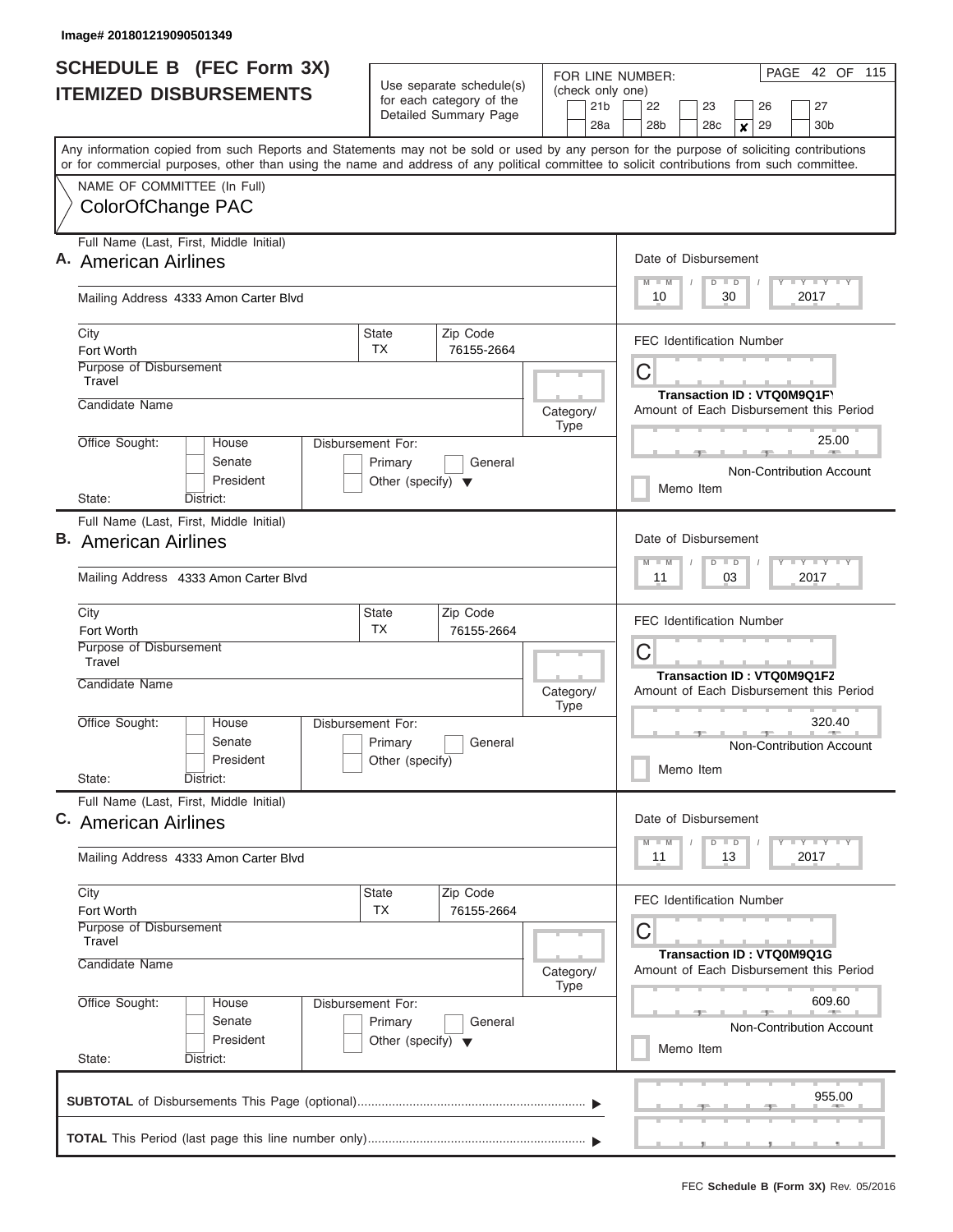|                                                  | <b>SCHEDULE B</b> (FEC Form 3X)                                                                                                            |                                                                      |                                                      |                          |  | PAGE 43 OF 115<br>FOR LINE NUMBER:  |                                                                        |                                 |                            |                  |    |  |                                         |  |  |  |  |
|--------------------------------------------------|--------------------------------------------------------------------------------------------------------------------------------------------|----------------------------------------------------------------------|------------------------------------------------------|--------------------------|--|-------------------------------------|------------------------------------------------------------------------|---------------------------------|----------------------------|------------------|----|--|-----------------------------------------|--|--|--|--|
|                                                  | <b>ITEMIZED DISBURSEMENTS</b>                                                                                                              |                                                                      | Use separate schedule(s)<br>for each category of the |                          |  | (check only one)<br>21 <sub>b</sub> | 22                                                                     |                                 | 23                         |                  | 26 |  | 27                                      |  |  |  |  |
|                                                  |                                                                                                                                            |                                                                      | Detailed Summary Page                                |                          |  | 28a                                 | 28 <sub>b</sub>                                                        |                                 | 28c                        | $\boldsymbol{x}$ | 29 |  | 30 <sub>b</sub>                         |  |  |  |  |
|                                                  | Any information copied from such Reports and Statements may not be sold or used by any person for the purpose of soliciting contributions  |                                                                      |                                                      |                          |  |                                     |                                                                        |                                 |                            |                  |    |  |                                         |  |  |  |  |
|                                                  | or for commercial purposes, other than using the name and address of any political committee to solicit contributions from such committee. |                                                                      |                                                      |                          |  |                                     |                                                                        |                                 |                            |                  |    |  |                                         |  |  |  |  |
| NAME OF COMMITTEE (In Full)<br>ColorOfChange PAC |                                                                                                                                            |                                                                      |                                                      |                          |  |                                     |                                                                        |                                 |                            |                  |    |  |                                         |  |  |  |  |
|                                                  |                                                                                                                                            |                                                                      |                                                      |                          |  |                                     |                                                                        |                                 |                            |                  |    |  |                                         |  |  |  |  |
|                                                  | Full Name (Last, First, Middle Initial)                                                                                                    |                                                                      |                                                      |                          |  |                                     | Date of Disbursement                                                   |                                 |                            |                  |    |  |                                         |  |  |  |  |
| A. American Airlines                             |                                                                                                                                            |                                                                      |                                                      |                          |  |                                     | $M$ $M$                                                                |                                 | $D$ $D$                    |                  |    |  | Y L Y L Y L Y                           |  |  |  |  |
|                                                  | Mailing Address 4333 Amon Carter Blvd                                                                                                      |                                                                      |                                                      |                          |  |                                     | 11                                                                     |                                 |                            | 13               |    |  | 2017                                    |  |  |  |  |
| City                                             |                                                                                                                                            | <b>State</b>                                                         | Zip Code                                             |                          |  | <b>FEC Identification Number</b>    |                                                                        |                                 |                            |                  |    |  |                                         |  |  |  |  |
| Fort Worth<br>Purpose of Disbursement            |                                                                                                                                            | TX.                                                                  | 76155-2664                                           |                          |  |                                     |                                                                        |                                 |                            |                  |    |  |                                         |  |  |  |  |
| Travel                                           |                                                                                                                                            |                                                                      |                                                      |                          |  | С                                   |                                                                        |                                 |                            |                  |    |  |                                         |  |  |  |  |
| Candidate Name                                   |                                                                                                                                            |                                                                      |                                                      | Category/                |  |                                     |                                                                        |                                 | Transaction ID: VTQ0M9Q1G  |                  |    |  | Amount of Each Disbursement this Period |  |  |  |  |
|                                                  |                                                                                                                                            |                                                                      |                                                      | Type                     |  |                                     |                                                                        |                                 |                            |                  |    |  | 78.24                                   |  |  |  |  |
| Office Sought:                                   | House<br>Senate                                                                                                                            | Disbursement For:<br>Primary                                         | General                                              |                          |  |                                     |                                                                        |                                 |                            |                  |    |  |                                         |  |  |  |  |
|                                                  | President                                                                                                                                  | Other (specify) $\blacktriangledown$                                 |                                                      |                          |  |                                     |                                                                        |                                 | Memo Item                  |                  |    |  | Non-Contribution Account                |  |  |  |  |
| State:                                           | District:                                                                                                                                  |                                                                      |                                                      |                          |  |                                     |                                                                        |                                 |                            |                  |    |  |                                         |  |  |  |  |
| Full Name (Last, First, Middle Initial)          |                                                                                                                                            |                                                                      |                                                      |                          |  |                                     |                                                                        |                                 |                            |                  |    |  |                                         |  |  |  |  |
| <b>B.</b> American Airlines                      |                                                                                                                                            |                                                                      |                                                      |                          |  |                                     | Date of Disbursement<br>$T$ $T$ $T$ $T$ $T$ $T$ $T$ $T$ $T$<br>$M - M$ |                                 |                            |                  |    |  |                                         |  |  |  |  |
|                                                  | Mailing Address 4333 Amon Carter Blvd                                                                                                      |                                                                      |                                                      |                          |  |                                     | $D$ $D$<br>11<br>13<br>2017<br><b>FEC Identification Number</b>        |                                 |                            |                  |    |  |                                         |  |  |  |  |
| City                                             |                                                                                                                                            | <b>State</b><br><b>TX</b>                                            | Zip Code                                             |                          |  |                                     |                                                                        |                                 |                            |                  |    |  |                                         |  |  |  |  |
| Fort Worth<br>Purpose of Disbursement            |                                                                                                                                            |                                                                      | 76155-2664                                           |                          |  |                                     | С                                                                      |                                 |                            |                  |    |  |                                         |  |  |  |  |
| Travel                                           |                                                                                                                                            |                                                                      |                                                      |                          |  |                                     |                                                                        |                                 | Transaction ID: VTQ0M9Q1G2 |                  |    |  |                                         |  |  |  |  |
| Candidate Name                                   |                                                                                                                                            |                                                                      |                                                      | Category/<br><b>Type</b> |  |                                     |                                                                        |                                 |                            |                  |    |  | Amount of Each Disbursement this Period |  |  |  |  |
| Office Sought:                                   | House                                                                                                                                      | Disbursement For:                                                    |                                                      |                          |  |                                     | 25.00                                                                  |                                 |                            |                  |    |  |                                         |  |  |  |  |
|                                                  | Senate<br>President                                                                                                                        | Primary<br>Other (specify)                                           | General                                              |                          |  |                                     |                                                                        |                                 |                            |                  |    |  | Non-Contribution Account                |  |  |  |  |
| State:                                           | District:                                                                                                                                  |                                                                      |                                                      |                          |  |                                     |                                                                        |                                 | Memo Item                  |                  |    |  |                                         |  |  |  |  |
|                                                  | Full Name (Last, First, Middle Initial)                                                                                                    |                                                                      |                                                      |                          |  |                                     |                                                                        |                                 |                            |                  |    |  |                                         |  |  |  |  |
| C. American Airlines                             |                                                                                                                                            |                                                                      |                                                      |                          |  |                                     | Date of Disbursement                                                   |                                 |                            |                  |    |  |                                         |  |  |  |  |
|                                                  | Mailing Address 4333 Amon Carter Blvd                                                                                                      |                                                                      |                                                      |                          |  |                                     | $M - M$<br>11                                                          |                                 | $D$ $D$                    | 24               |    |  | $T - Y$ $T - Y$<br>2017                 |  |  |  |  |
| City                                             |                                                                                                                                            | <b>State</b>                                                         | Zip Code                                             |                          |  |                                     | <b>FEC Identification Number</b>                                       |                                 |                            |                  |    |  |                                         |  |  |  |  |
| Fort Worth<br><b>Purpose of Disbursement</b>     |                                                                                                                                            | <b>TX</b>                                                            | 76155-2664                                           |                          |  |                                     |                                                                        |                                 |                            |                  |    |  |                                         |  |  |  |  |
| Travel                                           |                                                                                                                                            |                                                                      |                                                      |                          |  |                                     | С                                                                      |                                 |                            |                  |    |  |                                         |  |  |  |  |
| Candidate Name                                   | Category/                                                                                                                                  | Transaction ID: VTQ0M9Q1G<br>Amount of Each Disbursement this Period |                                                      |                          |  |                                     |                                                                        |                                 |                            |                  |    |  |                                         |  |  |  |  |
| Office Sought:                                   |                                                                                                                                            | 105.20                                                               |                                                      |                          |  |                                     |                                                                        |                                 |                            |                  |    |  |                                         |  |  |  |  |
|                                                  |                                                                                                                                            |                                                                      |                                                      |                          |  |                                     |                                                                        | <b>Non-Contribution Account</b> |                            |                  |    |  |                                         |  |  |  |  |
| State:                                           |                                                                                                                                            |                                                                      |                                                      | Memo Item                |  |                                     |                                                                        |                                 |                            |                  |    |  |                                         |  |  |  |  |
|                                                  | District:                                                                                                                                  |                                                                      |                                                      |                          |  |                                     |                                                                        |                                 |                            |                  |    |  | 208.44                                  |  |  |  |  |
|                                                  |                                                                                                                                            |                                                                      |                                                      |                          |  |                                     |                                                                        |                                 |                            |                  |    |  | .                                       |  |  |  |  |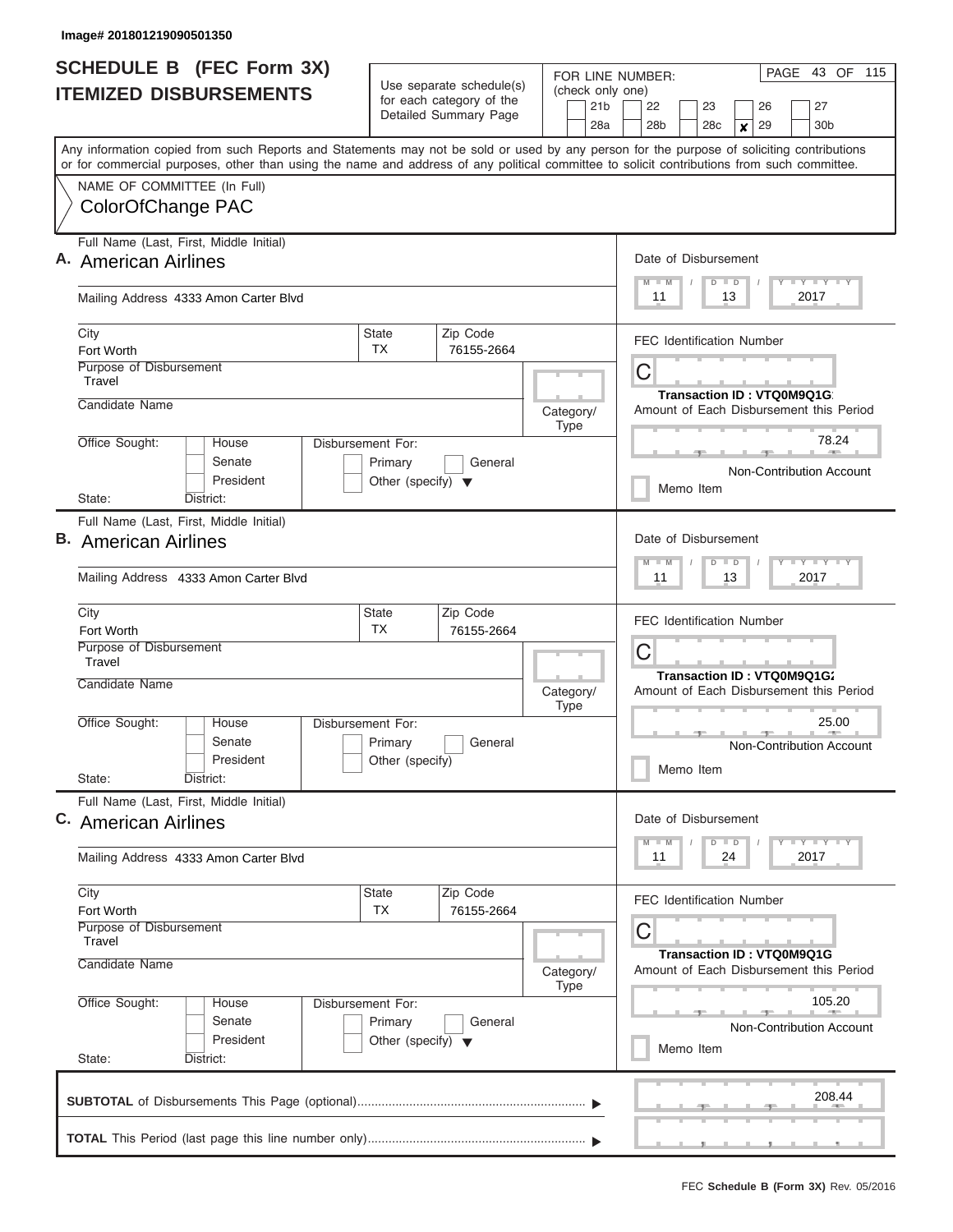| <b>SCHEDULE B (FEC Form 3X)</b>                                                                                                                                                                                                                                                         |                                                                      | Use separate schedule(s)                          | FOR LINE NUMBER:                                         | 44 OF 115<br>PAGE                                                                                     |  |  |  |  |  |  |  |  |  |
|-----------------------------------------------------------------------------------------------------------------------------------------------------------------------------------------------------------------------------------------------------------------------------------------|----------------------------------------------------------------------|---------------------------------------------------|----------------------------------------------------------|-------------------------------------------------------------------------------------------------------|--|--|--|--|--|--|--|--|--|
| <b>ITEMIZED DISBURSEMENTS</b>                                                                                                                                                                                                                                                           |                                                                      | for each category of the<br>Detailed Summary Page | (check only one)<br>21 <sub>b</sub><br>28a               | 22<br>27<br>23<br>26<br>28 <sub>b</sub><br>28c<br>29<br>30 <sub>b</sub><br>×                          |  |  |  |  |  |  |  |  |  |
| Any information copied from such Reports and Statements may not be sold or used by any person for the purpose of soliciting contributions<br>or for commercial purposes, other than using the name and address of any political committee to solicit contributions from such committee. |                                                                      |                                                   |                                                          |                                                                                                       |  |  |  |  |  |  |  |  |  |
| NAME OF COMMITTEE (In Full)<br>ColorOfChange PAC                                                                                                                                                                                                                                        |                                                                      |                                                   |                                                          |                                                                                                       |  |  |  |  |  |  |  |  |  |
| Full Name (Last, First, Middle Initial)<br>A. American Airlines                                                                                                                                                                                                                         |                                                                      |                                                   | Date of Disbursement<br>Y LY LY LY<br>$M$ $M$<br>$D$ $D$ |                                                                                                       |  |  |  |  |  |  |  |  |  |
| Mailing Address 4333 Amon Carter Blvd                                                                                                                                                                                                                                                   |                                                                      |                                                   |                                                          | 24<br>2017<br>11                                                                                      |  |  |  |  |  |  |  |  |  |
| City<br>Fort Worth<br>Purpose of Disbursement                                                                                                                                                                                                                                           | <b>State</b><br><b>TX</b>                                            | Zip Code<br>76155-2664                            |                                                          | <b>FEC Identification Number</b>                                                                      |  |  |  |  |  |  |  |  |  |
| Travel<br>Candidate Name                                                                                                                                                                                                                                                                |                                                                      |                                                   | Category/                                                | C<br>Transaction ID: VTQ0M9Q1G<br>Amount of Each Disbursement this Period                             |  |  |  |  |  |  |  |  |  |
| Office Sought:<br>House<br>Senate<br>President                                                                                                                                                                                                                                          | Disbursement For:<br>Primary<br>Other (specify) $\blacktriangledown$ | General                                           | <b>Type</b>                                              | 13.51<br>Non-Contribution Account<br>Memo Item                                                        |  |  |  |  |  |  |  |  |  |
| District:<br>State:<br>Full Name (Last, First, Middle Initial)<br>В.<br>Amtrak                                                                                                                                                                                                          |                                                                      |                                                   |                                                          |                                                                                                       |  |  |  |  |  |  |  |  |  |
| Mailing Address 60 Massachusetts Ave NE                                                                                                                                                                                                                                                 |                                                                      |                                                   |                                                          | Date of Disbursement<br>$T - Y$ $T - Y$ $T - Y$<br>$M - M$<br>$\blacksquare$<br>D<br>07<br>12<br>2017 |  |  |  |  |  |  |  |  |  |
| City<br>Washington<br>Purpose of Disbursement                                                                                                                                                                                                                                           | <b>State</b><br>DC.                                                  | Zip Code<br>20002-4285                            |                                                          | <b>FEC Identification Number</b>                                                                      |  |  |  |  |  |  |  |  |  |
| Travel<br>Candidate Name                                                                                                                                                                                                                                                                |                                                                      |                                                   | Category/                                                | C<br>Transaction ID: VTQ0M9Q1G!<br>Amount of Each Disbursement this Period                            |  |  |  |  |  |  |  |  |  |
| Office Sought:<br>House<br>Senate<br>President<br>State:<br>District:                                                                                                                                                                                                                   | Disbursement For:<br>Primary<br>Other (specify)                      | General                                           | <b>Type</b>                                              | 165.00<br><b>Non-Contribution Account</b><br>Memo Item                                                |  |  |  |  |  |  |  |  |  |
| Full Name (Last, First, Middle Initial)<br>C. Amtrak                                                                                                                                                                                                                                    |                                                                      |                                                   |                                                          | Date of Disbursement                                                                                  |  |  |  |  |  |  |  |  |  |
| Mailing Address 60 Massachusetts Ave NE                                                                                                                                                                                                                                                 |                                                                      |                                                   |                                                          | $T - Y$ $T - Y$<br>$M - M$<br>$D$ $D$<br>2017<br>07<br>17                                             |  |  |  |  |  |  |  |  |  |
| City<br>Washington                                                                                                                                                                                                                                                                      | <b>State</b><br>DC                                                   | Zip Code<br>20002-4285                            |                                                          | <b>FEC Identification Number</b>                                                                      |  |  |  |  |  |  |  |  |  |
| Purpose of Disbursement<br>Travel<br>Candidate Name                                                                                                                                                                                                                                     |                                                                      |                                                   | Category/<br>Type                                        | С<br>Transaction ID: VTQ0M9Q1G<br>Amount of Each Disbursement this Period                             |  |  |  |  |  |  |  |  |  |
| Office Sought:<br>House<br>Senate<br>President<br>State:<br>District:                                                                                                                                                                                                                   | Disbursement For:<br>Primary<br>Other (specify) $\blacktriangledown$ | General                                           |                                                          | 226.00<br>Non-Contribution Account<br>Memo Item                                                       |  |  |  |  |  |  |  |  |  |
|                                                                                                                                                                                                                                                                                         |                                                                      |                                                   |                                                          | 404.51                                                                                                |  |  |  |  |  |  |  |  |  |
|                                                                                                                                                                                                                                                                                         |                                                                      |                                                   |                                                          | , , ,                                                                                                 |  |  |  |  |  |  |  |  |  |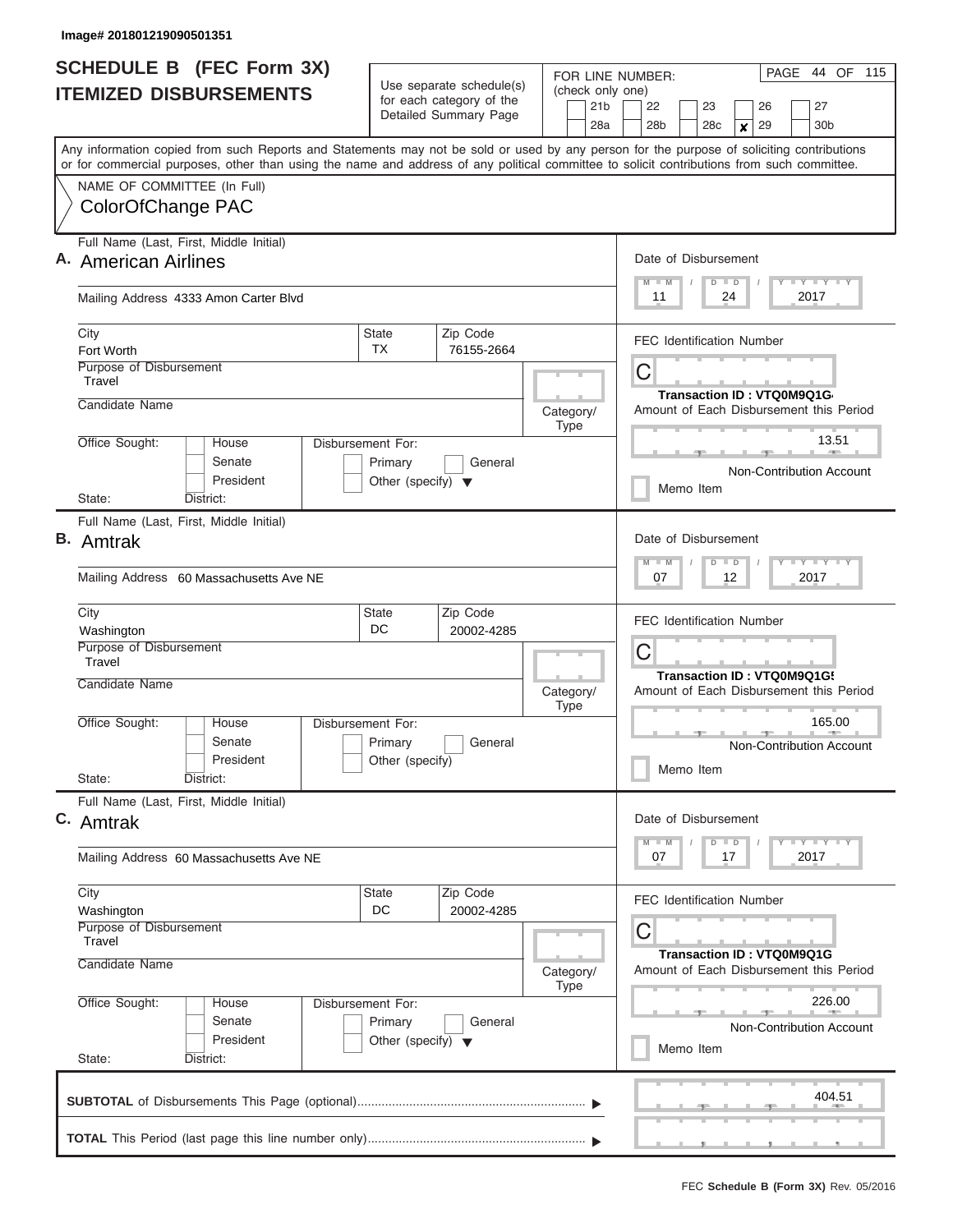| <b>SCHEDULE B</b> (FEC Form 3X)<br><b>ITEMIZED DISBURSEMENTS</b>                                                                                                                                                                                                                                                       |                                                                      | Use separate schedule(s)<br>for each category of the<br>Detailed Summary Page | FOR LINE NUMBER:<br>(check only one)<br>21 <sub>b</sub><br>28a            | 45 OF 115<br>PAGE<br>27<br>22<br>23<br>26<br>28 <sub>b</sub><br>28c<br>29<br>30 <sub>b</sub><br>×                                         |  |  |  |  |  |  |  |  |  |  |
|------------------------------------------------------------------------------------------------------------------------------------------------------------------------------------------------------------------------------------------------------------------------------------------------------------------------|----------------------------------------------------------------------|-------------------------------------------------------------------------------|---------------------------------------------------------------------------|-------------------------------------------------------------------------------------------------------------------------------------------|--|--|--|--|--|--|--|--|--|--|
| Any information copied from such Reports and Statements may not be sold or used by any person for the purpose of soliciting contributions<br>or for commercial purposes, other than using the name and address of any political committee to solicit contributions from such committee.<br>NAME OF COMMITTEE (In Full) |                                                                      |                                                                               |                                                                           |                                                                                                                                           |  |  |  |  |  |  |  |  |  |  |
| ColorOfChange PAC                                                                                                                                                                                                                                                                                                      |                                                                      |                                                                               |                                                                           |                                                                                                                                           |  |  |  |  |  |  |  |  |  |  |
| Full Name (Last, First, Middle Initial)<br>A. Anantharaman, Sandhya, , ,                                                                                                                                                                                                                                               |                                                                      |                                                                               |                                                                           | Date of Disbursement<br>Y I Y I Y I Y<br>$M$ $M$<br>$D$ $D$                                                                               |  |  |  |  |  |  |  |  |  |  |
| Mailing Address 1714 Franklin St<br>#100-136                                                                                                                                                                                                                                                                           |                                                                      |                                                                               |                                                                           | 07<br>26<br>2017                                                                                                                          |  |  |  |  |  |  |  |  |  |  |
| City<br>Oakland                                                                                                                                                                                                                                                                                                        | State<br>CA                                                          | Zip Code<br>94612-3488                                                        |                                                                           | <b>FEC Identification Number</b>                                                                                                          |  |  |  |  |  |  |  |  |  |  |
| Purpose of Disbursement<br>Salary<br>Candidate Name                                                                                                                                                                                                                                                                    |                                                                      |                                                                               | Category/                                                                 | С<br>Transaction ID: VTQ0M9Q2F2<br>Amount of Each Disbursement this Period                                                                |  |  |  |  |  |  |  |  |  |  |
| Office Sought:<br>House<br>Senate<br>President                                                                                                                                                                                                                                                                         | Disbursement For:<br>Primary<br>Other (specify) $\blacktriangledown$ | General                                                                       | Type                                                                      | 72.11<br>Non-Contribution Account<br>Memo Item                                                                                            |  |  |  |  |  |  |  |  |  |  |
| District:<br>State:                                                                                                                                                                                                                                                                                                    |                                                                      |                                                                               |                                                                           |                                                                                                                                           |  |  |  |  |  |  |  |  |  |  |
| Full Name (Last, First, Middle Initial)<br>B. Anantharaman, Sandhya, , ,                                                                                                                                                                                                                                               |                                                                      |                                                                               |                                                                           | Date of Disbursement<br>$M - M$<br>Y FY FY FY<br>$D$ $D$                                                                                  |  |  |  |  |  |  |  |  |  |  |
| Mailing Address 1714 Franklin St<br>#100-136                                                                                                                                                                                                                                                                           |                                                                      |                                                                               |                                                                           | 08<br>16<br>2017<br><b>FEC Identification Number</b><br>С<br><b>Transaction ID: VTQ0M9Q2F4</b><br>Amount of Each Disbursement this Period |  |  |  |  |  |  |  |  |  |  |
| City<br>Oakland                                                                                                                                                                                                                                                                                                        | <b>State</b><br>CA                                                   | Zip Code<br>94612-3488                                                        |                                                                           |                                                                                                                                           |  |  |  |  |  |  |  |  |  |  |
| Purpose of Disbursement<br>Salary<br>Candidate Name                                                                                                                                                                                                                                                                    |                                                                      |                                                                               |                                                                           |                                                                                                                                           |  |  |  |  |  |  |  |  |  |  |
| Office Sought:<br>House<br>Senate<br>President<br>State:<br>District:                                                                                                                                                                                                                                                  | Disbursement For:<br>Primary<br>Other (specify)                      | General                                                                       | Category/<br><b>Type</b>                                                  | 240.35<br>Non-Contribution Account<br>Memo Item                                                                                           |  |  |  |  |  |  |  |  |  |  |
| Full Name (Last, First, Middle Initial)<br>C. Anantharaman, Sandhya, , ,                                                                                                                                                                                                                                               |                                                                      |                                                                               |                                                                           | Date of Disbursement<br>$\mathbf{I}$ $\mathbf{Y}$ $\mathbf{I}$ $\mathbf{Y}$ $\mathbf{I}$ $\mathbf{Y}$<br>$M$ $M$<br>$D$ $D$               |  |  |  |  |  |  |  |  |  |  |
| Mailing Address 1714 Franklin St<br>#100-136                                                                                                                                                                                                                                                                           |                                                                      |                                                                               |                                                                           | 08<br>30<br>2017                                                                                                                          |  |  |  |  |  |  |  |  |  |  |
| City<br>Oakland                                                                                                                                                                                                                                                                                                        | State<br>CA                                                          | Zip Code<br>94612-3488                                                        |                                                                           | <b>FEC Identification Number</b>                                                                                                          |  |  |  |  |  |  |  |  |  |  |
| Purpose of Disbursement<br>Salary<br>Candidate Name                                                                                                                                                                                                                                                                    |                                                                      | Category/<br><b>Type</b>                                                      | С<br>Transaction ID: VTQ0M9Q2F<br>Amount of Each Disbursement this Period |                                                                                                                                           |  |  |  |  |  |  |  |  |  |  |
| Office Sought:<br>Disbursement For:<br>House<br>Senate<br>President<br>State:<br>District:                                                                                                                                                                                                                             |                                                                      | 1970.87<br>Non-Contribution Account<br>Memo Item                              |                                                                           |                                                                                                                                           |  |  |  |  |  |  |  |  |  |  |
|                                                                                                                                                                                                                                                                                                                        |                                                                      |                                                                               |                                                                           |                                                                                                                                           |  |  |  |  |  |  |  |  |  |  |
|                                                                                                                                                                                                                                                                                                                        |                                                                      |                                                                               |                                                                           |                                                                                                                                           |  |  |  |  |  |  |  |  |  |  |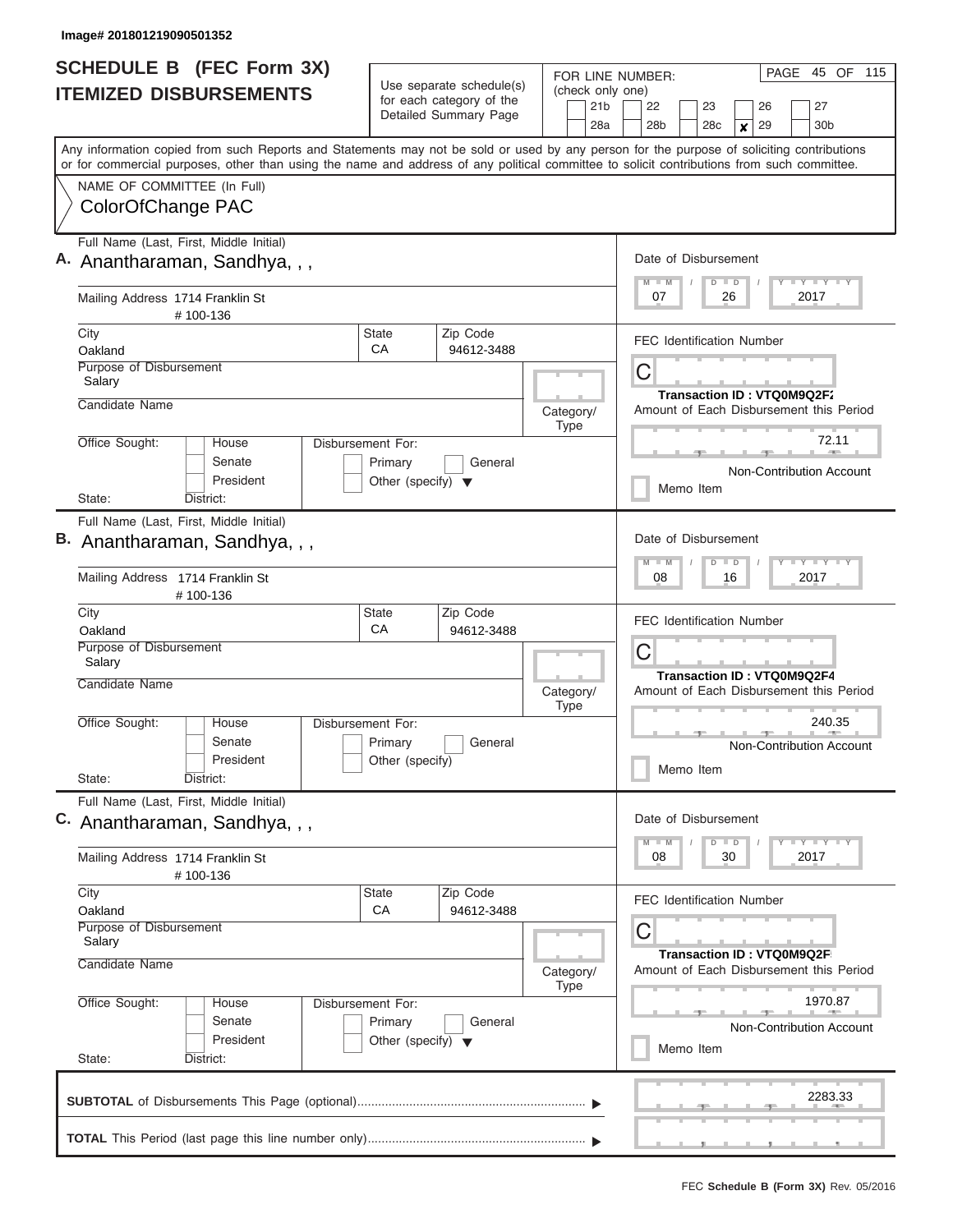| <b>SCHEDULE B</b> (FEC Form 3X)<br><b>ITEMIZED DISBURSEMENTS</b>                                                                                                                                                                                                                                                                            |                                                 | Use separate schedule(s)<br>for each category of the<br>Detailed Summary Page | FOR LINE NUMBER:<br>(check only one)<br>21 <sub>b</sub><br>28a | 46 OF 115<br>PAGE<br>27<br>22<br>23<br>26<br>28 <sub>b</sub><br>28c<br>29<br>30 <sub>b</sub><br>×                       |  |  |  |  |  |  |  |  |  |  |
|---------------------------------------------------------------------------------------------------------------------------------------------------------------------------------------------------------------------------------------------------------------------------------------------------------------------------------------------|-------------------------------------------------|-------------------------------------------------------------------------------|----------------------------------------------------------------|-------------------------------------------------------------------------------------------------------------------------|--|--|--|--|--|--|--|--|--|--|
| Any information copied from such Reports and Statements may not be sold or used by any person for the purpose of soliciting contributions<br>or for commercial purposes, other than using the name and address of any political committee to solicit contributions from such committee.<br>NAME OF COMMITTEE (In Full)<br>ColorOfChange PAC |                                                 |                                                                               |                                                                |                                                                                                                         |  |  |  |  |  |  |  |  |  |  |
|                                                                                                                                                                                                                                                                                                                                             |                                                 |                                                                               |                                                                |                                                                                                                         |  |  |  |  |  |  |  |  |  |  |
| Full Name (Last, First, Middle Initial)<br>A. Anantharaman, Sandhya, , ,                                                                                                                                                                                                                                                                    |                                                 |                                                                               |                                                                | Date of Disbursement<br>$M$ $M$<br>Y I Y I Y I Y<br>$D$ $D$                                                             |  |  |  |  |  |  |  |  |  |  |
| Mailing Address 1714 Franklin St<br>#100-136                                                                                                                                                                                                                                                                                                |                                                 |                                                                               |                                                                | 09<br>15<br>2017                                                                                                        |  |  |  |  |  |  |  |  |  |  |
| City<br>Oakland                                                                                                                                                                                                                                                                                                                             | State<br>CA                                     | Zip Code<br>94612-3488                                                        |                                                                | <b>FEC Identification Number</b>                                                                                        |  |  |  |  |  |  |  |  |  |  |
| Purpose of Disbursement<br>Salary<br>Candidate Name                                                                                                                                                                                                                                                                                         |                                                 |                                                                               |                                                                | С<br>Transaction ID: VTQ0M9Q2F6                                                                                         |  |  |  |  |  |  |  |  |  |  |
|                                                                                                                                                                                                                                                                                                                                             | Category/<br>Type                               | Amount of Each Disbursement this Period                                       |                                                                |                                                                                                                         |  |  |  |  |  |  |  |  |  |  |
| Office Sought:<br>Disbursement For:<br>House<br>Senate<br>President                                                                                                                                                                                                                                                                         | General<br>Other (specify) $\blacktriangledown$ |                                                                               | 384.56<br>Non-Contribution Account<br>Memo Item                |                                                                                                                         |  |  |  |  |  |  |  |  |  |  |
| District:<br>State:                                                                                                                                                                                                                                                                                                                         |                                                 |                                                                               |                                                                |                                                                                                                         |  |  |  |  |  |  |  |  |  |  |
| Full Name (Last, First, Middle Initial)<br>B. Anantharaman, Sandhya, , ,                                                                                                                                                                                                                                                                    |                                                 |                                                                               |                                                                | Date of Disbursement<br><b>TEY TEY TEY</b><br>$M - M$<br>$D$ $D$                                                        |  |  |  |  |  |  |  |  |  |  |
| Mailing Address 1714 Franklin St<br>#100-136                                                                                                                                                                                                                                                                                                |                                                 |                                                                               |                                                                | 10<br>04<br>2017                                                                                                        |  |  |  |  |  |  |  |  |  |  |
| City<br>Oakland                                                                                                                                                                                                                                                                                                                             | <b>State</b><br>CA                              | Zip Code<br>94612-3488                                                        |                                                                | <b>FEC Identification Number</b>                                                                                        |  |  |  |  |  |  |  |  |  |  |
| Purpose of Disbursement<br>Salary                                                                                                                                                                                                                                                                                                           |                                                 |                                                                               |                                                                | С<br><b>Transaction ID: VTQ0M9Q2F7</b>                                                                                  |  |  |  |  |  |  |  |  |  |  |
| Candidate Name                                                                                                                                                                                                                                                                                                                              |                                                 |                                                                               | Category/<br><b>Type</b>                                       | Amount of Each Disbursement this Period                                                                                 |  |  |  |  |  |  |  |  |  |  |
| Office Sought:<br>House<br>Senate<br>President<br>State:<br>District:                                                                                                                                                                                                                                                                       | Disbursement For:<br>Primary<br>Other (specify) | General                                                                       |                                                                | 384.56<br>Non-Contribution Account<br>Memo Item                                                                         |  |  |  |  |  |  |  |  |  |  |
| Full Name (Last, First, Middle Initial)<br>C. Anantharaman, Sandhya, , ,                                                                                                                                                                                                                                                                    |                                                 |                                                                               |                                                                | Date of Disbursement                                                                                                    |  |  |  |  |  |  |  |  |  |  |
| Mailing Address 1714 Franklin St<br>#100-136                                                                                                                                                                                                                                                                                                |                                                 |                                                                               |                                                                | $\mathbf{I}$ $\mathbf{Y}$ $\mathbf{I}$ $\mathbf{Y}$ $\mathbf{I}$ $\mathbf{Y}$<br>$M$ $M$<br>$D$ $D$<br>10<br>13<br>2017 |  |  |  |  |  |  |  |  |  |  |
| City<br>Oakland                                                                                                                                                                                                                                                                                                                             | State<br>CA                                     | Zip Code<br>94612-3488                                                        |                                                                | <b>FEC Identification Number</b>                                                                                        |  |  |  |  |  |  |  |  |  |  |
| Purpose of Disbursement<br>Salary                                                                                                                                                                                                                                                                                                           |                                                 |                                                                               |                                                                | С<br>Transaction ID: VTQ0M9Q2F                                                                                          |  |  |  |  |  |  |  |  |  |  |
| Candidate Name                                                                                                                                                                                                                                                                                                                              |                                                 |                                                                               | Category/<br><b>Type</b>                                       | Amount of Each Disbursement this Period                                                                                 |  |  |  |  |  |  |  |  |  |  |
| Office Sought:<br>Disbursement For:<br>House<br>Senate<br>President<br>State:<br>District:                                                                                                                                                                                                                                                  |                                                 | 865.26<br>Non-Contribution Account<br>Memo Item                               |                                                                |                                                                                                                         |  |  |  |  |  |  |  |  |  |  |
|                                                                                                                                                                                                                                                                                                                                             |                                                 |                                                                               |                                                                | 1634.38                                                                                                                 |  |  |  |  |  |  |  |  |  |  |
|                                                                                                                                                                                                                                                                                                                                             |                                                 |                                                                               |                                                                |                                                                                                                         |  |  |  |  |  |  |  |  |  |  |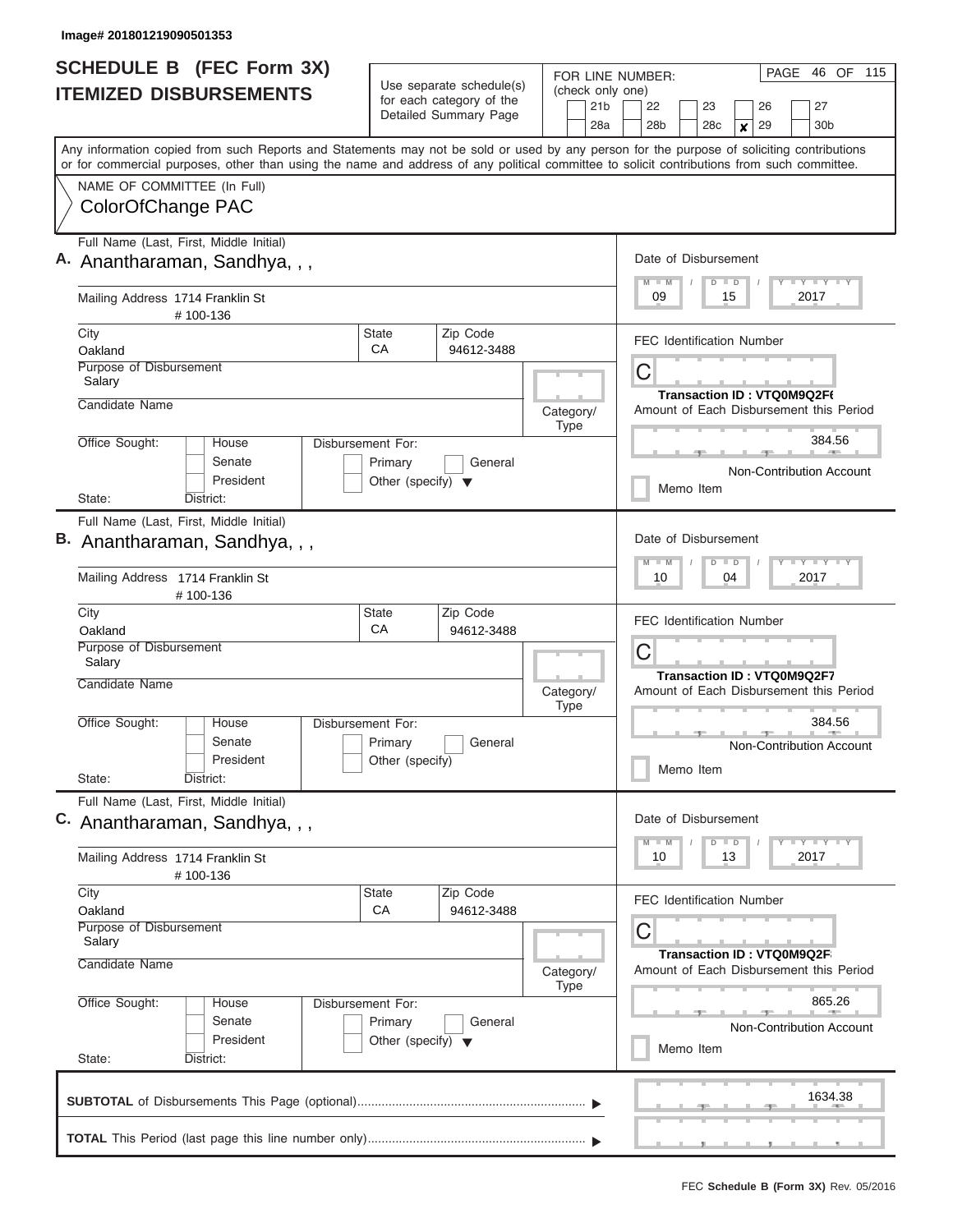| <b>SCHEDULE B</b> (FEC Form 3X)<br><b>ITEMIZED DISBURSEMENTS</b>                                                                                                                                                                                                                                                       |                                                 | Use separate schedule(s)<br>for each category of the<br>Detailed Summary Page | FOR LINE NUMBER:<br>(check only one)<br>21 <sub>b</sub><br>28a | 47 OF 115<br>PAGE<br>27<br>22<br>23<br>26<br>28 <sub>b</sub><br>28c<br>29<br>30 <sub>b</sub><br>×                       |  |  |  |  |  |  |  |  |  |  |
|------------------------------------------------------------------------------------------------------------------------------------------------------------------------------------------------------------------------------------------------------------------------------------------------------------------------|-------------------------------------------------|-------------------------------------------------------------------------------|----------------------------------------------------------------|-------------------------------------------------------------------------------------------------------------------------|--|--|--|--|--|--|--|--|--|--|
| Any information copied from such Reports and Statements may not be sold or used by any person for the purpose of soliciting contributions<br>or for commercial purposes, other than using the name and address of any political committee to solicit contributions from such committee.<br>NAME OF COMMITTEE (In Full) |                                                 |                                                                               |                                                                |                                                                                                                         |  |  |  |  |  |  |  |  |  |  |
| ColorOfChange PAC                                                                                                                                                                                                                                                                                                      |                                                 |                                                                               |                                                                |                                                                                                                         |  |  |  |  |  |  |  |  |  |  |
| Full Name (Last, First, Middle Initial)<br>A. Anantharaman, Sandhya, , ,                                                                                                                                                                                                                                               |                                                 |                                                                               |                                                                | Date of Disbursement<br>Y I Y I Y I Y<br>$M$ $M$<br>$D$ $D$                                                             |  |  |  |  |  |  |  |  |  |  |
| Mailing Address 1714 Franklin St<br>#100-136                                                                                                                                                                                                                                                                           |                                                 |                                                                               |                                                                | 11<br>08<br>2017                                                                                                        |  |  |  |  |  |  |  |  |  |  |
| City<br>Oakland                                                                                                                                                                                                                                                                                                        | State<br>CA                                     | Zip Code<br>94612-3488                                                        |                                                                | <b>FEC Identification Number</b>                                                                                        |  |  |  |  |  |  |  |  |  |  |
| Purpose of Disbursement<br>Salary<br>Candidate Name                                                                                                                                                                                                                                                                    |                                                 |                                                                               | Category/                                                      | С<br>Transaction ID: VTQ0M9Q2F9<br>Amount of Each Disbursement this Period                                              |  |  |  |  |  |  |  |  |  |  |
| Office Sought:<br>Disbursement For:<br>House                                                                                                                                                                                                                                                                           | Type                                            | 240.35                                                                        |                                                                |                                                                                                                         |  |  |  |  |  |  |  |  |  |  |
| Senate<br>President                                                                                                                                                                                                                                                                                                    |                                                 | Non-Contribution Account<br>Memo Item                                         |                                                                |                                                                                                                         |  |  |  |  |  |  |  |  |  |  |
| District:<br>State:<br>Full Name (Last, First, Middle Initial)                                                                                                                                                                                                                                                         |                                                 |                                                                               |                                                                |                                                                                                                         |  |  |  |  |  |  |  |  |  |  |
| B. Anantharaman, Sandhya, , ,                                                                                                                                                                                                                                                                                          |                                                 |                                                                               |                                                                | Date of Disbursement<br><b>TEY TEY TEY</b><br>$M - M$<br>$D$ $D$                                                        |  |  |  |  |  |  |  |  |  |  |
| Mailing Address 1714 Franklin St<br>#100-136                                                                                                                                                                                                                                                                           |                                                 |                                                                               |                                                                | 12<br>06<br>2017                                                                                                        |  |  |  |  |  |  |  |  |  |  |
| City<br>Oakland                                                                                                                                                                                                                                                                                                        | <b>State</b><br>CA                              | Zip Code<br>94612-3488                                                        |                                                                | <b>FEC Identification Number</b>                                                                                        |  |  |  |  |  |  |  |  |  |  |
| Purpose of Disbursement<br>Salary<br>Candidate Name                                                                                                                                                                                                                                                                    |                                                 |                                                                               |                                                                | С<br>Transaction ID: VTQ0M9Q2F/                                                                                         |  |  |  |  |  |  |  |  |  |  |
|                                                                                                                                                                                                                                                                                                                        |                                                 |                                                                               | Category/<br><b>Type</b>                                       | Amount of Each Disbursement this Period                                                                                 |  |  |  |  |  |  |  |  |  |  |
| Office Sought:<br>House<br>Senate<br>President<br>State:<br>District:                                                                                                                                                                                                                                                  | Disbursement For:<br>Primary<br>Other (specify) | General                                                                       |                                                                | 384.56<br>Non-Contribution Account<br>Memo Item                                                                         |  |  |  |  |  |  |  |  |  |  |
| Full Name (Last, First, Middle Initial)<br>C. Anantharaman, Sandhya, , ,                                                                                                                                                                                                                                               |                                                 |                                                                               |                                                                | Date of Disbursement                                                                                                    |  |  |  |  |  |  |  |  |  |  |
| Mailing Address 1714 Franklin St<br>#100-136                                                                                                                                                                                                                                                                           |                                                 |                                                                               |                                                                | $\mathbf{I}$ $\mathbf{Y}$ $\mathbf{I}$ $\mathbf{Y}$ $\mathbf{I}$ $\mathbf{Y}$<br>$M$ $M$<br>$D$ $D$<br>12<br>06<br>2017 |  |  |  |  |  |  |  |  |  |  |
| City<br>Oakland                                                                                                                                                                                                                                                                                                        | State<br>CA                                     | Zip Code<br>94612-3488                                                        |                                                                | <b>FEC Identification Number</b>                                                                                        |  |  |  |  |  |  |  |  |  |  |
| Purpose of Disbursement<br>Salary                                                                                                                                                                                                                                                                                      |                                                 |                                                                               |                                                                | С<br>Transaction ID: VTQ0M9Q2FI                                                                                         |  |  |  |  |  |  |  |  |  |  |
| Candidate Name                                                                                                                                                                                                                                                                                                         | Category/                                       |                                                                               |                                                                |                                                                                                                         |  |  |  |  |  |  |  |  |  |  |
| Office Sought:<br>Disbursement For:<br>House<br>Senate<br>President<br>State:<br>District:                                                                                                                                                                                                                             |                                                 | 528.77<br>Non-Contribution Account<br>Memo Item                               |                                                                |                                                                                                                         |  |  |  |  |  |  |  |  |  |  |
|                                                                                                                                                                                                                                                                                                                        |                                                 |                                                                               |                                                                | 1153.68                                                                                                                 |  |  |  |  |  |  |  |  |  |  |
|                                                                                                                                                                                                                                                                                                                        |                                                 |                                                                               |                                                                |                                                                                                                         |  |  |  |  |  |  |  |  |  |  |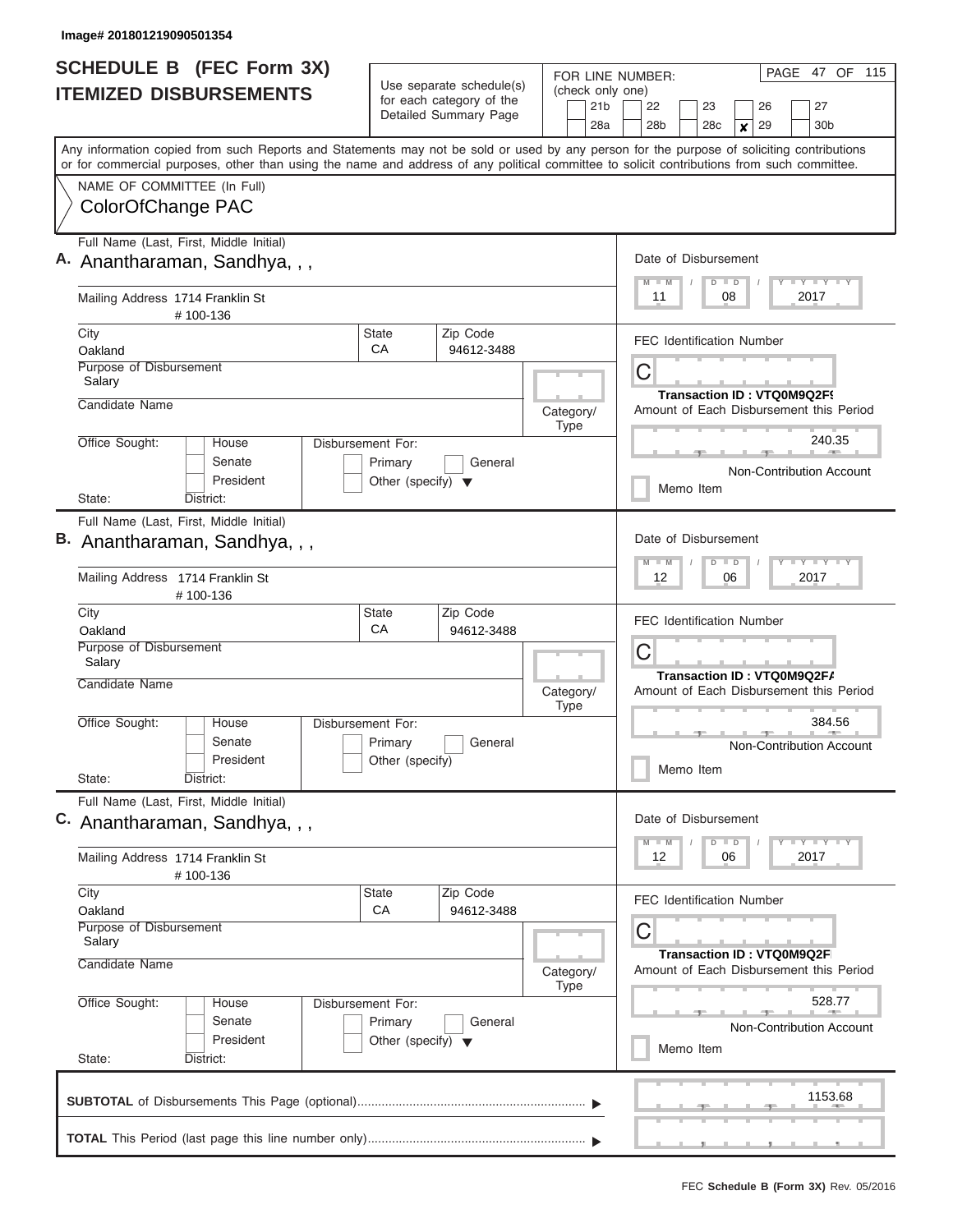|    | <b>SCHEDULE B</b> (FEC Form 3X)                                                                                                            |                                      | Use separate schedule(s) |                                  |             |                 | PAGE<br>FOR LINE NUMBER:<br>(check only one)           |                                                                            |                                         |                                                                      |           |               |                  |    |                            |      | 48 OF 115                       |  |  |
|----|--------------------------------------------------------------------------------------------------------------------------------------------|--------------------------------------|--------------------------|----------------------------------|-------------|-----------------|--------------------------------------------------------|----------------------------------------------------------------------------|-----------------------------------------|----------------------------------------------------------------------|-----------|---------------|------------------|----|----------------------------|------|---------------------------------|--|--|
|    | <b>ITEMIZED DISBURSEMENTS</b>                                                                                                              |                                      | for each category of the |                                  |             | 21 <sub>b</sub> |                                                        |                                                                            | 22                                      |                                                                      | 23        |               |                  | 26 |                            |      | 27                              |  |  |
|    |                                                                                                                                            |                                      | Detailed Summary Page    |                                  |             | 28a             |                                                        |                                                                            | 28 <sub>b</sub>                         |                                                                      | 28c       |               | $\boldsymbol{x}$ | 29 |                            |      | 30 <sub>b</sub>                 |  |  |
|    | Any information copied from such Reports and Statements may not be sold or used by any person for the purpose of soliciting contributions  |                                      |                          |                                  |             |                 |                                                        |                                                                            |                                         |                                                                      |           |               |                  |    |                            |      |                                 |  |  |
|    | or for commercial purposes, other than using the name and address of any political committee to solicit contributions from such committee. |                                      |                          |                                  |             |                 |                                                        |                                                                            |                                         |                                                                      |           |               |                  |    |                            |      |                                 |  |  |
|    | NAME OF COMMITTEE (In Full)<br>ColorOfChange PAC                                                                                           |                                      |                          |                                  |             |                 |                                                        |                                                                            |                                         |                                                                      |           |               |                  |    |                            |      |                                 |  |  |
|    |                                                                                                                                            |                                      |                          |                                  |             |                 |                                                        |                                                                            |                                         |                                                                      |           |               |                  |    |                            |      |                                 |  |  |
|    | Full Name (Last, First, Middle Initial)                                                                                                    |                                      |                          |                                  |             |                 | Date of Disbursement                                   |                                                                            |                                         |                                                                      |           |               |                  |    |                            |      |                                 |  |  |
|    | A. Anantharaman, Sandhya, , ,                                                                                                              |                                      |                          |                                  |             |                 |                                                        |                                                                            | $M$ $M$                                 |                                                                      |           | $D$ $D$       |                  |    |                            |      | Y I Y I Y I Y                   |  |  |
|    | Mailing Address 1714 Franklin St<br>#100-136                                                                                               |                                      |                          |                                  |             |                 | 12<br>21<br>2017                                       |                                                                            |                                         |                                                                      |           |               |                  |    |                            |      |                                 |  |  |
|    | City                                                                                                                                       | <b>State</b><br>CA                   | Zip Code                 | <b>FEC Identification Number</b> |             |                 |                                                        |                                                                            |                                         |                                                                      |           |               |                  |    |                            |      |                                 |  |  |
|    | Oakland<br>Purpose of Disbursement                                                                                                         |                                      | 94612-3488               |                                  |             |                 |                                                        |                                                                            |                                         |                                                                      |           |               |                  |    |                            |      |                                 |  |  |
|    | Salary                                                                                                                                     |                                      |                          |                                  |             |                 |                                                        | С                                                                          |                                         |                                                                      |           |               |                  |    |                            |      |                                 |  |  |
|    | Candidate Name                                                                                                                             |                                      |                          | Category/                        |             |                 |                                                        |                                                                            | Amount of Each Disbursement this Period |                                                                      |           |               |                  |    | Transaction ID: VTQ0M9Q2F( |      |                                 |  |  |
|    |                                                                                                                                            |                                      |                          |                                  | Type        |                 |                                                        |                                                                            |                                         |                                                                      |           |               |                  |    |                            |      |                                 |  |  |
|    | Office Sought:<br><b>House</b><br>Disbursement For:<br>Senate                                                                              | Primary                              | General                  |                                  |             |                 |                                                        |                                                                            |                                         |                                                                      |           |               |                  |    |                            |      | 528.77                          |  |  |
|    | President                                                                                                                                  | Other (specify) $\blacktriangledown$ |                          |                                  |             |                 |                                                        |                                                                            |                                         |                                                                      |           |               |                  |    |                            |      | Non-Contribution Account        |  |  |
|    | District:<br>State:                                                                                                                        |                                      |                          |                                  |             |                 |                                                        |                                                                            |                                         | Memo Item                                                            |           |               |                  |    |                            |      |                                 |  |  |
|    | Full Name (Last, First, Middle Initial)                                                                                                    |                                      |                          |                                  |             |                 |                                                        |                                                                            |                                         |                                                                      |           |               |                  |    |                            |      |                                 |  |  |
| В. | Catalist                                                                                                                                   |                                      |                          |                                  |             |                 | Date of Disbursement<br>$T$ $Y$ $T$ $Y$ $T$<br>$D$ $D$ |                                                                            |                                         |                                                                      |           |               |                  |    |                            |      |                                 |  |  |
|    | Mailing Address 1090 Vermont Ave NW<br>Ste 300                                                                                             |                                      |                          |                                  |             |                 |                                                        |                                                                            | $M - M$<br>10                           |                                                                      |           | 10            |                  |    |                            | 2017 |                                 |  |  |
|    | City                                                                                                                                       | <b>State</b>                         | Zip Code                 |                                  |             |                 |                                                        | <b>FEC Identification Number</b>                                           |                                         |                                                                      |           |               |                  |    |                            |      |                                 |  |  |
|    | Washington<br>Purpose of Disbursement                                                                                                      | DC                                   | 20005-4966               |                                  |             |                 |                                                        |                                                                            |                                         |                                                                      |           |               |                  |    |                            |      |                                 |  |  |
|    | Data Acquisition                                                                                                                           |                                      |                          |                                  |             |                 |                                                        | С<br>Transaction ID: VTQ0M9Q1G{<br>Amount of Each Disbursement this Period |                                         |                                                                      |           |               |                  |    |                            |      |                                 |  |  |
|    | Candidate Name                                                                                                                             |                                      |                          | Category/                        | <b>Type</b> |                 |                                                        |                                                                            |                                         |                                                                      |           |               |                  |    |                            |      |                                 |  |  |
|    | Office Sought:<br>House<br>Disbursement For:                                                                                               |                                      |                          |                                  |             |                 |                                                        |                                                                            |                                         |                                                                      |           |               |                  |    |                            |      | 322.56                          |  |  |
|    | Senate<br>President                                                                                                                        | Primary<br>Other (specify)           | General                  |                                  |             |                 |                                                        |                                                                            |                                         |                                                                      |           |               |                  |    |                            |      | Non-Contribution Account        |  |  |
|    | State:<br>District:                                                                                                                        |                                      |                          |                                  |             |                 |                                                        |                                                                            |                                         | Memo Item                                                            |           |               |                  |    |                            |      |                                 |  |  |
|    | Full Name (Last, First, Middle Initial)                                                                                                    |                                      |                          |                                  |             |                 |                                                        |                                                                            |                                         |                                                                      |           |               |                  |    |                            |      |                                 |  |  |
|    | C. Catalist                                                                                                                                |                                      |                          |                                  |             |                 |                                                        |                                                                            | Date of Disbursement                    |                                                                      |           |               |                  |    |                            |      |                                 |  |  |
|    | Mailing Address 1090 Vermont Ave NW<br>Ste 300                                                                                             |                                      |                          |                                  |             |                 |                                                        |                                                                            | $M - M$<br>10                           |                                                                      |           | $D$ $D$<br>25 |                  |    |                            | 2017 | $T - Y$ $T - Y$                 |  |  |
|    | City                                                                                                                                       | <b>State</b>                         | Zip Code                 |                                  |             |                 |                                                        |                                                                            | FEC Identification Number               |                                                                      |           |               |                  |    |                            |      |                                 |  |  |
|    | Washington<br>Purpose of Disbursement                                                                                                      | DC                                   | 20005-4966               |                                  |             |                 |                                                        |                                                                            |                                         |                                                                      |           |               |                  |    |                            |      |                                 |  |  |
|    | Data Acquisition                                                                                                                           |                                      |                          |                                  |             |                 |                                                        |                                                                            | С                                       |                                                                      |           |               |                  |    |                            |      |                                 |  |  |
|    | Candidate Name<br>Category/<br>Type                                                                                                        |                                      |                          |                                  |             |                 |                                                        |                                                                            |                                         | Transaction ID: VTQ0M9Q1G<br>Amount of Each Disbursement this Period |           |               |                  |    |                            |      |                                 |  |  |
|    | Office Sought:<br>House<br>Disbursement For:                                                                                               | 2821.39                              |                          |                                  |             |                 |                                                        |                                                                            |                                         |                                                                      |           |               |                  |    |                            |      |                                 |  |  |
|    | Senate<br>President                                                                                                                        | Primary                              | General                  |                                  |             |                 |                                                        |                                                                            |                                         |                                                                      |           |               |                  |    |                            |      | <b>Non-Contribution Account</b> |  |  |
|    | Other (specify) $\blacktriangledown$<br>State:<br>District:                                                                                |                                      |                          |                                  |             |                 |                                                        |                                                                            |                                         |                                                                      | Memo Item |               |                  |    |                            |      |                                 |  |  |
|    |                                                                                                                                            |                                      |                          |                                  |             |                 |                                                        |                                                                            |                                         |                                                                      |           |               |                  |    |                            |      | 3672.72                         |  |  |
|    |                                                                                                                                            |                                      |                          |                                  |             |                 |                                                        |                                                                            |                                         |                                                                      |           |               |                  |    |                            |      | <u>. , ,</u>                    |  |  |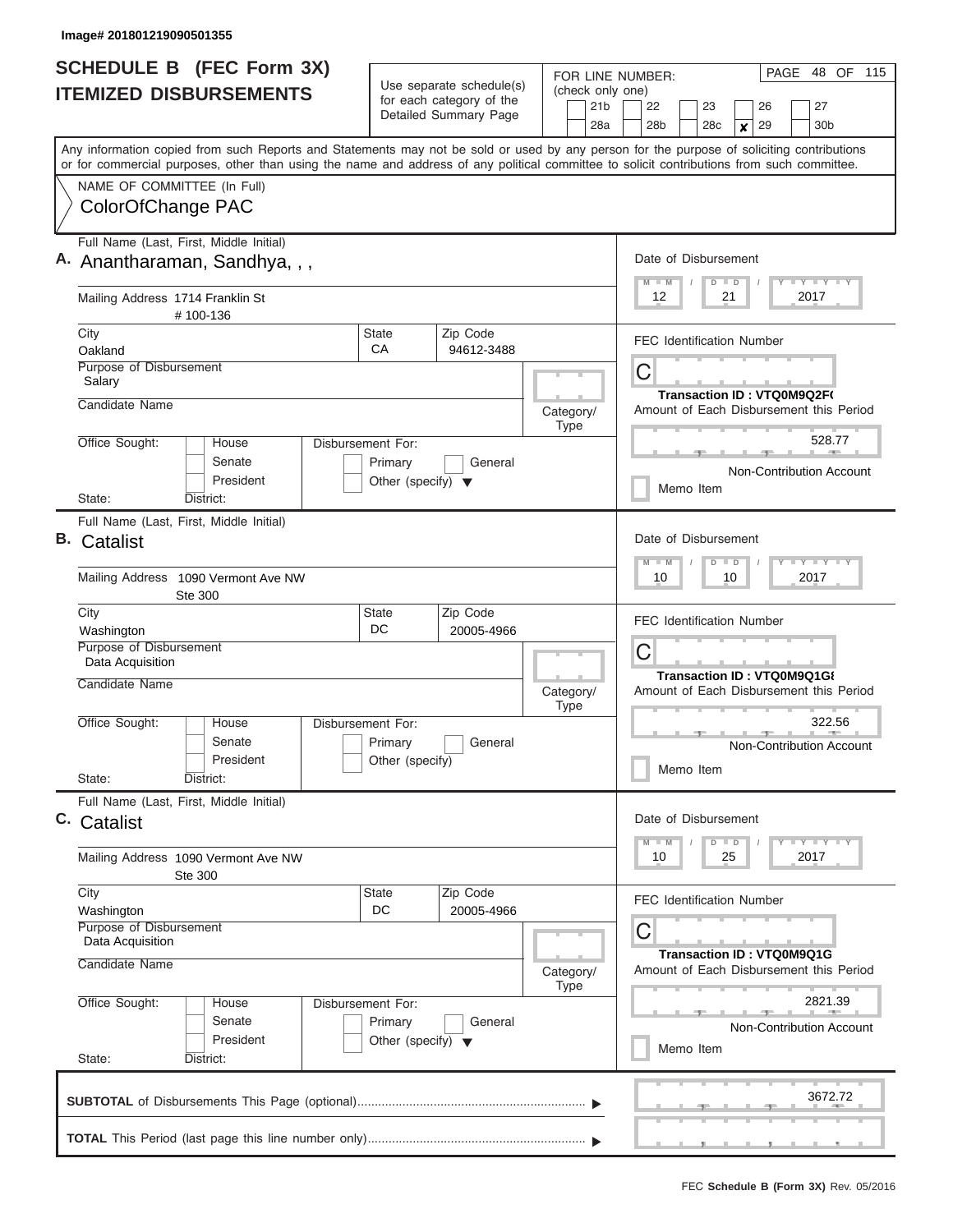| <b>SCHEDULE B</b> (FEC Form 3X)<br><b>ITEMIZED DISBURSEMENTS</b>                                                                                                                                                                                                                        |                                                                      | Use separate schedule(s)                          | FOR LINE NUMBER:<br>(check only one) | 49 OF 115<br>PAGE                                                                           |
|-----------------------------------------------------------------------------------------------------------------------------------------------------------------------------------------------------------------------------------------------------------------------------------------|----------------------------------------------------------------------|---------------------------------------------------|--------------------------------------|---------------------------------------------------------------------------------------------|
|                                                                                                                                                                                                                                                                                         |                                                                      | for each category of the<br>Detailed Summary Page | 21 <sub>b</sub><br>28a               | 22<br>27<br>23<br>26<br>28 <sub>b</sub><br>30 <sub>b</sub><br>28c<br>29<br>$\boldsymbol{x}$ |
| Any information copied from such Reports and Statements may not be sold or used by any person for the purpose of soliciting contributions<br>or for commercial purposes, other than using the name and address of any political committee to solicit contributions from such committee. |                                                                      |                                                   |                                      |                                                                                             |
| NAME OF COMMITTEE (In Full)<br>ColorOfChange PAC                                                                                                                                                                                                                                        |                                                                      |                                                   |                                      |                                                                                             |
| Full Name (Last, First, Middle Initial)<br>Catalist                                                                                                                                                                                                                                     |                                                                      |                                                   |                                      | Date of Disbursement<br>Y FY FY FY<br>$M - M$<br>$D$ $D$                                    |
| Mailing Address 1090 Vermont Ave NW<br>Ste 300                                                                                                                                                                                                                                          |                                                                      |                                                   |                                      | 2017<br>11<br>27                                                                            |
| City<br>Washington                                                                                                                                                                                                                                                                      | <b>State</b><br>DC.                                                  | Zip Code<br>20005-4966                            |                                      | <b>FEC Identification Number</b>                                                            |
| Purpose of Disbursement<br>Data Acquisition<br>Candidate Name                                                                                                                                                                                                                           |                                                                      |                                                   | Category/                            | C<br>Transaction ID: VTQ0M9Q1G<br>Amount of Each Disbursement this Period                   |
| Office Sought:<br>House<br>Senate                                                                                                                                                                                                                                                       | Disbursement For:<br>Primary                                         | General                                           | <b>Type</b>                          | 3819.71<br>Non-Contribution Account                                                         |
| President<br>State:<br>District:                                                                                                                                                                                                                                                        | Other (specify) $\blacktriangledown$                                 |                                                   |                                      | Memo Item                                                                                   |
| Full Name (Last, First, Middle Initial)<br>В.<br>Chappin, Kwesi, , ,<br>Mailing Address 3138 63rd Ave                                                                                                                                                                                   |                                                                      |                                                   |                                      | Date of Disbursement<br>Y FY FY FY<br>$M - M$<br>$D$ $D$<br>2017<br>07<br>11                |
|                                                                                                                                                                                                                                                                                         |                                                                      |                                                   |                                      |                                                                                             |
| City<br>Cheverly                                                                                                                                                                                                                                                                        | State<br>MD                                                          | Zip Code<br>20785-3107                            |                                      | <b>FEC Identification Number</b>                                                            |
| Purpose of Disbursement<br>Reimbursement - Travel<br>Candidate Name                                                                                                                                                                                                                     |                                                                      |                                                   | Category/                            | C<br>Transaction ID: VTQ0M9Q1K4<br>Amount of Each Disbursement this Period                  |
| Office Sought:<br>House<br>Senate<br>President<br>State:<br>District:                                                                                                                                                                                                                   | Disbursement For:<br>Primary<br>Other (specify)                      | General                                           | <b>Type</b>                          | 23.98<br>Non-Contribution Account<br>Memo Item                                              |
| Full Name (Last, First, Middle Initial)<br>C. Chappin, Kwesi, , ,                                                                                                                                                                                                                       |                                                                      |                                                   |                                      | Date of Disbursement<br>$Y$ $Y$ $Y$ $Y$ $Y$ $Y$<br>$M - M$<br>$D$ $D$                       |
| Mailing Address 3138 63rd Ave                                                                                                                                                                                                                                                           |                                                                      |                                                   |                                      | 2017<br>07<br>26                                                                            |
| City<br>Cheverly<br>Purpose of Disbursement<br>Salary                                                                                                                                                                                                                                   | State<br>MD                                                          | Zip Code<br>20785-3107                            |                                      | <b>FEC Identification Number</b><br>С<br><b>Transaction ID: VTQ0M9Q2F</b>                   |
| Candidate Name                                                                                                                                                                                                                                                                          |                                                                      |                                                   | Category/<br><b>Type</b>             | Amount of Each Disbursement this Period                                                     |
| Office Sought:<br>House<br>Senate<br>President<br>State:<br>District:                                                                                                                                                                                                                   | Disbursement For:<br>Primary<br>Other (specify) $\blacktriangledown$ | General                                           |                                      | 450.09<br>Non-Contribution Account<br>Memo Item                                             |
|                                                                                                                                                                                                                                                                                         |                                                                      |                                                   |                                      | 4293.78                                                                                     |
|                                                                                                                                                                                                                                                                                         |                                                                      |                                                   |                                      |                                                                                             |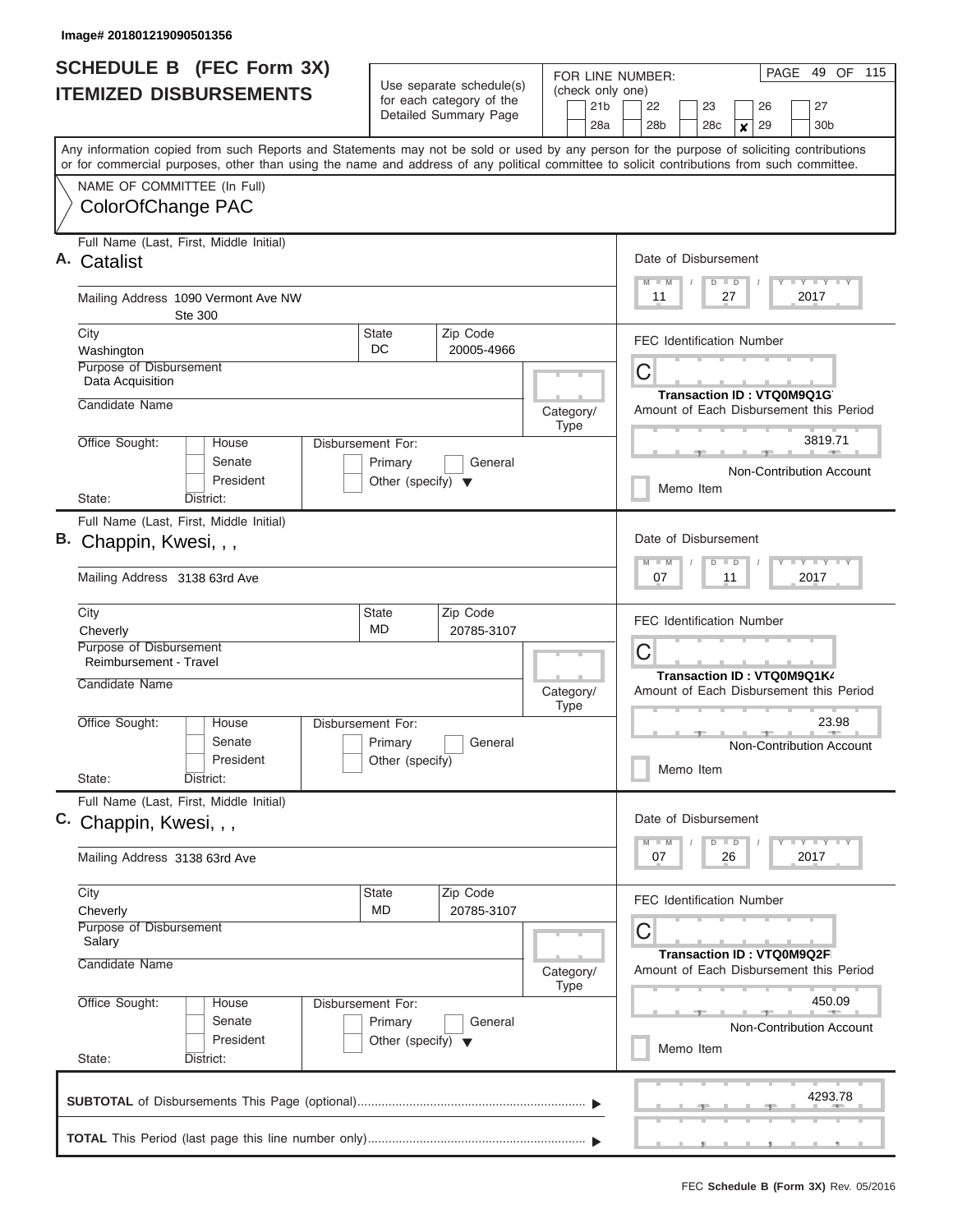| <b>SCHEDULE B (FEC Form 3X)</b><br><b>ITEMIZED DISBURSEMENTS</b>                                                                                                                                                                                                                        |                                                                      | Use separate schedule(s)<br>for each category of the | FOR LINE NUMBER:<br>(check only one)<br>21 <sub>b</sub> | 50 OF 115<br>PAGE<br>22<br>23<br>26<br>27                                    |
|-----------------------------------------------------------------------------------------------------------------------------------------------------------------------------------------------------------------------------------------------------------------------------------------|----------------------------------------------------------------------|------------------------------------------------------|---------------------------------------------------------|------------------------------------------------------------------------------|
|                                                                                                                                                                                                                                                                                         |                                                                      | Detailed Summary Page                                | 28a                                                     | 29<br>28 <sub>b</sub><br>28c<br>30 <sub>b</sub><br>X                         |
| Any information copied from such Reports and Statements may not be sold or used by any person for the purpose of soliciting contributions<br>or for commercial purposes, other than using the name and address of any political committee to solicit contributions from such committee. |                                                                      |                                                      |                                                         |                                                                              |
| NAME OF COMMITTEE (In Full)<br>ColorOfChange PAC                                                                                                                                                                                                                                        |                                                                      |                                                      |                                                         |                                                                              |
| Full Name (Last, First, Middle Initial)<br>A. Chappin, Kwesi, , ,                                                                                                                                                                                                                       |                                                                      |                                                      |                                                         | Date of Disbursement<br>Y L Y L Y L Y<br>$M$ $M$<br>$D$ $D$                  |
| Mailing Address 3138 63rd Ave                                                                                                                                                                                                                                                           |                                                                      |                                                      |                                                         | 07<br>31<br>2017                                                             |
| City<br>Cheverly                                                                                                                                                                                                                                                                        | <b>State</b><br>MD                                                   | Zip Code<br>20785-3107                               |                                                         | <b>FEC Identification Number</b>                                             |
| Purpose of Disbursement<br>Reimbursement - Travel<br>Candidate Name                                                                                                                                                                                                                     |                                                                      |                                                      |                                                         | C<br>Transaction ID: VTQ0M9Q1K                                               |
| Office Sought:<br>House                                                                                                                                                                                                                                                                 | Disbursement For:                                                    |                                                      | Category/<br><b>Type</b>                                | Amount of Each Disbursement this Period<br>95.93                             |
| Senate<br>President                                                                                                                                                                                                                                                                     | Primary<br>Other (specify) $\blacktriangledown$                      | General                                              |                                                         | Non-Contribution Account<br>Memo Item                                        |
| State:<br>District:                                                                                                                                                                                                                                                                     |                                                                      |                                                      |                                                         |                                                                              |
| Full Name (Last, First, Middle Initial)<br>B. Chappin, Kwesi, , ,<br>Mailing Address 3138 63rd Ave                                                                                                                                                                                      |                                                                      |                                                      |                                                         | Date of Disbursement<br>Y FY FY FY<br>$M - M$<br>$D$ $D$<br>07<br>31<br>2017 |
| City<br>Cheverly                                                                                                                                                                                                                                                                        | <b>State</b><br>MD                                                   | Zip Code<br>20785-3107                               |                                                         | <b>FEC Identification Number</b>                                             |
| Purpose of Disbursement<br>Salary                                                                                                                                                                                                                                                       |                                                                      |                                                      |                                                         | С<br>Transaction ID: VTQ0M9Q2FN                                              |
| Candidate Name                                                                                                                                                                                                                                                                          |                                                                      |                                                      | Category/<br><b>Type</b>                                | Amount of Each Disbursement this Period                                      |
| Office Sought:<br>House<br>Senate<br>President<br>State:<br>District:                                                                                                                                                                                                                   | Disbursement For:<br>Primary<br>Other (specify)                      | General                                              |                                                         | 750.15<br>Non-Contribution Account<br>Memo Item                              |
| Full Name (Last, First, Middle Initial)<br>C. Chappin, Kwesi, , ,                                                                                                                                                                                                                       |                                                                      |                                                      |                                                         | Date of Disbursement<br>$Y$ $Y$ $Y$ $Y$ $Y$<br>$M$ $M$<br>$D$ $D$            |
| Mailing Address 3138 63rd Ave                                                                                                                                                                                                                                                           |                                                                      |                                                      |                                                         | 2017<br>08<br>16                                                             |
| City<br>Cheverly                                                                                                                                                                                                                                                                        | State<br><b>MD</b>                                                   | Zip Code<br>20785-3107                               |                                                         | <b>FEC Identification Number</b>                                             |
| <b>Purpose of Disbursement</b><br>Salary<br>Candidate Name                                                                                                                                                                                                                              |                                                                      |                                                      | Category/                                               | С<br>Transaction ID: VTQ0M9Q2F<br>Amount of Each Disbursement this Period    |
| Office Sought:<br>House<br>Senate<br>President                                                                                                                                                                                                                                          | Disbursement For:<br>Primary<br>Other (specify) $\blacktriangledown$ | General                                              | <b>Type</b>                                             | 600.12<br>Non-Contribution Account<br>Memo Item                              |
| State:<br>District:                                                                                                                                                                                                                                                                     |                                                                      |                                                      |                                                         |                                                                              |
|                                                                                                                                                                                                                                                                                         |                                                                      |                                                      |                                                         | 1446.20                                                                      |
|                                                                                                                                                                                                                                                                                         |                                                                      |                                                      |                                                         |                                                                              |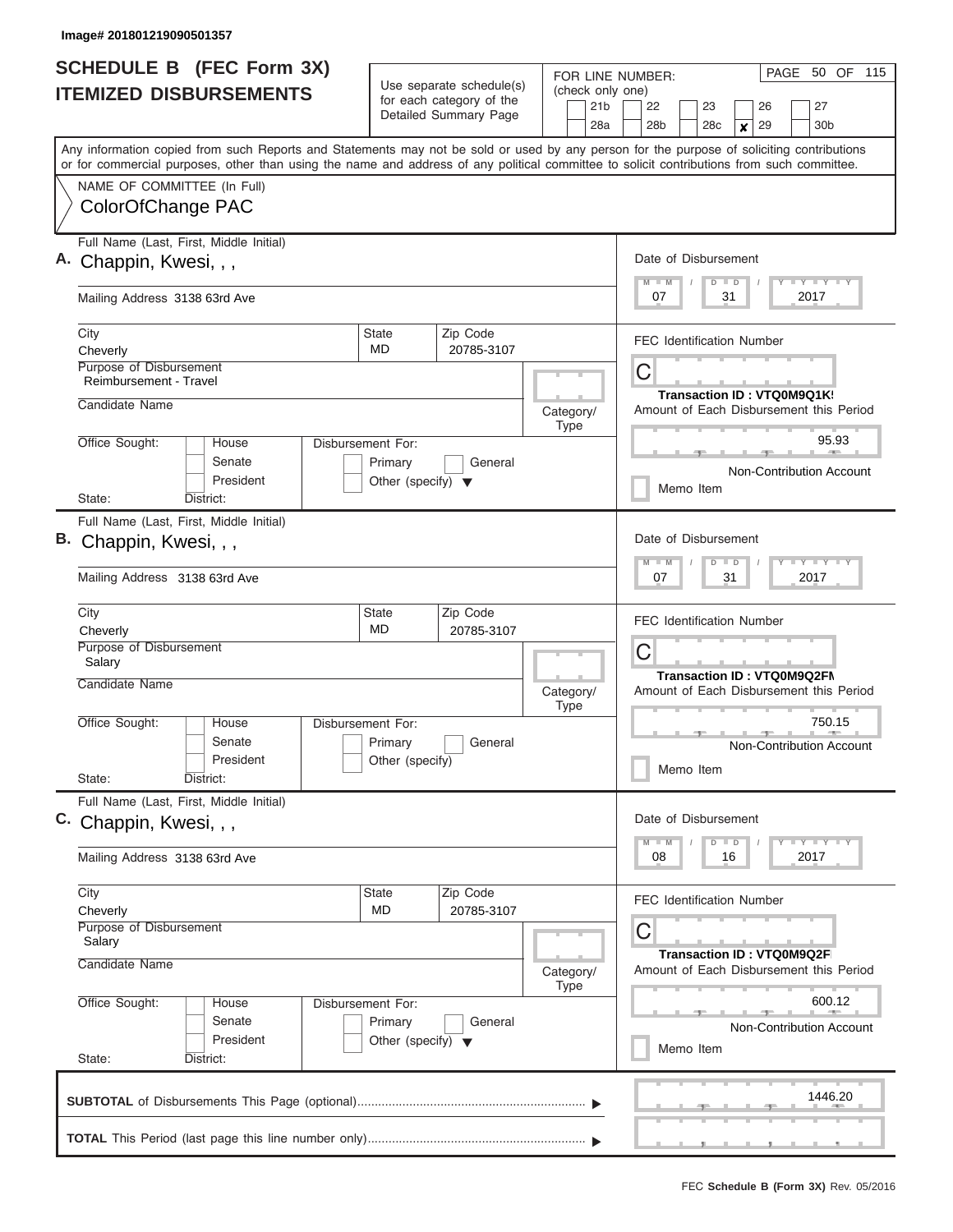| <b>SCHEDULE B (FEC Form 3X)</b><br><b>ITEMIZED DISBURSEMENTS</b>                                                                                                                                                                                                                                                                            |                                                                      | Use separate schedule(s)<br>for each category of the<br>Detailed Summary Page | FOR LINE NUMBER:<br>(check only one)<br>21 <sub>b</sub><br>28a | 51 OF 115<br>PAGE<br>27<br>22<br>23<br>26<br>29<br>28 <sub>b</sub><br>28c<br>30 <sub>b</sub><br>× |
|---------------------------------------------------------------------------------------------------------------------------------------------------------------------------------------------------------------------------------------------------------------------------------------------------------------------------------------------|----------------------------------------------------------------------|-------------------------------------------------------------------------------|----------------------------------------------------------------|---------------------------------------------------------------------------------------------------|
| Any information copied from such Reports and Statements may not be sold or used by any person for the purpose of soliciting contributions<br>or for commercial purposes, other than using the name and address of any political committee to solicit contributions from such committee.<br>NAME OF COMMITTEE (In Full)<br>ColorOfChange PAC |                                                                      |                                                                               |                                                                |                                                                                                   |
| Full Name (Last, First, Middle Initial)<br>A. Chappin, Kwesi, , ,                                                                                                                                                                                                                                                                           |                                                                      |                                                                               |                                                                | Date of Disbursement<br>Y LY LY LY<br>$M$ $M$<br>$D$ $D$                                          |
| Mailing Address 3138 63rd Ave<br>City                                                                                                                                                                                                                                                                                                       | <b>State</b>                                                         | Zip Code                                                                      |                                                                | 08<br>2017<br>30<br><b>FEC Identification Number</b>                                              |
| Cheverly<br>Purpose of Disbursement<br>Salary<br>Candidate Name                                                                                                                                                                                                                                                                             | <b>MD</b>                                                            | 20785-3107                                                                    | Category/                                                      | C<br><b>Transaction ID: VTQ0M9Q2FI</b><br>Amount of Each Disbursement this Period                 |
| Office Sought:<br>House<br>Senate<br>President<br>District:<br>State:                                                                                                                                                                                                                                                                       | Disbursement For:<br>Primary<br>Other (specify) $\blacktriangledown$ | General                                                                       | <b>Type</b>                                                    | 400.08<br><b>Non-Contribution Account</b><br>Memo Item                                            |
| Full Name (Last, First, Middle Initial)<br>B. Chappin, Kwesi, , ,<br>Mailing Address 3138 63rd Ave                                                                                                                                                                                                                                          |                                                                      |                                                                               |                                                                | Date of Disbursement<br>Y FY FY FY<br>$M - M$<br>$D$ $D$<br>09<br>15<br>2017                      |
| City<br>Cheverly<br>Purpose of Disbursement<br>Salary<br>Candidate Name                                                                                                                                                                                                                                                                     | State<br>MD                                                          | Zip Code<br>20785-3107                                                        |                                                                | <b>FEC Identification Number</b><br>C<br><b>Transaction ID: VTQ0M9Q2FC</b>                        |
| Office Sought:<br>House<br>Senate<br>President<br>State:<br>District:                                                                                                                                                                                                                                                                       | Disbursement For:<br>Primary<br>Other (specify)                      | General                                                                       | Category/<br><b>Type</b>                                       | Amount of Each Disbursement this Period<br>450.09<br>Non-Contribution Account<br>Memo Item        |
| Full Name (Last, First, Middle Initial)<br>C. Chappin, Kwesi, , ,<br>Mailing Address 3138 63rd Ave                                                                                                                                                                                                                                          |                                                                      |                                                                               |                                                                | Date of Disbursement<br>$Y$ $Y$ $Y$ $Y$ $Y$ $Y$<br>$M$ $M$<br>$D$ $D$<br>2017<br>10<br>04         |
| City<br>Cheverly<br>Purpose of Disbursement<br>Salary                                                                                                                                                                                                                                                                                       | State<br>MD                                                          | Zip Code<br>20785-3107                                                        |                                                                | <b>FEC Identification Number</b><br>С<br>Transaction ID: VTQ0M9Q2F                                |
| Candidate Name<br>Office Sought:<br>House<br>Senate<br>President<br>State:<br>District:                                                                                                                                                                                                                                                     | Disbursement For:<br>Primary<br>Other (specify) $\blacktriangledown$ | General                                                                       | Category/<br><b>Type</b>                                       | Amount of Each Disbursement this Period<br>450.09<br>Non-Contribution Account<br>Memo Item        |
|                                                                                                                                                                                                                                                                                                                                             |                                                                      |                                                                               |                                                                | 1300.26                                                                                           |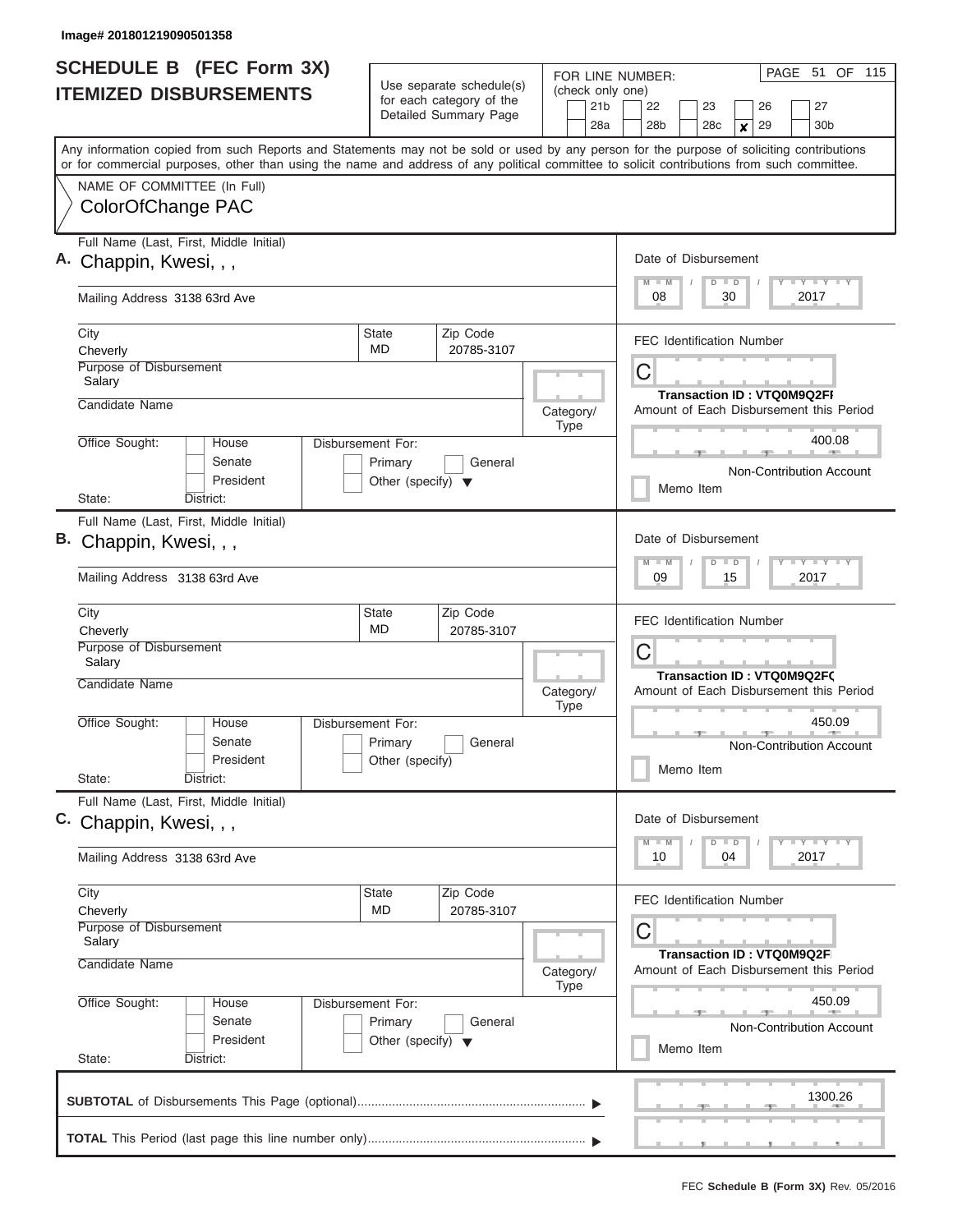| <b>SCHEDULE B (FEC Form 3X)</b><br><b>ITEMIZED DISBURSEMENTS</b>                                                                           |                                                 | Use separate schedule(s)<br>for each category of the<br>Detailed Summary Page | FOR LINE NUMBER:<br>(check only one)<br>21 <sub>b</sub> | PAGE 52 OF<br>115<br>27<br>22<br>23<br>26                |
|--------------------------------------------------------------------------------------------------------------------------------------------|-------------------------------------------------|-------------------------------------------------------------------------------|---------------------------------------------------------|----------------------------------------------------------|
| Any information copied from such Reports and Statements may not be sold or used by any person for the purpose of soliciting contributions  |                                                 |                                                                               | 28a                                                     | 29<br>28 <sub>b</sub><br>28c<br>30 <sub>b</sub><br>X     |
| or for commercial purposes, other than using the name and address of any political committee to solicit contributions from such committee. |                                                 |                                                                               |                                                         |                                                          |
| NAME OF COMMITTEE (In Full)                                                                                                                |                                                 |                                                                               |                                                         |                                                          |
| ColorOfChange PAC                                                                                                                          |                                                 |                                                                               |                                                         |                                                          |
| Full Name (Last, First, Middle Initial)                                                                                                    |                                                 |                                                                               |                                                         |                                                          |
| A. Chappin, Kwesi, , ,                                                                                                                     |                                                 |                                                                               |                                                         | Date of Disbursement                                     |
| Mailing Address 3138 63rd Ave                                                                                                              |                                                 |                                                                               |                                                         | Y LY LY LY<br>$M$ $M$<br>$D$ $D$<br>10<br>10<br>2017     |
| City<br>Cheverly                                                                                                                           | <b>State</b><br><b>MD</b>                       | Zip Code<br>20785-3107                                                        |                                                         | <b>FEC Identification Number</b>                         |
| Purpose of Disbursement<br><b>Travel Stipend</b>                                                                                           |                                                 |                                                                               |                                                         | C                                                        |
| Candidate Name                                                                                                                             |                                                 |                                                                               |                                                         | Transaction ID: VTQ0M9Q1J\                               |
|                                                                                                                                            |                                                 |                                                                               | Category/<br><b>Type</b>                                | Amount of Each Disbursement this Period                  |
| Office Sought:<br><b>House</b>                                                                                                             | Disbursement For:                               |                                                                               |                                                         | 50.00                                                    |
| Senate<br>President                                                                                                                        | Primary<br>Other (specify) $\blacktriangledown$ | General                                                                       |                                                         | Non-Contribution Account                                 |
| State:<br>District:                                                                                                                        |                                                 |                                                                               |                                                         | Memo Item                                                |
| Full Name (Last, First, Middle Initial)                                                                                                    |                                                 |                                                                               |                                                         |                                                          |
| B. Chappin, Kwesi, , ,                                                                                                                     |                                                 |                                                                               |                                                         | Date of Disbursement                                     |
| Mailing Address 3138 63rd Ave                                                                                                              |                                                 |                                                                               |                                                         | Y FY FY FY<br>$M - M$<br>$D$ $D$<br>10<br>13<br>2017     |
| City<br>Cheverly                                                                                                                           | State<br>MD                                     | Zip Code<br>20785-3107                                                        |                                                         | <b>FEC Identification Number</b>                         |
| Purpose of Disbursement<br>Salary                                                                                                          |                                                 |                                                                               |                                                         | C<br><b>Transaction ID: VTQ0M9Q2FS</b>                   |
| Candidate Name                                                                                                                             |                                                 |                                                                               | Category/<br><b>Type</b>                                | Amount of Each Disbursement this Period                  |
| Office Sought:<br>House<br>Senate<br>President<br>State:<br>District:                                                                      | Disbursement For:<br>Primary<br>Other (specify) | General                                                                       |                                                         | 500.10<br>Non-Contribution Account<br>Memo Item          |
| Full Name (Last, First, Middle Initial)                                                                                                    |                                                 |                                                                               |                                                         |                                                          |
| C. Chappin, Kwesi, , ,                                                                                                                     |                                                 |                                                                               |                                                         | Date of Disbursement<br>Y LY LY LY<br>$M$ $M$<br>$D$ $D$ |
| Mailing Address 3138 63rd Ave                                                                                                              |                                                 |                                                                               |                                                         | 2017<br>10<br>23                                         |
| City                                                                                                                                       | State                                           | Zip Code                                                                      |                                                         | <b>FEC Identification Number</b>                         |
| Cheverly<br>Purpose of Disbursement                                                                                                        | MD.                                             | 20785-3107                                                                    |                                                         | С                                                        |
| <b>Travel Stipend</b>                                                                                                                      |                                                 |                                                                               |                                                         | Transaction ID: VTQ0M9Q1J.                               |
| Candidate Name                                                                                                                             |                                                 |                                                                               | Category/                                               | Amount of Each Disbursement this Period                  |
| Office Sought:<br>House                                                                                                                    | Disbursement For:                               |                                                                               | <b>Type</b>                                             | 200.00                                                   |
| Senate                                                                                                                                     | Primary                                         | General                                                                       |                                                         | Non-Contribution Account                                 |
| President                                                                                                                                  | Other (specify) $\blacktriangledown$            |                                                                               |                                                         | Memo Item                                                |
| State:<br>District:                                                                                                                        |                                                 |                                                                               |                                                         |                                                          |
|                                                                                                                                            |                                                 |                                                                               |                                                         | 750.10                                                   |
|                                                                                                                                            |                                                 |                                                                               |                                                         |                                                          |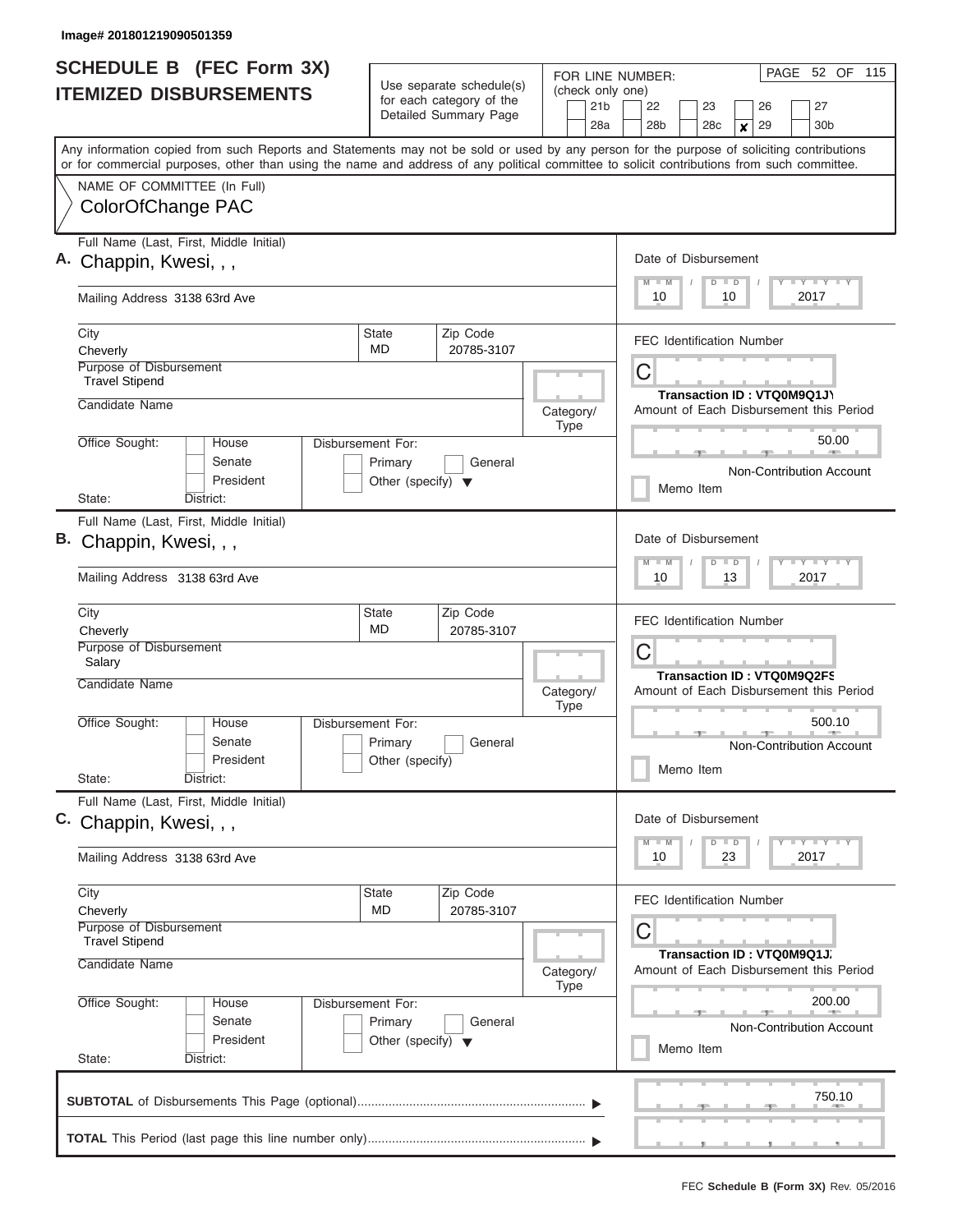| <b>SCHEDULE B (FEC Form 3X)</b><br><b>ITEMIZED DISBURSEMENTS</b>                                                                                                                                                                                                                        |                                      | Use separate schedule(s)<br>for each category of the<br>Detailed Summary Page | FOR LINE NUMBER:<br>(check only one)<br>21 <sub>b</sub> | PAGE 53 OF<br>115<br>27<br>22<br>23<br>26                             |  |  |  |  |  |  |
|-----------------------------------------------------------------------------------------------------------------------------------------------------------------------------------------------------------------------------------------------------------------------------------------|--------------------------------------|-------------------------------------------------------------------------------|---------------------------------------------------------|-----------------------------------------------------------------------|--|--|--|--|--|--|
|                                                                                                                                                                                                                                                                                         |                                      |                                                                               | 28a                                                     | 29<br>28 <sub>b</sub><br>28c<br>30 <sub>b</sub><br>X                  |  |  |  |  |  |  |
| Any information copied from such Reports and Statements may not be sold or used by any person for the purpose of soliciting contributions<br>or for commercial purposes, other than using the name and address of any political committee to solicit contributions from such committee. |                                      |                                                                               |                                                         |                                                                       |  |  |  |  |  |  |
| NAME OF COMMITTEE (In Full)                                                                                                                                                                                                                                                             |                                      |                                                                               |                                                         |                                                                       |  |  |  |  |  |  |
| ColorOfChange PAC                                                                                                                                                                                                                                                                       |                                      |                                                                               |                                                         |                                                                       |  |  |  |  |  |  |
| Full Name (Last, First, Middle Initial)                                                                                                                                                                                                                                                 |                                      |                                                                               |                                                         |                                                                       |  |  |  |  |  |  |
| A. Chappin, Kwesi, , ,                                                                                                                                                                                                                                                                  |                                      |                                                                               |                                                         | Date of Disbursement                                                  |  |  |  |  |  |  |
| Mailing Address 3138 63rd Ave                                                                                                                                                                                                                                                           |                                      |                                                                               |                                                         | Y LY LY LY<br>$M$ $M$<br>$D$ $D$<br>10<br>26<br>2017                  |  |  |  |  |  |  |
| City<br>Cheverly                                                                                                                                                                                                                                                                        | <b>State</b><br><b>MD</b>            | Zip Code<br>20785-3107                                                        |                                                         | <b>FEC Identification Number</b>                                      |  |  |  |  |  |  |
| Purpose of Disbursement<br><b>Travel Stipend</b>                                                                                                                                                                                                                                        |                                      |                                                                               |                                                         | C                                                                     |  |  |  |  |  |  |
| Candidate Name                                                                                                                                                                                                                                                                          |                                      |                                                                               |                                                         | Transaction ID: VTQ0M9Q1KI<br>Amount of Each Disbursement this Period |  |  |  |  |  |  |
|                                                                                                                                                                                                                                                                                         |                                      |                                                                               | Category/<br><b>Type</b>                                |                                                                       |  |  |  |  |  |  |
| Office Sought:<br><b>House</b><br>Senate                                                                                                                                                                                                                                                | Disbursement For:<br>Primary         | General                                                                       |                                                         | 100.00                                                                |  |  |  |  |  |  |
| President                                                                                                                                                                                                                                                                               | Other (specify) $\blacktriangledown$ |                                                                               |                                                         | Non-Contribution Account<br>Memo Item                                 |  |  |  |  |  |  |
| State:<br>District:                                                                                                                                                                                                                                                                     |                                      |                                                                               |                                                         |                                                                       |  |  |  |  |  |  |
| Full Name (Last, First, Middle Initial)                                                                                                                                                                                                                                                 |                                      |                                                                               |                                                         |                                                                       |  |  |  |  |  |  |
| B. Chappin, Kwesi, , ,                                                                                                                                                                                                                                                                  |                                      |                                                                               |                                                         | Date of Disbursement<br>Y FY FY FY<br>$M - M$<br>$D$ $D$              |  |  |  |  |  |  |
| Mailing Address 3138 63rd Ave                                                                                                                                                                                                                                                           |                                      |                                                                               |                                                         | 08<br>11<br>2017                                                      |  |  |  |  |  |  |
| City                                                                                                                                                                                                                                                                                    | State<br>MD                          | Zip Code                                                                      |                                                         | <b>FEC Identification Number</b>                                      |  |  |  |  |  |  |
| Cheverly<br>Purpose of Disbursement                                                                                                                                                                                                                                                     |                                      | 20785-3107                                                                    |                                                         | C                                                                     |  |  |  |  |  |  |
| Salary                                                                                                                                                                                                                                                                                  |                                      |                                                                               |                                                         | <b>Transaction ID: VTQ0M9Q2FT</b>                                     |  |  |  |  |  |  |
| Candidate Name                                                                                                                                                                                                                                                                          |                                      |                                                                               | Category/<br><b>Type</b>                                | Amount of Each Disbursement this Period                               |  |  |  |  |  |  |
| Office Sought:<br>House                                                                                                                                                                                                                                                                 | Disbursement For:                    |                                                                               |                                                         | 500.10                                                                |  |  |  |  |  |  |
| Senate                                                                                                                                                                                                                                                                                  | Primary                              | General                                                                       |                                                         | Non-Contribution Account                                              |  |  |  |  |  |  |
| President<br>State:<br>District:                                                                                                                                                                                                                                                        | Other (specify)                      |                                                                               |                                                         | Memo Item                                                             |  |  |  |  |  |  |
| Full Name (Last, First, Middle Initial)                                                                                                                                                                                                                                                 |                                      |                                                                               |                                                         |                                                                       |  |  |  |  |  |  |
| C. Chappin, Kwesi, , ,                                                                                                                                                                                                                                                                  |                                      |                                                                               |                                                         | Date of Disbursement                                                  |  |  |  |  |  |  |
| Mailing Address 3138 63rd Ave                                                                                                                                                                                                                                                           |                                      |                                                                               |                                                         | Y LY LY LY<br>$M$ $M$<br>$D$ $D$<br>2017<br>11<br>16                  |  |  |  |  |  |  |
| City                                                                                                                                                                                                                                                                                    | State                                | Zip Code                                                                      |                                                         | <b>FEC Identification Number</b>                                      |  |  |  |  |  |  |
| Cheverly<br>Purpose of Disbursement                                                                                                                                                                                                                                                     | MD.                                  | 20785-3107                                                                    |                                                         |                                                                       |  |  |  |  |  |  |
| <b>Travel Stipend</b>                                                                                                                                                                                                                                                                   |                                      |                                                                               |                                                         | С                                                                     |  |  |  |  |  |  |
| Candidate Name                                                                                                                                                                                                                                                                          |                                      |                                                                               | Category/                                               | Transaction ID: VTQ0M9Q1K<br>Amount of Each Disbursement this Period  |  |  |  |  |  |  |
| Office Sought:<br>House                                                                                                                                                                                                                                                                 | Disbursement For:                    |                                                                               | <b>Type</b>                                             | 100.00                                                                |  |  |  |  |  |  |
| Senate                                                                                                                                                                                                                                                                                  | Primary                              | General                                                                       |                                                         | Non-Contribution Account                                              |  |  |  |  |  |  |
| President                                                                                                                                                                                                                                                                               | Other (specify) $\blacktriangledown$ |                                                                               |                                                         | Memo Item                                                             |  |  |  |  |  |  |
| State:<br>District:                                                                                                                                                                                                                                                                     |                                      |                                                                               |                                                         |                                                                       |  |  |  |  |  |  |
|                                                                                                                                                                                                                                                                                         |                                      |                                                                               |                                                         | 700.10                                                                |  |  |  |  |  |  |
|                                                                                                                                                                                                                                                                                         |                                      |                                                                               |                                                         |                                                                       |  |  |  |  |  |  |
|                                                                                                                                                                                                                                                                                         |                                      |                                                                               |                                                         |                                                                       |  |  |  |  |  |  |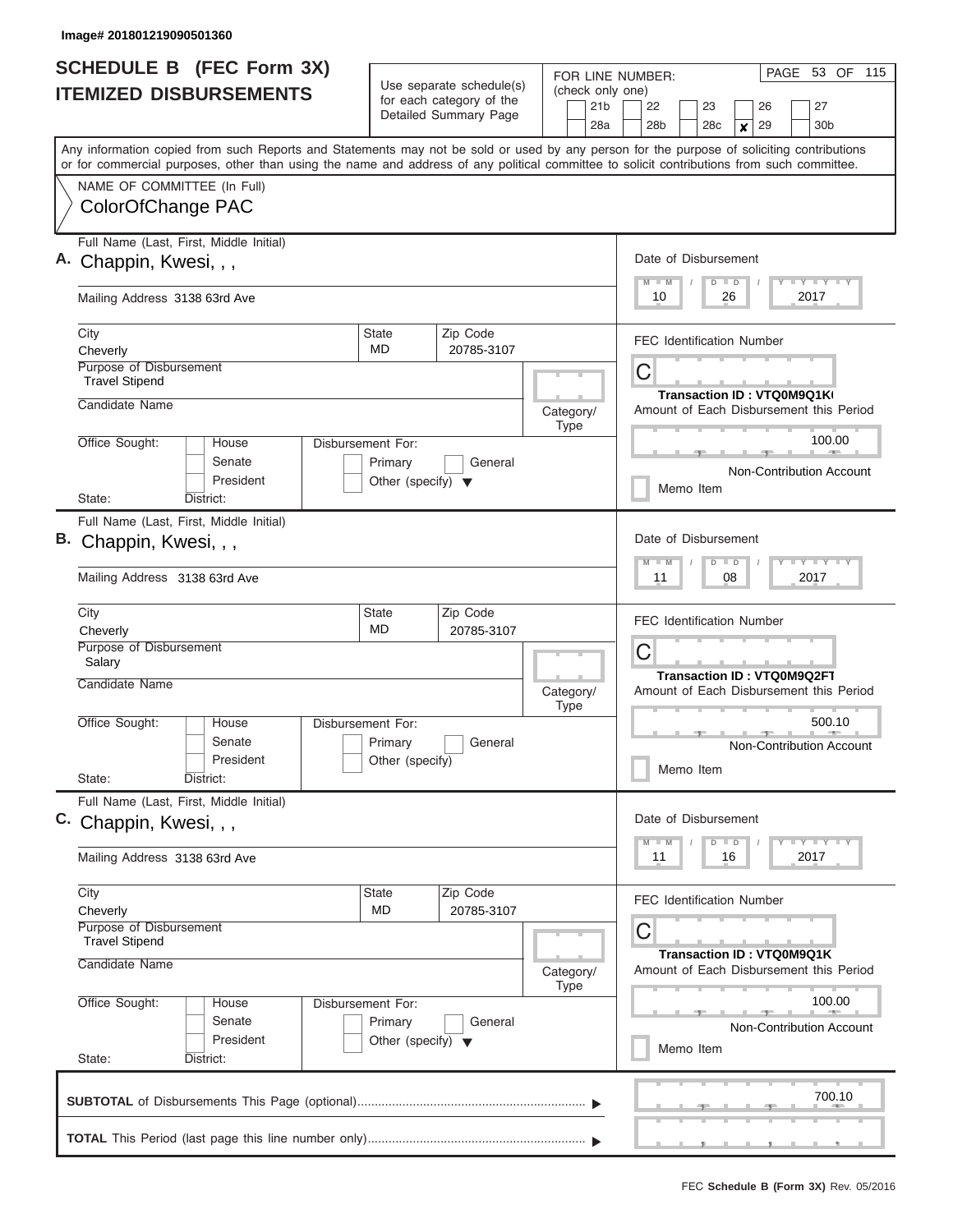| <b>SCHEDULE B</b> (FEC Form 3X)                                                                                                            |                                                 |                                                      | FOR LINE NUMBER:         | PAGE 54 OF 115                                                                            |
|--------------------------------------------------------------------------------------------------------------------------------------------|-------------------------------------------------|------------------------------------------------------|--------------------------|-------------------------------------------------------------------------------------------|
| <b>ITEMIZED DISBURSEMENTS</b>                                                                                                              |                                                 | Use separate schedule(s)<br>for each category of the | (check only one)         |                                                                                           |
|                                                                                                                                            |                                                 | Detailed Summary Page                                | 21 <sub>b</sub><br>28a   | 22<br>27<br>23<br>26<br>28 <sub>b</sub><br>29<br>30 <sub>b</sub><br>28c<br>$\pmb{\times}$ |
| Any information copied from such Reports and Statements may not be sold or used by any person for the purpose of soliciting contributions  |                                                 |                                                      |                          |                                                                                           |
| or for commercial purposes, other than using the name and address of any political committee to solicit contributions from such committee. |                                                 |                                                      |                          |                                                                                           |
| NAME OF COMMITTEE (In Full)                                                                                                                |                                                 |                                                      |                          |                                                                                           |
| ColorOfChange PAC                                                                                                                          |                                                 |                                                      |                          |                                                                                           |
| Full Name (Last, First, Middle Initial)                                                                                                    |                                                 |                                                      |                          | Date of Disbursement                                                                      |
| A. Chappin, Kwesi, , ,                                                                                                                     |                                                 |                                                      |                          | Y I Y I Y I Y<br>$D$ $D$<br>$M$ $M$                                                       |
| Mailing Address 3138 63rd Ave                                                                                                              |                                                 |                                                      |                          | 2017<br>11<br>28                                                                          |
| City                                                                                                                                       | State<br><b>MD</b>                              | Zip Code                                             |                          | <b>FEC Identification Number</b>                                                          |
| Cheverly<br>Purpose of Disbursement                                                                                                        |                                                 | 20785-3107                                           |                          | C                                                                                         |
| <b>Travel Stipend</b>                                                                                                                      |                                                 |                                                      |                          | Transaction ID: VTQ0M9Q1K:                                                                |
| Candidate Name                                                                                                                             |                                                 |                                                      | Category/<br><b>Type</b> | Amount of Each Disbursement this Period                                                   |
| Office Sought:<br>House                                                                                                                    | Disbursement For:                               |                                                      |                          | 150.00<br><b>Burnett</b>                                                                  |
| Senate<br>President                                                                                                                        | Primary<br>Other (specify) $\blacktriangledown$ | General                                              |                          | Non-Contribution Account                                                                  |
| State:<br>District:                                                                                                                        |                                                 |                                                      |                          | Memo Item                                                                                 |
| Full Name (Last, First, Middle Initial)                                                                                                    |                                                 |                                                      |                          |                                                                                           |
| B. Chappin, Kwesi, , ,                                                                                                                     |                                                 |                                                      |                          | Date of Disbursement<br>$Y - Y - Y - Y - I - Y$<br>$M - M$<br>$D$ $D$                     |
| Mailing Address 3138 63rd Ave                                                                                                              |                                                 |                                                      |                          | 2017<br>12<br>06                                                                          |
| City                                                                                                                                       | State                                           | Zip Code                                             |                          | <b>FEC Identification Number</b>                                                          |
| Cheverly<br>Purpose of Disbursement                                                                                                        | <b>MD</b>                                       | 20785-3107                                           |                          | C                                                                                         |
| Salary                                                                                                                                     |                                                 |                                                      |                          | <b>Transaction ID: VTQ0M9Q2FV</b>                                                         |
| Candidate Name                                                                                                                             |                                                 |                                                      | Category/<br><b>Type</b> | Amount of Each Disbursement this Period                                                   |
| Office Sought:<br>House                                                                                                                    | Disbursement For:                               |                                                      |                          | 300.06                                                                                    |
| Senate                                                                                                                                     | Primary                                         | General                                              |                          | Non-Contribution Account                                                                  |
| President<br>State:<br>District:                                                                                                           | Other (specify)                                 |                                                      |                          | Memo Item                                                                                 |
| Full Name (Last, First, Middle Initial)                                                                                                    |                                                 |                                                      |                          | Date of Disbursement                                                                      |
| C. Chappin, Kwesi, , ,                                                                                                                     |                                                 |                                                      |                          | $Y$ $Y$ $Y$ $Y$ $Y$ $Y$<br>$D$ $D$<br>$M$ $M$                                             |
| Mailing Address 3138 63rd Ave                                                                                                              |                                                 |                                                      |                          | 2017<br>12<br>06                                                                          |
| City                                                                                                                                       | State                                           | Zip Code                                             |                          | <b>FEC Identification Number</b>                                                          |
| Cheverly<br>Purpose of Disbursement                                                                                                        | MD                                              | 20785-3107                                           |                          |                                                                                           |
| Salary                                                                                                                                     |                                                 |                                                      |                          | C<br><b>Transaction ID: VTQ0M9Q2F</b>                                                     |
| Candidate Name                                                                                                                             |                                                 |                                                      | Category/<br><b>Type</b> | Amount of Each Disbursement this Period                                                   |
| Office Sought:<br>House                                                                                                                    | Disbursement For:                               |                                                      |                          | 300.06                                                                                    |
| Senate                                                                                                                                     | Primary                                         | General                                              |                          | Non-Contribution Account                                                                  |
| President<br>State:<br>District:                                                                                                           | Other (specify) $\blacktriangledown$            |                                                      |                          | Memo Item                                                                                 |
|                                                                                                                                            |                                                 |                                                      |                          |                                                                                           |
|                                                                                                                                            |                                                 |                                                      |                          | 750.12                                                                                    |
|                                                                                                                                            |                                                 |                                                      |                          |                                                                                           |
|                                                                                                                                            |                                                 |                                                      |                          | <u>.</u>                                                                                  |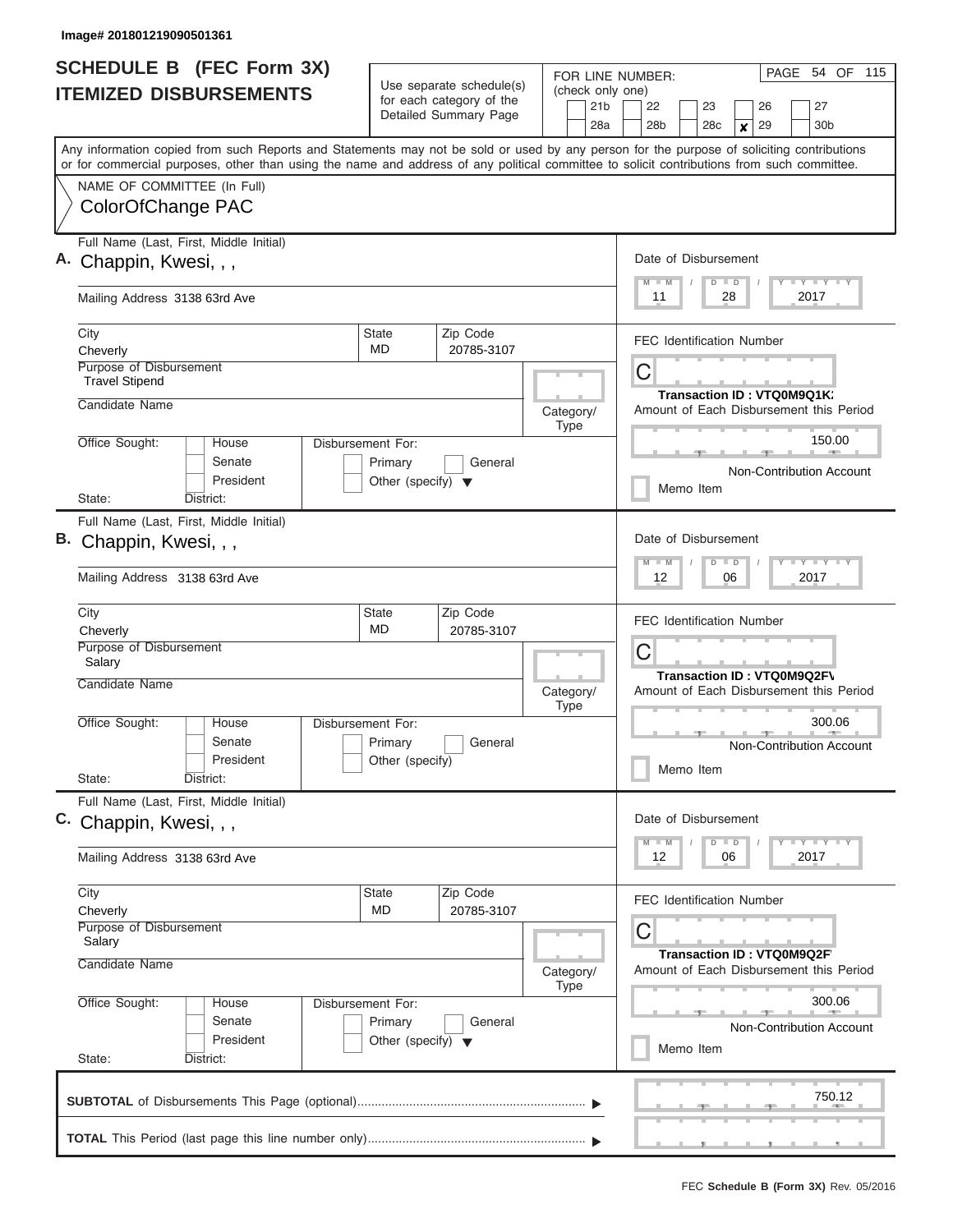|                                                                    | <b>SCHEDULE B (FEC Form 3X)</b><br><b>ITEMIZED DISBURSEMENTS</b> |                                                                      | Use separate schedule(s)<br>for each category of the | FOR LINE NUMBER:<br>(check only one)<br>21 <sub>b</sub> | 55 OF<br>115<br>PAGE<br>27<br>22<br>23<br>26                                                                                                                                                                                                                                            |
|--------------------------------------------------------------------|------------------------------------------------------------------|----------------------------------------------------------------------|------------------------------------------------------|---------------------------------------------------------|-----------------------------------------------------------------------------------------------------------------------------------------------------------------------------------------------------------------------------------------------------------------------------------------|
|                                                                    |                                                                  |                                                                      | Detailed Summary Page                                | 28a                                                     | 29<br>28 <sub>b</sub><br>28c<br>30 <sub>b</sub><br>X                                                                                                                                                                                                                                    |
|                                                                    |                                                                  |                                                                      |                                                      |                                                         | Any information copied from such Reports and Statements may not be sold or used by any person for the purpose of soliciting contributions<br>or for commercial purposes, other than using the name and address of any political committee to solicit contributions from such committee. |
| ColorOfChange PAC                                                  | NAME OF COMMITTEE (In Full)                                      |                                                                      |                                                      |                                                         |                                                                                                                                                                                                                                                                                         |
| A. Chappin, Kwesi, , ,                                             | Full Name (Last, First, Middle Initial)                          |                                                                      |                                                      |                                                         | Date of Disbursement<br>Y LY LY LY<br>$M$ $M$<br>$D$ $D$                                                                                                                                                                                                                                |
| Mailing Address 3138 63rd Ave                                      |                                                                  |                                                                      |                                                      |                                                         | 12<br>13<br>2017                                                                                                                                                                                                                                                                        |
| City<br>Cheverly                                                   |                                                                  | <b>State</b><br><b>MD</b>                                            | Zip Code<br>20785-3107                               |                                                         | <b>FEC Identification Number</b>                                                                                                                                                                                                                                                        |
| Purpose of Disbursement<br><b>Travel Stipend</b><br>Candidate Name |                                                                  |                                                                      |                                                      | Category/                                               | C<br>Transaction ID: VTQ0M9Q1K:<br>Amount of Each Disbursement this Period                                                                                                                                                                                                              |
| Office Sought:                                                     | <b>House</b><br>Senate<br>President                              | Disbursement For:<br>Primary<br>Other (specify) $\blacktriangledown$ | General                                              | <b>Type</b>                                             | 500.00<br>Non-Contribution Account<br>Memo Item                                                                                                                                                                                                                                         |
| State:<br>B. Chappin, Kwesi, , ,                                   | District:<br>Full Name (Last, First, Middle Initial)             |                                                                      |                                                      |                                                         | Date of Disbursement                                                                                                                                                                                                                                                                    |
|                                                                    | Mailing Address 3138 63rd Ave                                    |                                                                      |                                                      |                                                         | Y FY FY FY<br>$M - M$<br>$D$ $D$<br>21<br>12<br>2017                                                                                                                                                                                                                                    |
| City<br>Cheverly<br>Purpose of Disbursement<br>Salary              |                                                                  | State<br>MD                                                          | Zip Code<br>20785-3107                               |                                                         | <b>FEC Identification Number</b><br>C                                                                                                                                                                                                                                                   |
| Candidate Name                                                     |                                                                  |                                                                      |                                                      | Category/<br><b>Type</b>                                | Transaction ID: VTQ0M9Q2FX<br>Amount of Each Disbursement this Period                                                                                                                                                                                                                   |
| Office Sought:<br>State:                                           | House<br>Senate<br>President<br>District:                        | Disbursement For:<br>Primary<br>Other (specify)                      | General                                              |                                                         | 1800.36<br>Non-Contribution Account<br>Memo Item                                                                                                                                                                                                                                        |
| C. Collins, Jeffrey, , ,                                           | Full Name (Last, First, Middle Initial)                          |                                                                      |                                                      |                                                         | Date of Disbursement<br>Y LY LY LY<br>$M$ $M$<br>$D$ $D$                                                                                                                                                                                                                                |
| Mailing Address 166 Athol Ave.                                     |                                                                  |                                                                      |                                                      |                                                         | 2017<br>07<br>31                                                                                                                                                                                                                                                                        |
| City<br>Washington<br>Purpose of Disbursement                      |                                                                  | State<br>DC                                                          | Zip Code<br>20009                                    |                                                         | <b>FEC Identification Number</b><br>С                                                                                                                                                                                                                                                   |
| Salary<br>Candidate Name                                           |                                                                  |                                                                      |                                                      | Category/<br><b>Type</b>                                | Transaction ID: VTQ0M9Q2J<br>Amount of Each Disbursement this Period                                                                                                                                                                                                                    |
| Office Sought:<br>State:                                           | House<br>Senate<br>President<br>District:                        | Disbursement For:<br>Primary<br>Other (specify) $\blacktriangledown$ | General                                              |                                                         | 203.84<br>Non-Contribution Account<br>Memo Item                                                                                                                                                                                                                                         |
|                                                                    |                                                                  |                                                                      |                                                      |                                                         | 2504.20                                                                                                                                                                                                                                                                                 |
|                                                                    |                                                                  |                                                                      |                                                      |                                                         |                                                                                                                                                                                                                                                                                         |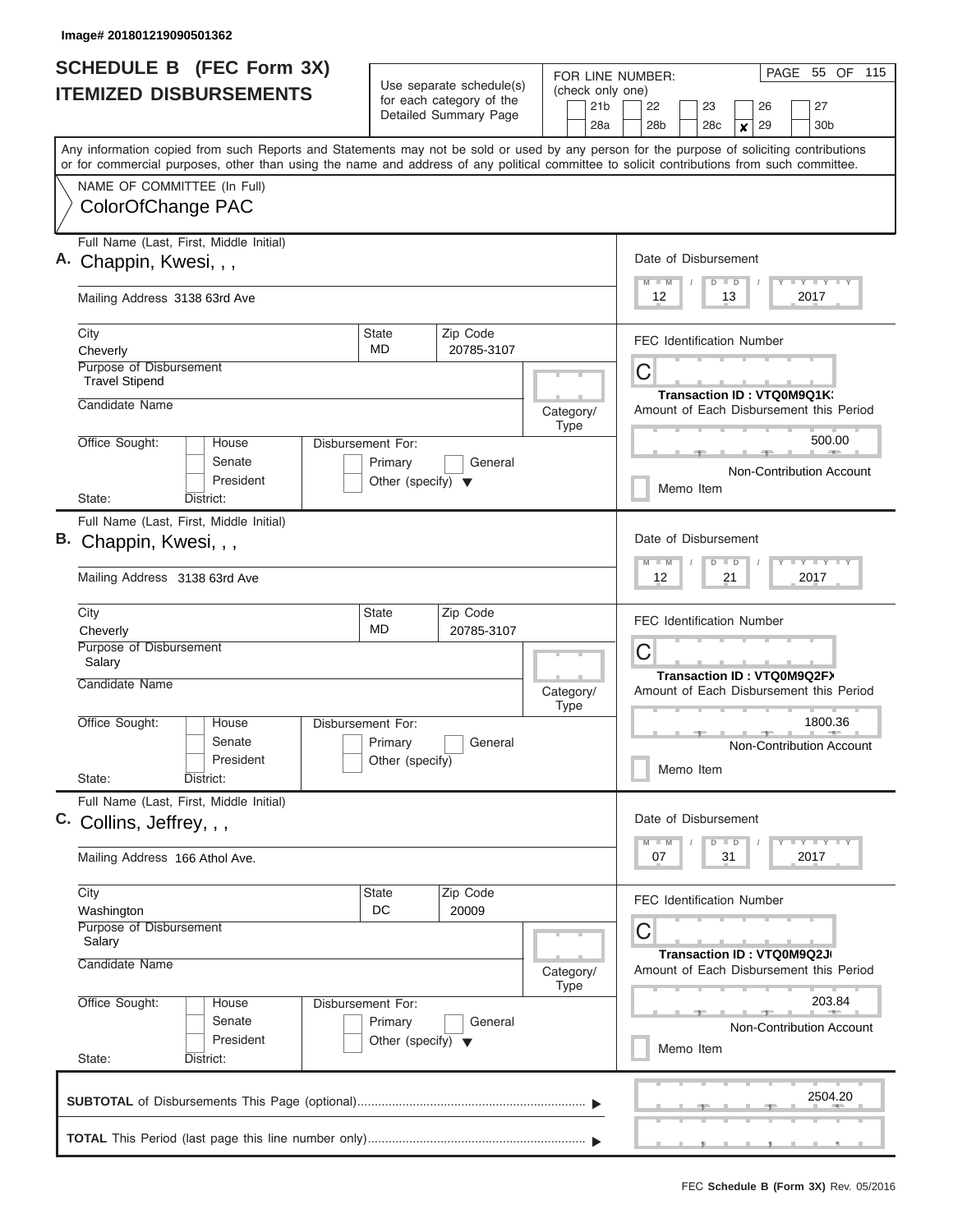|    | <b>SCHEDULE B (FEC Form 3X)</b><br><b>ITEMIZED DISBURSEMENTS</b>                                                                                                                                                                                                                        |                                                                      | Use separate schedule(s)<br>for each category of the<br>Detailed Summary Page | (check only one)<br>21 <sub>b</sub> | PAGE<br>56 OF 115<br>FOR LINE NUMBER:<br>22<br>27<br>23<br>26        |  |  |  |  |  |  |
|----|-----------------------------------------------------------------------------------------------------------------------------------------------------------------------------------------------------------------------------------------------------------------------------------------|----------------------------------------------------------------------|-------------------------------------------------------------------------------|-------------------------------------|----------------------------------------------------------------------|--|--|--|--|--|--|
|    |                                                                                                                                                                                                                                                                                         |                                                                      |                                                                               | 28a                                 | 29<br>28b<br>28c<br>30 <sub>b</sub><br>X                             |  |  |  |  |  |  |
|    | Any information copied from such Reports and Statements may not be sold or used by any person for the purpose of soliciting contributions<br>or for commercial purposes, other than using the name and address of any political committee to solicit contributions from such committee. |                                                                      |                                                                               |                                     |                                                                      |  |  |  |  |  |  |
|    | NAME OF COMMITTEE (In Full)                                                                                                                                                                                                                                                             |                                                                      |                                                                               |                                     |                                                                      |  |  |  |  |  |  |
|    | ColorOfChange PAC                                                                                                                                                                                                                                                                       |                                                                      |                                                                               |                                     |                                                                      |  |  |  |  |  |  |
|    | Full Name (Last, First, Middle Initial)<br>A. Collins, Jeffrey, , ,                                                                                                                                                                                                                     |                                                                      |                                                                               |                                     | Date of Disbursement                                                 |  |  |  |  |  |  |
|    | Mailing Address 166 Athol Ave.                                                                                                                                                                                                                                                          |                                                                      |                                                                               |                                     | Y FY FY FY<br>$M$ $M$<br>$D$ $D$<br>08<br>16<br>2017                 |  |  |  |  |  |  |
|    | City<br>Washington                                                                                                                                                                                                                                                                      | State<br>DC.                                                         | Zip Code<br>20009                                                             |                                     | <b>FEC Identification Number</b>                                     |  |  |  |  |  |  |
|    | Purpose of Disbursement<br>Salary                                                                                                                                                                                                                                                       |                                                                      |                                                                               |                                     | C<br>Transaction ID: VTQ0M9Q2J7                                      |  |  |  |  |  |  |
|    | Candidate Name                                                                                                                                                                                                                                                                          |                                                                      |                                                                               | Category/<br><b>Type</b>            | Amount of Each Disbursement this Period                              |  |  |  |  |  |  |
|    | Office Sought:<br>House<br>Senate<br>President                                                                                                                                                                                                                                          | Disbursement For:<br>Primary<br>Other (specify) $\blacktriangledown$ | General                                                                       |                                     | 305.76<br>Non-Contribution Account                                   |  |  |  |  |  |  |
|    | State:<br>District:                                                                                                                                                                                                                                                                     |                                                                      |                                                                               |                                     | Memo Item                                                            |  |  |  |  |  |  |
| В. | Full Name (Last, First, Middle Initial)<br>Collins, Jeffrey, , ,                                                                                                                                                                                                                        |                                                                      |                                                                               |                                     | Date of Disbursement<br>Y FY FY FY<br>$M - M$<br>$D$ $D$             |  |  |  |  |  |  |
|    | Mailing Address 166 Athol Ave.                                                                                                                                                                                                                                                          |                                                                      |                                                                               |                                     | 2017<br>08<br>30                                                     |  |  |  |  |  |  |
|    | City<br>Washington                                                                                                                                                                                                                                                                      | <b>State</b><br>DC                                                   | Zip Code<br>20009                                                             |                                     | <b>FEC Identification Number</b>                                     |  |  |  |  |  |  |
|    | Purpose of Disbursement<br>Salary                                                                                                                                                                                                                                                       |                                                                      |                                                                               |                                     | С<br><b>Transaction ID: VTQ0M9Q2J8</b>                               |  |  |  |  |  |  |
|    | Candidate Name                                                                                                                                                                                                                                                                          |                                                                      |                                                                               | Category/<br><b>Type</b>            | Amount of Each Disbursement this Period                              |  |  |  |  |  |  |
|    | Office Sought:<br>House<br>Senate<br>President<br>State:<br>District:                                                                                                                                                                                                                   | Disbursement For:<br>Primary<br>Other (specify)                      | General                                                                       |                                     | 891.80<br>Non-Contribution Account<br>Memo Item                      |  |  |  |  |  |  |
|    | Full Name (Last, First, Middle Initial)                                                                                                                                                                                                                                                 |                                                                      |                                                                               |                                     |                                                                      |  |  |  |  |  |  |
|    | C. ColorOfChange.org                                                                                                                                                                                                                                                                    |                                                                      |                                                                               |                                     | Date of Disbursement<br>$Y$ $Y$ $Y$ $Y$ $Y$<br>$M$ $M$<br>$D$ $D$    |  |  |  |  |  |  |
|    | Mailing Address 1076 S Van Ness Ave                                                                                                                                                                                                                                                     |                                                                      |                                                                               |                                     | 2017<br>07<br>26                                                     |  |  |  |  |  |  |
|    | City<br>San Francisco                                                                                                                                                                                                                                                                   | State<br><b>CA</b>                                                   | Zip Code<br>94110-2616                                                        |                                     | <b>FEC Identification Number</b>                                     |  |  |  |  |  |  |
|    | Purpose of Disbursement<br><b>Payroll Taxes and Benefits</b>                                                                                                                                                                                                                            |                                                                      |                                                                               |                                     | С                                                                    |  |  |  |  |  |  |
|    | Candidate Name                                                                                                                                                                                                                                                                          |                                                                      |                                                                               | Category/<br><b>Type</b>            | Transaction ID: VTQ0M9Q2K<br>Amount of Each Disbursement this Period |  |  |  |  |  |  |
|    | Office Sought:<br>House<br>Senate<br>President                                                                                                                                                                                                                                          | Disbursement For:<br>Primary<br>Other (specify) $\blacktriangledown$ | General                                                                       |                                     | 383.96<br>Non-Contribution Account<br>Memo Item                      |  |  |  |  |  |  |
|    | State:<br>District:                                                                                                                                                                                                                                                                     |                                                                      |                                                                               |                                     |                                                                      |  |  |  |  |  |  |
|    |                                                                                                                                                                                                                                                                                         |                                                                      |                                                                               |                                     | 1581.52                                                              |  |  |  |  |  |  |
|    |                                                                                                                                                                                                                                                                                         |                                                                      |                                                                               |                                     |                                                                      |  |  |  |  |  |  |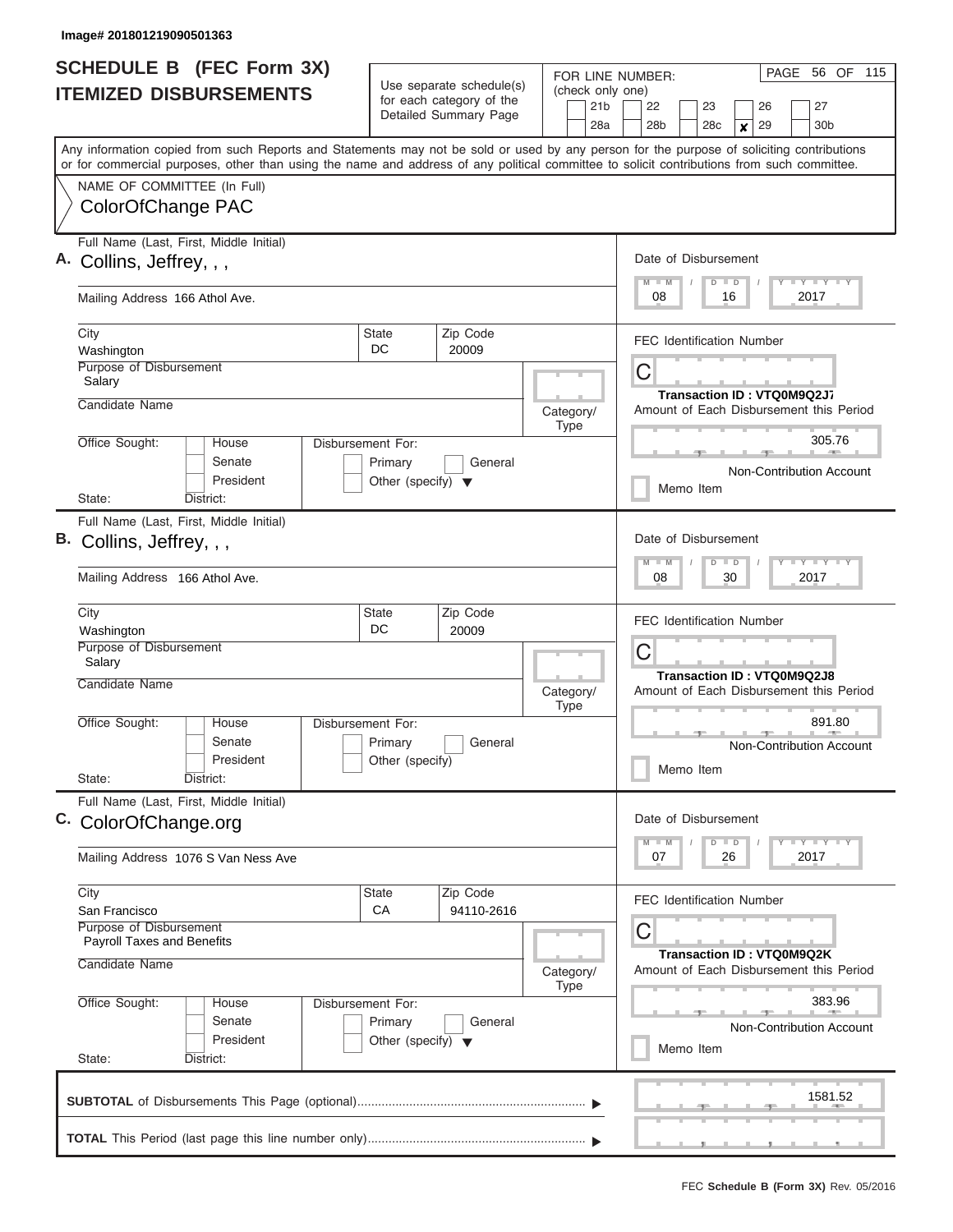| Use separate schedule(s)<br>(check only one)<br><b>ITEMIZED DISBURSEMENTS</b><br>for each category of the<br>21 <sub>b</sub><br>22<br>23<br>27<br>26<br>Detailed Summary Page<br>28 <sub>b</sub><br>28c<br>28a<br>29<br>30 <sub>b</sub><br>$\boldsymbol{x}$<br>Any information copied from such Reports and Statements may not be sold or used by any person for the purpose of soliciting contributions<br>or for commercial purposes, other than using the name and address of any political committee to solicit contributions from such committee.<br>NAME OF COMMITTEE (In Full)<br>ColorOfChange PAC<br>Full Name (Last, First, Middle Initial)<br>Date of Disbursement<br>A. ColorOfChange.org<br>$T$ $Y$ $T$ $Y$ $T$ $Y$<br>$M$ $M$<br>$D$ $D$<br>Mailing Address 1076 S Van Ness Ave<br>07<br>31<br>2017<br>Zip Code<br><b>State</b><br>City<br><b>FEC Identification Number</b><br>CA<br>94110-2616<br>San Francisco<br>Purpose of Disbursement<br>С<br><b>Payroll Taxes and Benefits</b><br>Transaction ID: VTQ0M9Q2K<br>Candidate Name<br>Amount of Each Disbursement this Period<br>Category/<br>Type<br>Office Sought:<br>557.04<br>House<br>Disbursement For:<br>Senate<br>Primary<br>General<br>Non-Contribution Account<br>President<br>Other (specify) $\blacktriangledown$<br>Memo Item<br>District:<br>State:<br>Full Name (Last, First, Middle Initial)<br>B. ColorOfChange.org<br>Date of Disbursement<br>$T$ $Y$ $T$ $Y$ $T$<br>$M - M$<br>$D$ $D$<br>Mailing Address 1076 S Van Ness Ave<br>08<br>16<br>2017<br>City<br>Zip Code<br><b>State</b><br><b>FEC Identification Number</b><br>CA<br>94110-2616<br>San Francisco<br>Purpose of Disbursement<br>С<br><b>Payroll Taxes and Benefits</b><br>Transaction ID: VTQ0M9Q2K!<br>Candidate Name<br>Amount of Each Disbursement this Period<br>Category/<br><b>Type</b><br>Office Sought:<br>729.76<br>House<br><b>Disbursement For:</b><br>Senate<br>Primary<br>General<br>Non-Contribution Account<br>President<br>Other (specify)<br>Memo Item<br>State:<br>District:<br>Full Name (Last, First, Middle Initial)<br>Date of Disbursement<br>C. ColorOfChange.org<br>$\mathbf{I}$ $\mathbf{Y}$ $\mathbf{I}$ $\mathbf{Y}$ $\mathbf{I}$ $\mathbf{Y}$<br>$M - M$<br>$D$ $D$<br>08<br>30<br>2017<br>Mailing Address 1076 S Van Ness Ave<br>City<br><b>State</b><br>Zip Code<br><b>FEC Identification Number</b><br>CA<br>San Francisco<br>94110-2616<br><b>Purpose of Disbursement</b><br>С<br>Payroll Taxes and Benefits<br>Transaction ID: VTQ0M9Q2K<br>Candidate Name<br>Amount of Each Disbursement this Period<br>Category/<br>Type<br>Office Sought:<br>990.15<br>House<br>Disbursement For:<br>Senate<br>Primary<br>General<br><b>Non-Contribution Account</b><br>President<br>Other (specify) $\blacktriangledown$<br>Memo Item<br>State:<br>District:<br>2276.95 |  | SCHEDULE B (FEC Form 3X) |  |  |  |  | PAGE 57 OF 115<br>FOR LINE NUMBER: |  |  |  |  |  |  |  |  |  |  |  |
|-----------------------------------------------------------------------------------------------------------------------------------------------------------------------------------------------------------------------------------------------------------------------------------------------------------------------------------------------------------------------------------------------------------------------------------------------------------------------------------------------------------------------------------------------------------------------------------------------------------------------------------------------------------------------------------------------------------------------------------------------------------------------------------------------------------------------------------------------------------------------------------------------------------------------------------------------------------------------------------------------------------------------------------------------------------------------------------------------------------------------------------------------------------------------------------------------------------------------------------------------------------------------------------------------------------------------------------------------------------------------------------------------------------------------------------------------------------------------------------------------------------------------------------------------------------------------------------------------------------------------------------------------------------------------------------------------------------------------------------------------------------------------------------------------------------------------------------------------------------------------------------------------------------------------------------------------------------------------------------------------------------------------------------------------------------------------------------------------------------------------------------------------------------------------------------------------------------------------------------------------------------------------------------------------------------------------------------------------------------------------------------------------------------------------------------------------------------------------------------------------------------------------------------------------------------------------------------------------------------------------------------------------------------------------------------------------------------------------------------------------------------------------------------------------------------------------------------------------|--|--------------------------|--|--|--|--|------------------------------------|--|--|--|--|--|--|--|--|--|--|--|
|                                                                                                                                                                                                                                                                                                                                                                                                                                                                                                                                                                                                                                                                                                                                                                                                                                                                                                                                                                                                                                                                                                                                                                                                                                                                                                                                                                                                                                                                                                                                                                                                                                                                                                                                                                                                                                                                                                                                                                                                                                                                                                                                                                                                                                                                                                                                                                                                                                                                                                                                                                                                                                                                                                                                                                                                                                               |  |                          |  |  |  |  |                                    |  |  |  |  |  |  |  |  |  |  |  |
|                                                                                                                                                                                                                                                                                                                                                                                                                                                                                                                                                                                                                                                                                                                                                                                                                                                                                                                                                                                                                                                                                                                                                                                                                                                                                                                                                                                                                                                                                                                                                                                                                                                                                                                                                                                                                                                                                                                                                                                                                                                                                                                                                                                                                                                                                                                                                                                                                                                                                                                                                                                                                                                                                                                                                                                                                                               |  |                          |  |  |  |  |                                    |  |  |  |  |  |  |  |  |  |  |  |
|                                                                                                                                                                                                                                                                                                                                                                                                                                                                                                                                                                                                                                                                                                                                                                                                                                                                                                                                                                                                                                                                                                                                                                                                                                                                                                                                                                                                                                                                                                                                                                                                                                                                                                                                                                                                                                                                                                                                                                                                                                                                                                                                                                                                                                                                                                                                                                                                                                                                                                                                                                                                                                                                                                                                                                                                                                               |  |                          |  |  |  |  |                                    |  |  |  |  |  |  |  |  |  |  |  |
|                                                                                                                                                                                                                                                                                                                                                                                                                                                                                                                                                                                                                                                                                                                                                                                                                                                                                                                                                                                                                                                                                                                                                                                                                                                                                                                                                                                                                                                                                                                                                                                                                                                                                                                                                                                                                                                                                                                                                                                                                                                                                                                                                                                                                                                                                                                                                                                                                                                                                                                                                                                                                                                                                                                                                                                                                                               |  |                          |  |  |  |  |                                    |  |  |  |  |  |  |  |  |  |  |  |
|                                                                                                                                                                                                                                                                                                                                                                                                                                                                                                                                                                                                                                                                                                                                                                                                                                                                                                                                                                                                                                                                                                                                                                                                                                                                                                                                                                                                                                                                                                                                                                                                                                                                                                                                                                                                                                                                                                                                                                                                                                                                                                                                                                                                                                                                                                                                                                                                                                                                                                                                                                                                                                                                                                                                                                                                                                               |  |                          |  |  |  |  |                                    |  |  |  |  |  |  |  |  |  |  |  |
|                                                                                                                                                                                                                                                                                                                                                                                                                                                                                                                                                                                                                                                                                                                                                                                                                                                                                                                                                                                                                                                                                                                                                                                                                                                                                                                                                                                                                                                                                                                                                                                                                                                                                                                                                                                                                                                                                                                                                                                                                                                                                                                                                                                                                                                                                                                                                                                                                                                                                                                                                                                                                                                                                                                                                                                                                                               |  |                          |  |  |  |  |                                    |  |  |  |  |  |  |  |  |  |  |  |
|                                                                                                                                                                                                                                                                                                                                                                                                                                                                                                                                                                                                                                                                                                                                                                                                                                                                                                                                                                                                                                                                                                                                                                                                                                                                                                                                                                                                                                                                                                                                                                                                                                                                                                                                                                                                                                                                                                                                                                                                                                                                                                                                                                                                                                                                                                                                                                                                                                                                                                                                                                                                                                                                                                                                                                                                                                               |  |                          |  |  |  |  |                                    |  |  |  |  |  |  |  |  |  |  |  |
|                                                                                                                                                                                                                                                                                                                                                                                                                                                                                                                                                                                                                                                                                                                                                                                                                                                                                                                                                                                                                                                                                                                                                                                                                                                                                                                                                                                                                                                                                                                                                                                                                                                                                                                                                                                                                                                                                                                                                                                                                                                                                                                                                                                                                                                                                                                                                                                                                                                                                                                                                                                                                                                                                                                                                                                                                                               |  |                          |  |  |  |  |                                    |  |  |  |  |  |  |  |  |  |  |  |
|                                                                                                                                                                                                                                                                                                                                                                                                                                                                                                                                                                                                                                                                                                                                                                                                                                                                                                                                                                                                                                                                                                                                                                                                                                                                                                                                                                                                                                                                                                                                                                                                                                                                                                                                                                                                                                                                                                                                                                                                                                                                                                                                                                                                                                                                                                                                                                                                                                                                                                                                                                                                                                                                                                                                                                                                                                               |  |                          |  |  |  |  |                                    |  |  |  |  |  |  |  |  |  |  |  |
|                                                                                                                                                                                                                                                                                                                                                                                                                                                                                                                                                                                                                                                                                                                                                                                                                                                                                                                                                                                                                                                                                                                                                                                                                                                                                                                                                                                                                                                                                                                                                                                                                                                                                                                                                                                                                                                                                                                                                                                                                                                                                                                                                                                                                                                                                                                                                                                                                                                                                                                                                                                                                                                                                                                                                                                                                                               |  |                          |  |  |  |  |                                    |  |  |  |  |  |  |  |  |  |  |  |
|                                                                                                                                                                                                                                                                                                                                                                                                                                                                                                                                                                                                                                                                                                                                                                                                                                                                                                                                                                                                                                                                                                                                                                                                                                                                                                                                                                                                                                                                                                                                                                                                                                                                                                                                                                                                                                                                                                                                                                                                                                                                                                                                                                                                                                                                                                                                                                                                                                                                                                                                                                                                                                                                                                                                                                                                                                               |  |                          |  |  |  |  |                                    |  |  |  |  |  |  |  |  |  |  |  |
|                                                                                                                                                                                                                                                                                                                                                                                                                                                                                                                                                                                                                                                                                                                                                                                                                                                                                                                                                                                                                                                                                                                                                                                                                                                                                                                                                                                                                                                                                                                                                                                                                                                                                                                                                                                                                                                                                                                                                                                                                                                                                                                                                                                                                                                                                                                                                                                                                                                                                                                                                                                                                                                                                                                                                                                                                                               |  |                          |  |  |  |  |                                    |  |  |  |  |  |  |  |  |  |  |  |
|                                                                                                                                                                                                                                                                                                                                                                                                                                                                                                                                                                                                                                                                                                                                                                                                                                                                                                                                                                                                                                                                                                                                                                                                                                                                                                                                                                                                                                                                                                                                                                                                                                                                                                                                                                                                                                                                                                                                                                                                                                                                                                                                                                                                                                                                                                                                                                                                                                                                                                                                                                                                                                                                                                                                                                                                                                               |  |                          |  |  |  |  |                                    |  |  |  |  |  |  |  |  |  |  |  |
|                                                                                                                                                                                                                                                                                                                                                                                                                                                                                                                                                                                                                                                                                                                                                                                                                                                                                                                                                                                                                                                                                                                                                                                                                                                                                                                                                                                                                                                                                                                                                                                                                                                                                                                                                                                                                                                                                                                                                                                                                                                                                                                                                                                                                                                                                                                                                                                                                                                                                                                                                                                                                                                                                                                                                                                                                                               |  |                          |  |  |  |  |                                    |  |  |  |  |  |  |  |  |  |  |  |
|                                                                                                                                                                                                                                                                                                                                                                                                                                                                                                                                                                                                                                                                                                                                                                                                                                                                                                                                                                                                                                                                                                                                                                                                                                                                                                                                                                                                                                                                                                                                                                                                                                                                                                                                                                                                                                                                                                                                                                                                                                                                                                                                                                                                                                                                                                                                                                                                                                                                                                                                                                                                                                                                                                                                                                                                                                               |  |                          |  |  |  |  |                                    |  |  |  |  |  |  |  |  |  |  |  |
|                                                                                                                                                                                                                                                                                                                                                                                                                                                                                                                                                                                                                                                                                                                                                                                                                                                                                                                                                                                                                                                                                                                                                                                                                                                                                                                                                                                                                                                                                                                                                                                                                                                                                                                                                                                                                                                                                                                                                                                                                                                                                                                                                                                                                                                                                                                                                                                                                                                                                                                                                                                                                                                                                                                                                                                                                                               |  |                          |  |  |  |  |                                    |  |  |  |  |  |  |  |  |  |  |  |
|                                                                                                                                                                                                                                                                                                                                                                                                                                                                                                                                                                                                                                                                                                                                                                                                                                                                                                                                                                                                                                                                                                                                                                                                                                                                                                                                                                                                                                                                                                                                                                                                                                                                                                                                                                                                                                                                                                                                                                                                                                                                                                                                                                                                                                                                                                                                                                                                                                                                                                                                                                                                                                                                                                                                                                                                                                               |  |                          |  |  |  |  |                                    |  |  |  |  |  |  |  |  |  |  |  |
|                                                                                                                                                                                                                                                                                                                                                                                                                                                                                                                                                                                                                                                                                                                                                                                                                                                                                                                                                                                                                                                                                                                                                                                                                                                                                                                                                                                                                                                                                                                                                                                                                                                                                                                                                                                                                                                                                                                                                                                                                                                                                                                                                                                                                                                                                                                                                                                                                                                                                                                                                                                                                                                                                                                                                                                                                                               |  |                          |  |  |  |  |                                    |  |  |  |  |  |  |  |  |  |  |  |
|                                                                                                                                                                                                                                                                                                                                                                                                                                                                                                                                                                                                                                                                                                                                                                                                                                                                                                                                                                                                                                                                                                                                                                                                                                                                                                                                                                                                                                                                                                                                                                                                                                                                                                                                                                                                                                                                                                                                                                                                                                                                                                                                                                                                                                                                                                                                                                                                                                                                                                                                                                                                                                                                                                                                                                                                                                               |  |                          |  |  |  |  |                                    |  |  |  |  |  |  |  |  |  |  |  |
|                                                                                                                                                                                                                                                                                                                                                                                                                                                                                                                                                                                                                                                                                                                                                                                                                                                                                                                                                                                                                                                                                                                                                                                                                                                                                                                                                                                                                                                                                                                                                                                                                                                                                                                                                                                                                                                                                                                                                                                                                                                                                                                                                                                                                                                                                                                                                                                                                                                                                                                                                                                                                                                                                                                                                                                                                                               |  |                          |  |  |  |  |                                    |  |  |  |  |  |  |  |  |  |  |  |
|                                                                                                                                                                                                                                                                                                                                                                                                                                                                                                                                                                                                                                                                                                                                                                                                                                                                                                                                                                                                                                                                                                                                                                                                                                                                                                                                                                                                                                                                                                                                                                                                                                                                                                                                                                                                                                                                                                                                                                                                                                                                                                                                                                                                                                                                                                                                                                                                                                                                                                                                                                                                                                                                                                                                                                                                                                               |  |                          |  |  |  |  |                                    |  |  |  |  |  |  |  |  |  |  |  |
|                                                                                                                                                                                                                                                                                                                                                                                                                                                                                                                                                                                                                                                                                                                                                                                                                                                                                                                                                                                                                                                                                                                                                                                                                                                                                                                                                                                                                                                                                                                                                                                                                                                                                                                                                                                                                                                                                                                                                                                                                                                                                                                                                                                                                                                                                                                                                                                                                                                                                                                                                                                                                                                                                                                                                                                                                                               |  |                          |  |  |  |  |                                    |  |  |  |  |  |  |  |  |  |  |  |
|                                                                                                                                                                                                                                                                                                                                                                                                                                                                                                                                                                                                                                                                                                                                                                                                                                                                                                                                                                                                                                                                                                                                                                                                                                                                                                                                                                                                                                                                                                                                                                                                                                                                                                                                                                                                                                                                                                                                                                                                                                                                                                                                                                                                                                                                                                                                                                                                                                                                                                                                                                                                                                                                                                                                                                                                                                               |  |                          |  |  |  |  |                                    |  |  |  |  |  |  |  |  |  |  |  |
|                                                                                                                                                                                                                                                                                                                                                                                                                                                                                                                                                                                                                                                                                                                                                                                                                                                                                                                                                                                                                                                                                                                                                                                                                                                                                                                                                                                                                                                                                                                                                                                                                                                                                                                                                                                                                                                                                                                                                                                                                                                                                                                                                                                                                                                                                                                                                                                                                                                                                                                                                                                                                                                                                                                                                                                                                                               |  |                          |  |  |  |  |                                    |  |  |  |  |  |  |  |  |  |  |  |
|                                                                                                                                                                                                                                                                                                                                                                                                                                                                                                                                                                                                                                                                                                                                                                                                                                                                                                                                                                                                                                                                                                                                                                                                                                                                                                                                                                                                                                                                                                                                                                                                                                                                                                                                                                                                                                                                                                                                                                                                                                                                                                                                                                                                                                                                                                                                                                                                                                                                                                                                                                                                                                                                                                                                                                                                                                               |  |                          |  |  |  |  |                                    |  |  |  |  |  |  |  |  |  |  |  |
|                                                                                                                                                                                                                                                                                                                                                                                                                                                                                                                                                                                                                                                                                                                                                                                                                                                                                                                                                                                                                                                                                                                                                                                                                                                                                                                                                                                                                                                                                                                                                                                                                                                                                                                                                                                                                                                                                                                                                                                                                                                                                                                                                                                                                                                                                                                                                                                                                                                                                                                                                                                                                                                                                                                                                                                                                                               |  |                          |  |  |  |  |                                    |  |  |  |  |  |  |  |  |  |  |  |
|                                                                                                                                                                                                                                                                                                                                                                                                                                                                                                                                                                                                                                                                                                                                                                                                                                                                                                                                                                                                                                                                                                                                                                                                                                                                                                                                                                                                                                                                                                                                                                                                                                                                                                                                                                                                                                                                                                                                                                                                                                                                                                                                                                                                                                                                                                                                                                                                                                                                                                                                                                                                                                                                                                                                                                                                                                               |  |                          |  |  |  |  |                                    |  |  |  |  |  |  |  |  |  |  |  |
|                                                                                                                                                                                                                                                                                                                                                                                                                                                                                                                                                                                                                                                                                                                                                                                                                                                                                                                                                                                                                                                                                                                                                                                                                                                                                                                                                                                                                                                                                                                                                                                                                                                                                                                                                                                                                                                                                                                                                                                                                                                                                                                                                                                                                                                                                                                                                                                                                                                                                                                                                                                                                                                                                                                                                                                                                                               |  |                          |  |  |  |  |                                    |  |  |  |  |  |  |  |  |  |  |  |
|                                                                                                                                                                                                                                                                                                                                                                                                                                                                                                                                                                                                                                                                                                                                                                                                                                                                                                                                                                                                                                                                                                                                                                                                                                                                                                                                                                                                                                                                                                                                                                                                                                                                                                                                                                                                                                                                                                                                                                                                                                                                                                                                                                                                                                                                                                                                                                                                                                                                                                                                                                                                                                                                                                                                                                                                                                               |  |                          |  |  |  |  |                                    |  |  |  |  |  |  |  |  |  |  |  |
|                                                                                                                                                                                                                                                                                                                                                                                                                                                                                                                                                                                                                                                                                                                                                                                                                                                                                                                                                                                                                                                                                                                                                                                                                                                                                                                                                                                                                                                                                                                                                                                                                                                                                                                                                                                                                                                                                                                                                                                                                                                                                                                                                                                                                                                                                                                                                                                                                                                                                                                                                                                                                                                                                                                                                                                                                                               |  |                          |  |  |  |  |                                    |  |  |  |  |  |  |  |  |  |  |  |
|                                                                                                                                                                                                                                                                                                                                                                                                                                                                                                                                                                                                                                                                                                                                                                                                                                                                                                                                                                                                                                                                                                                                                                                                                                                                                                                                                                                                                                                                                                                                                                                                                                                                                                                                                                                                                                                                                                                                                                                                                                                                                                                                                                                                                                                                                                                                                                                                                                                                                                                                                                                                                                                                                                                                                                                                                                               |  |                          |  |  |  |  |                                    |  |  |  |  |  |  |  |  |  |  |  |
|                                                                                                                                                                                                                                                                                                                                                                                                                                                                                                                                                                                                                                                                                                                                                                                                                                                                                                                                                                                                                                                                                                                                                                                                                                                                                                                                                                                                                                                                                                                                                                                                                                                                                                                                                                                                                                                                                                                                                                                                                                                                                                                                                                                                                                                                                                                                                                                                                                                                                                                                                                                                                                                                                                                                                                                                                                               |  |                          |  |  |  |  |                                    |  |  |  |  |  |  |  |  |  |  |  |
|                                                                                                                                                                                                                                                                                                                                                                                                                                                                                                                                                                                                                                                                                                                                                                                                                                                                                                                                                                                                                                                                                                                                                                                                                                                                                                                                                                                                                                                                                                                                                                                                                                                                                                                                                                                                                                                                                                                                                                                                                                                                                                                                                                                                                                                                                                                                                                                                                                                                                                                                                                                                                                                                                                                                                                                                                                               |  |                          |  |  |  |  |                                    |  |  |  |  |  |  |  |  |  |  |  |
|                                                                                                                                                                                                                                                                                                                                                                                                                                                                                                                                                                                                                                                                                                                                                                                                                                                                                                                                                                                                                                                                                                                                                                                                                                                                                                                                                                                                                                                                                                                                                                                                                                                                                                                                                                                                                                                                                                                                                                                                                                                                                                                                                                                                                                                                                                                                                                                                                                                                                                                                                                                                                                                                                                                                                                                                                                               |  |                          |  |  |  |  |                                    |  |  |  |  |  |  |  |  |  |  |  |
|                                                                                                                                                                                                                                                                                                                                                                                                                                                                                                                                                                                                                                                                                                                                                                                                                                                                                                                                                                                                                                                                                                                                                                                                                                                                                                                                                                                                                                                                                                                                                                                                                                                                                                                                                                                                                                                                                                                                                                                                                                                                                                                                                                                                                                                                                                                                                                                                                                                                                                                                                                                                                                                                                                                                                                                                                                               |  |                          |  |  |  |  |                                    |  |  |  |  |  |  |  |  |  |  |  |
|                                                                                                                                                                                                                                                                                                                                                                                                                                                                                                                                                                                                                                                                                                                                                                                                                                                                                                                                                                                                                                                                                                                                                                                                                                                                                                                                                                                                                                                                                                                                                                                                                                                                                                                                                                                                                                                                                                                                                                                                                                                                                                                                                                                                                                                                                                                                                                                                                                                                                                                                                                                                                                                                                                                                                                                                                                               |  |                          |  |  |  |  |                                    |  |  |  |  |  |  |  |  |  |  |  |
|                                                                                                                                                                                                                                                                                                                                                                                                                                                                                                                                                                                                                                                                                                                                                                                                                                                                                                                                                                                                                                                                                                                                                                                                                                                                                                                                                                                                                                                                                                                                                                                                                                                                                                                                                                                                                                                                                                                                                                                                                                                                                                                                                                                                                                                                                                                                                                                                                                                                                                                                                                                                                                                                                                                                                                                                                                               |  |                          |  |  |  |  |                                    |  |  |  |  |  |  |  |  |  |  |  |
|                                                                                                                                                                                                                                                                                                                                                                                                                                                                                                                                                                                                                                                                                                                                                                                                                                                                                                                                                                                                                                                                                                                                                                                                                                                                                                                                                                                                                                                                                                                                                                                                                                                                                                                                                                                                                                                                                                                                                                                                                                                                                                                                                                                                                                                                                                                                                                                                                                                                                                                                                                                                                                                                                                                                                                                                                                               |  |                          |  |  |  |  |                                    |  |  |  |  |  |  |  |  |  |  |  |
|                                                                                                                                                                                                                                                                                                                                                                                                                                                                                                                                                                                                                                                                                                                                                                                                                                                                                                                                                                                                                                                                                                                                                                                                                                                                                                                                                                                                                                                                                                                                                                                                                                                                                                                                                                                                                                                                                                                                                                                                                                                                                                                                                                                                                                                                                                                                                                                                                                                                                                                                                                                                                                                                                                                                                                                                                                               |  |                          |  |  |  |  |                                    |  |  |  |  |  |  |  |  |  |  |  |
|                                                                                                                                                                                                                                                                                                                                                                                                                                                                                                                                                                                                                                                                                                                                                                                                                                                                                                                                                                                                                                                                                                                                                                                                                                                                                                                                                                                                                                                                                                                                                                                                                                                                                                                                                                                                                                                                                                                                                                                                                                                                                                                                                                                                                                                                                                                                                                                                                                                                                                                                                                                                                                                                                                                                                                                                                                               |  |                          |  |  |  |  |                                    |  |  |  |  |  |  |  |  |  |  |  |
|                                                                                                                                                                                                                                                                                                                                                                                                                                                                                                                                                                                                                                                                                                                                                                                                                                                                                                                                                                                                                                                                                                                                                                                                                                                                                                                                                                                                                                                                                                                                                                                                                                                                                                                                                                                                                                                                                                                                                                                                                                                                                                                                                                                                                                                                                                                                                                                                                                                                                                                                                                                                                                                                                                                                                                                                                                               |  |                          |  |  |  |  |                                    |  |  |  |  |  |  |  |  |  |  |  |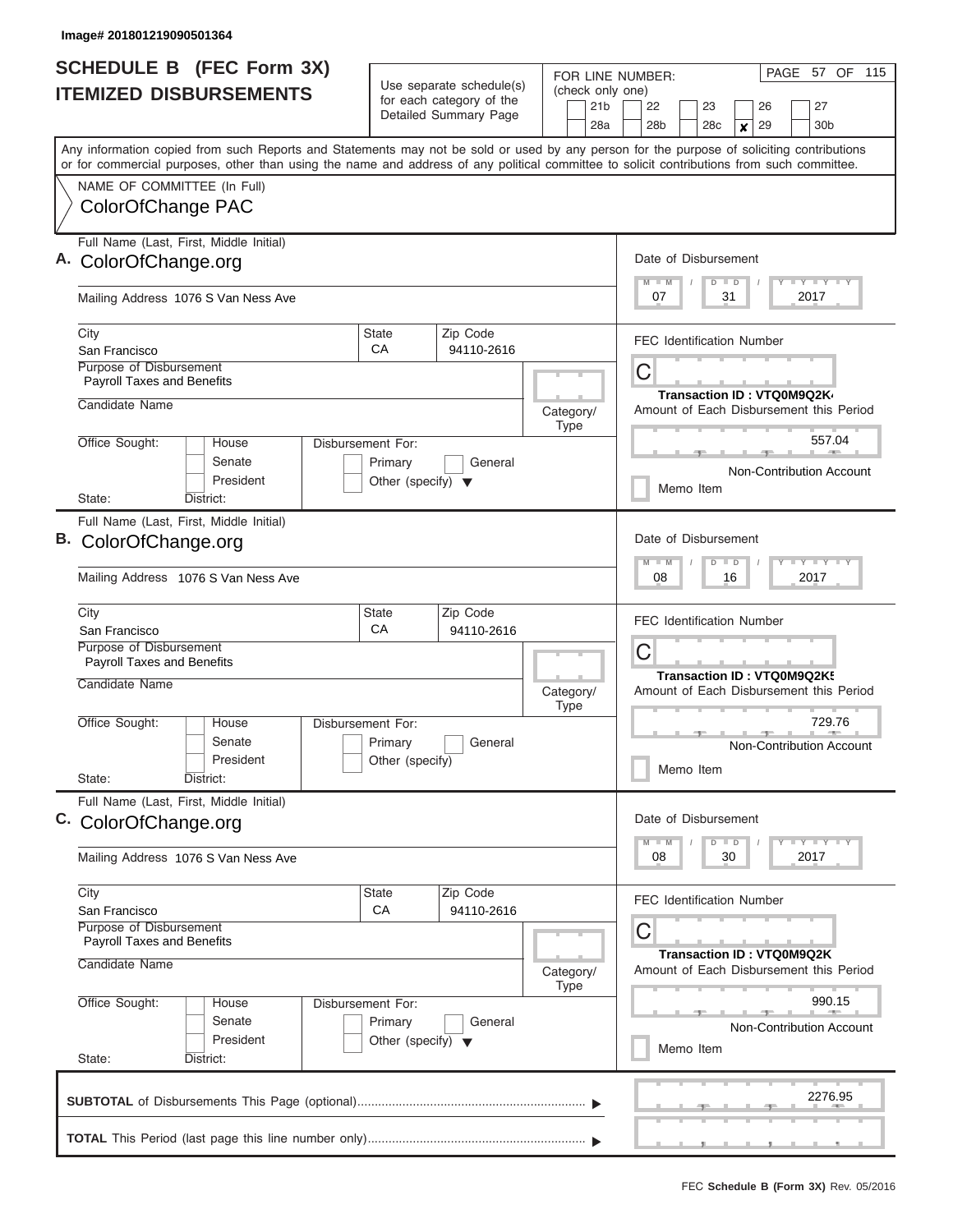| SCHEDULE B (FEC Form 3X)                                                                                                                   |                                      |                                                      | FOR LINE NUMBER: |             |                 |  | 58 OF 115<br>PAGE                                                 |                                         |           |  |         |    |                              |                            |  |                                                                               |  |  |
|--------------------------------------------------------------------------------------------------------------------------------------------|--------------------------------------|------------------------------------------------------|------------------|-------------|-----------------|--|-------------------------------------------------------------------|-----------------------------------------|-----------|--|---------|----|------------------------------|----------------------------|--|-------------------------------------------------------------------------------|--|--|
| <b>ITEMIZED DISBURSEMENTS</b>                                                                                                              |                                      | Use separate schedule(s)<br>for each category of the |                  |             | 21 <sub>b</sub> |  | (check only one)<br>22<br>23                                      |                                         |           |  |         |    |                              |                            |  | 27                                                                            |  |  |
|                                                                                                                                            |                                      | Detailed Summary Page                                |                  |             | 28a             |  |                                                                   | 28 <sub>b</sub>                         |           |  | 28c     |    | 26<br>29<br>$\boldsymbol{x}$ |                            |  | 30 <sub>b</sub>                                                               |  |  |
| Any information copied from such Reports and Statements may not be sold or used by any person for the purpose of soliciting contributions  |                                      |                                                      |                  |             |                 |  |                                                                   |                                         |           |  |         |    |                              |                            |  |                                                                               |  |  |
| or for commercial purposes, other than using the name and address of any political committee to solicit contributions from such committee. |                                      |                                                      |                  |             |                 |  |                                                                   |                                         |           |  |         |    |                              |                            |  |                                                                               |  |  |
| NAME OF COMMITTEE (In Full)                                                                                                                |                                      |                                                      |                  |             |                 |  |                                                                   |                                         |           |  |         |    |                              |                            |  |                                                                               |  |  |
| ColorOfChange PAC                                                                                                                          |                                      |                                                      |                  |             |                 |  |                                                                   |                                         |           |  |         |    |                              |                            |  |                                                                               |  |  |
| Full Name (Last, First, Middle Initial)                                                                                                    |                                      |                                                      |                  |             |                 |  |                                                                   |                                         |           |  |         |    |                              |                            |  |                                                                               |  |  |
| A. ColorOfChange.org                                                                                                                       |                                      |                                                      |                  |             |                 |  |                                                                   | Date of Disbursement                    |           |  |         |    |                              |                            |  |                                                                               |  |  |
| Mailing Address 1076 S Van Ness Ave                                                                                                        |                                      |                                                      |                  |             |                 |  | $T$ $Y$ $T$ $Y$ $T$ $Y$<br>$M$ $M$<br>$D$ $D$<br>09<br>15<br>2017 |                                         |           |  |         |    |                              |                            |  |                                                                               |  |  |
| City                                                                                                                                       | <b>State</b>                         | Zip Code                                             |                  |             |                 |  |                                                                   | <b>FEC Identification Number</b>        |           |  |         |    |                              |                            |  |                                                                               |  |  |
| San Francisco<br>Purpose of Disbursement                                                                                                   | CA                                   | 94110-2616                                           |                  |             |                 |  |                                                                   |                                         |           |  |         |    |                              |                            |  |                                                                               |  |  |
| <b>Payroll Taxes and Benefits</b>                                                                                                          |                                      |                                                      |                  |             |                 |  |                                                                   | С                                       |           |  |         |    |                              |                            |  |                                                                               |  |  |
| Candidate Name                                                                                                                             |                                      |                                                      | Category/        |             |                 |  |                                                                   | Amount of Each Disbursement this Period |           |  |         |    |                              | Transaction ID: VTQ0M9Q2K. |  |                                                                               |  |  |
|                                                                                                                                            |                                      |                                                      |                  | Type        |                 |  |                                                                   |                                         |           |  |         |    |                              |                            |  |                                                                               |  |  |
| Office Sought:<br>House<br>Disbursement For:                                                                                               |                                      |                                                      |                  |             |                 |  |                                                                   |                                         |           |  |         |    |                              |                            |  | 683.21                                                                        |  |  |
| Senate                                                                                                                                     | Primary                              | General                                              |                  |             |                 |  |                                                                   |                                         |           |  |         |    |                              |                            |  | Non-Contribution Account                                                      |  |  |
| President<br>District:<br>State:                                                                                                           | Other (specify) $\blacktriangledown$ |                                                      |                  |             |                 |  |                                                                   |                                         | Memo Item |  |         |    |                              |                            |  |                                                                               |  |  |
| Full Name (Last, First, Middle Initial)                                                                                                    |                                      |                                                      |                  |             |                 |  |                                                                   |                                         |           |  |         |    |                              |                            |  |                                                                               |  |  |
| B. ColorOfChange.org                                                                                                                       |                                      |                                                      |                  |             |                 |  |                                                                   | Date of Disbursement                    |           |  |         |    |                              |                            |  |                                                                               |  |  |
|                                                                                                                                            |                                      |                                                      |                  |             |                 |  |                                                                   | $M - M$                                 |           |  | $D$ $D$ |    |                              |                            |  | $T - Y$ $T - Y$ $T - Y$                                                       |  |  |
| Mailing Address 1076 S Van Ness Ave                                                                                                        |                                      |                                                      |                  |             |                 |  |                                                                   | 10                                      |           |  |         | 04 |                              |                            |  | 2017                                                                          |  |  |
| City                                                                                                                                       | <b>State</b><br>CA                   | Zip Code<br>94110-2616                               |                  |             |                 |  |                                                                   | <b>FEC Identification Number</b>        |           |  |         |    |                              |                            |  |                                                                               |  |  |
| San Francisco<br>Purpose of Disbursement                                                                                                   |                                      |                                                      |                  |             |                 |  | С                                                                 |                                         |           |  |         |    |                              |                            |  |                                                                               |  |  |
| <b>Payroll Taxes and Benefits</b>                                                                                                          |                                      |                                                      |                  |             |                 |  |                                                                   | Transaction ID: VTQ0M9Q2K8              |           |  |         |    |                              |                            |  |                                                                               |  |  |
| Candidate Name                                                                                                                             |                                      |                                                      | Category/        | <b>Type</b> |                 |  |                                                                   | Amount of Each Disbursement this Period |           |  |         |    |                              |                            |  |                                                                               |  |  |
| Office Sought:<br>House<br><b>Disbursement For:</b>                                                                                        |                                      |                                                      |                  |             |                 |  |                                                                   |                                         |           |  |         |    |                              |                            |  | 683.20                                                                        |  |  |
| Senate                                                                                                                                     | Primary                              | General                                              |                  |             |                 |  |                                                                   | Non-Contribution Account                |           |  |         |    |                              |                            |  |                                                                               |  |  |
| President<br>State:<br>District:                                                                                                           | Other (specify)                      |                                                      |                  |             |                 |  |                                                                   |                                         | Memo Item |  |         |    |                              |                            |  |                                                                               |  |  |
| Full Name (Last, First, Middle Initial)                                                                                                    |                                      |                                                      |                  |             |                 |  |                                                                   |                                         |           |  |         |    |                              |                            |  |                                                                               |  |  |
| C. ColorOfChange.org                                                                                                                       |                                      |                                                      |                  |             |                 |  |                                                                   | Date of Disbursement                    |           |  |         |    |                              |                            |  |                                                                               |  |  |
|                                                                                                                                            |                                      |                                                      |                  |             |                 |  |                                                                   | $M - M$                                 |           |  | $D$ $D$ |    |                              |                            |  | $\mathbf{I}$ $\mathbf{Y}$ $\mathbf{I}$ $\mathbf{Y}$ $\mathbf{I}$ $\mathbf{Y}$ |  |  |
| Mailing Address 1076 S Van Ness Ave                                                                                                        |                                      |                                                      |                  |             |                 |  |                                                                   | 10                                      |           |  |         | 13 |                              |                            |  | 2017                                                                          |  |  |
| City                                                                                                                                       | <b>State</b>                         | Zip Code                                             |                  |             |                 |  |                                                                   | <b>FEC Identification Number</b>        |           |  |         |    |                              |                            |  |                                                                               |  |  |
| San Francisco<br><b>Purpose of Disbursement</b>                                                                                            | CA                                   | 94110-2616                                           |                  |             |                 |  |                                                                   |                                         |           |  |         |    |                              |                            |  |                                                                               |  |  |
| Payroll Taxes and Benefits                                                                                                                 |                                      |                                                      |                  |             |                 |  |                                                                   | С                                       |           |  |         |    |                              |                            |  |                                                                               |  |  |
| Candidate Name                                                                                                                             |                                      |                                                      | Category/        | Type        |                 |  |                                                                   | Amount of Each Disbursement this Period |           |  |         |    |                              | Transaction ID: VTQ0M9Q2K  |  |                                                                               |  |  |
| Office Sought:<br>House<br>Disbursement For:                                                                                               |                                      |                                                      |                  |             |                 |  |                                                                   |                                         |           |  |         |    |                              |                            |  | 1065.27                                                                       |  |  |
| Senate                                                                                                                                     | Primary                              | General                                              |                  |             |                 |  |                                                                   |                                         |           |  |         |    |                              |                            |  | <b>Non-Contribution Account</b>                                               |  |  |
| President                                                                                                                                  | Other (specify) $\blacktriangledown$ |                                                      |                  |             |                 |  |                                                                   |                                         | Memo Item |  |         |    |                              |                            |  |                                                                               |  |  |
| State:<br>District:                                                                                                                        |                                      |                                                      |                  |             |                 |  |                                                                   |                                         |           |  |         |    |                              |                            |  |                                                                               |  |  |
|                                                                                                                                            |                                      |                                                      |                  |             |                 |  |                                                                   |                                         |           |  |         |    |                              |                            |  | 2431.68                                                                       |  |  |
|                                                                                                                                            |                                      |                                                      |                  |             |                 |  |                                                                   |                                         |           |  |         |    |                              |                            |  | , , , , , , , ,                                                               |  |  |
|                                                                                                                                            |                                      |                                                      |                  |             |                 |  |                                                                   |                                         |           |  |         |    |                              |                            |  |                                                                               |  |  |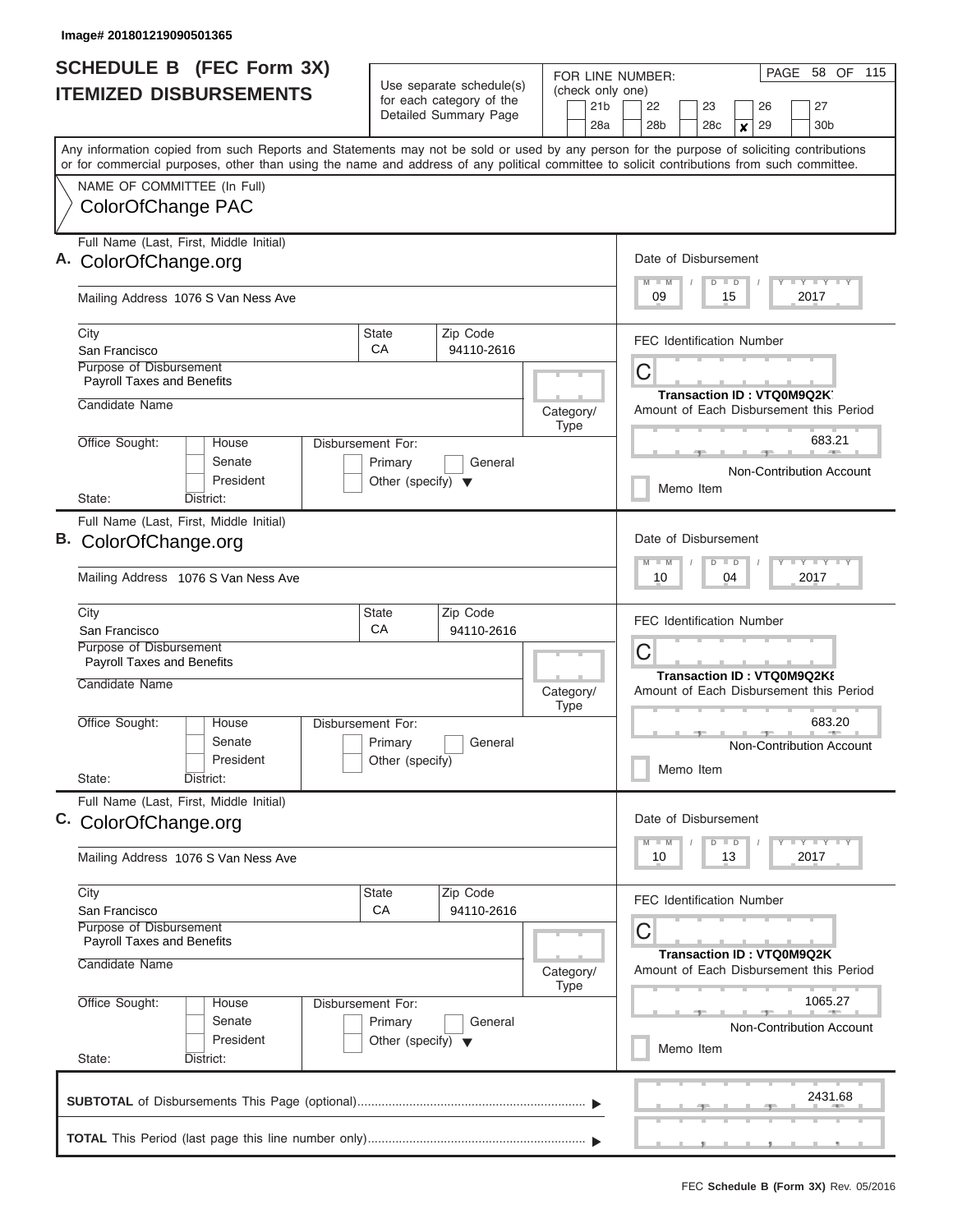| SCHEDULE B (FEC Form 3X)                                                                                                                   |                                                      | FOR LINE NUMBER:                    | 59 OF 115<br>PAGE                                                                                   |  |  |  |  |  |  |  |
|--------------------------------------------------------------------------------------------------------------------------------------------|------------------------------------------------------|-------------------------------------|-----------------------------------------------------------------------------------------------------|--|--|--|--|--|--|--|
| <b>ITEMIZED DISBURSEMENTS</b>                                                                                                              | Use separate schedule(s)<br>for each category of the | (check only one)<br>21 <sub>b</sub> | 22<br>23<br>27<br>26                                                                                |  |  |  |  |  |  |  |
|                                                                                                                                            | Detailed Summary Page                                | 28a                                 | 28 <sub>b</sub><br>28c<br>29<br>30 <sub>b</sub><br>$\boldsymbol{x}$                                 |  |  |  |  |  |  |  |
| Any information copied from such Reports and Statements may not be sold or used by any person for the purpose of soliciting contributions  |                                                      |                                     |                                                                                                     |  |  |  |  |  |  |  |
| or for commercial purposes, other than using the name and address of any political committee to solicit contributions from such committee. |                                                      |                                     |                                                                                                     |  |  |  |  |  |  |  |
| NAME OF COMMITTEE (In Full)                                                                                                                |                                                      |                                     |                                                                                                     |  |  |  |  |  |  |  |
| ColorOfChange PAC                                                                                                                          |                                                      |                                     |                                                                                                     |  |  |  |  |  |  |  |
| Full Name (Last, First, Middle Initial)                                                                                                    |                                                      |                                     |                                                                                                     |  |  |  |  |  |  |  |
| A. ColorOfChange.org                                                                                                                       |                                                      |                                     | Date of Disbursement                                                                                |  |  |  |  |  |  |  |
| Mailing Address 1076 S Van Ness Ave                                                                                                        |                                                      |                                     | $T$ $Y$ $T$ $Y$ $T$ $Y$<br>$M$ $M$<br>$D$ $D$<br>11<br>08<br>2017                                   |  |  |  |  |  |  |  |
| City                                                                                                                                       | Zip Code<br><b>State</b>                             |                                     | <b>FEC Identification Number</b>                                                                    |  |  |  |  |  |  |  |
| San Francisco<br>Purpose of Disbursement                                                                                                   | CA<br>94110-2616                                     |                                     |                                                                                                     |  |  |  |  |  |  |  |
| <b>Payroll Taxes and Benefits</b>                                                                                                          |                                                      |                                     | С                                                                                                   |  |  |  |  |  |  |  |
| Candidate Name                                                                                                                             |                                                      |                                     | Transaction ID: VTQ0M9Q2K<br>Amount of Each Disbursement this Period                                |  |  |  |  |  |  |  |
|                                                                                                                                            |                                                      | Category/<br>Type                   |                                                                                                     |  |  |  |  |  |  |  |
| Office Sought:<br>House                                                                                                                    | Disbursement For:                                    |                                     | 888.21                                                                                              |  |  |  |  |  |  |  |
| Senate                                                                                                                                     | Primary<br>General                                   |                                     | Non-Contribution Account                                                                            |  |  |  |  |  |  |  |
| President<br>District:<br>State:                                                                                                           | Other (specify) $\blacktriangledown$                 |                                     | Memo Item                                                                                           |  |  |  |  |  |  |  |
| Full Name (Last, First, Middle Initial)                                                                                                    |                                                      |                                     |                                                                                                     |  |  |  |  |  |  |  |
| B. ColorOfChange.org                                                                                                                       |                                                      |                                     | Date of Disbursement                                                                                |  |  |  |  |  |  |  |
|                                                                                                                                            |                                                      |                                     | $T$ $Y$ $T$ $Y$ $T$<br>$M - M$<br>$D$ $D$                                                           |  |  |  |  |  |  |  |
| Mailing Address 1076 S Van Ness Ave                                                                                                        |                                                      |                                     | 12<br>06<br>2017                                                                                    |  |  |  |  |  |  |  |
| City                                                                                                                                       | Zip Code<br><b>State</b><br>CA                       |                                     | <b>FEC Identification Number</b>                                                                    |  |  |  |  |  |  |  |
| San Francisco<br>Purpose of Disbursement                                                                                                   | 94110-2616                                           |                                     |                                                                                                     |  |  |  |  |  |  |  |
| <b>Payroll Taxes and Benefits</b>                                                                                                          |                                                      |                                     | С                                                                                                   |  |  |  |  |  |  |  |
| Candidate Name                                                                                                                             |                                                      | Category/<br><b>Type</b>            | <b>Transaction ID: VTQ0M9Q2KI</b><br>Amount of Each Disbursement this Period                        |  |  |  |  |  |  |  |
| Office Sought:<br>House                                                                                                                    | <b>Disbursement For:</b>                             |                                     | 815.53                                                                                              |  |  |  |  |  |  |  |
| Senate                                                                                                                                     | Primary<br>General                                   |                                     | Non-Contribution Account                                                                            |  |  |  |  |  |  |  |
| President<br>State:<br>District:                                                                                                           | Other (specify)                                      |                                     | Memo Item                                                                                           |  |  |  |  |  |  |  |
|                                                                                                                                            |                                                      |                                     |                                                                                                     |  |  |  |  |  |  |  |
| Full Name (Last, First, Middle Initial)<br>C. ColorOfChange.org                                                                            |                                                      |                                     | Date of Disbursement                                                                                |  |  |  |  |  |  |  |
|                                                                                                                                            |                                                      |                                     | $\mathbf{I}$ $\mathbf{Y}$ $\mathbf{I}$ $\mathbf{Y}$ $\mathbf{I}$ $\mathbf{Y}$<br>$M - M$<br>$D$ $D$ |  |  |  |  |  |  |  |
| Mailing Address 1076 S Van Ness Ave                                                                                                        |                                                      |                                     | 12<br>06<br>2017                                                                                    |  |  |  |  |  |  |  |
| City                                                                                                                                       | <b>State</b><br>Zip Code                             |                                     | <b>FEC Identification Number</b>                                                                    |  |  |  |  |  |  |  |
| San Francisco<br><b>Purpose of Disbursement</b>                                                                                            | CA<br>94110-2616                                     |                                     |                                                                                                     |  |  |  |  |  |  |  |
| Payroll Taxes and Benefits                                                                                                                 |                                                      |                                     | С                                                                                                   |  |  |  |  |  |  |  |
| Candidate Name                                                                                                                             |                                                      | Category/<br>Type                   | Transaction ID: VTQ0M9Q2K<br>Amount of Each Disbursement this Period                                |  |  |  |  |  |  |  |
| Office Sought:<br>House                                                                                                                    | Disbursement For:                                    |                                     | 1620.29                                                                                             |  |  |  |  |  |  |  |
| Senate                                                                                                                                     | Primary<br>General                                   |                                     | <b>Non-Contribution Account</b>                                                                     |  |  |  |  |  |  |  |
| President                                                                                                                                  | Other (specify) $\blacktriangledown$                 |                                     | Memo Item                                                                                           |  |  |  |  |  |  |  |
| State:<br>District:                                                                                                                        |                                                      |                                     |                                                                                                     |  |  |  |  |  |  |  |
|                                                                                                                                            |                                                      |                                     | 3324.03                                                                                             |  |  |  |  |  |  |  |
|                                                                                                                                            |                                                      |                                     |                                                                                                     |  |  |  |  |  |  |  |
|                                                                                                                                            |                                                      |                                     | , , , , , , , ,                                                                                     |  |  |  |  |  |  |  |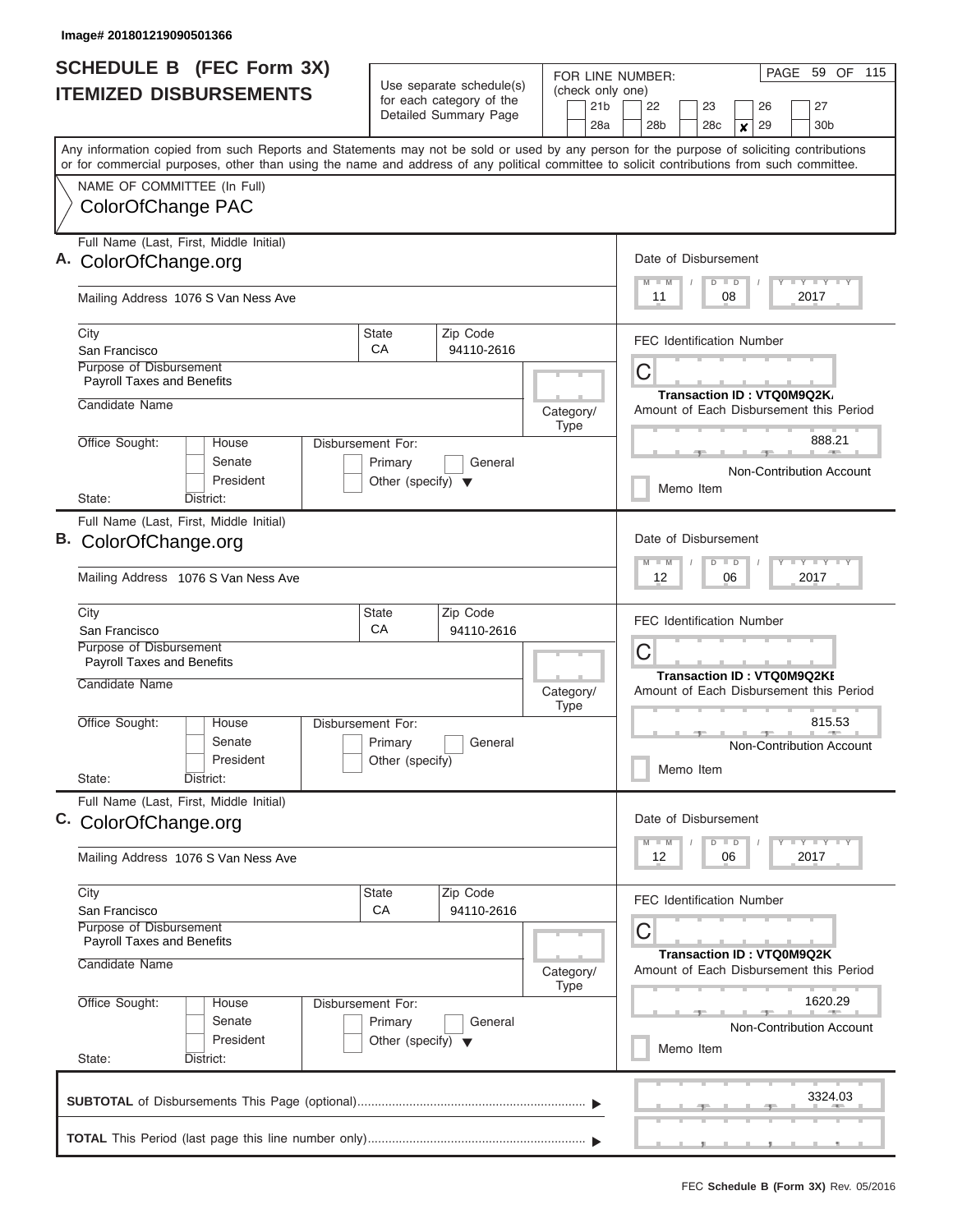| <b>SCHEDULE B (FEC Form 3X)</b><br><b>ITEMIZED DISBURSEMENTS</b>                                                                                                                                                                                                                        | Use separate schedule(s)<br>for each category of the                                   | FOR LINE NUMBER:<br>(check only one) | PAGE<br>60 OF<br>115                                                                                                                    |  |  |  |  |  |  |  |
|-----------------------------------------------------------------------------------------------------------------------------------------------------------------------------------------------------------------------------------------------------------------------------------------|----------------------------------------------------------------------------------------|--------------------------------------|-----------------------------------------------------------------------------------------------------------------------------------------|--|--|--|--|--|--|--|
|                                                                                                                                                                                                                                                                                         | Detailed Summary Page                                                                  | 21 <sub>b</sub><br>28a               | 22<br>23<br>26<br>27<br>28 <sub>b</sub><br>28 <sub>c</sub><br>29<br>30 <sub>b</sub><br>x                                                |  |  |  |  |  |  |  |
| Any information copied from such Reports and Statements may not be sold or used by any person for the purpose of soliciting contributions<br>or for commercial purposes, other than using the name and address of any political committee to solicit contributions from such committee. |                                                                                        |                                      |                                                                                                                                         |  |  |  |  |  |  |  |
| NAME OF COMMITTEE (In Full)<br>ColorOfChange PAC                                                                                                                                                                                                                                        |                                                                                        |                                      |                                                                                                                                         |  |  |  |  |  |  |  |
| Full Name (Last, First, Middle Initial)<br>A. ColorOfChange.org                                                                                                                                                                                                                         |                                                                                        |                                      | Date of Disbursement                                                                                                                    |  |  |  |  |  |  |  |
| Mailing Address 1076 S Van Ness Ave                                                                                                                                                                                                                                                     |                                                                                        |                                      | Y LY LY LY<br>$M$ $M$<br>$D$ $D$<br>12<br>21<br>2017                                                                                    |  |  |  |  |  |  |  |
| City<br>San Francisco<br>Purpose of Disbursement                                                                                                                                                                                                                                        | Zip Code<br><b>State</b><br>CA<br>94110-2616                                           |                                      | <b>FEC Identification Number</b>                                                                                                        |  |  |  |  |  |  |  |
| <b>Payroll Taxes and Benefits</b><br>Candidate Name                                                                                                                                                                                                                                     |                                                                                        | Category/                            | С<br>Transaction ID: VTQ0M9Q2KI<br>Amount of Each Disbursement this Period                                                              |  |  |  |  |  |  |  |
| Office Sought:<br>House<br>Senate<br>President<br>State:<br>District:                                                                                                                                                                                                                   | <b>Disbursement For:</b><br>Primary<br>General<br>Other (specify) $\blacktriangledown$ | <b>Type</b>                          | 1141.48<br>Non-Contribution Account<br>Memo Item                                                                                        |  |  |  |  |  |  |  |
| Full Name (Last, First, Middle Initial)<br>В.<br>Delta Airlines<br>Mailing Address 1030 Delta Blvd                                                                                                                                                                                      |                                                                                        |                                      | Date of Disbursement<br>$T$ $T$ $T$ $T$ $T$ $T$ $T$ $T$ $T$<br>$M - M$<br>$\overline{\mathsf{D}}$<br>$\blacksquare$<br>10<br>10<br>2017 |  |  |  |  |  |  |  |
| City<br>Atlanta<br>Purpose of Disbursement<br>Travel                                                                                                                                                                                                                                    | Zip Code<br><b>State</b><br>GA<br>30354-1989                                           |                                      | <b>FEC Identification Number</b><br>С                                                                                                   |  |  |  |  |  |  |  |
| Candidate Name<br>Office Sought:<br>House                                                                                                                                                                                                                                               | <b>Disbursement For:</b>                                                               | Category/<br><b>Type</b>             | Transaction ID: VTQ0M9Q1G/<br>Amount of Each Disbursement this Period<br>335.00                                                         |  |  |  |  |  |  |  |
| Senate<br>President<br>State:<br>District:                                                                                                                                                                                                                                              | Primary<br>General<br>Other (specify)                                                  |                                      | <b>Non-Contribution Account</b><br>Memo Item                                                                                            |  |  |  |  |  |  |  |
| Full Name (Last, First, Middle Initial)<br>C. Demos                                                                                                                                                                                                                                     |                                                                                        |                                      | Date of Disbursement<br>$T$ $Y$ $T$ $Y$ $T$ $Y$<br>$M$ $M$                                                                              |  |  |  |  |  |  |  |
| Mailing Address 80 Broad St<br>FI4                                                                                                                                                                                                                                                      |                                                                                        |                                      | $D \parallel D$<br>07<br>19<br>2017                                                                                                     |  |  |  |  |  |  |  |
| City<br>New York<br>Purpose of Disbursement<br>Event Tickets                                                                                                                                                                                                                            | <b>State</b><br>Zip Code<br><b>NY</b><br>10004-2258                                    |                                      | <b>FEC Identification Number</b><br>С                                                                                                   |  |  |  |  |  |  |  |
| Candidate Name<br>Office Sought:<br>House                                                                                                                                                                                                                                               | Disbursement For:                                                                      | Category/<br>Type                    | <b>Transaction ID: VTQ0M9Q1G</b><br>Amount of Each Disbursement this Period<br>300.00                                                   |  |  |  |  |  |  |  |
| Senate<br>President<br>State:<br>District:                                                                                                                                                                                                                                              | Primary<br>General<br>Other (specify) $\blacktriangledown$                             |                                      | Non-Contribution Account<br>Memo Item                                                                                                   |  |  |  |  |  |  |  |
|                                                                                                                                                                                                                                                                                         |                                                                                        |                                      | 1776.48                                                                                                                                 |  |  |  |  |  |  |  |
|                                                                                                                                                                                                                                                                                         |                                                                                        |                                      | , <u>, , , , , , , ,</u>                                                                                                                |  |  |  |  |  |  |  |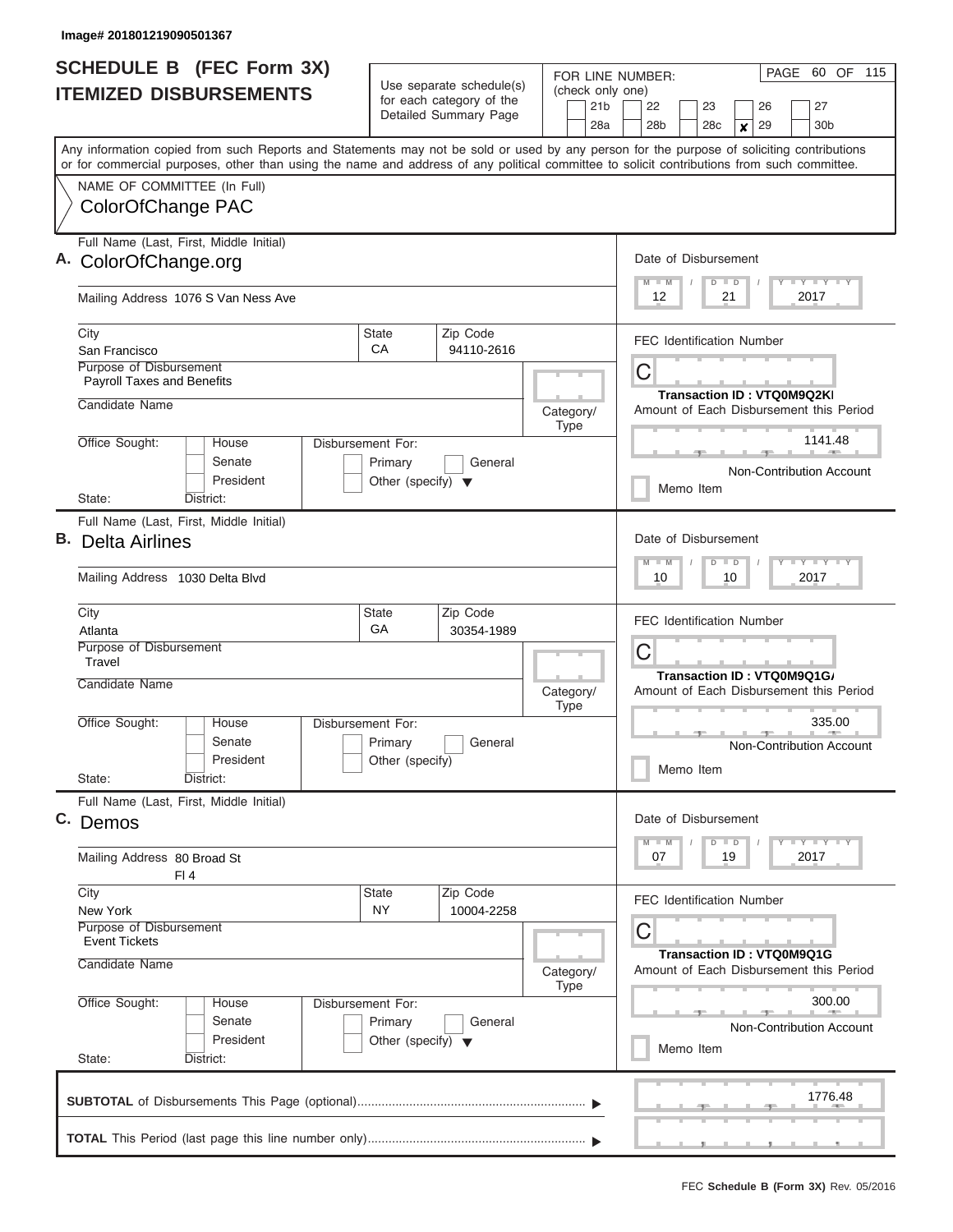| <b>SCHEDULE B</b> (FEC Form 3X)<br><b>ITEMIZED DISBURSEMENTS</b> |                                                                                                                                                                                                                                                                                         |                                                                      | Use separate schedule(s)<br>for each category of the | FOR LINE NUMBER:<br>(check only one) | PAGE<br>61 OF 115                                                          |  |  |  |  |
|------------------------------------------------------------------|-----------------------------------------------------------------------------------------------------------------------------------------------------------------------------------------------------------------------------------------------------------------------------------------|----------------------------------------------------------------------|------------------------------------------------------|--------------------------------------|----------------------------------------------------------------------------|--|--|--|--|
|                                                                  |                                                                                                                                                                                                                                                                                         |                                                                      | Detailed Summary Page                                | 21 <sub>b</sub><br>28a               | 22<br>27<br>23<br>26<br>29<br>28b<br>28c<br>30 <sub>b</sub><br>X           |  |  |  |  |
|                                                                  | Any information copied from such Reports and Statements may not be sold or used by any person for the purpose of soliciting contributions<br>or for commercial purposes, other than using the name and address of any political committee to solicit contributions from such committee. |                                                                      |                                                      |                                      |                                                                            |  |  |  |  |
|                                                                  | NAME OF COMMITTEE (In Full)<br>ColorOfChange PAC                                                                                                                                                                                                                                        |                                                                      |                                                      |                                      |                                                                            |  |  |  |  |
|                                                                  | Full Name (Last, First, Middle Initial)<br>A. Edwards, Jennifer, , ,                                                                                                                                                                                                                    |                                                                      |                                                      |                                      | Date of Disbursement<br>Y FY FY FY<br>$M$ $M$<br>$D$ $D$                   |  |  |  |  |
|                                                                  | Mailing Address 140 17th Street                                                                                                                                                                                                                                                         |                                                                      |                                                      |                                      | 07<br>26<br>2017                                                           |  |  |  |  |
|                                                                  | City<br>Washington                                                                                                                                                                                                                                                                      | State<br>DC.                                                         | Zip Code<br>20009                                    |                                      | <b>FEC Identification Number</b>                                           |  |  |  |  |
|                                                                  | Purpose of Disbursement<br>Salary<br>Candidate Name                                                                                                                                                                                                                                     |                                                                      |                                                      | Category/                            | C<br>Transaction ID: VTQ0M9Q2F)<br>Amount of Each Disbursement this Period |  |  |  |  |
|                                                                  | Office Sought:<br>House<br>Senate<br>President                                                                                                                                                                                                                                          | Disbursement For:<br>Primary<br>Other (specify) $\blacktriangledown$ | General                                              | <b>Type</b>                          | 389.43<br>Non-Contribution Account<br>Memo Item                            |  |  |  |  |
|                                                                  | State:<br>District:                                                                                                                                                                                                                                                                     |                                                                      |                                                      |                                      |                                                                            |  |  |  |  |
| В.                                                               | Full Name (Last, First, Middle Initial)<br>Edwards, Jennifer, , ,                                                                                                                                                                                                                       |                                                                      |                                                      |                                      | Date of Disbursement<br>Y FY FY FY<br>$M - M$<br>$D$ $D$                   |  |  |  |  |
|                                                                  | Mailing Address 140 17th Street                                                                                                                                                                                                                                                         |                                                                      |                                                      |                                      | 2017<br>07<br>31                                                           |  |  |  |  |
|                                                                  | City<br>Washington                                                                                                                                                                                                                                                                      | <b>State</b><br>DC                                                   | Zip Code<br>20009                                    |                                      | <b>FEC Identification Number</b>                                           |  |  |  |  |
|                                                                  | Purpose of Disbursement<br>Salary<br>Candidate Name                                                                                                                                                                                                                                     |                                                                      |                                                      |                                      | С<br>Transaction ID: VTQ0M9Q2F2                                            |  |  |  |  |
|                                                                  |                                                                                                                                                                                                                                                                                         |                                                                      |                                                      | Category/<br><b>Type</b>             | Amount of Each Disbursement this Period                                    |  |  |  |  |
|                                                                  | Office Sought:<br>House<br>Senate<br>President<br>State:<br>District:                                                                                                                                                                                                                   | Disbursement For:<br>Primary<br>Other (specify)                      | General                                              |                                      | 346.16<br>Non-Contribution Account<br>Memo Item                            |  |  |  |  |
|                                                                  | Full Name (Last, First, Middle Initial)<br>C. Edwards, Jennifer, , ,                                                                                                                                                                                                                    |                                                                      |                                                      |                                      | Date of Disbursement<br>$Y$ $Y$ $Y$ $Y$ $Y$<br>$M$ $M$<br>$D$ $D$          |  |  |  |  |
|                                                                  | Mailing Address 140 17th Street                                                                                                                                                                                                                                                         |                                                                      |                                                      |                                      | 2017<br>08<br>16                                                           |  |  |  |  |
|                                                                  | City<br>Washington<br>Purpose of Disbursement                                                                                                                                                                                                                                           | State<br>DC                                                          | Zip Code<br>20009                                    |                                      | <b>FEC Identification Number</b>                                           |  |  |  |  |
|                                                                  | Salary<br>Candidate Name                                                                                                                                                                                                                                                                |                                                                      |                                                      | Category/                            | С<br>Transaction ID: VTQ0M9Q2G<br>Amount of Each Disbursement this Period  |  |  |  |  |
|                                                                  | Office Sought:<br>House<br>Senate<br>President<br>State:<br>District:                                                                                                                                                                                                                   | Disbursement For:<br>Primary<br>Other (specify) $\blacktriangledown$ | General                                              | <b>Type</b>                          | 822.13<br>Non-Contribution Account<br>Memo Item                            |  |  |  |  |
|                                                                  |                                                                                                                                                                                                                                                                                         |                                                                      |                                                      |                                      | 1557.72                                                                    |  |  |  |  |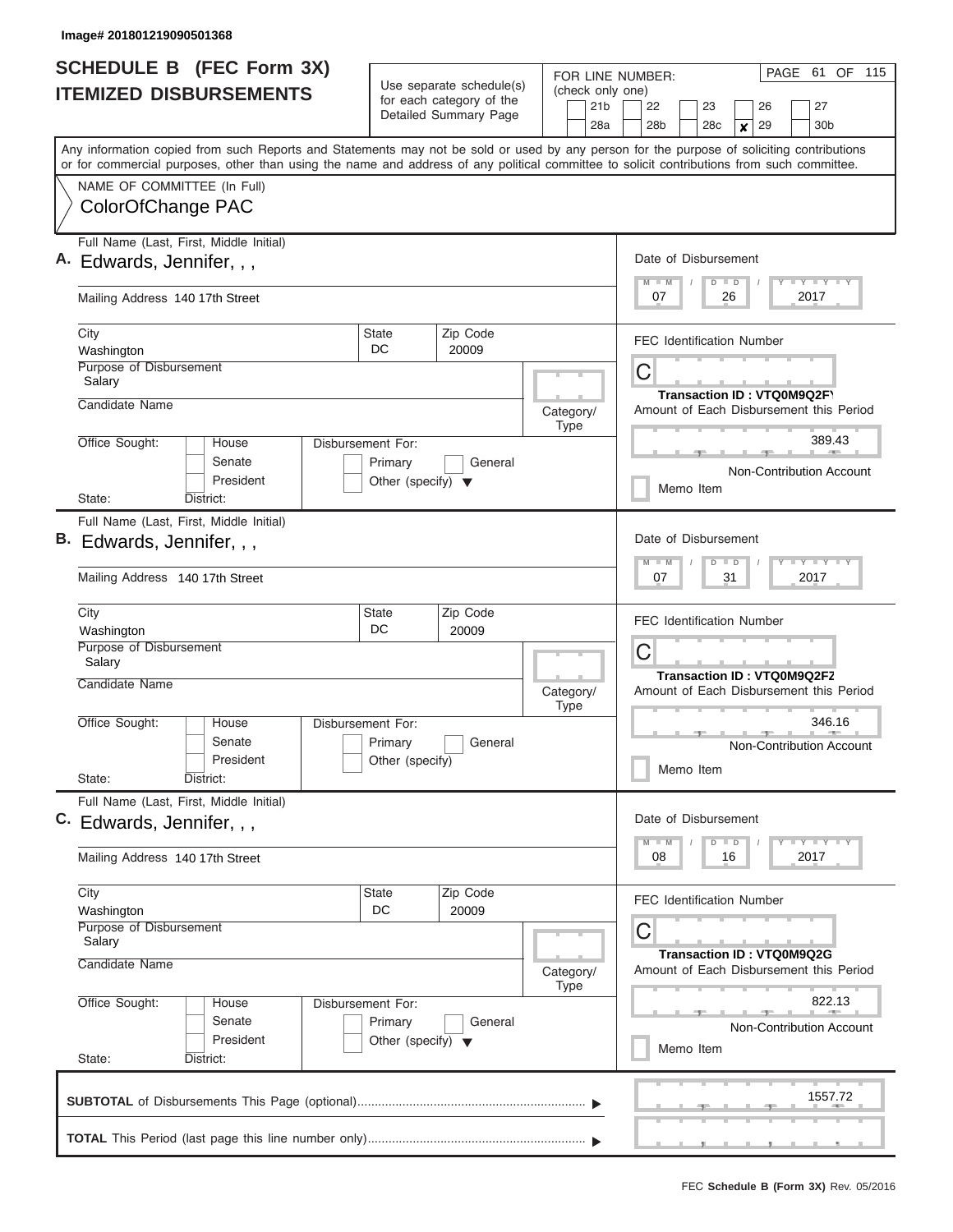| <b>SCHEDULE B (FEC Form 3X)</b><br><b>ITEMIZED DISBURSEMENTS</b>                                           |              | Use separate schedule(s)<br>(check only one)<br>for each category of the<br>Detailed Summary Page<br>28a |                          |                                                                             | PAGE<br>62 OF 115<br>FOR LINE NUMBER:<br>21 <sub>b</sub><br>22<br>27<br>23<br>26<br>28 <sub>b</sub><br>28c<br>29<br>30 <sub>b</sub><br>$\boldsymbol{x}$                                                                                                                                 |  |  |  |
|------------------------------------------------------------------------------------------------------------|--------------|----------------------------------------------------------------------------------------------------------|--------------------------|-----------------------------------------------------------------------------|-----------------------------------------------------------------------------------------------------------------------------------------------------------------------------------------------------------------------------------------------------------------------------------------|--|--|--|
| NAME OF COMMITTEE (In Full)                                                                                |              |                                                                                                          |                          |                                                                             | Any information copied from such Reports and Statements may not be sold or used by any person for the purpose of soliciting contributions<br>or for commercial purposes, other than using the name and address of any political committee to solicit contributions from such committee. |  |  |  |
| ColorOfChange PAC                                                                                          |              |                                                                                                          |                          |                                                                             |                                                                                                                                                                                                                                                                                         |  |  |  |
| Full Name (Last, First, Middle Initial)<br>Edwards, Jennifer, , ,                                          |              |                                                                                                          |                          |                                                                             | Date of Disbursement<br>Y FY FY FY<br>$M$ $M$<br>$D$ $D$                                                                                                                                                                                                                                |  |  |  |
| Mailing Address 140 17th Street                                                                            |              |                                                                                                          |                          |                                                                             | 2017<br>08<br>30                                                                                                                                                                                                                                                                        |  |  |  |
| City<br>Washington                                                                                         |              | <b>State</b><br>DC.                                                                                      | Zip Code<br>20009        |                                                                             | <b>FEC Identification Number</b>                                                                                                                                                                                                                                                        |  |  |  |
| Purpose of Disbursement<br>Salary<br>Candidate Name                                                        |              |                                                                                                          |                          |                                                                             | $\mathsf C$<br><b>Transaction ID: VTQ0M9Q2G</b>                                                                                                                                                                                                                                         |  |  |  |
|                                                                                                            |              |                                                                                                          |                          | Category/<br><b>Type</b>                                                    | Amount of Each Disbursement this Period                                                                                                                                                                                                                                                 |  |  |  |
| Office Sought:<br>House<br>Senate<br>President                                                             |              | Disbursement For:<br>Primary<br>Other (specify) $\blacktriangledown$                                     | General                  |                                                                             | 432.70<br>Non-Contribution Account                                                                                                                                                                                                                                                      |  |  |  |
| State:<br>District:                                                                                        |              |                                                                                                          |                          |                                                                             | Memo Item                                                                                                                                                                                                                                                                               |  |  |  |
| Full Name (Last, First, Middle Initial)<br>В.<br>Edwards, Jennifer, , ,<br>Mailing Address 140 17th Street |              |                                                                                                          |                          |                                                                             | Date of Disbursement<br>Y FY FY FY<br>$M - M$<br>$D$ $D$<br>15<br>2017<br>09                                                                                                                                                                                                            |  |  |  |
| City<br>Washington                                                                                         | <b>State</b> |                                                                                                          |                          |                                                                             | <b>FEC Identification Number</b>                                                                                                                                                                                                                                                        |  |  |  |
| Purpose of Disbursement<br>Salary<br>Candidate Name                                                        |              |                                                                                                          |                          |                                                                             | C<br>Transaction ID: VTQ0M9Q2G;                                                                                                                                                                                                                                                         |  |  |  |
|                                                                                                            |              |                                                                                                          |                          | Category/<br><b>Type</b>                                                    | Amount of Each Disbursement this Period                                                                                                                                                                                                                                                 |  |  |  |
| Office Sought:<br>House<br>Senate<br>President<br>State:<br>District:                                      |              | Disbursement For:<br>Primary<br>Other (specify)                                                          | General                  |                                                                             | 1168.29<br>Non-Contribution Account<br>Memo Item                                                                                                                                                                                                                                        |  |  |  |
| Full Name (Last, First, Middle Initial)<br>C. Edwards, Jennifer, , ,                                       |              |                                                                                                          |                          |                                                                             | Date of Disbursement<br>Y FY FY FY<br>$M - M$<br>$D$ $D$                                                                                                                                                                                                                                |  |  |  |
| Mailing Address 140 17th Street                                                                            |              |                                                                                                          |                          |                                                                             | 2017<br>10<br>04                                                                                                                                                                                                                                                                        |  |  |  |
| City<br>Washington<br>Purpose of Disbursement                                                              |              | State<br>DC                                                                                              | Zip Code<br>20009        |                                                                             | <b>FEC Identification Number</b><br>С                                                                                                                                                                                                                                                   |  |  |  |
| Salary<br>Candidate Name                                                                                   |              |                                                                                                          | Category/<br><b>Type</b> | <b>Transaction ID: VTQ0M9Q2G</b><br>Amount of Each Disbursement this Period |                                                                                                                                                                                                                                                                                         |  |  |  |
| Office Sought:<br>House<br>Senate<br>President                                                             |              | Disbursement For:<br>Primary<br>Other (specify) $\blacktriangledown$                                     |                          | 1168.29<br><b>Non-Contribution Account</b><br>Memo Item                     |                                                                                                                                                                                                                                                                                         |  |  |  |
| State:<br>District:                                                                                        |              |                                                                                                          |                          |                                                                             | 2769.28                                                                                                                                                                                                                                                                                 |  |  |  |
|                                                                                                            |              |                                                                                                          |                          |                                                                             |                                                                                                                                                                                                                                                                                         |  |  |  |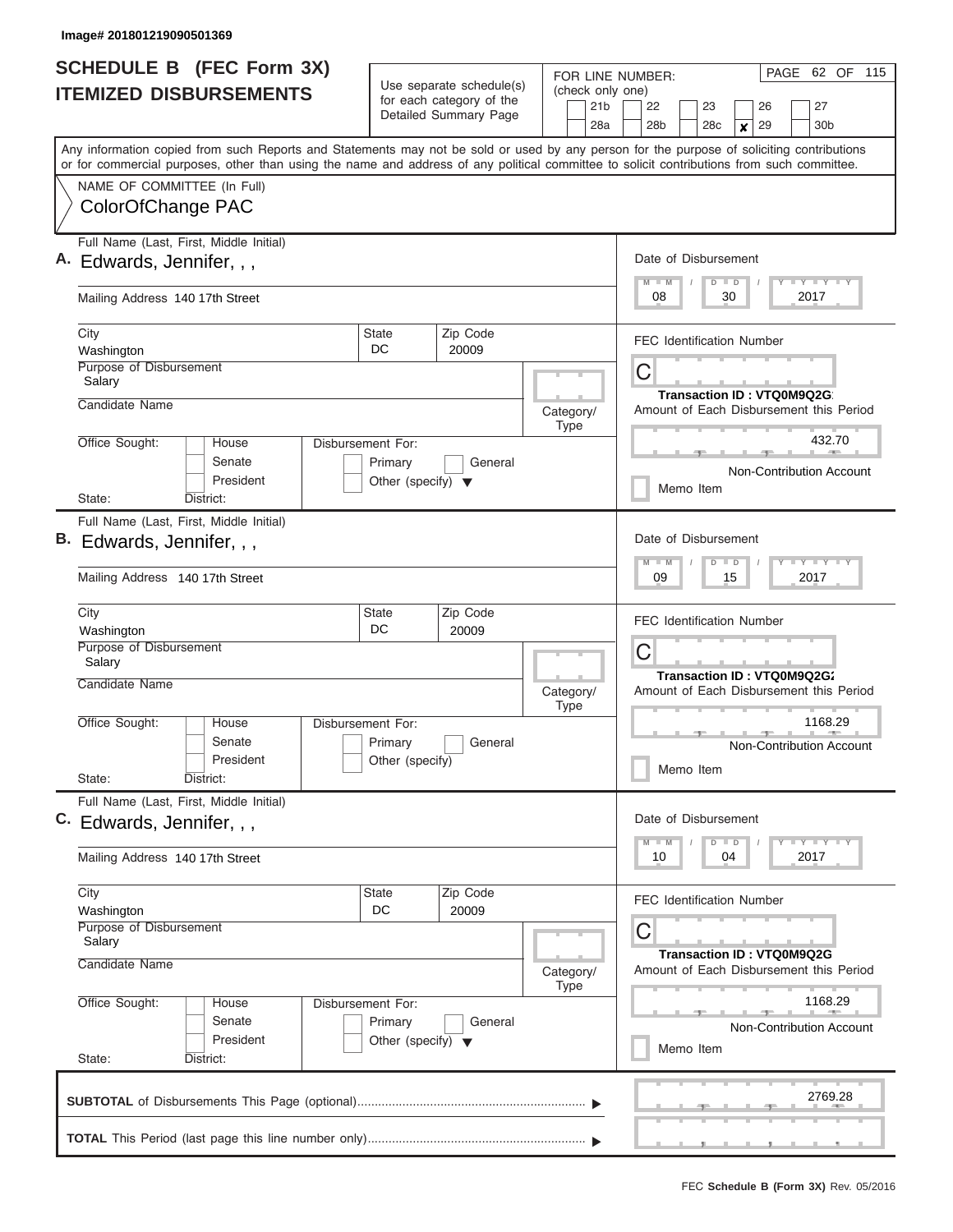| <b>SCHEDULE B</b> (FEC Form 3X)                                                                                                                                                                                                                                                         |                                                                      | Use separate schedule(s)                          | (check only one)                                                             | 63 OF 115<br>PAGE<br>FOR LINE NUMBER:                                                       |  |  |  |  |  |
|-----------------------------------------------------------------------------------------------------------------------------------------------------------------------------------------------------------------------------------------------------------------------------------------|----------------------------------------------------------------------|---------------------------------------------------|------------------------------------------------------------------------------|---------------------------------------------------------------------------------------------|--|--|--|--|--|
| <b>ITEMIZED DISBURSEMENTS</b>                                                                                                                                                                                                                                                           |                                                                      | for each category of the<br>Detailed Summary Page | 21 <sub>b</sub><br>28a                                                       | 27<br>22<br>23<br>26<br>30 <sub>b</sub><br>28 <sub>b</sub><br>28c<br>29<br>$\boldsymbol{x}$ |  |  |  |  |  |
| Any information copied from such Reports and Statements may not be sold or used by any person for the purpose of soliciting contributions<br>or for commercial purposes, other than using the name and address of any political committee to solicit contributions from such committee. |                                                                      |                                                   |                                                                              |                                                                                             |  |  |  |  |  |
| NAME OF COMMITTEE (In Full)<br>ColorOfChange PAC                                                                                                                                                                                                                                        |                                                                      |                                                   |                                                                              |                                                                                             |  |  |  |  |  |
| Full Name (Last, First, Middle Initial)<br>Edwards, Jennifer, , ,                                                                                                                                                                                                                       |                                                                      |                                                   |                                                                              | Date of Disbursement<br>Y FY FY FY<br>$M$ $M$<br>$D$ $D$                                    |  |  |  |  |  |
| Mailing Address 140 17th Street                                                                                                                                                                                                                                                         |                                                                      |                                                   |                                                                              | 2017<br>10<br>13                                                                            |  |  |  |  |  |
| City<br>Washington                                                                                                                                                                                                                                                                      | <b>State</b><br>DC.                                                  | Zip Code<br>20009                                 |                                                                              | <b>FEC Identification Number</b>                                                            |  |  |  |  |  |
| Purpose of Disbursement<br>Salary<br>Candidate Name                                                                                                                                                                                                                                     |                                                                      |                                                   | Category/                                                                    | C<br>Transaction ID: VTQ0M9Q2G<br>Amount of Each Disbursement this Period                   |  |  |  |  |  |
| Office Sought:<br>House<br>Senate<br>President<br>State:                                                                                                                                                                                                                                | Disbursement For:<br>Primary<br>Other (specify) $\blacktriangledown$ | General                                           | <b>Type</b>                                                                  | 1557.72<br>Non-Contribution Account<br>Memo Item                                            |  |  |  |  |  |
| District:<br>Full Name (Last, First, Middle Initial)<br>B. Edwards, Jennifer, , ,<br>Mailing Address 140 17th Street                                                                                                                                                                    |                                                                      |                                                   | Date of Disbursement<br>Y FY FY FY<br>$M - M$<br>$D$ $D$<br>08<br>2017<br>11 |                                                                                             |  |  |  |  |  |
| City<br>Washington<br>Purpose of Disbursement                                                                                                                                                                                                                                           | State<br>DC                                                          | Zip Code<br>20009                                 |                                                                              | <b>FEC Identification Number</b>                                                            |  |  |  |  |  |
| Salary<br>Candidate Name                                                                                                                                                                                                                                                                |                                                                      |                                                   | Category/<br><b>Type</b>                                                     | C<br>Transaction ID: VTQ0M9Q2G!<br>Amount of Each Disbursement this Period                  |  |  |  |  |  |
| Office Sought:<br>House<br>Senate<br>President<br>State:<br>District:                                                                                                                                                                                                                   | Disbursement For:<br>Primary<br>Other (specify)                      | General                                           |                                                                              | 1384.64<br>Non-Contribution Account<br>Memo Item                                            |  |  |  |  |  |
| Full Name (Last, First, Middle Initial)<br>C. Edwards, Jennifer, , ,                                                                                                                                                                                                                    |                                                                      |                                                   |                                                                              | Date of Disbursement<br>$Y$ $Y$ $Y$ $Y$ $Y$ $Y$<br>$M - M$<br>$D$ $D$                       |  |  |  |  |  |
| Mailing Address 140 17th Street                                                                                                                                                                                                                                                         |                                                                      |                                                   |                                                                              | 2017<br>12<br>06                                                                            |  |  |  |  |  |
| City<br>Washington<br>Purpose of Disbursement<br>Salary                                                                                                                                                                                                                                 | State<br>DC                                                          | Zip Code<br>20009                                 |                                                                              | <b>FEC Identification Number</b><br>С                                                       |  |  |  |  |  |
| Candidate Name                                                                                                                                                                                                                                                                          |                                                                      |                                                   | Category/<br><b>Type</b>                                                     | Transaction ID: VTQ0M9Q2G<br>Amount of Each Disbursement this Period                        |  |  |  |  |  |
| Office Sought:<br>House<br>Senate<br>President<br>State:<br>District:                                                                                                                                                                                                                   | Disbursement For:<br>Primary<br>Other (specify) $\blacktriangledown$ | General                                           |                                                                              | 302.89<br>Non-Contribution Account<br>Memo Item                                             |  |  |  |  |  |
|                                                                                                                                                                                                                                                                                         |                                                                      |                                                   |                                                                              | 3245.25                                                                                     |  |  |  |  |  |
|                                                                                                                                                                                                                                                                                         |                                                                      |                                                   |                                                                              |                                                                                             |  |  |  |  |  |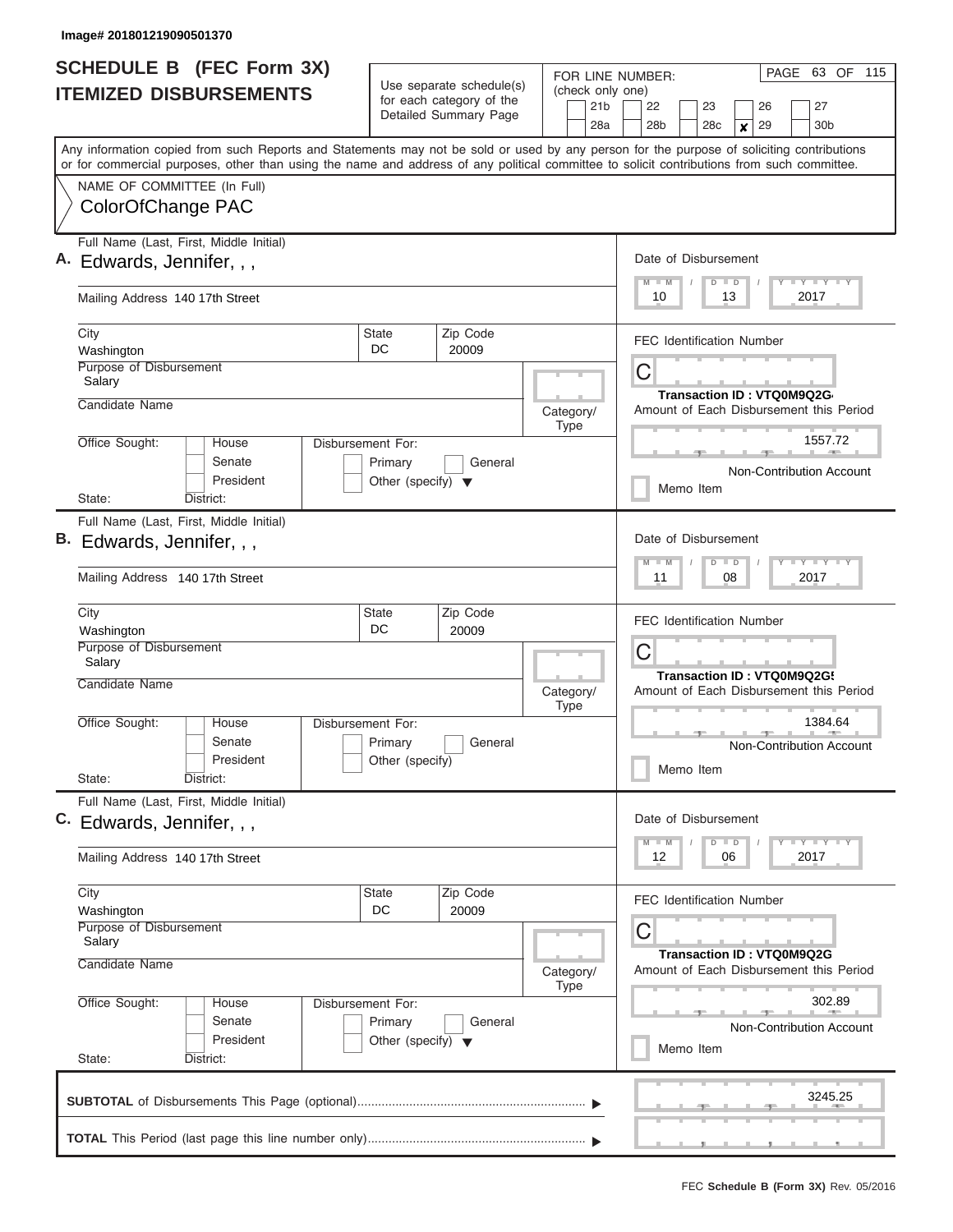ı

| <b>SCHEDULE B</b> (FEC Form 3X)                                                                                                                                                                                                                                                         |                                                                      |                                                      | FOR LINE NUMBER:                    | PAGE<br>64 OF 115                                                            |  |  |  |  |  |
|-----------------------------------------------------------------------------------------------------------------------------------------------------------------------------------------------------------------------------------------------------------------------------------------|----------------------------------------------------------------------|------------------------------------------------------|-------------------------------------|------------------------------------------------------------------------------|--|--|--|--|--|
| <b>ITEMIZED DISBURSEMENTS</b>                                                                                                                                                                                                                                                           |                                                                      | Use separate schedule(s)<br>for each category of the | (check only one)<br>21 <sub>b</sub> | 22<br>27<br>23<br>26                                                         |  |  |  |  |  |
|                                                                                                                                                                                                                                                                                         |                                                                      | Detailed Summary Page                                | 28a                                 | 29<br>28b<br>28c<br>30 <sub>b</sub><br>X                                     |  |  |  |  |  |
| Any information copied from such Reports and Statements may not be sold or used by any person for the purpose of soliciting contributions<br>or for commercial purposes, other than using the name and address of any political committee to solicit contributions from such committee. |                                                                      |                                                      |                                     |                                                                              |  |  |  |  |  |
| NAME OF COMMITTEE (In Full)                                                                                                                                                                                                                                                             |                                                                      |                                                      |                                     |                                                                              |  |  |  |  |  |
| ColorOfChange PAC                                                                                                                                                                                                                                                                       |                                                                      |                                                      |                                     |                                                                              |  |  |  |  |  |
| A. Edwards, Jennifer, , ,                                                                                                                                                                                                                                                               | Full Name (Last, First, Middle Initial)                              |                                                      |                                     |                                                                              |  |  |  |  |  |
| Mailing Address 140 17th Street                                                                                                                                                                                                                                                         | Y FY FY FY<br>$M$ $M$<br>$D$ $D$<br>12<br>06<br>2017                 |                                                      |                                     |                                                                              |  |  |  |  |  |
| City<br>Washington                                                                                                                                                                                                                                                                      | State<br>DC.                                                         | Zip Code<br>20009                                    |                                     | <b>FEC Identification Number</b>                                             |  |  |  |  |  |
| Purpose of Disbursement<br>Salary                                                                                                                                                                                                                                                       |                                                                      |                                                      |                                     | C<br><b>Transaction ID: VTQ0M9Q2G</b>                                        |  |  |  |  |  |
| Candidate Name                                                                                                                                                                                                                                                                          |                                                                      |                                                      | Category/<br><b>Type</b>            | Amount of Each Disbursement this Period                                      |  |  |  |  |  |
| Office Sought:<br>House<br>Senate<br>President                                                                                                                                                                                                                                          | Disbursement For:<br>Primary<br>Other (specify) $\blacktriangledown$ | General                                              |                                     | 2769.28<br>Non-Contribution Account                                          |  |  |  |  |  |
| State:<br>District:                                                                                                                                                                                                                                                                     |                                                                      |                                                      |                                     | Memo Item                                                                    |  |  |  |  |  |
| Full Name (Last, First, Middle Initial)<br>В.<br>Edwards, Jennifer, , ,<br>Mailing Address 140 17th Street                                                                                                                                                                              |                                                                      |                                                      |                                     | Date of Disbursement<br>Y FY FY FY<br>$M - M$<br>$D$ $D$<br>2017<br>12<br>21 |  |  |  |  |  |
| City<br>Washington                                                                                                                                                                                                                                                                      | <b>State</b><br>DC                                                   | Zip Code<br>20009                                    |                                     | <b>FEC Identification Number</b>                                             |  |  |  |  |  |
| Purpose of Disbursement<br>Salary                                                                                                                                                                                                                                                       |                                                                      |                                                      |                                     | С<br>Transaction ID: VTQ0M9Q2G{                                              |  |  |  |  |  |
| Candidate Name                                                                                                                                                                                                                                                                          |                                                                      |                                                      | Category/<br><b>Type</b>            | Amount of Each Disbursement this Period                                      |  |  |  |  |  |
| Office Sought:<br>House<br>Senate<br>President                                                                                                                                                                                                                                          | Disbursement For:<br>Primary<br>Other (specify)                      | General                                              |                                     | 1557.72<br>Non-Contribution Account<br>Memo Item                             |  |  |  |  |  |
| State:<br>District:                                                                                                                                                                                                                                                                     |                                                                      |                                                      |                                     |                                                                              |  |  |  |  |  |
| Full Name (Last, First, Middle Initial)<br>C.<br>Elmerman-Wallace, Megan, , ,                                                                                                                                                                                                           |                                                                      |                                                      |                                     | Date of Disbursement<br>$Y$ $Y$ $Y$ $Y$ $Y$<br>$M$ $M$<br>$D$ $D$            |  |  |  |  |  |
| Mailing Address 245 56th PINE                                                                                                                                                                                                                                                           |                                                                      |                                                      |                                     | 2017<br>07<br>26                                                             |  |  |  |  |  |
| City<br>Washington                                                                                                                                                                                                                                                                      | State<br>DC                                                          | Zip Code<br>20019-6742                               |                                     | <b>FEC Identification Number</b>                                             |  |  |  |  |  |
| Purpose of Disbursement<br>Salary<br>Candidate Name                                                                                                                                                                                                                                     |                                                                      |                                                      | Category/                           | С<br>Transaction ID: VTQ0M9Q2G<br>Amount of Each Disbursement this Period    |  |  |  |  |  |
| Office Sought:<br>House                                                                                                                                                                                                                                                                 | Disbursement For:                                                    |                                                      | <b>Type</b>                         | 57.69                                                                        |  |  |  |  |  |
| Senate<br>President                                                                                                                                                                                                                                                                     | Primary<br>Other (specify) $\blacktriangledown$                      | General                                              |                                     | Non-Contribution Account<br>Memo Item                                        |  |  |  |  |  |
| State:<br>District:                                                                                                                                                                                                                                                                     |                                                                      |                                                      |                                     |                                                                              |  |  |  |  |  |
|                                                                                                                                                                                                                                                                                         |                                                                      |                                                      |                                     | 4384.69                                                                      |  |  |  |  |  |
|                                                                                                                                                                                                                                                                                         |                                                                      |                                                      |                                     |                                                                              |  |  |  |  |  |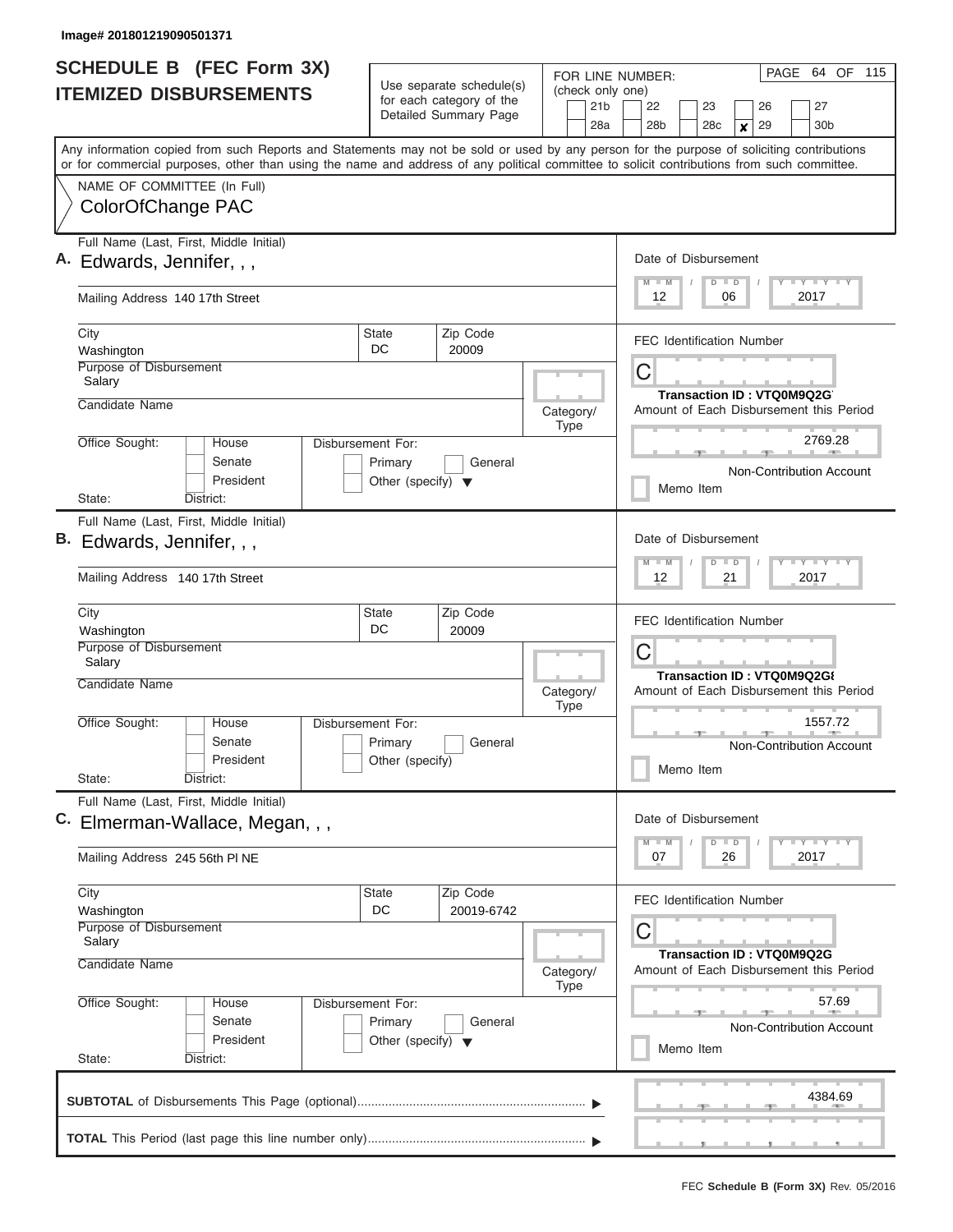| <b>SCHEDULE B (FEC Form 3X)</b><br><b>ITEMIZED DISBURSEMENTS</b>                                                                                                                                                                                                                        |                                                                      | Use separate schedule(s)                          | FOR LINE NUMBER:<br>(check only one)                                             | PAGE 65 OF 115                                                               |  |  |  |  |  |
|-----------------------------------------------------------------------------------------------------------------------------------------------------------------------------------------------------------------------------------------------------------------------------------------|----------------------------------------------------------------------|---------------------------------------------------|----------------------------------------------------------------------------------|------------------------------------------------------------------------------|--|--|--|--|--|
|                                                                                                                                                                                                                                                                                         |                                                                      | for each category of the<br>Detailed Summary Page | 21 <sub>b</sub><br>28a                                                           | 22<br>23<br>26<br>27<br>28 <sub>b</sub><br>29<br>30 <sub>b</sub><br>28c<br>X |  |  |  |  |  |
| Any information copied from such Reports and Statements may not be sold or used by any person for the purpose of soliciting contributions<br>or for commercial purposes, other than using the name and address of any political committee to solicit contributions from such committee. |                                                                      |                                                   |                                                                                  |                                                                              |  |  |  |  |  |
| NAME OF COMMITTEE (In Full)<br>ColorOfChange PAC                                                                                                                                                                                                                                        |                                                                      |                                                   |                                                                                  |                                                                              |  |  |  |  |  |
| Full Name (Last, First, Middle Initial)<br>Elmerman-Wallace, Megan, , ,                                                                                                                                                                                                                 |                                                                      |                                                   |                                                                                  |                                                                              |  |  |  |  |  |
| Mailing Address 245 56th PI NE                                                                                                                                                                                                                                                          |                                                                      |                                                   |                                                                                  |                                                                              |  |  |  |  |  |
| City<br>Washington                                                                                                                                                                                                                                                                      | State<br>DC                                                          | Zip Code<br>20019-6742                            |                                                                                  | <b>FEC Identification Number</b>                                             |  |  |  |  |  |
| Purpose of Disbursement<br>Salary                                                                                                                                                                                                                                                       |                                                                      |                                                   |                                                                                  | C<br>Transaction ID: VTQ0M9Q2G                                               |  |  |  |  |  |
| Candidate Name                                                                                                                                                                                                                                                                          |                                                                      |                                                   | Category/<br><b>Type</b>                                                         | Amount of Each Disbursement this Period                                      |  |  |  |  |  |
| Office Sought:<br>House<br>Senate<br>President                                                                                                                                                                                                                                          | Disbursement For:<br>Primary<br>Other (specify) $\blacktriangledown$ | General                                           |                                                                                  | 115.38<br>Non-Contribution Account                                           |  |  |  |  |  |
| State:<br>District:                                                                                                                                                                                                                                                                     |                                                                      |                                                   |                                                                                  | Memo Item                                                                    |  |  |  |  |  |
| Full Name (Last, First, Middle Initial)<br>Elmerman-Wallace, Megan, , ,                                                                                                                                                                                                                 |                                                                      |                                                   |                                                                                  | Date of Disbursement<br>Y FY FY FY<br>$M - M$<br>$D$ $D$                     |  |  |  |  |  |
| Mailing Address 245 56th PINE                                                                                                                                                                                                                                                           | 2017<br>09<br>15                                                     |                                                   |                                                                                  |                                                                              |  |  |  |  |  |
| City<br>Washington                                                                                                                                                                                                                                                                      | State<br>DC                                                          | Zip Code<br>20019-6742                            |                                                                                  | FEC Identification Number                                                    |  |  |  |  |  |
| Purpose of Disbursement<br>Salary<br>Candidate Name                                                                                                                                                                                                                                     |                                                                      |                                                   |                                                                                  | C<br>Transaction ID: VTQ0M9Q2GI                                              |  |  |  |  |  |
|                                                                                                                                                                                                                                                                                         |                                                                      |                                                   | Category/<br>Amount of Each Disbursement this Period<br><b>Type</b>              |                                                                              |  |  |  |  |  |
| Office Sought:<br>House<br>Senate<br>President                                                                                                                                                                                                                                          | Disbursement For:<br>Primary<br>Other (specify)                      | General                                           |                                                                                  | 173.07<br>Non-Contribution Account<br>Memo Item                              |  |  |  |  |  |
| State:<br>District:<br>Full Name (Last, First, Middle Initial)                                                                                                                                                                                                                          |                                                                      |                                                   |                                                                                  |                                                                              |  |  |  |  |  |
| C.<br>Elmerman-Wallace, Megan, , ,                                                                                                                                                                                                                                                      |                                                                      |                                                   |                                                                                  | Date of Disbursement<br>$Y$ $Y$ $Y$ $Y$ $Y$<br>$M - M$<br>$D$ $D$            |  |  |  |  |  |
| Mailing Address 245 56th PINE                                                                                                                                                                                                                                                           |                                                                      |                                                   |                                                                                  | 2017<br>10<br>04                                                             |  |  |  |  |  |
| City<br>Washington                                                                                                                                                                                                                                                                      | State<br>DC                                                          | Zip Code<br>20019-6742                            |                                                                                  | <b>FEC Identification Number</b>                                             |  |  |  |  |  |
| Purpose of Disbursement<br>Salary<br>Candidate Name                                                                                                                                                                                                                                     |                                                                      | Category/                                         | С<br><b>Transaction ID: VTQ0M9Q2G</b><br>Amount of Each Disbursement this Period |                                                                              |  |  |  |  |  |
| Office Sought:<br>Disbursement For:<br>House                                                                                                                                                                                                                                            | Type                                                                 | 173.07                                            |                                                                                  |                                                                              |  |  |  |  |  |
| Senate<br>President<br>State:<br>District:                                                                                                                                                                                                                                              | Primary<br>Other (specify) $\blacktriangledown$                      | General                                           |                                                                                  | <b>Non-Contribution Account</b><br>Memo Item                                 |  |  |  |  |  |
|                                                                                                                                                                                                                                                                                         |                                                                      |                                                   |                                                                                  | 461.52                                                                       |  |  |  |  |  |
|                                                                                                                                                                                                                                                                                         |                                                                      |                                                   |                                                                                  |                                                                              |  |  |  |  |  |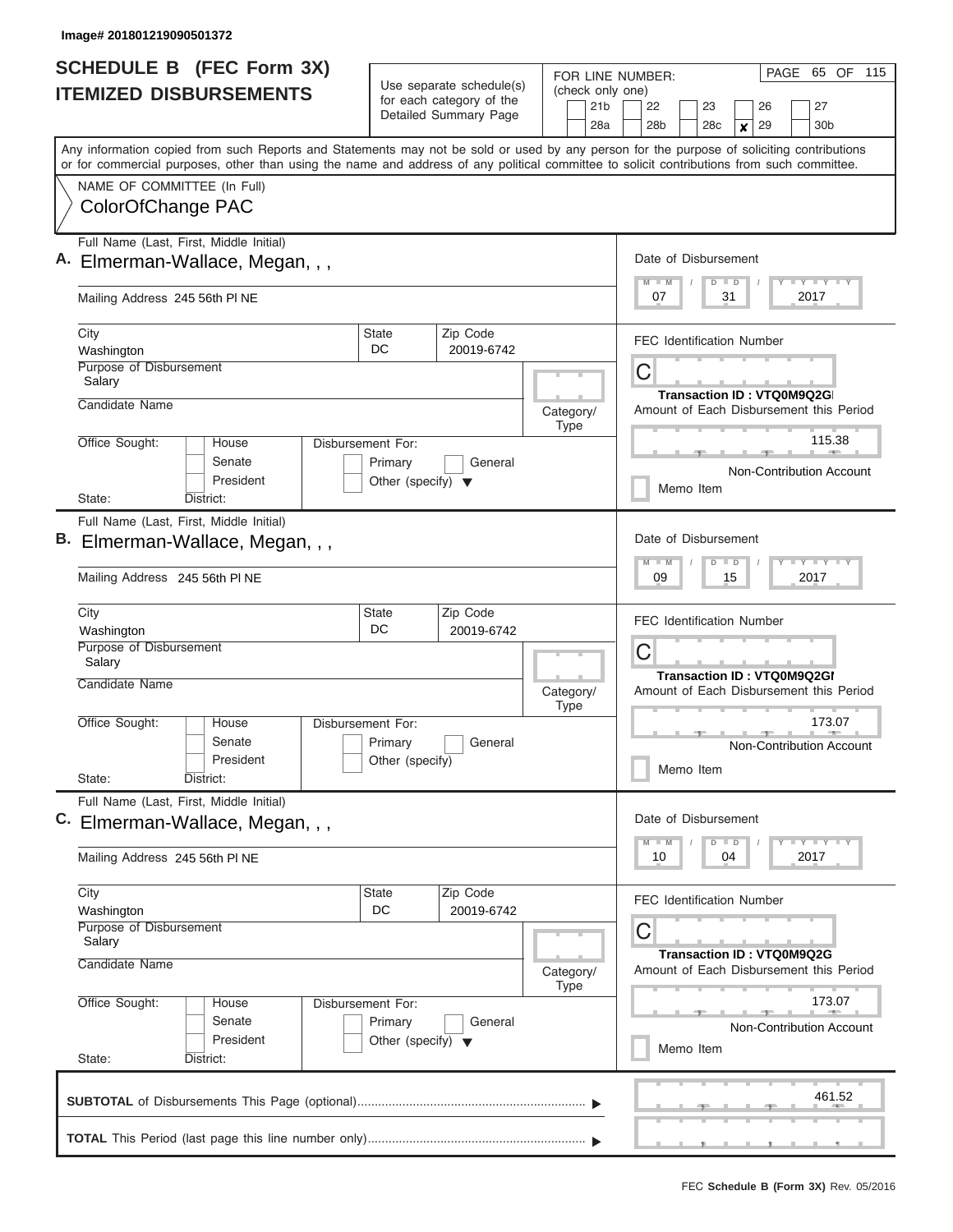| <b>SCHEDULE B</b> (FEC Form 3X)<br><b>ITEMIZED DISBURSEMENTS</b>                                                                                                                                                                                                                                                                            |                                                                      | Use separate schedule(s)<br>for each category of the<br>Detailed Summary Page | FOR LINE NUMBER:<br>(check only one)<br>21 <sub>b</sub><br>28a | 66 OF 115<br>PAGE<br>27<br>22<br>23<br>26<br>28 <sub>b</sub><br>30 <sub>b</sub><br>28c<br>29<br>$\boldsymbol{x}$                                                   |  |  |  |
|---------------------------------------------------------------------------------------------------------------------------------------------------------------------------------------------------------------------------------------------------------------------------------------------------------------------------------------------|----------------------------------------------------------------------|-------------------------------------------------------------------------------|----------------------------------------------------------------|--------------------------------------------------------------------------------------------------------------------------------------------------------------------|--|--|--|
| Any information copied from such Reports and Statements may not be sold or used by any person for the purpose of soliciting contributions<br>or for commercial purposes, other than using the name and address of any political committee to solicit contributions from such committee.<br>NAME OF COMMITTEE (In Full)<br>ColorOfChange PAC |                                                                      |                                                                               |                                                                |                                                                                                                                                                    |  |  |  |
| Full Name (Last, First, Middle Initial)<br>Elmerman-Wallace, Megan, , ,                                                                                                                                                                                                                                                                     |                                                                      |                                                                               |                                                                | Date of Disbursement<br>Y LY LY LY<br>$M$ $M$<br>$D$ $D$<br>12<br>21<br>2017                                                                                       |  |  |  |
| Mailing Address 245 56th PI NE<br>City                                                                                                                                                                                                                                                                                                      | <b>State</b>                                                         | Zip Code                                                                      |                                                                | <b>FEC Identification Number</b>                                                                                                                                   |  |  |  |
| Washington<br>Purpose of Disbursement<br>Salary<br>Candidate Name                                                                                                                                                                                                                                                                           | DC.                                                                  | 20019-6742                                                                    | Category/                                                      | C<br>Transaction ID: VTQ0M9Q2G<br>Amount of Each Disbursement this Period                                                                                          |  |  |  |
| Office Sought:<br>House<br>Senate<br>President<br>State:<br>District:                                                                                                                                                                                                                                                                       | Disbursement For:<br>Primary<br>Other (specify) $\blacktriangledown$ | General                                                                       | <b>Type</b>                                                    | 288.45<br>Non-Contribution Account<br>Memo Item                                                                                                                    |  |  |  |
| Full Name (Last, First, Middle Initial)<br>B. Evans & Katz, LLC<br>Mailing Address PO Box 75357                                                                                                                                                                                                                                             |                                                                      |                                                                               |                                                                |                                                                                                                                                                    |  |  |  |
| City<br>Washington<br>Purpose of Disbursement<br><b>Compliance Services</b><br>Candidate Name                                                                                                                                                                                                                                               | State<br>DC                                                          | Zip Code<br>20013-0357                                                        |                                                                | <b>FEC Identification Number</b><br>C<br>Transaction ID: VTQ0M9Q1GI<br>Amount of Each Disbursement this Period<br>1571.25<br>Non-Contribution Account<br>Memo Item |  |  |  |
| Office Sought:<br>House<br>Senate<br>President<br>State:<br>District:                                                                                                                                                                                                                                                                       | Disbursement For:<br>Primary<br>Other (specify)                      | General                                                                       | Category/<br><b>Type</b>                                       |                                                                                                                                                                    |  |  |  |
| Full Name (Last, First, Middle Initial)<br>C. Evans & Katz, LLC<br>Mailing Address PO Box 75357                                                                                                                                                                                                                                             |                                                                      |                                                                               |                                                                | Date of Disbursement<br>Y FY FY FY<br>$M - M$<br>$D$ $D$<br>09<br>2017<br>06                                                                                       |  |  |  |
| City<br>Washington<br>Purpose of Disbursement<br><b>Compliance Services</b>                                                                                                                                                                                                                                                                 | State<br>DC                                                          | Zip Code<br>20013-0357                                                        |                                                                | <b>FEC Identification Number</b><br>С<br>Transaction ID: VTQ0M9Q1G                                                                                                 |  |  |  |
| Candidate Name<br>Office Sought:<br>House<br>Senate<br>President<br>State:<br>District:                                                                                                                                                                                                                                                     | Disbursement For:<br>Primary<br>Other (specify) $\blacktriangledown$ | General                                                                       | Category/<br><b>Type</b>                                       | Amount of Each Disbursement this Period<br>1674.25<br><b>Non-Contribution Account</b><br>Memo Item                                                                 |  |  |  |
|                                                                                                                                                                                                                                                                                                                                             |                                                                      |                                                                               |                                                                | 3533.95                                                                                                                                                            |  |  |  |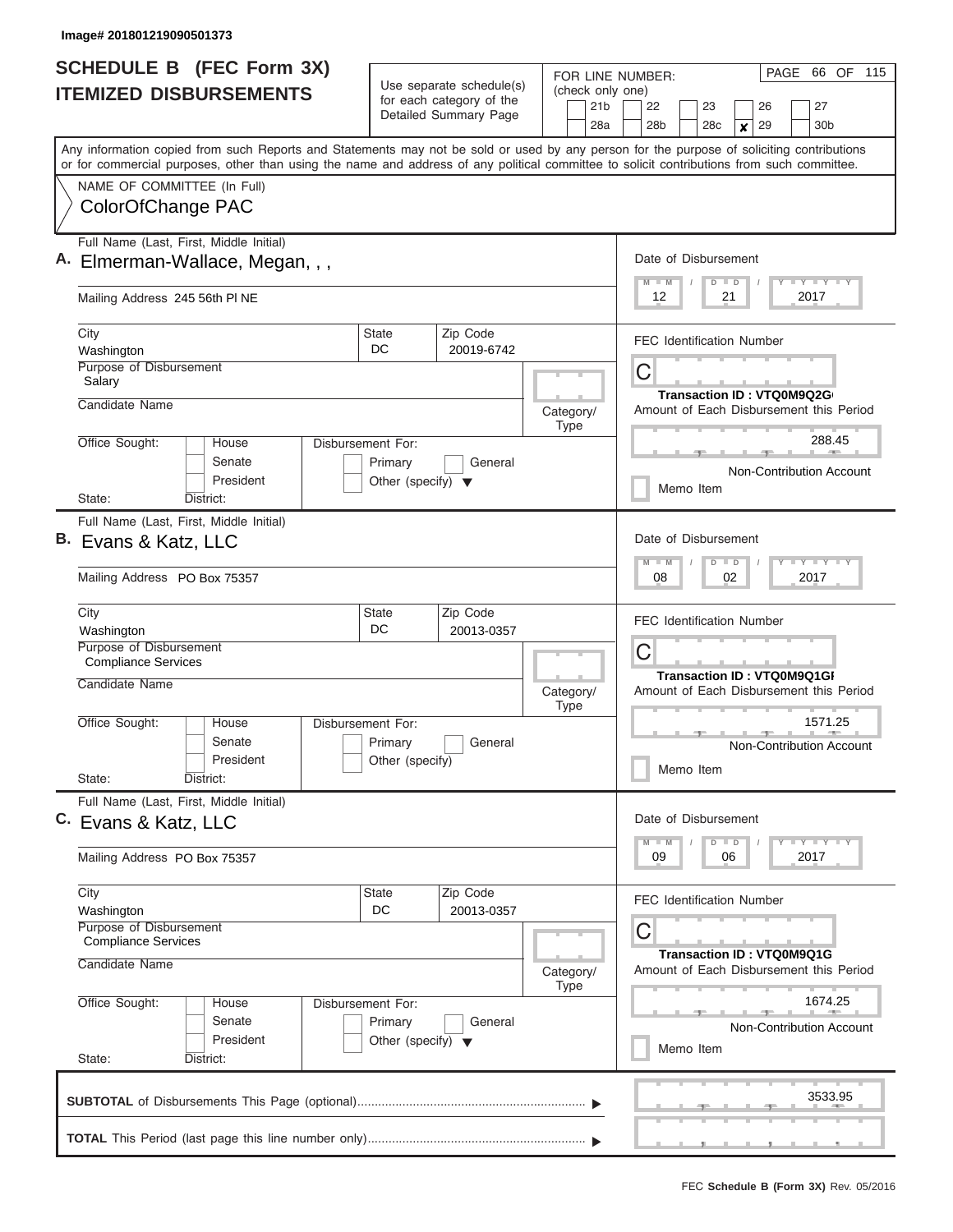| <b>SCHEDULE B</b> (FEC Form 3X)                                                                                                            |                                      |                                                      | FOR LINE NUMBER:                        | PAGE 67 OF 115                                                                            |  |  |  |
|--------------------------------------------------------------------------------------------------------------------------------------------|--------------------------------------|------------------------------------------------------|-----------------------------------------|-------------------------------------------------------------------------------------------|--|--|--|
| <b>ITEMIZED DISBURSEMENTS</b>                                                                                                              |                                      | Use separate schedule(s)<br>for each category of the | (check only one)                        |                                                                                           |  |  |  |
|                                                                                                                                            |                                      | Detailed Summary Page                                | 21 <sub>b</sub><br>28a                  | 22<br>27<br>23<br>26<br>28 <sub>b</sub><br>28c<br>29<br>30 <sub>b</sub><br>$\pmb{\times}$ |  |  |  |
| Any information copied from such Reports and Statements may not be sold or used by any person for the purpose of soliciting contributions  |                                      |                                                      |                                         |                                                                                           |  |  |  |
| or for commercial purposes, other than using the name and address of any political committee to solicit contributions from such committee. |                                      |                                                      |                                         |                                                                                           |  |  |  |
| NAME OF COMMITTEE (In Full)                                                                                                                |                                      |                                                      |                                         |                                                                                           |  |  |  |
| ColorOfChange PAC                                                                                                                          |                                      |                                                      |                                         |                                                                                           |  |  |  |
| Full Name (Last, First, Middle Initial)<br>A. Evans & Katz, LLC                                                                            |                                      |                                                      |                                         | Date of Disbursement                                                                      |  |  |  |
|                                                                                                                                            |                                      |                                                      |                                         | Y I Y I Y I Y<br>$D$ $D$<br>$M$ $M$                                                       |  |  |  |
| Mailing Address PO Box 75357                                                                                                               |                                      |                                                      |                                         | 2017<br>10<br>04                                                                          |  |  |  |
| City<br>Washington                                                                                                                         | State<br>DC                          | Zip Code<br>20013-0357                               |                                         | <b>FEC Identification Number</b>                                                          |  |  |  |
| Purpose of Disbursement                                                                                                                    |                                      |                                                      |                                         | C                                                                                         |  |  |  |
| <b>Compliance Services</b>                                                                                                                 |                                      |                                                      |                                         | Transaction ID: VTQ0M9Q1G                                                                 |  |  |  |
| Candidate Name                                                                                                                             |                                      |                                                      | Category/<br><b>Type</b>                | Amount of Each Disbursement this Period                                                   |  |  |  |
| Office Sought:<br>House                                                                                                                    | Disbursement For:                    |                                                      |                                         | 71.25<br><b>COLLEGE 1999</b>                                                              |  |  |  |
| Senate                                                                                                                                     | Primary                              | General                                              |                                         | Non-Contribution Account                                                                  |  |  |  |
| President<br>State:<br>District:                                                                                                           | Other (specify) $\blacktriangledown$ |                                                      |                                         | Memo Item                                                                                 |  |  |  |
| Full Name (Last, First, Middle Initial)                                                                                                    |                                      |                                                      |                                         |                                                                                           |  |  |  |
| B. Evans & Katz, LLC                                                                                                                       |                                      |                                                      |                                         | Date of Disbursement                                                                      |  |  |  |
| Mailing Address PO Box 75357                                                                                                               |                                      |                                                      |                                         | Y FY FY FY<br>$M - M$<br>$D$ $D$<br>2017<br>11<br>10                                      |  |  |  |
|                                                                                                                                            |                                      |                                                      |                                         |                                                                                           |  |  |  |
| City                                                                                                                                       | State<br>DC                          | Zip Code                                             |                                         | <b>FEC Identification Number</b>                                                          |  |  |  |
| Washington<br>Purpose of Disbursement                                                                                                      |                                      | 20013-0357                                           |                                         | C                                                                                         |  |  |  |
| <b>Compliance Services</b>                                                                                                                 |                                      |                                                      |                                         | Transaction ID: VTQ0M9Q1G、                                                                |  |  |  |
| Candidate Name                                                                                                                             |                                      |                                                      | Category/                               | Amount of Each Disbursement this Period                                                   |  |  |  |
| Office Sought:<br>House                                                                                                                    | Disbursement For:                    |                                                      | <b>Type</b>                             | 94.25                                                                                     |  |  |  |
| Senate                                                                                                                                     | Primary                              | General                                              |                                         | <b>Allen</b><br>Non-Contribution Account                                                  |  |  |  |
| President<br>State:<br>District:                                                                                                           | Other (specify)                      |                                                      |                                         | Memo Item                                                                                 |  |  |  |
| Full Name (Last, First, Middle Initial)                                                                                                    |                                      |                                                      |                                         |                                                                                           |  |  |  |
| C. Evans & Katz, LLC                                                                                                                       |                                      |                                                      |                                         | Date of Disbursement                                                                      |  |  |  |
|                                                                                                                                            |                                      |                                                      |                                         | Y TY TY TY<br>$D$ $D$<br>$M$ $M$<br>2017<br>12                                            |  |  |  |
| Mailing Address PO Box 75357                                                                                                               |                                      |                                                      |                                         | 06                                                                                        |  |  |  |
| City                                                                                                                                       | State                                | Zip Code                                             |                                         | <b>FEC Identification Number</b>                                                          |  |  |  |
| Washington<br>Purpose of Disbursement                                                                                                      | DC                                   | 20013-0357                                           |                                         | С                                                                                         |  |  |  |
| Compliance Services                                                                                                                        |                                      |                                                      |                                         | <b>Transaction ID: VTQ0M9Q1G</b>                                                          |  |  |  |
| Candidate Name                                                                                                                             |                                      | Category/                                            | Amount of Each Disbursement this Period |                                                                                           |  |  |  |
| Office Sought:<br>House                                                                                                                    | Disbursement For:                    |                                                      | <b>Type</b>                             | 671.25                                                                                    |  |  |  |
| Senate                                                                                                                                     | Primary                              | General                                              |                                         | Non-Contribution Account                                                                  |  |  |  |
| President                                                                                                                                  | Other (specify) $\blacktriangledown$ |                                                      |                                         | Memo Item                                                                                 |  |  |  |
| State:<br>District:                                                                                                                        |                                      |                                                      |                                         |                                                                                           |  |  |  |
|                                                                                                                                            |                                      |                                                      |                                         | 836.75                                                                                    |  |  |  |
|                                                                                                                                            |                                      |                                                      |                                         |                                                                                           |  |  |  |
|                                                                                                                                            |                                      |                                                      |                                         |                                                                                           |  |  |  |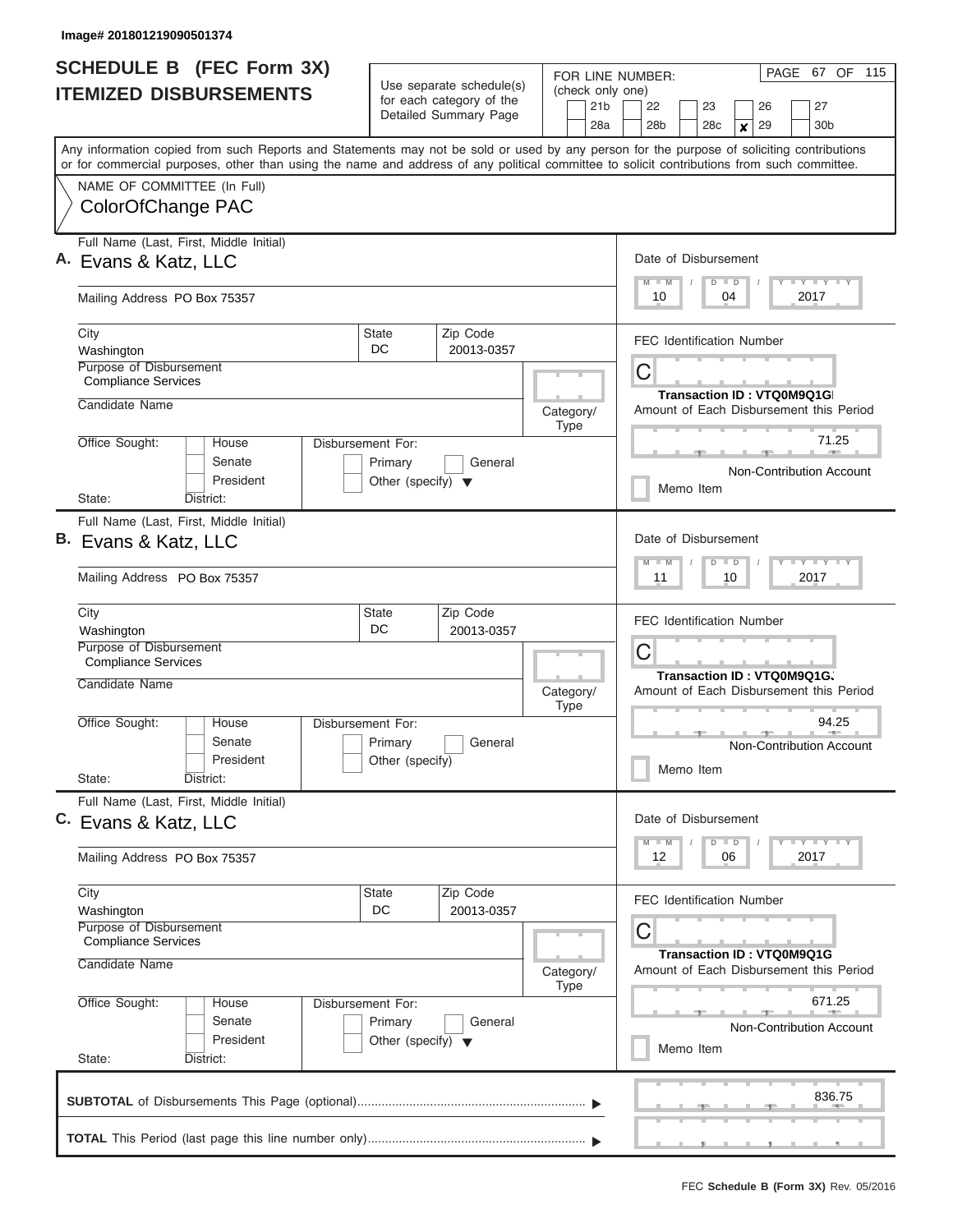| <b>SCHEDULE B</b> (FEC Form 3X)                                                                                                                                                                                                                                                         |                                                                      |                                                                             | FOR LINE NUMBER:                | PAGE<br>68 OF 115                                                                         |  |  |  |  |  |
|-----------------------------------------------------------------------------------------------------------------------------------------------------------------------------------------------------------------------------------------------------------------------------------------|----------------------------------------------------------------------|-----------------------------------------------------------------------------|---------------------------------|-------------------------------------------------------------------------------------------|--|--|--|--|--|
| <b>ITEMIZED DISBURSEMENTS</b>                                                                                                                                                                                                                                                           |                                                                      | Use separate schedule(s)<br>for each category of the                        | (check only one)                |                                                                                           |  |  |  |  |  |
|                                                                                                                                                                                                                                                                                         |                                                                      | Detailed Summary Page                                                       | 21 <sub>b</sub><br>28a          | 22<br>27<br>23<br>26<br>28 <sub>b</sub><br>28c<br>29<br>30 <sub>b</sub><br>$\pmb{\times}$ |  |  |  |  |  |
| Any information copied from such Reports and Statements may not be sold or used by any person for the purpose of soliciting contributions<br>or for commercial purposes, other than using the name and address of any political committee to solicit contributions from such committee. |                                                                      |                                                                             |                                 |                                                                                           |  |  |  |  |  |
| NAME OF COMMITTEE (In Full)                                                                                                                                                                                                                                                             |                                                                      |                                                                             |                                 |                                                                                           |  |  |  |  |  |
| ColorOfChange PAC                                                                                                                                                                                                                                                                       |                                                                      |                                                                             |                                 |                                                                                           |  |  |  |  |  |
| Full Name (Last, First, Middle Initial)<br>A. Facebook                                                                                                                                                                                                                                  | Date of Disbursement                                                 |                                                                             |                                 |                                                                                           |  |  |  |  |  |
| Mailing Address 1 Hacker Way                                                                                                                                                                                                                                                            |                                                                      |                                                                             |                                 | Y I Y I Y I Y<br>$D$ $D$<br>$M$ $M$<br>2017<br>11<br>01                                   |  |  |  |  |  |
| City<br><b>Menlo Park</b>                                                                                                                                                                                                                                                               | State<br>СA                                                          | Zip Code<br>94025-1456                                                      |                                 | <b>FEC Identification Number</b>                                                          |  |  |  |  |  |
| Purpose of Disbursement<br>Digital Advertising- No Express Advocacy                                                                                                                                                                                                                     |                                                                      |                                                                             |                                 | C                                                                                         |  |  |  |  |  |
| Candidate Name                                                                                                                                                                                                                                                                          |                                                                      |                                                                             | Category/<br><b>Type</b>        | Transaction ID: VTQ0M9Q1G<br>Amount of Each Disbursement this Period                      |  |  |  |  |  |
| Office Sought:<br>House<br>Senate                                                                                                                                                                                                                                                       | Disbursement For:<br>Primary                                         | General                                                                     |                                 | 47.18<br><b>CONTRACTOR</b><br>Non-Contribution Account                                    |  |  |  |  |  |
| President<br>State:<br>District:                                                                                                                                                                                                                                                        | Other (specify) $\blacktriangledown$                                 |                                                                             |                                 | Memo Item                                                                                 |  |  |  |  |  |
| Full Name (Last, First, Middle Initial)                                                                                                                                                                                                                                                 |                                                                      |                                                                             |                                 |                                                                                           |  |  |  |  |  |
| <b>B.</b> Fedex Office                                                                                                                                                                                                                                                                  |                                                                      |                                                                             |                                 | Date of Disbursement<br>Y FY FY FY<br>$M - M$<br>$D$ $D$                                  |  |  |  |  |  |
| Mailing Address 300 Lakeside Dr                                                                                                                                                                                                                                                         | 23<br>2017<br>10                                                     |                                                                             |                                 |                                                                                           |  |  |  |  |  |
| City<br>Oakland                                                                                                                                                                                                                                                                         | State<br>CA                                                          | Zip Code<br>94612-3534                                                      |                                 | <b>FEC Identification Number</b>                                                          |  |  |  |  |  |
| Purpose of Disbursement<br>Shipping                                                                                                                                                                                                                                                     |                                                                      |                                                                             | C<br>Transaction ID: VTQ0M9Q1G1 |                                                                                           |  |  |  |  |  |
| Candidate Name                                                                                                                                                                                                                                                                          |                                                                      |                                                                             | Category/<br><b>Type</b>        | Amount of Each Disbursement this Period                                                   |  |  |  |  |  |
| Office Sought:<br>House<br>Senate<br>President                                                                                                                                                                                                                                          | Disbursement For:<br>Primary<br>Other (specify)                      | General                                                                     |                                 | 25.07<br>$\mathbb{R}$ and $\mathbb{R}$<br>Non-Contribution Account<br>Memo Item           |  |  |  |  |  |
| State:<br>District:                                                                                                                                                                                                                                                                     |                                                                      |                                                                             |                                 |                                                                                           |  |  |  |  |  |
| Full Name (Last, First, Middle Initial)<br>C. Fedex Office                                                                                                                                                                                                                              |                                                                      |                                                                             |                                 | Date of Disbursement                                                                      |  |  |  |  |  |
| Mailing Address 300 Lakeside Dr                                                                                                                                                                                                                                                         |                                                                      |                                                                             |                                 | $Y$ $Y$ $Y$ $Y$ $Y$<br>$D$ $D$<br>$M$ $M$<br>2017<br>11<br>17                             |  |  |  |  |  |
| City                                                                                                                                                                                                                                                                                    | State                                                                | Zip Code                                                                    |                                 | <b>FEC Identification Number</b>                                                          |  |  |  |  |  |
| Oakland<br>Purpose of Disbursement<br>Shipping                                                                                                                                                                                                                                          | CA                                                                   | 94612-3534                                                                  | С                               |                                                                                           |  |  |  |  |  |
| Candidate Name                                                                                                                                                                                                                                                                          | Category/<br><b>Type</b>                                             | <b>Transaction ID: VTQ0M9Q1G</b><br>Amount of Each Disbursement this Period |                                 |                                                                                           |  |  |  |  |  |
| Office Sought:<br>House<br>Senate<br>President                                                                                                                                                                                                                                          | Disbursement For:<br>Primary<br>Other (specify) $\blacktriangledown$ | General                                                                     |                                 | 153.35<br>Non-Contribution Account                                                        |  |  |  |  |  |
| State:<br>District:                                                                                                                                                                                                                                                                     |                                                                      |                                                                             |                                 | Memo Item                                                                                 |  |  |  |  |  |
|                                                                                                                                                                                                                                                                                         |                                                                      |                                                                             |                                 | 225.60                                                                                    |  |  |  |  |  |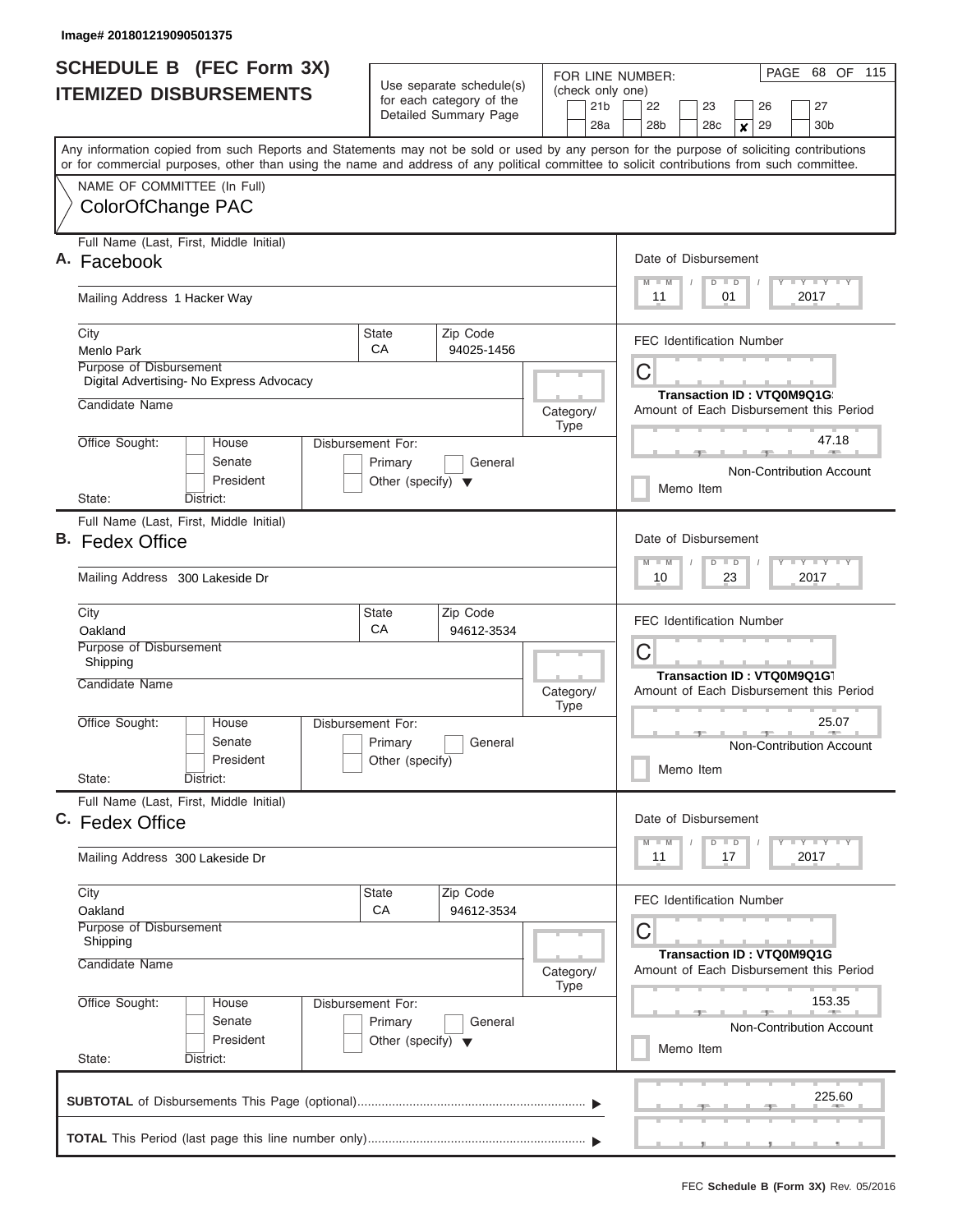|    | <b>SCHEDULE B</b> (FEC Form 3X)<br><b>ITEMIZED DISBURSEMENTS</b>                                                                                                                                                                                                                        | Use separate schedule(s)<br>for each category of the                 | (check only one)            | 21b                              | PAGE 69 OF 115<br>FOR LINE NUMBER: |                                              |           |                            |                                 |          |  |                                          |  |
|----|-----------------------------------------------------------------------------------------------------------------------------------------------------------------------------------------------------------------------------------------------------------------------------------------|----------------------------------------------------------------------|-----------------------------|----------------------------------|------------------------------------|----------------------------------------------|-----------|----------------------------|---------------------------------|----------|--|------------------------------------------|--|
|    |                                                                                                                                                                                                                                                                                         |                                                                      | Detailed Summary Page       |                                  |                                    | 22<br>28b                                    |           | 23<br>28c                  | $\boldsymbol{x}$                | 26<br>29 |  | 27<br>30 <sub>b</sub>                    |  |
|    | Any information copied from such Reports and Statements may not be sold or used by any person for the purpose of soliciting contributions<br>or for commercial purposes, other than using the name and address of any political committee to solicit contributions from such committee. |                                                                      |                             |                                  | 28a                                |                                              |           |                            |                                 |          |  |                                          |  |
|    | NAME OF COMMITTEE (In Full)<br>ColorOfChange PAC                                                                                                                                                                                                                                        |                                                                      |                             |                                  |                                    |                                              |           |                            |                                 |          |  |                                          |  |
|    | Full Name (Last, First, Middle Initial)<br>A. Fedex Office                                                                                                                                                                                                                              |                                                                      |                             |                                  |                                    |                                              |           |                            | Date of Disbursement<br>$D$ $D$ |          |  | Y I Y I Y I Y                            |  |
|    | Mailing Address 300 Lakeside Dr                                                                                                                                                                                                                                                         |                                                                      | $M - M$<br>11<br>17<br>2017 |                                  |                                    |                                              |           |                            |                                 |          |  |                                          |  |
|    | City<br>Oakland                                                                                                                                                                                                                                                                         | <b>State</b><br>CA                                                   | Zip Code<br>94612-3534      |                                  |                                    | <b>FEC Identification Number</b>             |           |                            |                                 |          |  |                                          |  |
|    | Purpose of Disbursement<br>Shipping<br>Candidate Name                                                                                                                                                                                                                                   |                                                                      |                             | Category/                        |                                    | С<br>Amount of Each Disbursement this Period |           | Transaction ID: VTQ0M9Q1G  |                                 |          |  |                                          |  |
|    | Office Sought:<br>House<br>Senate<br>President                                                                                                                                                                                                                                          | Disbursement For:<br>Primary<br>Other (specify) $\blacktriangledown$ | General                     | <b>Type</b>                      |                                    |                                              |           |                            |                                 |          |  | 6.52<br>Non-Contribution Account         |  |
|    | District:<br>State:                                                                                                                                                                                                                                                                     |                                                                      |                             |                                  |                                    |                                              | Memo Item |                            |                                 |          |  |                                          |  |
| В. | Full Name (Last, First, Middle Initial)<br><b>Fedex Office</b>                                                                                                                                                                                                                          |                                                                      |                             |                                  |                                    | Date of Disbursement<br>$M - M$              |           | $D$ $D$                    |                                 |          |  | $T - Y$ $T - Y$ $T - Y$                  |  |
|    | Mailing Address 300 Lakeside Dr                                                                                                                                                                                                                                                         |                                                                      |                             | 11                               |                                    |                                              | 20        |                            |                                 | 2017     |  |                                          |  |
|    | City<br>Oakland                                                                                                                                                                                                                                                                         | <b>State</b><br>CA                                                   | Zip Code<br>94612-3534      | <b>FEC Identification Number</b> |                                    |                                              |           |                            |                                 |          |  |                                          |  |
|    | <b>Purpose of Disbursement</b><br>Shipping                                                                                                                                                                                                                                              |                                                                      |                             |                                  | С<br>Transaction ID: VTQ0M9Q1G)    |                                              |           |                            |                                 |          |  |                                          |  |
|    | Candidate Name                                                                                                                                                                                                                                                                          |                                                                      |                             | Category/<br><b>Type</b>         |                                    | Amount of Each Disbursement this Period      |           |                            |                                 |          |  |                                          |  |
|    | Office Sought:<br>House<br>Senate<br>President<br>State:<br>District:                                                                                                                                                                                                                   | Disbursement For:<br>Primary<br>Other (specify)                      | General                     |                                  |                                    |                                              | Memo Item |                            |                                 |          |  | 76.23<br><b>Non-Contribution Account</b> |  |
|    | Full Name (Last, First, Middle Initial)                                                                                                                                                                                                                                                 |                                                                      |                             |                                  |                                    | Date of Disbursement                         |           |                            |                                 |          |  |                                          |  |
|    | C. Fonge, Kolenge, , ,<br>Mailing Address 5406 14th Ave                                                                                                                                                                                                                                 |                                                                      |                             |                                  |                                    | $M - M$<br>08                                |           | $D$ $D$<br>10              |                                 |          |  | $T - Y$ $T - Y$ $T - Y$<br>2017          |  |
|    | City                                                                                                                                                                                                                                                                                    | <b>State</b>                                                         | Zip Code                    |                                  |                                    | <b>FEC Identification Number</b>             |           |                            |                                 |          |  |                                          |  |
|    | Hyattsville<br>Purpose of Disbursement<br><b>Program Coordinating Services</b>                                                                                                                                                                                                          | <b>MD</b>                                                            | 20782-3434                  |                                  |                                    | С                                            |           |                            |                                 |          |  |                                          |  |
|    | Candidate Name                                                                                                                                                                                                                                                                          |                                                                      |                             | Category/<br>Type                |                                    | Amount of Each Disbursement this Period      |           | Transaction ID: VTQ0M9Q1J' |                                 |          |  |                                          |  |
|    | Office Sought:<br>House<br>Senate<br>President<br>State:<br>District:                                                                                                                                                                                                                   | Disbursement For:<br>Primary<br>Other (specify) $\blacktriangledown$ | General                     |                                  |                                    |                                              | Memo Item |                            |                                 |          |  | 155.00<br>Non-Contribution Account       |  |
|    |                                                                                                                                                                                                                                                                                         |                                                                      |                             |                                  |                                    |                                              |           |                            |                                 |          |  | 237.75                                   |  |
|    |                                                                                                                                                                                                                                                                                         |                                                                      |                             |                                  |                                    |                                              |           |                            |                                 |          |  |                                          |  |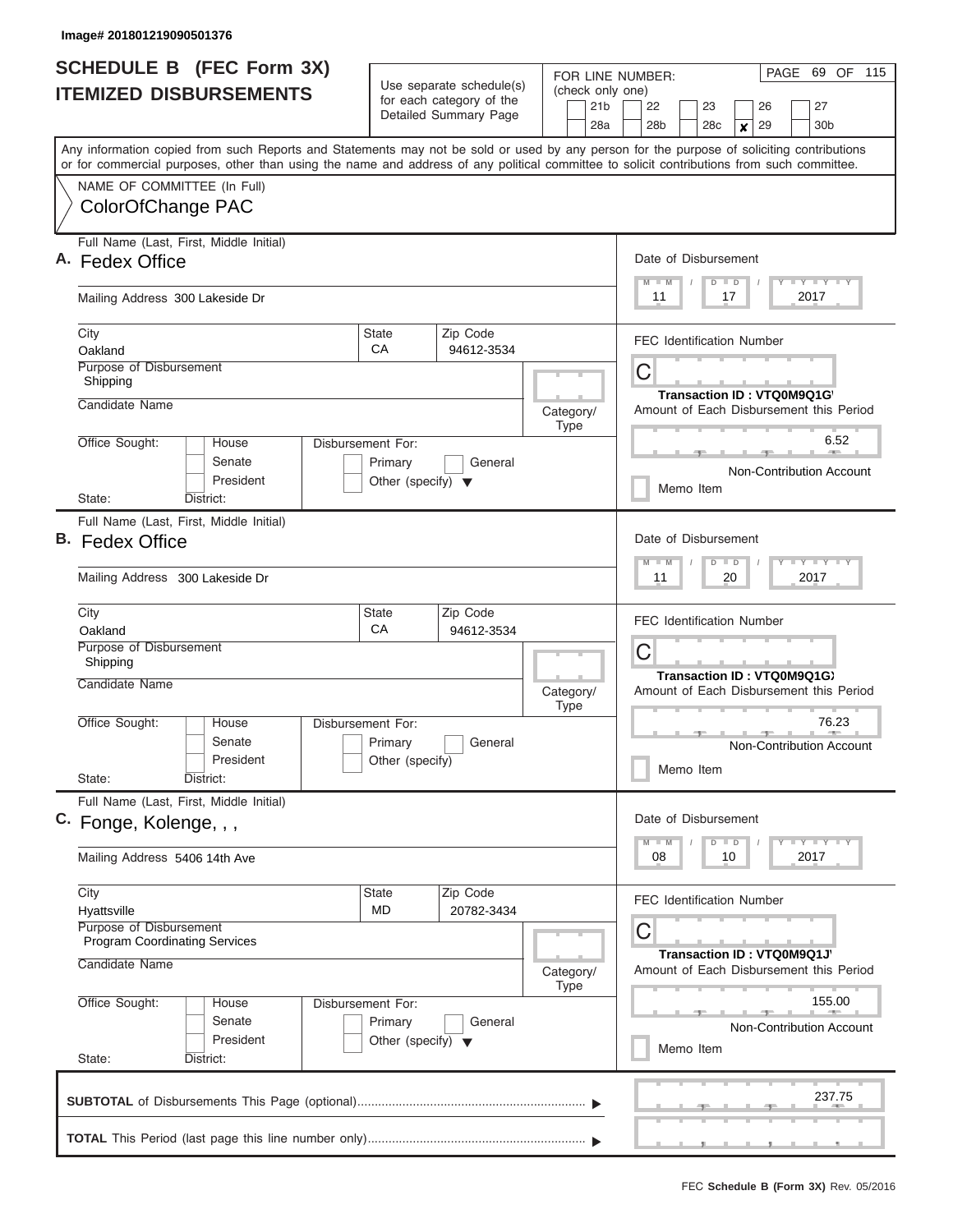| <b>SCHEDULE B</b> (FEC Form 3X)                                                                                                                                                                                                                                                         |                                                      |                        |           |             | PAGE 70 OF 115<br>FOR LINE NUMBER: |                                                                       |                           |                            |    |          |                                                                               |                                                                   |  |
|-----------------------------------------------------------------------------------------------------------------------------------------------------------------------------------------------------------------------------------------------------------------------------------------|------------------------------------------------------|------------------------|-----------|-------------|------------------------------------|-----------------------------------------------------------------------|---------------------------|----------------------------|----|----------|-------------------------------------------------------------------------------|-------------------------------------------------------------------|--|
| <b>ITEMIZED DISBURSEMENTS</b>                                                                                                                                                                                                                                                           | Use separate schedule(s)<br>for each category of the |                        |           |             | (check only one)                   |                                                                       |                           |                            |    |          |                                                                               |                                                                   |  |
|                                                                                                                                                                                                                                                                                         |                                                      | Detailed Summary Page  |           |             | 21 <sub>b</sub><br>28a             | 22<br>28 <sub>b</sub>                                                 |                           | 23<br>28c                  | X  | 26<br>29 |                                                                               | 27<br>30b                                                         |  |
| Any information copied from such Reports and Statements may not be sold or used by any person for the purpose of soliciting contributions<br>or for commercial purposes, other than using the name and address of any political committee to solicit contributions from such committee. |                                                      |                        |           |             |                                    |                                                                       |                           |                            |    |          |                                                                               |                                                                   |  |
| NAME OF COMMITTEE (In Full)                                                                                                                                                                                                                                                             |                                                      |                        |           |             |                                    |                                                                       |                           |                            |    |          |                                                                               |                                                                   |  |
| ColorOfChange PAC                                                                                                                                                                                                                                                                       |                                                      |                        |           |             |                                    |                                                                       |                           |                            |    |          |                                                                               |                                                                   |  |
| Full Name (Last, First, Middle Initial)<br>A. Fonge, Kolenge, , ,                                                                                                                                                                                                                       |                                                      |                        |           |             |                                    | Date of Disbursement<br>$M$ $M$                                       |                           |                            |    |          |                                                                               |                                                                   |  |
| Mailing Address 5406 14th Ave                                                                                                                                                                                                                                                           |                                                      |                        |           |             |                                    | <b>LEY LEY LEY</b><br>$D$ $D$<br>2017<br>08<br>22                     |                           |                            |    |          |                                                                               |                                                                   |  |
| City                                                                                                                                                                                                                                                                                    | State                                                | Zip Code               |           |             |                                    | <b>FEC Identification Number</b>                                      |                           |                            |    |          |                                                                               |                                                                   |  |
| Hyattsville<br>Purpose of Disbursement                                                                                                                                                                                                                                                  | MD                                                   | 20782-3434             |           |             |                                    |                                                                       |                           |                            |    |          |                                                                               |                                                                   |  |
| <b>Program Coordinating Services</b>                                                                                                                                                                                                                                                    |                                                      |                        |           |             |                                    | С                                                                     |                           |                            |    |          |                                                                               |                                                                   |  |
| Candidate Name                                                                                                                                                                                                                                                                          |                                                      |                        | Category/ | <b>Type</b> |                                    |                                                                       |                           | Transaction ID: VTQ0M9Q1JV |    |          |                                                                               | Amount of Each Disbursement this Period                           |  |
| Office Sought:<br>House                                                                                                                                                                                                                                                                 | Disbursement For:                                    |                        |           |             |                                    |                                                                       |                           |                            |    |          |                                                                               | 150.00<br>$10 - 200 - 1$                                          |  |
| Senate<br>President                                                                                                                                                                                                                                                                     | Primary<br>Other (specify) $\blacktriangledown$      | General                |           |             |                                    |                                                                       |                           |                            |    |          |                                                                               | Non-Contribution Account                                          |  |
| State:<br>District:                                                                                                                                                                                                                                                                     |                                                      |                        |           |             |                                    |                                                                       |                           | Memo Item                  |    |          |                                                                               |                                                                   |  |
| Full Name (Last, First, Middle Initial)                                                                                                                                                                                                                                                 |                                                      |                        |           |             |                                    |                                                                       |                           |                            |    |          |                                                                               |                                                                   |  |
| B. Fonge, Kolenge, , ,                                                                                                                                                                                                                                                                  |                                                      |                        |           |             | Date of Disbursement<br>$M - M$    |                                                                       | $D$ $D$                   |                            |    |          | $\mathbf{I} = \mathbf{Y} - \mathbf{I} - \mathbf{Y} - \mathbf{I} - \mathbf{Y}$ |                                                                   |  |
| Mailing Address 5406 14th Ave                                                                                                                                                                                                                                                           |                                                      |                        |           |             |                                    | 09                                                                    |                           |                            | 13 |          |                                                                               | 2017                                                              |  |
| City                                                                                                                                                                                                                                                                                    | <b>State</b>                                         | Zip Code               |           |             |                                    | <b>FEC Identification Number</b>                                      |                           |                            |    |          |                                                                               |                                                                   |  |
| Hyattsville<br>Purpose of Disbursement                                                                                                                                                                                                                                                  | MD                                                   | 20782-3434             |           |             |                                    |                                                                       |                           |                            |    |          |                                                                               |                                                                   |  |
| <b>Program Coordinating Services</b>                                                                                                                                                                                                                                                    |                                                      |                        |           |             |                                    | С                                                                     |                           |                            |    |          |                                                                               |                                                                   |  |
| Candidate Name                                                                                                                                                                                                                                                                          |                                                      |                        | Category/ | <b>Type</b> |                                    | Transaction ID: VTQ0M9Q1JX<br>Amount of Each Disbursement this Period |                           |                            |    |          |                                                                               |                                                                   |  |
| Office Sought:<br>House                                                                                                                                                                                                                                                                 | Disbursement For:                                    |                        |           |             |                                    |                                                                       |                           |                            |    | $-1$     |                                                                               | 1000.00                                                           |  |
| Senate                                                                                                                                                                                                                                                                                  | Primary                                              | General                |           |             |                                    |                                                                       |                           |                            |    |          |                                                                               | Non-Contribution Account                                          |  |
| President<br>State:<br>District:                                                                                                                                                                                                                                                        | Other (specify)                                      |                        |           |             |                                    |                                                                       |                           | Memo Item                  |    |          |                                                                               |                                                                   |  |
| Full Name (Last, First, Middle Initial)<br>C. Ghost Note Media                                                                                                                                                                                                                          |                                                      |                        |           |             |                                    | Date of Disbursement                                                  |                           |                            |    |          |                                                                               |                                                                   |  |
| Mailing Address 1342 Florida Ave NW                                                                                                                                                                                                                                                     |                                                      |                        |           |             |                                    | $M$ $M$<br>11                                                         |                           | $D$ $D$                    | 24 |          |                                                                               | $\Box$ $\Upsilon$ $\Box$ $\Upsilon$ $\Upsilon$ $\Upsilon$<br>2017 |  |
| City<br>Washington                                                                                                                                                                                                                                                                      | State<br>DC                                          | Zip Code<br>20009-4808 |           |             |                                    | <b>FEC Identification Number</b>                                      |                           |                            |    |          |                                                                               |                                                                   |  |
| Purpose of Disbursement<br><b>Graphic Design Services</b>                                                                                                                                                                                                                               |                                                      |                        |           |             |                                    | С                                                                     |                           |                            |    |          |                                                                               |                                                                   |  |
| Candidate Name                                                                                                                                                                                                                                                                          |                                                      | Category/              | Type      |             |                                    |                                                                       | Transaction ID: VTQ0M9Q1H |                            |    |          | Amount of Each Disbursement this Period                                       |                                                                   |  |
| Office Sought:<br>House                                                                                                                                                                                                                                                                 | Disbursement For:                                    |                        |           |             |                                    | 873.00                                                                |                           |                            |    |          |                                                                               |                                                                   |  |
| Senate                                                                                                                                                                                                                                                                                  | Primary                                              | General                |           |             |                                    |                                                                       |                           |                            |    |          |                                                                               | Non-Contribution Account                                          |  |
| President<br>State:<br>District:                                                                                                                                                                                                                                                        | Other (specify) $\blacktriangledown$                 |                        |           |             |                                    |                                                                       |                           | Memo Item                  |    |          |                                                                               |                                                                   |  |
|                                                                                                                                                                                                                                                                                         |                                                      |                        |           |             |                                    |                                                                       |                           |                            |    |          |                                                                               | 2023.00                                                           |  |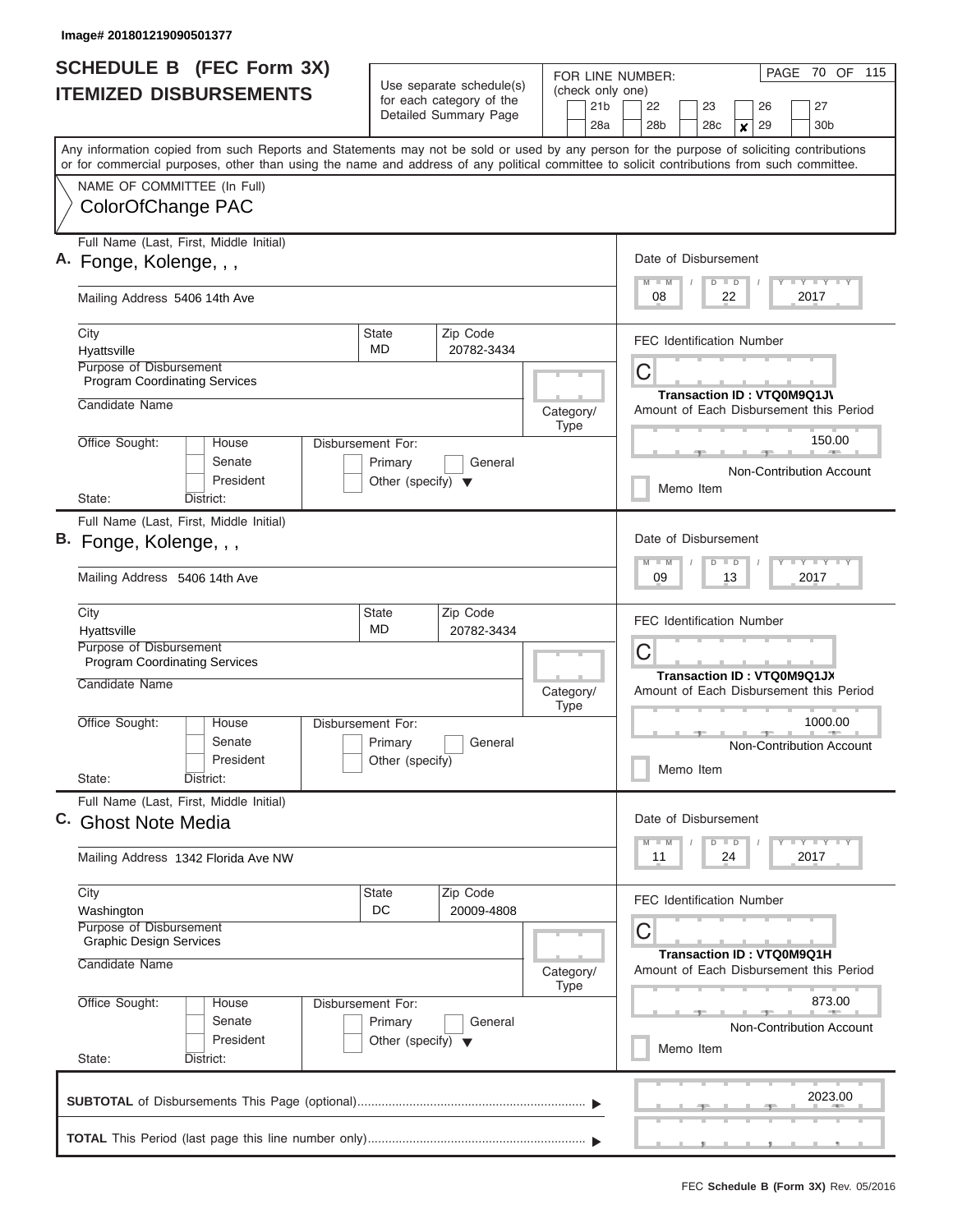| <b>SCHEDULE B</b> (FEC Form 3X)<br><b>ITEMIZED DISBURSEMENTS</b>                                                                                                                                                                                                                        |                                                                      | Use separate schedule(s)<br>for each category of the | FOR LINE NUMBER:<br>(check only one) | PAGE 71 OF 115                                                                            |  |  |  |
|-----------------------------------------------------------------------------------------------------------------------------------------------------------------------------------------------------------------------------------------------------------------------------------------|----------------------------------------------------------------------|------------------------------------------------------|--------------------------------------|-------------------------------------------------------------------------------------------|--|--|--|
|                                                                                                                                                                                                                                                                                         |                                                                      | Detailed Summary Page                                | 21 <sub>b</sub><br>28a               | 22<br>23<br>26<br>27<br>28 <sub>b</sub><br>29<br>30 <sub>b</sub><br>28c<br>$\pmb{\times}$ |  |  |  |
| Any information copied from such Reports and Statements may not be sold or used by any person for the purpose of soliciting contributions<br>or for commercial purposes, other than using the name and address of any political committee to solicit contributions from such committee. |                                                                      |                                                      |                                      |                                                                                           |  |  |  |
| NAME OF COMMITTEE (In Full)<br>ColorOfChange PAC                                                                                                                                                                                                                                        |                                                                      |                                                      |                                      |                                                                                           |  |  |  |
| Full Name (Last, First, Middle Initial)<br>A. Ghost Note Media                                                                                                                                                                                                                          |                                                                      |                                                      |                                      | Date of Disbursement<br>Y LY LY LY<br>$M$ $M$<br>$D$ $D$                                  |  |  |  |
| Mailing Address 1342 Florida Ave NW                                                                                                                                                                                                                                                     |                                                                      |                                                      |                                      | 12<br>13<br>2017                                                                          |  |  |  |
| City<br>Washington                                                                                                                                                                                                                                                                      | State<br>DC.                                                         | Zip Code<br>20009-4808                               |                                      | <b>FEC Identification Number</b>                                                          |  |  |  |
| <b>Purpose of Disbursement</b><br><b>Graphic Design Services</b>                                                                                                                                                                                                                        |                                                                      |                                                      |                                      | C<br>Transaction ID: VTQ0M9Q1H;                                                           |  |  |  |
| Candidate Name                                                                                                                                                                                                                                                                          |                                                                      |                                                      | Category/<br><b>Type</b>             | Amount of Each Disbursement this Period                                                   |  |  |  |
| Office Sought:<br>House<br>Senate<br>President                                                                                                                                                                                                                                          | Disbursement For:<br>Primary<br>Other (specify) $\blacktriangledown$ | General                                              |                                      | 1380.00<br>Non-Contribution Account                                                       |  |  |  |
| State:<br>District:                                                                                                                                                                                                                                                                     |                                                                      |                                                      |                                      | Memo Item                                                                                 |  |  |  |
| Full Name (Last, First, Middle Initial)<br>В.<br>Goodman, Keith, , ,                                                                                                                                                                                                                    |                                                                      |                                                      |                                      |                                                                                           |  |  |  |
| Mailing Address 1714 Franklin St<br>#100-136                                                                                                                                                                                                                                            |                                                                      |                                                      |                                      | 11<br>22<br>2017                                                                          |  |  |  |
| City<br>Oakland                                                                                                                                                                                                                                                                         | State<br>CA                                                          | Zip Code<br>94612-3488                               |                                      | <b>FEC Identification Number</b>                                                          |  |  |  |
| Purpose of Disbursement<br><b>Program Coordinating Services</b>                                                                                                                                                                                                                         |                                                                      |                                                      |                                      | C<br>Transaction ID: VTQ0M9Q1JT                                                           |  |  |  |
| Candidate Name                                                                                                                                                                                                                                                                          |                                                                      |                                                      | Category/<br><b>Type</b>             | Amount of Each Disbursement this Period                                                   |  |  |  |
| Office Sought:<br>House<br>Senate<br>President                                                                                                                                                                                                                                          | Disbursement For:<br>Primary<br>Other (specify)                      | General                                              |                                      | 20000.00<br>$\rightarrow$<br>Non-Contribution Account<br>Memo Item                        |  |  |  |
| State:<br>District:<br>Full Name (Last, First, Middle Initial)                                                                                                                                                                                                                          |                                                                      |                                                      |                                      |                                                                                           |  |  |  |
| C. Hampton Inn                                                                                                                                                                                                                                                                          |                                                                      |                                                      |                                      | Date of Disbursement<br>$D$ $D$<br>Y TY TY TY<br>$M - M$                                  |  |  |  |
| Mailing Address 755 Crossover Ln                                                                                                                                                                                                                                                        |                                                                      |                                                      |                                      | 2017<br>09<br>28                                                                          |  |  |  |
| City<br>Memphis<br>Purpose of Disbursement<br>Lodging                                                                                                                                                                                                                                   | State<br>TN                                                          | Zip Code<br>38117-4906                               |                                      | <b>FEC Identification Number</b><br>С                                                     |  |  |  |
| Candidate Name                                                                                                                                                                                                                                                                          |                                                                      |                                                      | Category/                            | <b>Transaction ID: VTQ0M9Q1H</b><br>Amount of Each Disbursement this Period               |  |  |  |
| Office Sought:<br>House<br>Senate<br>President                                                                                                                                                                                                                                          | Disbursement For:<br>Primary<br>Other (specify) $\blacktriangledown$ | General                                              | <b>Type</b>                          | 260.17<br><b>Non-Contribution Account</b><br>Memo Item                                    |  |  |  |
| State:<br>District:                                                                                                                                                                                                                                                                     |                                                                      |                                                      |                                      |                                                                                           |  |  |  |
|                                                                                                                                                                                                                                                                                         |                                                                      |                                                      |                                      | 21640.17                                                                                  |  |  |  |
|                                                                                                                                                                                                                                                                                         |                                                                      |                                                      |                                      |                                                                                           |  |  |  |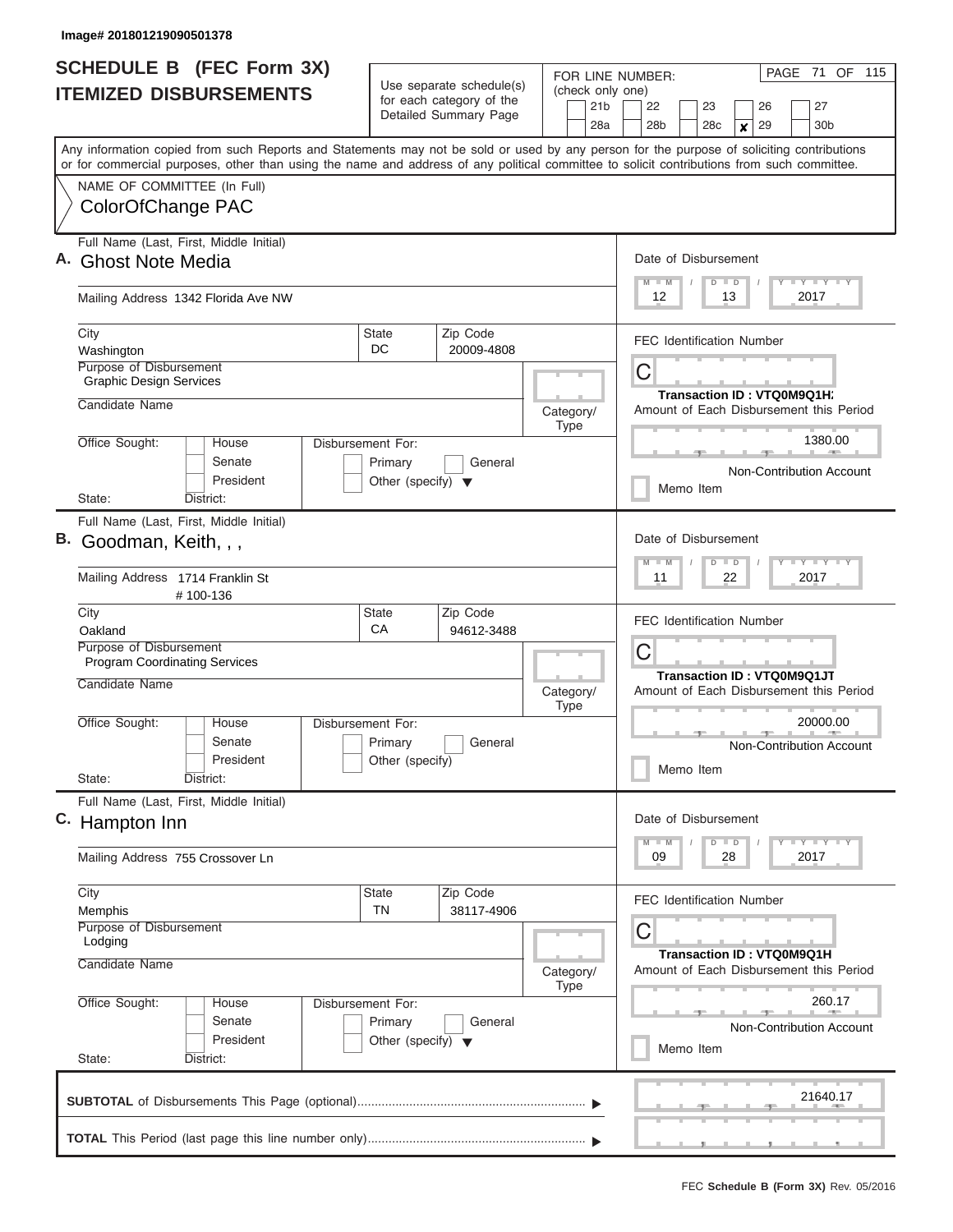| <b>SCHEDULE B</b> (FEC Form 3X)<br><b>ITEMIZED DISBURSEMENTS</b>                                                                                                                                                                                                                        |                                                                      | Use separate schedule(s)<br>for each category of the | FOR LINE NUMBER:<br>(check only one) | PAGE 72 OF 115                                                                              |  |  |  |  |
|-----------------------------------------------------------------------------------------------------------------------------------------------------------------------------------------------------------------------------------------------------------------------------------------|----------------------------------------------------------------------|------------------------------------------------------|--------------------------------------|---------------------------------------------------------------------------------------------|--|--|--|--|
|                                                                                                                                                                                                                                                                                         |                                                                      | Detailed Summary Page                                | 21 <sub>b</sub><br>28a               | 27<br>22<br>23<br>26<br>30 <sub>b</sub><br>28 <sub>b</sub><br>28c<br>29<br>$\boldsymbol{x}$ |  |  |  |  |
| Any information copied from such Reports and Statements may not be sold or used by any person for the purpose of soliciting contributions<br>or for commercial purposes, other than using the name and address of any political committee to solicit contributions from such committee. |                                                                      |                                                      |                                      |                                                                                             |  |  |  |  |
| NAME OF COMMITTEE (In Full)<br>ColorOfChange PAC                                                                                                                                                                                                                                        |                                                                      |                                                      |                                      |                                                                                             |  |  |  |  |
| Full Name (Last, First, Middle Initial)<br>A. Hatch, Arisha, , ,                                                                                                                                                                                                                        |                                                                      |                                                      |                                      | Date of Disbursement<br>Y LY LY LY<br>$M$ $M$<br>$D$ $D$                                    |  |  |  |  |
| Mailing Address 1714 Franklin St                                                                                                                                                                                                                                                        |                                                                      |                                                      |                                      | 2017<br>07<br>26                                                                            |  |  |  |  |
| City<br>Oakland                                                                                                                                                                                                                                                                         | <b>State</b><br>CA                                                   | Zip Code<br>94612-3488                               |                                      | <b>FEC Identification Number</b>                                                            |  |  |  |  |
| Purpose of Disbursement<br>Salary<br>Candidate Name                                                                                                                                                                                                                                     |                                                                      |                                                      |                                      | C<br>Transaction ID: VTQ0M9Q2G                                                              |  |  |  |  |
|                                                                                                                                                                                                                                                                                         |                                                                      |                                                      | Category/<br><b>Type</b>             | Amount of Each Disbursement this Period                                                     |  |  |  |  |
| Office Sought:<br>House<br>Senate<br>President                                                                                                                                                                                                                                          | Disbursement For:<br>Primary<br>Other (specify) $\blacktriangledown$ | General                                              |                                      | 413.91<br>Non-Contribution Account                                                          |  |  |  |  |
| State:<br>District:                                                                                                                                                                                                                                                                     |                                                                      |                                                      |                                      | Memo Item                                                                                   |  |  |  |  |
| Full Name (Last, First, Middle Initial)<br>В.<br>Hatch, Arisha, , ,<br>Mailing Address 1714 Franklin St                                                                                                                                                                                 |                                                                      |                                                      |                                      | Date of Disbursement<br>Y FY FY FY<br>$M - M$<br>$D$ $D$<br>2017<br>08<br>16                |  |  |  |  |
|                                                                                                                                                                                                                                                                                         |                                                                      |                                                      |                                      |                                                                                             |  |  |  |  |
| City<br>Oakland                                                                                                                                                                                                                                                                         | State<br>CA                                                          | Zip Code<br>94612-3488                               |                                      | <b>FEC Identification Number</b>                                                            |  |  |  |  |
| Purpose of Disbursement<br>Salary                                                                                                                                                                                                                                                       |                                                                      |                                                      |                                      | C<br>Transaction ID: VTQ0M9Q2G/                                                             |  |  |  |  |
| Candidate Name                                                                                                                                                                                                                                                                          |                                                                      |                                                      | Category/<br><b>Type</b>             | Amount of Each Disbursement this Period                                                     |  |  |  |  |
| Office Sought:<br>House<br>Senate<br>President<br>State:<br>District:                                                                                                                                                                                                                   | Disbursement For:<br>Primary<br>Other (specify)                      | General                                              |                                      | 236.52<br>Non-Contribution Account<br>Memo Item                                             |  |  |  |  |
| Full Name (Last, First, Middle Initial)                                                                                                                                                                                                                                                 |                                                                      |                                                      |                                      |                                                                                             |  |  |  |  |
| C. Hatch, Arisha, , ,                                                                                                                                                                                                                                                                   |                                                                      |                                                      |                                      | Date of Disbursement<br>Y FY FY FY<br>$M - M$<br>$D$ $D$                                    |  |  |  |  |
| Mailing Address 1714 Franklin St                                                                                                                                                                                                                                                        |                                                                      |                                                      |                                      | 2017<br>08<br>30                                                                            |  |  |  |  |
| City<br>Oakland                                                                                                                                                                                                                                                                         | State<br>CA                                                          | Zip Code<br>94612-3488                               |                                      | <b>FEC Identification Number</b>                                                            |  |  |  |  |
| Purpose of Disbursement<br>Salary                                                                                                                                                                                                                                                       |                                                                      |                                                      |                                      | С                                                                                           |  |  |  |  |
| Candidate Name                                                                                                                                                                                                                                                                          |                                                                      |                                                      | Category/<br><b>Type</b>             | Transaction ID: VTQ0M9Q2G<br>Amount of Each Disbursement this Period                        |  |  |  |  |
| Office Sought:<br>House<br>Senate<br>President                                                                                                                                                                                                                                          | Disbursement For:<br>Primary<br>Other (specify) $\blacktriangledown$ | General                                              |                                      | 354.78<br>Non-Contribution Account<br>Memo Item                                             |  |  |  |  |
| State:<br>District:                                                                                                                                                                                                                                                                     |                                                                      |                                                      |                                      |                                                                                             |  |  |  |  |
|                                                                                                                                                                                                                                                                                         |                                                                      |                                                      |                                      | 1005.21                                                                                     |  |  |  |  |
|                                                                                                                                                                                                                                                                                         |                                                                      |                                                      |                                      |                                                                                             |  |  |  |  |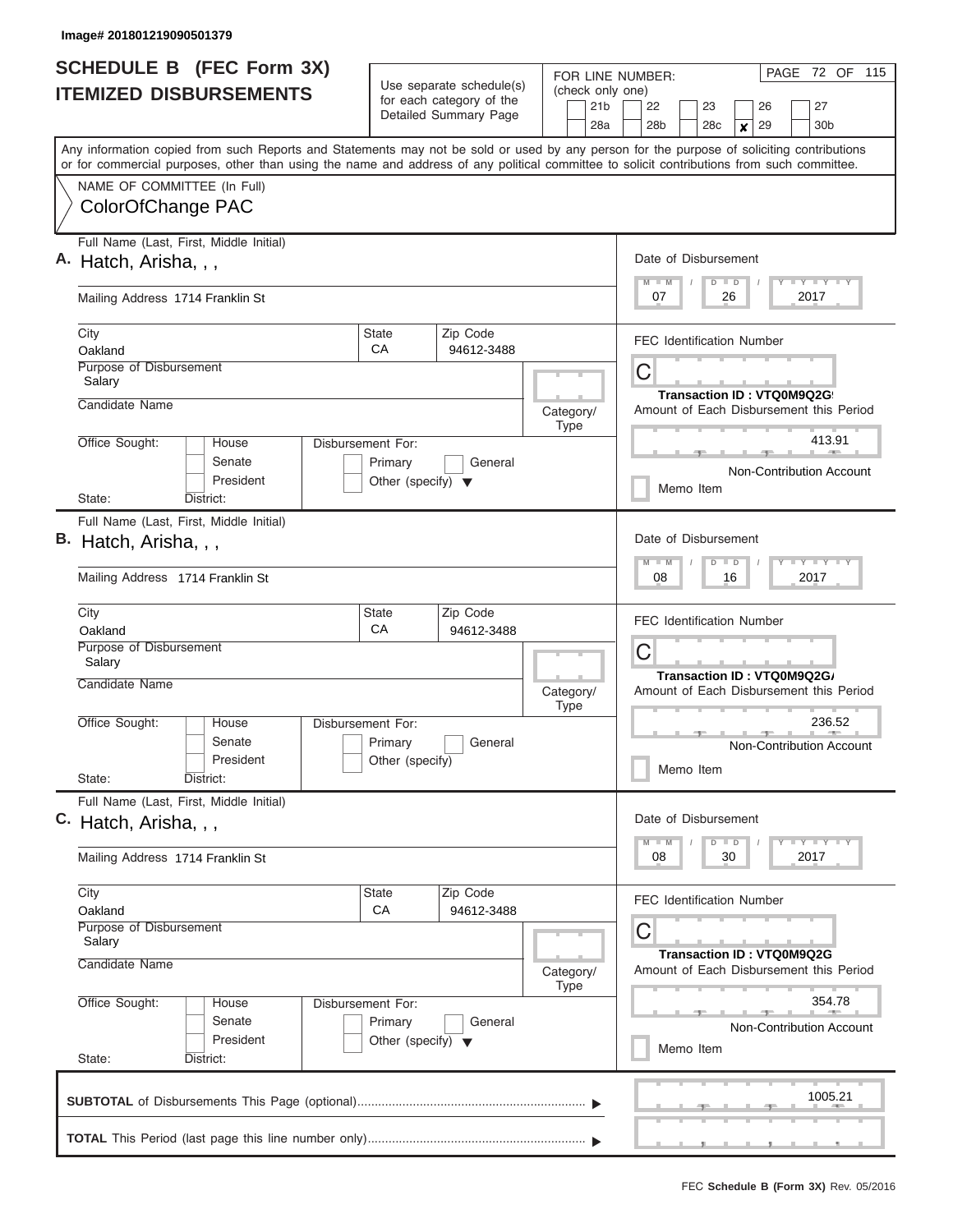| <b>SCHEDULE B</b> (FEC Form 3X) |                                                                                                                                                                                                                                                                                         |                                                                      | Use separate schedule(s)                                 | FOR LINE NUMBER:<br>(check only one) | PAGE 73 OF 115                                                                                                |  |  |  |  |  |  |  |  |  |
|---------------------------------|-----------------------------------------------------------------------------------------------------------------------------------------------------------------------------------------------------------------------------------------------------------------------------------------|----------------------------------------------------------------------|----------------------------------------------------------|--------------------------------------|---------------------------------------------------------------------------------------------------------------|--|--|--|--|--|--|--|--|--|
|                                 | <b>ITEMIZED DISBURSEMENTS</b>                                                                                                                                                                                                                                                           |                                                                      | for each category of the<br>Detailed Summary Page        | 21 <sub>b</sub><br>28a               | 27<br>22<br>23<br>26<br>30 <sub>b</sub><br>28 <sub>b</sub><br>28c<br>29<br>$\boldsymbol{x}$                   |  |  |  |  |  |  |  |  |  |
|                                 | Any information copied from such Reports and Statements may not be sold or used by any person for the purpose of soliciting contributions<br>or for commercial purposes, other than using the name and address of any political committee to solicit contributions from such committee. |                                                                      |                                                          |                                      |                                                                                                               |  |  |  |  |  |  |  |  |  |
|                                 | NAME OF COMMITTEE (In Full)<br>ColorOfChange PAC                                                                                                                                                                                                                                        |                                                                      |                                                          |                                      |                                                                                                               |  |  |  |  |  |  |  |  |  |
|                                 | Full Name (Last, First, Middle Initial)<br>A. Hatch, Arisha, , ,                                                                                                                                                                                                                        |                                                                      | Date of Disbursement<br>Y FY FY FY<br>$M$ $M$<br>$D$ $D$ |                                      |                                                                                                               |  |  |  |  |  |  |  |  |  |
|                                 | Mailing Address 1714 Franklin St                                                                                                                                                                                                                                                        |                                                                      |                                                          |                                      | 09<br>2017<br>15                                                                                              |  |  |  |  |  |  |  |  |  |
|                                 | City<br>Oakland                                                                                                                                                                                                                                                                         | <b>State</b><br>CA                                                   | Zip Code<br>94612-3488                                   |                                      | <b>FEC Identification Number</b>                                                                              |  |  |  |  |  |  |  |  |  |
|                                 | Purpose of Disbursement<br>Salary                                                                                                                                                                                                                                                       |                                                                      |                                                          |                                      | C<br>Transaction ID: VTQ0M9Q2G                                                                                |  |  |  |  |  |  |  |  |  |
|                                 | Candidate Name                                                                                                                                                                                                                                                                          |                                                                      |                                                          | Category/<br><b>Type</b>             | Amount of Each Disbursement this Period                                                                       |  |  |  |  |  |  |  |  |  |
|                                 | Office Sought:<br>House<br>Senate<br>President                                                                                                                                                                                                                                          | Disbursement For:<br>Primary<br>Other (specify) $\blacktriangledown$ | General                                                  |                                      | 295.65<br>Non-Contribution Account                                                                            |  |  |  |  |  |  |  |  |  |
|                                 | State:<br>District:                                                                                                                                                                                                                                                                     |                                                                      |                                                          |                                      | Memo Item                                                                                                     |  |  |  |  |  |  |  |  |  |
| В.                              | Full Name (Last, First, Middle Initial)<br>Hatch, Arisha, , ,<br>Mailing Address 1714 Franklin St                                                                                                                                                                                       |                                                                      |                                                          |                                      | Date of Disbursement<br>Y FY FY FY<br>$M - M$<br>$D$ $D$<br>04<br>2017<br>10                                  |  |  |  |  |  |  |  |  |  |
|                                 | City<br>Oakland                                                                                                                                                                                                                                                                         | State<br>CA                                                          | Zip Code<br>94612-3488                                   |                                      | <b>FEC Identification Number</b>                                                                              |  |  |  |  |  |  |  |  |  |
|                                 | Purpose of Disbursement<br>Salary<br>Candidate Name                                                                                                                                                                                                                                     |                                                                      |                                                          | Category/<br><b>Type</b>             | C<br>Transaction ID: VTQ0M9Q2GI<br>Amount of Each Disbursement this Period                                    |  |  |  |  |  |  |  |  |  |
|                                 | Office Sought:<br>House<br>Senate<br>President<br>State:<br>District:                                                                                                                                                                                                                   | Disbursement For:<br>Primary<br>Other (specify)                      | General                                                  |                                      | 295.65<br>Non-Contribution Account<br>Memo Item                                                               |  |  |  |  |  |  |  |  |  |
|                                 | Full Name (Last, First, Middle Initial)<br>C. Hatch, Arisha, , ,                                                                                                                                                                                                                        |                                                                      |                                                          |                                      | Date of Disbursement<br>Y FY FY FY<br>$M - M$<br>$D$ $D$                                                      |  |  |  |  |  |  |  |  |  |
|                                 | Mailing Address 1714 Franklin St                                                                                                                                                                                                                                                        |                                                                      |                                                          |                                      | 2017<br>10<br>13                                                                                              |  |  |  |  |  |  |  |  |  |
|                                 | City<br>Oakland<br>Purpose of Disbursement<br>Salary<br>Candidate Name                                                                                                                                                                                                                  | State<br><b>CA</b>                                                   | Zip Code<br>94612-3488                                   | Category/                            | <b>FEC Identification Number</b><br>С<br>Transaction ID: VTQ0M9Q2G<br>Amount of Each Disbursement this Period |  |  |  |  |  |  |  |  |  |
|                                 | Office Sought:<br>House<br>Senate<br>President<br>State:<br>District:                                                                                                                                                                                                                   | Disbursement For:<br>Primary<br>Other (specify) $\blacktriangledown$ | General                                                  | <b>Type</b>                          | 1241.73<br><b>Non-Contribution Account</b><br>Memo Item                                                       |  |  |  |  |  |  |  |  |  |
|                                 |                                                                                                                                                                                                                                                                                         |                                                                      |                                                          |                                      | 1833.03                                                                                                       |  |  |  |  |  |  |  |  |  |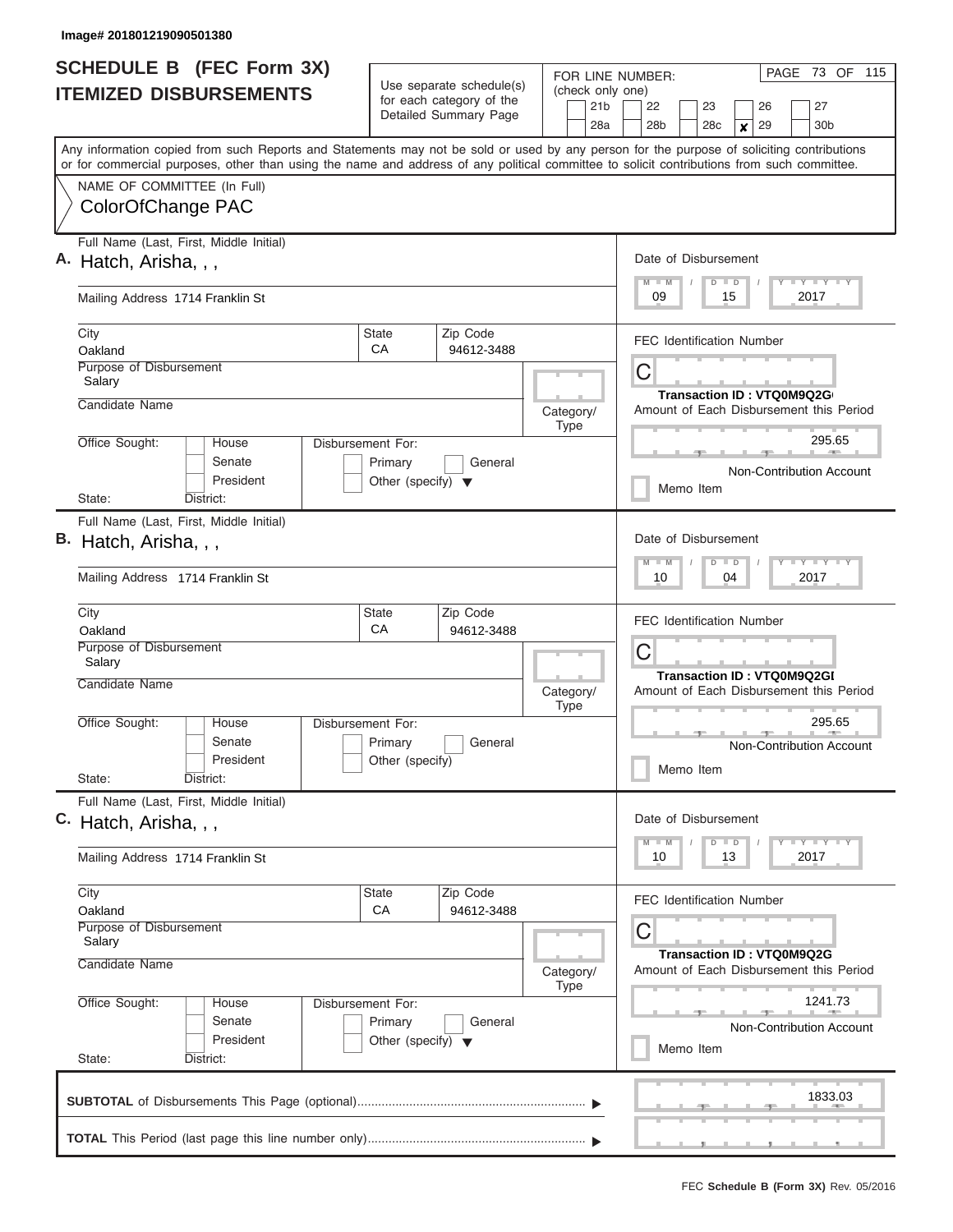| <b>SCHEDULE B</b> (FEC Form 3X)<br><b>ITEMIZED DISBURSEMENTS</b>                                                                                                                                                                                                                        |                                                                      | Use separate schedule(s)<br>for each category of the | FOR LINE NUMBER:<br>(check only one)                                 | PAGE 74 OF 115                                                                              |  |  |  |  |  |  |  |  |  |
|-----------------------------------------------------------------------------------------------------------------------------------------------------------------------------------------------------------------------------------------------------------------------------------------|----------------------------------------------------------------------|------------------------------------------------------|----------------------------------------------------------------------|---------------------------------------------------------------------------------------------|--|--|--|--|--|--|--|--|--|
|                                                                                                                                                                                                                                                                                         |                                                                      | Detailed Summary Page                                | 21 <sub>b</sub><br>28a                                               | 27<br>22<br>23<br>26<br>30 <sub>b</sub><br>28 <sub>b</sub><br>28c<br>29<br>$\boldsymbol{x}$ |  |  |  |  |  |  |  |  |  |
| Any information copied from such Reports and Statements may not be sold or used by any person for the purpose of soliciting contributions<br>or for commercial purposes, other than using the name and address of any political committee to solicit contributions from such committee. |                                                                      |                                                      |                                                                      |                                                                                             |  |  |  |  |  |  |  |  |  |
| NAME OF COMMITTEE (In Full)<br>ColorOfChange PAC                                                                                                                                                                                                                                        |                                                                      |                                                      |                                                                      |                                                                                             |  |  |  |  |  |  |  |  |  |
| Full Name (Last, First, Middle Initial)<br>A. Hatch, Arisha, , ,                                                                                                                                                                                                                        |                                                                      |                                                      |                                                                      | Date of Disbursement<br>Y LY LY LY<br>$M$ $M$<br>$D$ $D$                                    |  |  |  |  |  |  |  |  |  |
| Mailing Address 1714 Franklin St                                                                                                                                                                                                                                                        |                                                                      |                                                      |                                                                      | 08<br>2017<br>11                                                                            |  |  |  |  |  |  |  |  |  |
| City<br>Oakland                                                                                                                                                                                                                                                                         | <b>State</b><br>CA                                                   | Zip Code<br>94612-3488                               |                                                                      | <b>FEC Identification Number</b>                                                            |  |  |  |  |  |  |  |  |  |
| Purpose of Disbursement<br>Salary<br>Candidate Name                                                                                                                                                                                                                                     |                                                                      |                                                      |                                                                      | C<br>Transaction ID: VTQ0M9Q2G                                                              |  |  |  |  |  |  |  |  |  |
|                                                                                                                                                                                                                                                                                         |                                                                      |                                                      | Category/<br><b>Type</b>                                             | Amount of Each Disbursement this Period                                                     |  |  |  |  |  |  |  |  |  |
| Office Sought:<br>House<br>Senate<br>President                                                                                                                                                                                                                                          | Disbursement For:<br>Primary<br>Other (specify) $\blacktriangledown$ | General                                              |                                                                      | 1182.60<br>Non-Contribution Account                                                         |  |  |  |  |  |  |  |  |  |
| State:<br>District:                                                                                                                                                                                                                                                                     |                                                                      |                                                      |                                                                      | Memo Item                                                                                   |  |  |  |  |  |  |  |  |  |
| Full Name (Last, First, Middle Initial)<br>В.<br>Hatch, Arisha, , ,                                                                                                                                                                                                                     |                                                                      |                                                      |                                                                      | Date of Disbursement<br>Y FY FY FY<br>$M - M$<br>$D$ $D$                                    |  |  |  |  |  |  |  |  |  |
| Mailing Address 1714 Franklin St                                                                                                                                                                                                                                                        |                                                                      |                                                      |                                                                      | 06<br>2017<br>12                                                                            |  |  |  |  |  |  |  |  |  |
| City<br>Oakland                                                                                                                                                                                                                                                                         | State<br>CA                                                          | Zip Code<br>94612-3488                               |                                                                      | <b>FEC Identification Number</b>                                                            |  |  |  |  |  |  |  |  |  |
| Purpose of Disbursement<br>Salary                                                                                                                                                                                                                                                       |                                                                      |                                                      |                                                                      | C<br>Transaction ID: VTQ0M9Q2G(                                                             |  |  |  |  |  |  |  |  |  |
| Candidate Name                                                                                                                                                                                                                                                                          |                                                                      |                                                      | Category/<br><b>Type</b>                                             | Amount of Each Disbursement this Period                                                     |  |  |  |  |  |  |  |  |  |
| Office Sought:<br>House<br>Senate<br>President<br>State:<br>District:                                                                                                                                                                                                                   | Disbursement For:<br>Primary<br>Other (specify)                      | General                                              |                                                                      | 1419.12<br>Non-Contribution Account<br>Memo Item                                            |  |  |  |  |  |  |  |  |  |
| Full Name (Last, First, Middle Initial)                                                                                                                                                                                                                                                 |                                                                      |                                                      |                                                                      |                                                                                             |  |  |  |  |  |  |  |  |  |
| C. Hatch, Arisha, , ,                                                                                                                                                                                                                                                                   |                                                                      |                                                      |                                                                      | Date of Disbursement<br>$Y$ $Y$ $Y$ $Y$ $Y$<br>$M - M$<br>$D$ $D$                           |  |  |  |  |  |  |  |  |  |
| Mailing Address 1714 Franklin St                                                                                                                                                                                                                                                        |                                                                      |                                                      |                                                                      | 2017<br>12<br>06                                                                            |  |  |  |  |  |  |  |  |  |
| City<br>Oakland                                                                                                                                                                                                                                                                         | State<br><b>CA</b>                                                   | Zip Code<br>94612-3488                               |                                                                      | <b>FEC Identification Number</b>                                                            |  |  |  |  |  |  |  |  |  |
| Purpose of Disbursement<br>Salary                                                                                                                                                                                                                                                       |                                                                      |                                                      |                                                                      | С                                                                                           |  |  |  |  |  |  |  |  |  |
| Candidate Name                                                                                                                                                                                                                                                                          |                                                                      | Category/<br><b>Type</b>                             | Transaction ID: VTQ0M9Q2G<br>Amount of Each Disbursement this Period |                                                                                             |  |  |  |  |  |  |  |  |  |
| Office Sought:<br>House<br>Senate<br>President                                                                                                                                                                                                                                          | Disbursement For:<br>Primary<br>Other (specify) $\blacktriangledown$ | General                                              |                                                                      | 2128.68<br><b>Non-Contribution Account</b><br>Memo Item                                     |  |  |  |  |  |  |  |  |  |
| State:<br>District:                                                                                                                                                                                                                                                                     |                                                                      |                                                      |                                                                      |                                                                                             |  |  |  |  |  |  |  |  |  |
|                                                                                                                                                                                                                                                                                         |                                                                      |                                                      |                                                                      | 4730.40                                                                                     |  |  |  |  |  |  |  |  |  |
|                                                                                                                                                                                                                                                                                         |                                                                      |                                                      |                                                                      |                                                                                             |  |  |  |  |  |  |  |  |  |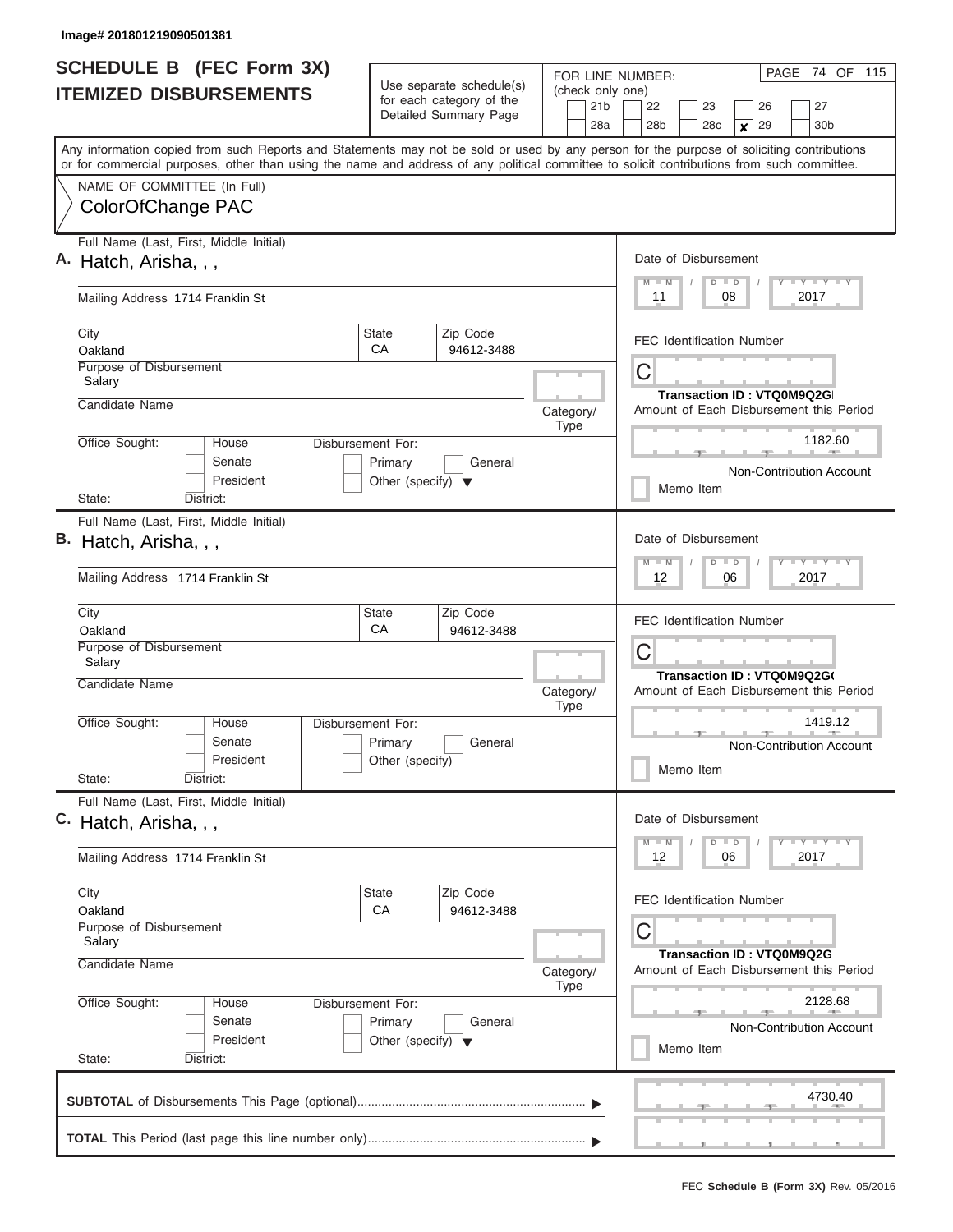| <b>SCHEDULE B</b> (FEC Form 3X) |                                                                                                                                                                                                                                                                                         |                                                                      | Use separate schedule(s)                          | FOR LINE NUMBER:<br>(check only one) | PAGE 75 OF 115                                                                                                   |  |  |  |  |  |  |  |  |  |
|---------------------------------|-----------------------------------------------------------------------------------------------------------------------------------------------------------------------------------------------------------------------------------------------------------------------------------------|----------------------------------------------------------------------|---------------------------------------------------|--------------------------------------|------------------------------------------------------------------------------------------------------------------|--|--|--|--|--|--|--|--|--|
|                                 | <b>ITEMIZED DISBURSEMENTS</b>                                                                                                                                                                                                                                                           |                                                                      | for each category of the<br>Detailed Summary Page | 21 <sub>b</sub><br>28a               | 22<br>27<br>23<br>26<br>28 <sub>b</sub><br>30 <sub>b</sub><br>28c<br>29<br>$\boldsymbol{x}$                      |  |  |  |  |  |  |  |  |  |
|                                 | Any information copied from such Reports and Statements may not be sold or used by any person for the purpose of soliciting contributions<br>or for commercial purposes, other than using the name and address of any political committee to solicit contributions from such committee. |                                                                      |                                                   |                                      |                                                                                                                  |  |  |  |  |  |  |  |  |  |
|                                 | NAME OF COMMITTEE (In Full)<br>ColorOfChange PAC                                                                                                                                                                                                                                        |                                                                      |                                                   |                                      |                                                                                                                  |  |  |  |  |  |  |  |  |  |
|                                 | Full Name (Last, First, Middle Initial)<br>A. Hatch, Arisha, , ,                                                                                                                                                                                                                        |                                                                      |                                                   |                                      | Date of Disbursement<br>Y LY LY LY<br>$M - M$<br>$D$ $D$<br>12<br>21<br>2017<br><b>FEC Identification Number</b> |  |  |  |  |  |  |  |  |  |
|                                 | Mailing Address 1714 Franklin St                                                                                                                                                                                                                                                        |                                                                      |                                                   |                                      |                                                                                                                  |  |  |  |  |  |  |  |  |  |
|                                 | City<br>Oakland                                                                                                                                                                                                                                                                         | <b>State</b><br>CA                                                   | Zip Code<br>94612-3488                            |                                      |                                                                                                                  |  |  |  |  |  |  |  |  |  |
|                                 | Purpose of Disbursement<br>Salary<br>Candidate Name                                                                                                                                                                                                                                     |                                                                      |                                                   |                                      | C<br>Transaction ID: VTQ0M9Q2G                                                                                   |  |  |  |  |  |  |  |  |  |
|                                 |                                                                                                                                                                                                                                                                                         |                                                                      |                                                   | Category/<br><b>Type</b>             | Amount of Each Disbursement this Period                                                                          |  |  |  |  |  |  |  |  |  |
|                                 | Office Sought:<br>House<br>Senate<br>President                                                                                                                                                                                                                                          | Disbursement For:<br>Primary<br>Other (specify) $\blacktriangledown$ | General                                           |                                      | 473.04<br>Non-Contribution Account                                                                               |  |  |  |  |  |  |  |  |  |
|                                 | State:<br>District:                                                                                                                                                                                                                                                                     |                                                                      |                                                   |                                      | Memo Item                                                                                                        |  |  |  |  |  |  |  |  |  |
| В.                              | Full Name (Last, First, Middle Initial)<br><b>HOB LLC</b><br>Mailing Address 209 E 12th St                                                                                                                                                                                              |                                                                      |                                                   |                                      | Date of Disbursement<br>Y FY FY FY<br>$M - M$<br>$D$ $D$<br>2017<br>11<br>14                                     |  |  |  |  |  |  |  |  |  |
|                                 | City<br>Cincinnati                                                                                                                                                                                                                                                                      | State<br><b>OH</b>                                                   | Zip Code<br>45202-7301                            |                                      | <b>FEC Identification Number</b>                                                                                 |  |  |  |  |  |  |  |  |  |
|                                 | Purpose of Disbursement<br>Room Rental for Event<br>Candidate Name                                                                                                                                                                                                                      |                                                                      |                                                   | Category/                            | C<br>Transaction ID: VTQ0M9Q1H!<br>Amount of Each Disbursement this Period                                       |  |  |  |  |  |  |  |  |  |
|                                 | Office Sought:<br>House<br>Senate<br>President<br>State:<br>District:                                                                                                                                                                                                                   | Disbursement For:<br>Primary<br>Other (specify)                      | General                                           | <b>Type</b>                          | 3000.00<br>Non-Contribution Account<br>Memo Item                                                                 |  |  |  |  |  |  |  |  |  |
|                                 | Full Name (Last, First, Middle Initial)<br>C. Jeje, Biola, , ,                                                                                                                                                                                                                          |                                                                      |                                                   |                                      | Date of Disbursement                                                                                             |  |  |  |  |  |  |  |  |  |
|                                 | Mailing Address 8502 16th St<br>Apt 410                                                                                                                                                                                                                                                 |                                                                      |                                                   |                                      | $Y$ $Y$ $Y$ $Y$ $Y$<br>$M - M$<br>$D$ $D$<br>2017<br>07<br>13                                                    |  |  |  |  |  |  |  |  |  |
|                                 | City<br><b>Silver Spring</b><br>Purpose of Disbursement<br><b>Program Coordinating Services</b><br>Candidate Name                                                                                                                                                                       | State<br>MD                                                          | Zip Code<br>20910-2997                            | Category/                            | <b>FEC Identification Number</b><br>С<br>Transaction ID: VTQ0M9Q1JI<br>Amount of Each Disbursement this Period   |  |  |  |  |  |  |  |  |  |
|                                 | Office Sought:<br>Disbursement For:<br>House<br>Senate<br>President                                                                                                                                                                                                                     | <b>Type</b>                                                          | 130.00<br>Non-Contribution Account<br>Memo Item   |                                      |                                                                                                                  |  |  |  |  |  |  |  |  |  |
|                                 | State:<br>District:                                                                                                                                                                                                                                                                     |                                                                      |                                                   |                                      |                                                                                                                  |  |  |  |  |  |  |  |  |  |
|                                 |                                                                                                                                                                                                                                                                                         |                                                                      |                                                   |                                      | 3603.04                                                                                                          |  |  |  |  |  |  |  |  |  |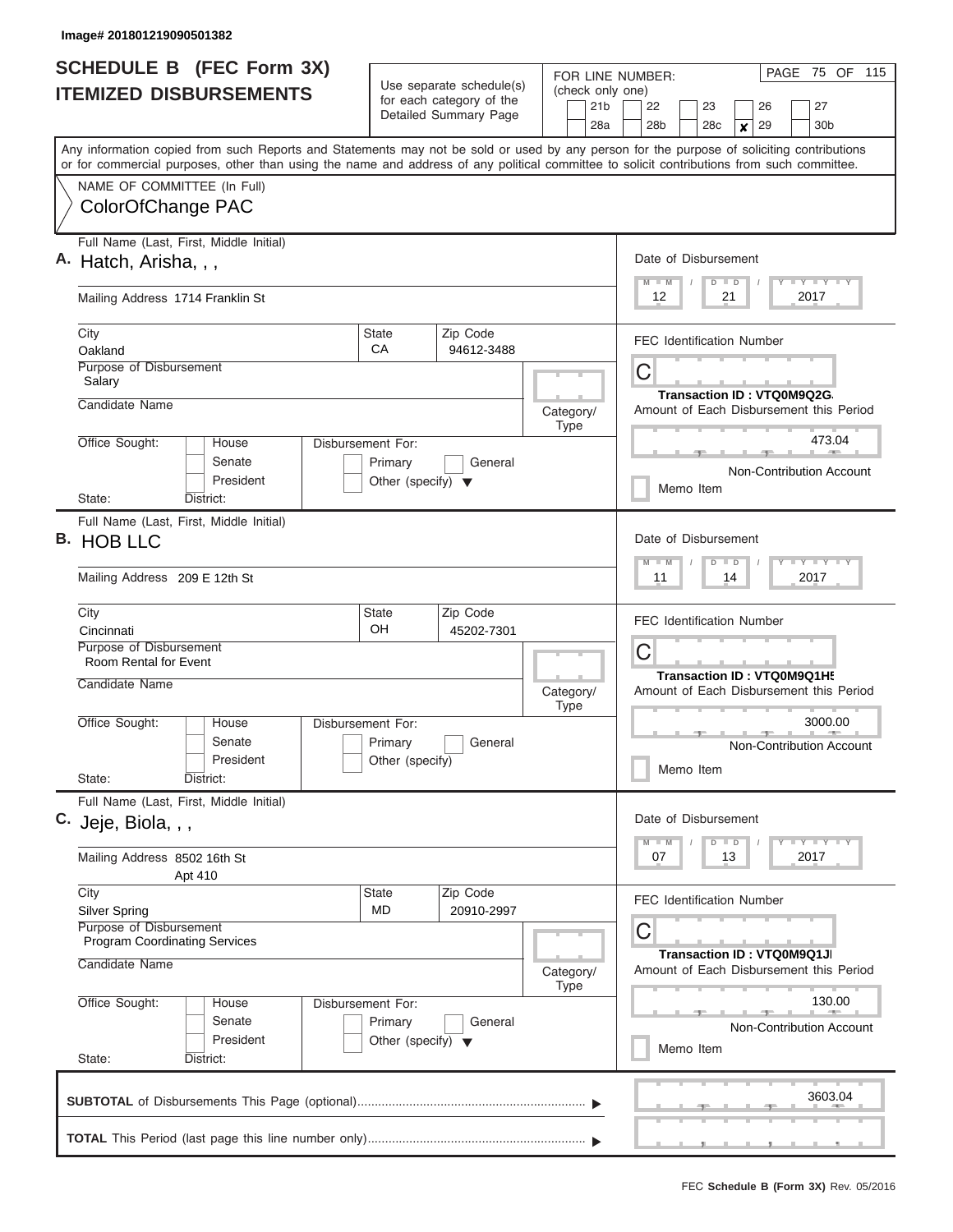| Detailed Summary Page<br>30 <sub>b</sub><br>28a<br>28 <sub>b</sub><br>28c<br>29<br>$\boldsymbol{x}$<br>Any information copied from such Reports and Statements may not be sold or used by any person for the purpose of soliciting contributions<br>or for commercial purposes, other than using the name and address of any political committee to solicit contributions from such committee.<br>NAME OF COMMITTEE (In Full)<br>ColorOfChange PAC<br>Full Name (Last, First, Middle Initial)<br>Date of Disbursement<br>Lathia, Bhavik, , ,<br>Y LY LY LY<br>$M$ $M$<br>$D$ $D$<br>12<br>2017<br>Mailing Address 4404 Quail Hollow Ct<br>06<br>Zip Code<br>City<br><b>State</b><br><b>FEC Identification Number</b><br>MI<br>48603-8622<br>Saginaw<br>Purpose of Disbursement<br>C<br>Salary<br>Transaction ID: VTQ0M9Q2G<br>Candidate Name<br>Category/<br><b>Type</b><br>96.14<br>Office Sought:<br>Disbursement For:<br>House<br>Senate<br>Primary<br>General<br>Non-Contribution Account<br>President<br>Other (specify) $\blacktriangledown$<br>Memo Item<br>State:<br>District:<br>Full Name (Last, First, Middle Initial)<br>Date of Disbursement<br>Lathia, Bhavik, , ,<br>Y FY FY FY<br>$M - M$<br>$D$ $D$<br>Mailing Address 4404 Quail Hollow Ct<br>06<br>2017<br>12<br>Zip Code<br>City<br>State<br><b>FEC Identification Number</b><br>MI<br>48603-8622<br>Saginaw<br>Purpose of Disbursement<br>C<br>Salary<br>Transaction ID: VTQ0M9Q2G7<br>Candidate Name<br>Category/<br><b>Type</b><br>528.77<br>Office Sought:<br>Disbursement For:<br>House<br>Senate<br>Primary<br>General<br>President<br>Other (specify)<br>Memo Item<br>State:<br>District:<br>Full Name (Last, First, Middle Initial)<br>Date of Disbursement<br>Y FY FY FY<br>$M - M$<br>$D$ $D$<br>2017<br>Mailing Address 4404 Quail Hollow Ct<br>12<br>21<br>Zip Code<br>City<br>State<br><b>FEC Identification Number</b><br>MI<br>48603-8622<br>Saginaw<br>Purpose of Disbursement<br>C<br>Salary<br>Transaction ID: VTQ0M9Q2H<br>Candidate Name<br>Category/<br><b>Type</b><br>480.70<br>Office Sought:<br>Disbursement For:<br>House<br>Senate<br>Primary<br>General<br>President<br>Other (specify) $\blacktriangledown$<br>Memo Item<br>State:<br>District:<br>1105.61 | <b>SCHEDULE B</b> (FEC Form 3X)<br><b>ITEMIZED DISBURSEMENTS</b> | Use separate schedule(s)<br>for each category of the | FOR LINE NUMBER:<br>(check only one)<br>21 <sub>b</sub> | PAGE 76 OF 115<br>27<br>22<br>23<br>26  |  |  |  |  |  |  |  |  |
|------------------------------------------------------------------------------------------------------------------------------------------------------------------------------------------------------------------------------------------------------------------------------------------------------------------------------------------------------------------------------------------------------------------------------------------------------------------------------------------------------------------------------------------------------------------------------------------------------------------------------------------------------------------------------------------------------------------------------------------------------------------------------------------------------------------------------------------------------------------------------------------------------------------------------------------------------------------------------------------------------------------------------------------------------------------------------------------------------------------------------------------------------------------------------------------------------------------------------------------------------------------------------------------------------------------------------------------------------------------------------------------------------------------------------------------------------------------------------------------------------------------------------------------------------------------------------------------------------------------------------------------------------------------------------------------------------------------------------------------------------------------------------------------------------------------------------------------------------------------------------------------------------------------------------------------------------------------------------------------------------------------------------------------------------------------------------------------------------------------------------------------------------------------------------------------------------------------------------------------------------------|------------------------------------------------------------------|------------------------------------------------------|---------------------------------------------------------|-----------------------------------------|--|--|--|--|--|--|--|--|
|                                                                                                                                                                                                                                                                                                                                                                                                                                                                                                                                                                                                                                                                                                                                                                                                                                                                                                                                                                                                                                                                                                                                                                                                                                                                                                                                                                                                                                                                                                                                                                                                                                                                                                                                                                                                                                                                                                                                                                                                                                                                                                                                                                                                                                                            |                                                                  |                                                      |                                                         |                                         |  |  |  |  |  |  |  |  |
|                                                                                                                                                                                                                                                                                                                                                                                                                                                                                                                                                                                                                                                                                                                                                                                                                                                                                                                                                                                                                                                                                                                                                                                                                                                                                                                                                                                                                                                                                                                                                                                                                                                                                                                                                                                                                                                                                                                                                                                                                                                                                                                                                                                                                                                            |                                                                  |                                                      |                                                         |                                         |  |  |  |  |  |  |  |  |
|                                                                                                                                                                                                                                                                                                                                                                                                                                                                                                                                                                                                                                                                                                                                                                                                                                                                                                                                                                                                                                                                                                                                                                                                                                                                                                                                                                                                                                                                                                                                                                                                                                                                                                                                                                                                                                                                                                                                                                                                                                                                                                                                                                                                                                                            |                                                                  |                                                      |                                                         |                                         |  |  |  |  |  |  |  |  |
|                                                                                                                                                                                                                                                                                                                                                                                                                                                                                                                                                                                                                                                                                                                                                                                                                                                                                                                                                                                                                                                                                                                                                                                                                                                                                                                                                                                                                                                                                                                                                                                                                                                                                                                                                                                                                                                                                                                                                                                                                                                                                                                                                                                                                                                            |                                                                  |                                                      |                                                         |                                         |  |  |  |  |  |  |  |  |
|                                                                                                                                                                                                                                                                                                                                                                                                                                                                                                                                                                                                                                                                                                                                                                                                                                                                                                                                                                                                                                                                                                                                                                                                                                                                                                                                                                                                                                                                                                                                                                                                                                                                                                                                                                                                                                                                                                                                                                                                                                                                                                                                                                                                                                                            |                                                                  |                                                      |                                                         |                                         |  |  |  |  |  |  |  |  |
|                                                                                                                                                                                                                                                                                                                                                                                                                                                                                                                                                                                                                                                                                                                                                                                                                                                                                                                                                                                                                                                                                                                                                                                                                                                                                                                                                                                                                                                                                                                                                                                                                                                                                                                                                                                                                                                                                                                                                                                                                                                                                                                                                                                                                                                            |                                                                  |                                                      |                                                         |                                         |  |  |  |  |  |  |  |  |
|                                                                                                                                                                                                                                                                                                                                                                                                                                                                                                                                                                                                                                                                                                                                                                                                                                                                                                                                                                                                                                                                                                                                                                                                                                                                                                                                                                                                                                                                                                                                                                                                                                                                                                                                                                                                                                                                                                                                                                                                                                                                                                                                                                                                                                                            |                                                                  |                                                      |                                                         | Amount of Each Disbursement this Period |  |  |  |  |  |  |  |  |
|                                                                                                                                                                                                                                                                                                                                                                                                                                                                                                                                                                                                                                                                                                                                                                                                                                                                                                                                                                                                                                                                                                                                                                                                                                                                                                                                                                                                                                                                                                                                                                                                                                                                                                                                                                                                                                                                                                                                                                                                                                                                                                                                                                                                                                                            |                                                                  |                                                      |                                                         |                                         |  |  |  |  |  |  |  |  |
|                                                                                                                                                                                                                                                                                                                                                                                                                                                                                                                                                                                                                                                                                                                                                                                                                                                                                                                                                                                                                                                                                                                                                                                                                                                                                                                                                                                                                                                                                                                                                                                                                                                                                                                                                                                                                                                                                                                                                                                                                                                                                                                                                                                                                                                            |                                                                  |                                                      |                                                         |                                         |  |  |  |  |  |  |  |  |
|                                                                                                                                                                                                                                                                                                                                                                                                                                                                                                                                                                                                                                                                                                                                                                                                                                                                                                                                                                                                                                                                                                                                                                                                                                                                                                                                                                                                                                                                                                                                                                                                                                                                                                                                                                                                                                                                                                                                                                                                                                                                                                                                                                                                                                                            | В.                                                               |                                                      |                                                         |                                         |  |  |  |  |  |  |  |  |
|                                                                                                                                                                                                                                                                                                                                                                                                                                                                                                                                                                                                                                                                                                                                                                                                                                                                                                                                                                                                                                                                                                                                                                                                                                                                                                                                                                                                                                                                                                                                                                                                                                                                                                                                                                                                                                                                                                                                                                                                                                                                                                                                                                                                                                                            |                                                                  |                                                      |                                                         |                                         |  |  |  |  |  |  |  |  |
|                                                                                                                                                                                                                                                                                                                                                                                                                                                                                                                                                                                                                                                                                                                                                                                                                                                                                                                                                                                                                                                                                                                                                                                                                                                                                                                                                                                                                                                                                                                                                                                                                                                                                                                                                                                                                                                                                                                                                                                                                                                                                                                                                                                                                                                            |                                                                  |                                                      |                                                         | Amount of Each Disbursement this Period |  |  |  |  |  |  |  |  |
|                                                                                                                                                                                                                                                                                                                                                                                                                                                                                                                                                                                                                                                                                                                                                                                                                                                                                                                                                                                                                                                                                                                                                                                                                                                                                                                                                                                                                                                                                                                                                                                                                                                                                                                                                                                                                                                                                                                                                                                                                                                                                                                                                                                                                                                            |                                                                  |                                                      |                                                         |                                         |  |  |  |  |  |  |  |  |
|                                                                                                                                                                                                                                                                                                                                                                                                                                                                                                                                                                                                                                                                                                                                                                                                                                                                                                                                                                                                                                                                                                                                                                                                                                                                                                                                                                                                                                                                                                                                                                                                                                                                                                                                                                                                                                                                                                                                                                                                                                                                                                                                                                                                                                                            |                                                                  |                                                      |                                                         |                                         |  |  |  |  |  |  |  |  |
|                                                                                                                                                                                                                                                                                                                                                                                                                                                                                                                                                                                                                                                                                                                                                                                                                                                                                                                                                                                                                                                                                                                                                                                                                                                                                                                                                                                                                                                                                                                                                                                                                                                                                                                                                                                                                                                                                                                                                                                                                                                                                                                                                                                                                                                            |                                                                  |                                                      |                                                         | Non-Contribution Account                |  |  |  |  |  |  |  |  |
|                                                                                                                                                                                                                                                                                                                                                                                                                                                                                                                                                                                                                                                                                                                                                                                                                                                                                                                                                                                                                                                                                                                                                                                                                                                                                                                                                                                                                                                                                                                                                                                                                                                                                                                                                                                                                                                                                                                                                                                                                                                                                                                                                                                                                                                            | C. Lathia, Bhavik, , ,                                           |                                                      |                                                         |                                         |  |  |  |  |  |  |  |  |
|                                                                                                                                                                                                                                                                                                                                                                                                                                                                                                                                                                                                                                                                                                                                                                                                                                                                                                                                                                                                                                                                                                                                                                                                                                                                                                                                                                                                                                                                                                                                                                                                                                                                                                                                                                                                                                                                                                                                                                                                                                                                                                                                                                                                                                                            |                                                                  |                                                      |                                                         |                                         |  |  |  |  |  |  |  |  |
|                                                                                                                                                                                                                                                                                                                                                                                                                                                                                                                                                                                                                                                                                                                                                                                                                                                                                                                                                                                                                                                                                                                                                                                                                                                                                                                                                                                                                                                                                                                                                                                                                                                                                                                                                                                                                                                                                                                                                                                                                                                                                                                                                                                                                                                            |                                                                  |                                                      |                                                         |                                         |  |  |  |  |  |  |  |  |
|                                                                                                                                                                                                                                                                                                                                                                                                                                                                                                                                                                                                                                                                                                                                                                                                                                                                                                                                                                                                                                                                                                                                                                                                                                                                                                                                                                                                                                                                                                                                                                                                                                                                                                                                                                                                                                                                                                                                                                                                                                                                                                                                                                                                                                                            |                                                                  |                                                      |                                                         |                                         |  |  |  |  |  |  |  |  |
|                                                                                                                                                                                                                                                                                                                                                                                                                                                                                                                                                                                                                                                                                                                                                                                                                                                                                                                                                                                                                                                                                                                                                                                                                                                                                                                                                                                                                                                                                                                                                                                                                                                                                                                                                                                                                                                                                                                                                                                                                                                                                                                                                                                                                                                            |                                                                  |                                                      | Amount of Each Disbursement this Period                 |                                         |  |  |  |  |  |  |  |  |
|                                                                                                                                                                                                                                                                                                                                                                                                                                                                                                                                                                                                                                                                                                                                                                                                                                                                                                                                                                                                                                                                                                                                                                                                                                                                                                                                                                                                                                                                                                                                                                                                                                                                                                                                                                                                                                                                                                                                                                                                                                                                                                                                                                                                                                                            |                                                                  |                                                      |                                                         | Non-Contribution Account                |  |  |  |  |  |  |  |  |
|                                                                                                                                                                                                                                                                                                                                                                                                                                                                                                                                                                                                                                                                                                                                                                                                                                                                                                                                                                                                                                                                                                                                                                                                                                                                                                                                                                                                                                                                                                                                                                                                                                                                                                                                                                                                                                                                                                                                                                                                                                                                                                                                                                                                                                                            |                                                                  |                                                      |                                                         |                                         |  |  |  |  |  |  |  |  |
|                                                                                                                                                                                                                                                                                                                                                                                                                                                                                                                                                                                                                                                                                                                                                                                                                                                                                                                                                                                                                                                                                                                                                                                                                                                                                                                                                                                                                                                                                                                                                                                                                                                                                                                                                                                                                                                                                                                                                                                                                                                                                                                                                                                                                                                            |                                                                  |                                                      |                                                         |                                         |  |  |  |  |  |  |  |  |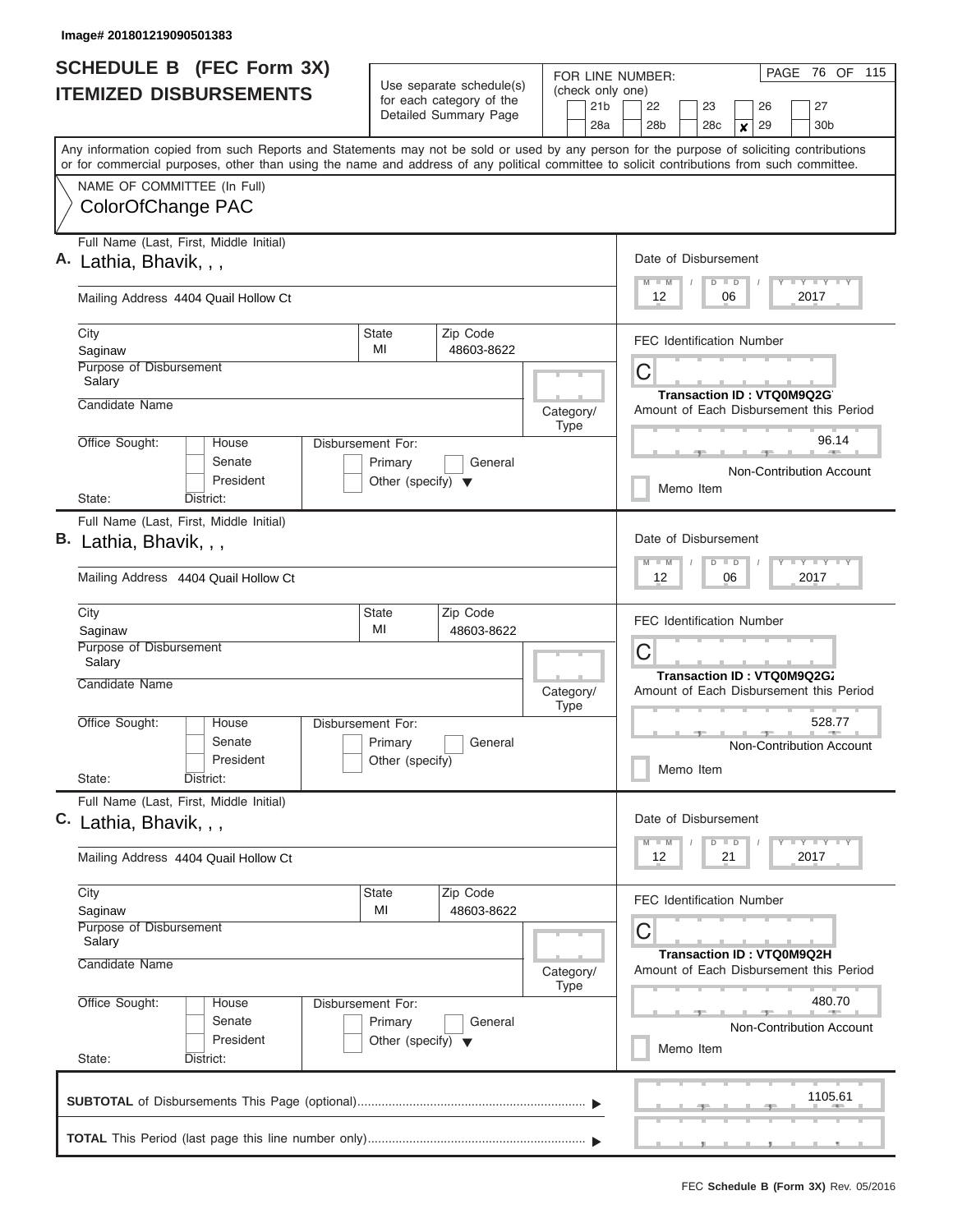| <b>SCHEDULE B (FEC Form 3X)</b><br><b>ITEMIZED DISBURSEMENTS</b>                                                                                                                                                                                                                                                                            |                                                                             | Use separate schedule(s)<br>for each category of the<br>Detailed Summary Page | FOR LINE NUMBER:<br>(check only one)<br>21 <sub>b</sub><br>28a                                                 | PAGE 77 OF 115<br>22<br>23<br>26<br>27<br>28 <sub>b</sub><br>29<br>30 <sub>b</sub><br>28c<br>$\boldsymbol{x}$ |  |  |  |  |  |  |  |  |  |
|---------------------------------------------------------------------------------------------------------------------------------------------------------------------------------------------------------------------------------------------------------------------------------------------------------------------------------------------|-----------------------------------------------------------------------------|-------------------------------------------------------------------------------|----------------------------------------------------------------------------------------------------------------|---------------------------------------------------------------------------------------------------------------|--|--|--|--|--|--|--|--|--|
| Any information copied from such Reports and Statements may not be sold or used by any person for the purpose of soliciting contributions<br>or for commercial purposes, other than using the name and address of any political committee to solicit contributions from such committee.<br>NAME OF COMMITTEE (In Full)<br>ColorOfChange PAC |                                                                             |                                                                               |                                                                                                                |                                                                                                               |  |  |  |  |  |  |  |  |  |
| Full Name (Last, First, Middle Initial)<br>A. Lewis, Sonia, , ,<br>Mailing Address 1714 Franklin St                                                                                                                                                                                                                                         |                                                                             |                                                                               |                                                                                                                | Date of Disbursement<br>Y I Y I Y I Y<br>$M$ $M$<br>$D$ $D$<br>2017<br>08<br>30                               |  |  |  |  |  |  |  |  |  |
| City<br>Oakland<br>Purpose of Disbursement<br>Salary<br>Candidate Name                                                                                                                                                                                                                                                                      | State<br>CA                                                                 | Zip Code<br>94612-3488                                                        |                                                                                                                | <b>FEC Identification Number</b><br>C<br>Transaction ID: VTQ0M9Q2G                                            |  |  |  |  |  |  |  |  |  |
| Office Sought:<br>House<br>Senate<br>President<br>State:<br>District:                                                                                                                                                                                                                                                                       | <b>Disbursement For:</b><br>Primary<br>Other (specify) $\blacktriangledown$ | General                                                                       | Category/<br><b>Type</b>                                                                                       | Amount of Each Disbursement this Period<br>211.52<br>Non-Contribution Account<br>Memo Item                    |  |  |  |  |  |  |  |  |  |
| Full Name (Last, First, Middle Initial)<br>В.<br>Lewis, Sonia, , ,<br>Mailing Address 1714 Franklin St                                                                                                                                                                                                                                      |                                                                             |                                                                               |                                                                                                                | Date of Disbursement<br>Y FY FY FY<br>$M - M$<br>$D$ $D$<br>10<br>13<br>2017                                  |  |  |  |  |  |  |  |  |  |
| City<br>Oakland<br>Purpose of Disbursement<br>Salary<br>Candidate Name                                                                                                                                                                                                                                                                      | Zip Code<br>94612-3488                                                      | Category/<br><b>Type</b>                                                      | <b>FEC Identification Number</b><br>C<br>Transaction ID: VTQ0M9Q2G9<br>Amount of Each Disbursement this Period |                                                                                                               |  |  |  |  |  |  |  |  |  |
| Office Sought:<br>House<br>Senate<br>President<br>State:<br>District:                                                                                                                                                                                                                                                                       | Disbursement For:<br>Primary<br>Other (specify)                             | General                                                                       |                                                                                                                | 79.32<br>Non-Contribution Account<br>Memo Item                                                                |  |  |  |  |  |  |  |  |  |
| Full Name (Last, First, Middle Initial)<br>C. Lewis, Sonia, , ,<br>Mailing Address 1714 Franklin St                                                                                                                                                                                                                                         |                                                                             |                                                                               |                                                                                                                | Date of Disbursement<br>$\frac{1}{2}$<br>$M - M$<br>$D$ $D$<br>2017<br>11<br>08                               |  |  |  |  |  |  |  |  |  |
| City<br>Oakland<br>Purpose of Disbursement<br>Salary<br>Candidate Name                                                                                                                                                                                                                                                                      | State<br>CA                                                                 | Zip Code<br>94612-3488                                                        | Category/<br><b>Type</b>                                                                                       | <b>FEC Identification Number</b><br>C<br>Transaction ID: VTQ0M9Q2G<br>Amount of Each Disbursement this Period |  |  |  |  |  |  |  |  |  |
| Office Sought:<br>House<br>Senate<br>President<br>State:<br>District:                                                                                                                                                                                                                                                                       | Disbursement For:<br>Primary<br>Other (specify) $\blacktriangledown$        | General                                                                       |                                                                                                                | 343.72<br><b>Non-Contribution Account</b><br>Memo Item                                                        |  |  |  |  |  |  |  |  |  |
|                                                                                                                                                                                                                                                                                                                                             |                                                                             |                                                                               |                                                                                                                | 634.56                                                                                                        |  |  |  |  |  |  |  |  |  |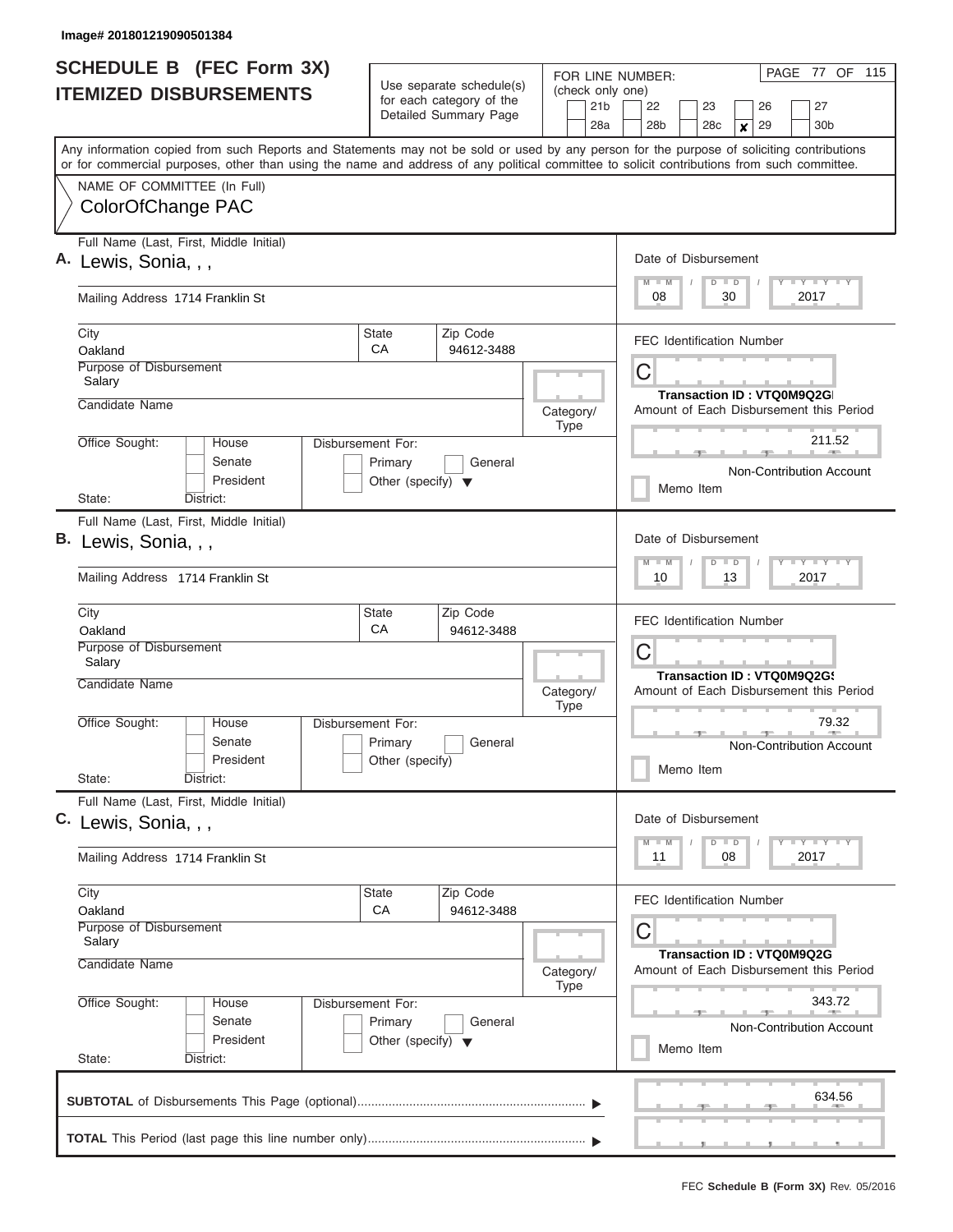| <b>SCHEDULE B</b> (FEC Form 3X)<br><b>ITEMIZED DISBURSEMENTS</b> |                                                                                                                                                                                                                                                                                         |                                                 | Use separate schedule(s)<br>for each category of the<br>Detailed Summary Page | FOR LINE NUMBER:<br>(check only one)<br>21 <sub>b</sub> | PAGE 78 OF 115<br>27<br>22<br>23<br>26                                       |  |  |  |  |  |  |  |  |
|------------------------------------------------------------------|-----------------------------------------------------------------------------------------------------------------------------------------------------------------------------------------------------------------------------------------------------------------------------------------|-------------------------------------------------|-------------------------------------------------------------------------------|---------------------------------------------------------|------------------------------------------------------------------------------|--|--|--|--|--|--|--|--|
|                                                                  |                                                                                                                                                                                                                                                                                         |                                                 |                                                                               | 28a                                                     | 30 <sub>b</sub><br>28 <sub>b</sub><br>28c<br>29<br>$\boldsymbol{x}$          |  |  |  |  |  |  |  |  |
|                                                                  | Any information copied from such Reports and Statements may not be sold or used by any person for the purpose of soliciting contributions<br>or for commercial purposes, other than using the name and address of any political committee to solicit contributions from such committee. |                                                 |                                                                               |                                                         |                                                                              |  |  |  |  |  |  |  |  |
|                                                                  | NAME OF COMMITTEE (In Full)                                                                                                                                                                                                                                                             |                                                 |                                                                               |                                                         |                                                                              |  |  |  |  |  |  |  |  |
|                                                                  | ColorOfChange PAC                                                                                                                                                                                                                                                                       |                                                 |                                                                               |                                                         |                                                                              |  |  |  |  |  |  |  |  |
|                                                                  | Full Name (Last, First, Middle Initial)                                                                                                                                                                                                                                                 |                                                 |                                                                               |                                                         |                                                                              |  |  |  |  |  |  |  |  |
|                                                                  | A. Lewis, Sonia, , ,                                                                                                                                                                                                                                                                    |                                                 |                                                                               |                                                         | Date of Disbursement<br>Y FY FY FY<br>$M$ $M$<br>$D$ $D$<br>12<br>2017<br>06 |  |  |  |  |  |  |  |  |
|                                                                  | Mailing Address 1714 Franklin St                                                                                                                                                                                                                                                        |                                                 |                                                                               |                                                         |                                                                              |  |  |  |  |  |  |  |  |
| City                                                             | Oakland                                                                                                                                                                                                                                                                                 | <b>State</b><br>CA                              | Zip Code<br>94612-3488                                                        |                                                         | <b>FEC Identification Number</b>                                             |  |  |  |  |  |  |  |  |
|                                                                  | Purpose of Disbursement                                                                                                                                                                                                                                                                 |                                                 |                                                                               |                                                         | C                                                                            |  |  |  |  |  |  |  |  |
|                                                                  | Salary<br>Candidate Name                                                                                                                                                                                                                                                                |                                                 |                                                                               |                                                         | Transaction ID: VTQ0M9Q2G                                                    |  |  |  |  |  |  |  |  |
|                                                                  |                                                                                                                                                                                                                                                                                         |                                                 |                                                                               | Category/<br><b>Type</b>                                | Amount of Each Disbursement this Period                                      |  |  |  |  |  |  |  |  |
|                                                                  | Office Sought:<br>House                                                                                                                                                                                                                                                                 | Disbursement For:                               |                                                                               |                                                         | 105.76                                                                       |  |  |  |  |  |  |  |  |
|                                                                  | Senate<br>President                                                                                                                                                                                                                                                                     | Primary<br>Other (specify) $\blacktriangledown$ | General                                                                       |                                                         | Non-Contribution Account                                                     |  |  |  |  |  |  |  |  |
| State:                                                           | District:                                                                                                                                                                                                                                                                               |                                                 |                                                                               |                                                         | Memo Item                                                                    |  |  |  |  |  |  |  |  |
|                                                                  | Full Name (Last, First, Middle Initial)                                                                                                                                                                                                                                                 |                                                 |                                                                               |                                                         |                                                                              |  |  |  |  |  |  |  |  |
| В.                                                               | Lewis, Sonia, , ,                                                                                                                                                                                                                                                                       |                                                 |                                                                               |                                                         | Date of Disbursement                                                         |  |  |  |  |  |  |  |  |
|                                                                  | Mailing Address 1714 Franklin St                                                                                                                                                                                                                                                        |                                                 |                                                                               |                                                         | Y FY FY FY<br>$M - M$<br>$D$ $D$<br>06<br>2017<br>12                         |  |  |  |  |  |  |  |  |
| City                                                             |                                                                                                                                                                                                                                                                                         | State                                           | Zip Code                                                                      |                                                         | <b>FEC Identification Number</b>                                             |  |  |  |  |  |  |  |  |
|                                                                  | Oakland<br>Purpose of Disbursement                                                                                                                                                                                                                                                      | CA                                              | 94612-3488                                                                    |                                                         | C                                                                            |  |  |  |  |  |  |  |  |
|                                                                  | Salary                                                                                                                                                                                                                                                                                  |                                                 |                                                                               |                                                         | Transaction ID: VTQ0M9Q2G\                                                   |  |  |  |  |  |  |  |  |
|                                                                  | Candidate Name                                                                                                                                                                                                                                                                          |                                                 |                                                                               | Category/<br><b>Type</b>                                | Amount of Each Disbursement this Period                                      |  |  |  |  |  |  |  |  |
|                                                                  | Office Sought:<br>House                                                                                                                                                                                                                                                                 | Disbursement For:                               |                                                                               |                                                         | 290.84                                                                       |  |  |  |  |  |  |  |  |
|                                                                  | Senate<br>President                                                                                                                                                                                                                                                                     | Primary<br>Other (specify)                      | General                                                                       |                                                         | Non-Contribution Account                                                     |  |  |  |  |  |  |  |  |
| State:                                                           | District:                                                                                                                                                                                                                                                                               |                                                 |                                                                               |                                                         | Memo Item                                                                    |  |  |  |  |  |  |  |  |
|                                                                  | Full Name (Last, First, Middle Initial)                                                                                                                                                                                                                                                 |                                                 |                                                                               |                                                         |                                                                              |  |  |  |  |  |  |  |  |
|                                                                  | C. Lewis, Sonia, , ,                                                                                                                                                                                                                                                                    |                                                 |                                                                               |                                                         | Date of Disbursement<br>Y FY FY FY                                           |  |  |  |  |  |  |  |  |
|                                                                  | Mailing Address 1714 Franklin St                                                                                                                                                                                                                                                        |                                                 |                                                                               |                                                         | $M - M$<br>$D$ $D$<br>2017<br>12<br>21                                       |  |  |  |  |  |  |  |  |
| City                                                             |                                                                                                                                                                                                                                                                                         | State                                           | Zip Code                                                                      |                                                         | <b>FEC Identification Number</b>                                             |  |  |  |  |  |  |  |  |
|                                                                  | Oakland<br>Purpose of Disbursement                                                                                                                                                                                                                                                      | CA                                              | 94612-3488                                                                    |                                                         | С                                                                            |  |  |  |  |  |  |  |  |
|                                                                  | Salary<br>Candidate Name                                                                                                                                                                                                                                                                |                                                 | Transaction ID: VTQ0M9Q2G                                                     |                                                         |                                                                              |  |  |  |  |  |  |  |  |
|                                                                  |                                                                                                                                                                                                                                                                                         | Category/<br><b>Type</b>                        | Amount of Each Disbursement this Period                                       |                                                         |                                                                              |  |  |  |  |  |  |  |  |
|                                                                  | Office Sought:<br>Disbursement For:<br>House                                                                                                                                                                                                                                            |                                                 | 237.96                                                                        |                                                         |                                                                              |  |  |  |  |  |  |  |  |
|                                                                  | Senate<br>President                                                                                                                                                                                                                                                                     |                                                 | Non-Contribution Account                                                      |                                                         |                                                                              |  |  |  |  |  |  |  |  |
| State:                                                           | District:                                                                                                                                                                                                                                                                               |                                                 | Memo Item                                                                     |                                                         |                                                                              |  |  |  |  |  |  |  |  |
|                                                                  |                                                                                                                                                                                                                                                                                         |                                                 |                                                                               |                                                         | 634.56                                                                       |  |  |  |  |  |  |  |  |
|                                                                  |                                                                                                                                                                                                                                                                                         |                                                 |                                                                               |                                                         |                                                                              |  |  |  |  |  |  |  |  |
|                                                                  |                                                                                                                                                                                                                                                                                         |                                                 |                                                                               |                                                         |                                                                              |  |  |  |  |  |  |  |  |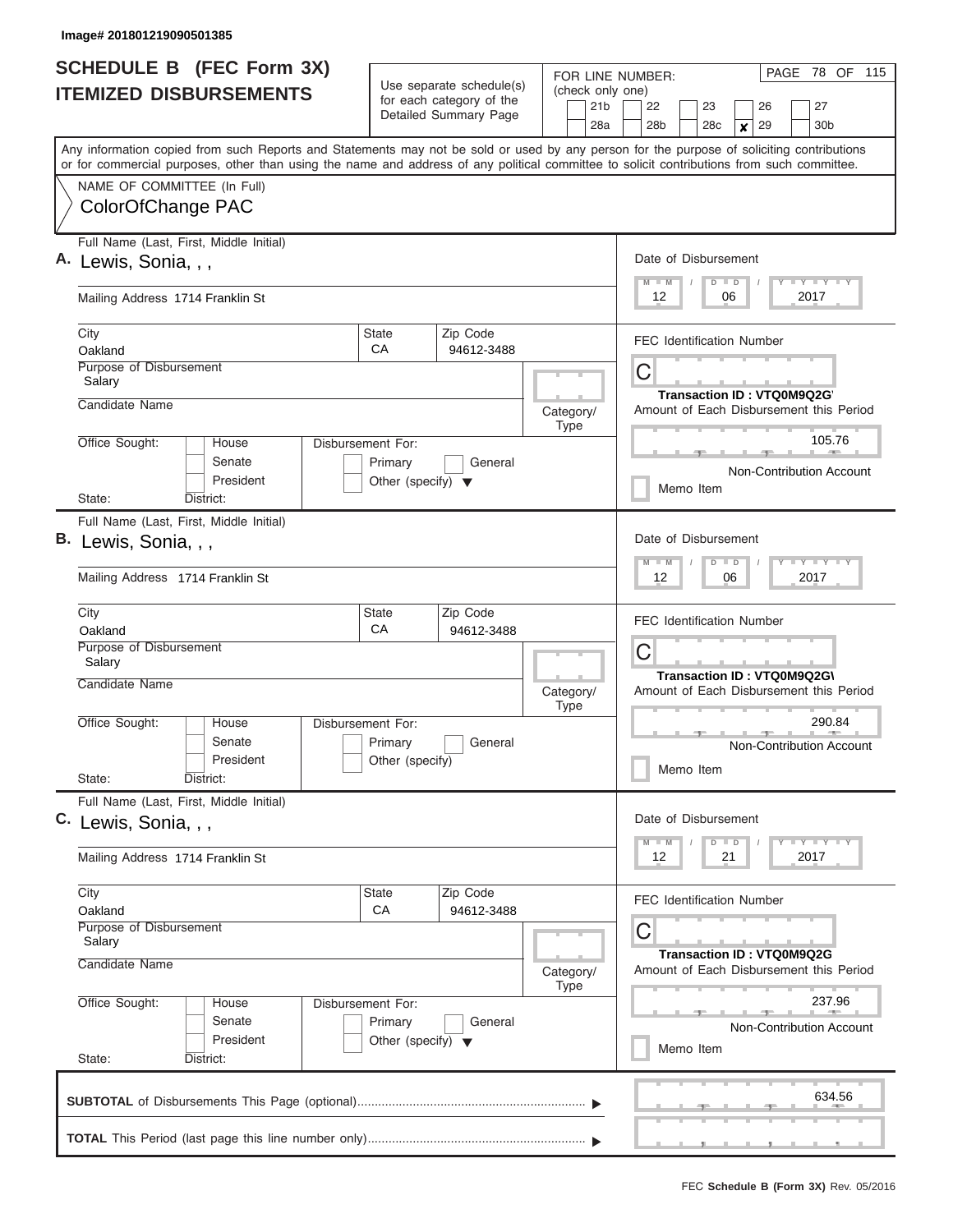|    | <b>SCHEDULE B (FEC Form 3X)</b>                                                                                                                                                                                                                                                         |                                                                             | Use separate schedule(s)                          | FOR LINE NUMBER:                           | 79 OF 115<br>PAGE                                                                                                                   |  |  |  |  |  |  |  |  |  |
|----|-----------------------------------------------------------------------------------------------------------------------------------------------------------------------------------------------------------------------------------------------------------------------------------------|-----------------------------------------------------------------------------|---------------------------------------------------|--------------------------------------------|-------------------------------------------------------------------------------------------------------------------------------------|--|--|--|--|--|--|--|--|--|
|    | <b>ITEMIZED DISBURSEMENTS</b>                                                                                                                                                                                                                                                           |                                                                             | for each category of the<br>Detailed Summary Page | (check only one)<br>21 <sub>b</sub><br>28a | 22<br>23<br>27<br>26<br>28 <sub>b</sub><br>28 <sub>c</sub><br>29<br>30 <sub>b</sub><br>x                                            |  |  |  |  |  |  |  |  |  |
|    | Any information copied from such Reports and Statements may not be sold or used by any person for the purpose of soliciting contributions<br>or for commercial purposes, other than using the name and address of any political committee to solicit contributions from such committee. |                                                                             |                                                   |                                            |                                                                                                                                     |  |  |  |  |  |  |  |  |  |
|    | NAME OF COMMITTEE (In Full)<br>ColorOfChange PAC                                                                                                                                                                                                                                        |                                                                             |                                                   |                                            |                                                                                                                                     |  |  |  |  |  |  |  |  |  |
| А. | Full Name (Last, First, Middle Initial)<br>Magnus, Jade, , ,                                                                                                                                                                                                                            |                                                                             |                                                   |                                            | Date of Disbursement<br>$T$ $T$ $T$ $T$ $T$ $T$ $T$ $T$ $T$ $T$<br>$M$ $M$<br>$D$ $D$<br>07<br>31<br>2017                           |  |  |  |  |  |  |  |  |  |
|    | Mailing Address 3900 Adeline St<br><b>Unit 312</b>                                                                                                                                                                                                                                      |                                                                             |                                                   |                                            |                                                                                                                                     |  |  |  |  |  |  |  |  |  |
|    | City<br>Oakland                                                                                                                                                                                                                                                                         | State<br>СA                                                                 | Zip Code<br>94608-3975                            |                                            | <b>FEC Identification Number</b>                                                                                                    |  |  |  |  |  |  |  |  |  |
|    | Purpose of Disbursement<br>Salary<br>Candidate Name                                                                                                                                                                                                                                     |                                                                             |                                                   | Category/                                  | С<br>Transaction ID: VTQ0M9Q2J/<br>Amount of Each Disbursement this Period                                                          |  |  |  |  |  |  |  |  |  |
|    | Office Sought:<br>House<br>Senate<br>President<br>State:<br>District:                                                                                                                                                                                                                   | <b>Disbursement For:</b><br>Primary<br>Other (specify) $\blacktriangledown$ | General                                           | <b>Type</b>                                | 220.80<br>Non-Contribution Account<br>Memo Item                                                                                     |  |  |  |  |  |  |  |  |  |
|    | Full Name (Last, First, Middle Initial)<br>B. Magnus, Jade, , ,                                                                                                                                                                                                                         |                                                                             |                                                   |                                            | Date of Disbursement<br><b>TEY TEY TEY</b><br>$M - M$<br>$D$ $D$                                                                    |  |  |  |  |  |  |  |  |  |
|    | Mailing Address 3900 Adeline St<br><b>Unit 312</b>                                                                                                                                                                                                                                      |                                                                             |                                                   |                                            | 08<br>30<br>2017                                                                                                                    |  |  |  |  |  |  |  |  |  |
|    | City<br>Oakland<br>Purpose of Disbursement<br>Salary                                                                                                                                                                                                                                    | State<br>CA                                                                 | Zip Code<br>94608-3975                            |                                            | <b>FEC Identification Number</b><br>С                                                                                               |  |  |  |  |  |  |  |  |  |
|    | <b>Candidate Name</b>                                                                                                                                                                                                                                                                   |                                                                             |                                                   | Category/<br><b>Type</b>                   | Transaction ID: VTQ0M9Q2JE<br>Amount of Each Disbursement this Period                                                               |  |  |  |  |  |  |  |  |  |
|    | Office Sought:<br>Disbursement For:<br>House<br>Senate<br>President<br>State:<br>District:                                                                                                                                                                                              | Primary<br>Other (specify)                                                  | General                                           |                                            | 220.80<br>Non-Contribution Account<br>Memo Item                                                                                     |  |  |  |  |  |  |  |  |  |
|    | Full Name (Last, First, Middle Initial)<br>C. Massey, Katrese, , ,                                                                                                                                                                                                                      |                                                                             |                                                   |                                            | Date of Disbursement<br>$\mathbf{I}$ $\mathbf{Y}$ $\mathbf{I}$ $\mathbf{Y}$ $\mathbf{I}$ $\mathbf{Y}$<br>$M - M$<br>$D \parallel D$ |  |  |  |  |  |  |  |  |  |
|    | Mailing Address 1714 Telegraph Ave                                                                                                                                                                                                                                                      |                                                                             |                                                   |                                            | 07<br>31<br>2017                                                                                                                    |  |  |  |  |  |  |  |  |  |
|    | City<br>Oakland                                                                                                                                                                                                                                                                         | State<br>CA                                                                 | Zip Code<br>94612-2108                            |                                            | FEC Identification Number                                                                                                           |  |  |  |  |  |  |  |  |  |
|    | Purpose of Disbursement<br>Salary<br>Candidate Name                                                                                                                                                                                                                                     |                                                                             |                                                   | Category/<br>Type                          | С<br><b>Transaction ID: VTQ0M9Q2H</b><br>Amount of Each Disbursement this Period                                                    |  |  |  |  |  |  |  |  |  |
|    | Office Sought:<br>Disbursement For:<br>House<br>Senate<br>Primary<br>General<br>President<br>Other (specify) $\blacktriangledown$<br>State:<br>District:                                                                                                                                |                                                                             |                                                   |                                            | 378.56<br><b>Non-Contribution Account</b><br>Memo Item                                                                              |  |  |  |  |  |  |  |  |  |
|    |                                                                                                                                                                                                                                                                                         |                                                                             |                                                   |                                            | 820.16                                                                                                                              |  |  |  |  |  |  |  |  |  |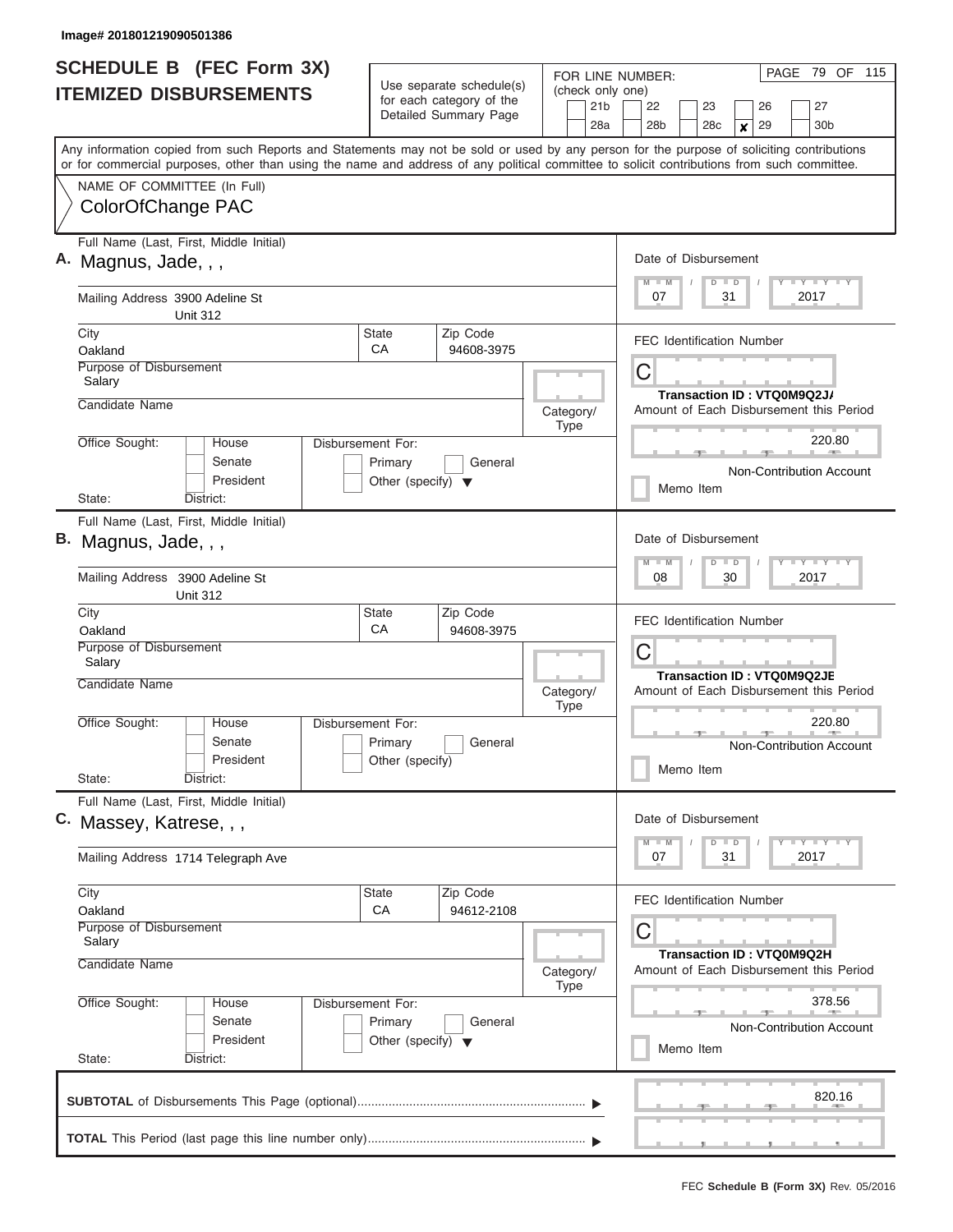| <b>SCHEDULE B</b> (FEC Form 3X)                                                                                                                                                                                                                                                         |                                                                      |                                                      | FOR LINE NUMBER:         | PAGE 80 OF 115                                                                            |  |  |  |  |  |  |  |  |  |  |
|-----------------------------------------------------------------------------------------------------------------------------------------------------------------------------------------------------------------------------------------------------------------------------------------|----------------------------------------------------------------------|------------------------------------------------------|--------------------------|-------------------------------------------------------------------------------------------|--|--|--|--|--|--|--|--|--|--|
| <b>ITEMIZED DISBURSEMENTS</b>                                                                                                                                                                                                                                                           |                                                                      | Use separate schedule(s)<br>for each category of the | (check only one)         |                                                                                           |  |  |  |  |  |  |  |  |  |  |
|                                                                                                                                                                                                                                                                                         |                                                                      | Detailed Summary Page                                | 21 <sub>b</sub><br>28a   | 22<br>27<br>23<br>26<br>28 <sub>b</sub><br>29<br>30 <sub>b</sub><br>28c<br>$\pmb{\times}$ |  |  |  |  |  |  |  |  |  |  |
| Any information copied from such Reports and Statements may not be sold or used by any person for the purpose of soliciting contributions<br>or for commercial purposes, other than using the name and address of any political committee to solicit contributions from such committee. |                                                                      |                                                      |                          |                                                                                           |  |  |  |  |  |  |  |  |  |  |
| NAME OF COMMITTEE (In Full)                                                                                                                                                                                                                                                             |                                                                      |                                                      |                          |                                                                                           |  |  |  |  |  |  |  |  |  |  |
| ColorOfChange PAC                                                                                                                                                                                                                                                                       |                                                                      |                                                      |                          |                                                                                           |  |  |  |  |  |  |  |  |  |  |
| Full Name (Last, First, Middle Initial)<br>A. Massey, Katrese, , ,                                                                                                                                                                                                                      |                                                                      |                                                      |                          | Date of Disbursement                                                                      |  |  |  |  |  |  |  |  |  |  |
| Mailing Address 1714 Telegraph Ave                                                                                                                                                                                                                                                      |                                                                      |                                                      |                          | Y I Y I Y I Y<br>$M$ $M$<br>$D$ $D$<br>2017<br>08<br>16                                   |  |  |  |  |  |  |  |  |  |  |
| City<br>Oakland                                                                                                                                                                                                                                                                         | State<br>CA                                                          | Zip Code<br>94612-2108                               |                          | <b>FEC Identification Number</b>                                                          |  |  |  |  |  |  |  |  |  |  |
| Purpose of Disbursement<br>Salary                                                                                                                                                                                                                                                       |                                                                      |                                                      |                          | C                                                                                         |  |  |  |  |  |  |  |  |  |  |
| Candidate Name                                                                                                                                                                                                                                                                          |                                                                      |                                                      | Category/<br><b>Type</b> | Transaction ID: VTQ0M9Q2H;<br>Amount of Each Disbursement this Period                     |  |  |  |  |  |  |  |  |  |  |
| Office Sought:<br>House<br>Senate<br>President                                                                                                                                                                                                                                          | Disbursement For:<br>Primary<br>Other (specify) $\blacktriangledown$ | General                                              |                          | 189.28<br><b>Burnett Common</b><br>Non-Contribution Account                               |  |  |  |  |  |  |  |  |  |  |
| State:<br>District:                                                                                                                                                                                                                                                                     |                                                                      |                                                      |                          | Memo Item                                                                                 |  |  |  |  |  |  |  |  |  |  |
| Full Name (Last, First, Middle Initial)<br>B. Mathias, John, , ,<br>Mailing Address 485 Canyon Oaks Dr                                                                                                                                                                                  |                                                                      |                                                      |                          | Date of Disbursement<br>Y FY FY FY<br>$M - M$<br>$D$ $D$<br>07<br>31<br>2017              |  |  |  |  |  |  |  |  |  |  |
| Apt G<br>City<br>Oakland                                                                                                                                                                                                                                                                | State<br>CA                                                          | Zip Code<br>94605-3846                               |                          | <b>FEC Identification Number</b>                                                          |  |  |  |  |  |  |  |  |  |  |
| Purpose of Disbursement<br>Salary                                                                                                                                                                                                                                                       |                                                                      |                                                      |                          | C<br>Transaction ID: VTQ0M9Q2H4<br>Amount of Each Disbursement this Period                |  |  |  |  |  |  |  |  |  |  |
| Candidate Name                                                                                                                                                                                                                                                                          |                                                                      |                                                      | Category/<br><b>Type</b> |                                                                                           |  |  |  |  |  |  |  |  |  |  |
| Office Sought:<br>House<br>Senate<br>President                                                                                                                                                                                                                                          | Disbursement For:<br>Primary<br>Other (specify)                      | General                                              |                          | 75.26<br><b>CONTRACTOR</b><br>Non-Contribution Account<br>Memo Item                       |  |  |  |  |  |  |  |  |  |  |
| State:<br>District:<br>Full Name (Last, First, Middle Initial)                                                                                                                                                                                                                          |                                                                      |                                                      |                          | Date of Disbursement                                                                      |  |  |  |  |  |  |  |  |  |  |
| C. Mathias, John, , ,                                                                                                                                                                                                                                                                   |                                                                      |                                                      |                          | Y TY TY TY<br>$M - M$<br>$D$ $D$                                                          |  |  |  |  |  |  |  |  |  |  |
| Mailing Address 485 Canyon Oaks Dr<br>Apt G                                                                                                                                                                                                                                             |                                                                      |                                                      |                          | 08<br>2017<br>16                                                                          |  |  |  |  |  |  |  |  |  |  |
| City<br>Oakland                                                                                                                                                                                                                                                                         | State<br>CA                                                          | Zip Code<br>94605-3846                               |                          | <b>FEC Identification Number</b>                                                          |  |  |  |  |  |  |  |  |  |  |
| Purpose of Disbursement<br>Salary<br>Candidate Name                                                                                                                                                                                                                                     |                                                                      |                                                      |                          | C<br><b>Transaction ID: VTQ0M9Q2H</b>                                                     |  |  |  |  |  |  |  |  |  |  |
|                                                                                                                                                                                                                                                                                         |                                                                      |                                                      | Category/<br><b>Type</b> | Amount of Each Disbursement this Period                                                   |  |  |  |  |  |  |  |  |  |  |
| Office Sought:<br>House<br>Senate<br>President                                                                                                                                                                                                                                          | Disbursement For:<br>Primary<br>Other (specify) $\blacktriangledown$ | General                                              |                          | 112.89<br>Non-Contribution Account<br>Memo Item                                           |  |  |  |  |  |  |  |  |  |  |
| State:<br>District:                                                                                                                                                                                                                                                                     |                                                                      |                                                      |                          |                                                                                           |  |  |  |  |  |  |  |  |  |  |
|                                                                                                                                                                                                                                                                                         |                                                                      |                                                      |                          | 377.43                                                                                    |  |  |  |  |  |  |  |  |  |  |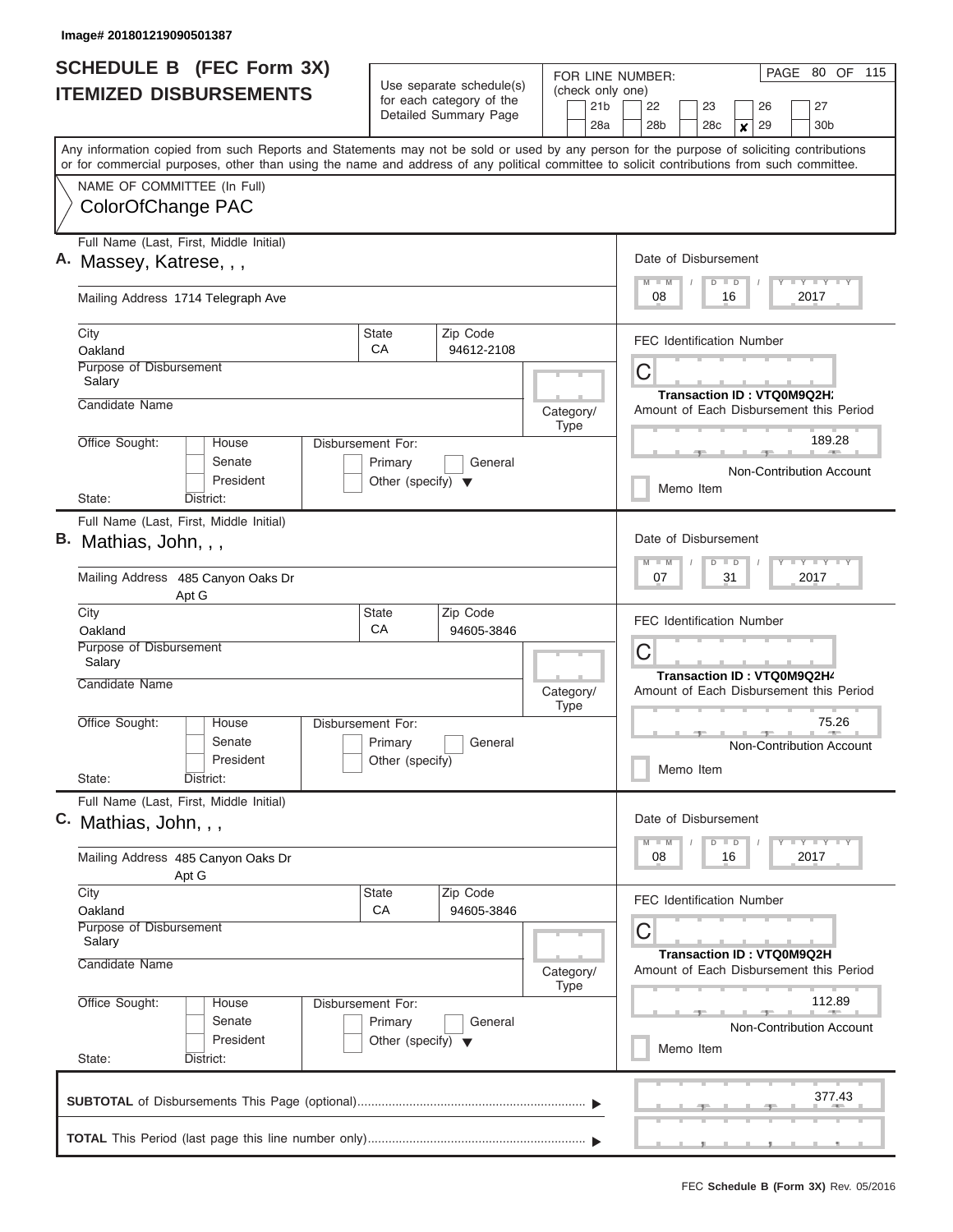| <b>SCHEDULE B</b> (FEC Form 3X)                                                                                                                                           |                                      |                                                      | FOR LINE NUMBER:         | PAGE 81 OF 115                                                                                      |  |  |  |  |  |  |  |  |  |
|---------------------------------------------------------------------------------------------------------------------------------------------------------------------------|--------------------------------------|------------------------------------------------------|--------------------------|-----------------------------------------------------------------------------------------------------|--|--|--|--|--|--|--|--|--|
| <b>ITEMIZED DISBURSEMENTS</b>                                                                                                                                             |                                      | Use separate schedule(s)<br>for each category of the | (check only one)<br>21b  | 22<br>23<br>27<br>26                                                                                |  |  |  |  |  |  |  |  |  |
|                                                                                                                                                                           |                                      | Detailed Summary Page                                | 28a                      | 28 <sub>b</sub><br>28 <sub>c</sub><br>29<br>30 <sub>b</sub><br>$\boldsymbol{x}$                     |  |  |  |  |  |  |  |  |  |
| Any information copied from such Reports and Statements may not be sold or used by any person for the purpose of soliciting contributions                                 |                                      |                                                      |                          |                                                                                                     |  |  |  |  |  |  |  |  |  |
| or for commercial purposes, other than using the name and address of any political committee to solicit contributions from such committee.<br>NAME OF COMMITTEE (In Full) |                                      |                                                      |                          |                                                                                                     |  |  |  |  |  |  |  |  |  |
| ColorOfChange PAC                                                                                                                                                         |                                      |                                                      |                          |                                                                                                     |  |  |  |  |  |  |  |  |  |
| Full Name (Last, First, Middle Initial)                                                                                                                                   |                                      |                                                      |                          |                                                                                                     |  |  |  |  |  |  |  |  |  |
| A. Mathias, John, , ,                                                                                                                                                     |                                      |                                                      |                          | Date of Disbursement<br>Y I Y I Y I Y<br>$M$ $M$<br>$D$ $D$<br>12<br>06<br>2017                     |  |  |  |  |  |  |  |  |  |
| Mailing Address 485 Canyon Oaks Dr<br>Apt G                                                                                                                               |                                      |                                                      |                          |                                                                                                     |  |  |  |  |  |  |  |  |  |
| City<br>Oakland                                                                                                                                                           | <b>State</b><br>СA                   | Zip Code<br>94605-3846                               |                          | <b>FEC Identification Number</b>                                                                    |  |  |  |  |  |  |  |  |  |
| Purpose of Disbursement<br>Salary                                                                                                                                         |                                      |                                                      |                          | С                                                                                                   |  |  |  |  |  |  |  |  |  |
| Candidate Name                                                                                                                                                            |                                      |                                                      |                          | Transaction ID: VTQ0M9Q2H(                                                                          |  |  |  |  |  |  |  |  |  |
|                                                                                                                                                                           |                                      |                                                      | Category/<br>Type        | Amount of Each Disbursement this Period                                                             |  |  |  |  |  |  |  |  |  |
| Office Sought:<br>House<br>Senate                                                                                                                                         | Disbursement For:<br>Primary         | General                                              |                          | 37.63                                                                                               |  |  |  |  |  |  |  |  |  |
| President                                                                                                                                                                 | Other (specify) $\blacktriangledown$ |                                                      |                          | Non-Contribution Account<br>Memo Item                                                               |  |  |  |  |  |  |  |  |  |
| State:<br>District:<br>Full Name (Last, First, Middle Initial)                                                                                                            |                                      |                                                      |                          |                                                                                                     |  |  |  |  |  |  |  |  |  |
| В.<br>Meeks, Alicia, , ,                                                                                                                                                  |                                      |                                                      |                          | Date of Disbursement                                                                                |  |  |  |  |  |  |  |  |  |
|                                                                                                                                                                           |                                      |                                                      |                          | $T$ $Y$ $T$ $Y$ $T$<br>$M - M$<br>$D$ $D$                                                           |  |  |  |  |  |  |  |  |  |
| Mailing Address 441 Classon Ave<br># 1                                                                                                                                    |                                      |                                                      |                          | 11<br>08<br>2017<br><b>FEC Identification Number</b>                                                |  |  |  |  |  |  |  |  |  |
| City<br>Brooklyn                                                                                                                                                          | <b>State</b><br><b>NY</b>            | Zip Code<br>11238-1910                               |                          |                                                                                                     |  |  |  |  |  |  |  |  |  |
| Purpose of Disbursement<br>Salary                                                                                                                                         |                                      |                                                      |                          | С                                                                                                   |  |  |  |  |  |  |  |  |  |
| Candidate Name                                                                                                                                                            |                                      |                                                      | Category/<br><b>Type</b> | Transaction ID: VTQ0M9Q2H7<br>Amount of Each Disbursement this Period                               |  |  |  |  |  |  |  |  |  |
| Office Sought:<br>House                                                                                                                                                   | Disbursement For:                    |                                                      |                          | 43.27                                                                                               |  |  |  |  |  |  |  |  |  |
| Senate<br>President                                                                                                                                                       | Primary<br>Other (specify)           | General                                              |                          | Non-Contribution Account                                                                            |  |  |  |  |  |  |  |  |  |
| State:<br>District:                                                                                                                                                       |                                      |                                                      |                          | Memo Item                                                                                           |  |  |  |  |  |  |  |  |  |
| Full Name (Last, First, Middle Initial)<br>C. Meeks, Alicia, , ,                                                                                                          |                                      |                                                      |                          | Date of Disbursement                                                                                |  |  |  |  |  |  |  |  |  |
|                                                                                                                                                                           |                                      |                                                      |                          | $\mathbf{I}$ $\mathbf{Y}$ $\mathbf{I}$ $\mathbf{Y}$ $\mathbf{I}$ $\mathbf{Y}$<br>$M$ $M$<br>$D$ $D$ |  |  |  |  |  |  |  |  |  |
| Mailing Address 441 Classon Ave<br># 1                                                                                                                                    |                                      |                                                      |                          | 12<br>06<br>2017                                                                                    |  |  |  |  |  |  |  |  |  |
| City<br>Brooklyn                                                                                                                                                          | <b>State</b><br><b>NY</b>            | Zip Code<br>11238-1910                               |                          | FEC Identification Number                                                                           |  |  |  |  |  |  |  |  |  |
| Purpose of Disbursement<br>Salary                                                                                                                                         |                                      |                                                      |                          | С                                                                                                   |  |  |  |  |  |  |  |  |  |
| Candidate Name                                                                                                                                                            |                                      |                                                      | Category/<br>Type        | Transaction ID: VTQ0M9Q2H<br>Amount of Each Disbursement this Period                                |  |  |  |  |  |  |  |  |  |
| Office Sought:<br>Disbursement For:<br>House                                                                                                                              |                                      | 108.17                                               |                          |                                                                                                     |  |  |  |  |  |  |  |  |  |
| Senate<br>President                                                                                                                                                       |                                      | Non-Contribution Account                             |                          |                                                                                                     |  |  |  |  |  |  |  |  |  |
| State:<br>District:                                                                                                                                                       |                                      | Memo Item                                            |                          |                                                                                                     |  |  |  |  |  |  |  |  |  |
|                                                                                                                                                                           |                                      |                                                      |                          |                                                                                                     |  |  |  |  |  |  |  |  |  |
|                                                                                                                                                                           |                                      |                                                      |                          | 189.07                                                                                              |  |  |  |  |  |  |  |  |  |
|                                                                                                                                                                           |                                      |                                                      |                          |                                                                                                     |  |  |  |  |  |  |  |  |  |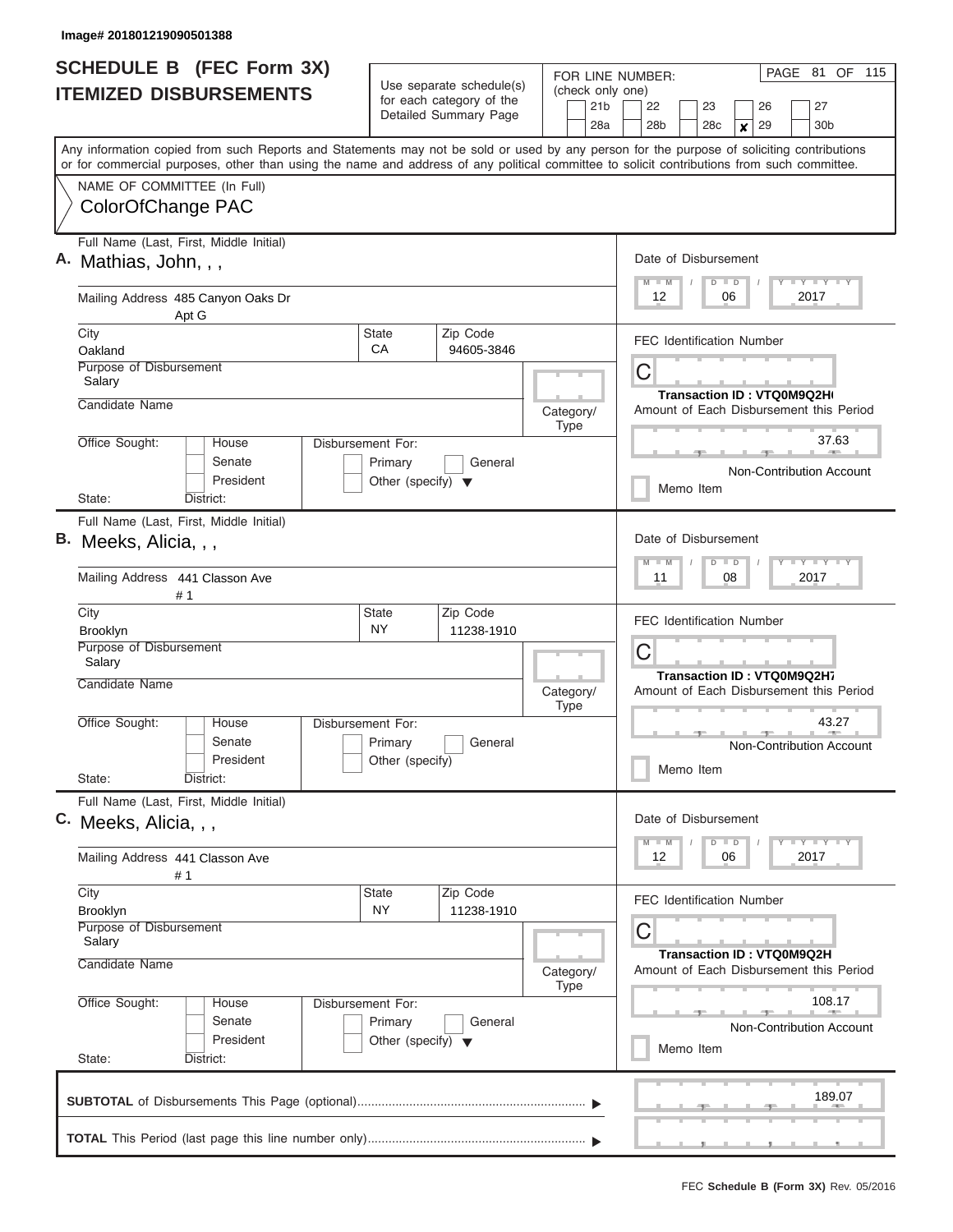|    | <b>SCHEDULE B</b> (FEC Form 3X)                                                                                                                                           | Use separate schedule(s)                      |                                                  | FOR LINE NUMBER:               | PAGE 82 OF 115                                                                |  |  |  |  |  |  |  |  |  |
|----|---------------------------------------------------------------------------------------------------------------------------------------------------------------------------|-----------------------------------------------|--------------------------------------------------|--------------------------------|-------------------------------------------------------------------------------|--|--|--|--|--|--|--|--|--|
|    | <b>ITEMIZED DISBURSEMENTS</b>                                                                                                                                             | for each category of the                      |                                                  | (check only one)<br>21b        | 22<br>23<br>26<br>27                                                          |  |  |  |  |  |  |  |  |  |
|    |                                                                                                                                                                           | Detailed Summary Page                         |                                                  | 28a                            | 28 <sub>b</sub><br>29<br>30 <sub>b</sub><br>28 <sub>c</sub><br>×              |  |  |  |  |  |  |  |  |  |
|    | Any information copied from such Reports and Statements may not be sold or used by any person for the purpose of soliciting contributions                                 |                                               |                                                  |                                |                                                                               |  |  |  |  |  |  |  |  |  |
|    | or for commercial purposes, other than using the name and address of any political committee to solicit contributions from such committee.<br>NAME OF COMMITTEE (In Full) |                                               |                                                  |                                |                                                                               |  |  |  |  |  |  |  |  |  |
|    | ColorOfChange PAC                                                                                                                                                         |                                               |                                                  |                                |                                                                               |  |  |  |  |  |  |  |  |  |
|    | Full Name (Last, First, Middle Initial)<br>A. Middle Seat                                                                                                                 |                                               |                                                  |                                | Date of Disbursement                                                          |  |  |  |  |  |  |  |  |  |
|    | Mailing Address PO Box 21600                                                                                                                                              |                                               |                                                  |                                | Y LY LY LY<br>$M$ $M$<br>$D$ $D$<br>11<br>24<br>2017                          |  |  |  |  |  |  |  |  |  |
|    | City<br>Washington<br>Purpose of Disbursement                                                                                                                             | Zip Code<br><b>State</b><br>DC.<br>20009-9600 |                                                  |                                | <b>FEC Identification Number</b>                                              |  |  |  |  |  |  |  |  |  |
|    | Digital Advertising - No Express Advocacy                                                                                                                                 |                                               |                                                  |                                | С                                                                             |  |  |  |  |  |  |  |  |  |
|    | Candidate Name                                                                                                                                                            |                                               |                                                  | Category/<br>Type              | <b>Transaction ID: VTQ0M9Q1Ht</b><br>Amount of Each Disbursement this Period  |  |  |  |  |  |  |  |  |  |
|    | Office Sought:<br>House<br>Disbursement For:<br>Senate                                                                                                                    | Primary<br>General                            |                                                  |                                | 9365.26<br><b>Non-Contribution Account</b>                                    |  |  |  |  |  |  |  |  |  |
|    | President<br>District:<br>State:                                                                                                                                          | Other (specify) $\blacktriangledown$          |                                                  |                                | Memo Item                                                                     |  |  |  |  |  |  |  |  |  |
| В. | Full Name (Last, First, Middle Initial)<br><b>Middle Seat</b>                                                                                                             |                                               |                                                  |                                | Date of Disbursement                                                          |  |  |  |  |  |  |  |  |  |
|    | Mailing Address PO Box 21600                                                                                                                                              |                                               |                                                  |                                | $T$ $T$ $T$ $T$ $T$ $T$ $T$ $T$ $T$<br>$M - M$<br>$D$ $D$<br>11<br>28<br>2017 |  |  |  |  |  |  |  |  |  |
|    | City<br>Washington                                                                                                                                                        | Zip Code<br><b>State</b><br>DC.<br>20009-9600 |                                                  |                                | <b>FEC Identification Number</b>                                              |  |  |  |  |  |  |  |  |  |
|    | Purpose of Disbursement<br>Digital Advertising - No Express Advocacy                                                                                                      |                                               |                                                  |                                | С<br>Transaction ID: VTQ0M9Q1H9                                               |  |  |  |  |  |  |  |  |  |
|    | Candidate Name                                                                                                                                                            |                                               |                                                  | Category/<br><b>Type</b>       | Amount of Each Disbursement this Period                                       |  |  |  |  |  |  |  |  |  |
|    | Office Sought:<br>House<br>Disbursement For:<br>Senate<br>President                                                                                                       | Primary<br>General<br>Other (specify)         |                                                  |                                | 650.00<br><b>Non-Contribution Account</b><br>Memo Item                        |  |  |  |  |  |  |  |  |  |
|    | State:<br>District:<br>Full Name (Last, First, Middle Initial)                                                                                                            |                                               |                                                  |                                |                                                                               |  |  |  |  |  |  |  |  |  |
|    | C. Middle Seat                                                                                                                                                            |                                               |                                                  |                                | Date of Disbursement<br>$M - M$<br>$D$ $D$                                    |  |  |  |  |  |  |  |  |  |
|    | Mailing Address PO Box 21600                                                                                                                                              |                                               |                                                  |                                | 12<br>06<br>2017                                                              |  |  |  |  |  |  |  |  |  |
|    | City<br>Washington                                                                                                                                                        | <b>State</b><br>Zip Code<br>DC<br>20009-9600  |                                                  |                                | FEC Identification Number                                                     |  |  |  |  |  |  |  |  |  |
|    | Purpose of Disbursement<br>Digital Advertising - No Express Advocacy                                                                                                      |                                               |                                                  | С<br>Transaction ID: VTQ0M9Q1H |                                                                               |  |  |  |  |  |  |  |  |  |
|    | Candidate Name                                                                                                                                                            | Category/<br>Type                             | Amount of Each Disbursement this Period          |                                |                                                                               |  |  |  |  |  |  |  |  |  |
|    | Office Sought:<br>House<br>Disbursement For:<br>Senate<br>President<br>State:<br>District:                                                                                |                                               | 5000.00<br>Non-Contribution Account<br>Memo Item |                                |                                                                               |  |  |  |  |  |  |  |  |  |
|    |                                                                                                                                                                           |                                               |                                                  |                                | 15015.26                                                                      |  |  |  |  |  |  |  |  |  |
|    |                                                                                                                                                                           |                                               |                                                  |                                |                                                                               |  |  |  |  |  |  |  |  |  |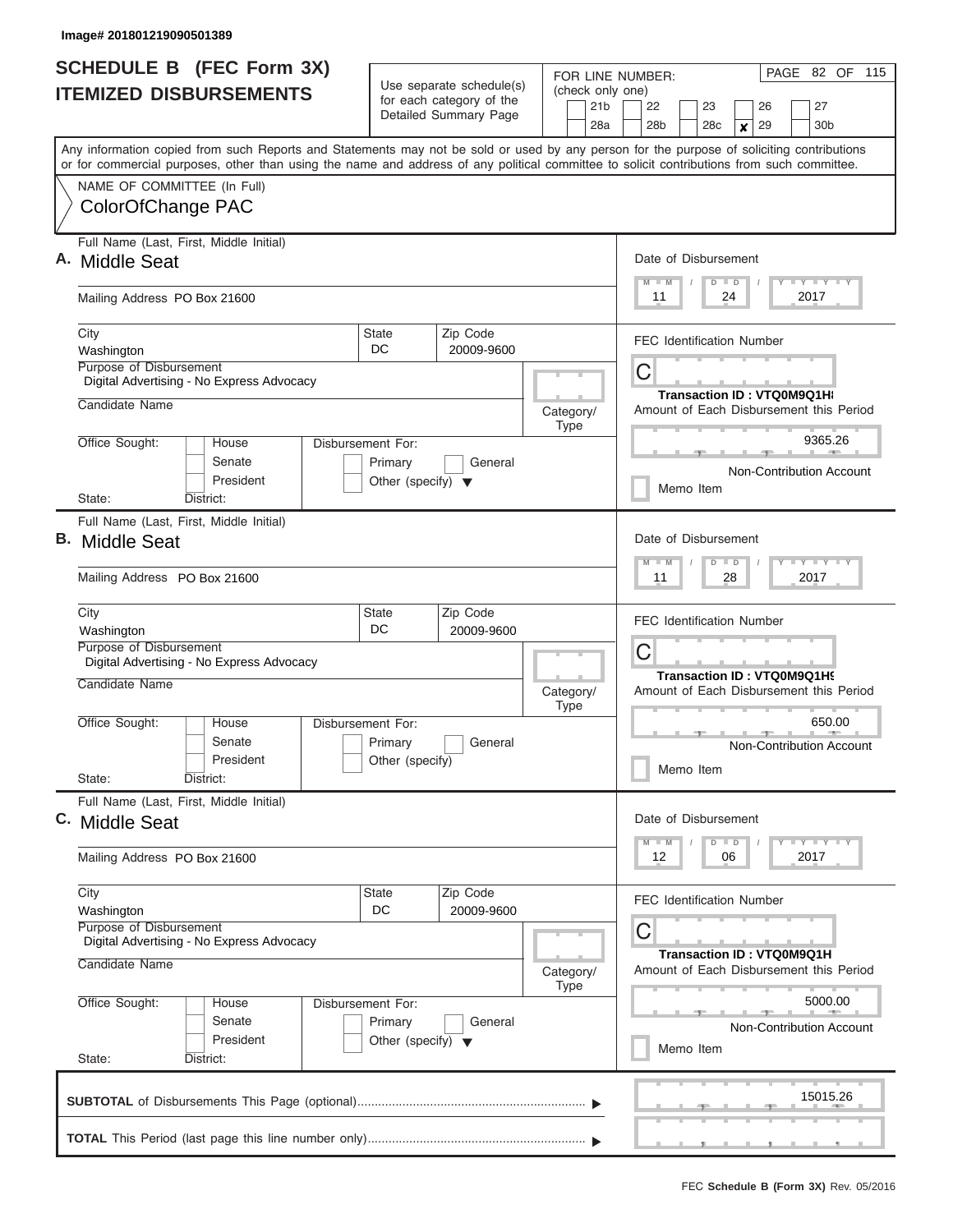| <b>SCHEDULE B</b> (FEC Form 3X)<br><b>ITEMIZED DISBURSEMENTS</b>                                                                                                                                                                                                                        | Use separate schedule(s)<br>for each category of the<br>Detailed Summary Page           | FOR LINE NUMBER:<br>(check only one)<br>21b<br>28a                                                            | PAGE 83 OF<br>115<br>22<br>23<br>26<br>27<br>28 <sub>b</sub><br>28 <sub>c</sub><br>29<br>30 <sub>b</sub><br>×                   |  |  |  |  |  |  |  |  |  |  |
|-----------------------------------------------------------------------------------------------------------------------------------------------------------------------------------------------------------------------------------------------------------------------------------------|-----------------------------------------------------------------------------------------|---------------------------------------------------------------------------------------------------------------|---------------------------------------------------------------------------------------------------------------------------------|--|--|--|--|--|--|--|--|--|--|
| Any information copied from such Reports and Statements may not be sold or used by any person for the purpose of soliciting contributions<br>or for commercial purposes, other than using the name and address of any political committee to solicit contributions from such committee. |                                                                                         |                                                                                                               |                                                                                                                                 |  |  |  |  |  |  |  |  |  |  |
| NAME OF COMMITTEE (In Full)<br>ColorOfChange PAC                                                                                                                                                                                                                                        |                                                                                         |                                                                                                               |                                                                                                                                 |  |  |  |  |  |  |  |  |  |  |
| Full Name (Last, First, Middle Initial)<br>A. Middle Seat                                                                                                                                                                                                                               |                                                                                         |                                                                                                               |                                                                                                                                 |  |  |  |  |  |  |  |  |  |  |
| Mailing Address PO Box 21600                                                                                                                                                                                                                                                            |                                                                                         |                                                                                                               | 12<br>20<br>2017                                                                                                                |  |  |  |  |  |  |  |  |  |  |
| City<br>Washington<br><b>Purpose of Disbursement</b>                                                                                                                                                                                                                                    | Zip Code<br><b>State</b><br>DC.<br>20009-9600                                           |                                                                                                               | <b>FEC Identification Number</b>                                                                                                |  |  |  |  |  |  |  |  |  |  |
| Digital Advertising - No Express Advocacy<br>Candidate Name                                                                                                                                                                                                                             |                                                                                         | Category/                                                                                                     | C<br>Transaction ID: VTQ0M9Q1HI<br>Amount of Each Disbursement this Period                                                      |  |  |  |  |  |  |  |  |  |  |
| Office Sought:<br>House<br>Senate<br>President<br>District:<br>State:                                                                                                                                                                                                                   | Disbursement For:<br>Primary<br>General<br>Other (specify) $\blacktriangledown$         | <b>Type</b>                                                                                                   | 2000.00<br>Non-Contribution Account<br>Memo Item                                                                                |  |  |  |  |  |  |  |  |  |  |
| Full Name (Last, First, Middle Initial)<br><b>B. NGP VAN</b><br>Mailing Address 1101 15th St NW                                                                                                                                                                                         |                                                                                         |                                                                                                               | Date of Disbursement<br>$T$ $T$ $T$ $T$ $T$ $T$ $T$ $T$ $T$<br>$M - M$<br>$\overline{D}$<br>$\blacksquare$<br>08<br>02<br>2017  |  |  |  |  |  |  |  |  |  |  |
| City<br>Washington<br>Purpose of Disbursement<br>Software and Support                                                                                                                                                                                                                   | Zip Code<br><b>State</b><br>DC<br>20005-5006                                            |                                                                                                               | <b>FEC Identification Number</b><br>С                                                                                           |  |  |  |  |  |  |  |  |  |  |
| Candidate Name<br>Office Sought:<br>House<br>Senate<br>President<br>State:<br>District:                                                                                                                                                                                                 | Disbursement For:<br>Primary<br>General<br>Other (specify)                              | Category/<br><b>Type</b>                                                                                      | Transaction ID: VTQ0M9Q1H(<br>Amount of Each Disbursement this Period<br>625.00<br><b>Non-Contribution Account</b><br>Memo Item |  |  |  |  |  |  |  |  |  |  |
| Full Name (Last, First, Middle Initial)<br>C. NGP VAN<br>Mailing Address 1101 15th St NW                                                                                                                                                                                                |                                                                                         |                                                                                                               | Date of Disbursement<br>$T$ $Y$ $Y$ $Y$ $T$<br>$M$ $M$<br>$D \parallel D$<br>08<br>07<br>2017                                   |  |  |  |  |  |  |  |  |  |  |
| City<br>Washington<br>Purpose of Disbursement<br>Software and Support<br>Candidate Name                                                                                                                                                                                                 | Category/                                                                               | <b>FEC Identification Number</b><br>С<br>Transaction ID: VTQ0M9Q1H<br>Amount of Each Disbursement this Period |                                                                                                                                 |  |  |  |  |  |  |  |  |  |  |
| Office Sought:<br>House<br>Senate<br>President<br>State:<br>District:                                                                                                                                                                                                                   | Type<br>Disbursement For:<br>Primary<br>General<br>Other (specify) $\blacktriangledown$ |                                                                                                               |                                                                                                                                 |  |  |  |  |  |  |  |  |  |  |
|                                                                                                                                                                                                                                                                                         |                                                                                         |                                                                                                               | 17505.00                                                                                                                        |  |  |  |  |  |  |  |  |  |  |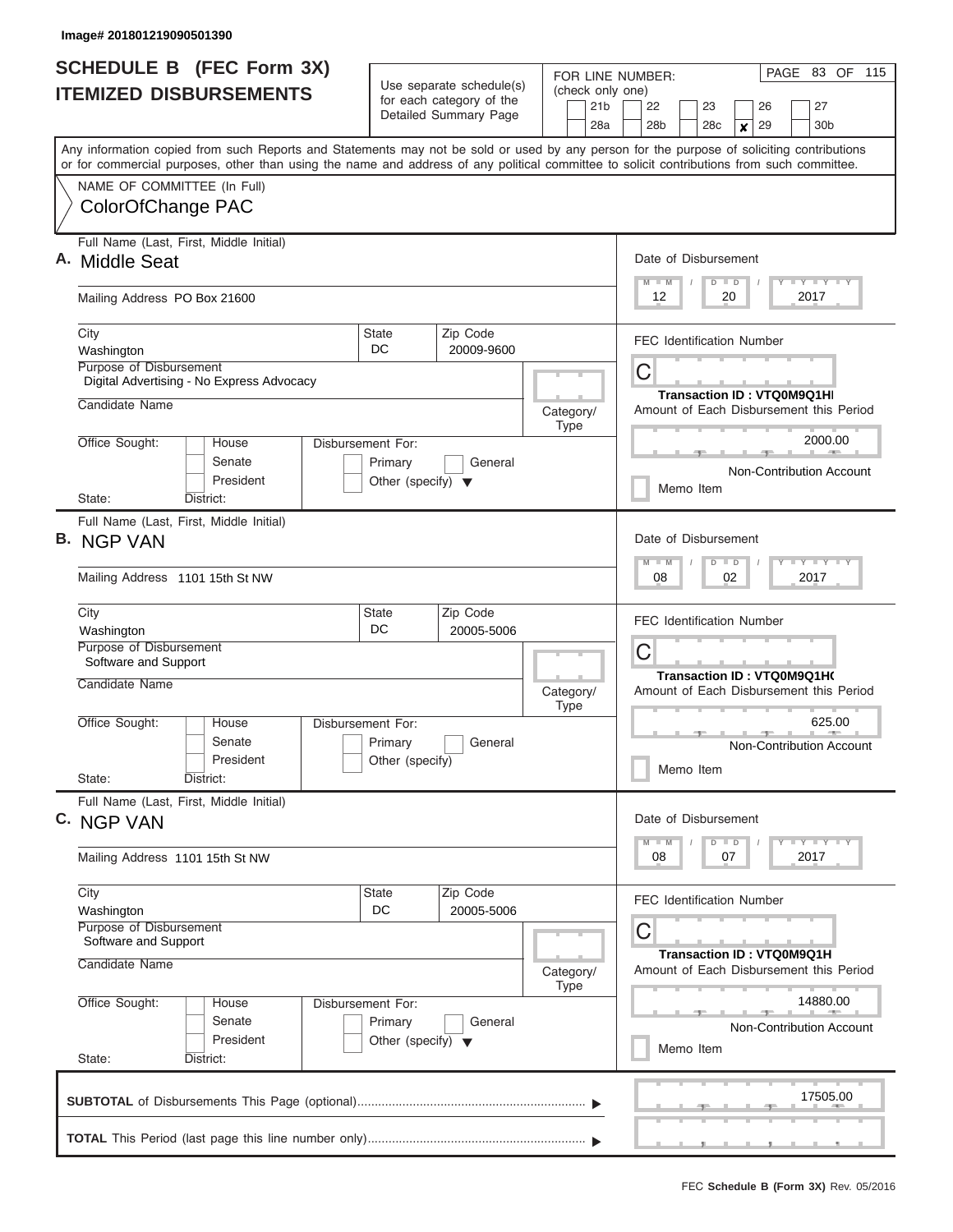| <b>SCHEDULE B (FEC Form 3X)</b> |                                                                                                                                                                                                                                                                                         |                                      |                                                      |                                                                                                                                                                                                                                                                                                        |                 |     | PAGE 84 OF 115<br>FOR LINE NUMBER:                                                        |                                                                      |  |           |         |                  |    |  |                                   |  |  |
|---------------------------------|-----------------------------------------------------------------------------------------------------------------------------------------------------------------------------------------------------------------------------------------------------------------------------------------|--------------------------------------|------------------------------------------------------|--------------------------------------------------------------------------------------------------------------------------------------------------------------------------------------------------------------------------------------------------------------------------------------------------------|-----------------|-----|-------------------------------------------------------------------------------------------|----------------------------------------------------------------------|--|-----------|---------|------------------|----|--|-----------------------------------|--|--|
|                                 | <b>ITEMIZED DISBURSEMENTS</b>                                                                                                                                                                                                                                                           |                                      | Use separate schedule(s)<br>for each category of the |                                                                                                                                                                                                                                                                                                        |                 |     | (check only one)                                                                          |                                                                      |  |           |         |                  |    |  |                                   |  |  |
|                                 |                                                                                                                                                                                                                                                                                         | Detailed Summary Page                |                                                      |                                                                                                                                                                                                                                                                                                        | 21 <sub>b</sub> |     | 22<br>23<br>26                                                                            |                                                                      |  |           |         |                  | 27 |  |                                   |  |  |
|                                 |                                                                                                                                                                                                                                                                                         |                                      |                                                      |                                                                                                                                                                                                                                                                                                        |                 | 28a |                                                                                           | 28b                                                                  |  | 28c       |         | $\boldsymbol{x}$ | 29 |  | 30 <sub>b</sub>                   |  |  |
|                                 | Any information copied from such Reports and Statements may not be sold or used by any person for the purpose of soliciting contributions<br>or for commercial purposes, other than using the name and address of any political committee to solicit contributions from such committee. |                                      |                                                      |                                                                                                                                                                                                                                                                                                        |                 |     |                                                                                           |                                                                      |  |           |         |                  |    |  |                                   |  |  |
|                                 | NAME OF COMMITTEE (In Full)                                                                                                                                                                                                                                                             |                                      |                                                      |                                                                                                                                                                                                                                                                                                        |                 |     |                                                                                           |                                                                      |  |           |         |                  |    |  |                                   |  |  |
|                                 | ColorOfChange PAC                                                                                                                                                                                                                                                                       |                                      |                                                      |                                                                                                                                                                                                                                                                                                        |                 |     |                                                                                           |                                                                      |  |           |         |                  |    |  |                                   |  |  |
|                                 | Full Name (Last, First, Middle Initial)                                                                                                                                                                                                                                                 |                                      |                                                      |                                                                                                                                                                                                                                                                                                        |                 |     |                                                                                           |                                                                      |  |           |         |                  |    |  |                                   |  |  |
|                                 | A. NGP VAN                                                                                                                                                                                                                                                                              |                                      |                                                      |                                                                                                                                                                                                                                                                                                        |                 |     |                                                                                           | Date of Disbursement                                                 |  |           |         |                  |    |  |                                   |  |  |
|                                 | Mailing Address 1101 15th St NW                                                                                                                                                                                                                                                         |                                      |                                                      | $\begin{array}{c c c c c} \hline \multicolumn{3}{c }{\mathsf{I}} & \multicolumn{3}{c}{\mathsf{Y}} & \multicolumn{3}{c}{\mathsf{I}} & \multicolumn{3}{c}{\mathsf{Y}} & \multicolumn{3}{c}{\mathsf{I}} & \multicolumn{3}{c}{\mathsf{Y}} \\ \hline \end{array}$<br>$M$ $M$<br>$D$ $D$<br>08<br>14<br>2017 |                 |     |                                                                                           |                                                                      |  |           |         |                  |    |  |                                   |  |  |
|                                 | City                                                                                                                                                                                                                                                                                    | State                                | Zip Code                                             |                                                                                                                                                                                                                                                                                                        |                 |     |                                                                                           | <b>FEC Identification Number</b>                                     |  |           |         |                  |    |  |                                   |  |  |
|                                 | Washington<br>Purpose of Disbursement                                                                                                                                                                                                                                                   | DC                                   | 20005-5006                                           |                                                                                                                                                                                                                                                                                                        |                 |     |                                                                                           |                                                                      |  |           |         |                  |    |  |                                   |  |  |
|                                 | Software and Support                                                                                                                                                                                                                                                                    |                                      |                                                      |                                                                                                                                                                                                                                                                                                        |                 |     |                                                                                           | C                                                                    |  |           |         |                  |    |  |                                   |  |  |
|                                 | Candidate Name                                                                                                                                                                                                                                                                          |                                      |                                                      | Category/                                                                                                                                                                                                                                                                                              |                 |     |                                                                                           | Amount of Each Disbursement this Period                              |  |           |         |                  |    |  | <b>Transaction ID: VTQ0M9Q1HI</b> |  |  |
|                                 |                                                                                                                                                                                                                                                                                         |                                      |                                                      |                                                                                                                                                                                                                                                                                                        | <b>Type</b>     |     |                                                                                           |                                                                      |  |           |         |                  |    |  |                                   |  |  |
|                                 | Office Sought:<br>House<br>Disbursement For:<br>Senate                                                                                                                                                                                                                                  | Primary                              | General                                              |                                                                                                                                                                                                                                                                                                        |                 |     |                                                                                           |                                                                      |  |           |         |                  |    |  | 14880.00                          |  |  |
|                                 | President                                                                                                                                                                                                                                                                               | Other (specify) $\blacktriangledown$ |                                                      |                                                                                                                                                                                                                                                                                                        |                 |     |                                                                                           |                                                                      |  |           |         |                  |    |  | Non-Contribution Account          |  |  |
|                                 | State:<br>District:                                                                                                                                                                                                                                                                     |                                      |                                                      |                                                                                                                                                                                                                                                                                                        |                 |     |                                                                                           |                                                                      |  | Memo Item |         |                  |    |  |                                   |  |  |
|                                 | Full Name (Last, First, Middle Initial)                                                                                                                                                                                                                                                 |                                      |                                                      |                                                                                                                                                                                                                                                                                                        |                 |     |                                                                                           |                                                                      |  |           |         |                  |    |  |                                   |  |  |
| В.                              | <b>NGP VAN</b>                                                                                                                                                                                                                                                                          |                                      |                                                      |                                                                                                                                                                                                                                                                                                        |                 |     | Date of Disbursement<br>$T - Y$ $T - Y$ $T - Y$<br>$M - M$<br>$D$ $D$<br>09<br>05<br>2017 |                                                                      |  |           |         |                  |    |  |                                   |  |  |
|                                 | Mailing Address 1101 15th St NW                                                                                                                                                                                                                                                         |                                      |                                                      |                                                                                                                                                                                                                                                                                                        |                 |     |                                                                                           |                                                                      |  |           |         |                  |    |  |                                   |  |  |
|                                 | City                                                                                                                                                                                                                                                                                    | State                                | Zip Code                                             |                                                                                                                                                                                                                                                                                                        |                 |     | <b>FEC Identification Number</b>                                                          |                                                                      |  |           |         |                  |    |  |                                   |  |  |
|                                 | Washington<br>Purpose of Disbursement                                                                                                                                                                                                                                                   | DC                                   | 20005-5006                                           |                                                                                                                                                                                                                                                                                                        |                 |     |                                                                                           |                                                                      |  |           |         |                  |    |  |                                   |  |  |
|                                 | Software and Support                                                                                                                                                                                                                                                                    |                                      |                                                      |                                                                                                                                                                                                                                                                                                        |                 |     |                                                                                           | C                                                                    |  |           |         |                  |    |  |                                   |  |  |
|                                 | Candidate Name                                                                                                                                                                                                                                                                          |                                      |                                                      | Category/                                                                                                                                                                                                                                                                                              | <b>Type</b>     |     |                                                                                           | Amount of Each Disbursement this Period                              |  |           |         |                  |    |  | Transaction ID: VTQ0M9Q1HI        |  |  |
|                                 | Office Sought:<br>House<br>Disbursement For:                                                                                                                                                                                                                                            |                                      |                                                      |                                                                                                                                                                                                                                                                                                        |                 |     |                                                                                           |                                                                      |  |           |         |                  |    |  | 625.00                            |  |  |
|                                 | Senate                                                                                                                                                                                                                                                                                  | Primary                              | General                                              |                                                                                                                                                                                                                                                                                                        |                 |     |                                                                                           |                                                                      |  |           |         |                  |    |  | Non-Contribution Account          |  |  |
|                                 | President<br>State:<br>District:                                                                                                                                                                                                                                                        | Other (specify)                      |                                                      |                                                                                                                                                                                                                                                                                                        |                 |     |                                                                                           |                                                                      |  | Memo Item |         |                  |    |  |                                   |  |  |
|                                 | Full Name (Last, First, Middle Initial)                                                                                                                                                                                                                                                 |                                      |                                                      |                                                                                                                                                                                                                                                                                                        |                 |     |                                                                                           |                                                                      |  |           |         |                  |    |  |                                   |  |  |
|                                 | C. NGP VAN                                                                                                                                                                                                                                                                              |                                      |                                                      |                                                                                                                                                                                                                                                                                                        |                 |     |                                                                                           | Date of Disbursement                                                 |  |           |         |                  |    |  |                                   |  |  |
|                                 |                                                                                                                                                                                                                                                                                         |                                      |                                                      |                                                                                                                                                                                                                                                                                                        |                 |     |                                                                                           | $M - M$                                                              |  |           | $D$ $D$ |                  |    |  | <b>LY LY LY</b>                   |  |  |
|                                 | Mailing Address 1101 15th St NW                                                                                                                                                                                                                                                         |                                      |                                                      |                                                                                                                                                                                                                                                                                                        |                 |     |                                                                                           | 10                                                                   |  |           | 02      |                  |    |  | 2017                              |  |  |
|                                 | City                                                                                                                                                                                                                                                                                    | State                                | Zip Code                                             |                                                                                                                                                                                                                                                                                                        |                 |     |                                                                                           | <b>FEC Identification Number</b>                                     |  |           |         |                  |    |  |                                   |  |  |
|                                 | Washington<br>Purpose of Disbursement                                                                                                                                                                                                                                                   | DC                                   | 20005-5006                                           |                                                                                                                                                                                                                                                                                                        |                 |     |                                                                                           |                                                                      |  |           |         |                  |    |  |                                   |  |  |
|                                 | Software and Support                                                                                                                                                                                                                                                                    |                                      |                                                      |                                                                                                                                                                                                                                                                                                        |                 |     |                                                                                           | C                                                                    |  |           |         |                  |    |  |                                   |  |  |
|                                 | Candidate Name<br>Category/                                                                                                                                                                                                                                                             |                                      |                                                      |                                                                                                                                                                                                                                                                                                        |                 |     |                                                                                           | Transaction ID: VTQ0M9Q1H<br>Amount of Each Disbursement this Period |  |           |         |                  |    |  |                                   |  |  |
|                                 | Type<br>Office Sought:<br>Disbursement For:<br>House<br>Senate<br>Primary<br>General                                                                                                                                                                                                    |                                      |                                                      |                                                                                                                                                                                                                                                                                                        |                 |     |                                                                                           |                                                                      |  |           |         |                  |    |  |                                   |  |  |
|                                 |                                                                                                                                                                                                                                                                                         |                                      |                                                      |                                                                                                                                                                                                                                                                                                        |                 |     | 625.00                                                                                    |                                                                      |  |           |         |                  |    |  |                                   |  |  |
|                                 | President<br>Other (specify) $\blacktriangledown$                                                                                                                                                                                                                                       |                                      |                                                      |                                                                                                                                                                                                                                                                                                        |                 |     | Non-Contribution Account                                                                  |                                                                      |  |           |         |                  |    |  |                                   |  |  |
|                                 | State:<br>District:                                                                                                                                                                                                                                                                     |                                      |                                                      |                                                                                                                                                                                                                                                                                                        |                 |     | Memo Item                                                                                 |                                                                      |  |           |         |                  |    |  |                                   |  |  |
|                                 |                                                                                                                                                                                                                                                                                         |                                      |                                                      |                                                                                                                                                                                                                                                                                                        |                 |     |                                                                                           |                                                                      |  |           |         |                  |    |  | 16130.00                          |  |  |
|                                 |                                                                                                                                                                                                                                                                                         |                                      |                                                      |                                                                                                                                                                                                                                                                                                        |                 |     |                                                                                           |                                                                      |  |           |         |                  |    |  |                                   |  |  |
|                                 |                                                                                                                                                                                                                                                                                         |                                      |                                                      |                                                                                                                                                                                                                                                                                                        |                 |     |                                                                                           |                                                                      |  |           |         |                  |    |  |                                   |  |  |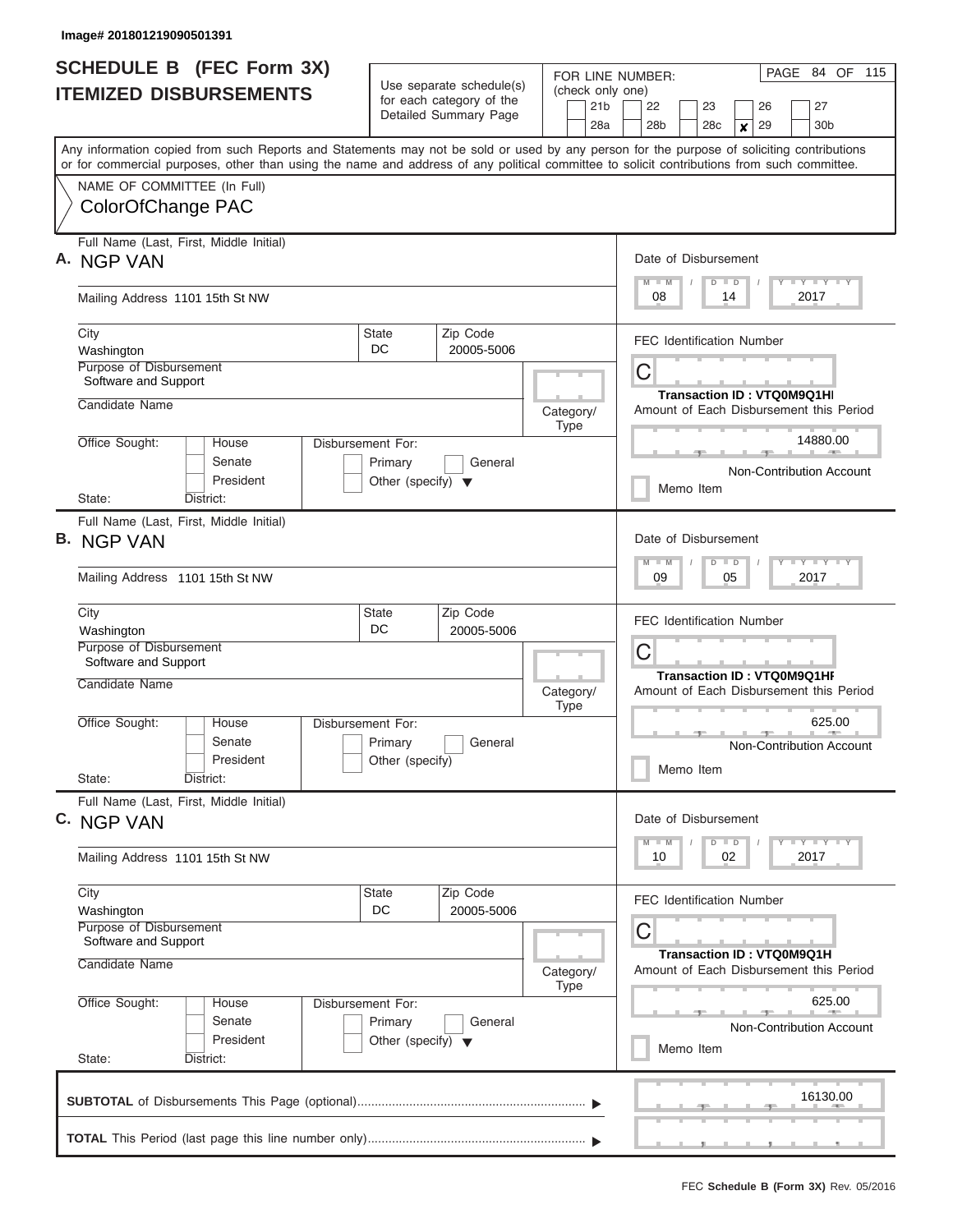| <b>SCHEDULE B</b> (FEC Form 3X) |                                                                                                                                                                           |                                                                      | Use separate schedule(s) |                          |  |                                        | PAGE 85 OF 115<br>FOR LINE NUMBER:                                              |  |                                  |                 |                        |  |                                         |  |  |
|---------------------------------|---------------------------------------------------------------------------------------------------------------------------------------------------------------------------|----------------------------------------------------------------------|--------------------------|--------------------------|--|----------------------------------------|---------------------------------------------------------------------------------|--|----------------------------------|-----------------|------------------------|--|-----------------------------------------|--|--|
|                                 | <b>ITEMIZED DISBURSEMENTS</b>                                                                                                                                             |                                                                      | for each category of the |                          |  | 21 <sub>b</sub>                        | (check only one)<br>27<br>26<br>22<br>23                                        |  |                                  |                 |                        |  |                                         |  |  |
|                                 |                                                                                                                                                                           |                                                                      | Detailed Summary Page    |                          |  | 28a                                    | 28 <sub>b</sub>                                                                 |  | 28c                              |                 | 29<br>$\boldsymbol{x}$ |  | 30 <sub>b</sub>                         |  |  |
|                                 | Any information copied from such Reports and Statements may not be sold or used by any person for the purpose of soliciting contributions                                 |                                                                      |                          |                          |  |                                        |                                                                                 |  |                                  |                 |                        |  |                                         |  |  |
|                                 | or for commercial purposes, other than using the name and address of any political committee to solicit contributions from such committee.<br>NAME OF COMMITTEE (In Full) |                                                                      |                          |                          |  |                                        |                                                                                 |  |                                  |                 |                        |  |                                         |  |  |
|                                 | ColorOfChange PAC                                                                                                                                                         |                                                                      |                          |                          |  |                                        |                                                                                 |  |                                  |                 |                        |  |                                         |  |  |
|                                 | Full Name (Last, First, Middle Initial)<br>A. NGP VAN                                                                                                                     |                                                                      |                          |                          |  |                                        | M                                                                               |  | Date of Disbursement<br>D        |                 |                        |  |                                         |  |  |
|                                 | Mailing Address 1101 15th St NW                                                                                                                                           |                                                                      |                          |                          |  |                                        | $T$ $Y$ $T$ $Y$ $T$ $Y$<br>$\blacksquare$<br>$\blacksquare$<br>10<br>2017<br>12 |  |                                  |                 |                        |  |                                         |  |  |
|                                 | City<br>Washington                                                                                                                                                        | <b>State</b><br>DC                                                   | Zip Code<br>20005-5006   |                          |  |                                        | <b>FEC Identification Number</b>                                                |  |                                  |                 |                        |  |                                         |  |  |
|                                 | Purpose of Disbursement<br>Software and Support<br>Candidate Name                                                                                                         |                                                                      |                          |                          |  | C<br><b>Transaction ID: VTQ0M9Q1HI</b> |                                                                                 |  |                                  |                 |                        |  |                                         |  |  |
|                                 |                                                                                                                                                                           |                                                                      |                          | Category/<br>Type        |  |                                        |                                                                                 |  |                                  |                 |                        |  | Amount of Each Disbursement this Period |  |  |
|                                 | Office Sought:<br>House<br>Senate<br>President                                                                                                                            | Disbursement For:<br>Primary<br>Other (specify) $\blacktriangledown$ | General                  |                          |  | Non-Contribution Account<br>Memo Item  |                                                                                 |  |                                  |                 | 1525.00                |  |                                         |  |  |
|                                 | District:<br>State:                                                                                                                                                       |                                                                      |                          |                          |  |                                        |                                                                                 |  |                                  |                 |                        |  |                                         |  |  |
|                                 | Full Name (Last, First, Middle Initial)<br><b>B. NGP VAN</b>                                                                                                              |                                                                      |                          |                          |  |                                        | W                                                                               |  | Date of Disbursement<br>D        | $\blacksquare$  |                        |  | $T = Y - T - Y - T - Y$                 |  |  |
|                                 | Mailing Address 1101 15th St NW                                                                                                                                           |                                                                      |                          |                          |  |                                        | 11                                                                              |  |                                  | 02              |                        |  | 2017                                    |  |  |
|                                 | City<br>Washington                                                                                                                                                        | <b>State</b><br>DC                                                   | Zip Code<br>20005-5006   |                          |  |                                        |                                                                                 |  | <b>FEC Identification Number</b> |                 |                        |  |                                         |  |  |
|                                 | Purpose of Disbursement<br>Software and Support                                                                                                                           |                                                                      |                          |                          |  |                                        | C<br>Transaction ID: VTQ0M9Q1H、                                                 |  |                                  |                 |                        |  |                                         |  |  |
|                                 | Candidate Name                                                                                                                                                            |                                                                      |                          | Category/<br><b>Type</b> |  |                                        |                                                                                 |  |                                  |                 |                        |  | Amount of Each Disbursement this Period |  |  |
|                                 | Office Sought:<br>Disbursement For:<br>House<br>Senate<br>President                                                                                                       | Primary<br>Other (specify)                                           | General                  |                          |  |                                        |                                                                                 |  | Memo Item                        |                 |                        |  | 625.00<br>Non-Contribution Account      |  |  |
|                                 | State:<br>District:                                                                                                                                                       |                                                                      |                          |                          |  |                                        |                                                                                 |  |                                  |                 |                        |  |                                         |  |  |
|                                 | Full Name (Last, First, Middle Initial)<br>C. NGP VAN                                                                                                                     |                                                                      |                          |                          |  |                                        | $M - M$                                                                         |  | Date of Disbursement             | $D \parallel D$ |                        |  | $T$ $Y$ $T$ $Y$ $T$ $Y$                 |  |  |
|                                 | Mailing Address 1101 15th St NW                                                                                                                                           |                                                                      |                          |                          |  |                                        | 12                                                                              |  |                                  | 04              |                        |  | 2017                                    |  |  |
|                                 | City<br>Washington                                                                                                                                                        | <b>State</b><br>DC                                                   | Zip Code<br>20005-5006   |                          |  |                                        |                                                                                 |  | <b>FEC Identification Number</b> |                 |                        |  |                                         |  |  |
|                                 | Purpose of Disbursement<br>Software and Support                                                                                                                           |                                                                      |                          |                          |  |                                        | C                                                                               |  |                                  |                 |                        |  |                                         |  |  |
|                                 | Candidate Name                                                                                                                                                            |                                                                      |                          | Category/<br>Type        |  |                                        | Transaction ID: VTQ0M9Q1H<br>Amount of Each Disbursement this Period            |  |                                  |                 |                        |  |                                         |  |  |
|                                 | Office Sought:<br>House<br>Senate<br>President<br>State:<br>District:                                                                                                     | Disbursement For:<br>Primary<br>Other (specify) $\blacktriangledown$ | General                  |                          |  |                                        |                                                                                 |  | Memo Item                        |                 |                        |  | 625.00<br>Non-Contribution Account      |  |  |
|                                 |                                                                                                                                                                           |                                                                      |                          |                          |  |                                        |                                                                                 |  |                                  |                 |                        |  | 2775.00                                 |  |  |
|                                 |                                                                                                                                                                           |                                                                      |                          |                          |  |                                        |                                                                                 |  |                                  |                 |                        |  |                                         |  |  |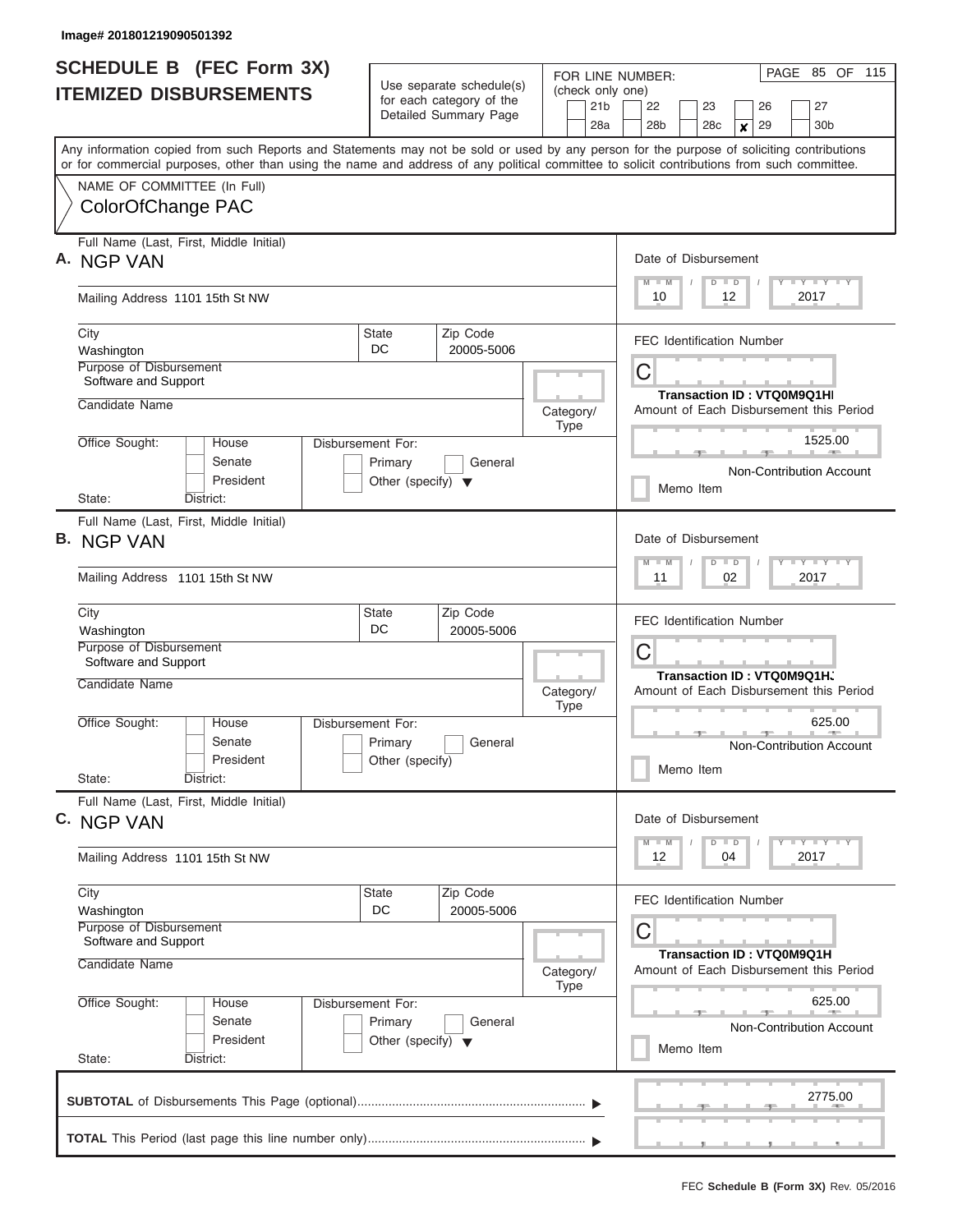|                                                                        | <b>SCHEDULE B (FEC Form 3X)</b><br><b>ITEMIZED DISBURSEMENTS</b>                                                                                                                                                                                                                        |                                                                                 | Use separate schedule(s)<br>for each category of the<br>Detailed Summary Page | FOR LINE NUMBER:<br>(check only one)<br>21 <sub>b</sub><br>28a | 22<br>28 <sub>b</sub>                                                 | 23<br>28 <sub>c</sub>            | 26<br>29<br>×            | PAGE 86 OF 115<br>27<br>30 <sub>b</sub>                              |  |  |  |  |  |  |
|------------------------------------------------------------------------|-----------------------------------------------------------------------------------------------------------------------------------------------------------------------------------------------------------------------------------------------------------------------------------------|---------------------------------------------------------------------------------|-------------------------------------------------------------------------------|----------------------------------------------------------------|-----------------------------------------------------------------------|----------------------------------|--------------------------|----------------------------------------------------------------------|--|--|--|--|--|--|
| NAME OF COMMITTEE (In Full)                                            | Any information copied from such Reports and Statements may not be sold or used by any person for the purpose of soliciting contributions<br>or for commercial purposes, other than using the name and address of any political committee to solicit contributions from such committee. |                                                                                 |                                                                               |                                                                |                                                                       |                                  |                          |                                                                      |  |  |  |  |  |  |
| ColorOfChange PAC                                                      |                                                                                                                                                                                                                                                                                         |                                                                                 |                                                                               |                                                                |                                                                       |                                  |                          |                                                                      |  |  |  |  |  |  |
| One Minus Beta LLC                                                     | Full Name (Last, First, Middle Initial)                                                                                                                                                                                                                                                 |                                                                                 |                                                                               |                                                                | Date of Disbursement<br><b>TY TY TY</b><br>$M$ $M$<br>$D$ $D$         |                                  |                          |                                                                      |  |  |  |  |  |  |
| Mailing Address 25 N Downing St                                        | Unit 2-204                                                                                                                                                                                                                                                                              |                                                                                 |                                                                               |                                                                | 2017<br>12<br>20                                                      |                                  |                          |                                                                      |  |  |  |  |  |  |
| City<br>Denver                                                         |                                                                                                                                                                                                                                                                                         | State<br>CO.                                                                    | Zip Code<br>80218-3468                                                        |                                                                |                                                                       | <b>FEC Identification Number</b> |                          |                                                                      |  |  |  |  |  |  |
| <b>Purpose of Disbursement</b><br><b>Program Coordinating Services</b> |                                                                                                                                                                                                                                                                                         |                                                                                 |                                                                               |                                                                | С                                                                     |                                  |                          |                                                                      |  |  |  |  |  |  |
| Candidate Name                                                         |                                                                                                                                                                                                                                                                                         |                                                                                 |                                                                               | Category/<br><b>Type</b>                                       | Transaction ID: VTQ0M9Q1HI<br>Amount of Each Disbursement this Period |                                  |                          |                                                                      |  |  |  |  |  |  |
| Office Sought:                                                         | House<br>Senate<br>President                                                                                                                                                                                                                                                            | Disbursement For:<br>Primary<br>Other (specify) $\blacktriangledown$            | General                                                                       |                                                                | 3750.00<br>Non-Contribution Account                                   |                                  |                          |                                                                      |  |  |  |  |  |  |
| State:                                                                 | District:                                                                                                                                                                                                                                                                               |                                                                                 |                                                                               |                                                                | Memo Item                                                             |                                  |                          |                                                                      |  |  |  |  |  |  |
|                                                                        | Full Name (Last, First, Middle Initial)<br>B. Peerless Printing Company                                                                                                                                                                                                                 |                                                                                 |                                                                               |                                                                | Date of Disbursement<br>$M - M$                                       | $D$ $D$                          |                          |                                                                      |  |  |  |  |  |  |
| Mailing Address 2250 Gilbert Ave                                       |                                                                                                                                                                                                                                                                                         |                                                                                 |                                                                               |                                                                | 10                                                                    | 31                               |                          | 2017                                                                 |  |  |  |  |  |  |
| City<br>Cincinnati                                                     |                                                                                                                                                                                                                                                                                         | <b>State</b><br>OH                                                              | Zip Code<br>45206-2531                                                        |                                                                | <b>FEC Identification Number</b>                                      |                                  |                          |                                                                      |  |  |  |  |  |  |
| Purpose of Disbursement<br>Printing                                    |                                                                                                                                                                                                                                                                                         |                                                                                 |                                                                               |                                                                | C                                                                     |                                  |                          | Transaction ID: VTQ0M9Q1H9                                           |  |  |  |  |  |  |
| Candidate Name                                                         |                                                                                                                                                                                                                                                                                         |                                                                                 |                                                                               | Category/<br><b>Type</b>                                       |                                                                       |                                  |                          | Amount of Each Disbursement this Period                              |  |  |  |  |  |  |
| Office Sought:<br>State:                                               | House<br>Senate<br>President<br>District:                                                                                                                                                                                                                                               | Disbursement For:<br>Primary<br>Other (specify)                                 | General                                                                       |                                                                | Memo Item                                                             |                                  |                          | 417.30<br>Non-Contribution Account                                   |  |  |  |  |  |  |
|                                                                        | Full Name (Last, First, Middle Initial)                                                                                                                                                                                                                                                 |                                                                                 |                                                                               |                                                                |                                                                       |                                  |                          |                                                                      |  |  |  |  |  |  |
| C. Pena, Sonia, , ,                                                    |                                                                                                                                                                                                                                                                                         |                                                                                 |                                                                               |                                                                | Date of Disbursement<br>$M - M$                                       | $D$ $D$                          |                          | $T - Y$ $T - Y$                                                      |  |  |  |  |  |  |
| Mailing Address 1714 Franklin St                                       | #100-136                                                                                                                                                                                                                                                                                |                                                                                 |                                                                               |                                                                | 07                                                                    | 26                               |                          | 2017                                                                 |  |  |  |  |  |  |
| City<br>Oakland                                                        |                                                                                                                                                                                                                                                                                         | State<br>СA                                                                     | Zip Code<br>94612-3488                                                        |                                                                | <b>FEC Identification Number</b>                                      |                                  |                          |                                                                      |  |  |  |  |  |  |
| Purpose of Disbursement<br><b>Reimbursement - Travel</b>               |                                                                                                                                                                                                                                                                                         |                                                                                 |                                                                               |                                                                | С                                                                     |                                  |                          |                                                                      |  |  |  |  |  |  |
| Candidate Name                                                         |                                                                                                                                                                                                                                                                                         |                                                                                 |                                                                               | Category/<br><b>Type</b>                                       |                                                                       |                                  |                          | Transaction ID: VTQ0M9Q1K<br>Amount of Each Disbursement this Period |  |  |  |  |  |  |
| Office Sought:<br>State:                                               | House<br>Senate<br>President<br>District:                                                                                                                                                                                                                                               | Disbursement For:<br>Primary<br>General<br>Other (specify) $\blacktriangledown$ |                                                                               |                                                                | Memo Item                                                             |                                  |                          | 24.99<br>Non-Contribution Account                                    |  |  |  |  |  |  |
|                                                                        |                                                                                                                                                                                                                                                                                         |                                                                                 |                                                                               |                                                                |                                                                       |                                  |                          | 4192.29                                                              |  |  |  |  |  |  |
|                                                                        |                                                                                                                                                                                                                                                                                         |                                                                                 |                                                                               |                                                                |                                                                       |                                  | $\overline{\phantom{a}}$ |                                                                      |  |  |  |  |  |  |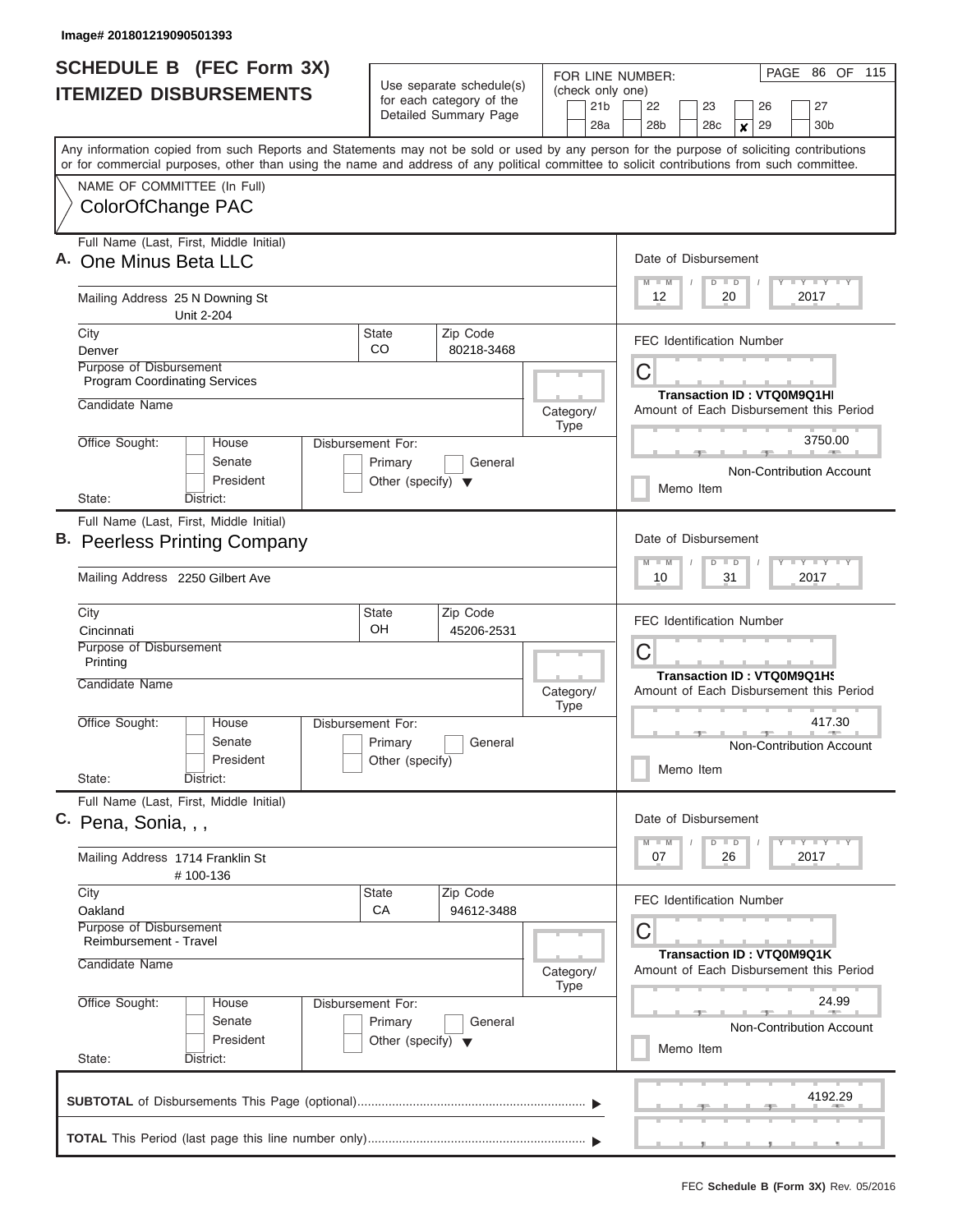| <b>SCHEDULE B</b> (FEC Form 3X)                                                                                                                                                                                                                                                         |                                                                      | Use separate schedule(s)                          |                          | 87 OF 115<br>PAGE<br>FOR LINE NUMBER:<br>(check only one)                                   |  |  |  |  |  |  |
|-----------------------------------------------------------------------------------------------------------------------------------------------------------------------------------------------------------------------------------------------------------------------------------------|----------------------------------------------------------------------|---------------------------------------------------|--------------------------|---------------------------------------------------------------------------------------------|--|--|--|--|--|--|
| <b>ITEMIZED DISBURSEMENTS</b>                                                                                                                                                                                                                                                           |                                                                      | for each category of the<br>Detailed Summary Page | 21 <sub>b</sub><br>28a   | 27<br>22<br>23<br>26<br>30 <sub>b</sub><br>28 <sub>b</sub><br>28c<br>29<br>$\boldsymbol{x}$ |  |  |  |  |  |  |
| Any information copied from such Reports and Statements may not be sold or used by any person for the purpose of soliciting contributions<br>or for commercial purposes, other than using the name and address of any political committee to solicit contributions from such committee. |                                                                      |                                                   |                          |                                                                                             |  |  |  |  |  |  |
| NAME OF COMMITTEE (In Full)<br>ColorOfChange PAC                                                                                                                                                                                                                                        |                                                                      |                                                   |                          |                                                                                             |  |  |  |  |  |  |
| Full Name (Last, First, Middle Initial)<br>A. Pena, Sonia, , ,                                                                                                                                                                                                                          |                                                                      |                                                   |                          | Date of Disbursement<br>Y LY LY LY<br>$M$ $M$<br>$D$ $D$                                    |  |  |  |  |  |  |
| Mailing Address 1714 Franklin St<br>#100-136                                                                                                                                                                                                                                            |                                                                      | 12<br>21<br>2017                                  |                          |                                                                                             |  |  |  |  |  |  |
| City<br>Oakland                                                                                                                                                                                                                                                                         | <b>State</b><br>CA                                                   | Zip Code<br>94612-3488                            |                          | <b>FEC Identification Number</b>                                                            |  |  |  |  |  |  |
| Purpose of Disbursement<br>Salary                                                                                                                                                                                                                                                       |                                                                      |                                                   |                          | C<br>Transaction ID: VTQ0M9Q2H(                                                             |  |  |  |  |  |  |
| Candidate Name                                                                                                                                                                                                                                                                          |                                                                      |                                                   | Category/<br><b>Type</b> | Amount of Each Disbursement this Period                                                     |  |  |  |  |  |  |
| Office Sought:<br>House<br>Senate<br>President                                                                                                                                                                                                                                          | Disbursement For:<br>Primary<br>Other (specify) $\blacktriangledown$ | General                                           |                          | 749.15<br>Non-Contribution Account                                                          |  |  |  |  |  |  |
| State:<br>District:                                                                                                                                                                                                                                                                     |                                                                      |                                                   |                          | Memo Item                                                                                   |  |  |  |  |  |  |
| Full Name (Last, First, Middle Initial)<br>B. Phoenix Strategies<br>Mailing Address 8549 Wilshire Blyd                                                                                                                                                                                  |                                                                      |                                                   |                          | Date of Disbursement<br>Y FY FY FY<br>$M - M$<br>$D$ $D$<br>2017<br>10<br>25                |  |  |  |  |  |  |
| City<br><b>Beverly Hills</b>                                                                                                                                                                                                                                                            | State<br>CA                                                          | Zip Code<br>90211-3104                            |                          | <b>FEC Identification Number</b>                                                            |  |  |  |  |  |  |
| Purpose of Disbursement<br><b>Strategic Consulting Services</b>                                                                                                                                                                                                                         |                                                                      |                                                   |                          | C<br>Transaction ID: VTQ0M9Q1H1                                                             |  |  |  |  |  |  |
| Candidate Name                                                                                                                                                                                                                                                                          |                                                                      |                                                   | Category/<br><b>Type</b> | Amount of Each Disbursement this Period                                                     |  |  |  |  |  |  |
| Office Sought:<br>House<br>Senate<br>President                                                                                                                                                                                                                                          | Disbursement For:<br>Primary<br>Other (specify)                      | General                                           |                          | 5000.00<br>Non-Contribution Account<br>Memo Item                                            |  |  |  |  |  |  |
| State:<br>District:                                                                                                                                                                                                                                                                     |                                                                      |                                                   |                          |                                                                                             |  |  |  |  |  |  |
| Full Name (Last, First, Middle Initial)<br>C. Phoenix Strategies                                                                                                                                                                                                                        |                                                                      |                                                   |                          | Date of Disbursement<br>$Y$ $Y$ $Y$ $Y$ $Y$                                                 |  |  |  |  |  |  |
| Mailing Address 8549 Wilshire Blvd                                                                                                                                                                                                                                                      |                                                                      |                                                   |                          | $M - M$<br>$D$ $D$<br>2017<br>10<br>25                                                      |  |  |  |  |  |  |
| City<br><b>Beverly Hills</b><br>Purpose of Disbursement                                                                                                                                                                                                                                 | State<br><b>CA</b>                                                   | Zip Code<br>90211-3104                            |                          | <b>FEC Identification Number</b><br>C                                                       |  |  |  |  |  |  |
| <b>Strategic Consulting Services</b><br>Candidate Name                                                                                                                                                                                                                                  |                                                                      |                                                   | Category/<br><b>Type</b> | Transaction ID: VTQ0M9Q1H<br>Amount of Each Disbursement this Period                        |  |  |  |  |  |  |
| Office Sought:<br>House<br>Senate<br>President                                                                                                                                                                                                                                          | Disbursement For:<br>Primary<br>Other (specify) $\blacktriangledown$ | General                                           |                          | 10000.00<br><b>Non-Contribution Account</b><br>Memo Item                                    |  |  |  |  |  |  |
| State:<br>District:                                                                                                                                                                                                                                                                     |                                                                      |                                                   |                          |                                                                                             |  |  |  |  |  |  |
|                                                                                                                                                                                                                                                                                         |                                                                      |                                                   |                          | 15749.15                                                                                    |  |  |  |  |  |  |
|                                                                                                                                                                                                                                                                                         |                                                                      |                                                   |                          |                                                                                             |  |  |  |  |  |  |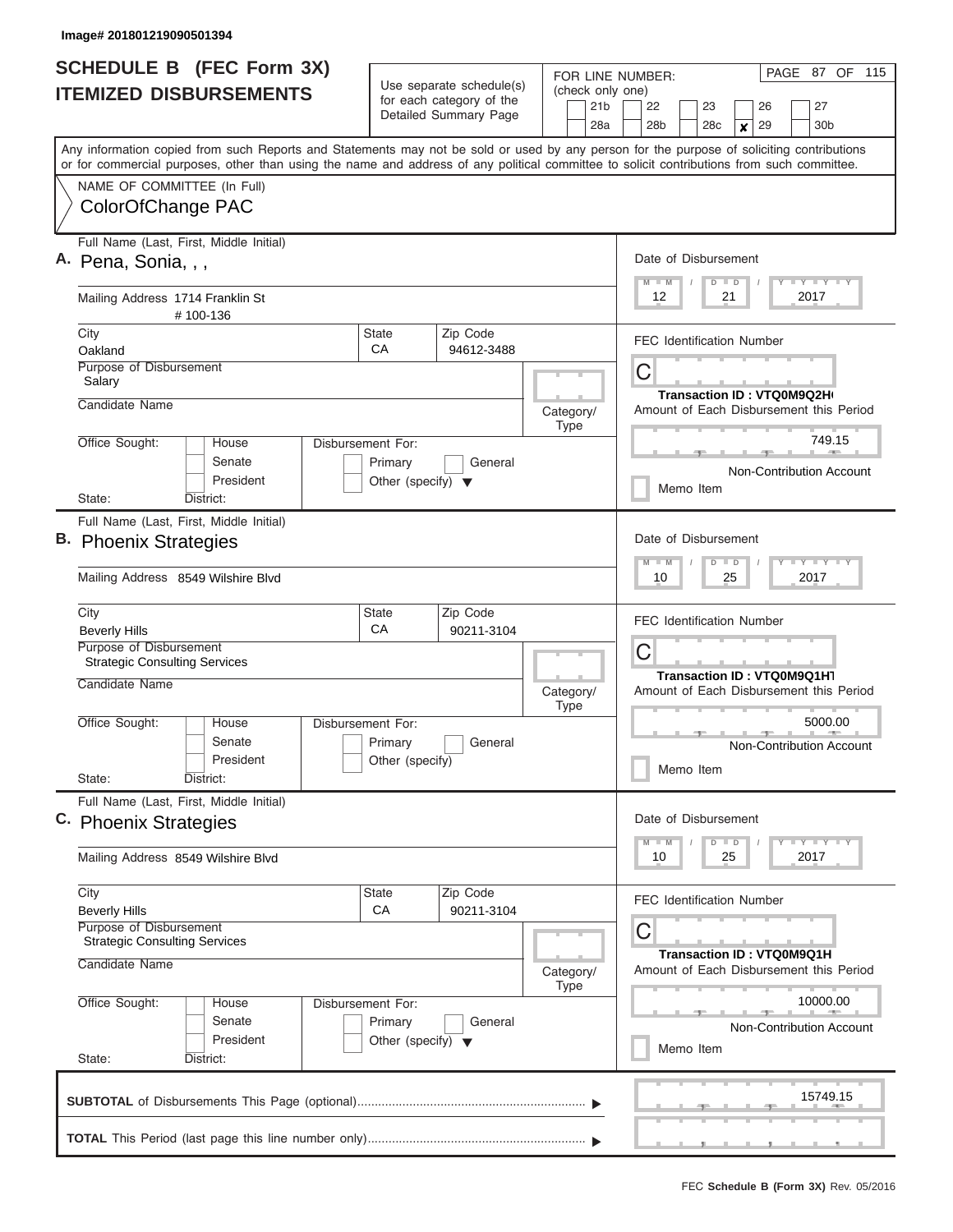ı

| <b>SCHEDULE B</b> (FEC Form 3X) |                                                                                                                                                                                                                                                                                         |                                                 |                                                                       |  |                                     |  | FOR LINE NUMBER:                                                                                                                                                                                                                                                                               |  |                                  |         |      |  | PAGE 88 OF 115                          |  |
|---------------------------------|-----------------------------------------------------------------------------------------------------------------------------------------------------------------------------------------------------------------------------------------------------------------------------------------|-------------------------------------------------|-----------------------------------------------------------------------|--|-------------------------------------|--|------------------------------------------------------------------------------------------------------------------------------------------------------------------------------------------------------------------------------------------------------------------------------------------------|--|----------------------------------|---------|------|--|-----------------------------------------|--|
|                                 | <b>ITEMIZED DISBURSEMENTS</b>                                                                                                                                                                                                                                                           |                                                 | Use separate schedule(s)<br>for each category of the                  |  | (check only one)<br>21 <sub>b</sub> |  | 22                                                                                                                                                                                                                                                                                             |  |                                  |         | 26   |  |                                         |  |
|                                 |                                                                                                                                                                                                                                                                                         |                                                 | Detailed Summary Page                                                 |  | 28a                                 |  | 28 <sub>b</sub>                                                                                                                                                                                                                                                                                |  | 23<br>28c                        | X       | 29   |  | 27<br>30b                               |  |
|                                 | Any information copied from such Reports and Statements may not be sold or used by any person for the purpose of soliciting contributions<br>or for commercial purposes, other than using the name and address of any political committee to solicit contributions from such committee. |                                                 |                                                                       |  |                                     |  |                                                                                                                                                                                                                                                                                                |  |                                  |         |      |  |                                         |  |
|                                 | NAME OF COMMITTEE (In Full)                                                                                                                                                                                                                                                             |                                                 |                                                                       |  |                                     |  |                                                                                                                                                                                                                                                                                                |  |                                  |         |      |  |                                         |  |
|                                 | ColorOfChange PAC                                                                                                                                                                                                                                                                       |                                                 |                                                                       |  |                                     |  |                                                                                                                                                                                                                                                                                                |  |                                  |         |      |  |                                         |  |
|                                 | Full Name (Last, First, Middle Initial)<br>A. Phoenix Strategies                                                                                                                                                                                                                        |                                                 |                                                                       |  |                                     |  | Date of Disbursement                                                                                                                                                                                                                                                                           |  |                                  |         |      |  |                                         |  |
|                                 | Mailing Address 8549 Wilshire Blvd                                                                                                                                                                                                                                                      |                                                 |                                                                       |  |                                     |  | $\begin{array}{c c c c c c} \hline \multicolumn{3}{c }{\mathsf{I}} & \multicolumn{3}{c}{\mathsf{Y}} & \multicolumn{3}{c}{\mathsf{I}} & \multicolumn{3}{c}{\mathsf{Y}} & \multicolumn{3}{c}{\mathsf{I}} & \multicolumn{3}{c}{\mathsf{Y}} \end{array}$<br>$M$ $M$<br>$D$ $D$<br>2017<br>11<br>30 |  |                                  |         |      |  |                                         |  |
|                                 | City<br><b>Beverly Hills</b>                                                                                                                                                                                                                                                            | State<br>CA                                     | Zip Code<br>90211-3104                                                |  |                                     |  | <b>FEC Identification Number</b>                                                                                                                                                                                                                                                               |  |                                  |         |      |  |                                         |  |
|                                 | Purpose of Disbursement<br><b>Strategic Consulting Services</b>                                                                                                                                                                                                                         |                                                 |                                                                       |  |                                     |  | С                                                                                                                                                                                                                                                                                              |  |                                  |         |      |  |                                         |  |
|                                 | Candidate Name                                                                                                                                                                                                                                                                          |                                                 |                                                                       |  | Category/                           |  |                                                                                                                                                                                                                                                                                                |  | Transaction ID: VTQ0M9Q1H\       |         |      |  | Amount of Each Disbursement this Period |  |
|                                 | Office Sought:<br>House                                                                                                                                                                                                                                                                 | Disbursement For:                               |                                                                       |  | <b>Type</b>                         |  |                                                                                                                                                                                                                                                                                                |  |                                  |         |      |  | 10000.00<br><b>CONTRACTOR</b>           |  |
|                                 | Senate<br>President                                                                                                                                                                                                                                                                     | Primary<br>Other (specify) $\blacktriangledown$ | General                                                               |  |                                     |  |                                                                                                                                                                                                                                                                                                |  | Memo Item                        |         |      |  | Non-Contribution Account                |  |
|                                 | District:<br>State:                                                                                                                                                                                                                                                                     |                                                 |                                                                       |  |                                     |  |                                                                                                                                                                                                                                                                                                |  |                                  |         |      |  |                                         |  |
|                                 | Full Name (Last, First, Middle Initial)<br>B. Quagliata Advertising Design                                                                                                                                                                                                              |                                                 |                                                                       |  |                                     |  |                                                                                                                                                                                                                                                                                                |  | Date of Disbursement             | $D$ $D$ |      |  | $T = Y - T - Y - T - Y$                 |  |
|                                 | Mailing Address 3288 21st St<br>#250                                                                                                                                                                                                                                                    |                                                 |                                                                       |  |                                     |  | $M - M$<br>12                                                                                                                                                                                                                                                                                  |  |                                  | 22      |      |  | 2017                                    |  |
|                                 | State<br>City<br>Zip Code<br>CA<br>San Francisco<br>94110-2423                                                                                                                                                                                                                          |                                                 |                                                                       |  |                                     |  |                                                                                                                                                                                                                                                                                                |  | <b>FEC Identification Number</b> |         |      |  |                                         |  |
|                                 | Purpose of Disbursement<br><b>Design Services</b>                                                                                                                                                                                                                                       |                                                 |                                                                       |  |                                     |  | С<br>Transaction ID: VTQ0M9Q1H)                                                                                                                                                                                                                                                                |  |                                  |         |      |  |                                         |  |
|                                 | Candidate Name                                                                                                                                                                                                                                                                          |                                                 |                                                                       |  | Category/<br><b>Type</b>            |  |                                                                                                                                                                                                                                                                                                |  |                                  |         |      |  | Amount of Each Disbursement this Period |  |
|                                 | Office Sought:<br>House                                                                                                                                                                                                                                                                 | Disbursement For:                               |                                                                       |  |                                     |  |                                                                                                                                                                                                                                                                                                |  |                                  |         | $-1$ |  | 9200.00                                 |  |
|                                 | Senate<br>President                                                                                                                                                                                                                                                                     | Primary<br>Other (specify)                      | General                                                               |  |                                     |  |                                                                                                                                                                                                                                                                                                |  |                                  |         |      |  | Non-Contribution Account                |  |
|                                 | State:<br>District:                                                                                                                                                                                                                                                                     |                                                 |                                                                       |  |                                     |  |                                                                                                                                                                                                                                                                                                |  | Memo Item                        |         |      |  |                                         |  |
| C.                              | Full Name (Last, First, Middle Initial)<br>QuickBase                                                                                                                                                                                                                                    |                                                 |                                                                       |  |                                     |  | Date of Disbursement                                                                                                                                                                                                                                                                           |  |                                  |         |      |  |                                         |  |
|                                 | Mailing Address 2632 Marine Way                                                                                                                                                                                                                                                         |                                                 |                                                                       |  |                                     |  | $M$ $M$<br>12                                                                                                                                                                                                                                                                                  |  | $D$ $D$                          | 20      |      |  | $T - Y$ $T - Y$<br>2017                 |  |
|                                 | City<br><b>Mountain View</b>                                                                                                                                                                                                                                                            | State<br>CA                                     | Zip Code<br>94043-1126                                                |  |                                     |  | <b>FEC Identification Number</b>                                                                                                                                                                                                                                                               |  |                                  |         |      |  |                                         |  |
|                                 | Purpose of Disbursement<br>Software                                                                                                                                                                                                                                                     |                                                 |                                                                       |  |                                     |  | С                                                                                                                                                                                                                                                                                              |  |                                  |         |      |  |                                         |  |
|                                 | Candidate Name                                                                                                                                                                                                                                                                          |                                                 | Transaction ID : VTQ0M9Q1H<br>Amount of Each Disbursement this Period |  |                                     |  |                                                                                                                                                                                                                                                                                                |  |                                  |         |      |  |                                         |  |
|                                 | Office Sought:<br>House                                                                                                                                                                                                                                                                 | Disbursement For:                               |                                                                       |  | <b>Type</b>                         |  |                                                                                                                                                                                                                                                                                                |  |                                  |         |      |  | 500.00                                  |  |
|                                 | Senate<br>President                                                                                                                                                                                                                                                                     | Primary<br>Other (specify) $\blacktriangledown$ | General                                                               |  |                                     |  |                                                                                                                                                                                                                                                                                                |  |                                  |         |      |  | Non-Contribution Account                |  |
|                                 | State:<br>District:                                                                                                                                                                                                                                                                     |                                                 |                                                                       |  |                                     |  |                                                                                                                                                                                                                                                                                                |  | Memo Item                        |         |      |  |                                         |  |
|                                 |                                                                                                                                                                                                                                                                                         |                                                 |                                                                       |  |                                     |  |                                                                                                                                                                                                                                                                                                |  |                                  |         |      |  | 19700.00                                |  |
|                                 |                                                                                                                                                                                                                                                                                         |                                                 |                                                                       |  |                                     |  |                                                                                                                                                                                                                                                                                                |  | .                                |         |      |  |                                         |  |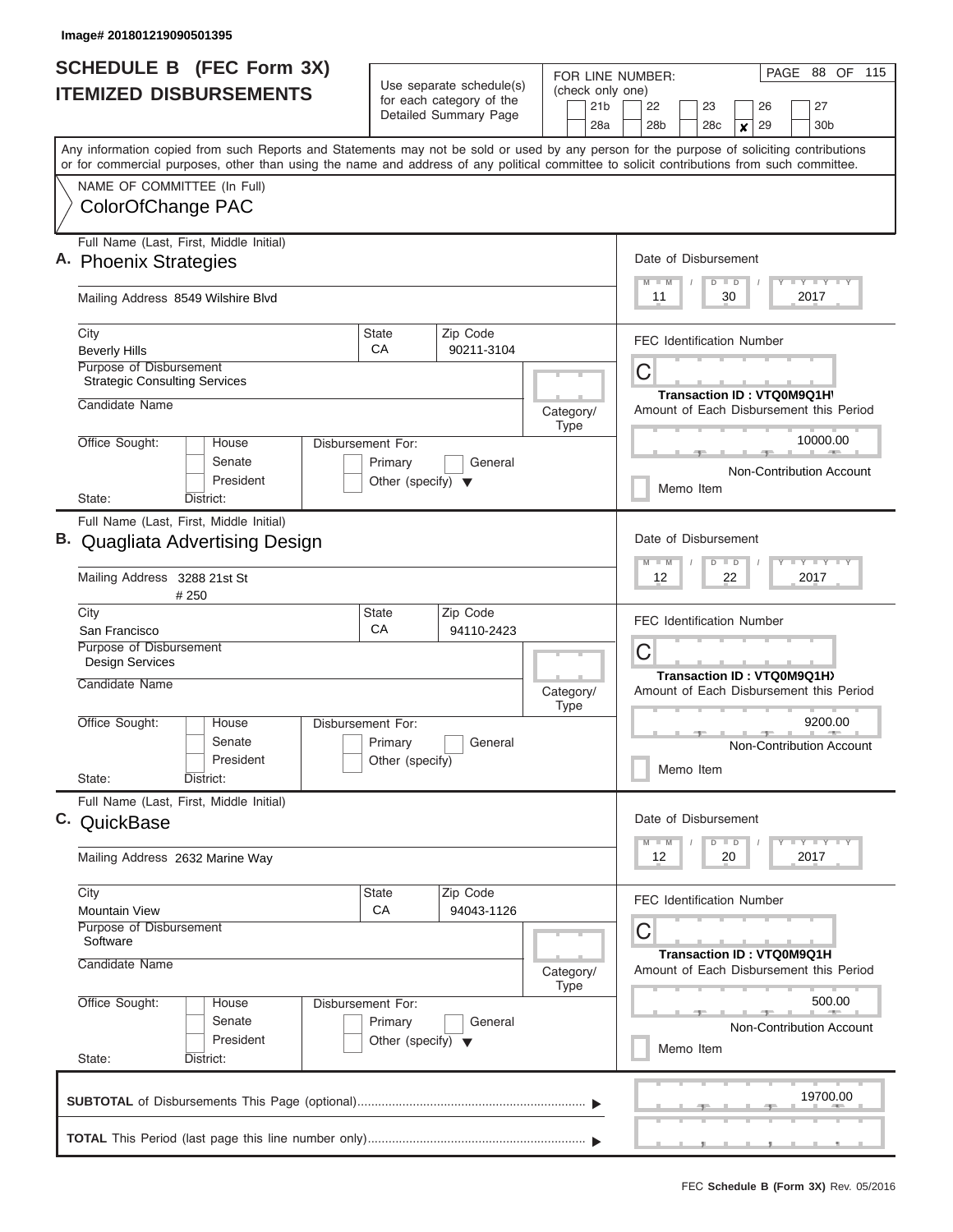| <b>SCHEDULE B</b> (FEC Form 3X)                                                                                                                                           | Use separate schedule(s)                                   |                          |           |             |                                        | PAGE 89 OF 115<br>FOR LINE NUMBER:                                   |  |                            |                                             |   |    |  |                                 |       |  |
|---------------------------------------------------------------------------------------------------------------------------------------------------------------------------|------------------------------------------------------------|--------------------------|-----------|-------------|----------------------------------------|----------------------------------------------------------------------|--|----------------------------|---------------------------------------------|---|----|--|---------------------------------|-------|--|
| <b>ITEMIZED DISBURSEMENTS</b>                                                                                                                                             |                                                            | for each category of the |           |             | (check only one)<br>21b                | 22<br>23<br>26<br>27                                                 |  |                            |                                             |   |    |  |                                 |       |  |
|                                                                                                                                                                           |                                                            | Detailed Summary Page    |           |             | 28a                                    | 28 <sub>b</sub>                                                      |  | 28 <sub>c</sub>            |                                             | × | 29 |  | 30 <sub>b</sub>                 |       |  |
| Any information copied from such Reports and Statements may not be sold or used by any person for the purpose of soliciting contributions                                 |                                                            |                          |           |             |                                        |                                                                      |  |                            |                                             |   |    |  |                                 |       |  |
| or for commercial purposes, other than using the name and address of any political committee to solicit contributions from such committee.<br>NAME OF COMMITTEE (In Full) |                                                            |                          |           |             |                                        |                                                                      |  |                            |                                             |   |    |  |                                 |       |  |
| ColorOfChange PAC                                                                                                                                                         |                                                            |                          |           |             |                                        |                                                                      |  |                            |                                             |   |    |  |                                 |       |  |
|                                                                                                                                                                           |                                                            |                          |           |             |                                        |                                                                      |  |                            |                                             |   |    |  |                                 |       |  |
| Full Name (Last, First, Middle Initial)                                                                                                                                   |                                                            |                          |           |             |                                        | Date of Disbursement                                                 |  |                            |                                             |   |    |  |                                 |       |  |
| <b>Resonance Campaigns</b>                                                                                                                                                |                                                            |                          |           |             |                                        | Y LY LY LY<br>$M$ $M$<br>$D$ $D$                                     |  |                            |                                             |   |    |  |                                 |       |  |
| Mailing Address 1020 16th St NW                                                                                                                                           |                                                            |                          |           |             |                                        | 11<br>09<br>2017                                                     |  |                            |                                             |   |    |  |                                 |       |  |
| City                                                                                                                                                                      | <b>State</b>                                               | Zip Code                 |           |             |                                        | <b>FEC Identification Number</b>                                     |  |                            |                                             |   |    |  |                                 |       |  |
| Washington<br>Purpose of Disbursement                                                                                                                                     | DC.                                                        | 20036-5713               |           |             |                                        |                                                                      |  |                            |                                             |   |    |  |                                 |       |  |
| Direct Mail Services - No Express Advocacy                                                                                                                                |                                                            |                          |           |             |                                        | С                                                                    |  |                            |                                             |   |    |  |                                 |       |  |
| Candidate Name                                                                                                                                                            |                                                            |                          | Category/ |             |                                        | Amount of Each Disbursement this Period                              |  | Transaction ID: VTQ0M9Q1H. |                                             |   |    |  |                                 |       |  |
|                                                                                                                                                                           |                                                            |                          |           | Type        |                                        |                                                                      |  |                            |                                             |   |    |  |                                 |       |  |
| Office Sought:<br>House<br>Senate                                                                                                                                         | Disbursement For:<br>Primary<br>General                    |                          |           |             |                                        |                                                                      |  |                            |                                             |   |    |  | 29352.29                        |       |  |
| President                                                                                                                                                                 | Other (specify) $\blacktriangledown$                       |                          |           |             |                                        |                                                                      |  |                            |                                             |   |    |  | <b>Non-Contribution Account</b> |       |  |
| State:<br>District:                                                                                                                                                       |                                                            |                          |           |             |                                        |                                                                      |  | Memo Item                  |                                             |   |    |  |                                 |       |  |
| Full Name (Last, First, Middle Initial)                                                                                                                                   |                                                            |                          |           |             |                                        |                                                                      |  |                            |                                             |   |    |  |                                 |       |  |
| B. Rey-Goodlatte, Gabriel, , ,                                                                                                                                            |                                                            |                          |           |             |                                        | Date of Disbursement                                                 |  |                            |                                             |   |    |  |                                 |       |  |
| Mailing Address 70 Wild Turkey Rd                                                                                                                                         |                                                            |                          |           |             |                                        | $M - M$<br>$D$ $D$<br>10<br>26                                       |  |                            | $T$ $T$ $T$ $T$ $T$ $T$ $T$ $T$ $T$<br>2017 |   |    |  |                                 |       |  |
| City                                                                                                                                                                      | <b>State</b>                                               | Zip Code                 |           |             |                                        | <b>FEC Identification Number</b>                                     |  |                            |                                             |   |    |  |                                 |       |  |
| Sedona<br>Purpose of Disbursement                                                                                                                                         | AZ                                                         | 86351-8896               |           |             |                                        |                                                                      |  |                            |                                             |   |    |  |                                 |       |  |
| <b>Program Coordinating Services</b>                                                                                                                                      |                                                            |                          |           |             | С<br><b>Transaction ID: VTQ0M9Q1JS</b> |                                                                      |  |                            |                                             |   |    |  |                                 |       |  |
| Candidate Name                                                                                                                                                            |                                                            |                          | Category/ | <b>Type</b> |                                        | Amount of Each Disbursement this Period                              |  |                            |                                             |   |    |  |                                 |       |  |
| Office Sought:<br>House<br>Disbursement For:                                                                                                                              |                                                            |                          |           |             |                                        |                                                                      |  |                            |                                             |   |    |  | 675.00                          |       |  |
| Senate<br>President                                                                                                                                                       | Primary<br>Other (specify)                                 | General                  |           |             |                                        |                                                                      |  |                            |                                             |   |    |  | <b>Non-Contribution Account</b> |       |  |
| State:<br>District:                                                                                                                                                       |                                                            |                          |           |             |                                        |                                                                      |  | Memo Item                  |                                             |   |    |  |                                 |       |  |
| Full Name (Last, First, Middle Initial)                                                                                                                                   |                                                            |                          |           |             |                                        |                                                                      |  |                            |                                             |   |    |  |                                 |       |  |
| C. Rivera, Anthony, , ,                                                                                                                                                   |                                                            |                          |           |             |                                        | Date of Disbursement                                                 |  |                            |                                             |   |    |  |                                 |       |  |
| Mailing Address 1714 Telegraph Ave                                                                                                                                        |                                                            |                          |           |             |                                        | $M - M$<br>07                                                        |  |                            | $D$ $D$<br>31                               |   |    |  | <b>LY LY LY</b><br>2017         |       |  |
| City                                                                                                                                                                      | <b>State</b>                                               | Zip Code                 |           |             |                                        | <b>FEC Identification Number</b>                                     |  |                            |                                             |   |    |  |                                 |       |  |
| Oakland<br>Purpose of Disbursement                                                                                                                                        | CA                                                         | 94612-2108               |           |             |                                        |                                                                      |  |                            |                                             |   |    |  |                                 |       |  |
| Salary                                                                                                                                                                    |                                                            |                          |           |             |                                        | С                                                                    |  |                            |                                             |   |    |  |                                 |       |  |
| Candidate Name                                                                                                                                                            | House<br>Disbursement For:<br>Senate<br>Primary<br>General |                          | Category/ |             |                                        | Transaction ID: VTQ0M9Q2J<br>Amount of Each Disbursement this Period |  |                            |                                             |   |    |  |                                 |       |  |
| Office Sought:                                                                                                                                                            |                                                            |                          |           | Type        |                                        |                                                                      |  |                            |                                             |   |    |  |                                 | 13.42 |  |
|                                                                                                                                                                           |                                                            |                          |           |             |                                        |                                                                      |  |                            |                                             |   |    |  | Non-Contribution Account        |       |  |
| President                                                                                                                                                                 | Other (specify) $\blacktriangledown$                       |                          |           |             |                                        |                                                                      |  | Memo Item                  |                                             |   |    |  |                                 |       |  |
| State:<br>District:                                                                                                                                                       |                                                            |                          |           |             |                                        |                                                                      |  |                            |                                             |   |    |  |                                 |       |  |
|                                                                                                                                                                           |                                                            |                          |           |             |                                        |                                                                      |  |                            |                                             |   |    |  | 30040.71                        |       |  |
|                                                                                                                                                                           |                                                            |                          |           |             |                                        |                                                                      |  |                            |                                             |   |    |  |                                 |       |  |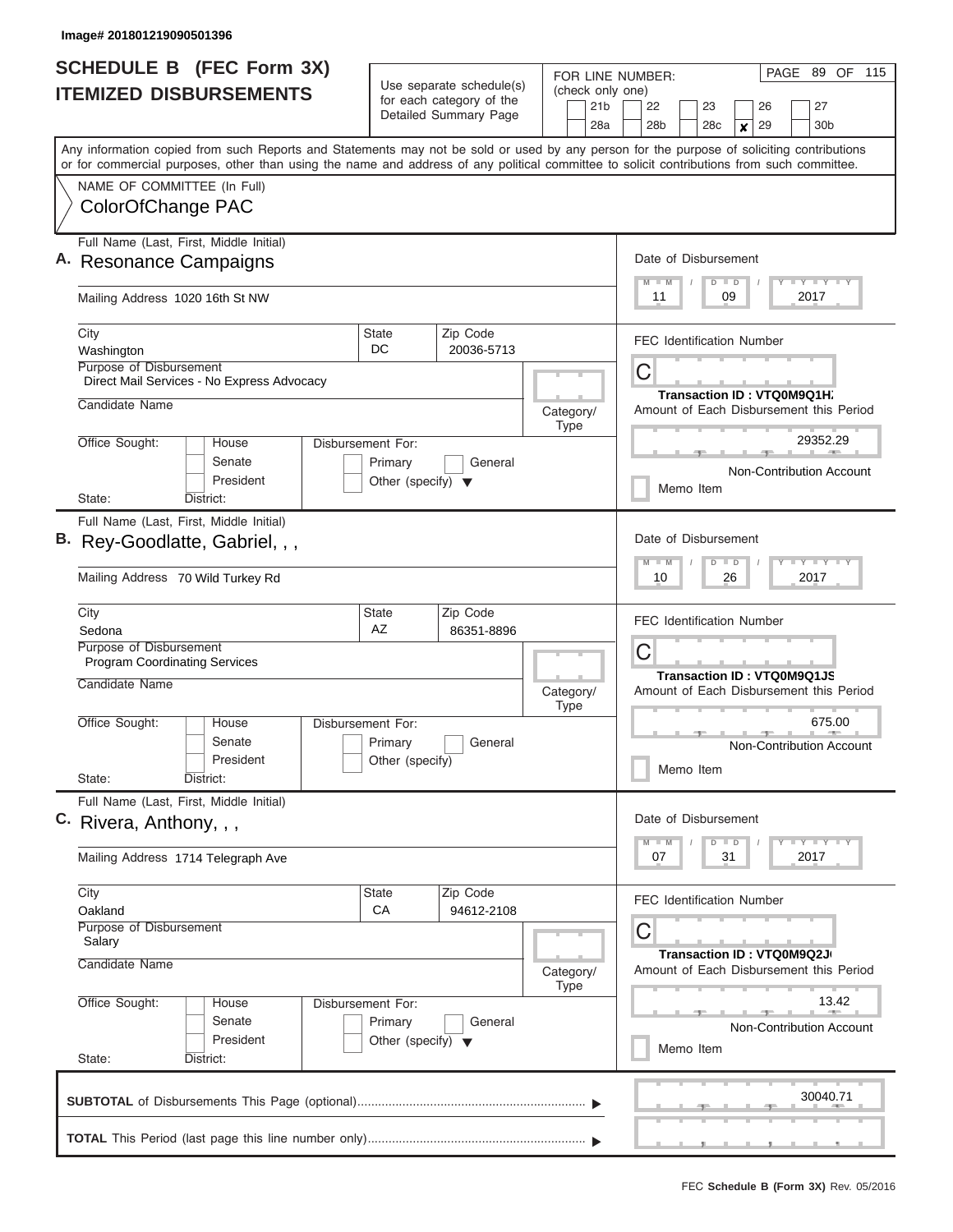| <b>SCHEDULE B</b> (FEC Form 3X)<br><b>ITEMIZED DISBURSEMENTS</b>                                                                                                                                                                                                                                                       |                                                                      | Use separate schedule(s)<br>for each category of the<br>Detailed Summary Page | FOR LINE NUMBER:<br>(check only one)<br>21 <sub>b</sub> | 90 OF 115<br>PAGE<br>27<br>22<br>23<br>26                                                                                      |  |  |  |  |  |
|------------------------------------------------------------------------------------------------------------------------------------------------------------------------------------------------------------------------------------------------------------------------------------------------------------------------|----------------------------------------------------------------------|-------------------------------------------------------------------------------|---------------------------------------------------------|--------------------------------------------------------------------------------------------------------------------------------|--|--|--|--|--|
| Any information copied from such Reports and Statements may not be sold or used by any person for the purpose of soliciting contributions<br>or for commercial purposes, other than using the name and address of any political committee to solicit contributions from such committee.<br>NAME OF COMMITTEE (In Full) |                                                                      |                                                                               | 28a                                                     | 30 <sub>b</sub><br>28 <sub>b</sub><br>28c<br>29<br>$\boldsymbol{x}$                                                            |  |  |  |  |  |
| ColorOfChange PAC                                                                                                                                                                                                                                                                                                      |                                                                      |                                                                               |                                                         |                                                                                                                                |  |  |  |  |  |
| Full Name (Last, First, Middle Initial)<br>A. Rivera, Anthony, , ,                                                                                                                                                                                                                                                     |                                                                      |                                                                               |                                                         | Date of Disbursement<br>Y LY LY LY<br>$M$ $M$<br>$D$ $D$                                                                       |  |  |  |  |  |
| Mailing Address 1714 Telegraph Ave                                                                                                                                                                                                                                                                                     |                                                                      |                                                                               |                                                         | 08<br>2017<br>30                                                                                                               |  |  |  |  |  |
| City<br>Oakland                                                                                                                                                                                                                                                                                                        | <b>State</b><br>CA                                                   | Zip Code<br>94612-2108                                                        |                                                         | <b>FEC Identification Number</b>                                                                                               |  |  |  |  |  |
| Purpose of Disbursement<br>Salary<br>Candidate Name                                                                                                                                                                                                                                                                    |                                                                      |                                                                               | Category/                                               | C<br><b>Transaction ID: VTQ0M9Q2JI</b><br>Amount of Each Disbursement this Period                                              |  |  |  |  |  |
| Office Sought:<br>House<br>Senate<br>President                                                                                                                                                                                                                                                                         | Disbursement For:<br>Primary<br>Other (specify) $\blacktriangledown$ | General                                                                       | <b>Type</b>                                             | 13.42<br>Non-Contribution Account<br>Memo Item                                                                                 |  |  |  |  |  |
| State:<br>District:<br>Full Name (Last, First, Middle Initial)<br>B. Rivera, Anthony, , ,<br>Mailing Address 1714 Telegraph Ave                                                                                                                                                                                        |                                                                      |                                                                               |                                                         | Date of Disbursement<br>Y FY FY FY<br>$M - M$<br>$D$ $D$<br>2017<br>09<br>15                                                   |  |  |  |  |  |
| City<br>Oakland<br>Purpose of Disbursement<br>Salary                                                                                                                                                                                                                                                                   | State<br>CA                                                          | Zip Code<br>94612-2108                                                        |                                                         | <b>FEC Identification Number</b><br>C<br>Transaction ID: VTQ0M9Q2JE                                                            |  |  |  |  |  |
| Candidate Name<br>Office Sought:<br>House<br>Senate<br>President<br>State:<br>District:                                                                                                                                                                                                                                | Disbursement For:<br>Primary<br>Other (specify)                      | General                                                                       | Category/<br><b>Type</b>                                | Amount of Each Disbursement this Period<br>13.41<br>Non-Contribution Account<br>Memo Item                                      |  |  |  |  |  |
| Full Name (Last, First, Middle Initial)<br>C. Rivera, Anthony, , ,<br>Mailing Address 1714 Telegraph Ave                                                                                                                                                                                                               |                                                                      |                                                                               |                                                         | Date of Disbursement<br>Y LY LY LY<br>$M - M$<br>$D$ $D$<br>2017<br>10<br>04                                                   |  |  |  |  |  |
| City<br>Oakland<br>Purpose of Disbursement<br>Salary                                                                                                                                                                                                                                                                   | State<br>CA                                                          | Zip Code<br>94612-2108                                                        |                                                         | <b>FEC Identification Number</b><br>С                                                                                          |  |  |  |  |  |
| Candidate Name<br>Office Sought:<br>House<br>Senate<br>President<br>State:<br>District:                                                                                                                                                                                                                                | Disbursement For:<br>Primary<br>Other (specify) $\blacktriangledown$ | General                                                                       | Category/<br><b>Type</b>                                | Transaction ID: VTQ0M9Q2JI<br>Amount of Each Disbursement this Period<br>13.42<br><b>Non-Contribution Account</b><br>Memo Item |  |  |  |  |  |
|                                                                                                                                                                                                                                                                                                                        |                                                                      |                                                                               |                                                         | 40.25                                                                                                                          |  |  |  |  |  |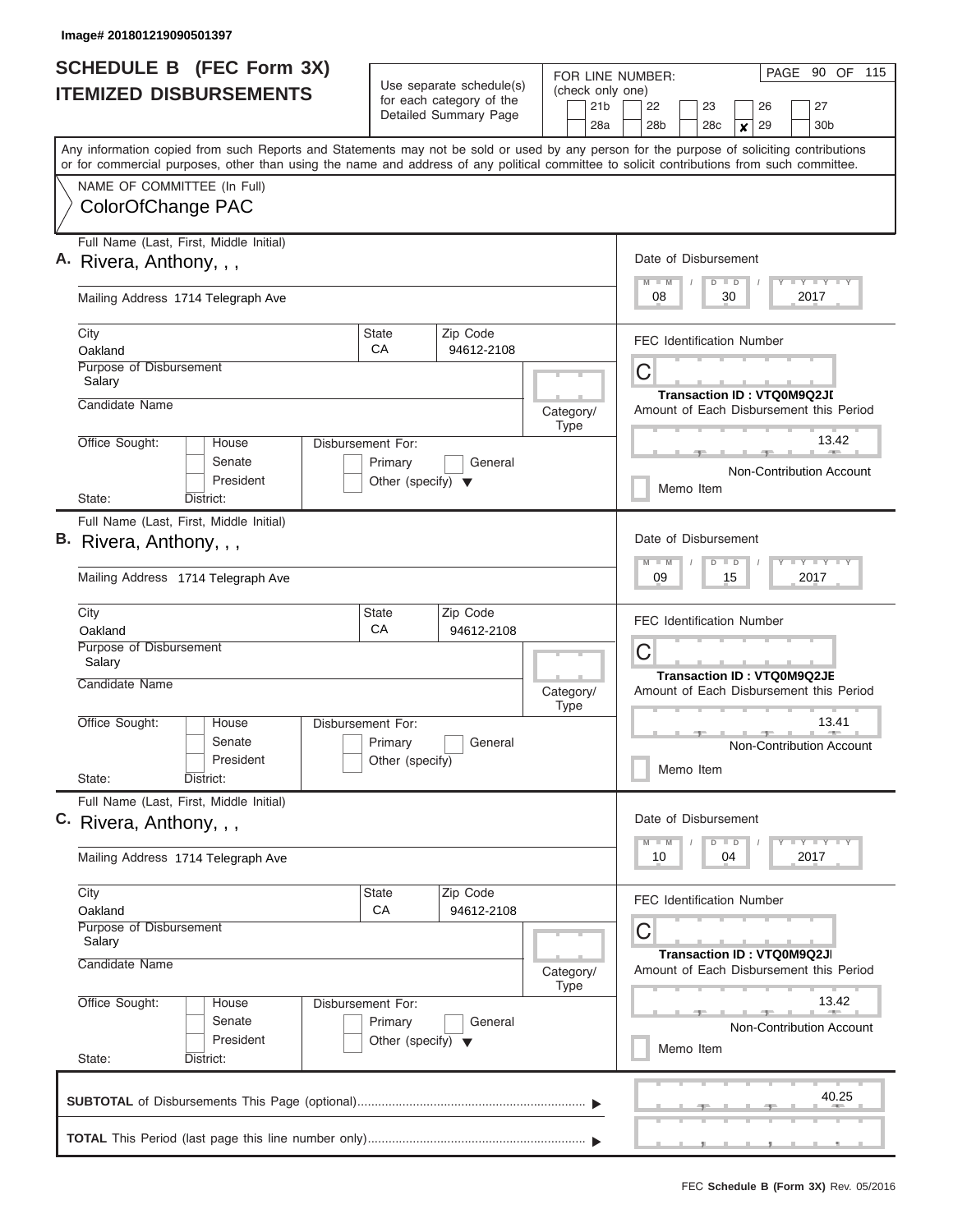| <b>SCHEDULE B (FEC Form 3X)</b> |                                                                                                                                                                                                                                                                                         |                                                                             | Use separate schedule(s) |                          |                                     | FOR LINE NUMBER:                                                          |                  |                            |    |    |  |                                                                                       | PAGE 91 OF 115 |
|---------------------------------|-----------------------------------------------------------------------------------------------------------------------------------------------------------------------------------------------------------------------------------------------------------------------------------------|-----------------------------------------------------------------------------|--------------------------|--------------------------|-------------------------------------|---------------------------------------------------------------------------|------------------|----------------------------|----|----|--|---------------------------------------------------------------------------------------|----------------|
|                                 | <b>ITEMIZED DISBURSEMENTS</b>                                                                                                                                                                                                                                                           |                                                                             | for each category of the |                          | (check only one)<br>21 <sub>b</sub> | 22                                                                        |                  | 23                         |    | 26 |  | 27                                                                                    |                |
|                                 |                                                                                                                                                                                                                                                                                         |                                                                             | Detailed Summary Page    |                          | 28a                                 | 28 <sub>b</sub>                                                           |                  | 28 <sub>c</sub>            | x  | 29 |  | 30 <sub>b</sub>                                                                       |                |
|                                 | Any information copied from such Reports and Statements may not be sold or used by any person for the purpose of soliciting contributions<br>or for commercial purposes, other than using the name and address of any political committee to solicit contributions from such committee. |                                                                             |                          |                          |                                     |                                                                           |                  |                            |    |    |  |                                                                                       |                |
|                                 | NAME OF COMMITTEE (In Full)                                                                                                                                                                                                                                                             |                                                                             |                          |                          |                                     |                                                                           |                  |                            |    |    |  |                                                                                       |                |
|                                 | ColorOfChange PAC                                                                                                                                                                                                                                                                       |                                                                             |                          |                          |                                     |                                                                           |                  |                            |    |    |  |                                                                                       |                |
|                                 | Full Name (Last, First, Middle Initial)<br>A. Rivera, Anthony, , ,                                                                                                                                                                                                                      |                                                                             |                          |                          |                                     | Date of Disbursement                                                      |                  |                            |    |    |  |                                                                                       |                |
|                                 | Mailing Address 1714 Telegraph Ave                                                                                                                                                                                                                                                      |                                                                             |                          |                          |                                     | $T$ $T$ $T$ $T$ $T$ $T$ $T$ $T$<br>$M$ $M$<br>$D$ $D$<br>10<br>13<br>2017 |                  |                            |    |    |  |                                                                                       |                |
| City<br>Oakland                 |                                                                                                                                                                                                                                                                                         | State<br>СA                                                                 | Zip Code<br>94612-2108   |                          |                                     | <b>FEC Identification Number</b>                                          |                  |                            |    |    |  |                                                                                       |                |
| Salary                          | Purpose of Disbursement                                                                                                                                                                                                                                                                 |                                                                             |                          |                          |                                     | С<br>Transaction ID: VTQ0M9Q2J(                                           |                  |                            |    |    |  |                                                                                       |                |
| Candidate Name                  |                                                                                                                                                                                                                                                                                         |                                                                             |                          | Category/<br><b>Type</b> |                                     | Amount of Each Disbursement this Period                                   |                  |                            |    |    |  |                                                                                       |                |
| Office Sought:                  | House<br>Senate<br>President                                                                                                                                                                                                                                                            | <b>Disbursement For:</b><br>Primary<br>Other (specify) $\blacktriangledown$ | General                  |                          |                                     |                                                                           |                  |                            |    |    |  | 26.84<br>Non-Contribution Account                                                     |                |
| State:                          | District:                                                                                                                                                                                                                                                                               |                                                                             |                          |                          |                                     |                                                                           | Memo Item        |                            |    |    |  |                                                                                       |                |
|                                 | Full Name (Last, First, Middle Initial)                                                                                                                                                                                                                                                 |                                                                             |                          |                          |                                     |                                                                           |                  |                            |    |    |  |                                                                                       |                |
| В.                              | Rivera, Anthony, , ,                                                                                                                                                                                                                                                                    |                                                                             |                          |                          |                                     | Date of Disbursement<br>$M - M$                                           |                  | $D$ $D$                    |    |    |  | $T$ $Y$ $T$ $Y$ $T$                                                                   |                |
|                                 | Mailing Address 1714 Telegraph Ave                                                                                                                                                                                                                                                      |                                                                             |                          |                          |                                     |                                                                           | 11<br>08<br>2017 |                            |    |    |  |                                                                                       |                |
| City<br>Oakland                 |                                                                                                                                                                                                                                                                                         | State<br>CA                                                                 | Zip Code<br>94612-2108   |                          |                                     | <b>FEC Identification Number</b>                                          |                  |                            |    |    |  |                                                                                       |                |
| Salary<br><b>Candidate Name</b> | Purpose of Disbursement                                                                                                                                                                                                                                                                 |                                                                             |                          |                          |                                     | С                                                                         |                  | Transaction ID: VTQ0M9Q2JH |    |    |  |                                                                                       |                |
|                                 |                                                                                                                                                                                                                                                                                         |                                                                             |                          | Category/<br><b>Type</b> |                                     | Amount of Each Disbursement this Period                                   |                  |                            |    |    |  | 26.84                                                                                 |                |
| Office Sought:                  | House<br>Senate<br>President                                                                                                                                                                                                                                                            | Disbursement For:<br>Primary<br>Other (specify)                             | General                  |                          |                                     |                                                                           |                  |                            |    |    |  | Non-Contribution Account                                                              |                |
| State:                          | District:                                                                                                                                                                                                                                                                               |                                                                             |                          |                          |                                     |                                                                           | Memo Item        |                            |    |    |  |                                                                                       |                |
|                                 | Full Name (Last, First, Middle Initial)<br>C. Rivera, Anthony, , ,                                                                                                                                                                                                                      |                                                                             |                          |                          |                                     | Date of Disbursement                                                      |                  |                            |    |    |  |                                                                                       |                |
|                                 | Mailing Address 1714 Telegraph Ave                                                                                                                                                                                                                                                      |                                                                             |                          |                          |                                     | $M$ $M$<br>12                                                             |                  | $D$ $D$                    | 06 |    |  | $\mathbf{I}$ $\mathbf{Y}$ $\mathbf{I}$ $\mathbf{Y}$ $\mathbf{I}$ $\mathbf{Y}$<br>2017 |                |
| City<br>Oakland                 |                                                                                                                                                                                                                                                                                         | State<br>CA                                                                 | Zip Code<br>94612-2108   |                          |                                     | FEC Identification Number                                                 |                  |                            |    |    |  |                                                                                       |                |
| Salary                          | Purpose of Disbursement                                                                                                                                                                                                                                                                 |                                                                             |                          |                          |                                     | С                                                                         |                  | Transaction ID: VTQ0M9Q2J. |    |    |  |                                                                                       |                |
|                                 | Candidate Name                                                                                                                                                                                                                                                                          |                                                                             |                          | Category/<br>Type        |                                     | Amount of Each Disbursement this Period                                   |                  |                            |    |    |  |                                                                                       |                |
| Office Sought:<br>State:        | House<br>Senate<br>President<br>District:                                                                                                                                                                                                                                               | Disbursement For:<br>Primary<br>Other (specify) $\blacktriangledown$        | General                  |                          |                                     |                                                                           | Memo Item        |                            |    |    |  | 201.29<br>Non-Contribution Account                                                    |                |
|                                 |                                                                                                                                                                                                                                                                                         |                                                                             |                          |                          |                                     |                                                                           |                  |                            |    |    |  | 254.97                                                                                |                |
|                                 |                                                                                                                                                                                                                                                                                         |                                                                             |                          |                          |                                     |                                                                           |                  |                            |    |    |  |                                                                                       |                |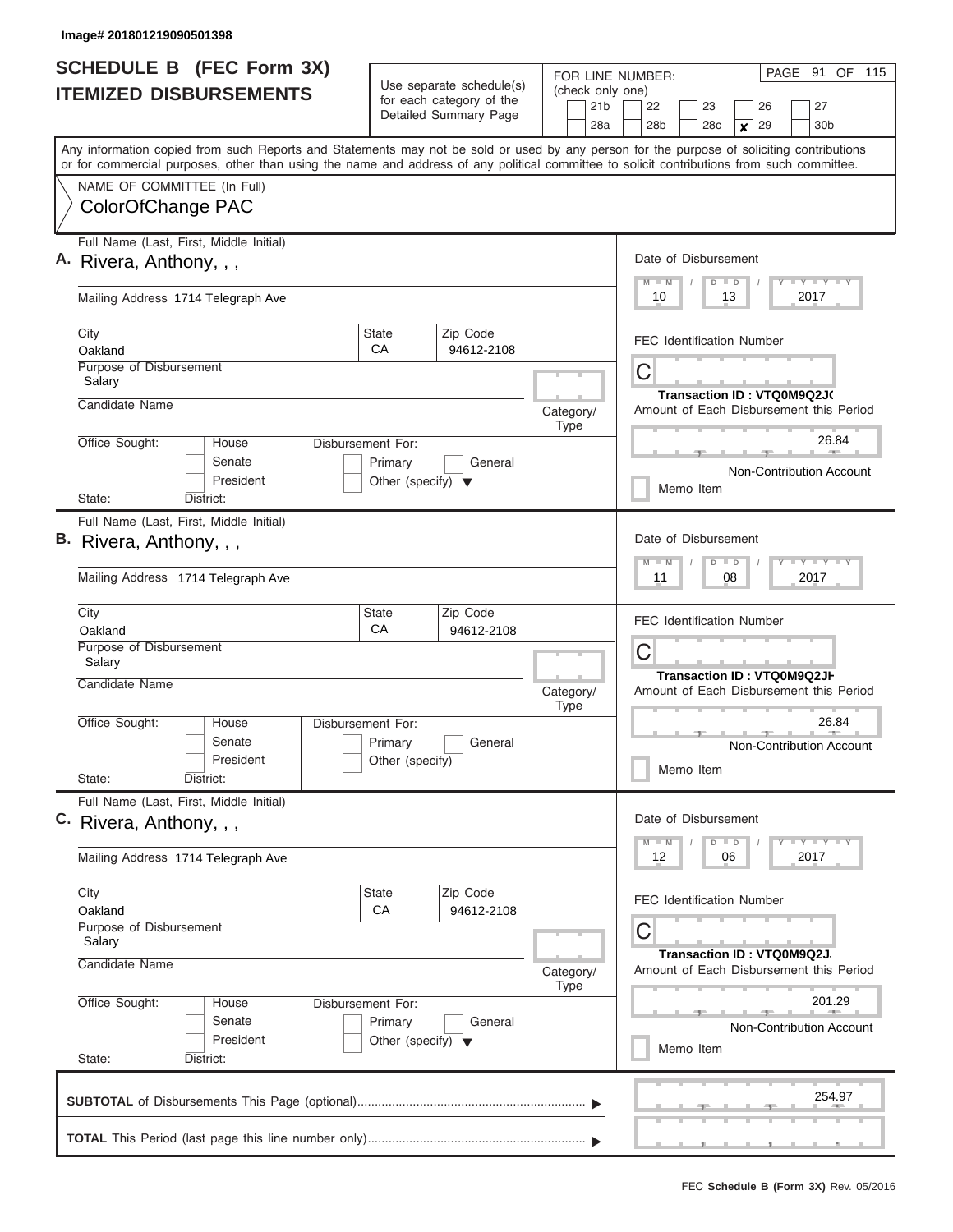| <b>SCHEDULE B (FEC Form 3X)</b><br><b>ITEMIZED DISBURSEMENTS</b>                                                                                                                                                                                                                                                       |                                                                      | Use separate schedule(s)<br>for each category of the<br>Detailed Summary Page | FOR LINE NUMBER:<br>(check only one)<br>21 <sub>b</sub><br>28a | PAGE<br>92 OF 115<br>22<br>27<br>23<br>26<br>28 <sub>b</sub><br>28c<br>29<br>30 <sub>b</sub><br>$\boldsymbol{x}$ |  |  |  |  |
|------------------------------------------------------------------------------------------------------------------------------------------------------------------------------------------------------------------------------------------------------------------------------------------------------------------------|----------------------------------------------------------------------|-------------------------------------------------------------------------------|----------------------------------------------------------------|------------------------------------------------------------------------------------------------------------------|--|--|--|--|
| Any information copied from such Reports and Statements may not be sold or used by any person for the purpose of soliciting contributions<br>or for commercial purposes, other than using the name and address of any political committee to solicit contributions from such committee.<br>NAME OF COMMITTEE (In Full) |                                                                      |                                                                               |                                                                |                                                                                                                  |  |  |  |  |
| ColorOfChange PAC                                                                                                                                                                                                                                                                                                      |                                                                      |                                                                               |                                                                |                                                                                                                  |  |  |  |  |
| Full Name (Last, First, Middle Initial)<br>A. Rivera, Anthony, , ,                                                                                                                                                                                                                                                     |                                                                      |                                                                               |                                                                | Date of Disbursement<br>Y FY FY FY<br>$M$ $M$<br>$D$ $D$                                                         |  |  |  |  |
| Mailing Address 1714 Telegraph Ave                                                                                                                                                                                                                                                                                     |                                                                      |                                                                               |                                                                | 2017<br>12<br>06                                                                                                 |  |  |  |  |
| City<br>Oakland                                                                                                                                                                                                                                                                                                        | <b>State</b><br>СA                                                   | Zip Code<br>94612-2108                                                        |                                                                | <b>FEC Identification Number</b>                                                                                 |  |  |  |  |
| Purpose of Disbursement<br>Salary                                                                                                                                                                                                                                                                                      |                                                                      |                                                                               |                                                                | C<br>Transaction ID: VTQ0M9Q2JI                                                                                  |  |  |  |  |
| Candidate Name                                                                                                                                                                                                                                                                                                         |                                                                      |                                                                               | Category/<br><b>Type</b>                                       | Amount of Each Disbursement this Period                                                                          |  |  |  |  |
| Office Sought:<br>House<br>Senate<br>President                                                                                                                                                                                                                                                                         | Disbursement For:<br>Primary<br>Other (specify) $\blacktriangledown$ | General                                                                       |                                                                | 13.42<br>Non-Contribution Account                                                                                |  |  |  |  |
| State:<br>District:                                                                                                                                                                                                                                                                                                    |                                                                      |                                                                               |                                                                | Memo Item                                                                                                        |  |  |  |  |
| Full Name (Last, First, Middle Initial)<br>B. Robinson, Rashad, , ,<br>Mailing Address 1714 Franklin St                                                                                                                                                                                                                |                                                                      |                                                                               |                                                                | Date of Disbursement<br>Y FY FY FY<br>$M - M$<br>$D$ $D$<br>07<br>26<br>2017                                     |  |  |  |  |
| City<br>Oakland                                                                                                                                                                                                                                                                                                        | <b>State</b><br>CA                                                   | Zip Code<br>94612-3488                                                        |                                                                | <b>FEC Identification Number</b>                                                                                 |  |  |  |  |
| Purpose of Disbursement<br>Salary<br>Candidate Name                                                                                                                                                                                                                                                                    |                                                                      |                                                                               |                                                                | C<br>Transaction ID: VTQ0M9Q2JN<br>Amount of Each Disbursement this Period                                       |  |  |  |  |
| Office Sought:<br>House<br>Senate<br>President<br>State:<br>District:                                                                                                                                                                                                                                                  | <b>Disbursement For:</b><br>Primary<br>Other (specify)               | General                                                                       | Category/<br><b>Type</b>                                       | 52.22<br>Non-Contribution Account<br>Memo Item                                                                   |  |  |  |  |
| Full Name (Last, First, Middle Initial)<br>C. Robinson, Rashad, , ,                                                                                                                                                                                                                                                    |                                                                      |                                                                               |                                                                | Date of Disbursement<br>Y FY FY FY<br>$M$ $M$<br>$D$ $D$                                                         |  |  |  |  |
| Mailing Address 1714 Franklin St                                                                                                                                                                                                                                                                                       |                                                                      |                                                                               |                                                                | 2017<br>07<br>31                                                                                                 |  |  |  |  |
| City<br>Oakland<br>Purpose of Disbursement<br>Salary                                                                                                                                                                                                                                                                   | <b>State</b><br>CA                                                   | Zip Code<br>94612-3488                                                        |                                                                | <b>FEC Identification Number</b><br>С                                                                            |  |  |  |  |
| Candidate Name                                                                                                                                                                                                                                                                                                         |                                                                      |                                                                               | Category/<br><b>Type</b>                                       | Transaction ID: VTQ0M9Q2JI<br>Amount of Each Disbursement this Period                                            |  |  |  |  |
| Office Sought:<br>House<br>Senate<br>President                                                                                                                                                                                                                                                                         | Disbursement For:<br>Primary<br>Other (specify) $\blacktriangledown$ | General                                                                       |                                                                | 626.68<br><b>Non-Contribution Account</b><br>Memo Item                                                           |  |  |  |  |
| State:<br>District:                                                                                                                                                                                                                                                                                                    |                                                                      |                                                                               |                                                                | 692.32                                                                                                           |  |  |  |  |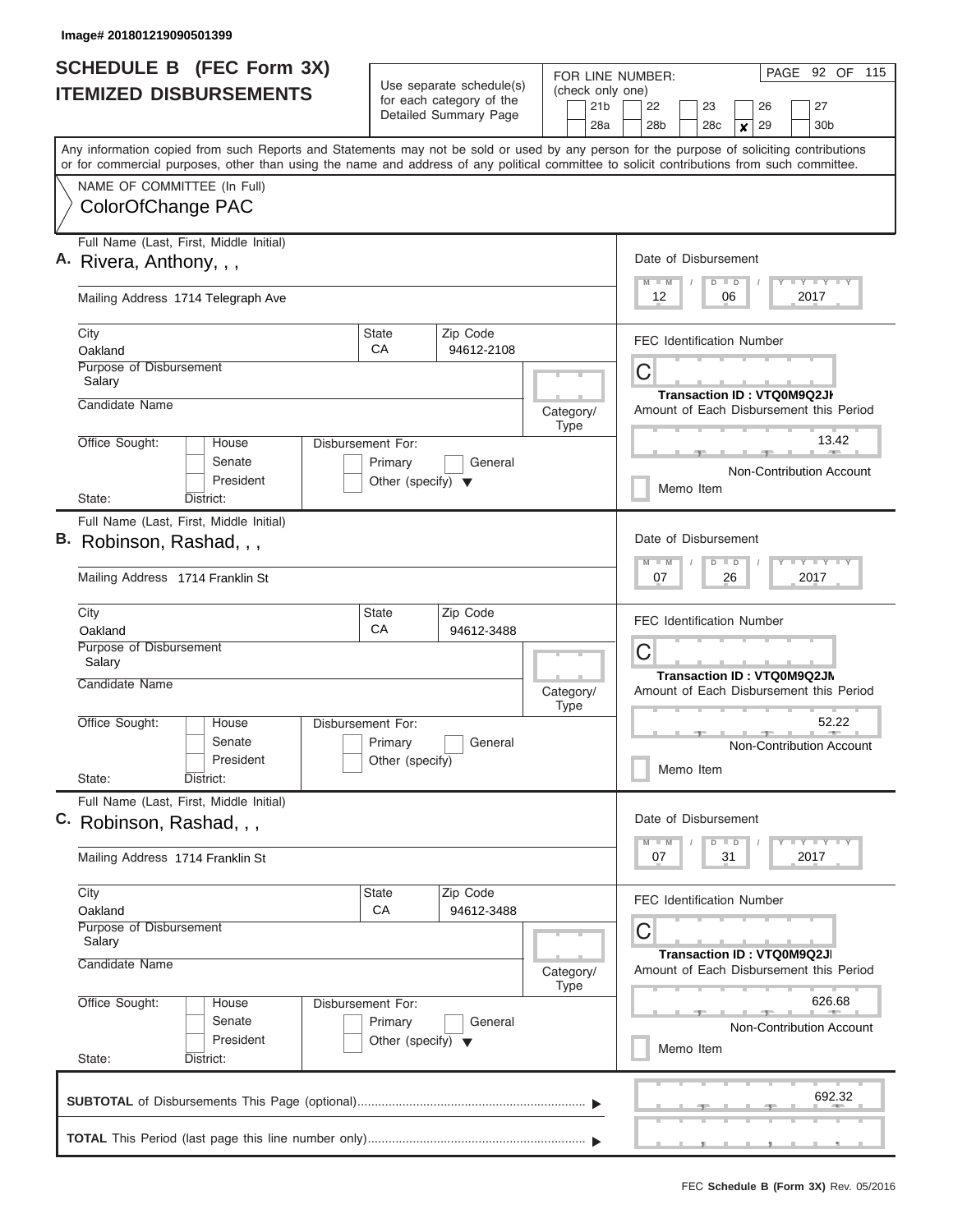| <b>SCHEDULE B</b> (FEC Form 3X)                                                                                                                                                                                                                                                         |                                                                                 | Use separate schedule(s)                          |                                                                     | PAGE 93 OF 115<br>FOR LINE NUMBER:                                                                |  |  |  |  |  |  |
|-----------------------------------------------------------------------------------------------------------------------------------------------------------------------------------------------------------------------------------------------------------------------------------------|---------------------------------------------------------------------------------|---------------------------------------------------|---------------------------------------------------------------------|---------------------------------------------------------------------------------------------------|--|--|--|--|--|--|
| <b>ITEMIZED DISBURSEMENTS</b>                                                                                                                                                                                                                                                           |                                                                                 | for each category of the<br>Detailed Summary Page | (check only one)<br>21b<br>28a                                      | 22<br>27<br>23<br>26<br>28b<br>28c<br>29<br>30b<br>$\boldsymbol{x}$                               |  |  |  |  |  |  |
| Any information copied from such Reports and Statements may not be sold or used by any person for the purpose of soliciting contributions<br>or for commercial purposes, other than using the name and address of any political committee to solicit contributions from such committee. |                                                                                 |                                                   |                                                                     |                                                                                                   |  |  |  |  |  |  |
| NAME OF COMMITTEE (In Full)<br>ColorOfChange PAC                                                                                                                                                                                                                                        |                                                                                 |                                                   |                                                                     |                                                                                                   |  |  |  |  |  |  |
| Full Name (Last, First, Middle Initial)<br>A. Robinson, Rashad, , ,                                                                                                                                                                                                                     |                                                                                 |                                                   |                                                                     | Date of Disbursement<br>Y I Y I Y I Y<br>$M$ $M$<br>$D$ $D$                                       |  |  |  |  |  |  |
| Mailing Address 1714 Franklin St                                                                                                                                                                                                                                                        |                                                                                 |                                                   |                                                                     | 08<br>16<br>2017                                                                                  |  |  |  |  |  |  |
| City<br>Oakland<br><b>Purpose of Disbursement</b><br>Salary<br>Candidate Name                                                                                                                                                                                                           | <b>State</b><br>СA                                                              | Zip Code<br>94612-3488                            |                                                                     | <b>FEC Identification Number</b><br>С<br><b>Transaction ID: VTQ0M9Q2JF</b>                        |  |  |  |  |  |  |
| Office Sought:<br>House<br>Senate<br>President<br>State:<br>District:                                                                                                                                                                                                                   | Disbursement For:<br>Primary<br>Other (specify) $\blacktriangledown$            | General                                           | Category/<br><b>Type</b>                                            | Amount of Each Disbursement this Period<br>313.34<br>Non-Contribution Account<br>Memo Item        |  |  |  |  |  |  |
| Full Name (Last, First, Middle Initial)<br>B. Robinson, Rashad, , ,<br>Mailing Address 1714 Franklin St                                                                                                                                                                                 |                                                                                 |                                                   |                                                                     | Date of Disbursement<br>$T$ $Y$ $T$ $Y$ $T$<br>$M - M$<br>$D$ $D$<br>09<br>15<br>2017             |  |  |  |  |  |  |
| City<br>Oakland<br>Purpose of Disbursement<br>Salary<br>Candidate Name                                                                                                                                                                                                                  | <b>State</b><br>CA                                                              |                                                   | <b>FEC Identification Number</b><br>С<br>Transaction ID: VTQ0M9Q2JC |                                                                                                   |  |  |  |  |  |  |
| Office Sought:<br>House<br>Senate<br>President<br>District:<br>State:                                                                                                                                                                                                                   | Disbursement For:<br>Primary<br>Other (specify)                                 | General                                           | Category/<br><b>Type</b>                                            | Amount of Each Disbursement this Period<br>835.58<br>Non-Contribution Account<br>Memo Item        |  |  |  |  |  |  |
| Full Name (Last, First, Middle Initial)<br>C. Robinson, Rashad, , ,<br>Mailing Address 1714 Franklin St                                                                                                                                                                                 |                                                                                 |                                                   |                                                                     | Date of Disbursement<br><b>LY LY LY</b><br>$M$ $M$<br>$D$ $D$<br>10<br>04<br>2017                 |  |  |  |  |  |  |
| City<br>Oakland<br>Purpose of Disbursement<br>Salary                                                                                                                                                                                                                                    | <b>State</b><br>CA                                                              | Zip Code<br>94612-3488                            |                                                                     | <b>FEC Identification Number</b><br>С<br>Transaction ID: VTQ0M9Q2JI                               |  |  |  |  |  |  |
| Candidate Name<br>Office Sought:<br>House<br>Senate<br>President<br>State:<br>District:                                                                                                                                                                                                 | Disbursement For:<br>Primary<br>General<br>Other (specify) $\blacktriangledown$ |                                                   | Category/<br>Type                                                   | Amount of Each Disbursement this Period<br>835.58<br><b>Non-Contribution Account</b><br>Memo Item |  |  |  |  |  |  |
|                                                                                                                                                                                                                                                                                         |                                                                                 |                                                   |                                                                     | 1984.50                                                                                           |  |  |  |  |  |  |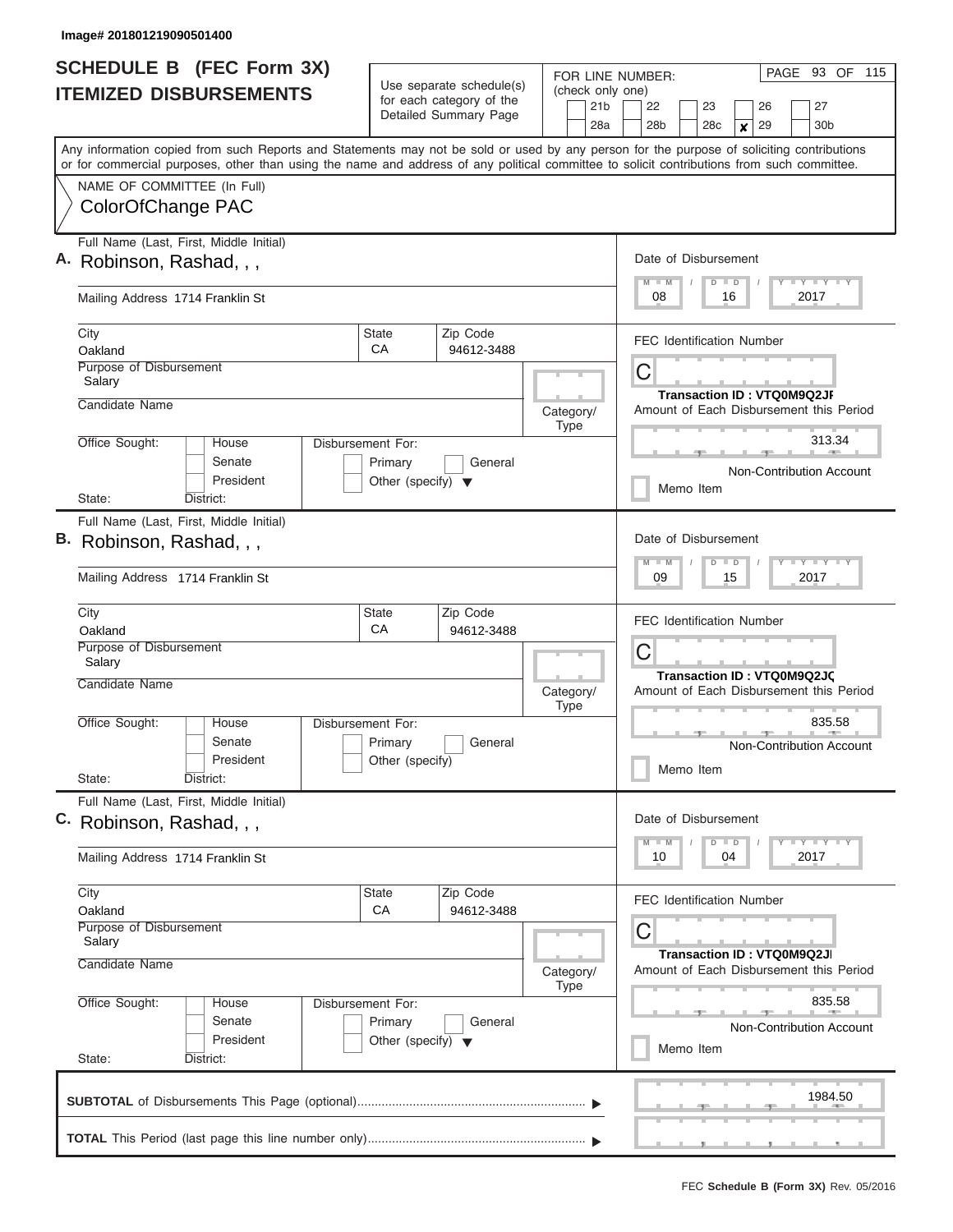| <b>SCHEDULE B</b> (FEC Form 3X) |                                                                                                                                                                                                                                                                                         |                                      |                                                                               | FOR LINE NUMBER:                    | PAGE 94 OF 115                          |  |  |  |  |  |
|---------------------------------|-----------------------------------------------------------------------------------------------------------------------------------------------------------------------------------------------------------------------------------------------------------------------------------------|--------------------------------------|-------------------------------------------------------------------------------|-------------------------------------|-----------------------------------------|--|--|--|--|--|
|                                 | <b>ITEMIZED DISBURSEMENTS</b>                                                                                                                                                                                                                                                           |                                      | Use separate schedule(s)<br>for each category of the<br>Detailed Summary Page | (check only one)<br>21 <sub>b</sub> | 22<br>27<br>23<br>26                    |  |  |  |  |  |
|                                 |                                                                                                                                                                                                                                                                                         |                                      |                                                                               | 28a                                 | 28b<br>28c<br>29<br>30b<br>X            |  |  |  |  |  |
|                                 | Any information copied from such Reports and Statements may not be sold or used by any person for the purpose of soliciting contributions<br>or for commercial purposes, other than using the name and address of any political committee to solicit contributions from such committee. |                                      |                                                                               |                                     |                                         |  |  |  |  |  |
|                                 | NAME OF COMMITTEE (In Full)                                                                                                                                                                                                                                                             |                                      |                                                                               |                                     |                                         |  |  |  |  |  |
|                                 | ColorOfChange PAC                                                                                                                                                                                                                                                                       |                                      |                                                                               |                                     |                                         |  |  |  |  |  |
| Α.                              | Full Name (Last, First, Middle Initial)                                                                                                                                                                                                                                                 |                                      |                                                                               |                                     | Date of Disbursement                    |  |  |  |  |  |
|                                 | Robinson, Rashad, , ,                                                                                                                                                                                                                                                                   |                                      |                                                                               |                                     | Y I Y I Y I Y<br>$D$ $D$<br>$M$ $M$     |  |  |  |  |  |
|                                 | Mailing Address 1714 Franklin St                                                                                                                                                                                                                                                        |                                      |                                                                               |                                     | 2017<br>10<br>13                        |  |  |  |  |  |
|                                 | City<br>Oakland                                                                                                                                                                                                                                                                         | <b>State</b><br>CA                   | Zip Code<br>94612-3488                                                        |                                     | <b>FEC Identification Number</b>        |  |  |  |  |  |
|                                 | Purpose of Disbursement<br>Salary                                                                                                                                                                                                                                                       |                                      |                                                                               |                                     | C                                       |  |  |  |  |  |
|                                 | Candidate Name                                                                                                                                                                                                                                                                          |                                      |                                                                               |                                     | Transaction ID: VTQ0M9Q2JS              |  |  |  |  |  |
|                                 |                                                                                                                                                                                                                                                                                         |                                      |                                                                               | Category/<br><b>Type</b>            | Amount of Each Disbursement this Period |  |  |  |  |  |
|                                 | Office Sought:<br>House<br>Senate                                                                                                                                                                                                                                                       | Disbursement For:<br>Primary         | General                                                                       |                                     | 940.02<br><b>Burnett Common</b>         |  |  |  |  |  |
|                                 | President                                                                                                                                                                                                                                                                               | Other (specify) $\blacktriangledown$ |                                                                               |                                     | Non-Contribution Account<br>Memo Item   |  |  |  |  |  |
|                                 | State:<br>District:                                                                                                                                                                                                                                                                     |                                      |                                                                               |                                     |                                         |  |  |  |  |  |
|                                 | Full Name (Last, First, Middle Initial)<br>B. Robinson, Rashad, , ,                                                                                                                                                                                                                     |                                      |                                                                               |                                     | Date of Disbursement                    |  |  |  |  |  |
|                                 |                                                                                                                                                                                                                                                                                         |                                      |                                                                               |                                     | Y FY FY FY<br>$M - M$<br>$D$ $D$        |  |  |  |  |  |
|                                 | Mailing Address 1714 Franklin St                                                                                                                                                                                                                                                        |                                      |                                                                               |                                     | 11<br>08<br>2017                        |  |  |  |  |  |
|                                 | City<br>Oakland                                                                                                                                                                                                                                                                         | State<br>CA                          | Zip Code<br>94612-3488                                                        |                                     | <b>FEC Identification Number</b>        |  |  |  |  |  |
|                                 | Purpose of Disbursement                                                                                                                                                                                                                                                                 |                                      |                                                                               |                                     | С                                       |  |  |  |  |  |
|                                 | Salary<br>Candidate Name                                                                                                                                                                                                                                                                |                                      |                                                                               |                                     | Transaction ID: VTQ0M9Q2JT              |  |  |  |  |  |
|                                 |                                                                                                                                                                                                                                                                                         |                                      |                                                                               | Category/<br><b>Type</b>            | Amount of Each Disbursement this Period |  |  |  |  |  |
|                                 | Office Sought:<br>House<br>Senate                                                                                                                                                                                                                                                       | Disbursement For:<br>Primary         | General                                                                       |                                     | 940.02                                  |  |  |  |  |  |
|                                 | President                                                                                                                                                                                                                                                                               | Other (specify)                      |                                                                               |                                     | Non-Contribution Account<br>Memo Item   |  |  |  |  |  |
|                                 | State:<br>District:                                                                                                                                                                                                                                                                     |                                      |                                                                               |                                     |                                         |  |  |  |  |  |
|                                 | Full Name (Last, First, Middle Initial)<br>C. Robinson, Rashad, , ,                                                                                                                                                                                                                     |                                      |                                                                               |                                     | Date of Disbursement                    |  |  |  |  |  |
|                                 |                                                                                                                                                                                                                                                                                         |                                      |                                                                               |                                     | $D$ $D$<br>Y FY FY FY<br>$M - M$        |  |  |  |  |  |
|                                 | Mailing Address 1714 Franklin St                                                                                                                                                                                                                                                        |                                      |                                                                               |                                     | 12<br>2017<br>06                        |  |  |  |  |  |
|                                 | City<br>Oakland                                                                                                                                                                                                                                                                         | State<br>CA                          | Zip Code<br>94612-3488                                                        |                                     | <b>FEC Identification Number</b>        |  |  |  |  |  |
|                                 | Purpose of Disbursement                                                                                                                                                                                                                                                                 |                                      |                                                                               |                                     | С                                       |  |  |  |  |  |
|                                 | Salary<br>Candidate Name                                                                                                                                                                                                                                                                |                                      |                                                                               |                                     | Transaction ID: VTQ0M9Q2J'              |  |  |  |  |  |
|                                 |                                                                                                                                                                                                                                                                                         |                                      |                                                                               | Category/<br><b>Type</b>            | Amount of Each Disbursement this Period |  |  |  |  |  |
|                                 | Office Sought:<br>House<br>Senate                                                                                                                                                                                                                                                       | Disbursement For:<br>Primary         | General                                                                       |                                     | 1148.92                                 |  |  |  |  |  |
|                                 | President                                                                                                                                                                                                                                                                               | Other (specify) $\blacktriangledown$ |                                                                               |                                     | Non-Contribution Account<br>Memo Item   |  |  |  |  |  |
|                                 | State:<br>District:                                                                                                                                                                                                                                                                     |                                      |                                                                               |                                     |                                         |  |  |  |  |  |
|                                 |                                                                                                                                                                                                                                                                                         |                                      |                                                                               |                                     | 3028.96                                 |  |  |  |  |  |
|                                 |                                                                                                                                                                                                                                                                                         |                                      |                                                                               |                                     |                                         |  |  |  |  |  |
|                                 |                                                                                                                                                                                                                                                                                         |                                      |                                                                               |                                     |                                         |  |  |  |  |  |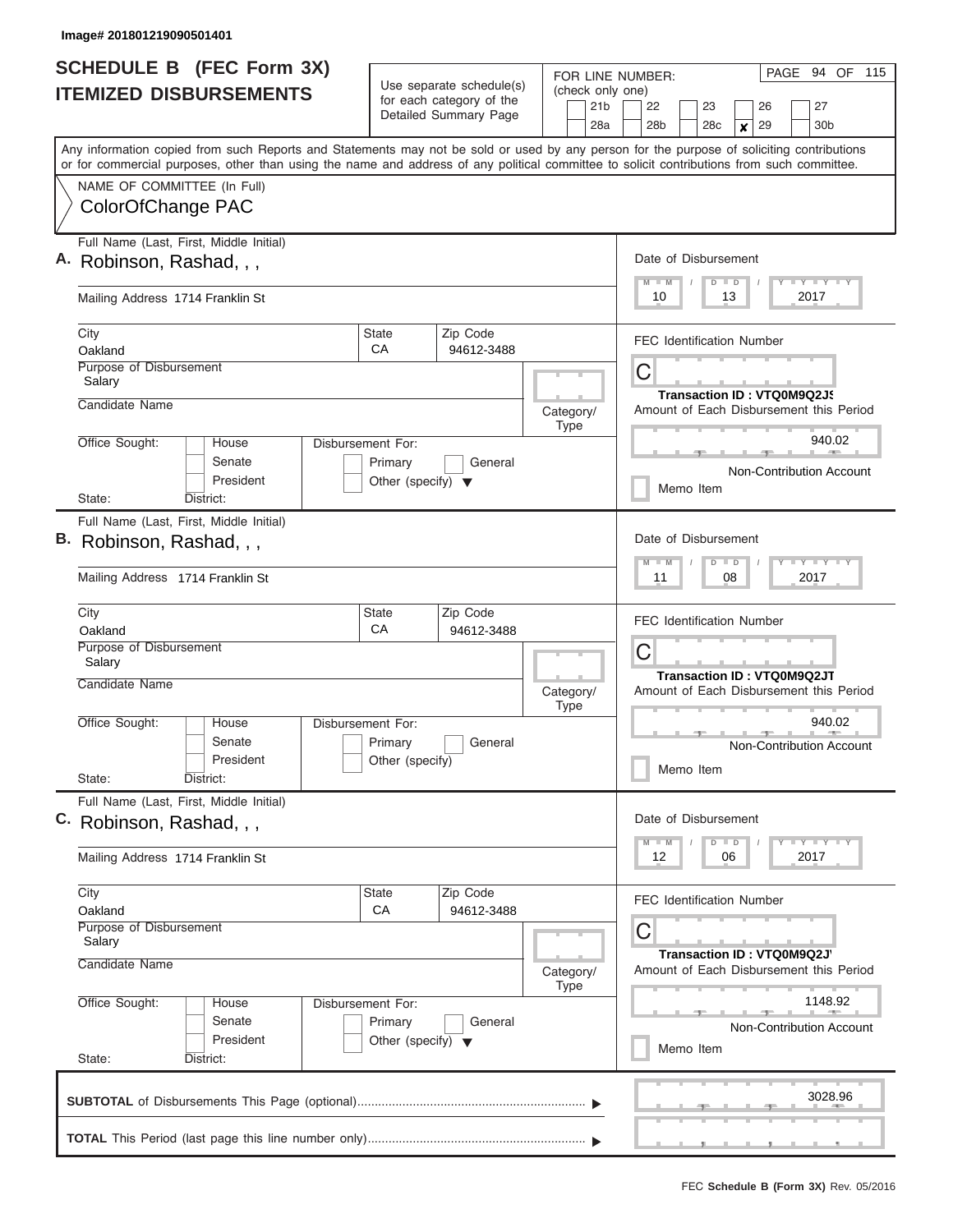| <b>SCHEDULE B</b> (FEC Form 3X)                                                                                                                                                                                                                                                         |                                                                      |                                                                               | FOR LINE NUMBER:                           | PAGE 95 OF 115                                                                            |  |  |  |  |  |
|-----------------------------------------------------------------------------------------------------------------------------------------------------------------------------------------------------------------------------------------------------------------------------------------|----------------------------------------------------------------------|-------------------------------------------------------------------------------|--------------------------------------------|-------------------------------------------------------------------------------------------|--|--|--|--|--|
| <b>ITEMIZED DISBURSEMENTS</b>                                                                                                                                                                                                                                                           |                                                                      | Use separate schedule(s)<br>for each category of the<br>Detailed Summary Page | (check only one)<br>21 <sub>b</sub><br>28a | 22<br>23<br>26<br>27<br>28 <sub>b</sub><br>30 <sub>b</sub><br>28c<br>29<br>$\pmb{\times}$ |  |  |  |  |  |
| Any information copied from such Reports and Statements may not be sold or used by any person for the purpose of soliciting contributions<br>or for commercial purposes, other than using the name and address of any political committee to solicit contributions from such committee. |                                                                      |                                                                               |                                            |                                                                                           |  |  |  |  |  |
| NAME OF COMMITTEE (In Full)<br>ColorOfChange PAC                                                                                                                                                                                                                                        |                                                                      |                                                                               |                                            |                                                                                           |  |  |  |  |  |
| Full Name (Last, First, Middle Initial)<br>Robinson, Rashad, , ,                                                                                                                                                                                                                        |                                                                      |                                                                               |                                            | Date of Disbursement<br>Y FY FY FY<br>$D$ $D$<br>$M$ $M$                                  |  |  |  |  |  |
| Mailing Address 1714 Franklin St                                                                                                                                                                                                                                                        |                                                                      |                                                                               |                                            | 12<br>06<br>2017                                                                          |  |  |  |  |  |
| City<br>Oakland                                                                                                                                                                                                                                                                         | State<br>СA                                                          | Zip Code<br>94612-3488                                                        |                                            | <b>FEC Identification Number</b>                                                          |  |  |  |  |  |
| Purpose of Disbursement<br>Salary                                                                                                                                                                                                                                                       |                                                                      |                                                                               |                                            | C<br>Transaction ID: VTQ0M9Q2JV                                                           |  |  |  |  |  |
| Candidate Name                                                                                                                                                                                                                                                                          |                                                                      |                                                                               | Category/<br><b>Type</b>                   | Amount of Each Disbursement this Period                                                   |  |  |  |  |  |
| Office Sought:<br>House<br>Senate<br>President                                                                                                                                                                                                                                          | Disbursement For:<br>Primary<br>Other (specify) $\blacktriangledown$ | General                                                                       |                                            | 313.34<br>Non-Contribution Account<br>Memo Item                                           |  |  |  |  |  |
| State:<br>District:                                                                                                                                                                                                                                                                     |                                                                      |                                                                               |                                            |                                                                                           |  |  |  |  |  |
| Full Name (Last, First, Middle Initial)<br>B. Sandler, Reiff, Lamb, Rosenstein & Birkenstock, PC                                                                                                                                                                                        |                                                                      |                                                                               |                                            | Date of Disbursement<br>Y FY FY FY<br>$M - M$<br>$D$ $D$                                  |  |  |  |  |  |
| Mailing Address 1025 Vermont Ave NW<br>Ste 300                                                                                                                                                                                                                                          |                                                                      |                                                                               |                                            | 08<br>02<br>2017                                                                          |  |  |  |  |  |
| City<br>Washington                                                                                                                                                                                                                                                                      | State<br>DC                                                          | Zip Code<br>20005-6302                                                        |                                            | <b>FEC Identification Number</b>                                                          |  |  |  |  |  |
| Purpose of Disbursement<br><b>Legal Services</b>                                                                                                                                                                                                                                        |                                                                      |                                                                               |                                            | C<br>Transaction ID: VTQ0M9Q1J0                                                           |  |  |  |  |  |
| Candidate Name                                                                                                                                                                                                                                                                          |                                                                      |                                                                               | Category/<br><b>Type</b>                   | Amount of Each Disbursement this Period                                                   |  |  |  |  |  |
| Office Sought:<br>House<br>Senate<br>President<br>State:<br>District:                                                                                                                                                                                                                   | Disbursement For:<br>Primary<br>Other (specify)                      | General                                                                       |                                            | 865.73<br>Non-Contribution Account<br>Memo Item                                           |  |  |  |  |  |
| Full Name (Last, First, Middle Initial)                                                                                                                                                                                                                                                 |                                                                      |                                                                               |                                            | Date of Disbursement                                                                      |  |  |  |  |  |
| C.<br>Sandler, Reiff, Lamb, Rosenstein & Birkenstock, PC                                                                                                                                                                                                                                |                                                                      |                                                                               |                                            | Y FY FY FY<br>$M - M$<br>$D$ $D$                                                          |  |  |  |  |  |
| Mailing Address 1025 Vermont Ave NW<br>Ste 300                                                                                                                                                                                                                                          |                                                                      |                                                                               |                                            | 08<br>22<br>2017                                                                          |  |  |  |  |  |
| City<br>Washington                                                                                                                                                                                                                                                                      | State<br>DC                                                          | Zip Code<br>20005-6302                                                        |                                            | <b>FEC Identification Number</b>                                                          |  |  |  |  |  |
| Purpose of Disbursement<br><b>Legal Services</b>                                                                                                                                                                                                                                        |                                                                      |                                                                               |                                            | С<br>Transaction ID: VTQ0M9Q1J                                                            |  |  |  |  |  |
| Candidate Name                                                                                                                                                                                                                                                                          |                                                                      |                                                                               | Category/<br><b>Type</b>                   | Amount of Each Disbursement this Period                                                   |  |  |  |  |  |
| Office Sought:<br>House<br>Senate<br>President<br>State:<br>District:                                                                                                                                                                                                                   | Disbursement For:<br>Primary<br>Other (specify) $\blacktriangledown$ | General                                                                       |                                            | 307.76<br><b>Non-Contribution Account</b><br>Memo Item                                    |  |  |  |  |  |
|                                                                                                                                                                                                                                                                                         |                                                                      |                                                                               |                                            | 1486.83                                                                                   |  |  |  |  |  |
|                                                                                                                                                                                                                                                                                         |                                                                      |                                                                               |                                            |                                                                                           |  |  |  |  |  |
|                                                                                                                                                                                                                                                                                         |                                                                      |                                                                               |                                            |                                                                                           |  |  |  |  |  |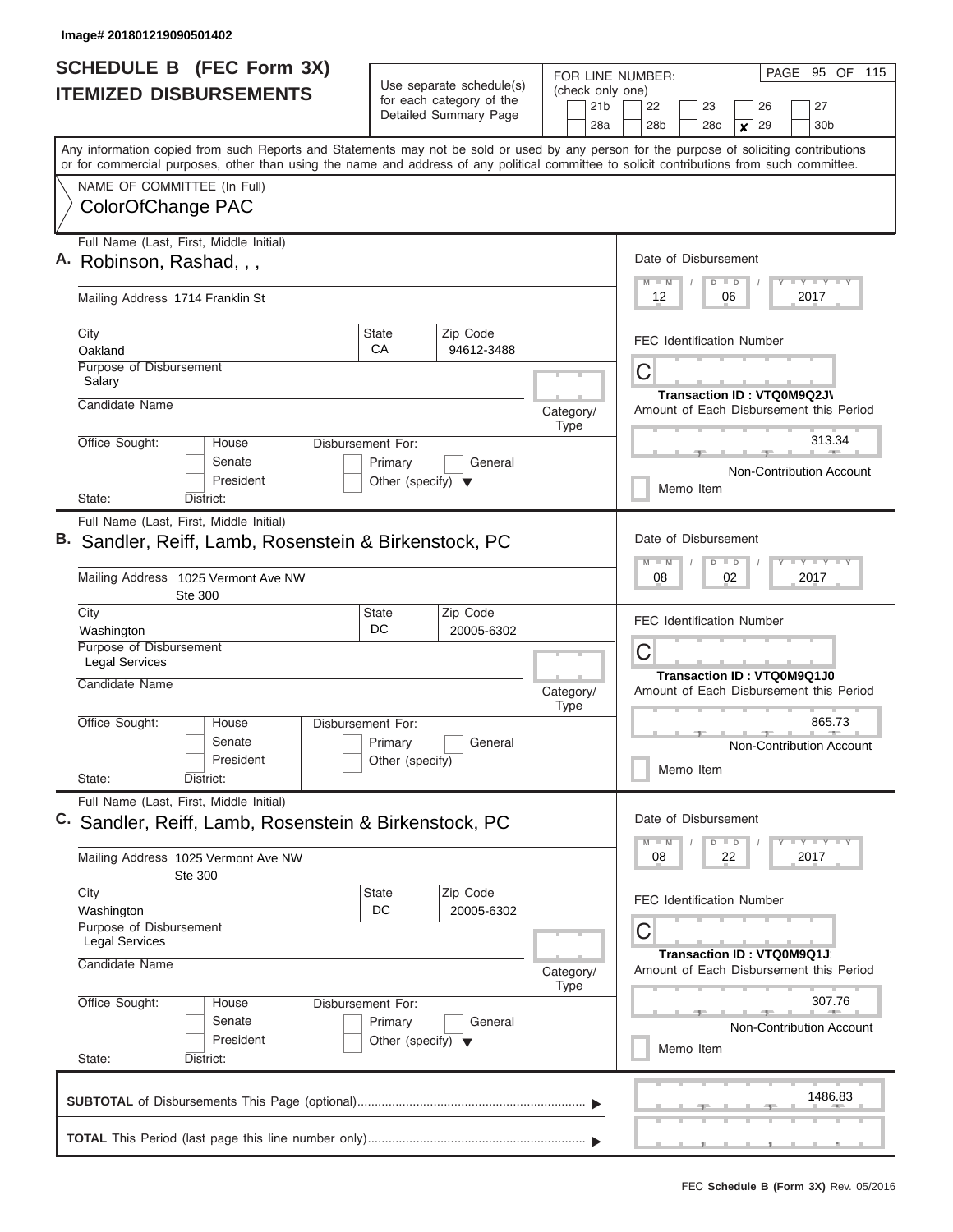| <b>SCHEDULE B</b> (FEC Form 3X)<br>Use separate schedule(s)<br><b>ITEMIZED DISBURSEMENTS</b><br>for each category of the                                                                                                                                                                |                                                                                 |                        | PAGE 96 OF 115<br>FOR LINE NUMBER:<br>(check only one)                                                  |  |  |  |  |  |  |  |
|-----------------------------------------------------------------------------------------------------------------------------------------------------------------------------------------------------------------------------------------------------------------------------------------|---------------------------------------------------------------------------------|------------------------|---------------------------------------------------------------------------------------------------------|--|--|--|--|--|--|--|
|                                                                                                                                                                                                                                                                                         | Detailed Summary Page                                                           | 21 <sub>b</sub><br>28a | 22<br>27<br>23<br>26<br>28 <sub>b</sub><br>28 <sub>c</sub><br>29<br>30 <sub>b</sub><br>$\boldsymbol{x}$ |  |  |  |  |  |  |  |
| Any information copied from such Reports and Statements may not be sold or used by any person for the purpose of soliciting contributions<br>or for commercial purposes, other than using the name and address of any political committee to solicit contributions from such committee. |                                                                                 |                        |                                                                                                         |  |  |  |  |  |  |  |
| NAME OF COMMITTEE (In Full)<br>ColorOfChange PAC                                                                                                                                                                                                                                        |                                                                                 |                        |                                                                                                         |  |  |  |  |  |  |  |
| Full Name (Last, First, Middle Initial)<br>Sandler, Reiff, Lamb, Rosenstein & Birkenstock, PC                                                                                                                                                                                           |                                                                                 |                        | Date of Disbursement<br><b>LY LY LY</b><br>$M$ $M$<br>$D$ $D$                                           |  |  |  |  |  |  |  |
| Mailing Address 1025 Vermont Ave NW<br><b>Ste 300</b>                                                                                                                                                                                                                                   |                                                                                 |                        | 10<br>26<br>2017                                                                                        |  |  |  |  |  |  |  |
| City<br>Washington                                                                                                                                                                                                                                                                      | Zip Code<br><b>State</b><br>DC<br>20005-6302                                    |                        | <b>FEC Identification Number</b>                                                                        |  |  |  |  |  |  |  |
| Purpose of Disbursement<br><b>Legal Services</b><br>Candidate Name                                                                                                                                                                                                                      |                                                                                 | Category/              | С<br>Transaction ID: VTQ0M9Q1J2<br>Amount of Each Disbursement this Period                              |  |  |  |  |  |  |  |
| Office Sought:<br>House<br>Senate<br>President<br>District:<br>State:                                                                                                                                                                                                                   | Disbursement For:<br>Primary<br>General<br>Other (specify) $\blacktriangledown$ | <b>Type</b>            | 522.50<br>Non-Contribution Account<br>Memo Item                                                         |  |  |  |  |  |  |  |
| Full Name (Last, First, Middle Initial)<br>Sandler, Reiff, Lamb, Rosenstein & Birkenstock, PC<br>Mailing Address 1025 Vermont Ave NW                                                                                                                                                    |                                                                                 |                        | Date of Disbursement<br>$T - Y$ $T - Y$ $T - Y$<br>$M - M$<br>$D$ $D$<br>12<br>13<br>2017               |  |  |  |  |  |  |  |
| Ste 300<br>City<br>Washington<br>Purpose of Disbursement                                                                                                                                                                                                                                | Zip Code<br><b>State</b><br>DC<br>20005-6302                                    |                        | <b>FEC Identification Number</b>                                                                        |  |  |  |  |  |  |  |
| <b>Legal Services</b><br>Candidate Name                                                                                                                                                                                                                                                 |                                                                                 | Category/              | С<br><b>Transaction ID: VTQ0M9Q1J3</b><br>Amount of Each Disbursement this Period                       |  |  |  |  |  |  |  |
| Office Sought:<br>House<br>Senate<br>President<br>State:<br>District:                                                                                                                                                                                                                   | Disbursement For:<br>Primary<br>General<br>Other (specify)                      | <b>Type</b>            | 9570.00<br><b>Non-Contribution Account</b><br>Memo Item                                                 |  |  |  |  |  |  |  |
| Full Name (Last, First, Middle Initial)<br>C. Saniie, Matthew, , ,                                                                                                                                                                                                                      |                                                                                 |                        | Date of Disbursement<br>$T - Y$ $T - Y$<br>$M - M$<br>$D$ $D$                                           |  |  |  |  |  |  |  |
| Mailing Address 1400 Irving St NW<br>Apt 616                                                                                                                                                                                                                                            |                                                                                 |                        | 07<br>19<br>2017                                                                                        |  |  |  |  |  |  |  |
| City<br>Washington<br>Purpose of Disbursement<br>Data Services                                                                                                                                                                                                                          | Zip Code<br>State<br>DC<br>20010-2879                                           |                        | FEC Identification Number<br>С<br>Transaction ID: VTQ0M9Q1K                                             |  |  |  |  |  |  |  |
| Candidate Name                                                                                                                                                                                                                                                                          |                                                                                 | Category/<br>Type      | Amount of Each Disbursement this Period                                                                 |  |  |  |  |  |  |  |
| Office Sought:<br>House<br>Senate<br>President<br>State:<br>District:                                                                                                                                                                                                                   | Disbursement For:<br>Primary<br>General<br>Other (specify) $\blacktriangledown$ |                        | 9500.00<br>Non-Contribution Account<br>Memo Item                                                        |  |  |  |  |  |  |  |
|                                                                                                                                                                                                                                                                                         |                                                                                 |                        | 19592.50                                                                                                |  |  |  |  |  |  |  |
|                                                                                                                                                                                                                                                                                         |                                                                                 |                        |                                                                                                         |  |  |  |  |  |  |  |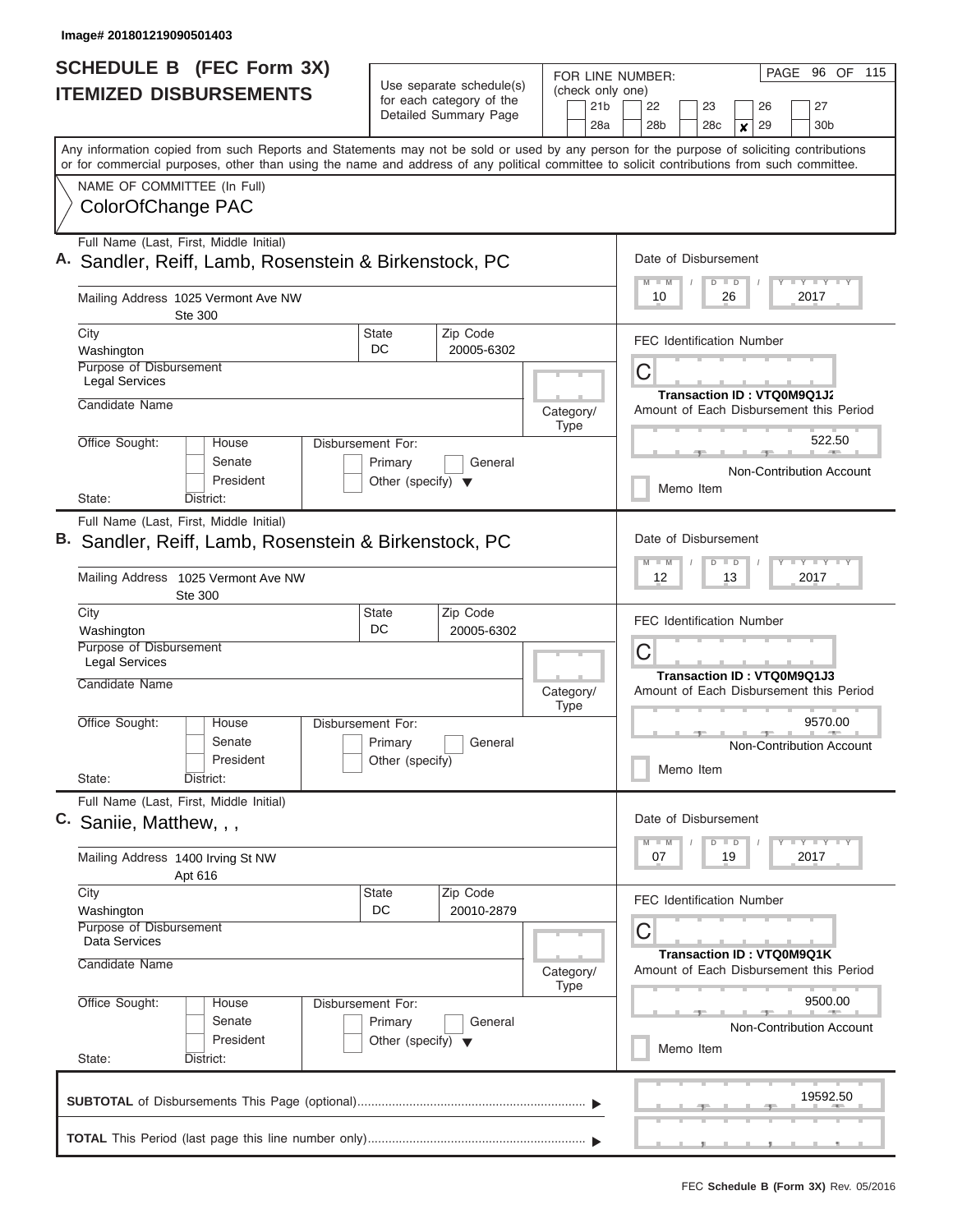| <b>SCHEDULE B (FEC Form 3X)</b>                                                                                                                                                                                                                                                         |                                                                      |                                                                               | FOR LINE NUMBER:                           | PAGE 97 OF 115                                                                                                 |
|-----------------------------------------------------------------------------------------------------------------------------------------------------------------------------------------------------------------------------------------------------------------------------------------|----------------------------------------------------------------------|-------------------------------------------------------------------------------|--------------------------------------------|----------------------------------------------------------------------------------------------------------------|
| <b>ITEMIZED DISBURSEMENTS</b>                                                                                                                                                                                                                                                           |                                                                      | Use separate schedule(s)<br>for each category of the<br>Detailed Summary Page | (check only one)<br>21 <sub>b</sub><br>28a | 27<br>22<br>23<br>26<br>28 <sub>b</sub><br>28c<br>29<br>30 <sub>b</sub><br>$\boldsymbol{x}$                    |
| Any information copied from such Reports and Statements may not be sold or used by any person for the purpose of soliciting contributions<br>or for commercial purposes, other than using the name and address of any political committee to solicit contributions from such committee. |                                                                      |                                                                               |                                            |                                                                                                                |
| NAME OF COMMITTEE (In Full)<br>ColorOfChange PAC                                                                                                                                                                                                                                        |                                                                      |                                                                               |                                            |                                                                                                                |
| Full Name (Last, First, Middle Initial)<br>Savadogo, Ismael, , ,                                                                                                                                                                                                                        |                                                                      |                                                                               |                                            | Date of Disbursement<br>Y LY LY LY<br>$M$ $M$<br>$D$ $D$                                                       |
| Mailing Address 1714 Franklin St<br>Ste 100-136                                                                                                                                                                                                                                         |                                                                      |                                                                               |                                            | 08<br>2017<br>16                                                                                               |
| City<br>Oakland                                                                                                                                                                                                                                                                         | <b>State</b><br>СA                                                   | Zip Code<br>94612-3488                                                        |                                            | <b>FEC Identification Number</b>                                                                               |
| Purpose of Disbursement<br>Salary                                                                                                                                                                                                                                                       |                                                                      |                                                                               |                                            | C<br>Transaction ID: VTQ0M9Q2J)                                                                                |
| Candidate Name                                                                                                                                                                                                                                                                          |                                                                      |                                                                               | Category/<br><b>Type</b>                   | Amount of Each Disbursement this Period                                                                        |
| Office Sought:<br>House<br>Senate<br>President                                                                                                                                                                                                                                          | Disbursement For:<br>Primary<br>Other (specify) $\blacktriangledown$ | General                                                                       |                                            | 402.58<br>Non-Contribution Account                                                                             |
| State:<br>District:                                                                                                                                                                                                                                                                     |                                                                      |                                                                               |                                            | Memo Item                                                                                                      |
| Full Name (Last, First, Middle Initial)<br>Savadogo, Ismael, , ,                                                                                                                                                                                                                        |                                                                      | Date of Disbursement<br>Y FY FY FY<br>$M - M$<br>$D$ $D$                      |                                            |                                                                                                                |
| Mailing Address 1714 Franklin St<br>Ste 100-136                                                                                                                                                                                                                                         |                                                                      |                                                                               |                                            | 09<br>2017<br>15                                                                                               |
| City<br>Oakland                                                                                                                                                                                                                                                                         | State<br>СA                                                          | Zip Code<br>94612-3488                                                        |                                            | <b>FEC Identification Number</b>                                                                               |
| Purpose of Disbursement<br>Salary<br>Candidate Name                                                                                                                                                                                                                                     |                                                                      |                                                                               | Category/                                  | C<br><b>Transaction ID: VTQ0M9Q2JY</b><br>Amount of Each Disbursement this Period                              |
| Office Sought:<br>House<br>Senate<br>President<br>State:<br>District:                                                                                                                                                                                                                   | Disbursement For:<br>Primary<br>Other (specify)                      | General                                                                       | <b>Type</b>                                | 161.03<br>Non-Contribution Account<br>Memo Item                                                                |
| Full Name (Last, First, Middle Initial)<br>C. Savadogo, Ismael, , ,                                                                                                                                                                                                                     |                                                                      |                                                                               |                                            | Date of Disbursement                                                                                           |
| Mailing Address 1714 Franklin St<br>Ste 100-136                                                                                                                                                                                                                                         |                                                                      |                                                                               |                                            | Y TY TY TY<br>$M - M$<br>$D$ $D$<br>10<br>2017<br>04                                                           |
| City<br>Oakland<br>Purpose of Disbursement<br>Salary<br>Candidate Name                                                                                                                                                                                                                  | <b>State</b><br>CA                                                   | Zip Code<br>94612-3488                                                        | Category/                                  | <b>FEC Identification Number</b><br>C<br>Transaction ID: VTQ0M9Q2J.<br>Amount of Each Disbursement this Period |
| Office Sought:<br>House<br>Senate                                                                                                                                                                                                                                                       | Disbursement For:<br>Primary                                         | General                                                                       | Type                                       | 161.03<br>Non-Contribution Account                                                                             |
| President<br>State:<br>District:                                                                                                                                                                                                                                                        | Other (specify) $\blacktriangledown$                                 |                                                                               |                                            | Memo Item                                                                                                      |
|                                                                                                                                                                                                                                                                                         |                                                                      |                                                                               |                                            | 724.64                                                                                                         |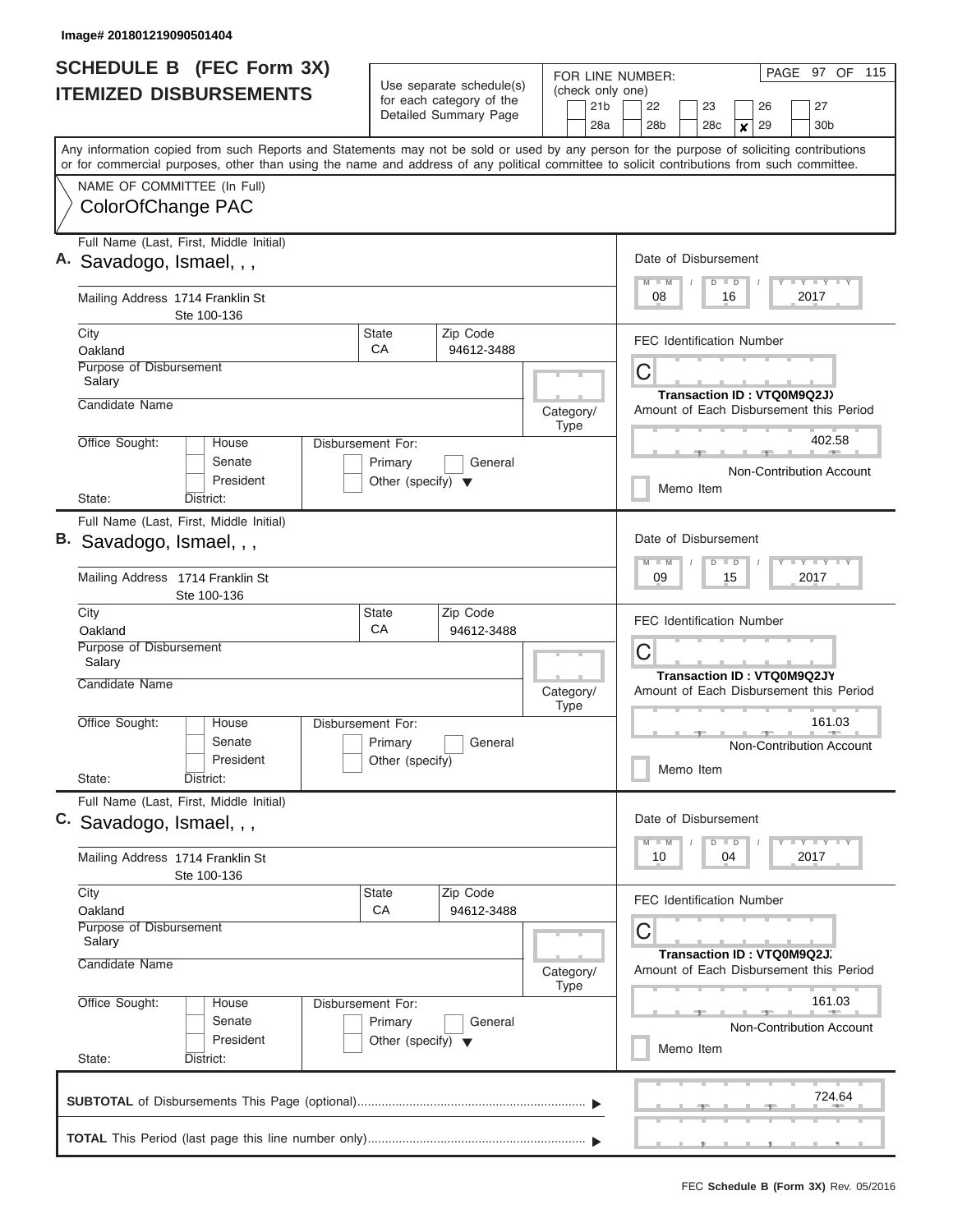| <b>SCHEDULE B</b> (FEC Form 3X)<br><b>ITEMIZED DISBURSEMENTS</b>                                                                                                                                                                                                                        |                                      | Use separate schedule(s)<br>for each category of the<br>Detailed Summary Page | FOR LINE NUMBER:<br>(check only one)<br>21 <sub>b</sub> | 98 OF 115<br>PAGE<br>27<br>22<br>23<br>26                             |
|-----------------------------------------------------------------------------------------------------------------------------------------------------------------------------------------------------------------------------------------------------------------------------------------|--------------------------------------|-------------------------------------------------------------------------------|---------------------------------------------------------|-----------------------------------------------------------------------|
|                                                                                                                                                                                                                                                                                         |                                      |                                                                               | 28a                                                     | 30 <sub>b</sub><br>28 <sub>b</sub><br>28c<br>29<br>$\boldsymbol{x}$   |
| Any information copied from such Reports and Statements may not be sold or used by any person for the purpose of soliciting contributions<br>or for commercial purposes, other than using the name and address of any political committee to solicit contributions from such committee. |                                      |                                                                               |                                                         |                                                                       |
| NAME OF COMMITTEE (In Full)                                                                                                                                                                                                                                                             |                                      |                                                                               |                                                         |                                                                       |
| ColorOfChange PAC                                                                                                                                                                                                                                                                       |                                      |                                                                               |                                                         |                                                                       |
| Full Name (Last, First, Middle Initial)                                                                                                                                                                                                                                                 |                                      |                                                                               |                                                         |                                                                       |
| Savadogo, Ismael, , ,                                                                                                                                                                                                                                                                   |                                      |                                                                               |                                                         | Date of Disbursement<br>Y LY LY LY<br>$M$ $M$<br>$D$ $D$              |
| Mailing Address 1714 Franklin St<br>Ste 100-136                                                                                                                                                                                                                                         |                                      |                                                                               |                                                         | 12<br>2017<br>06                                                      |
| City                                                                                                                                                                                                                                                                                    | <b>State</b>                         | Zip Code                                                                      |                                                         | <b>FEC Identification Number</b>                                      |
| Oakland<br>Purpose of Disbursement                                                                                                                                                                                                                                                      | CA                                   | 94612-3488                                                                    |                                                         |                                                                       |
| Salary                                                                                                                                                                                                                                                                                  |                                      |                                                                               |                                                         | C                                                                     |
| Candidate Name                                                                                                                                                                                                                                                                          |                                      |                                                                               | Category/                                               | Transaction ID: VTQ0M9Q2KI<br>Amount of Each Disbursement this Period |
|                                                                                                                                                                                                                                                                                         |                                      |                                                                               | <b>Type</b>                                             |                                                                       |
| Office Sought:<br>House<br>Senate                                                                                                                                                                                                                                                       | Disbursement For:<br>Primary         | General                                                                       |                                                         | 724.65                                                                |
| President                                                                                                                                                                                                                                                                               | Other (specify) $\blacktriangledown$ |                                                                               |                                                         | Non-Contribution Account                                              |
| State:<br>District:                                                                                                                                                                                                                                                                     |                                      |                                                                               |                                                         | Memo Item                                                             |
| Full Name (Last, First, Middle Initial)                                                                                                                                                                                                                                                 |                                      |                                                                               |                                                         |                                                                       |
| В.<br>Savadogo, Ismael, , ,                                                                                                                                                                                                                                                             |                                      |                                                                               |                                                         | Date of Disbursement                                                  |
| Mailing Address 1714 Franklin St<br>Ste 100-136                                                                                                                                                                                                                                         |                                      |                                                                               |                                                         | Y FY FY FY<br>$M - M$<br>$D$ $D$<br>06<br>2017<br>12                  |
| City                                                                                                                                                                                                                                                                                    | State                                | Zip Code                                                                      |                                                         | <b>FEC Identification Number</b>                                      |
| Oakland                                                                                                                                                                                                                                                                                 | CA                                   | 94612-3488                                                                    |                                                         |                                                                       |
| Purpose of Disbursement<br>Salary                                                                                                                                                                                                                                                       |                                      |                                                                               |                                                         | C                                                                     |
| Candidate Name                                                                                                                                                                                                                                                                          |                                      |                                                                               | Category/<br><b>Type</b>                                | Transaction ID: VTQ0M9Q2K1<br>Amount of Each Disbursement this Period |
| Office Sought:<br>House                                                                                                                                                                                                                                                                 | Disbursement For:                    |                                                                               |                                                         | 483.10                                                                |
| Senate                                                                                                                                                                                                                                                                                  | Primary                              | General                                                                       |                                                         | Non-Contribution Account                                              |
| President<br>State:<br>District:                                                                                                                                                                                                                                                        | Other (specify)                      |                                                                               |                                                         | Memo Item                                                             |
| Full Name (Last, First, Middle Initial)                                                                                                                                                                                                                                                 |                                      |                                                                               |                                                         |                                                                       |
| C. Savadogo, Ismael, , ,                                                                                                                                                                                                                                                                |                                      |                                                                               |                                                         | Date of Disbursement<br>$Y$ $Y$ $Y$ $Y$ $Y$<br>$M - M$<br>$D$ $D$     |
| Mailing Address 1714 Franklin St<br>Ste 100-136                                                                                                                                                                                                                                         |                                      |                                                                               |                                                         | 2017<br>12<br>21                                                      |
| City                                                                                                                                                                                                                                                                                    | State                                | Zip Code                                                                      |                                                         | <b>FEC Identification Number</b>                                      |
| Oakland<br>Purpose of Disbursement<br>Salary                                                                                                                                                                                                                                            | <b>CA</b>                            | 94612-3488                                                                    |                                                         | С                                                                     |
| Candidate Name                                                                                                                                                                                                                                                                          |                                      |                                                                               | Category/<br><b>Type</b>                                | Transaction ID: VTQ0M9Q2K<br>Amount of Each Disbursement this Period  |
| Office Sought:<br>House                                                                                                                                                                                                                                                                 | Disbursement For:                    |                                                                               |                                                         | 724.65                                                                |
| Senate                                                                                                                                                                                                                                                                                  | Primary                              | General                                                                       |                                                         | Non-Contribution Account                                              |
| President                                                                                                                                                                                                                                                                               | Other (specify) $\blacktriangledown$ |                                                                               |                                                         | Memo Item                                                             |
| State:<br>District:                                                                                                                                                                                                                                                                     |                                      |                                                                               |                                                         |                                                                       |
|                                                                                                                                                                                                                                                                                         |                                      |                                                                               |                                                         | 1932.40                                                               |
|                                                                                                                                                                                                                                                                                         |                                      |                                                                               |                                                         |                                                                       |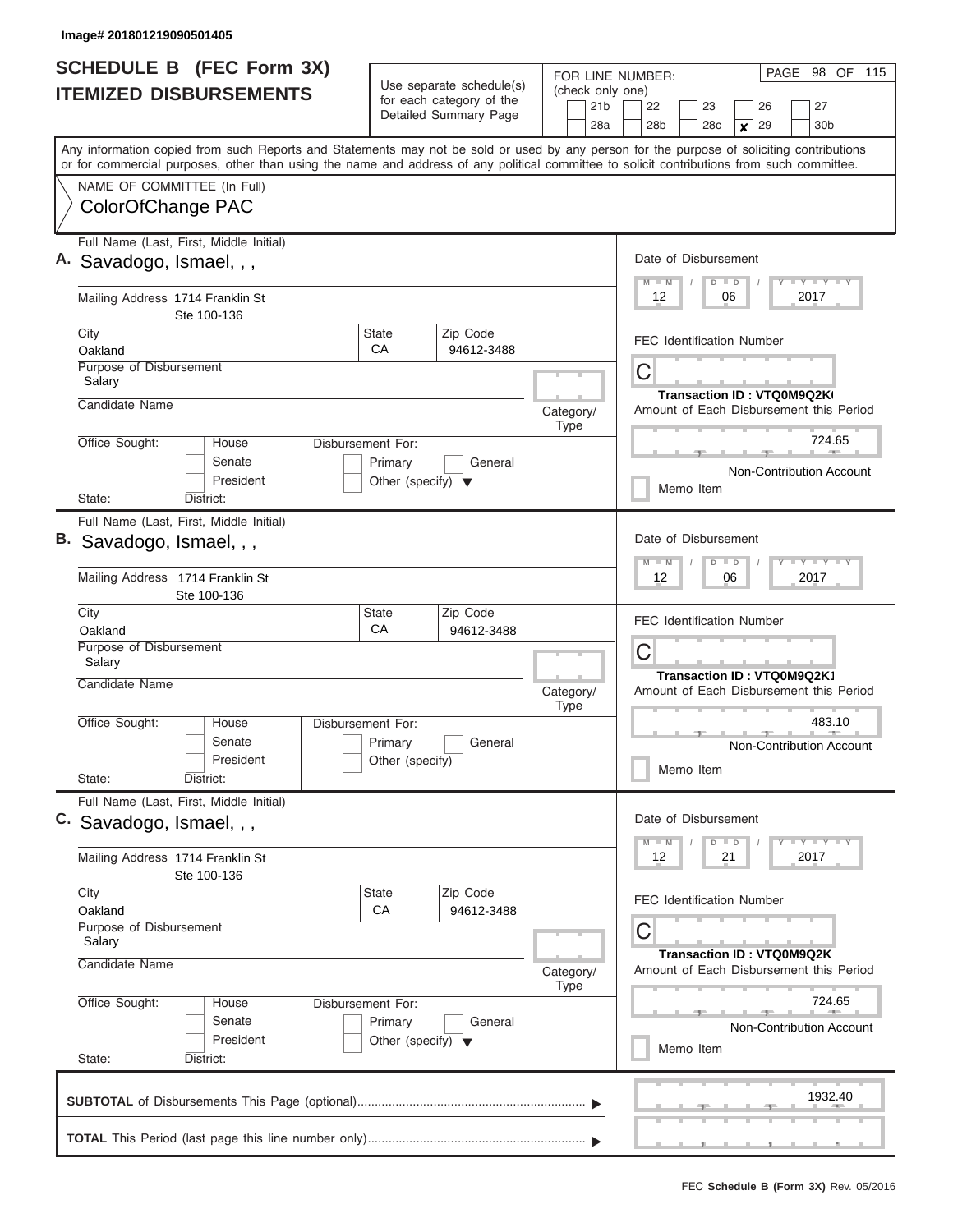|                               | <b>SCHEDULE B</b> (FEC Form 3X)                                                                                                                                                                                                                                                         | Use separate schedule(s)                                             |                          | PAGE 99 OF 115<br>FOR LINE NUMBER:<br>(check only one) |             |                 |   |               |                      |                 |               |                  |                                   |      |                                           |                                         |
|-------------------------------|-----------------------------------------------------------------------------------------------------------------------------------------------------------------------------------------------------------------------------------------------------------------------------------------|----------------------------------------------------------------------|--------------------------|--------------------------------------------------------|-------------|-----------------|---|---------------|----------------------|-----------------|---------------|------------------|-----------------------------------|------|-------------------------------------------|-----------------------------------------|
| <b>ITEMIZED DISBURSEMENTS</b> |                                                                                                                                                                                                                                                                                         |                                                                      | for each category of the |                                                        |             | 21 <sub>b</sub> |   | 22            |                      | 23              |               |                  | 26                                |      | 27                                        |                                         |
|                               |                                                                                                                                                                                                                                                                                         | Detailed Summary Page                                                |                          |                                                        |             | 28a             |   | 28b           |                      | 28 <sub>c</sub> |               | $\boldsymbol{x}$ | 29                                |      | 30b                                       |                                         |
|                               | Any information copied from such Reports and Statements may not be sold or used by any person for the purpose of soliciting contributions<br>or for commercial purposes, other than using the name and address of any political committee to solicit contributions from such committee. |                                                                      |                          |                                                        |             |                 |   |               |                      |                 |               |                  |                                   |      |                                           |                                         |
|                               | NAME OF COMMITTEE (In Full)                                                                                                                                                                                                                                                             |                                                                      |                          |                                                        |             |                 |   |               |                      |                 |               |                  |                                   |      |                                           |                                         |
|                               | ColorOfChange PAC                                                                                                                                                                                                                                                                       |                                                                      |                          |                                                        |             |                 |   |               |                      |                 |               |                  |                                   |      |                                           |                                         |
|                               | Full Name (Last, First, Middle Initial)<br>A. Sojurn Strategies                                                                                                                                                                                                                         |                                                                      |                          |                                                        |             |                 |   |               | Date of Disbursement |                 |               |                  |                                   |      | Y I Y I Y I Y                             |                                         |
|                               | Mailing Address 1011 1st St SE                                                                                                                                                                                                                                                          |                                                                      |                          |                                                        |             |                 |   | $M$ $M$<br>10 |                      |                 | $D$ $D$<br>26 |                  |                                   | 2017 |                                           |                                         |
|                               | City<br>Washington                                                                                                                                                                                                                                                                      | <b>State</b><br>DC                                                   | Zip Code<br>20003-3392   |                                                        |             |                 |   |               |                      |                 |               |                  | <b>FEC Identification Number</b>  |      |                                           |                                         |
|                               | Purpose of Disbursement<br><b>Program Coordinator Services</b>                                                                                                                                                                                                                          |                                                                      |                          |                                                        |             |                 | С |               |                      |                 |               |                  |                                   |      |                                           |                                         |
|                               | Candidate Name                                                                                                                                                                                                                                                                          |                                                                      |                          | Category/                                              | <b>Type</b> |                 |   |               |                      |                 |               |                  | Transaction ID: VTQ0M9Q1J6        |      |                                           | Amount of Each Disbursement this Period |
|                               | Office Sought:<br>House                                                                                                                                                                                                                                                                 | Disbursement For:                                                    |                          |                                                        |             |                 |   |               |                      |                 |               |                  |                                   |      | 2042.67                                   |                                         |
|                               | Senate<br>President                                                                                                                                                                                                                                                                     | Primary<br>Other (specify) $\blacktriangledown$                      | General                  |                                                        |             |                 |   |               | Memo Item            |                 |               |                  |                                   |      | Non-Contribution Account                  |                                         |
|                               | District:<br>State:<br>Full Name (Last, First, Middle Initial)                                                                                                                                                                                                                          |                                                                      |                          |                                                        |             |                 |   |               |                      |                 |               |                  |                                   |      |                                           |                                         |
| В.                            | Stanton, Chad, , ,                                                                                                                                                                                                                                                                      |                                                                      |                          |                                                        |             |                 |   |               | Date of Disbursement |                 |               |                  |                                   |      |                                           |                                         |
|                               | Mailing Address 1662 K St NE<br>Apt 2                                                                                                                                                                                                                                                   |                                                                      |                          |                                                        |             |                 |   | $M - M$<br>07 |                      |                 | $D$ $D$<br>26 |                  |                                   | 2017 | <b>TEY TEY TEY</b>                        |                                         |
|                               | City<br>Washington                                                                                                                                                                                                                                                                      | <b>State</b><br>DC                                                   | Zip Code<br>20002-7616   |                                                        |             |                 |   |               |                      |                 |               |                  | <b>FEC Identification Number</b>  |      |                                           |                                         |
|                               | Purpose of Disbursement<br>Salary                                                                                                                                                                                                                                                       |                                                                      |                          |                                                        |             |                 | С |               |                      |                 |               |                  |                                   |      |                                           |                                         |
|                               | Candidate Name                                                                                                                                                                                                                                                                          |                                                                      |                          | Category/                                              | <b>Type</b> |                 |   |               |                      |                 |               |                  | <b>Transaction ID: VTQ0M9Q2HI</b> |      |                                           | Amount of Each Disbursement this Period |
|                               | Office Sought:<br>House<br>Senate<br>President                                                                                                                                                                                                                                          | Disbursement For:<br>Primary<br>Other (specify)                      | General                  |                                                        |             |                 |   |               |                      |                 |               |                  |                                   |      | 193.20<br><b>Non-Contribution Account</b> |                                         |
|                               | State:<br>District:                                                                                                                                                                                                                                                                     |                                                                      |                          |                                                        |             |                 |   |               | Memo Item            |                 |               |                  |                                   |      |                                           |                                         |
|                               | Full Name (Last, First, Middle Initial)<br>C. Stanton, Chad, , ,                                                                                                                                                                                                                        |                                                                      |                          |                                                        |             |                 |   |               | Date of Disbursement |                 |               |                  |                                   |      |                                           |                                         |
|                               | Mailing Address 1662 K St NE                                                                                                                                                                                                                                                            |                                                                      |                          |                                                        |             |                 |   | $M - M$<br>08 |                      |                 | $D$ $D$<br>30 |                  |                                   | 2017 | $T - Y$ $T - Y$ $T - Y$                   |                                         |
|                               | Apt 2<br>City<br>Washington                                                                                                                                                                                                                                                             | <b>State</b><br>DC                                                   | Zip Code<br>20002-7616   |                                                        |             |                 |   |               |                      |                 |               |                  | <b>FEC Identification Number</b>  |      |                                           |                                         |
|                               | Purpose of Disbursement<br>Salary                                                                                                                                                                                                                                                       |                                                                      |                          |                                                        |             |                 | С |               |                      |                 |               |                  |                                   |      |                                           |                                         |
|                               | Candidate Name                                                                                                                                                                                                                                                                          |                                                                      |                          | Category/                                              | Type        |                 |   |               |                      |                 |               |                  | Transaction ID: VTQ0M9Q2H         |      |                                           | Amount of Each Disbursement this Period |
|                               | Office Sought:<br>House<br>Senate<br>President                                                                                                                                                                                                                                          | Disbursement For:<br>Primary<br>Other (specify) $\blacktriangledown$ | General                  |                                                        |             |                 |   |               | Memo Item            |                 |               |                  |                                   |      | 27.60                                     | <b>Non-Contribution Account</b>         |
|                               | State:<br>District:                                                                                                                                                                                                                                                                     |                                                                      |                          |                                                        |             |                 |   |               |                      |                 |               |                  |                                   |      | 2263.47                                   |                                         |
|                               |                                                                                                                                                                                                                                                                                         |                                                                      |                          |                                                        |             |                 |   |               |                      |                 |               |                  |                                   |      |                                           |                                         |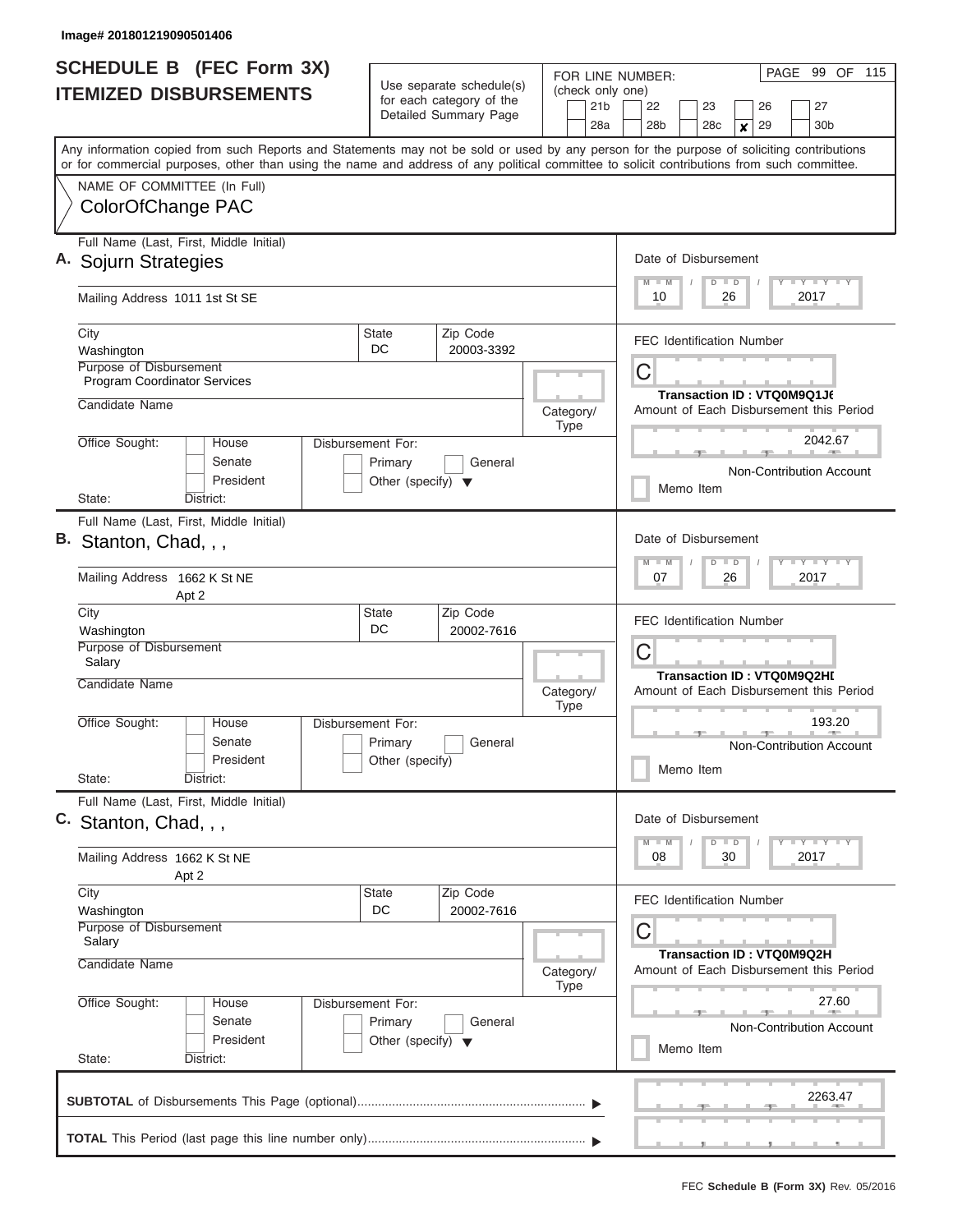| <b>SCHEDULE B</b> (FEC Form 3X)                                                                                                                                                                                                                                                         |                                                                      |                                                                               | FOR LINE NUMBER:                           | PAGE 100 OF 115                                                                           |
|-----------------------------------------------------------------------------------------------------------------------------------------------------------------------------------------------------------------------------------------------------------------------------------------|----------------------------------------------------------------------|-------------------------------------------------------------------------------|--------------------------------------------|-------------------------------------------------------------------------------------------|
| <b>ITEMIZED DISBURSEMENTS</b>                                                                                                                                                                                                                                                           |                                                                      | Use separate schedule(s)<br>for each category of the<br>Detailed Summary Page | (check only one)<br>21 <sub>b</sub><br>28a | 22<br>27<br>23<br>26<br>28 <sub>b</sub><br>29<br>30 <sub>b</sub><br>28c<br>$\pmb{\times}$ |
| Any information copied from such Reports and Statements may not be sold or used by any person for the purpose of soliciting contributions<br>or for commercial purposes, other than using the name and address of any political committee to solicit contributions from such committee. |                                                                      |                                                                               |                                            |                                                                                           |
| NAME OF COMMITTEE (In Full)<br>ColorOfChange PAC                                                                                                                                                                                                                                        |                                                                      |                                                                               |                                            |                                                                                           |
| Full Name (Last, First, Middle Initial)<br>A. Talbert, Shannon, , ,                                                                                                                                                                                                                     |                                                                      |                                                                               |                                            | Date of Disbursement<br>Y I Y I Y I Y<br>$D$ $D$<br>$M$ $M$                               |
| Mailing Address 3422 Hidden River View Rd                                                                                                                                                                                                                                               |                                                                      |                                                                               |                                            | 2017<br>07<br>26                                                                          |
| City<br>Annapolis                                                                                                                                                                                                                                                                       | State<br><b>MD</b>                                                   | Zip Code<br>21403-5020                                                        |                                            | <b>FEC Identification Number</b>                                                          |
| Purpose of Disbursement<br>Salary                                                                                                                                                                                                                                                       |                                                                      |                                                                               |                                            | C<br><b>Transaction ID: VTQ0M9Q2HI</b>                                                    |
| Candidate Name                                                                                                                                                                                                                                                                          |                                                                      |                                                                               | Category/<br><b>Type</b>                   | Amount of Each Disbursement this Period                                                   |
| Office Sought:<br>House<br>Senate<br>President                                                                                                                                                                                                                                          | Disbursement For:<br>Primary<br>Other (specify) $\blacktriangledown$ | General                                                                       |                                            | 180.25<br>11. PER 11.<br>Non-Contribution Account<br>Memo Item                            |
| State:<br>District:<br>Full Name (Last, First, Middle Initial)<br>B. Talbert, Shannon, , ,<br>Mailing Address 3422 Hidden River View Rd                                                                                                                                                 |                                                                      |                                                                               |                                            | Date of Disbursement<br>Y FY FY FY<br>$M - M$<br>$D$ $D$<br>07<br>31<br>2017              |
| City<br>Annapolis<br>Purpose of Disbursement                                                                                                                                                                                                                                            | State<br><b>MD</b>                                                   | Zip Code<br>21403-5020                                                        |                                            | <b>FEC Identification Number</b>                                                          |
| Salary<br>Candidate Name                                                                                                                                                                                                                                                                |                                                                      |                                                                               | Category/<br><b>Type</b>                   | C<br><b>Transaction ID: VTQ0M9Q2HI</b><br>Amount of Each Disbursement this Period         |
| Office Sought:<br>House<br>Senate<br>President<br>State:<br>District:                                                                                                                                                                                                                   | Disbursement For:<br>Primary<br>Other (specify)                      | General                                                                       |                                            | 126.18<br>$1 - 40$<br>Non-Contribution Account<br>Memo Item                               |
| Full Name (Last, First, Middle Initial)<br>C. Talbert, Shannon,                                                                                                                                                                                                                         |                                                                      |                                                                               |                                            | Date of Disbursement<br>$Y$ $Y$ $Y$ $Y$ $Y$<br>$M - M$<br>$D$ $D$                         |
| Mailing Address 3422 Hidden River View Rd                                                                                                                                                                                                                                               |                                                                      |                                                                               |                                            | 08<br>2017<br>16                                                                          |
| City<br>Annapolis<br>Purpose of Disbursement<br>Salary                                                                                                                                                                                                                                  | State<br>MD                                                          | Zip Code<br>21403-5020                                                        |                                            | <b>FEC Identification Number</b><br>C                                                     |
| Candidate Name                                                                                                                                                                                                                                                                          |                                                                      |                                                                               | Category/<br><b>Type</b>                   | <b>Transaction ID: VTQ0M9Q2H</b><br>Amount of Each Disbursement this Period               |
| Office Sought:<br>House<br>Senate<br>President<br>State:<br>District:                                                                                                                                                                                                                   | Disbursement For:<br>Primary<br>Other (specify) $\blacktriangledown$ | General                                                                       |                                            | 144.20<br>Non-Contribution Account<br>Memo Item                                           |
|                                                                                                                                                                                                                                                                                         |                                                                      |                                                                               |                                            | 450.63                                                                                    |
|                                                                                                                                                                                                                                                                                         |                                                                      |                                                                               |                                            |                                                                                           |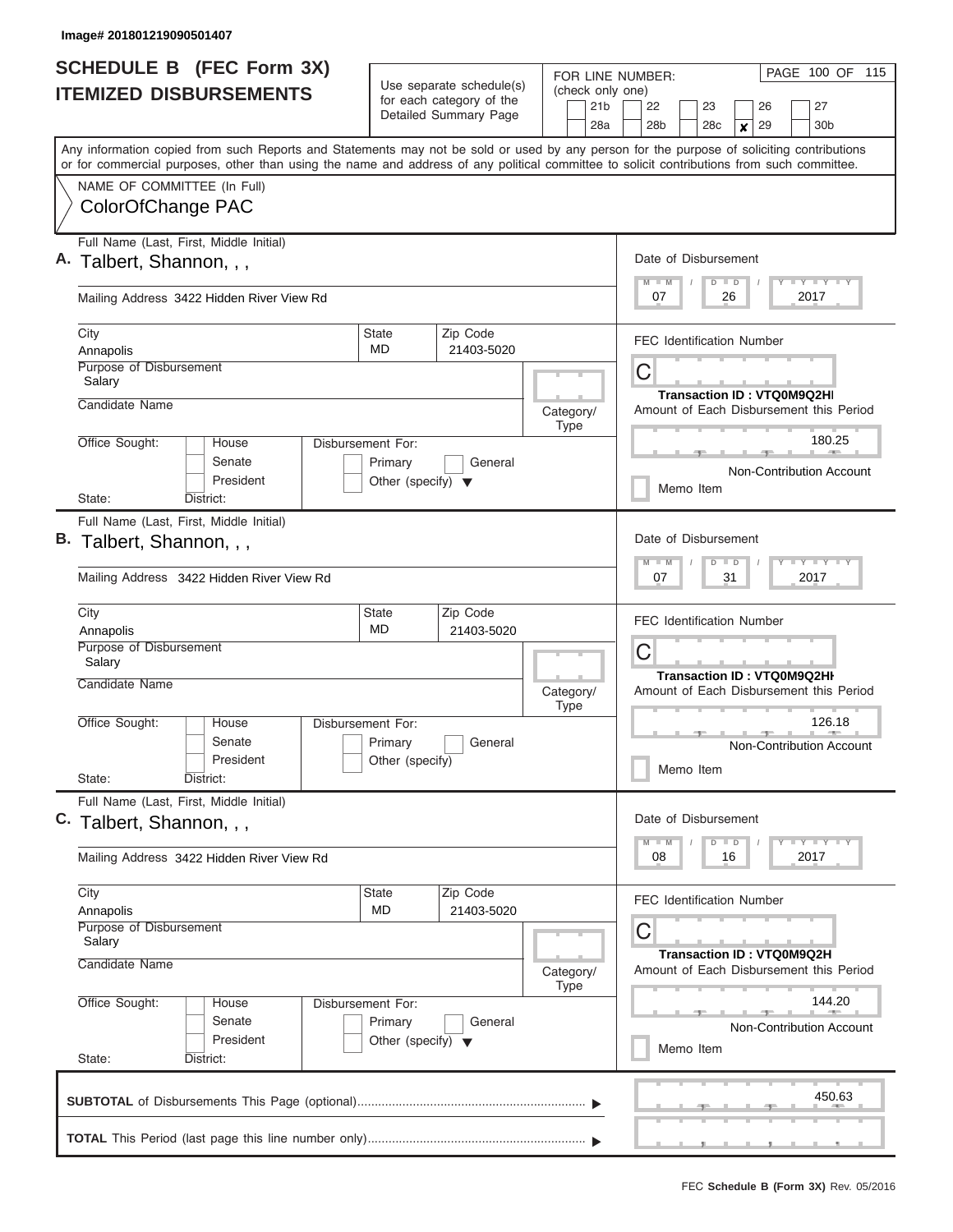| <b>SCHEDULE B (FEC Form 3X)</b><br><b>ITEMIZED DISBURSEMENTS</b>                                                                                                                                                                                                                        | Use separate schedule(s)<br>for each category of the                 |                        | FOR LINE NUMBER:<br>(check only one)<br>21 <sub>b</sub> | PAGE 101 OF 115<br>22<br>27<br>23<br>26                                               |
|-----------------------------------------------------------------------------------------------------------------------------------------------------------------------------------------------------------------------------------------------------------------------------------------|----------------------------------------------------------------------|------------------------|---------------------------------------------------------|---------------------------------------------------------------------------------------|
|                                                                                                                                                                                                                                                                                         |                                                                      | Detailed Summary Page  | 28a                                                     | 28b<br>30b<br>28 <sub>c</sub><br>29<br>×                                              |
| Any information copied from such Reports and Statements may not be sold or used by any person for the purpose of soliciting contributions<br>or for commercial purposes, other than using the name and address of any political committee to solicit contributions from such committee. |                                                                      |                        |                                                         |                                                                                       |
| NAME OF COMMITTEE (In Full)<br>ColorOfChange PAC                                                                                                                                                                                                                                        |                                                                      |                        |                                                         |                                                                                       |
| Full Name (Last, First, Middle Initial)<br>A. Talbert, Shannon, , ,                                                                                                                                                                                                                     |                                                                      |                        |                                                         | Date of Disbursement<br>$T$ $T$ $T$ $T$ $T$ $T$ $T$ $T$ $T$ $T$<br>$M$ $M$<br>$D$ $D$ |
| Mailing Address 3422 Hidden River View Rd                                                                                                                                                                                                                                               |                                                                      |                        |                                                         | 08<br>30<br>2017                                                                      |
| City<br>Annapolis<br>Purpose of Disbursement                                                                                                                                                                                                                                            | <b>State</b><br>MD.                                                  | Zip Code<br>21403-5020 |                                                         | <b>FEC Identification Number</b><br>С                                                 |
| Salary<br>Candidate Name                                                                                                                                                                                                                                                                |                                                                      |                        | Category/<br><b>Type</b>                                | <b>Transaction ID: VTQ0M9Q2HI</b><br>Amount of Each Disbursement this Period          |
| Office Sought:<br>House<br>Senate<br>President                                                                                                                                                                                                                                          | Disbursement For:<br>Primary<br>Other (specify) $\blacktriangledown$ | General                |                                                         | 180.25<br>Non-Contribution Account<br>Memo Item                                       |
| District:<br>State:                                                                                                                                                                                                                                                                     |                                                                      |                        |                                                         |                                                                                       |
| Full Name (Last, First, Middle Initial)<br>B. Talbert, Shannon, , ,                                                                                                                                                                                                                     |                                                                      |                        |                                                         | Date of Disbursement<br>$T - Y$ $T - Y$ $T - Y$<br>$M - M$<br>$D$ $D$                 |
| Mailing Address 3422 Hidden River View Rd                                                                                                                                                                                                                                               |                                                                      |                        |                                                         | 09<br>15<br>2017                                                                      |
| City<br>Annapolis                                                                                                                                                                                                                                                                       | State<br><b>MD</b>                                                   | Zip Code<br>21403-5020 |                                                         | <b>FEC Identification Number</b>                                                      |
| Purpose of Disbursement<br>Salary                                                                                                                                                                                                                                                       |                                                                      |                        |                                                         | С<br>Transaction ID: VTQ0M9Q2HI                                                       |
| <b>Candidate Name</b>                                                                                                                                                                                                                                                                   |                                                                      |                        | Category/<br><b>Type</b>                                | Amount of Each Disbursement this Period                                               |
| Office Sought:<br>House<br>Senate<br>President<br>State:<br>District:                                                                                                                                                                                                                   | Disbursement For:<br>Primary<br>Other (specify)                      | General                |                                                         | 162.23<br>Non-Contribution Account<br>Memo Item                                       |
| Full Name (Last, First, Middle Initial)<br>C. Talbert, Shannon, , ,                                                                                                                                                                                                                     |                                                                      |                        |                                                         | Date of Disbursement                                                                  |
| Mailing Address 3422 Hidden River View Rd                                                                                                                                                                                                                                               |                                                                      |                        |                                                         | <b>LY LY LY</b><br>$M - M$<br>$D$ $D$<br>10<br>04<br>2017                             |
| City<br>Annapolis                                                                                                                                                                                                                                                                       | State<br><b>MD</b>                                                   | Zip Code<br>21403-5020 |                                                         | <b>FEC Identification Number</b>                                                      |
| Purpose of Disbursement<br>Salary                                                                                                                                                                                                                                                       |                                                                      |                        |                                                         | С<br>Transaction ID: VTQ0M9Q2H                                                        |
| Candidate Name                                                                                                                                                                                                                                                                          |                                                                      |                        | Category/<br><b>Type</b>                                | Amount of Each Disbursement this Period                                               |
| Office Sought:<br>House<br>Senate<br>President<br>State:<br>District:                                                                                                                                                                                                                   | Disbursement For:<br>Primary<br>Other (specify) $\blacktriangledown$ | General                |                                                         | 162.23<br>Non-Contribution Account<br>Memo Item                                       |
|                                                                                                                                                                                                                                                                                         |                                                                      |                        |                                                         | 504.71                                                                                |
|                                                                                                                                                                                                                                                                                         |                                                                      |                        |                                                         |                                                                                       |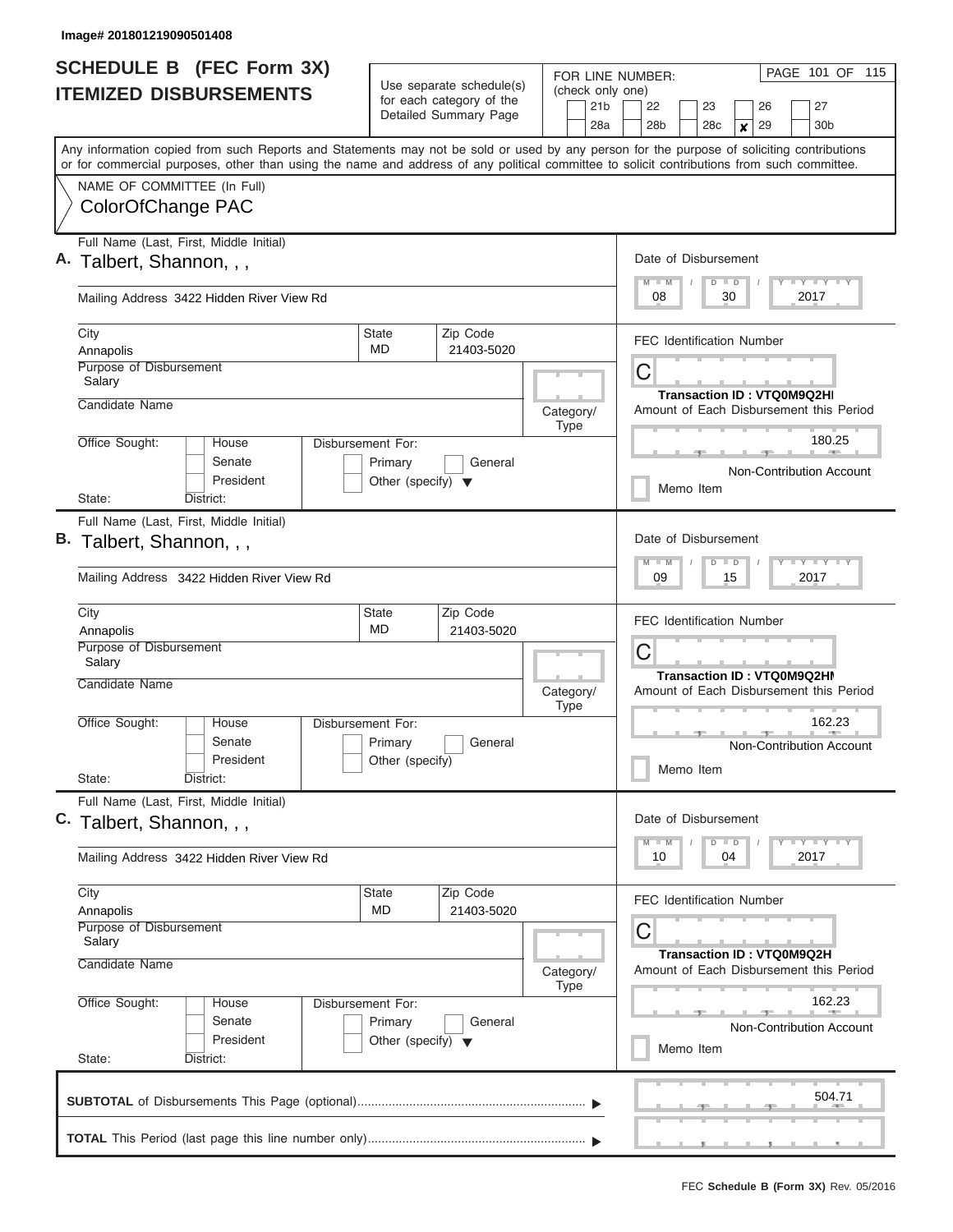| <b>SCHEDULE B (FEC Form 3X)</b><br><b>ITEMIZED DISBURSEMENTS</b>                                                                                                                                                                                                                        | Use separate schedule(s)<br>for each category of the                 |                        | FOR LINE NUMBER:<br>(check only one)<br>21 <sub>b</sub> | PAGE 102 OF 115<br>22<br>27<br>23<br>26                                                    |
|-----------------------------------------------------------------------------------------------------------------------------------------------------------------------------------------------------------------------------------------------------------------------------------------|----------------------------------------------------------------------|------------------------|---------------------------------------------------------|--------------------------------------------------------------------------------------------|
|                                                                                                                                                                                                                                                                                         |                                                                      | Detailed Summary Page  | 28a                                                     | 28b<br>30b<br>28 <sub>c</sub><br>29<br>×                                                   |
| Any information copied from such Reports and Statements may not be sold or used by any person for the purpose of soliciting contributions<br>or for commercial purposes, other than using the name and address of any political committee to solicit contributions from such committee. |                                                                      |                        |                                                         |                                                                                            |
| NAME OF COMMITTEE (In Full)<br>ColorOfChange PAC                                                                                                                                                                                                                                        |                                                                      |                        |                                                         |                                                                                            |
| Full Name (Last, First, Middle Initial)<br>A. Talbert, Shannon, , ,                                                                                                                                                                                                                     |                                                                      |                        |                                                         | Date of Disbursement<br>$T$ $T$ $T$ $T$ $T$ $T$ $T$ $T$ $T$ $T$<br>$M$ $M$<br>$D$ $D$<br>Y |
| Mailing Address 3422 Hidden River View Rd                                                                                                                                                                                                                                               |                                                                      |                        |                                                         | 10<br>13<br>2017                                                                           |
| City<br>Annapolis<br>Purpose of Disbursement                                                                                                                                                                                                                                            | <b>State</b><br>MD.                                                  | Zip Code<br>21403-5020 |                                                         | <b>FEC Identification Number</b><br>С                                                      |
| Salary<br>Candidate Name                                                                                                                                                                                                                                                                |                                                                      |                        | Category/<br><b>Type</b>                                | <b>Transaction ID: VTQ0M9Q2HI</b><br>Amount of Each Disbursement this Period               |
| Office Sought:<br>House<br>Senate<br>President                                                                                                                                                                                                                                          | Disbursement For:<br>Primary<br>Other (specify) $\blacktriangledown$ | General                |                                                         | 775.08<br>Non-Contribution Account<br>Memo Item                                            |
| District:<br>State:                                                                                                                                                                                                                                                                     |                                                                      |                        |                                                         |                                                                                            |
| Full Name (Last, First, Middle Initial)<br>B. Talbert, Shannon, , ,                                                                                                                                                                                                                     |                                                                      |                        |                                                         | Date of Disbursement<br>$T - Y$ $T - Y$ $T - Y$<br>$M - M$<br>$D$ $D$                      |
| Mailing Address 3422 Hidden River View Rd                                                                                                                                                                                                                                               |                                                                      |                        |                                                         | 11<br>02<br>2017                                                                           |
| City<br>Annapolis                                                                                                                                                                                                                                                                       | State<br><b>MD</b>                                                   | Zip Code<br>21403-5020 |                                                         | <b>FEC Identification Number</b>                                                           |
| Purpose of Disbursement<br><b>Travel Stipend</b>                                                                                                                                                                                                                                        |                                                                      |                        |                                                         | С<br>Transaction ID: VTQ0M9Q1K7                                                            |
| <b>Candidate Name</b>                                                                                                                                                                                                                                                                   |                                                                      |                        | Category/<br><b>Type</b>                                | Amount of Each Disbursement this Period                                                    |
| Office Sought:<br>House<br>Senate<br>President<br>State:<br>District:                                                                                                                                                                                                                   | Disbursement For:<br>Primary<br>Other (specify)                      | General                |                                                         | 285.00<br>Non-Contribution Account<br>Memo Item                                            |
| Full Name (Last, First, Middle Initial)<br>C. Talbert, Shannon, , ,                                                                                                                                                                                                                     |                                                                      |                        |                                                         | Date of Disbursement                                                                       |
| Mailing Address 3422 Hidden River View Rd                                                                                                                                                                                                                                               |                                                                      |                        |                                                         | <b>LY LY LY</b><br>$M$ $M$<br>$D$ $D$<br>11<br>08<br>2017                                  |
| City<br>Annapolis                                                                                                                                                                                                                                                                       | State<br>MD                                                          | Zip Code<br>21403-5020 |                                                         | <b>FEC Identification Number</b>                                                           |
| Purpose of Disbursement<br>Salary                                                                                                                                                                                                                                                       |                                                                      |                        |                                                         | С<br>Transaction ID: VTQ0M9Q2H                                                             |
| Candidate Name                                                                                                                                                                                                                                                                          |                                                                      |                        | Category/<br><b>Type</b>                                | Amount of Each Disbursement this Period<br>612.85                                          |
| Office Sought:<br>House<br>Senate<br>President<br>State:<br>District:                                                                                                                                                                                                                   | Disbursement For:<br>Primary<br>Other (specify) $\blacktriangledown$ | General                |                                                         | Non-Contribution Account<br>Memo Item                                                      |
|                                                                                                                                                                                                                                                                                         |                                                                      |                        |                                                         | 1672.93                                                                                    |
|                                                                                                                                                                                                                                                                                         |                                                                      |                        |                                                         |                                                                                            |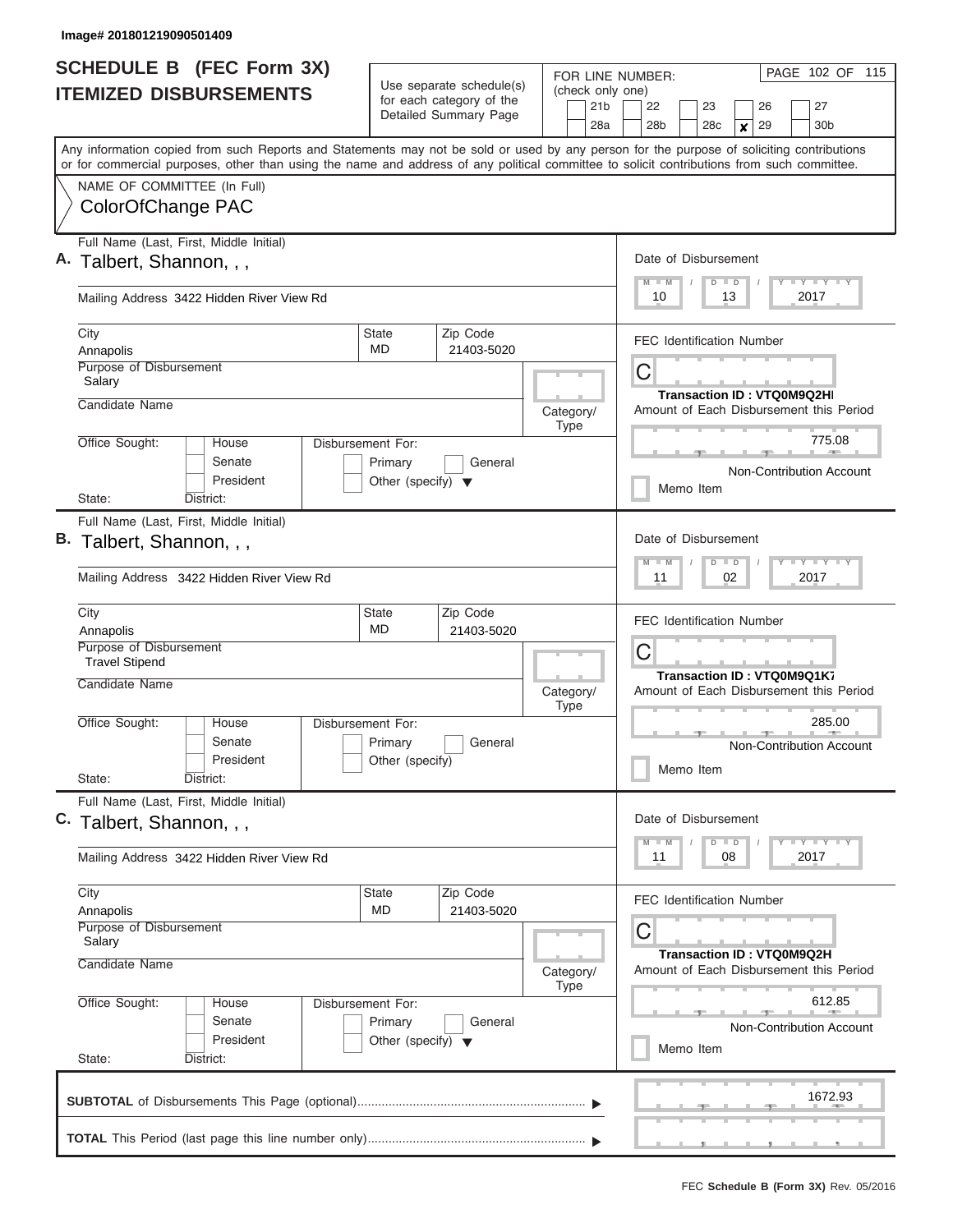ı

| <b>SCHEDULE B</b> (FEC Form 3X)                                                                                                                                                                                                                                                         |                                                                      |                                                                               | FOR LINE NUMBER:                           | PAGE 103 OF 115                                                                                               |
|-----------------------------------------------------------------------------------------------------------------------------------------------------------------------------------------------------------------------------------------------------------------------------------------|----------------------------------------------------------------------|-------------------------------------------------------------------------------|--------------------------------------------|---------------------------------------------------------------------------------------------------------------|
| <b>ITEMIZED DISBURSEMENTS</b>                                                                                                                                                                                                                                                           |                                                                      | Use separate schedule(s)<br>for each category of the<br>Detailed Summary Page | (check only one)<br>21 <sub>b</sub><br>28a | 27<br>22<br>23<br>26<br>28 <sub>b</sub><br>29<br>30 <sub>b</sub><br>28 <sub>c</sub><br>X                      |
| Any information copied from such Reports and Statements may not be sold or used by any person for the purpose of soliciting contributions<br>or for commercial purposes, other than using the name and address of any political committee to solicit contributions from such committee. |                                                                      |                                                                               |                                            |                                                                                                               |
| NAME OF COMMITTEE (In Full)<br>ColorOfChange PAC                                                                                                                                                                                                                                        |                                                                      |                                                                               |                                            |                                                                                                               |
| Full Name (Last, First, Middle Initial)<br>A. Talbert, Shannon, , ,                                                                                                                                                                                                                     |                                                                      |                                                                               |                                            | Date of Disbursement<br>Y FY FY FY<br>$D$ $D$<br>$M$ $M$                                                      |
| Mailing Address 3422 Hidden River View Rd                                                                                                                                                                                                                                               |                                                                      |                                                                               |                                            | 12<br>06<br>2017                                                                                              |
| City<br>Annapolis                                                                                                                                                                                                                                                                       | State<br><b>MD</b>                                                   | Zip Code<br>21403-5020                                                        |                                            | <b>FEC Identification Number</b>                                                                              |
| Purpose of Disbursement<br>Salary                                                                                                                                                                                                                                                       |                                                                      |                                                                               |                                            | C<br><b>Transaction ID: VTQ0M9Q2HI</b>                                                                        |
| Candidate Name                                                                                                                                                                                                                                                                          |                                                                      |                                                                               | Category/<br><b>Type</b>                   | Amount of Each Disbursement this Period<br>180.25                                                             |
| Office Sought:<br>House<br>Senate<br>President                                                                                                                                                                                                                                          | Disbursement For:<br>Primary<br>Other (specify) $\blacktriangledown$ | General                                                                       |                                            | Non-Contribution Account<br>Memo Item                                                                         |
| State:<br>District:<br>Full Name (Last, First, Middle Initial)<br>B. Talbert, Shannon, , ,<br>Mailing Address 3422 Hidden River View Rd                                                                                                                                                 |                                                                      |                                                                               |                                            | Date of Disbursement<br>Y FY FY FY<br>$M - M$<br>$D$ $D$<br>12<br>06<br>2017                                  |
| City<br>Annapolis<br>Purpose of Disbursement                                                                                                                                                                                                                                            | <b>State</b><br><b>MD</b>                                            | Zip Code<br>21403-5020                                                        |                                            | <b>FEC Identification Number</b><br>C                                                                         |
| Salary<br>Candidate Name                                                                                                                                                                                                                                                                |                                                                      |                                                                               | Category/<br><b>Type</b>                   | Transaction ID: VTQ0M9Q2H9<br>Amount of Each Disbursement this Period                                         |
| Office Sought:<br>House<br>Senate<br>President<br>State:<br>District:                                                                                                                                                                                                                   | Disbursement For:<br>Primary<br>Other (specify)                      | General                                                                       |                                            | 1045.45<br>$\rightarrow$<br>Non-Contribution Account<br>Memo Item                                             |
| Full Name (Last, First, Middle Initial)<br>C. Talbert, Shannon, , ,                                                                                                                                                                                                                     |                                                                      |                                                                               |                                            | Date of Disbursement<br>$D$ $D$<br>Y FY FY FY<br>$M$ $M$                                                      |
| Mailing Address 3422 Hidden River View Rd                                                                                                                                                                                                                                               |                                                                      |                                                                               |                                            | 12<br>21<br>2017                                                                                              |
| City<br>Annapolis<br>Purpose of Disbursement<br>Salary<br>Candidate Name                                                                                                                                                                                                                | State<br>MD                                                          | Zip Code<br>21403-5020                                                        | Category/                                  | <b>FEC Identification Number</b><br>С<br>Transaction ID: VTQ0M9Q2H<br>Amount of Each Disbursement this Period |
| Office Sought:<br>House<br>Senate<br>President<br>State:<br>District:                                                                                                                                                                                                                   | Disbursement For:<br>Primary<br>Other (specify) $\blacktriangledown$ | General                                                                       | <b>Type</b>                                | 721.00<br>Non-Contribution Account<br>Memo Item                                                               |
|                                                                                                                                                                                                                                                                                         |                                                                      |                                                                               |                                            | 1946.70<br>.                                                                                                  |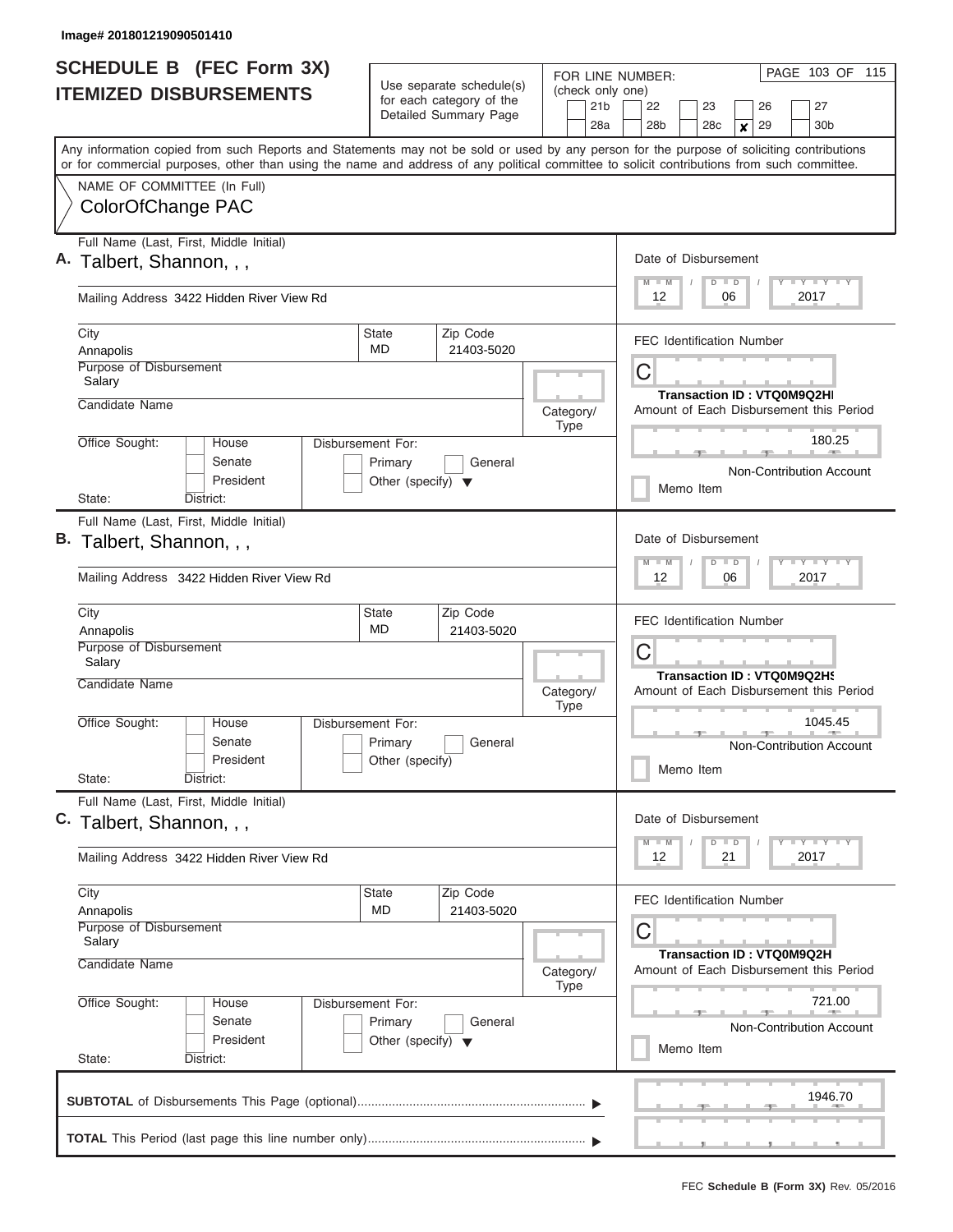| <b>SCHEDULE B (FEC Form 3X)</b><br><b>ITEMIZED DISBURSEMENTS</b>                                                                                                                                                                                                                                                                            |                                                                      | Use separate schedule(s)<br>for each category of the<br>Detailed Summary Page | FOR LINE NUMBER:<br>(check only one)<br>21 <sub>b</sub><br>28a | PAGE 104 OF 115<br>27<br>22<br>23<br>26<br>29<br>28 <sub>b</sub><br>28c<br>30 <sub>b</sub><br>× |
|---------------------------------------------------------------------------------------------------------------------------------------------------------------------------------------------------------------------------------------------------------------------------------------------------------------------------------------------|----------------------------------------------------------------------|-------------------------------------------------------------------------------|----------------------------------------------------------------|-------------------------------------------------------------------------------------------------|
| Any information copied from such Reports and Statements may not be sold or used by any person for the purpose of soliciting contributions<br>or for commercial purposes, other than using the name and address of any political committee to solicit contributions from such committee.<br>NAME OF COMMITTEE (In Full)<br>ColorOfChange PAC |                                                                      |                                                                               |                                                                |                                                                                                 |
| Full Name (Last, First, Middle Initial)<br>A. The Movement Cooperative                                                                                                                                                                                                                                                                      |                                                                      |                                                                               |                                                                | Date of Disbursement<br>Y LY LY LY<br>$M$ $M$<br>$D$ $D$                                        |
| Mailing Address 200 Schermerhorn St<br>City                                                                                                                                                                                                                                                                                                 | <b>State</b>                                                         | Zip Code                                                                      |                                                                | 12<br>2017<br>21                                                                                |
| Brooklyn<br>Purpose of Disbursement<br><b>Strategic Management Consulting</b>                                                                                                                                                                                                                                                               | <b>NY</b>                                                            | 11201-5889                                                                    |                                                                | <b>FEC Identification Number</b><br>C                                                           |
| Candidate Name<br>Office Sought:<br>House                                                                                                                                                                                                                                                                                                   | Disbursement For:                                                    |                                                                               | Category/<br><b>Type</b>                                       | Transaction ID: VTQ0M9Q1J(<br>Amount of Each Disbursement this Period<br>7500.00                |
| Senate<br>President<br>District:<br>State:                                                                                                                                                                                                                                                                                                  | Primary<br>Other (specify) $\blacktriangledown$                      | General                                                                       |                                                                | Non-Contribution Account<br>Memo Item                                                           |
| Full Name (Last, First, Middle Initial)<br>B. Toskr, Inc.                                                                                                                                                                                                                                                                                   |                                                                      |                                                                               |                                                                | Date of Disbursement<br>Y FY FY FY<br>$M - M$<br>$D$ $D$                                        |
| Mailing Address 1330 Broadway<br>FI3                                                                                                                                                                                                                                                                                                        |                                                                      |                                                                               |                                                                | 19<br>07<br>2017                                                                                |
| City<br>Oakland<br>Purpose of Disbursement<br>Data Services                                                                                                                                                                                                                                                                                 | State<br>CA                                                          | Zip Code<br>94612-2503                                                        |                                                                | <b>FEC Identification Number</b><br>C                                                           |
| Candidate Name<br>Office Sought:<br>House                                                                                                                                                                                                                                                                                                   | Disbursement For:                                                    |                                                                               | Category/<br><b>Type</b>                                       | <b>Transaction ID: VTQ0M9Q1JE</b><br>Amount of Each Disbursement this Period<br>8930.96         |
| Senate<br>President<br>State:<br>District:                                                                                                                                                                                                                                                                                                  | Primary<br>Other (specify)                                           | General                                                                       |                                                                | Non-Contribution Account<br>Memo Item                                                           |
| Full Name (Last, First, Middle Initial)<br>C. Toskr, Inc.                                                                                                                                                                                                                                                                                   |                                                                      |                                                                               |                                                                | Date of Disbursement<br>$Y$ $Y$ $Y$ $Y$ $Y$ $Y$<br>$M - M$<br>$D$ $D$                           |
| Mailing Address 1330 Broadway<br>FI <sub>3</sub>                                                                                                                                                                                                                                                                                            |                                                                      |                                                                               |                                                                | 2017<br>08<br>09                                                                                |
| City<br>Oakland<br>Purpose of Disbursement                                                                                                                                                                                                                                                                                                  | State<br>CA                                                          | Zip Code<br>94612-2503                                                        |                                                                | <b>FEC Identification Number</b><br>С                                                           |
| Digital Communications - No Express Advocacy<br>Candidate Name                                                                                                                                                                                                                                                                              |                                                                      |                                                                               | Category/<br><b>Type</b>                                       | Transaction ID: VTQ0M9Q1JI<br>Amount of Each Disbursement this Period                           |
| Office Sought:<br>House<br>Senate<br>President<br>State:<br>District:                                                                                                                                                                                                                                                                       | Disbursement For:<br>Primary<br>Other (specify) $\blacktriangledown$ | General                                                                       |                                                                | 1517.20<br><b>Non-Contribution Account</b><br>Memo Item                                         |
|                                                                                                                                                                                                                                                                                                                                             |                                                                      |                                                                               |                                                                | 17948.16                                                                                        |
|                                                                                                                                                                                                                                                                                                                                             |                                                                      |                                                                               |                                                                |                                                                                                 |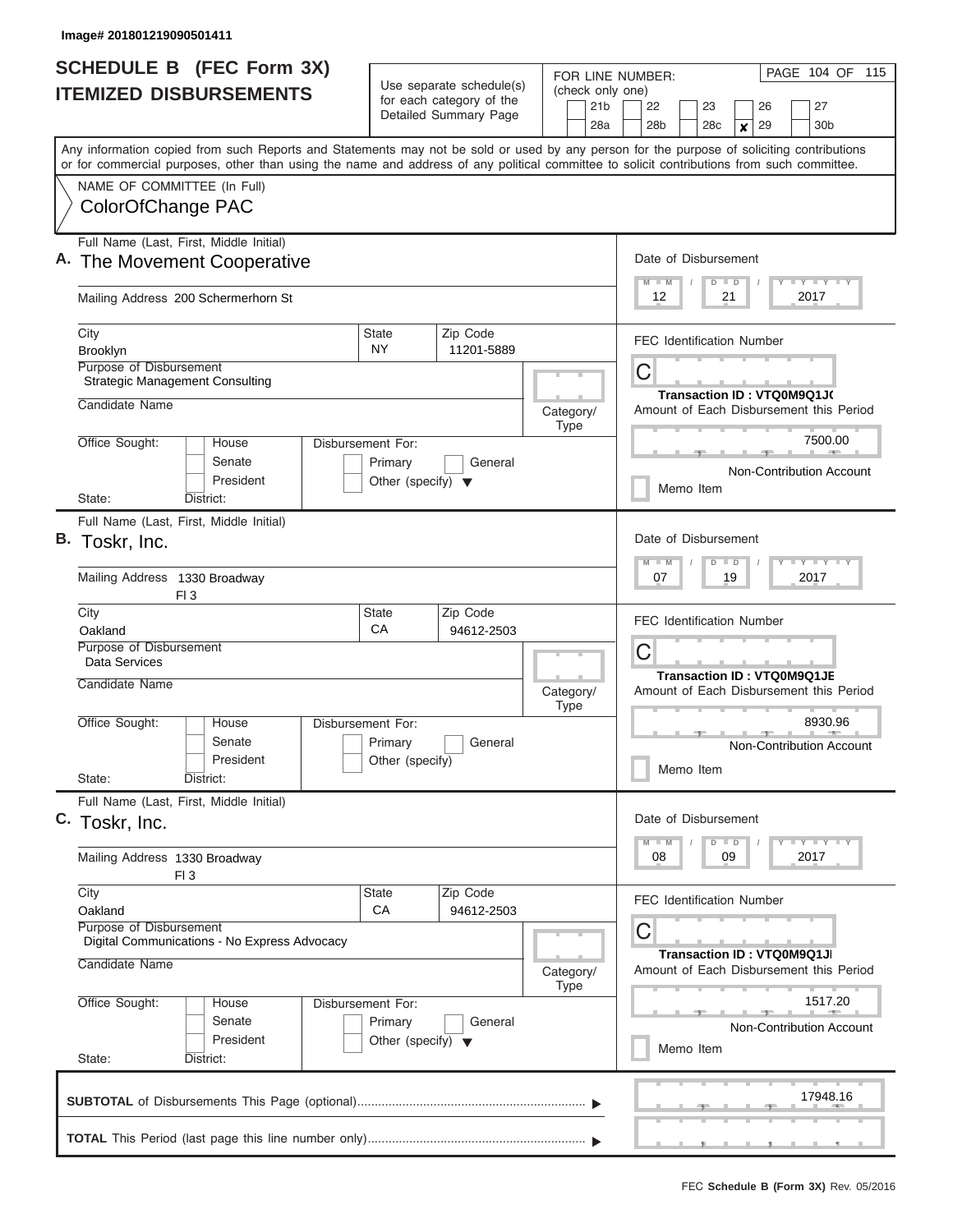| <b>SCHEDULE B</b> (FEC Form 3X)<br><b>ITEMIZED DISBURSEMENTS</b>                                                                                                                                                                                                                        |                                                                      | Use separate schedule(s)<br>for each category of the<br>Detailed Summary Page | FOR LINE NUMBER:<br>(check only one)<br>21 <sub>b</sub><br>28a | PAGE 105 OF 115<br>27<br>22<br>23<br>26<br>28 <sub>b</sub><br>28 <sub>c</sub><br>29<br>30 <sub>b</sub> |
|-----------------------------------------------------------------------------------------------------------------------------------------------------------------------------------------------------------------------------------------------------------------------------------------|----------------------------------------------------------------------|-------------------------------------------------------------------------------|----------------------------------------------------------------|--------------------------------------------------------------------------------------------------------|
| Any information copied from such Reports and Statements may not be sold or used by any person for the purpose of soliciting contributions<br>or for commercial purposes, other than using the name and address of any political committee to solicit contributions from such committee. |                                                                      |                                                                               |                                                                | ×                                                                                                      |
| NAME OF COMMITTEE (In Full)<br>ColorOfChange PAC                                                                                                                                                                                                                                        |                                                                      |                                                                               |                                                                |                                                                                                        |
| Full Name (Last, First, Middle Initial)<br>A. Uber Technologies                                                                                                                                                                                                                         |                                                                      |                                                                               |                                                                | Date of Disbursement<br><b>TEY LY LY</b><br>$M$ $M$<br>$D$ $D$                                         |
| Mailing Address 1440 Market St                                                                                                                                                                                                                                                          |                                                                      |                                                                               |                                                                | 09<br>2017<br>27                                                                                       |
| City<br>San Francisco                                                                                                                                                                                                                                                                   | <b>State</b><br>CA                                                   | Zip Code<br>94102-6004                                                        |                                                                | <b>FEC Identification Number</b>                                                                       |
| Purpose of Disbursement<br>Travel                                                                                                                                                                                                                                                       |                                                                      |                                                                               |                                                                | С<br><b>Transaction ID: VTQ0M9Q1JF</b>                                                                 |
| Candidate Name                                                                                                                                                                                                                                                                          |                                                                      |                                                                               | Category/<br><b>Type</b>                                       | Amount of Each Disbursement this Period                                                                |
| Office Sought:<br>House<br>Senate<br>President                                                                                                                                                                                                                                          | Disbursement For:<br>Primary<br>Other (specify) $\blacktriangledown$ | General                                                                       |                                                                | 25.95<br>Non-Contribution Account                                                                      |
| State:<br>District:                                                                                                                                                                                                                                                                     |                                                                      |                                                                               |                                                                | Memo Item                                                                                              |
| Full Name (Last, First, Middle Initial)<br>B. Uber Technologies                                                                                                                                                                                                                         |                                                                      |                                                                               |                                                                | Date of Disbursement<br>$T$ $Y$ $T$ $Y$ $T$<br>$M - M$<br>$D$ $D$                                      |
| Mailing Address 1440 Market St                                                                                                                                                                                                                                                          |                                                                      |                                                                               |                                                                | 09<br>27<br>2017                                                                                       |
| City<br>San Francisco                                                                                                                                                                                                                                                                   | <b>State</b><br>CA                                                   | Zip Code<br>94102-6004                                                        |                                                                | <b>FEC Identification Number</b>                                                                       |
| Purpose of Disbursement<br>Travel                                                                                                                                                                                                                                                       |                                                                      |                                                                               |                                                                | C<br><b>Transaction ID: VTQ0M9Q1JC</b>                                                                 |
| Candidate Name                                                                                                                                                                                                                                                                          |                                                                      |                                                                               | Category/<br><b>Type</b>                                       | Amount of Each Disbursement this Period                                                                |
| Office Sought:<br>House<br>Senate<br>President<br>State:<br>District:                                                                                                                                                                                                                   | <b>Disbursement For:</b><br>Primary<br>Other (specify)               | General                                                                       |                                                                | 24.79<br>Non-Contribution Account<br>Memo Item                                                         |
| Full Name (Last, First, Middle Initial)                                                                                                                                                                                                                                                 |                                                                      |                                                                               |                                                                |                                                                                                        |
| C. Uber Technologies                                                                                                                                                                                                                                                                    |                                                                      |                                                                               |                                                                | Date of Disbursement<br>$T - Y$ $T - Y$<br>$D$ $D$<br>$M - M$                                          |
| Mailing Address 1440 Market St                                                                                                                                                                                                                                                          |                                                                      |                                                                               |                                                                | 09<br>29<br>2017                                                                                       |
| City<br>San Francisco                                                                                                                                                                                                                                                                   | State<br>СA                                                          | Zip Code<br>94102-6004                                                        |                                                                | <b>FEC Identification Number</b>                                                                       |
| Purpose of Disbursement<br>Travel                                                                                                                                                                                                                                                       |                                                                      |                                                                               |                                                                | С                                                                                                      |
| Candidate Name                                                                                                                                                                                                                                                                          |                                                                      |                                                                               | Category/<br><b>Type</b>                                       | Transaction ID: VTQ0M9Q1JI<br>Amount of Each Disbursement this Period                                  |
| Office Sought:<br>House<br>Senate<br>President                                                                                                                                                                                                                                          | Disbursement For:<br>Primary<br>Other (specify) $\blacktriangledown$ | General                                                                       |                                                                | 32.15<br>Non-Contribution Account<br>Memo Item                                                         |
| State:<br>District:                                                                                                                                                                                                                                                                     |                                                                      |                                                                               |                                                                | 82.89                                                                                                  |
|                                                                                                                                                                                                                                                                                         |                                                                      |                                                                               |                                                                | ___                                                                                                    |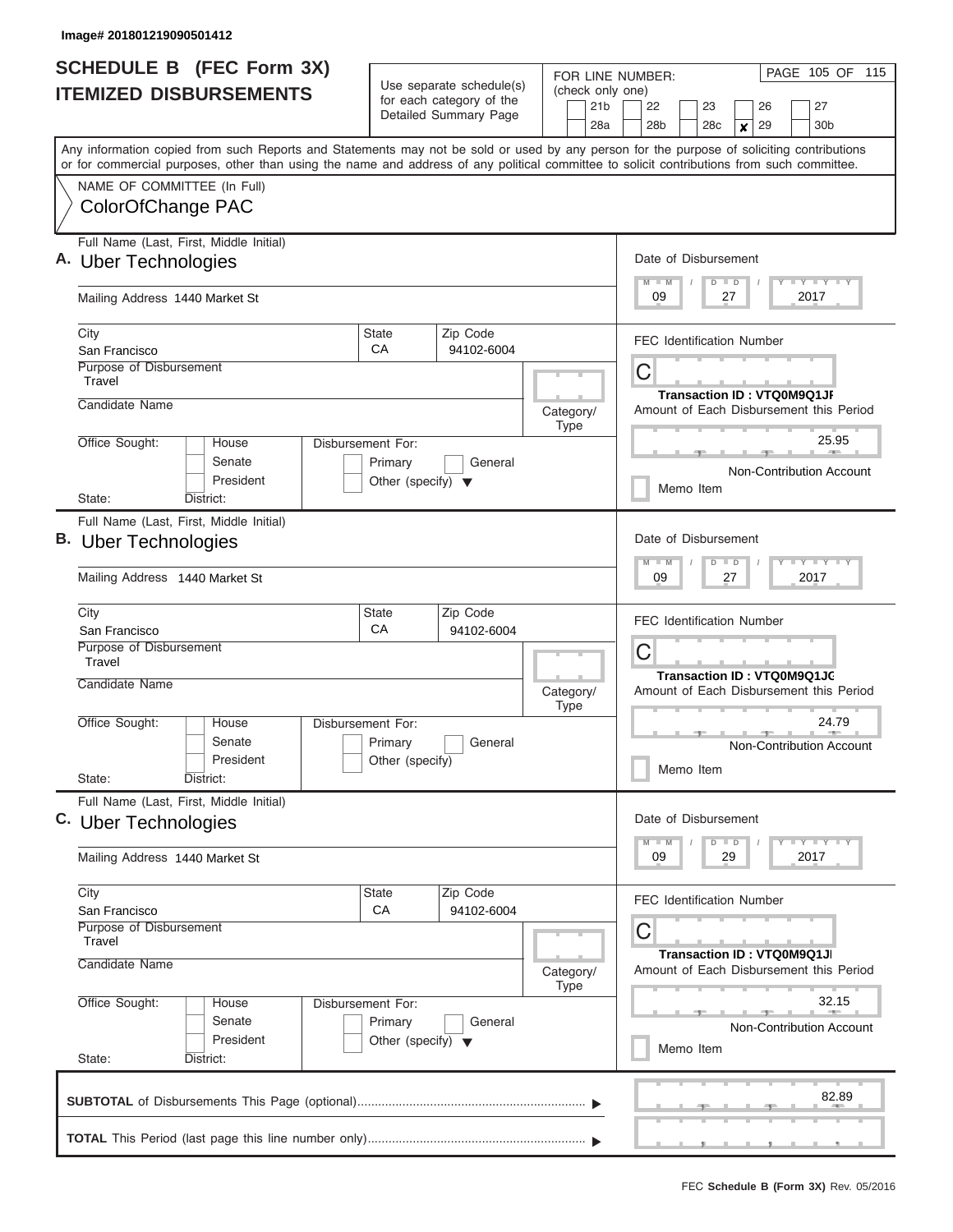|                                                                                                                                                                                                                                                                                         |                                                                      | for each category of the | 21 <sub>b</sub>          | (check only one)<br>22<br>23<br>26<br>27                                                  |
|-----------------------------------------------------------------------------------------------------------------------------------------------------------------------------------------------------------------------------------------------------------------------------------------|----------------------------------------------------------------------|--------------------------|--------------------------|-------------------------------------------------------------------------------------------|
|                                                                                                                                                                                                                                                                                         |                                                                      | Detailed Summary Page    | 28a                      | 28 <sub>b</sub><br>28 <sub>c</sub><br>29<br>30 <sub>b</sub><br>$\mathbf{x}$               |
| Any information copied from such Reports and Statements may not be sold or used by any person for the purpose of soliciting contributions<br>or for commercial purposes, other than using the name and address of any political committee to solicit contributions from such committee. |                                                                      |                          |                          |                                                                                           |
| NAME OF COMMITTEE (In Full)<br>ColorOfChange PAC                                                                                                                                                                                                                                        |                                                                      |                          |                          |                                                                                           |
| Full Name (Last, First, Middle Initial)<br>A. Verizon Wireless                                                                                                                                                                                                                          |                                                                      |                          |                          | Date of Disbursement                                                                      |
| Mailing Address 1 Verizon Way                                                                                                                                                                                                                                                           |                                                                      |                          |                          | <b>TEY TEY TEY</b><br>$M$ $M$<br>$D$ $D$<br>07<br>12<br>2017                              |
| City<br><b>Basking Ridge</b>                                                                                                                                                                                                                                                            | State<br>NJ.                                                         | Zip Code<br>07920-1097   |                          | <b>FEC Identification Number</b>                                                          |
| Purpose of Disbursement<br><b>Telephone Services</b>                                                                                                                                                                                                                                    |                                                                      |                          |                          | C<br>Transaction ID: VTQ0M9Q1JJ                                                           |
| Candidate Name                                                                                                                                                                                                                                                                          |                                                                      |                          | Category/<br><b>Type</b> | Amount of Each Disbursement this Period                                                   |
| Office Sought:<br>House<br>Senate<br>President                                                                                                                                                                                                                                          | Disbursement For:<br>Primary<br>Other (specify) $\blacktriangledown$ | General                  |                          | 310.80<br>Non-Contribution Account<br>Memo Item                                           |
| District:<br>State:                                                                                                                                                                                                                                                                     |                                                                      |                          |                          |                                                                                           |
| Full Name (Last, First, Middle Initial)<br><b>B.</b> Verizon Wireless<br>Mailing Address 1 Verizon Way                                                                                                                                                                                  |                                                                      |                          |                          | Date of Disbursement<br>$T = Y - T - Y - T - Y$<br>$M - M$<br>$D$ $D$<br>08<br>09<br>2017 |
| City<br><b>Basking Ridge</b>                                                                                                                                                                                                                                                            | State<br><b>NJ</b>                                                   | Zip Code<br>07920-1097   |                          | <b>FEC Identification Number</b>                                                          |
| Purpose of Disbursement<br><b>Telephone Services</b><br>Candidate Name                                                                                                                                                                                                                  |                                                                      |                          |                          | C<br>Transaction ID: VTQ0M9Q1JK                                                           |
| Office Sought:<br>House                                                                                                                                                                                                                                                                 | Disbursement For:                                                    |                          | Category/<br><b>Type</b> | Amount of Each Disbursement this Period<br>310.80                                         |
| Senate<br>President<br>State:<br>District:                                                                                                                                                                                                                                              | Primary<br>Other (specify)                                           | General                  |                          | Non-Contribution Account<br>Memo Item                                                     |
| Full Name (Last, First, Middle Initial)<br>C. Verizon Wireless                                                                                                                                                                                                                          |                                                                      |                          |                          | Date of Disbursement                                                                      |
| Mailing Address 1 Verizon Way                                                                                                                                                                                                                                                           |                                                                      |                          |                          | $T$ $Y$ $T$ $Y$ $T$ $Y$<br>$M - M$<br>$D$ $D$<br>09<br>18<br>2017                         |
| City<br><b>Basking Ridge</b>                                                                                                                                                                                                                                                            | State<br><b>NJ</b>                                                   | Zip Code<br>07920-1097   |                          | <b>FEC Identification Number</b>                                                          |
| Purpose of Disbursement<br><b>Telephone Services</b><br>Candidate Name                                                                                                                                                                                                                  |                                                                      |                          | Category/<br><b>Type</b> | С<br>Transaction ID : VTQ0M9Q1JI<br>Amount of Each Disbursement this Period               |
| Office Sought:<br>House<br>Senate<br>President<br>State:<br>District:                                                                                                                                                                                                                   | Disbursement For:<br>Primary<br>Other (specify) $\blacktriangledown$ | General                  |                          | 310.80<br>Non-Contribution Account<br>Memo Item                                           |
|                                                                                                                                                                                                                                                                                         |                                                                      |                          |                          | 932.40                                                                                    |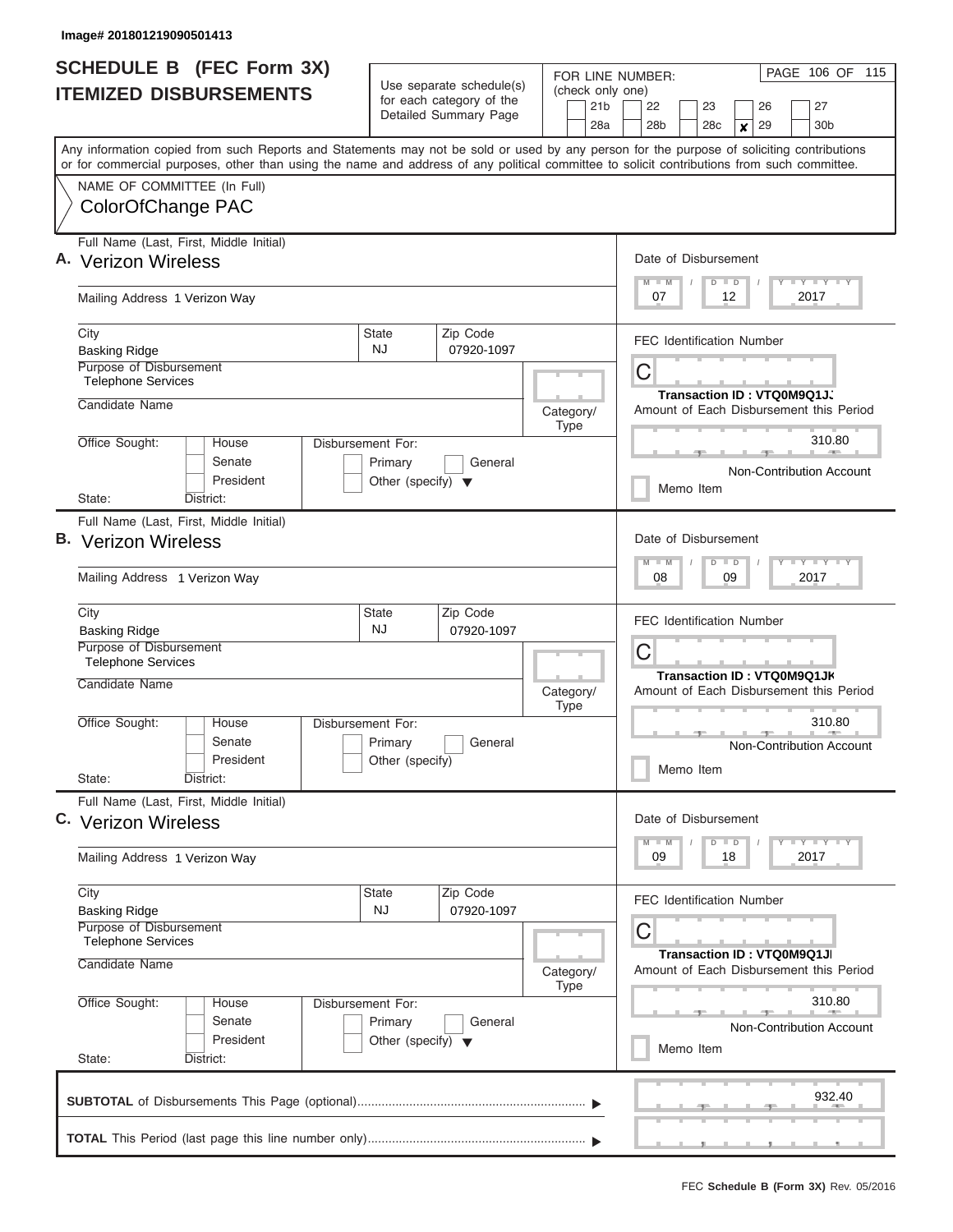| <b>SCHEDULE B (FEC Form 3X)</b><br><b>ITEMIZED DISBURSEMENTS</b>                                                                                                                                                                                                                        | Use separate schedule(s)<br>for each category of the<br>Detailed Summary Page | FOR LINE NUMBER:<br>(check only one)<br>21b | PAGE 107 OF 115<br>22<br>23<br>27<br>26                                                                                                 |
|-----------------------------------------------------------------------------------------------------------------------------------------------------------------------------------------------------------------------------------------------------------------------------------------|-------------------------------------------------------------------------------|---------------------------------------------|-----------------------------------------------------------------------------------------------------------------------------------------|
| Any information copied from such Reports and Statements may not be sold or used by any person for the purpose of soliciting contributions<br>or for commercial purposes, other than using the name and address of any political committee to solicit contributions from such committee. |                                                                               | 28a                                         | 28 <sub>b</sub><br>28 <sub>c</sub><br>29<br>30 <sub>b</sub><br>$\boldsymbol{x}$                                                         |
| NAME OF COMMITTEE (In Full)<br>ColorOfChange PAC                                                                                                                                                                                                                                        |                                                                               |                                             |                                                                                                                                         |
| Full Name (Last, First, Middle Initial)<br>A. Verizon Wireless                                                                                                                                                                                                                          |                                                                               |                                             | Date of Disbursement<br>$T$ $Y$ $T$ $Y$ $T$ $Y$<br>$M$ $M$<br>$D$ $D$                                                                   |
| Mailing Address 1 Verizon Way                                                                                                                                                                                                                                                           |                                                                               |                                             | 11<br>10<br>2017                                                                                                                        |
| City<br><b>Basking Ridge</b><br>Purpose of Disbursement                                                                                                                                                                                                                                 | Zip Code<br><b>State</b><br>NJ.<br>07920-1097                                 |                                             | <b>FEC Identification Number</b><br>С                                                                                                   |
| <b>Telephone Services</b><br>Candidate Name                                                                                                                                                                                                                                             |                                                                               | Category/<br>Type                           | Transaction ID: VTQ0M9Q1JN<br>Amount of Each Disbursement this Period                                                                   |
| Office Sought:<br><b>Disbursement For:</b><br>House<br>Senate<br>President<br>State:<br>District:                                                                                                                                                                                       | Primary<br>General<br>Other (specify) $\blacktriangledown$                    |                                             | 626.98<br>Non-Contribution Account<br>Memo Item                                                                                         |
| Full Name (Last, First, Middle Initial)<br><b>B.</b> Verizon Wireless<br>Mailing Address 1 Verizon Way                                                                                                                                                                                  |                                                                               |                                             | Date of Disbursement<br>$T$ $Y$ $T$ $Y$ $T$<br>$\overline{\mathsf{M}}$<br>$- M$<br>$\overline{D}$<br>$\blacksquare$<br>11<br>30<br>2017 |
| City<br><b>Basking Ridge</b><br>Purpose of Disbursement<br><b>Telephone Services</b>                                                                                                                                                                                                    | Zip Code<br><b>State</b><br>NJ<br>07920-1097                                  |                                             | <b>FEC Identification Number</b><br>С                                                                                                   |
| Candidate Name                                                                                                                                                                                                                                                                          |                                                                               | Category/<br><b>Type</b>                    | Transaction ID: VTQ0M9Q1JF<br>Amount of Each Disbursement this Period                                                                   |
| Office Sought:<br>Disbursement For:<br>House<br>Senate<br>President<br>State:<br>District:                                                                                                                                                                                              | Primary<br>General<br>Other (specify)                                         |                                             | 626.98<br><b>Non-Contribution Account</b><br>Memo Item                                                                                  |
| Full Name (Last, First, Middle Initial)<br>C. Wood, Hope, , ,                                                                                                                                                                                                                           |                                                                               |                                             | Date of Disbursement<br>$T - Y$ $T - Y$<br>$M - M$<br>$D \parallel D$                                                                   |
| Mailing Address 2215 Carroll St<br>Apt 303                                                                                                                                                                                                                                              |                                                                               |                                             | 07<br>26<br>2017                                                                                                                        |
| City<br>Oakland<br>Purpose of Disbursement<br>Salary                                                                                                                                                                                                                                    | <b>State</b><br>Zip Code<br>CA<br>94606-1904                                  |                                             | <b>FEC Identification Number</b><br>С                                                                                                   |
| Candidate Name                                                                                                                                                                                                                                                                          |                                                                               | Category/<br>Type                           | Transaction ID: VTQ0M9Q2H<br>Amount of Each Disbursement this Period                                                                    |
| Office Sought:<br>Disbursement For:<br>House<br>Senate<br>President<br>State:<br>District:                                                                                                                                                                                              | Primary<br>General<br>Other (specify) $\blacktriangledown$                    |                                             | 373.87<br><b>Non-Contribution Account</b><br>Memo Item                                                                                  |
|                                                                                                                                                                                                                                                                                         |                                                                               |                                             | 1627.83                                                                                                                                 |
|                                                                                                                                                                                                                                                                                         |                                                                               |                                             |                                                                                                                                         |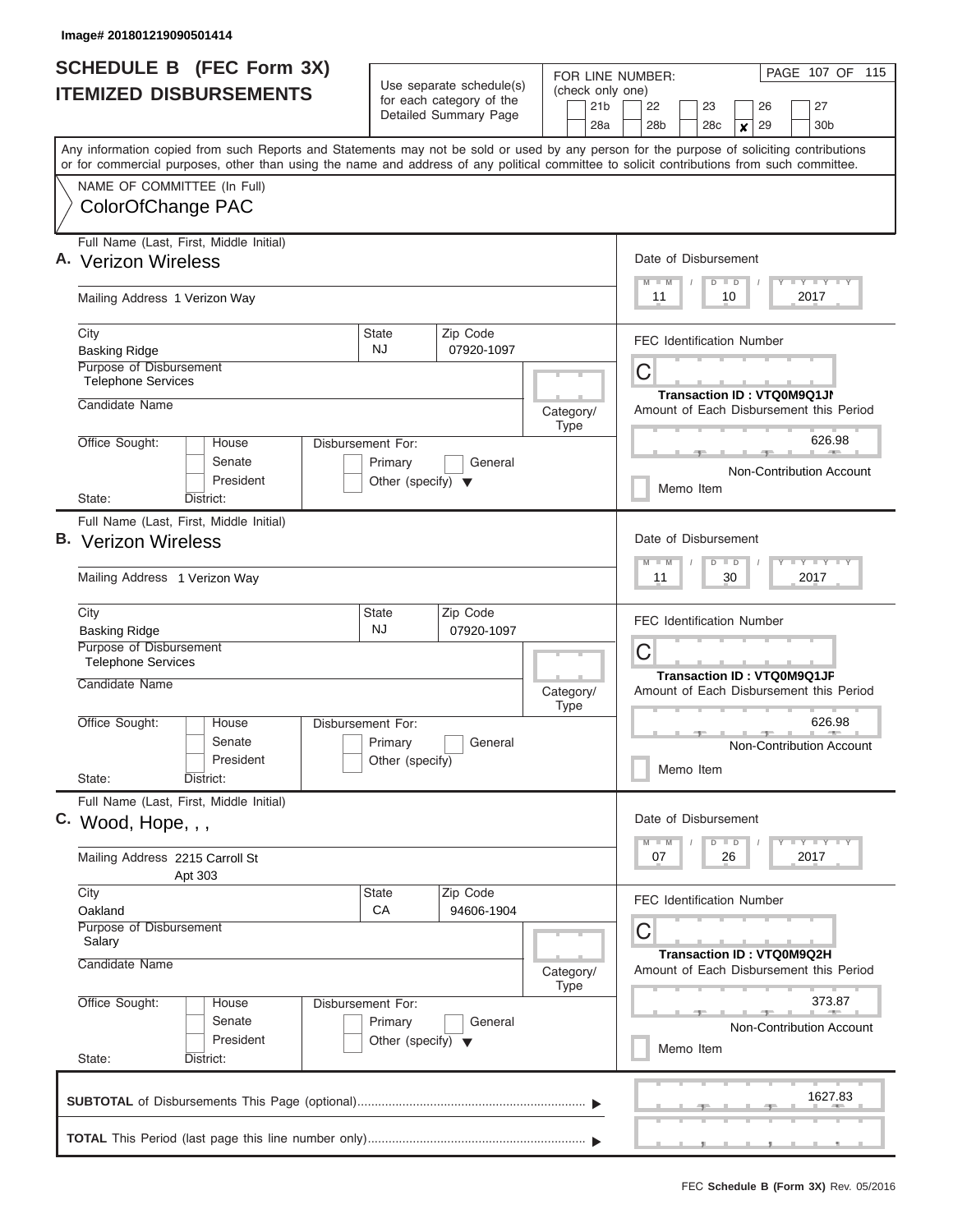| <b>SCHEDULE B</b> (FEC Form 3X)                                                                                                                                                                                                                                                         |                                                                      |                                                                               | FOR LINE NUMBER:                           | PAGE 108 OF 115                                                                           |
|-----------------------------------------------------------------------------------------------------------------------------------------------------------------------------------------------------------------------------------------------------------------------------------------|----------------------------------------------------------------------|-------------------------------------------------------------------------------|--------------------------------------------|-------------------------------------------------------------------------------------------|
| <b>ITEMIZED DISBURSEMENTS</b>                                                                                                                                                                                                                                                           |                                                                      | Use separate schedule(s)<br>for each category of the<br>Detailed Summary Page | (check only one)<br>21 <sub>b</sub><br>28a | 22<br>23<br>26<br>27<br>28 <sub>b</sub><br>30 <sub>b</sub><br>28c<br>29<br>$\pmb{\times}$ |
| Any information copied from such Reports and Statements may not be sold or used by any person for the purpose of soliciting contributions<br>or for commercial purposes, other than using the name and address of any political committee to solicit contributions from such committee. |                                                                      |                                                                               |                                            |                                                                                           |
| NAME OF COMMITTEE (In Full)<br>ColorOfChange PAC                                                                                                                                                                                                                                        |                                                                      |                                                                               |                                            |                                                                                           |
| Full Name (Last, First, Middle Initial)<br>A. Wood, Hope, , ,                                                                                                                                                                                                                           |                                                                      |                                                                               |                                            | Date of Disbursement<br>Y FY FY FY<br>$M$ $M$<br>$D$ $D$                                  |
| Mailing Address 2215 Carroll St<br>Apt 303                                                                                                                                                                                                                                              |                                                                      |                                                                               |                                            | 07<br>31<br>2017                                                                          |
| City<br>Oakland                                                                                                                                                                                                                                                                         | State<br>СA                                                          | Zip Code<br>94606-1904                                                        |                                            | <b>FEC Identification Number</b>                                                          |
| Purpose of Disbursement<br>Salary<br>Candidate Name                                                                                                                                                                                                                                     |                                                                      |                                                                               |                                            | C<br>Transaction ID: VTQ0M9Q2H\                                                           |
| Office Sought:<br>House                                                                                                                                                                                                                                                                 |                                                                      |                                                                               | Category/<br><b>Type</b>                   | Amount of Each Disbursement this Period<br>427.28                                         |
| Senate<br>President                                                                                                                                                                                                                                                                     | Disbursement For:<br>Primary<br>Other (specify) $\blacktriangledown$ | General                                                                       |                                            | Non-Contribution Account<br>Memo Item                                                     |
| State:<br>District:<br>Full Name (Last, First, Middle Initial)<br>B. Wood, Hope, , ,                                                                                                                                                                                                    |                                                                      |                                                                               |                                            | Date of Disbursement<br>Y FY FY FY<br>$M - M$<br>$D$ $D$                                  |
| Mailing Address 2215 Carroll St<br>Apt 303                                                                                                                                                                                                                                              |                                                                      |                                                                               |                                            | 08<br>16<br>2017                                                                          |
| City<br>Oakland<br>Purpose of Disbursement                                                                                                                                                                                                                                              | State<br>CA                                                          | Zip Code<br>94606-1904                                                        |                                            | <b>FEC Identification Number</b>                                                          |
| Salary<br>Candidate Name                                                                                                                                                                                                                                                                |                                                                      |                                                                               | Category/<br><b>Type</b>                   | C<br>Transaction ID: VTQ0M9Q2H)<br>Amount of Each Disbursement this Period                |
| Office Sought:<br>House<br>Senate<br>President<br>State:<br>District:                                                                                                                                                                                                                   | Disbursement For:<br>Primary<br>Other (specify)                      | General                                                                       |                                            | 534.10<br>Non-Contribution Account<br>Memo Item                                           |
| Full Name (Last, First, Middle Initial)<br>C. Wood, Hope, , ,                                                                                                                                                                                                                           |                                                                      |                                                                               |                                            | Date of Disbursement                                                                      |
| Mailing Address 2215 Carroll St<br>Apt 303                                                                                                                                                                                                                                              |                                                                      |                                                                               |                                            | $D$ $D$<br>Y FY FY FY<br>$M - M$<br>08<br>30<br>2017                                      |
| City<br>Oakland<br>Purpose of Disbursement                                                                                                                                                                                                                                              | State<br>CA                                                          | Zip Code<br>94606-1904                                                        |                                            | <b>FEC Identification Number</b>                                                          |
| Salary<br>Candidate Name                                                                                                                                                                                                                                                                |                                                                      |                                                                               | Category/<br><b>Type</b>                   | С<br>Transaction ID: VTQ0M9Q2H<br>Amount of Each Disbursement this Period                 |
| Office Sought:<br>House<br>Senate<br>President<br>State:<br>District:                                                                                                                                                                                                                   | Disbursement For:<br>Primary<br>Other (specify) $\blacktriangledown$ | General                                                                       |                                            | 534.10<br><b>Non-Contribution Account</b><br>Memo Item                                    |
|                                                                                                                                                                                                                                                                                         |                                                                      |                                                                               |                                            | 1495.48                                                                                   |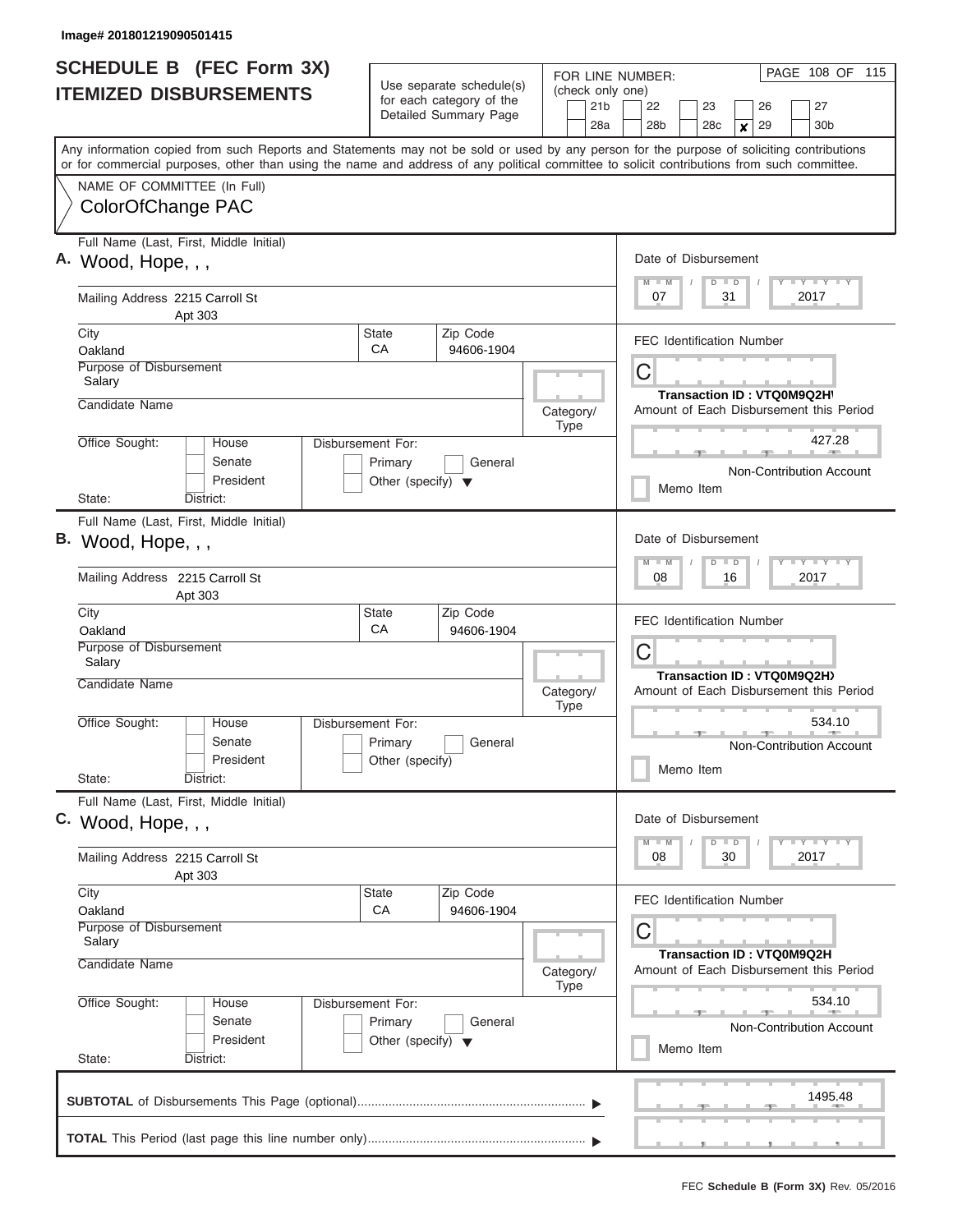| <b>SCHEDULE B</b> (FEC Form 3X)                                                                                                                                                                                                                                                         |                                                                                                                             |                        | FOR LINE NUMBER:         | PAGE 109 OF 115                                                                           |  |  |  |
|-----------------------------------------------------------------------------------------------------------------------------------------------------------------------------------------------------------------------------------------------------------------------------------------|-----------------------------------------------------------------------------------------------------------------------------|------------------------|--------------------------|-------------------------------------------------------------------------------------------|--|--|--|
| <b>ITEMIZED DISBURSEMENTS</b>                                                                                                                                                                                                                                                           | Use separate schedule(s)<br>(check only one)<br>for each category of the<br>21 <sub>b</sub><br>Detailed Summary Page<br>28a |                        |                          | 22<br>23<br>26<br>27<br>28 <sub>b</sub><br>30 <sub>b</sub><br>28c<br>29<br>$\pmb{\times}$ |  |  |  |
| Any information copied from such Reports and Statements may not be sold or used by any person for the purpose of soliciting contributions<br>or for commercial purposes, other than using the name and address of any political committee to solicit contributions from such committee. |                                                                                                                             |                        |                          |                                                                                           |  |  |  |
| NAME OF COMMITTEE (In Full)<br>ColorOfChange PAC                                                                                                                                                                                                                                        |                                                                                                                             |                        |                          |                                                                                           |  |  |  |
| Full Name (Last, First, Middle Initial)<br>A. Wood, Hope, , ,                                                                                                                                                                                                                           |                                                                                                                             |                        |                          | Date of Disbursement<br>Y FY FY FY<br>$M$ $M$<br>$D$ $D$                                  |  |  |  |
| Mailing Address 2215 Carroll St<br>Apt 303                                                                                                                                                                                                                                              |                                                                                                                             |                        |                          | 09<br>15<br>2017                                                                          |  |  |  |
| City<br>Oakland                                                                                                                                                                                                                                                                         | State<br>СA                                                                                                                 | Zip Code<br>94606-1904 |                          | <b>FEC Identification Number</b><br>C                                                     |  |  |  |
| Salary                                                                                                                                                                                                                                                                                  | Purpose of Disbursement                                                                                                     |                        |                          |                                                                                           |  |  |  |
| Candidate Name                                                                                                                                                                                                                                                                          |                                                                                                                             |                        | Category/<br><b>Type</b> | Amount of Each Disbursement this Period                                                   |  |  |  |
| Office Sought:<br>House<br>Senate<br>President                                                                                                                                                                                                                                          | Disbursement For:<br>Primary<br>Other (specify) $\blacktriangledown$                                                        | General                |                          | 453.99<br>Non-Contribution Account<br>Memo Item                                           |  |  |  |
| State:<br>District:<br>Full Name (Last, First, Middle Initial)<br>B. Wood, Hope, , ,                                                                                                                                                                                                    |                                                                                                                             |                        |                          | Date of Disbursement<br>Y FY FY FY<br>$M - M$<br>$D$ $D$                                  |  |  |  |
| Mailing Address 2215 Carroll St<br>Apt 303                                                                                                                                                                                                                                              |                                                                                                                             |                        |                          | 10<br>04<br>2017                                                                          |  |  |  |
| City<br>Oakland<br>Purpose of Disbursement                                                                                                                                                                                                                                              | State<br>CA                                                                                                                 | Zip Code<br>94606-1904 |                          | <b>FEC Identification Number</b>                                                          |  |  |  |
| Salary<br>Candidate Name                                                                                                                                                                                                                                                                | C<br><b>Transaction ID: VTQ0M9Q2J0</b><br>Amount of Each Disbursement this Period                                           |                        |                          |                                                                                           |  |  |  |
| Office Sought:<br>House<br>Senate<br>President<br>State:<br>District:                                                                                                                                                                                                                   | Disbursement For:<br>Primary<br>Other (specify)                                                                             | General                | <b>Type</b>              | 453.99<br>Non-Contribution Account<br>Memo Item                                           |  |  |  |
| Full Name (Last, First, Middle Initial)<br>C. Wood, Hope, , ,                                                                                                                                                                                                                           |                                                                                                                             |                        |                          | Date of Disbursement                                                                      |  |  |  |
| Mailing Address 2215 Carroll St<br>Apt 303                                                                                                                                                                                                                                              |                                                                                                                             |                        |                          | $D$ $D$<br>Y FY FY FY<br>$M - M$<br>10<br>13<br>2017                                      |  |  |  |
| City<br>Oakland<br>Purpose of Disbursement                                                                                                                                                                                                                                              | State<br>CA                                                                                                                 | Zip Code<br>94606-1904 |                          | <b>FEC Identification Number</b><br>С                                                     |  |  |  |
| Salary<br>Candidate Name                                                                                                                                                                                                                                                                |                                                                                                                             |                        | Category/                | Transaction ID: VTQ0M9Q2J<br>Amount of Each Disbursement this Period                      |  |  |  |
| Office Sought:<br>House<br>Senate<br>President<br>State:<br>District:                                                                                                                                                                                                                   | Disbursement For:<br>Primary<br>Other (specify) $\blacktriangledown$                                                        | General                | <b>Type</b>              | 26.71<br><b>Non-Contribution Account</b><br>Memo Item                                     |  |  |  |
|                                                                                                                                                                                                                                                                                         |                                                                                                                             |                        |                          | 934.69                                                                                    |  |  |  |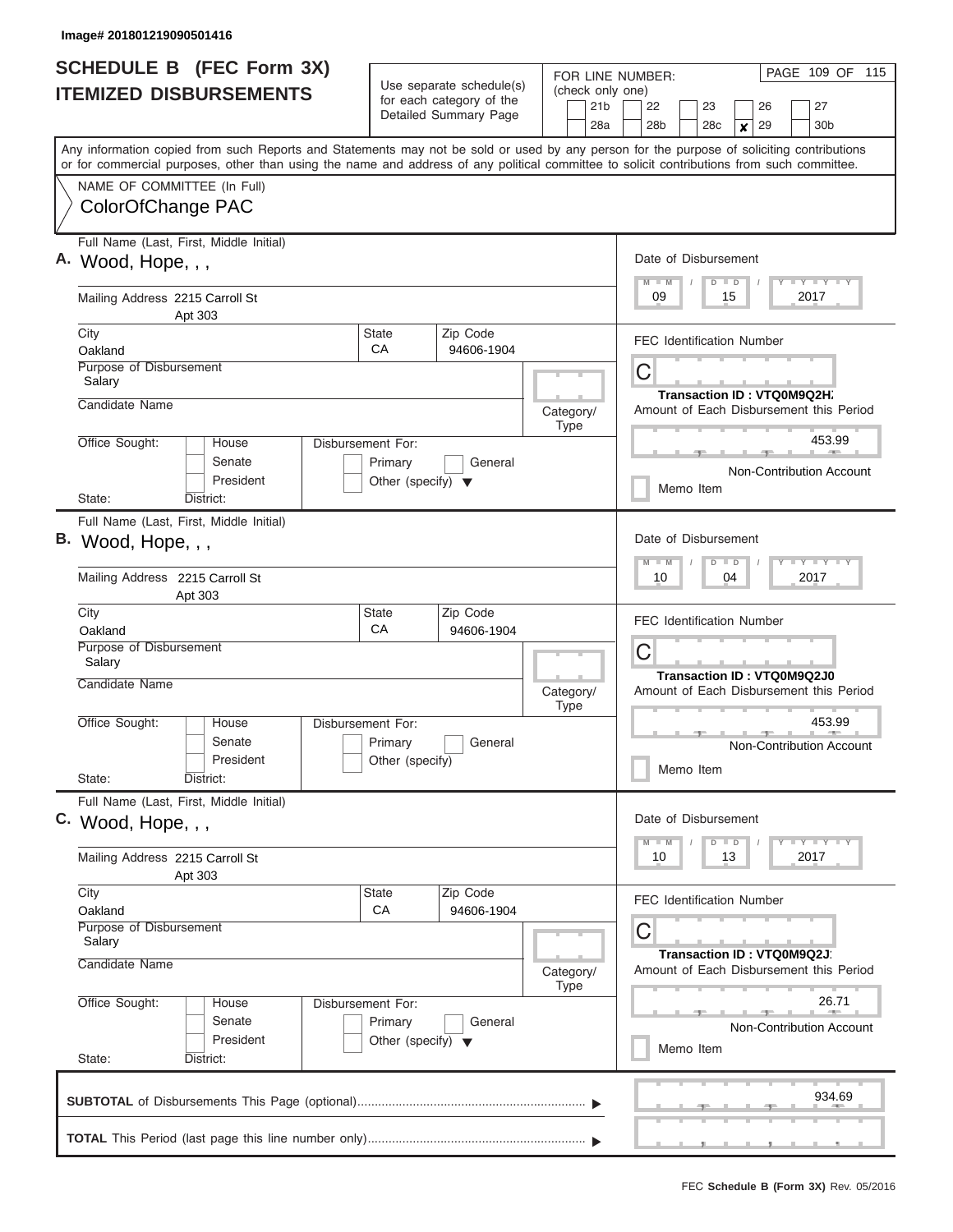| <b>SCHEDULE B</b> (FEC Form 3X)<br>Use separate schedule(s)                                                                                                                                                                                                                             |                                                                       |                                                                              | FOR LINE NUMBER:<br>(check only one) | PAGE 110 OF 115                                                                             |  |  |  |  |
|-----------------------------------------------------------------------------------------------------------------------------------------------------------------------------------------------------------------------------------------------------------------------------------------|-----------------------------------------------------------------------|------------------------------------------------------------------------------|--------------------------------------|---------------------------------------------------------------------------------------------|--|--|--|--|
| <b>ITEMIZED DISBURSEMENTS</b>                                                                                                                                                                                                                                                           |                                                                       | for each category of the<br>Detailed Summary Page                            | 21 <sub>b</sub><br>28a               | 27<br>22<br>23<br>26<br>30 <sub>b</sub><br>28 <sub>b</sub><br>28c<br>29<br>$\boldsymbol{x}$ |  |  |  |  |
| Any information copied from such Reports and Statements may not be sold or used by any person for the purpose of soliciting contributions<br>or for commercial purposes, other than using the name and address of any political committee to solicit contributions from such committee. |                                                                       |                                                                              |                                      |                                                                                             |  |  |  |  |
| NAME OF COMMITTEE (In Full)<br>ColorOfChange PAC                                                                                                                                                                                                                                        |                                                                       |                                                                              |                                      |                                                                                             |  |  |  |  |
| Full Name (Last, First, Middle Initial)<br>A. Wood, Hope, , ,                                                                                                                                                                                                                           | Date of Disbursement<br>Y LY LY LY<br>$M$ $M$<br>$D$ $D$              |                                                                              |                                      |                                                                                             |  |  |  |  |
| Mailing Address 2215 Carroll St<br>Apt 303                                                                                                                                                                                                                                              |                                                                       |                                                                              |                                      | 08<br>2017<br>11                                                                            |  |  |  |  |
| City<br>Oakland                                                                                                                                                                                                                                                                         | <b>State</b><br>СA                                                    | Zip Code<br>94606-1904                                                       |                                      | <b>FEC Identification Number</b>                                                            |  |  |  |  |
| Purpose of Disbursement<br>Salary                                                                                                                                                                                                                                                       |                                                                       |                                                                              |                                      | C<br>Transaction ID: VTQ0M9Q2J2                                                             |  |  |  |  |
| Candidate Name                                                                                                                                                                                                                                                                          |                                                                       |                                                                              | Category/<br><b>Type</b>             | Amount of Each Disbursement this Period                                                     |  |  |  |  |
| Office Sought:<br>House<br>Senate<br>President                                                                                                                                                                                                                                          | Disbursement For:<br>Primary<br>Other (specify) $\blacktriangledown$  | General                                                                      |                                      | 106.82<br>Non-Contribution Account                                                          |  |  |  |  |
| State:<br>District:                                                                                                                                                                                                                                                                     |                                                                       |                                                                              |                                      | Memo Item                                                                                   |  |  |  |  |
| Full Name (Last, First, Middle Initial)<br>$B.$ Wood, Hope, $, ,$<br>Mailing Address 2215 Carroll St                                                                                                                                                                                    |                                                                       | Date of Disbursement<br>Y FY FY FY<br>$M - M$<br>$D$ $D$<br>06<br>2017<br>12 |                                      |                                                                                             |  |  |  |  |
| Apt 303<br>City                                                                                                                                                                                                                                                                         | State<br>CA                                                           | Zip Code<br>94606-1904                                                       |                                      | <b>FEC Identification Number</b>                                                            |  |  |  |  |
| Oakland<br>Purpose of Disbursement<br>Salary                                                                                                                                                                                                                                            | C                                                                     |                                                                              |                                      |                                                                                             |  |  |  |  |
| Candidate Name                                                                                                                                                                                                                                                                          | Transaction ID: VTQ0M9Q2J3<br>Amount of Each Disbursement this Period |                                                                              |                                      |                                                                                             |  |  |  |  |
| Office Sought:<br>House<br>Senate<br>President<br>State:<br>District:                                                                                                                                                                                                                   | Disbursement For:<br>Primary<br>Other (specify)                       | General                                                                      |                                      | 133.53<br>Non-Contribution Account<br>Memo Item                                             |  |  |  |  |
| Full Name (Last, First, Middle Initial)<br>C. Wood, Hope, , ,                                                                                                                                                                                                                           |                                                                       |                                                                              |                                      | Date of Disbursement                                                                        |  |  |  |  |
| Mailing Address 2215 Carroll St<br>Apt 303                                                                                                                                                                                                                                              |                                                                       |                                                                              |                                      | Y FY FY FY<br>$M - M$<br>$D$ $D$<br>2017<br>12<br>06                                        |  |  |  |  |
| City<br>Oakland<br>Purpose of Disbursement<br>Salary                                                                                                                                                                                                                                    | State<br>CA                                                           | Zip Code<br>94606-1904                                                       |                                      | <b>FEC Identification Number</b><br>С                                                       |  |  |  |  |
| Candidate Name                                                                                                                                                                                                                                                                          |                                                                       |                                                                              | Category/<br><b>Type</b>             | Transaction ID: VTQ0M9Q2J<br>Amount of Each Disbursement this Period                        |  |  |  |  |
| Office Sought:<br>House<br>Senate<br>President<br>State:<br>District:                                                                                                                                                                                                                   | Disbursement For:<br>Primary<br>Other (specify) $\blacktriangledown$  | General                                                                      |                                      | 267.05<br>Non-Contribution Account<br>Memo Item                                             |  |  |  |  |
|                                                                                                                                                                                                                                                                                         |                                                                       |                                                                              |                                      | 507.40                                                                                      |  |  |  |  |
|                                                                                                                                                                                                                                                                                         |                                                                       |                                                                              |                                      |                                                                                             |  |  |  |  |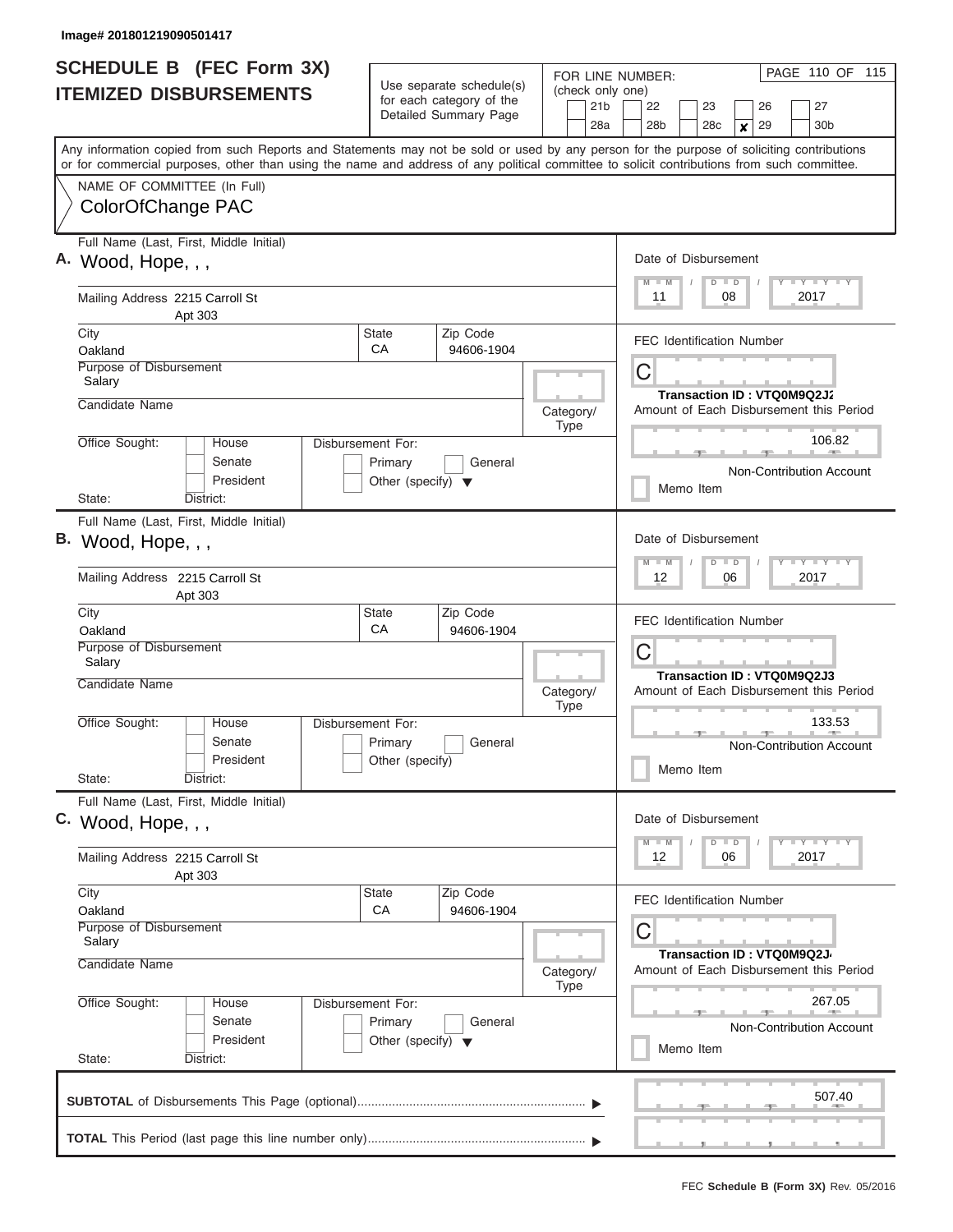| <b>SCHEDULE B (FEC Form 3X)</b><br><b>ITEMIZED DISBURSEMENTS</b>                                                                                                                                                                                                                        | Use separate schedule(s)<br>for each category of the<br>Detailed Summary Page |                        | FOR LINE NUMBER:<br>(check only one)<br>21 <sub>b</sub> | PAGE 111 OF 115<br>22<br>23<br>26<br>27                                         |  |  |  |
|-----------------------------------------------------------------------------------------------------------------------------------------------------------------------------------------------------------------------------------------------------------------------------------------|-------------------------------------------------------------------------------|------------------------|---------------------------------------------------------|---------------------------------------------------------------------------------|--|--|--|
| Any information copied from such Reports and Statements may not be sold or used by any person for the purpose of soliciting contributions<br>or for commercial purposes, other than using the name and address of any political committee to solicit contributions from such committee. |                                                                               |                        | 28a                                                     | 28 <sub>b</sub><br>29<br>30 <sub>b</sub><br>28 <sub>c</sub><br>$\boldsymbol{x}$ |  |  |  |
| NAME OF COMMITTEE (In Full)<br>ColorOfChange PAC                                                                                                                                                                                                                                        |                                                                               |                        |                                                         |                                                                                 |  |  |  |
| Full Name (Last, First, Middle Initial)<br>A. Wood, Hope, , ,                                                                                                                                                                                                                           |                                                                               |                        |                                                         | Date of Disbursement<br>Y L Y L Y L Y<br>$M$ $M$<br>$D$ $D$                     |  |  |  |
| Mailing Address 2215 Carroll St<br>Apt 303                                                                                                                                                                                                                                              |                                                                               |                        |                                                         | 12<br>21<br>2017                                                                |  |  |  |
| City<br>Oakland                                                                                                                                                                                                                                                                         | <b>State</b><br>CA                                                            | Zip Code<br>94606-1904 |                                                         | <b>FEC Identification Number</b>                                                |  |  |  |
| Purpose of Disbursement<br>Salary                                                                                                                                                                                                                                                       |                                                                               |                        |                                                         | C<br>Transaction ID: VTQ0M9Q2J5                                                 |  |  |  |
| Candidate Name                                                                                                                                                                                                                                                                          |                                                                               |                        | Category/<br><b>Type</b>                                | Amount of Each Disbursement this Period                                         |  |  |  |
| Office Sought:<br>House<br>Senate<br>President                                                                                                                                                                                                                                          | Disbursement For:<br>Primary<br>Other (specify) $\blacktriangledown$          | General                |                                                         | 480.69<br>Non-Contribution Account<br>Memo Item                                 |  |  |  |
| District:<br>State:<br>Full Name (Last, First, Middle Initial)                                                                                                                                                                                                                          |                                                                               |                        |                                                         |                                                                                 |  |  |  |
| В.                                                                                                                                                                                                                                                                                      | Date of Disbursement<br>Y LY LY LY<br>$M - M$<br>$D$ $D$                      |                        |                                                         |                                                                                 |  |  |  |
| <b>Mailing Address</b>                                                                                                                                                                                                                                                                  |                                                                               |                        |                                                         |                                                                                 |  |  |  |
| City                                                                                                                                                                                                                                                                                    | <b>State</b>                                                                  | Zip Code               |                                                         | <b>FEC Identification Number</b>                                                |  |  |  |
| Purpose of Disbursement                                                                                                                                                                                                                                                                 |                                                                               |                        |                                                         | C                                                                               |  |  |  |
| Candidate Name                                                                                                                                                                                                                                                                          |                                                                               |                        | Category/<br><b>Type</b>                                | Amount of Each Disbursement this Period                                         |  |  |  |
| Office Sought:<br>House<br>Senate<br>President                                                                                                                                                                                                                                          | <b>Disbursement For:</b><br>Primary<br>Other (specify)                        | General                |                                                         | Memo Item                                                                       |  |  |  |
| State:<br>District:<br>Full Name (Last, First, Middle Initial)                                                                                                                                                                                                                          |                                                                               |                        |                                                         |                                                                                 |  |  |  |
| C.                                                                                                                                                                                                                                                                                      |                                                                               |                        |                                                         | Date of Disbursement<br>Y TY TY TY<br>$D$ $D$                                   |  |  |  |
| <b>Mailing Address</b>                                                                                                                                                                                                                                                                  |                                                                               |                        |                                                         |                                                                                 |  |  |  |
| City                                                                                                                                                                                                                                                                                    | <b>State</b>                                                                  | Zip Code               |                                                         | FEC Identification Number                                                       |  |  |  |
| Purpose of Disbursement<br>Candidate Name                                                                                                                                                                                                                                               |                                                                               |                        |                                                         | С                                                                               |  |  |  |
|                                                                                                                                                                                                                                                                                         |                                                                               |                        | Category/<br><b>Type</b>                                | Amount of Each Disbursement this Period                                         |  |  |  |
| Office Sought:<br>House<br>Senate<br>President                                                                                                                                                                                                                                          | Disbursement For:<br>Primary<br>Other (specify) $\blacktriangledown$          | General                |                                                         |                                                                                 |  |  |  |
| State:<br>District:                                                                                                                                                                                                                                                                     |                                                                               |                        |                                                         | Memo Item                                                                       |  |  |  |
|                                                                                                                                                                                                                                                                                         |                                                                               |                        |                                                         | 480.69                                                                          |  |  |  |
|                                                                                                                                                                                                                                                                                         |                                                                               |                        |                                                         | 279530.37                                                                       |  |  |  |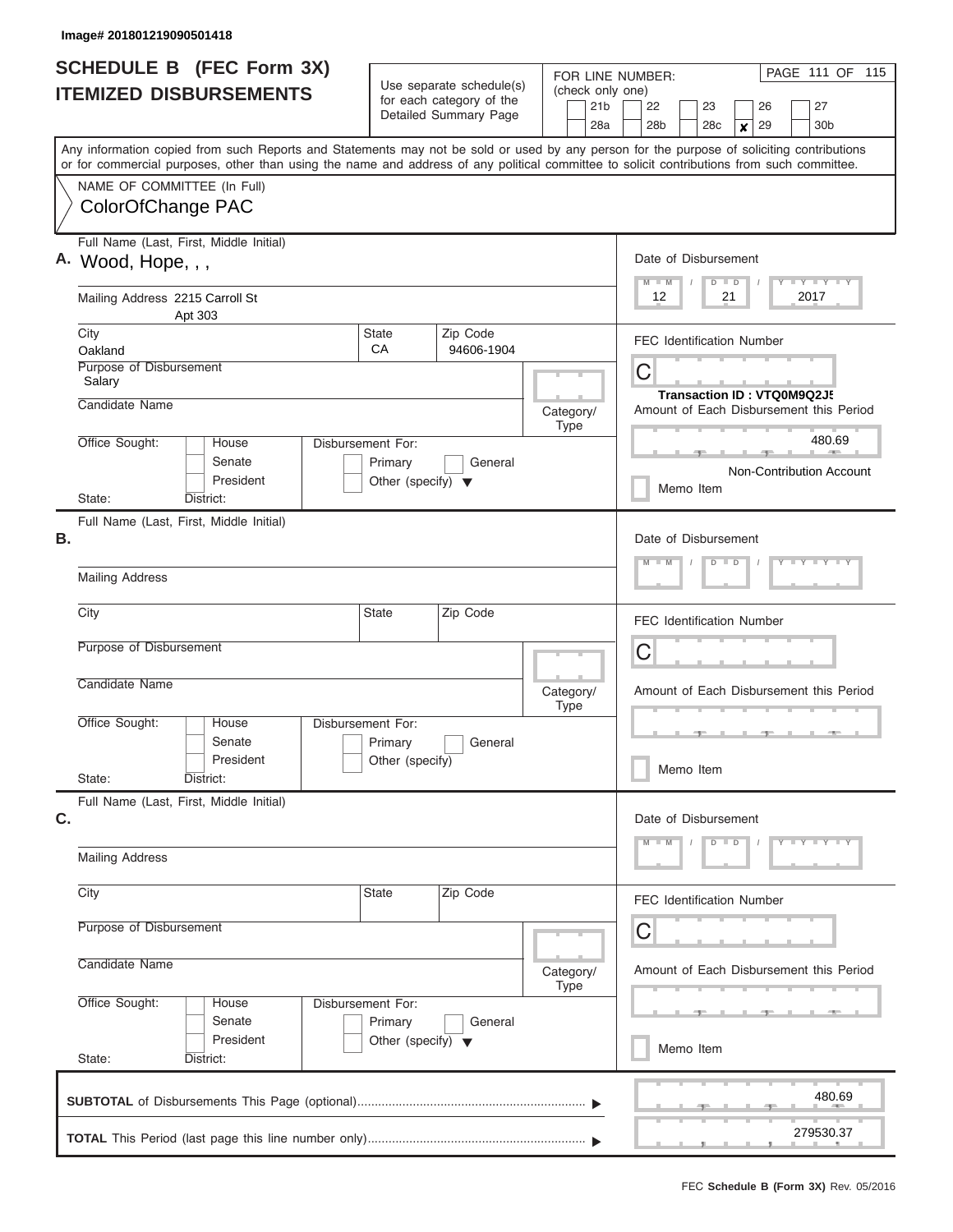| IIEMIZEU INDEPENDENI EXPENDITURES                                                                                                                                                                                                                                                                                                                                 |                        |                                 |                        | PAGE<br>112<br>OF<br>115<br>FOR LINE 24 OF FORM 3X                                                                            |
|-------------------------------------------------------------------------------------------------------------------------------------------------------------------------------------------------------------------------------------------------------------------------------------------------------------------------------------------------------------------|------------------------|---------------------------------|------------------------|-------------------------------------------------------------------------------------------------------------------------------|
| NAME OF COMMITTEE (In Full)                                                                                                                                                                                                                                                                                                                                       |                        |                                 |                        |                                                                                                                               |
| ColorOfChange PAC                                                                                                                                                                                                                                                                                                                                                 |                        |                                 |                        | <b>FEC IDENTIFICATION NUMBER ▼</b>                                                                                            |
|                                                                                                                                                                                                                                                                                                                                                                   |                        |                                 |                        | С<br>C00428557                                                                                                                |
| Check if<br>24-hour report<br>48-hour report                                                                                                                                                                                                                                                                                                                      | New report             | Amends report filed on          |                        | $M - M$<br>$\overline{D}$<br>$\mathbf{y}$ $\mathbf{y}$ $\mathbf{y}$ $\mathbf{y}$ $\mathbf{y}$<br>$\overline{D}$               |
| Full Name of Payee                                                                                                                                                                                                                                                                                                                                                |                        | Memo Item                       |                        | Date of Public Distribution/Dissemination                                                                                     |
| Facebook                                                                                                                                                                                                                                                                                                                                                          |                        |                                 |                        | $\mathsf{L} \mathsf{Y} \mathsf{L} \mathsf{Y} \mathsf{L} \mathsf{Y}$<br>W<br>$D$ $D$<br>M                                      |
| Non-Contribution Account<br><b>Mailing Address</b>                                                                                                                                                                                                                                                                                                                |                        |                                 |                        | 24<br>11<br>2017                                                                                                              |
| 1 Hacker Way                                                                                                                                                                                                                                                                                                                                                      |                        |                                 |                        | Amount                                                                                                                        |
| City                                                                                                                                                                                                                                                                                                                                                              | State                  | Zip Code                        |                        | 609.28                                                                                                                        |
| Menlo Park                                                                                                                                                                                                                                                                                                                                                        | CA                     | 94025-1456                      |                        | <b>Transaction ID: VTQ0M9PDAW6</b>                                                                                            |
| Purpose of Expenditure                                                                                                                                                                                                                                                                                                                                            |                        |                                 |                        | Date of Disbursement or Obligation                                                                                            |
| <b>Digital Advertising</b>                                                                                                                                                                                                                                                                                                                                        |                        | Category/<br>004<br><b>Type</b> |                        | $ \gamma$ $  \gamma$ $  \gamma$<br>M<br>$\overline{D}$<br>$\overline{p}$<br>$-M$<br>2017<br>11<br>24                          |
| Name of Federal Candidate:                                                                                                                                                                                                                                                                                                                                        |                        | Support                         | Office Sought:         | District: _<br>House                                                                                                          |
| Moore, Roy, , , Judge                                                                                                                                                                                                                                                                                                                                             |                        | Oppose<br>x                     |                        | AL<br>$\boldsymbol{\mathsf{x}}$<br>Senate<br>President<br>State:                                                              |
| Calendar Year-To-Date                                                                                                                                                                                                                                                                                                                                             |                        |                                 |                        | Disbursement For:<br>Primary<br>General                                                                                       |
| Per Election for Office Sought                                                                                                                                                                                                                                                                                                                                    |                        | 10634.74                        | 2017<br>$\pmb{\times}$ | <b>Special General</b><br>Other (specify) ▶                                                                                   |
| Full Name of Payee                                                                                                                                                                                                                                                                                                                                                |                        | Memo Item                       |                        | Date of Public Distribution/Dissemination                                                                                     |
| Facebook<br>Non-Contribution Account                                                                                                                                                                                                                                                                                                                              |                        |                                 |                        | $-\gamma$ $-\gamma$ $-\gamma$<br>$M - M$<br>$D$ $D$<br>11<br>24<br>2017                                                       |
| <b>Mailing Address</b><br>1 Hacker Way                                                                                                                                                                                                                                                                                                                            |                        |                                 |                        |                                                                                                                               |
|                                                                                                                                                                                                                                                                                                                                                                   |                        |                                 |                        | Amount                                                                                                                        |
| City                                                                                                                                                                                                                                                                                                                                                              | State                  | Zip Code                        |                        | 412.57                                                                                                                        |
| Menlo Park                                                                                                                                                                                                                                                                                                                                                        | CA                     | 94025-1456                      |                        | <b>Transaction ID: VTQ0M9PDAX4</b>                                                                                            |
| Purpose of Expenditure                                                                                                                                                                                                                                                                                                                                            |                        | Category/                       |                        | Date of Disbursement or Obligation<br>$\mathbf{I} = \mathbf{Y} - \mathbf{I} - \mathbf{Y}$<br>M<br>$\overline{D}$<br>$-M$<br>D |
| <b>Digital Advertising</b>                                                                                                                                                                                                                                                                                                                                        |                        | 004<br><b>Type</b>              |                        | 24<br>2017<br>11                                                                                                              |
| Name of Federal Candidate:                                                                                                                                                                                                                                                                                                                                        |                        | Support<br>x                    | Office Sought:         | District: _<br>House                                                                                                          |
| Jones, Doug, , ,                                                                                                                                                                                                                                                                                                                                                  |                        | Oppose                          |                        | AL<br>$x$ Senate<br>State:<br>President                                                                                       |
| Calendar Year-To-Date                                                                                                                                                                                                                                                                                                                                             |                        |                                 |                        | Disbursement For:<br>Primary<br>General                                                                                       |
| Per Election for Office Sought                                                                                                                                                                                                                                                                                                                                    |                        | 10634.74                        | 2017<br>$\pmb{\times}$ | Special General<br>Other (specify) ▶                                                                                          |
|                                                                                                                                                                                                                                                                                                                                                                   |                        |                                 |                        | 1021.85                                                                                                                       |
|                                                                                                                                                                                                                                                                                                                                                                   |                        |                                 |                        |                                                                                                                               |
|                                                                                                                                                                                                                                                                                                                                                                   |                        |                                 |                        |                                                                                                                               |
|                                                                                                                                                                                                                                                                                                                                                                   |                        |                                 |                        |                                                                                                                               |
|                                                                                                                                                                                                                                                                                                                                                                   |                        |                                 |                        |                                                                                                                               |
| Under penalty of perjury I certify that the independent expenditures reported herein were not made in cooperation, consultation, or concert<br>with, or at the request or suggestion of, any candidate or authorized committee or agent of either, or (if the reporting entity is not a political<br>party committee) any political party committee or its agent. |                        |                                 |                        |                                                                                                                               |
| Savadogo, Ismael, , ,                                                                                                                                                                                                                                                                                                                                             | [Electronically Filed] |                                 |                        | $Y = Y = Y$<br>$\overline{\mathsf{D}}$<br>D =                                                                                 |
| Signature                                                                                                                                                                                                                                                                                                                                                         |                        | Date                            | 01                     | 21<br>2018                                                                                                                    |
|                                                                                                                                                                                                                                                                                                                                                                   |                        |                                 |                        |                                                                                                                               |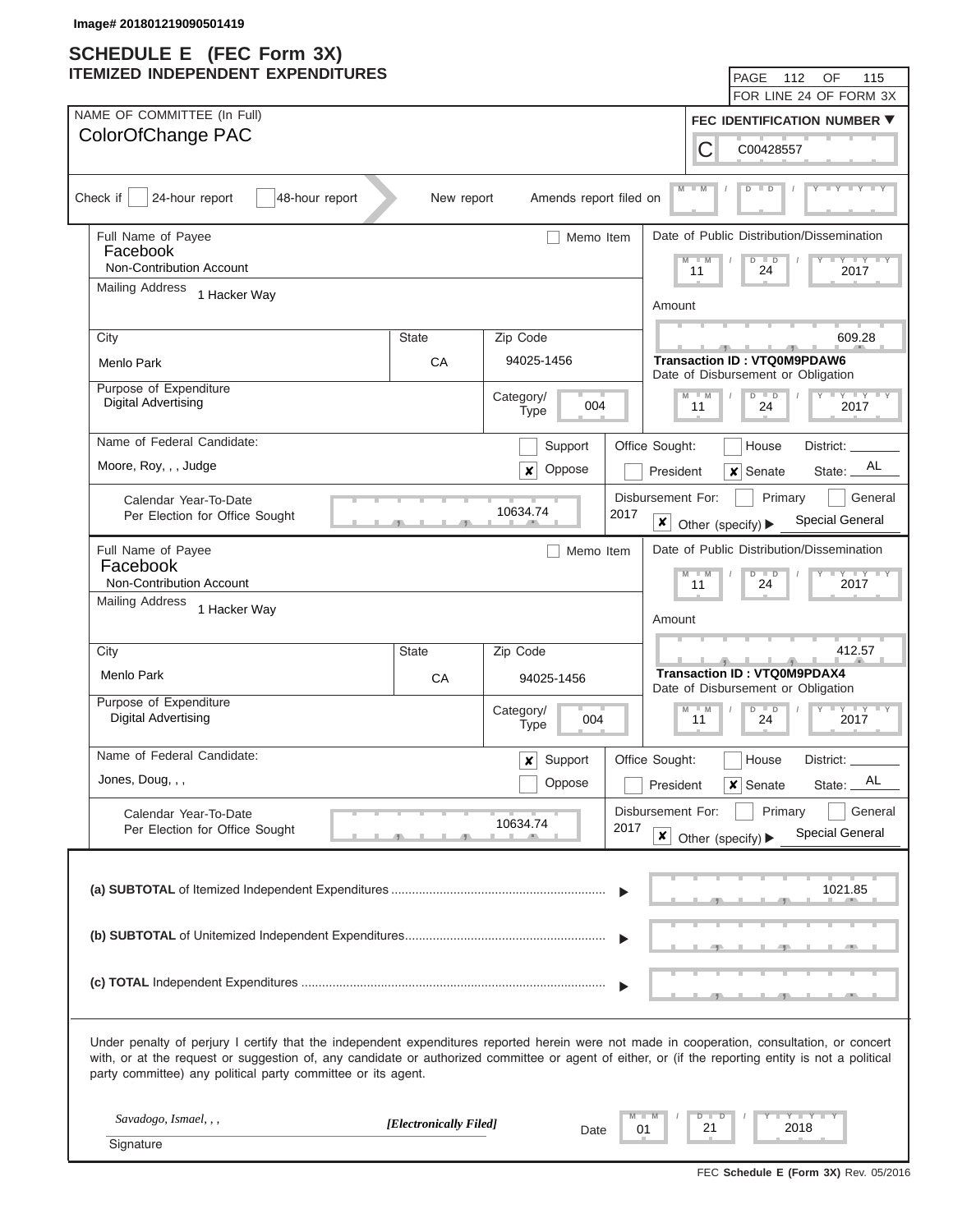| IIEMIZEU INDEPENDENI EXPENDITURES                                                                                                                                                                                                                                                                                                                                 |                        |                                 |                        | PAGE<br>113<br>OF<br>FOR LINE 24 OF FORM 3X                                                                                   | 115 |
|-------------------------------------------------------------------------------------------------------------------------------------------------------------------------------------------------------------------------------------------------------------------------------------------------------------------------------------------------------------------|------------------------|---------------------------------|------------------------|-------------------------------------------------------------------------------------------------------------------------------|-----|
| NAME OF COMMITTEE (In Full)                                                                                                                                                                                                                                                                                                                                       |                        |                                 |                        | <b>FEC IDENTIFICATION NUMBER ▼</b>                                                                                            |     |
| ColorOfChange PAC                                                                                                                                                                                                                                                                                                                                                 |                        |                                 |                        |                                                                                                                               |     |
|                                                                                                                                                                                                                                                                                                                                                                   |                        |                                 |                        | С<br>C00428557                                                                                                                |     |
| Check if<br>24-hour report<br>48-hour report                                                                                                                                                                                                                                                                                                                      | New report             | Amends report filed on          |                        | $M - M$<br>$\overline{D}$<br>$\mathbf{y}$ $\mathbf{y}$ $\mathbf{y}$ $\mathbf{y}$ $\mathbf{y}$<br>$\overline{D}$               |     |
| Full Name of Payee                                                                                                                                                                                                                                                                                                                                                |                        | Memo Item                       |                        | Date of Public Distribution/Dissemination                                                                                     |     |
| Middle Seat<br>Non-Contribution Account                                                                                                                                                                                                                                                                                                                           |                        |                                 |                        | $\mathsf{L} \mathsf{Y} \mathsf{L} \mathsf{Y} \mathsf{L} \mathsf{Y}$<br>W<br>$D$ $D$<br>M                                      |     |
| <b>Mailing Address</b>                                                                                                                                                                                                                                                                                                                                            |                        |                                 |                        | 26<br>11<br>2017                                                                                                              |     |
| PO Box 21600                                                                                                                                                                                                                                                                                                                                                      |                        |                                 |                        | Amount                                                                                                                        |     |
| City                                                                                                                                                                                                                                                                                                                                                              | <b>State</b>           | Zip Code                        |                        | 2174.54                                                                                                                       |     |
| Washington                                                                                                                                                                                                                                                                                                                                                        | 20009-9600<br>DC       |                                 |                        |                                                                                                                               |     |
| Purpose of Expenditure                                                                                                                                                                                                                                                                                                                                            |                        |                                 |                        | Date of Disbursement or Obligation                                                                                            |     |
| <b>Digital Advertising</b>                                                                                                                                                                                                                                                                                                                                        |                        | Category/<br>004<br><b>Type</b> |                        | $ \gamma$ $  \gamma$ $  \gamma$<br>M<br>$\overline{D}$<br>$\overline{p}$<br>$-M$<br>2017<br>11<br>25                          |     |
| Name of Federal Candidate:                                                                                                                                                                                                                                                                                                                                        |                        | Support                         | Office Sought:         | District: _<br>House                                                                                                          |     |
| Moore, Roy, , , Judge                                                                                                                                                                                                                                                                                                                                             |                        | Oppose<br>x                     |                        | AL<br>$\boldsymbol{\mathsf{x}}$<br>Senate<br>President<br>State:                                                              |     |
| Calendar Year-To-Date                                                                                                                                                                                                                                                                                                                                             |                        |                                 | Disbursement For:      | Primary<br>General                                                                                                            |     |
| Per Election for Office Sought                                                                                                                                                                                                                                                                                                                                    |                        | 10634.74                        | 2017<br>$\pmb{\times}$ | <b>Special General</b><br>Other (specify) ▶                                                                                   |     |
| Full Name of Payee                                                                                                                                                                                                                                                                                                                                                |                        | Memo Item                       |                        | Date of Public Distribution/Dissemination                                                                                     |     |
| <b>Middle Seat</b><br>Non-Contribution Account                                                                                                                                                                                                                                                                                                                    |                        |                                 |                        | $-\gamma$ $-\gamma$ $-\gamma$<br>$M - M$<br>$D$ $D$<br>26<br>11<br>2017                                                       |     |
| <b>Mailing Address</b><br>PO Box 21600                                                                                                                                                                                                                                                                                                                            |                        |                                 |                        |                                                                                                                               |     |
|                                                                                                                                                                                                                                                                                                                                                                   |                        |                                 |                        | Amount                                                                                                                        |     |
| City                                                                                                                                                                                                                                                                                                                                                              | State                  | Zip Code                        |                        | 697.40                                                                                                                        |     |
| Washington                                                                                                                                                                                                                                                                                                                                                        | DC                     | 20009-9600                      |                        | <b>Transaction ID: VTQ0M9PDCF9</b>                                                                                            |     |
| Purpose of Expenditure                                                                                                                                                                                                                                                                                                                                            |                        | Category/                       |                        | Date of Disbursement or Obligation<br>$\mathbf{I} = \mathbf{Y} - \mathbf{I} - \mathbf{Y}$<br>M<br>$\overline{D}$<br>$-M$<br>D |     |
| <b>Digital Advertising</b>                                                                                                                                                                                                                                                                                                                                        |                        | 004<br><b>Type</b>              |                        | 25<br>2017<br>11                                                                                                              |     |
| Name of Federal Candidate:                                                                                                                                                                                                                                                                                                                                        |                        | Support<br>x                    | Office Sought:         | District: _<br>House                                                                                                          |     |
| Jones, Doug, , ,                                                                                                                                                                                                                                                                                                                                                  |                        | Oppose                          |                        | AL<br>$x$ Senate<br>State:<br>President                                                                                       |     |
| Calendar Year-To-Date                                                                                                                                                                                                                                                                                                                                             |                        |                                 | Disbursement For:      | Primary<br>General                                                                                                            |     |
| Per Election for Office Sought                                                                                                                                                                                                                                                                                                                                    |                        | 10634.74                        | 2017<br>$\pmb{\times}$ | Special General<br>Other (specify) ▶                                                                                          |     |
|                                                                                                                                                                                                                                                                                                                                                                   |                        |                                 |                        |                                                                                                                               |     |
|                                                                                                                                                                                                                                                                                                                                                                   |                        |                                 |                        | 2871.94                                                                                                                       |     |
|                                                                                                                                                                                                                                                                                                                                                                   |                        |                                 |                        |                                                                                                                               |     |
|                                                                                                                                                                                                                                                                                                                                                                   |                        |                                 |                        |                                                                                                                               |     |
|                                                                                                                                                                                                                                                                                                                                                                   |                        |                                 |                        |                                                                                                                               |     |
|                                                                                                                                                                                                                                                                                                                                                                   |                        |                                 |                        |                                                                                                                               |     |
|                                                                                                                                                                                                                                                                                                                                                                   |                        |                                 |                        |                                                                                                                               |     |
| Under penalty of perjury I certify that the independent expenditures reported herein were not made in cooperation, consultation, or concert<br>with, or at the request or suggestion of, any candidate or authorized committee or agent of either, or (if the reporting entity is not a political<br>party committee) any political party committee or its agent. |                        |                                 |                        |                                                                                                                               |     |
| Savadogo, Ismael, , ,                                                                                                                                                                                                                                                                                                                                             |                        |                                 |                        | $Y = Y = Y$<br>$\overline{\mathsf{D}}$<br>D =                                                                                 |     |
| Signature                                                                                                                                                                                                                                                                                                                                                         | [Electronically Filed] | Date                            | 01                     | 21<br>2018                                                                                                                    |     |
|                                                                                                                                                                                                                                                                                                                                                                   |                        |                                 |                        |                                                                                                                               |     |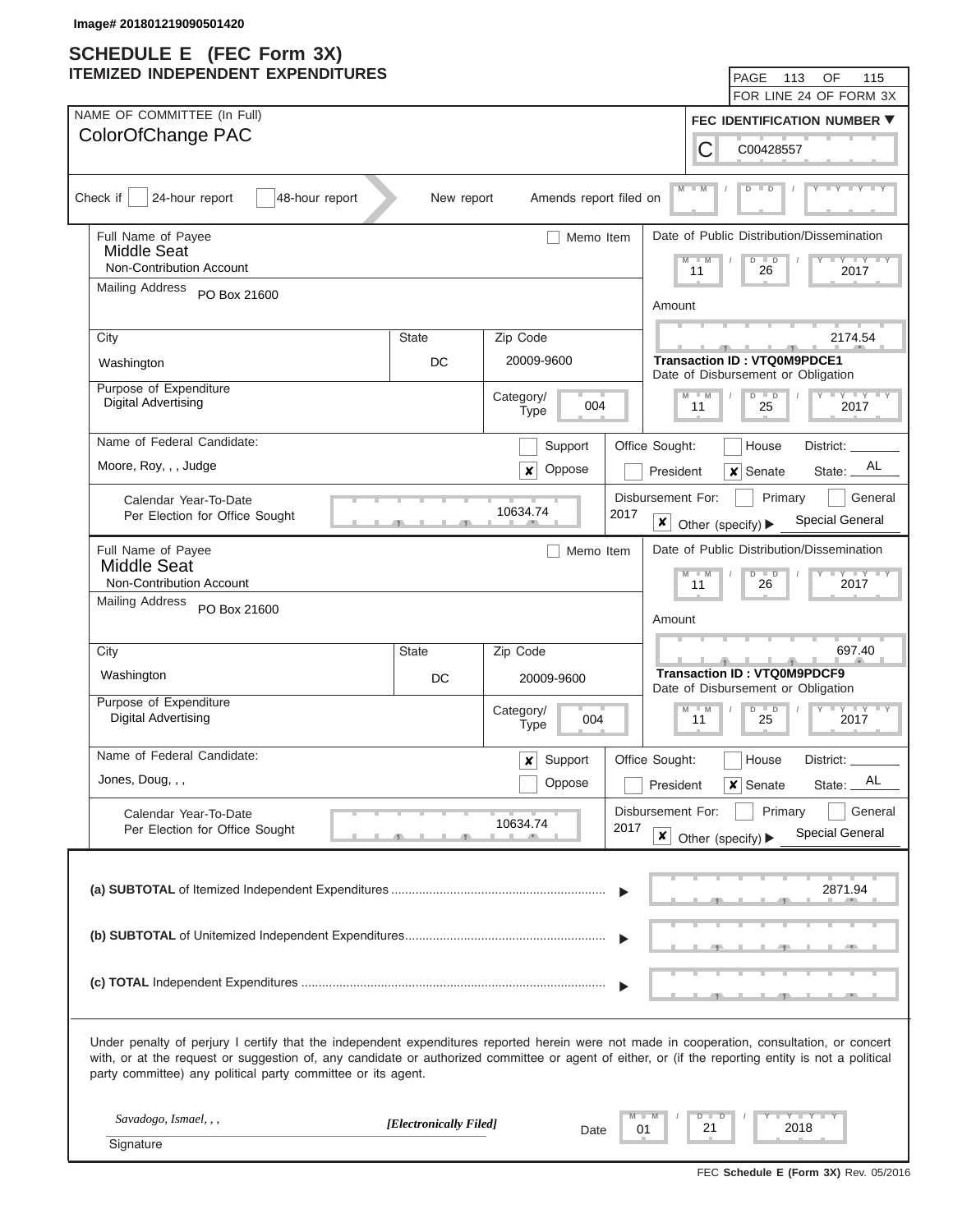| IIEMIZEU INDEPENDENI EXPENDITURES                                                                                                                                                                                                                                                                                                                                 |                        |                                                                          |                                             |                              | PAGE<br>114                                                              | OF<br>115<br>FOR LINE 24 OF FORM 3X                                                   |
|-------------------------------------------------------------------------------------------------------------------------------------------------------------------------------------------------------------------------------------------------------------------------------------------------------------------------------------------------------------------|------------------------|--------------------------------------------------------------------------|---------------------------------------------|------------------------------|--------------------------------------------------------------------------|---------------------------------------------------------------------------------------|
| NAME OF COMMITTEE (In Full)                                                                                                                                                                                                                                                                                                                                       |                        |                                                                          |                                             |                              |                                                                          | <b>FEC IDENTIFICATION NUMBER ▼</b>                                                    |
| ColorOfChange PAC                                                                                                                                                                                                                                                                                                                                                 |                        |                                                                          |                                             | С                            | C00428557                                                                |                                                                                       |
| Check if<br>24-hour report<br>48-hour report                                                                                                                                                                                                                                                                                                                      | New report             | Amends report filed on                                                   |                                             | $M - M$                      | $D$ $D$                                                                  | $T - Y$ $T - Y$ $T - Y$                                                               |
| Full Name of Payee<br>Middle Seat                                                                                                                                                                                                                                                                                                                                 |                        | Memo Item                                                                |                                             |                              |                                                                          | Date of Public Distribution/Dissemination                                             |
| Non-Contribution Account                                                                                                                                                                                                                                                                                                                                          |                        |                                                                          |                                             | M<br>$-M$<br>11              | $\overline{D}$<br>$\Box$<br>26                                           | $\mathbf{I}$ $\mathbf{Y}$ $\mathbf{I}$ $\mathbf{Y}$ $\mathbf{I}$ $\mathbf{Y}$<br>2017 |
| <b>Mailing Address</b><br>PO Box 21600                                                                                                                                                                                                                                                                                                                            |                        |                                                                          |                                             | Amount                       |                                                                          |                                                                                       |
| City                                                                                                                                                                                                                                                                                                                                                              | <b>State</b>           | Zip Code                                                                 |                                             |                              |                                                                          | 2330.05                                                                               |
| Washington                                                                                                                                                                                                                                                                                                                                                        | DC                     | 20009-9600                                                               |                                             |                              | <b>Transaction ID: VTQ0M9PE6B1</b><br>Date of Disbursement or Obligation |                                                                                       |
| Purpose of Expenditure<br><b>Digital Advertising</b>                                                                                                                                                                                                                                                                                                              |                        | Category/<br>004<br><b>Type</b>                                          |                                             | M<br>W<br>11                 | $\overline{D}$<br>$\overline{D}$<br>26                                   | $T - Y$ $T - Y$<br>2017                                                               |
| Name of Federal Candidate:                                                                                                                                                                                                                                                                                                                                        |                        | Support                                                                  | Office Sought:                              |                              | House                                                                    | District: _                                                                           |
| Moore, Roy, , , Judge                                                                                                                                                                                                                                                                                                                                             |                        | Oppose<br>×                                                              |                                             | President                    | $\boldsymbol{\mathsf{x}}$<br>Senate                                      | AL<br>State:                                                                          |
| Calendar Year-To-Date<br>Per Election for Office Sought                                                                                                                                                                                                                                                                                                           |                        | 10634.74                                                                 | Disbursement For:<br>2017<br>$\pmb{\times}$ | Other (specify) ▶            | Primary                                                                  | General<br><b>Special General</b>                                                     |
| Full Name of Payee<br><b>Middle Seat</b><br>Non-Contribution Account                                                                                                                                                                                                                                                                                              |                        | Memo Item                                                                |                                             | M<br>$-M$                    | $\overline{D}$<br>$\Box$                                                 | Date of Public Distribution/Dissemination<br>$Y = Y = Y$                              |
| <b>Mailing Address</b><br>PO Box 21600                                                                                                                                                                                                                                                                                                                            |                        |                                                                          |                                             | 11<br>Amount                 | 26                                                                       | 2017                                                                                  |
| City                                                                                                                                                                                                                                                                                                                                                              | State                  | Zip Code                                                                 |                                             |                              |                                                                          | 1214.10                                                                               |
| Washington                                                                                                                                                                                                                                                                                                                                                        |                        | <b>Transaction ID: VTQ0M9PE6C9</b><br>Date of Disbursement or Obligation |                                             |                              |                                                                          |                                                                                       |
| Purpose of Expenditure<br><b>Digital Advertising</b>                                                                                                                                                                                                                                                                                                              |                        | Category/<br>004<br><b>Type</b>                                          |                                             | $\overline{M}$<br>$-M$<br>11 | $\overline{D}$<br>D<br>26                                                | $T - Y$ $T - Y$<br>2017                                                               |
| Name of Federal Candidate:                                                                                                                                                                                                                                                                                                                                        |                        | Support<br>x                                                             | Office Sought:                              |                              | House                                                                    | District: _                                                                           |
| Jones, Doug, , ,                                                                                                                                                                                                                                                                                                                                                  |                        | Oppose                                                                   |                                             | President                    | $x$ Senate                                                               | AL<br>State:                                                                          |
| Calendar Year-To-Date<br>Per Election for Office Sought                                                                                                                                                                                                                                                                                                           |                        | 10634.74                                                                 | Disbursement For:<br>2017<br>$\pmb{\times}$ | Other (specify) ▶            | Primary                                                                  | General<br>Special General                                                            |
|                                                                                                                                                                                                                                                                                                                                                                   |                        |                                                                          |                                             |                              |                                                                          | 3544.15                                                                               |
|                                                                                                                                                                                                                                                                                                                                                                   |                        |                                                                          |                                             |                              |                                                                          |                                                                                       |
| Under penalty of perjury I certify that the independent expenditures reported herein were not made in cooperation, consultation, or concert<br>with, or at the request or suggestion of, any candidate or authorized committee or agent of either, or (if the reporting entity is not a political<br>party committee) any political party committee or its agent. |                        |                                                                          |                                             |                              |                                                                          |                                                                                       |
| Savadogo, Ismael, , ,                                                                                                                                                                                                                                                                                                                                             | [Electronically Filed] | Date                                                                     | 01                                          | D .<br>D<br>21               | 2018                                                                     | Y I Y I Y                                                                             |
| Signature                                                                                                                                                                                                                                                                                                                                                         |                        |                                                                          |                                             |                              |                                                                          |                                                                                       |